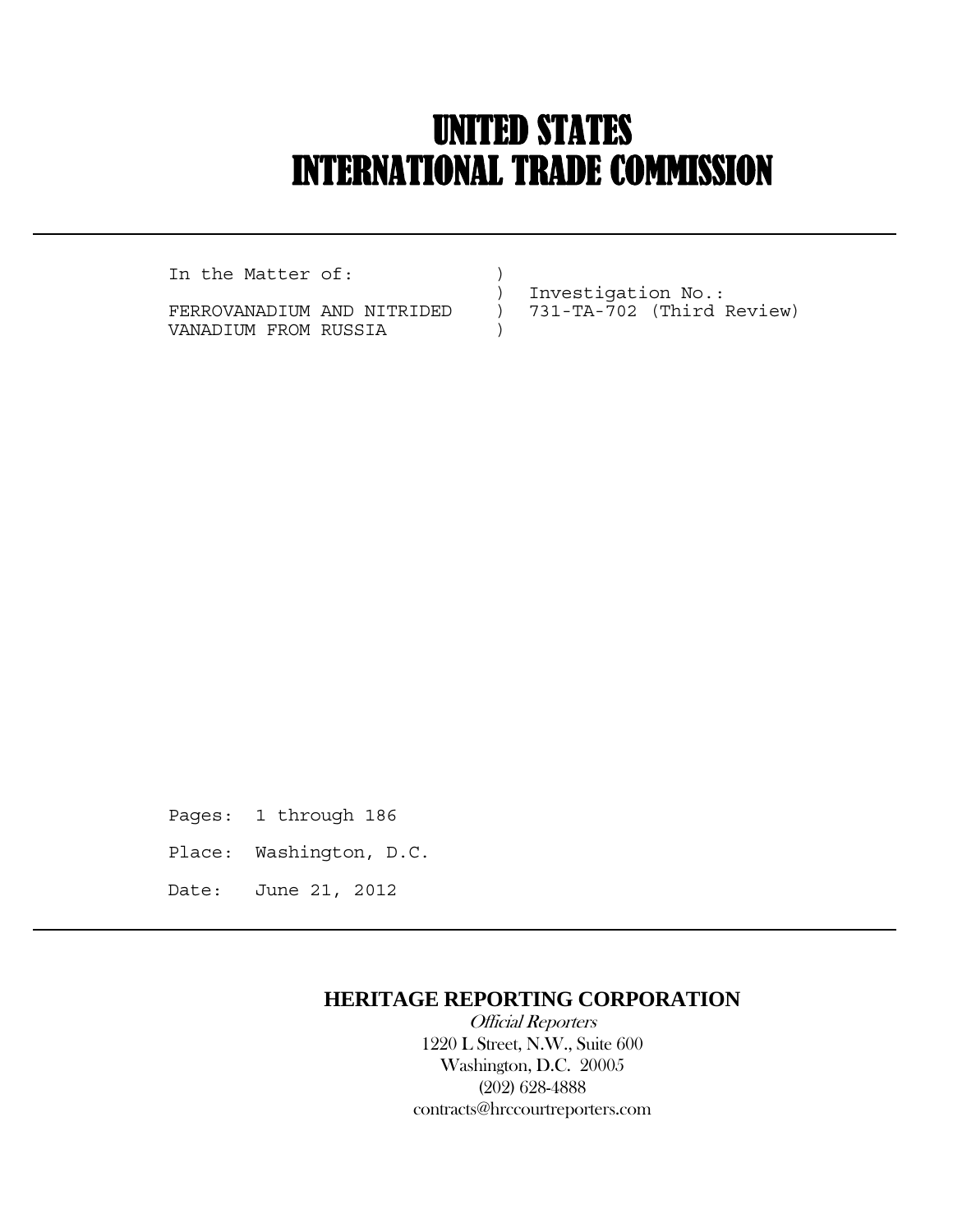THE UNITED STATES INTERNATIONAL TRADE COMMISSION

| In the Matter of:          |                           |
|----------------------------|---------------------------|
|                            | ) Investigation No.:      |
| FERROVANADIUM AND NITRIDED | 731-TA-702 (Third Review) |
| VANADIUM FROM RUSSIA       |                           |

 Thursday, June 21, 2012

 Room 101 U.S. International Trade Commission 500 E Street, S.W. Washington, D.C.

 The hearing commenced, pursuant to notice, at 9:30 a.m., before the Commissioners of the United States International Trade Commission, the Honorable SHARA L. ARANOFF, Chairman, presiding.

APPEARANCES:

On behalf of the International Trade Commission:

Commissioners:

 SHARA L. ARANOFF, CHAIRMAN IRVING A. WILLIAMSON, COMMISSIONER DEAN A. PINKERT, COMMISSIONER DAVID S. JOHANSON, COMMISSIONER

Staff:

 BILL BISHOP, HEARINGS AND MEETINGS COORDINATOR SHARON BELLAMY, HEARINGS AND MEETINGS ASSISTANT JOANNA LO, INVESTIGATOR GERALD HOUCK, INTERNATIONAL TRADE ANALYST JOHN BENEDETTO, ECONOMIST CHARLES YOST, ACCOUNTANT/AUDITOR DAVID FISHBERG, ATTORNEY DOUGLAS CORKRAN, SUPERVISORY INVESTIGATOR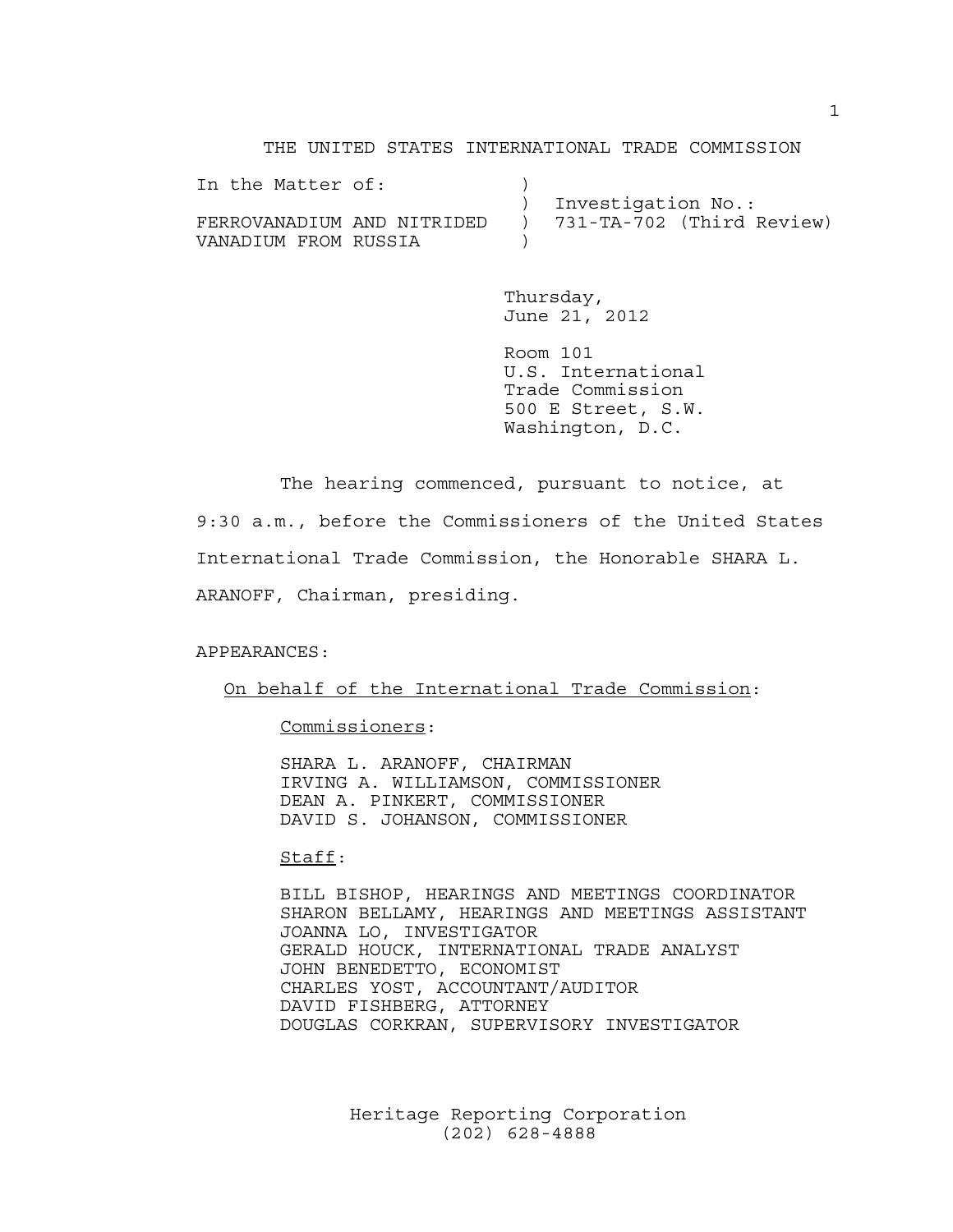APPEARANCES: (Cont'd.)

In Support of Continuation of Antidumping Order:

On behalf of AMG Vanadium, Inc.:

 JANE NEAL, Senior Vice President and General Manager, AMG Vanadium, Inc. R. JAMES CARTER, Vice President, International Sales, AMG Vanadium, Inc. KENNETH R. BUTTON, PH.D., Senior Vice President, Economic Consulting Services, LLC JENNIFER LUTZ, Senior Economist, Economic Consulting Services, LLC

 WILLIAM D. KRAMER, Esquire MARTIN SCHAEFERMEIER, Esquire DLA Piper LLP (US) Washington, D.C.

On behalf of Bear Metallurgical Company; and Gulf Chemical and Metallurgical Corporation (Bear/Gulf):

> DAVID F. CAREY, Plant Manager, Bear Metallurgical Company GREGORY D. TIMMONS, General Counsel, Americas Eramet North America, Inc.

 IAIN R. MCPHIE, Esquire Squire Sanders (US) LLP Washington, D.C.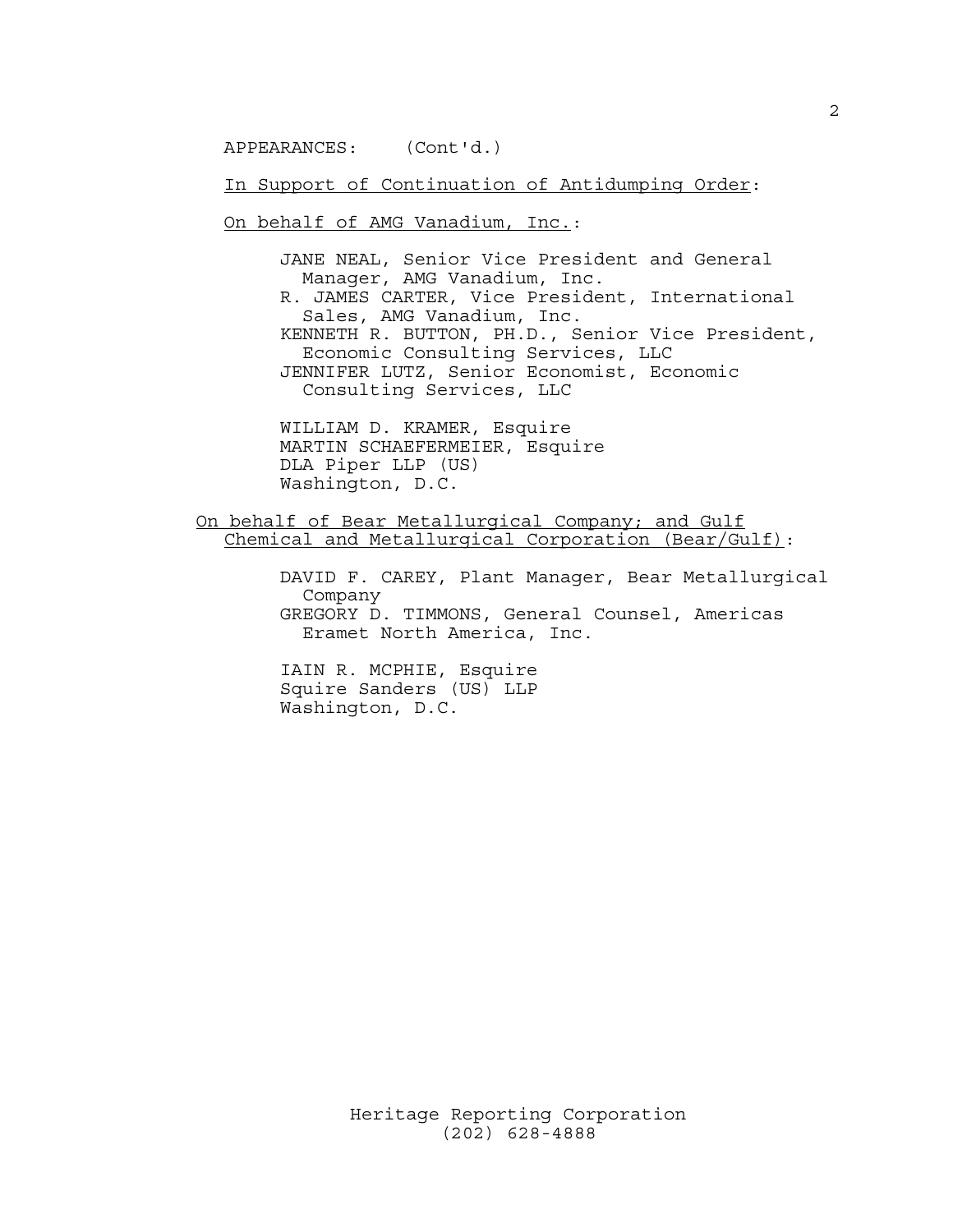APPEARANCES: (Cont'd.)

In Opposition to Continuation of Antidumping Duty Order:

On behalf of Evraz Group, S.A. and it subsidiaries; OAO Vanady-Tula; East Metals AG; East Metals (North America), LLC; and Stratcor, Inc.

> RICHARD P. WIESLER, Director, Sales and Marketing, Evraz Stratcor Inc. BRAD EWERS, Director, Sales, Evraz East Metals North America JOHN JOSEPH SCHOLTZ, Head of Vanadium Sales, Evraz East Metals AG ROBERT BUNTING, Consultant, Evraz Stratcor, Inc. DANIEL KLETT, Economist, Capital Trade Incorporated J. KEVIN HORGAN, Esquire

 MARC M. MONTALBINE, Esquire JUDITH HOLDSWORTH, Esquire DeKieffer & Horgan, PLLC Washington, D.C.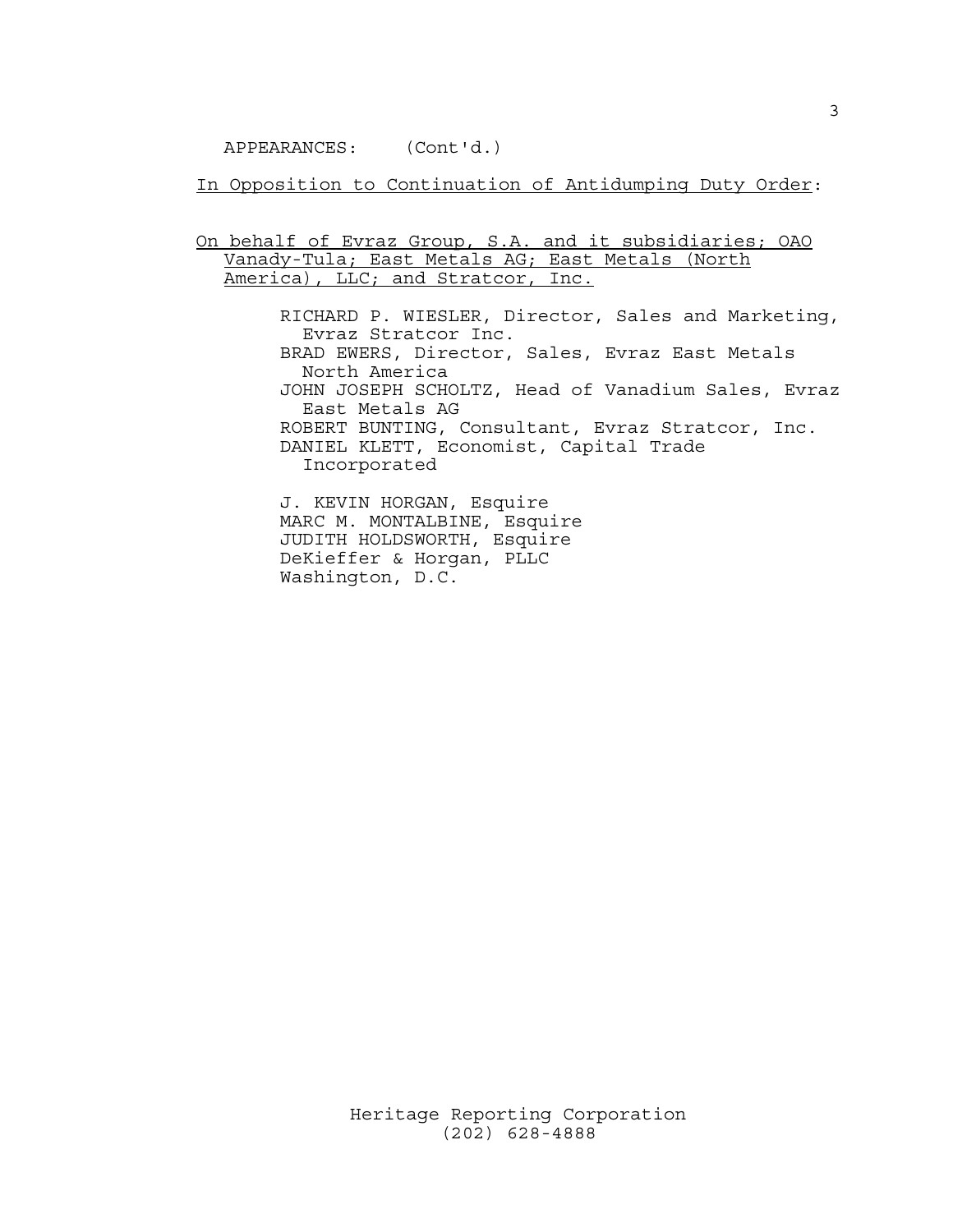## I N D E X

## en de la provincia de la provincia de la provincia de la provincia de la provincia de la provincia de la provi

| OPENING STATEMENT OF WILLIAM D. KRAMER, ESQUIRE,<br>DLA PIPER LLP (US)                             | - 6 |
|----------------------------------------------------------------------------------------------------|-----|
| OPENING STATEMENT OF J. KEVIN HORGAN, ESQUIRE,<br>DEKIEFFER & HORGAN, PLLC                         | 10  |
| TESTIMONY OF WILLIAM D. KRAMER, ESQUIRE,<br>DLA PIPER LLP (US)                                     | 14  |
| TESTIMONY OF R. JAMES CARTER, VICE PRESIDENT,<br>INTERNATIONAL SALES, AMG VANADIUM, INC.           | 14  |
| TESTIMONY OF JANE NEAL, SENIOR VICE PRESIDENT<br>AND GENERAL MANAGER, AMG VANADIUM, INC.           | 21  |
| TESTIMONY OF KENNETH R. BUTTON, PH.D., SENIOR<br>VICE PRESIDENT, ECONOMIC CONSULTING SERVICES, LLC | 25  |
| TESTIMONY OF IAIN R. MCPHIE, ESQUIRE,<br>SQUIRE SANDERS (US) LLP                                   | 39  |
| TESTIMONY OF DAVID F. CAREY, PLANT MANAGER, BEAR<br>METALLURGICAL COMPANY                          | 41  |
| TESTIMONY OF JENNIFER LUTZ, SENIOR ECONOMIST,<br>ECONOMIC CONSULTING SERVICES, LLC                 | 59  |
| TESTIMONY OF J. KEVIN HORGAN, ESQUIRE,<br>DEKIEFFER & HORGAN, PLLC                                 | 101 |
| TESTIMONY OF RICHARD P. WIESLER, DIRECTOR, SALES<br>AND MARKETING, EVRAZ Stratcor INC.             | 103 |
| TESTIMONY OF DANIEL KLETT, ECONOMIST, CAPITAL<br>TRADE INCORPORATED                                | 110 |
| CLOSING STATEMENT OF WILLIAM D. KRAMER, ESQUIRE,<br>DLA PIPER LLP (US)                             | 169 |
| CLOSING STATEMENT OF J. KEVIN HORGAN, ESQUIRE,<br>DEKIEFFER & HORGAN, PLLC                         | 179 |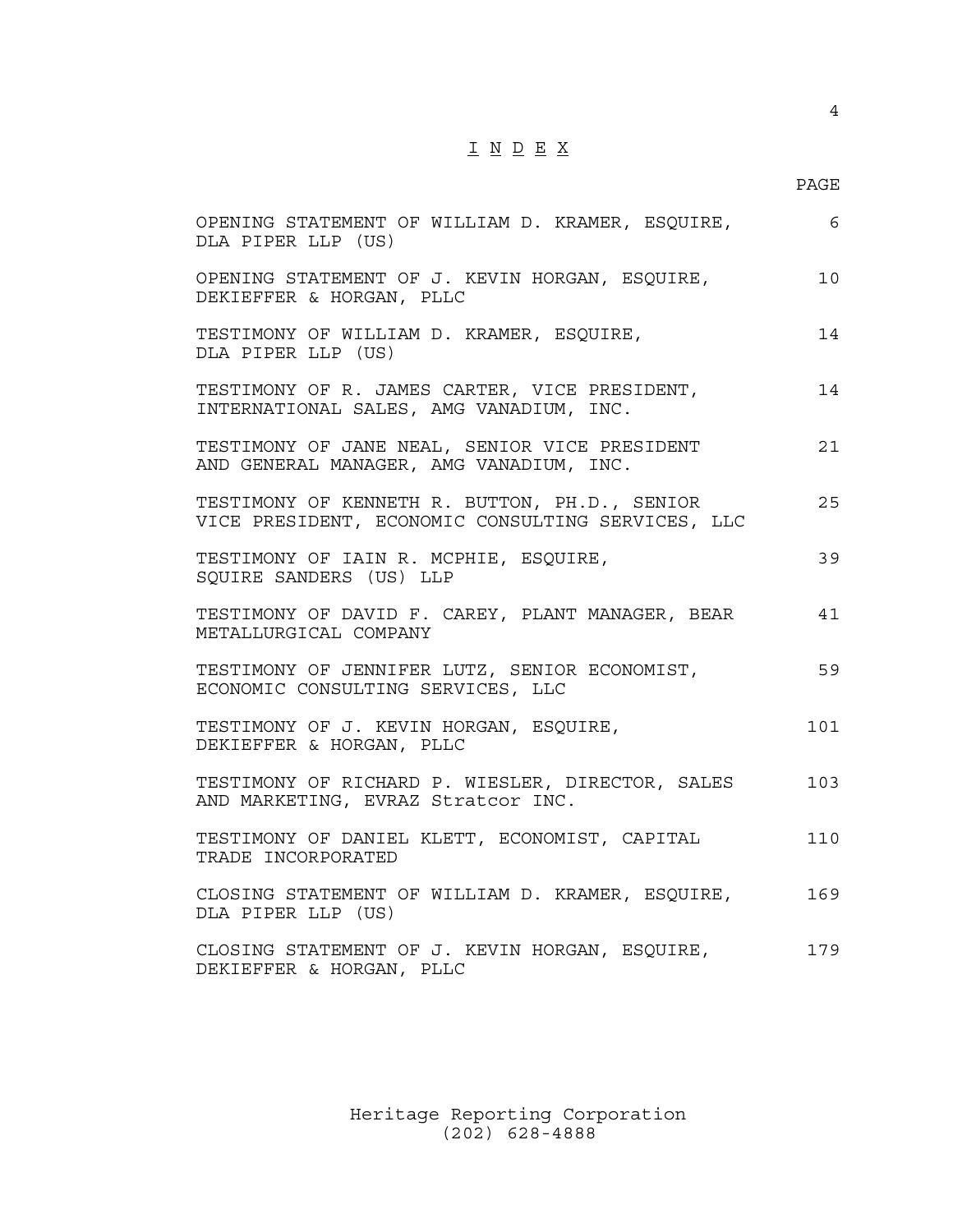1 P R O C E E D I N G S 2 (9:30 a.m.) 3 CHAIRMAN ARANOFF: Good morning. On behalf 4 of the U.S. International Trade Commission I welcome 5 you to this hearing on Investigation No. 731-TA-702 6 (Third Review) involving Ferrovanadium and Nitrided 7 Vanadium From Russia. 8 The purpose of this five-year review 9 investigation is to determine whether an industry in 10 the United States is materially injured or threatened 11 with material injury -- Mr. Secretary, that's not the 12 right language. Excuse us a moment. 13 (Pause.) 14 CHAIRMAN ARANOFF: Excuse the interruption. 15 The purpose of this five-year review investigation is 16 to determine whether revocation of the antidumping 17 duty order on ferrovanadium and nitrided vanadium from 18 Russia would be likely to lead to continuation or 19 recurrence of material injury within a reasonably 20 foreseeable time. 21 Schedules setting forth the presentation of 22 this hearing, notices of investigation and transcript 23 order forms are available at the public distribution 24 table. All prepared testimony should be given to the 25 Secretary. Please do not place testimony directly on

> Heritage Reporting Corporation (202) 628-4888

5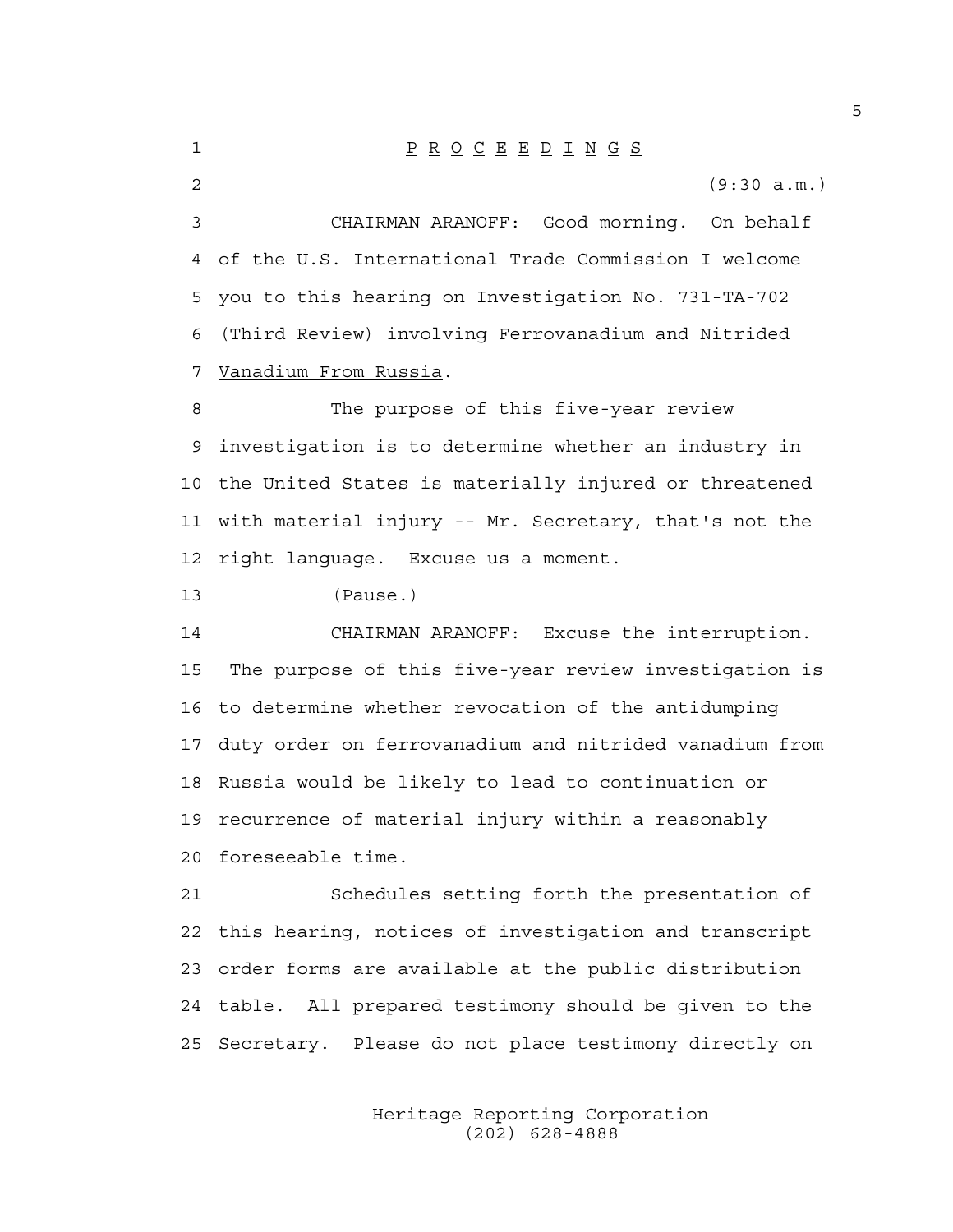1 the public distribution table.

2 All witnesses must be sworn in by the 3 Secretary before presenting testimony. I understand 4 the parties are aware of the time allocations. Any 5 questions regarding time allocations should be 6 directed to the Secretary.

7 Speakers are reminded not to refer in their 8 remarks or answers to questions to business 9 proprietary information. Please speak clearly into 10 the microphone and state your name for the record for 11 the benefit of the court reporter. If you'll be 12 submitting documents that contain information you wish 13 classified as business confidential, your requests 14 should comply with Commission Rule 201.6.

15 Mr. Secretary, are there any preliminary 16 matters?

17 MR. BISHOP: No, Madam Chairman.

18 CHAIRMAN ARANOFF: All right. Then let's 19 begin with opening remarks, please.

20 MR. BISHOP: Opening remarks on behalf of 21 those in continuation of the order will be by William 22 D. Kramer, DLA Piper, LLP.

23 MR. KRAMER: Good morning. This sunset 24 review concerns the antidumping order covering imports 25 from Russia of a product well known to the Commission,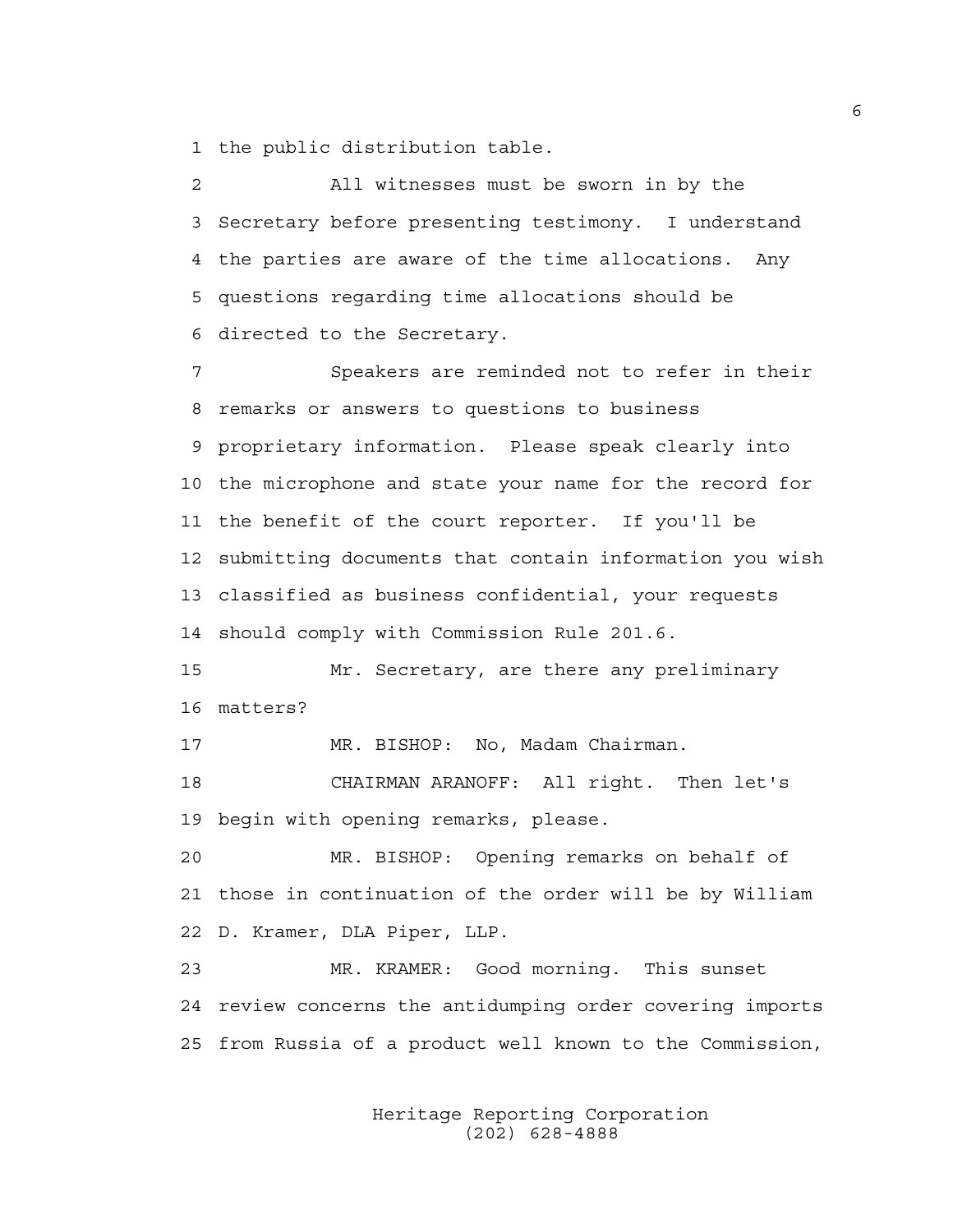1 ferrovanadium. Because of the nature of this product 2 and the conditions of competition in the U.S. 3 ferrovanadium market, the domestic industry is 4 particularly susceptible to injury by a renewed influx 5 of dumped imports from Russia.

6 As the Commission found in its previous 7 investigations, ferrovanadium from all sources is 8 interchangeable. As a result, price is the most 9 important consideration in purchasing decisions. 10 Moreover, the U.S. ferrovanadium market is highly 11 competitive. Purchasers get bids from multiple 12 suppliers and will change suppliers to obtain a lower 13 price.

14 Importantly, contracts with customers 15 contain formula pricing provisions that tie the 16 contract price to a published reference price. 17 Through this mechanism, sales at low prices reflected 18 in the reference price drive down prices to customers 19 throughout the market.

20 The facts in the record of this review show 21 that revocation of the antidumping order would likely 22 lead to a new surge of dumped ferrovanadium imports 23 from Russia. Russia is among the world's largest 24 producers of ferrovanadium. As explained in our 25 brief, contrary to Vanady-Tula's claims the Russian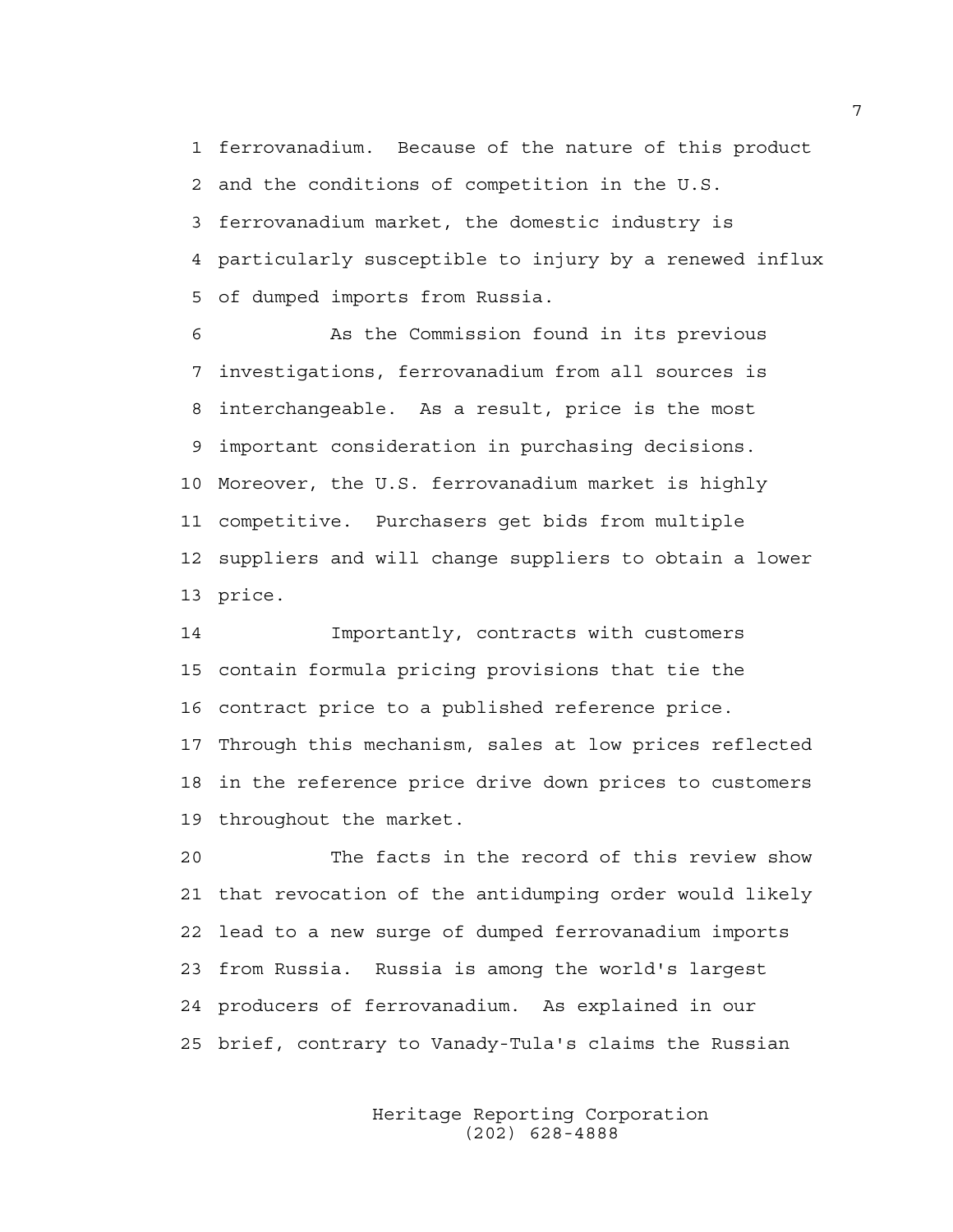1 industry has a very large production capacity and 2 extensive unused capacity.

3 The United States is a large, attractive 4 ferrovanadium market with prices that are 5 significantly higher than those in Europe and 6 elsewhere. In recent months, the economic turmoil in 7 Europe has increased this already substantial price 8 incentive to focus Russian ferrovanadium exports on 9 the United States.

10 Prior to imposition of the order, Russia 11 exported large and rapidly increasing volumes of 12 dumped ferrovanadium to the United States and quickly 13 became the dominant import supplier. The antidumping 14 order completely halted the flow of ferrovanadium 15 imports from Russia.

16 During the current review period, Evraz 17 sought to circumvent the order by having increasingly 18 large volumes of the vanadium pentoxide produced by 19 Vanady-Tula in Russia converted into ferrovanadium in 20 the United States for sale to U.S. customers. This 21 push to re-enter the U.S. market demonstrates Evraz's 22 strong interest in regaining unrestricted access to 23 the market.

24 The same is true of Evraz's quick shift back 25 to having Vanady-Tula's vanadium pentoxide converted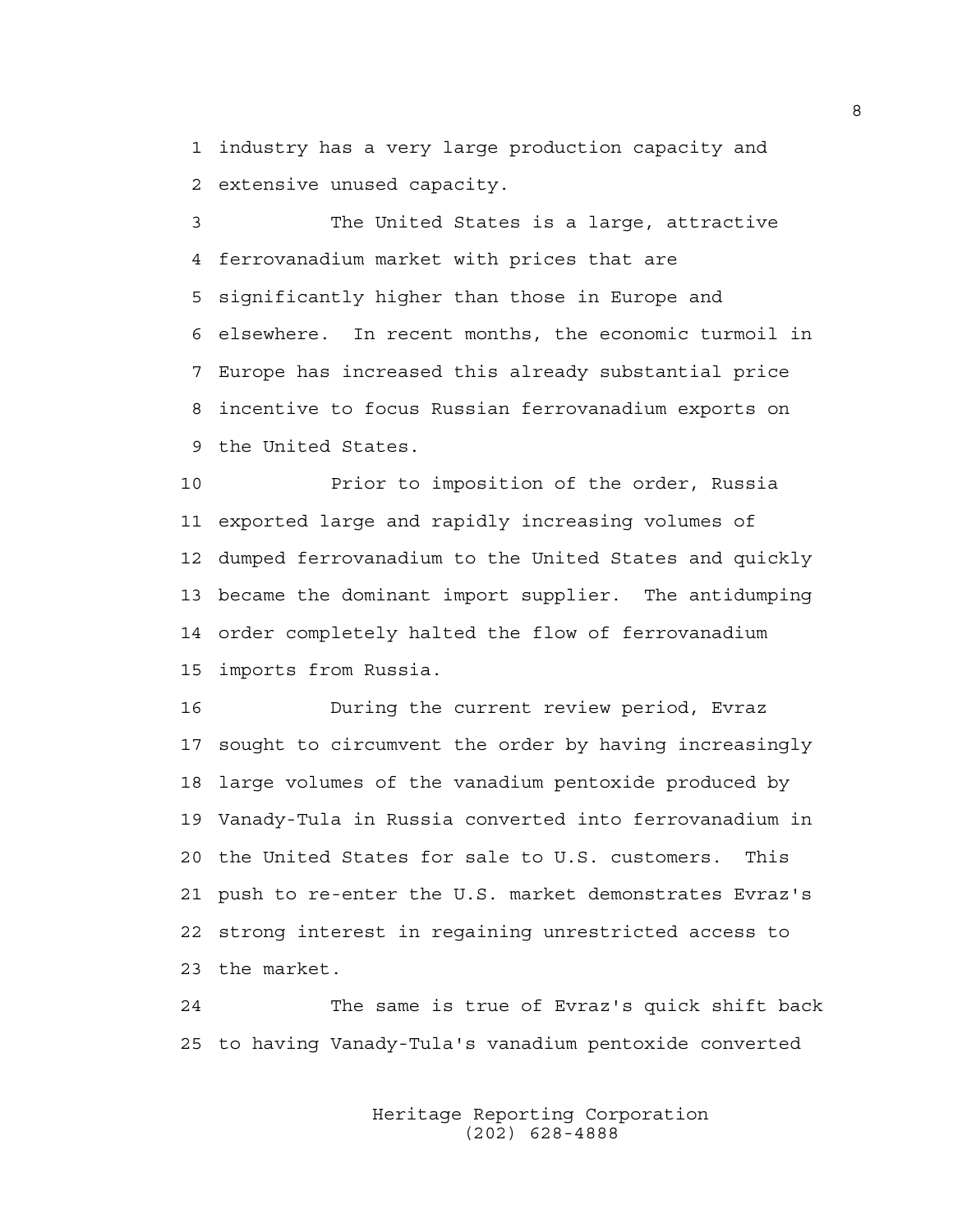1 to ferrovanadium in the Czech Republic and other 2 countries for export to the United States as soon as 3 the circumvention inquiry was initiated. The likely 4 renewed flow of Russian imports that would occur if 5 the order were revoked would be sold at aggressive, 6 low prices.

7 Before the order was imposed, low-priced, 8 dumped Russian imports undersold the domestic product, 9 causing significant price suppression and depression 10 in the U.S. market. The Commission confirmed U.S. 11 producers' claims regarding lost sales and lost 12 revenues. To re-enter the market, the Russian imports 13 would again undercut the prices of domestic suppliers. 14 Because of the nature of this product and how it is 15 sold, the aggressive pricing of the imports would also 16 drive down the overall market price level.

17 Prior to the order, the surge of dumped 18 Russian imports took a growing volume of sales from 19 the domestic industry and captured an increasing share 20 of the U.S. market. The domestic industry suffered 21 declines in many key performance indicators, including 22 shipments, employment, sales revenue and market share, 23 as well as operating losses.

24 Once the order was issued and the Russian 25 imports left the market, prices increased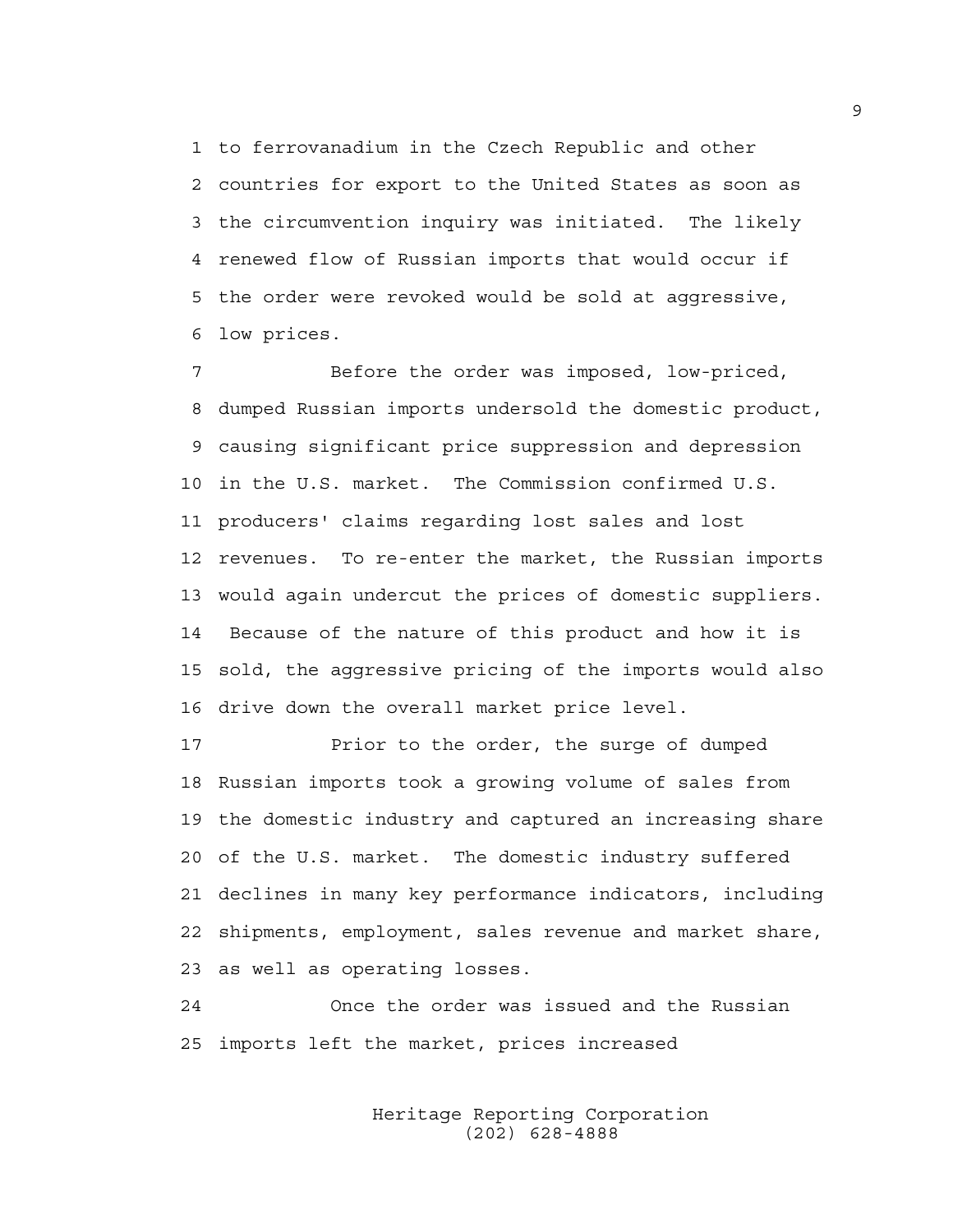1 significantly and the domestic industry regained 2 significant sales volume and market share. Other 3 indicators of the condition of the industry, including 4 its financial performance, improved. The industry 5 invested profits in upgrading and expanding the 6 capacity of its production facilities.

7 Without the relief provided by the order, 8 these improvements and the condition of the industry 9 would not have been possible. Furthermore, if the 10 antidumping order were not continued the industry's 11 substantial investments would be severely jeopardized. 12 For all of these reasons, maintaining the antidumping 13 order in place is critical for the continued viability 14 of the U.S. ferrovanadium industry. Thank you.

15 MR. BISHOP: Opening remarks on behalf of 16 those in opposition to continuation of the order will 17 be by J. Kevin Horgan, DeKieffer & Horgan.

18 MR. HORGAN: Thank you. Good morning, 19 Commissioners. I think I'm going to begin by stating 20 the obvious. If the order is revoked, if the 21 antidumping duty order is revoked, we're not going 22 back to the future. We're not going back to 1993. 23 We're not going back to 2000. We're not going back to 24 2005.

25 Evraz entered the vanadium business in 2006,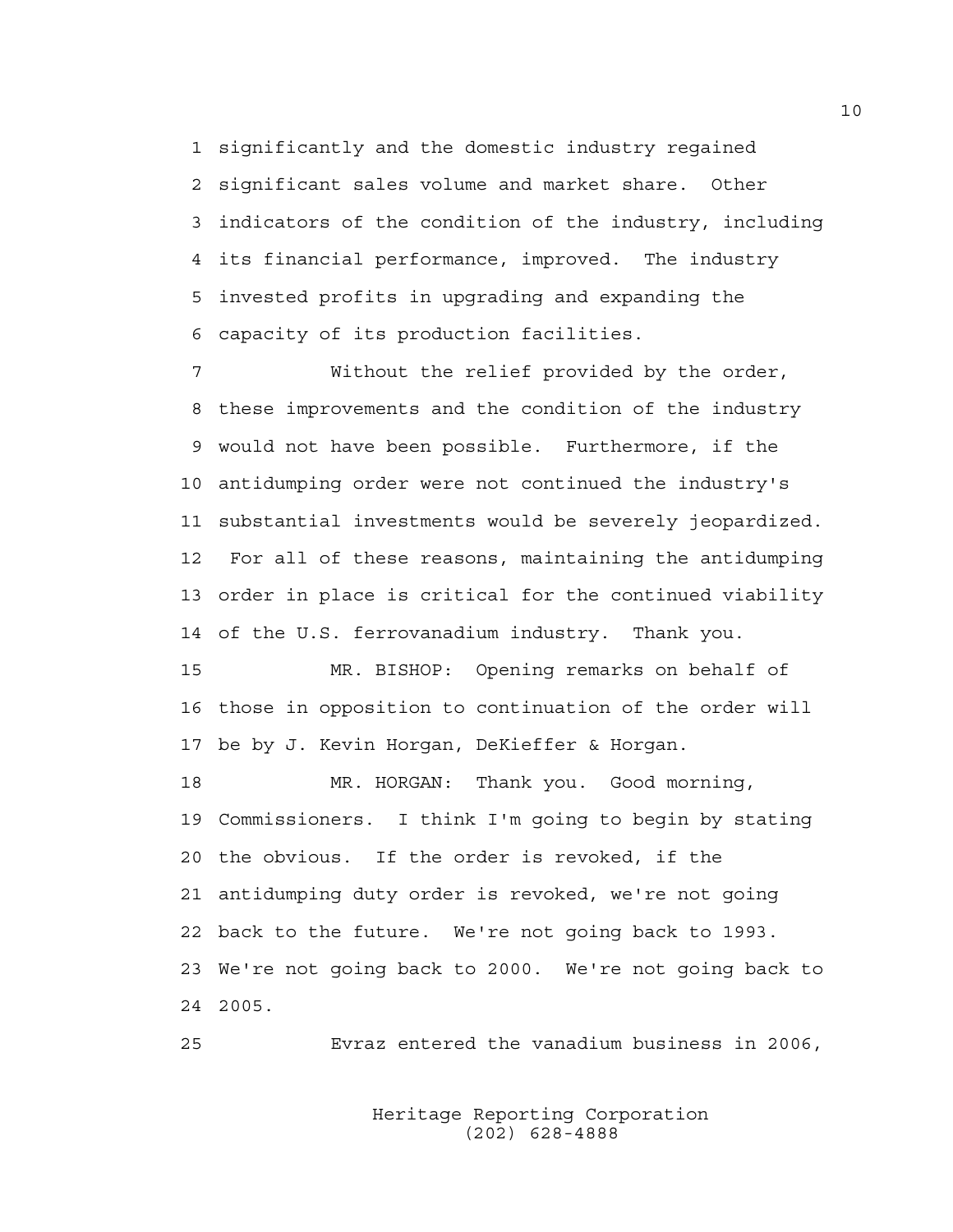1 and that was a major change to the Russian vanadium 2 industry. Evraz is a big, integrated steel company. 3 It has facilities all over the world, including 4 substantial facilities in the United States and 5 Canada. When Evraz entered the vanadium business, it 6 created a new business model for vanadium on a global 7 basis.

8 That business model calls for the local 9 production of ferrovanadium, so they use the same 10 system in the European Union, in Canada or, excuse me, 11 in North America, in Russia. So we have those four 12 examples of how Evraz likes to organize its vanadium 13 business, and that requires the local conversion of 14 vanadium pentoxide into ferrovanadium. It does that 15 because it makes more money that way.

16 Evraz is not a Russian company. Evraz is a 17 big British steel company traded on the London Stock 18 Exchange. So this is not a Soviet era relic we're 19 dealing with anymore. This is a big, international, 20 global steel company who rationalizes its production 21 so it can make the most money, and that's what it's 22 doing in ferrovanadium.

23 Now, the Petitioners would indicate the way 24 Evraz has organized its business is the result of this 25 dumping order, but that's a little trade lawyer vanity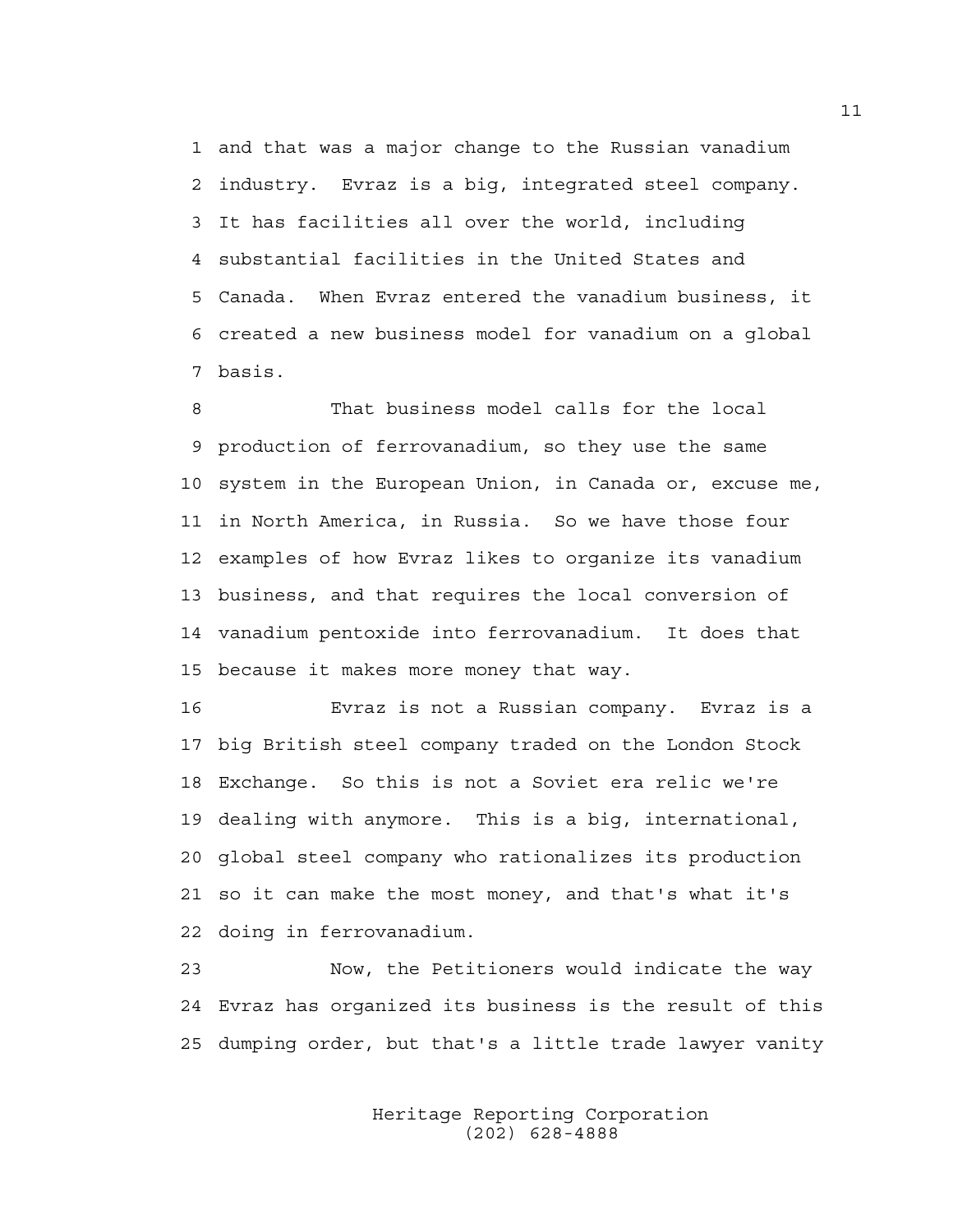1 as not all the world reacts to antidumping duty 2 orders. We don't drive the bus. There are much 3 bigger forces at work here. Evraz organized its 4 business so it could make money, not so it could avoid 5 some antidumping duty order in the United States.

6 I have to say Mr. Kramer talks about the 7 circumvention as if someone agrees with him. This 8 Commission has always treated these as separate 9 products, ferrovanadium and vanadium pentoxide. The 10 Commerce Department has looked at their circumvention 11 petition and preliminarily determined it's without 12 merit, so there is no circumvention going on.

13 Even Bear Metallurgical, one of the parties 14 on the other side, argued eloquently and correctly 15 that importing vanadium pentoxide and converting it to 16 ferrovanadium here in the United States is not 17 circumvention of the antidumping duty order. So when 18 they allege circumvention, just keep that in mind. 19 Nobody agrees with it.

20 What's important for this case is what's 21 happening in Russia. Russia has growing steel demand. 22 It's projected to continue to grow as a result of big 23 infrastructure projects related to public projects 24 that are going to go forward without regard to what 25 happens in the U.S., in the worldwide steel industry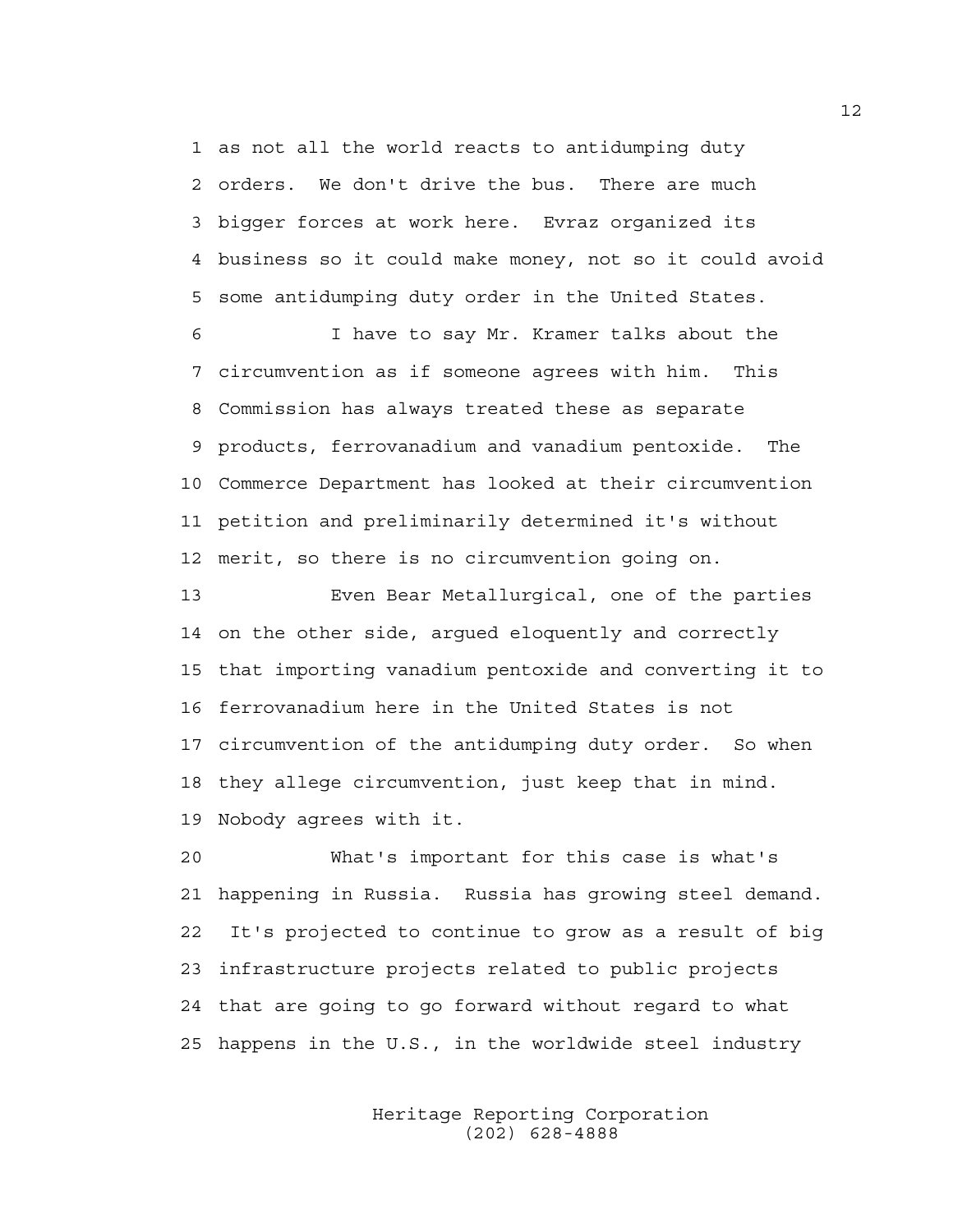1 or even the vanadium industry.

2 This is connected to the Olympics, connected 3 to the World Cup, big rail infrastructure projects. 4 These are all vanadium intensive uses of steel, and 5 those are projected to grow by up to 40 percent over 6 the next few years. So Russia has a big home market 7 for vanadium, and the law in Russia requires Evraz as 8 a dominant producer of vanadium to serve that market. 9 So even if they wanted to ship more ferrovanadium out 10 of Russia, it would be limited by Russian demand. 11 They would have to serve Russian demand first.

12 So with a rapidly growing local market, a 13 global business model which calls for local production 14 of ferrovanadium, why would Evraz management start 15 shipping ferrovanadium from Russia? It hasn't done 16 that to Europe, or it has significantly reduced its 17 shipments of ferrovanadium to Europe over the last few 18 years. It doesn't ship ferrovanadium to Canada, even 19 through there's no antidumping duty order. Even 20 though it has its own steel customers, its own steel 21 companies in Canada, it doesn't ship ferrovanadium to 22 Canada.

23 So with that in mind, I think it's fair to 24 say that Russia's vanadium industry, ferrovanadium 25 industry, is no longer export oriented, and that's the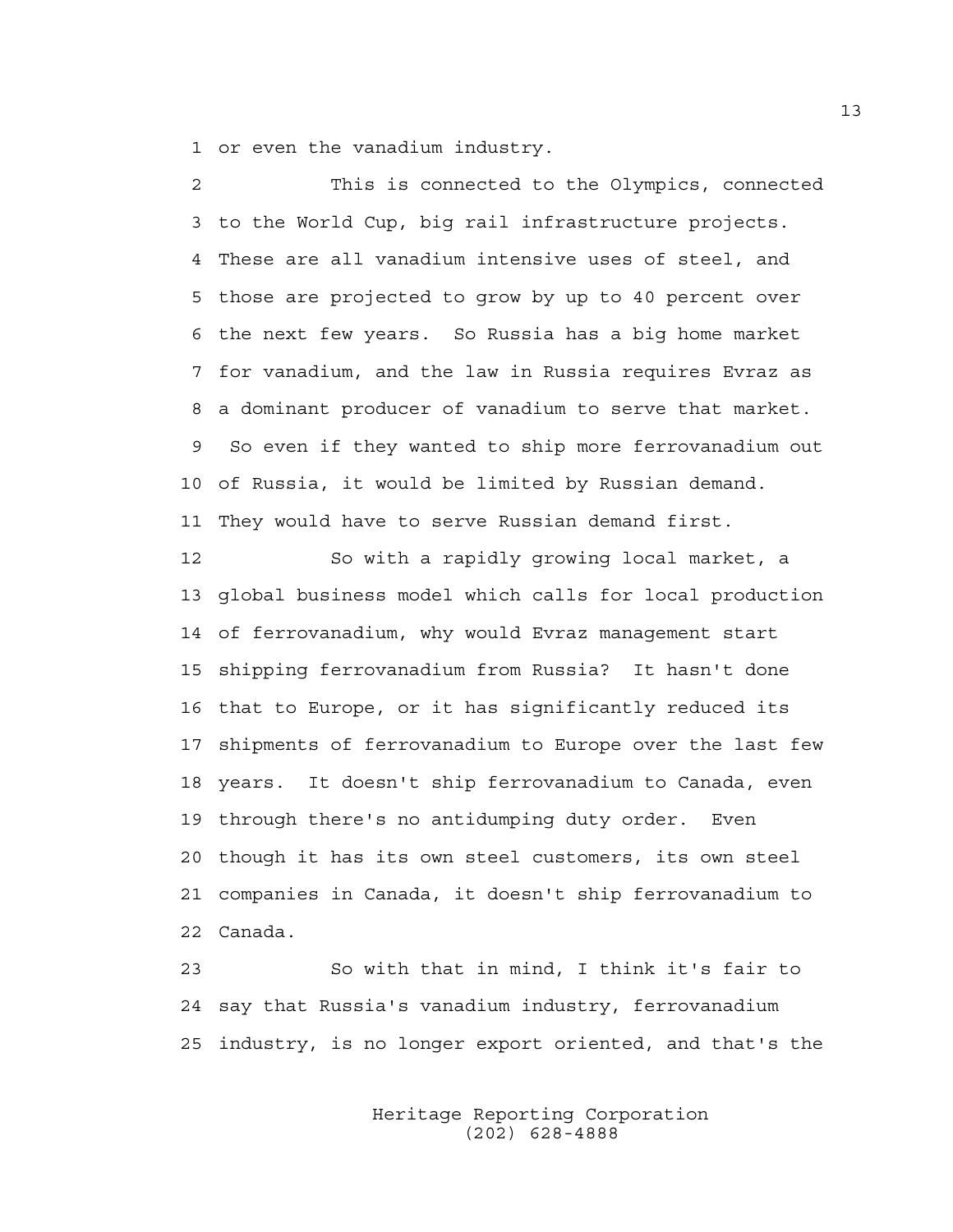1 criteria the Court or this Commission has looked at 2 over the last several sunset reviews, and I think 3 that's what you need to keep in mind when you hear 4 this testimony today. Thank you.

5 MR. BISHOP: Would the first panel, those in 6 support of continuation of the antidumping duty order, 7 please come forward and be seated?

8 Madam Chairman, all witnesses have been 9 sworn.

10 (Witnesses sworn.)

11 CHAIRMAN ARANOFF: Good morning, Mr. Kramer. 12 Please proceed whenever you're ready.

13 MR. KRAMER: Our first witness is Jim 14 Carter.

15 MR. CARTER: Good morning, Chairman Aranoff 16 and Commissioners. My name is Jim Carter. I am Vice 17 President, International Sales, at AMG Vanadium, Inc. 18 I have worked for AMG Vanadium for over 40 years. My 19 responsibilities include overseeing the marketing and 20 sale of metals and alloys, including ferrovanadium.

21 In performing these responsibilities, I have 22 direct contact with many of our customers. I have 23 appeared before the Commission in each of its prior 24 investigations and sunset reviews involving 25 ferrovanadium. Previously the name of our company was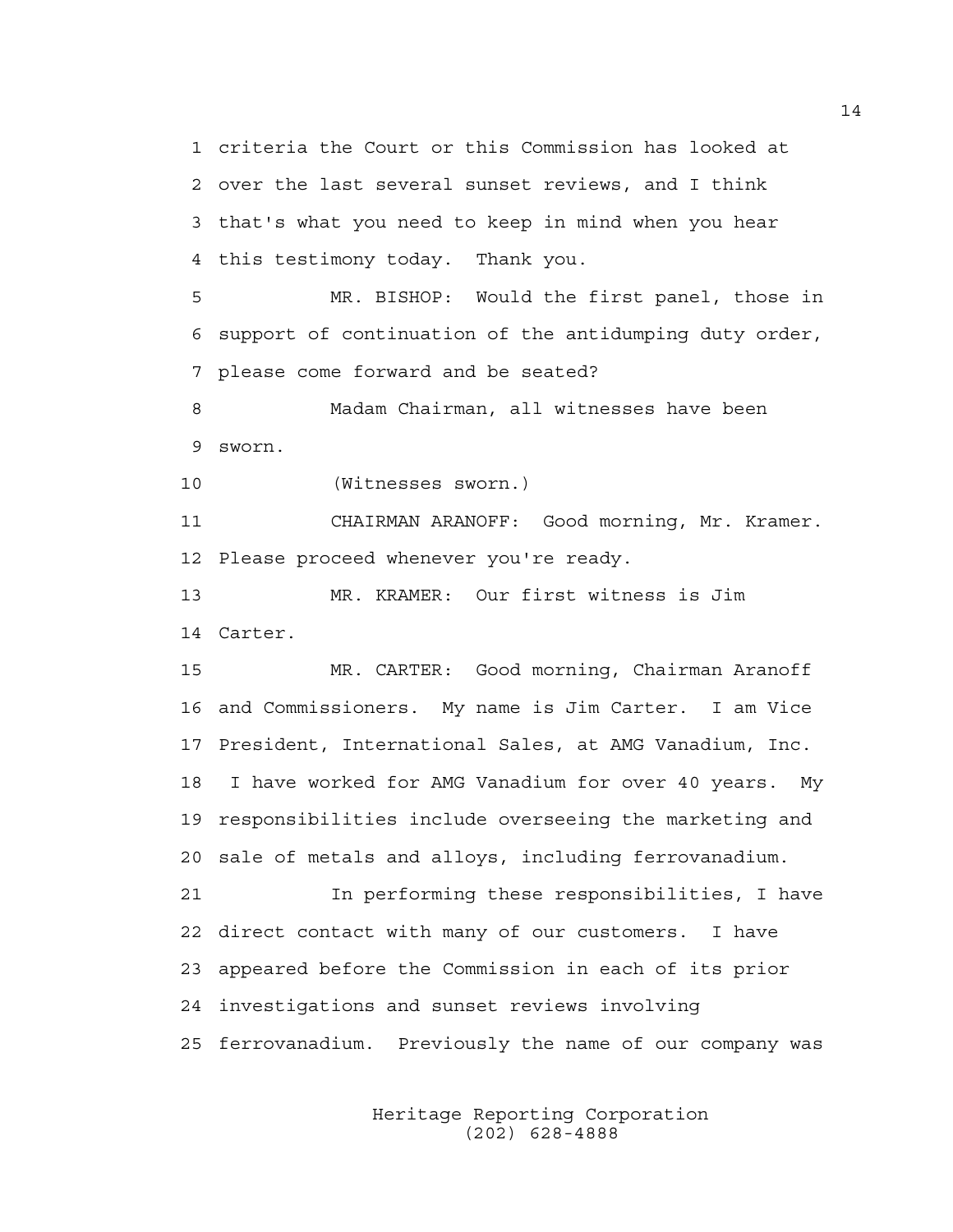1 Shieldalloy Metallurgical Corporation and then 2 Metallurg Vanadium.

3 AMG Vanadium has produced ferrovanadium 4 since 1952. Our production facility is located in 5 Cambridge, Ohio. As our Senior Vice President, Jane 6 Neal, will describe, AMG Vanadium has been making 7 significant investments in improving the Cambridge 8 facility and increasing its capacity to produce 9 ferrovanadium.

10 The ferrovanadium we produce typically 11 contains 55 percent vanadium by weight, although we 12 can also produce ferrovanadium containing a 13 significantly higher vanadium content. The percentage 14 of contained vanadium generally is referred to as the 15 grade of a ferrovanadium product, but the percentage 16 is simply a physical description of the product, not 17 an indicator of its quality.

18 As Jane will explain, AMG Vanadium does not 19 use vanadium pentoxide as its main vanadium bearing 20 input. Instead, we produce ferrovanadium using an 21 environmentally friendly, state-of-the-art reduction 22 process that is designed to use a wide range of 23 vanadium containing materials.

24 Ferrovanadium is a commodity product that is 25 sold primarily on the basis of price. As the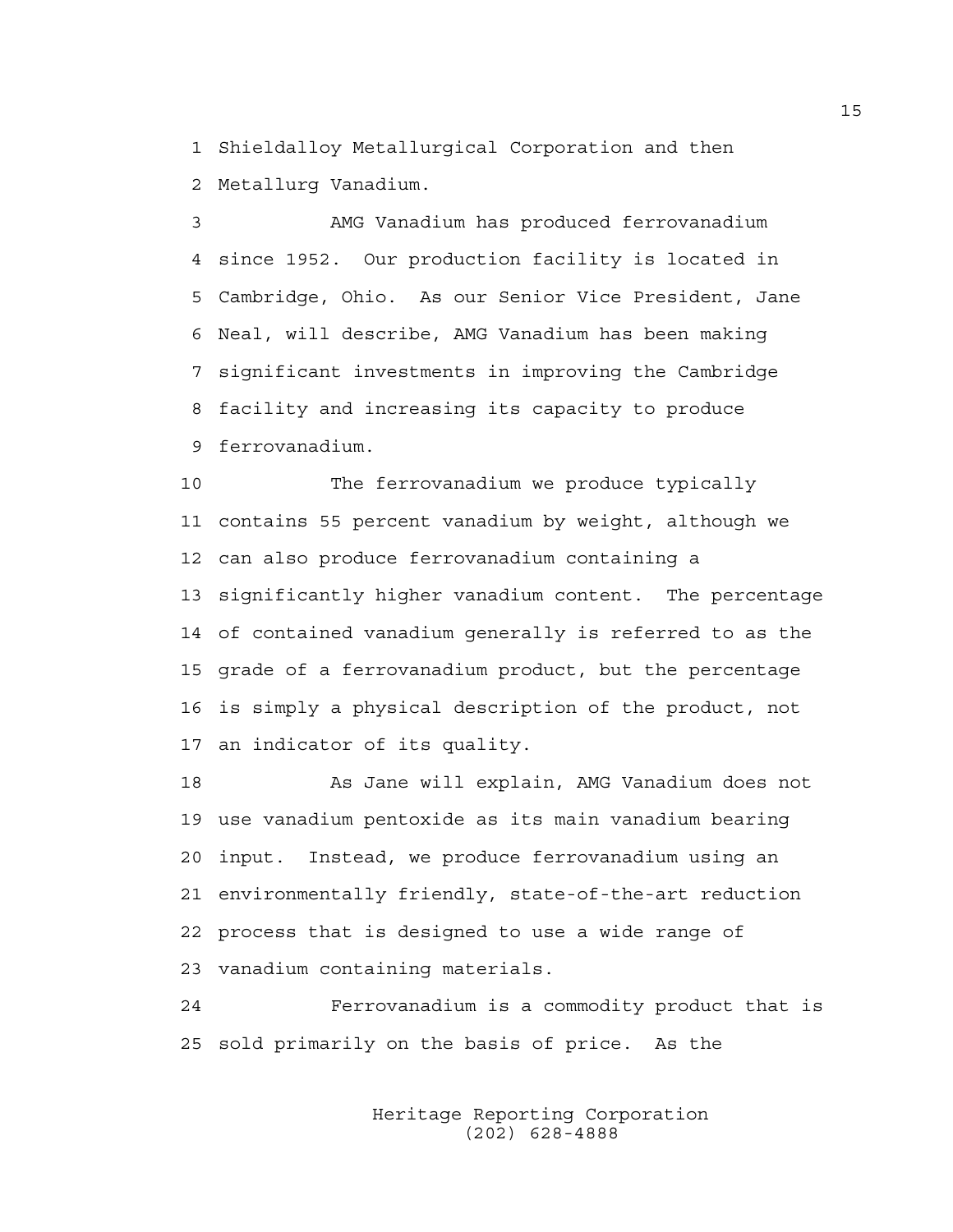1 Commission repeatedly has found, in most applications 2 ferrovanadium from all sources is interchangeable. In 3 addition, because ferrovanadium is priced on a 4 contained vanadium basis, ferrovanadium with different 5 percentages of vanadium content is treated as 6 equivalent in price negotiations.

7 Almost all ferrovanadium is consumed by 8 steel producers. These companies can use 9 ferrovanadium of different grades. For these reasons, 10 in my experience price is the most important factor in 11 determining who will get the sale. The U.S. 12 ferrovanadium market is highly competitive. In most 13 cases customers obtain bids from multiple suppliers. 14 Purchasers will change suppliers if a competing 15 supplier offers a lower price. Moreover, purchasers 16 and sellers generally use the spot price published by 17 Ryan's Notes as a benchmark in the price negotiations. 18 Most ferrovanadium is sold on a contract 19 rather than a spot basis. However, it is important to 20 understand the nature of these contract sales. 21 Reflecting the interchangeability of ferrovanadium 22 from all sources and the importance of price in 23 purchasing decisions, contract price in most cases are 24 based on formulas tied to the Ryan's Notes price. 25 This fact makes domestic producers highly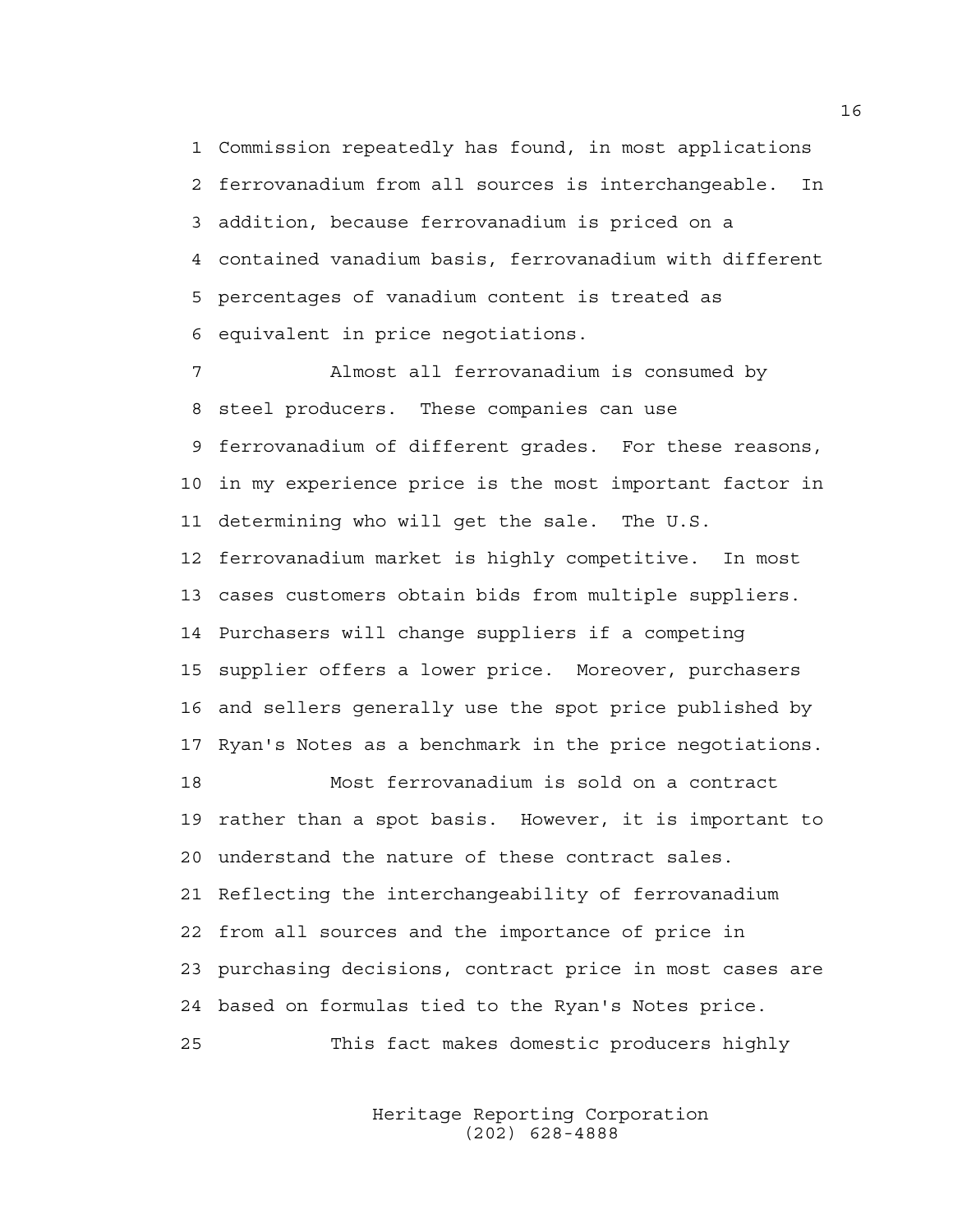1 vulnerable to the effects of a declining market price 2 level as would result from an increase in low priced 3 imports from Russia. Even a small volume of sales at 4 prices that undercut the existing published price 5 level can drive down the prices of our contract sales 6 to all of our customers.

7 I witnessed the impact of the influx of 8 dumped imports from Russia on our company before the 9 antidumping petition was filed. Until we took action, 10 the volume of imports from Russia rose dramatically. 11 The imports were sold at low and steeply declining 12 prices, took sales from us and other competing 13 suppliers and quickly captured a significant portion 14 of the U.S. market. The prices of the dumped imports 15 also undercut and depressed the overall market price 16 level. The result was severe injury to the domestic 17 industry.

18 Once the antidumping order covering imports 19 from Russia was imposed the imports left the market 20 and did not return. Prices rose. We gained 21 significant sales volume and market share, and our 22 financial performance improved significantly.

23 If the antidumping order were revoked I have 24 no doubt that the Russian ferrovanadium industry and 25 in particular Evraz would resume exporting large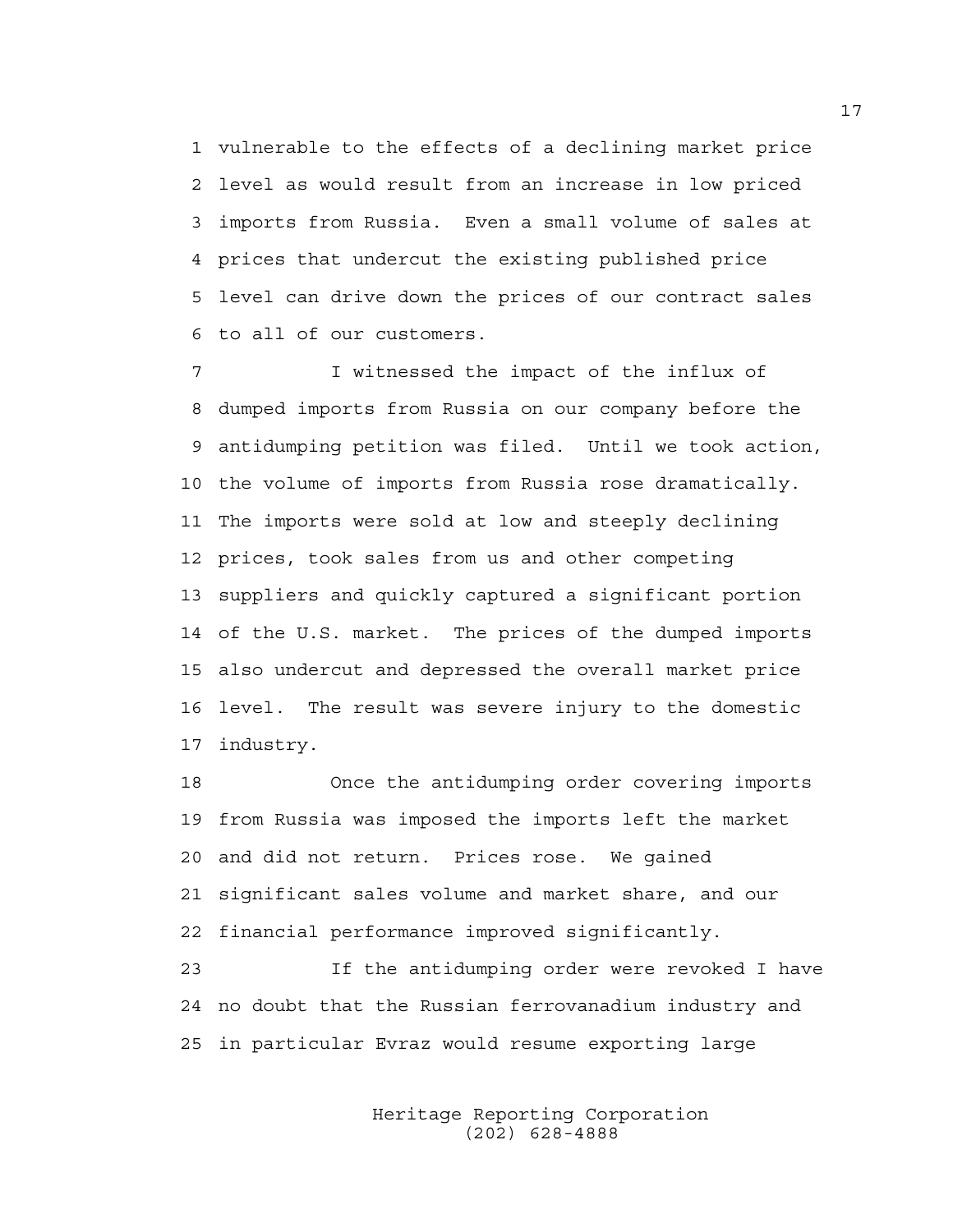1 volumes of Russian ferrovanadium to the United States, 2 take sales from our company and other domestic 3 suppliers, drive down prices and severely injure the 4 U.S. industry.

5 Contrary to Evraz's claims, the Russian 6 industry has one of the world's largest ferrovanadium 7 production capacities, exceeded only by China and 8 South Africa, and a very large amount of unused 9 capacity. The United States is one of the largest 10 ferrovanadium markets in the world. Russia's two main 11 global competitors are subject to antidumping orders 12 in the United States.

13 Ferrovanadium prices in the United States 14 consistently have been higher than prices in the EU, 15 even before the current economic turmoil in Europe. 16 In recent months, this price gap has widened 17 significantly. The size of the U.S. market and its 18 higher prices explain why Evraz has devoted so much 19 effort to regaining unrestricted access to the market. 20 Evraz is a large, aggressive, global 21 enterprise. It has the resources and flexibility to 22 shift almost overnight the sites where Vanady-Tula's 23 vanadium pentoxide is converted into ferrovanadium. 24 Moreover, Evraz's conduct with antidumping orders in 25 place has shown beyond any doubt that it has a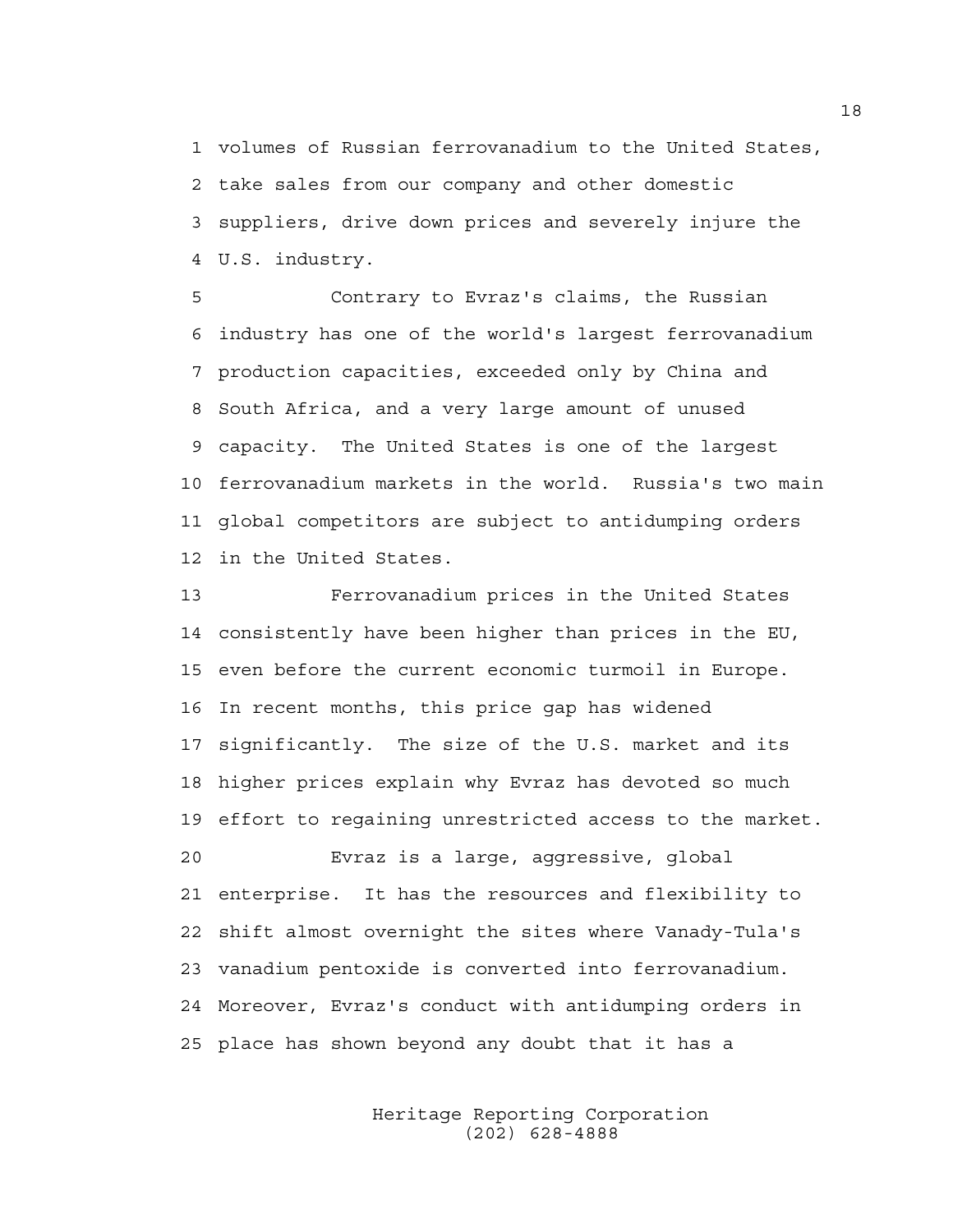1 compelling interest in making a large volume of sales 2 in the U.S. market.

3 From 2005 until 2010, Evraz shipped 4 increasingly high volumes of vanadium pentoxide to the 5 United States at declining prices, had the imports 6 converted into ferrovanadium and sold the finished 7 product to U.S. customers. We asked the Commerce 8 Department to conduct a circumvention inquiry and to 9 include these vanadium pentoxide imports within the 10 scope of the order.

11 When we did this, Evraz completely stopped 12 shipping Russian vanadium pentoxide to the United 13 States and quickly reverted to having its vanadium 14 pentoxide processed in third countries, including the 15 Czech Republic, for export to the U.S., just as 16 Vanady-Tula was doing at the time of the first sunset 17 review, when it explained that this practice increased 18 its cost, depriving it of profits.

19 As Evraz shifted the conversion step to 20 other sites, the volumes of U.S. ferrovanadium imports 21 from the Czech Republic and other countries quickly 22 began rising. Both the surge of vanadium pentoxide 23 prior to the request for the circumvention inquiry and 24 the immediate shift to converting the vanadium 25 pentoxide in other countries after we filed the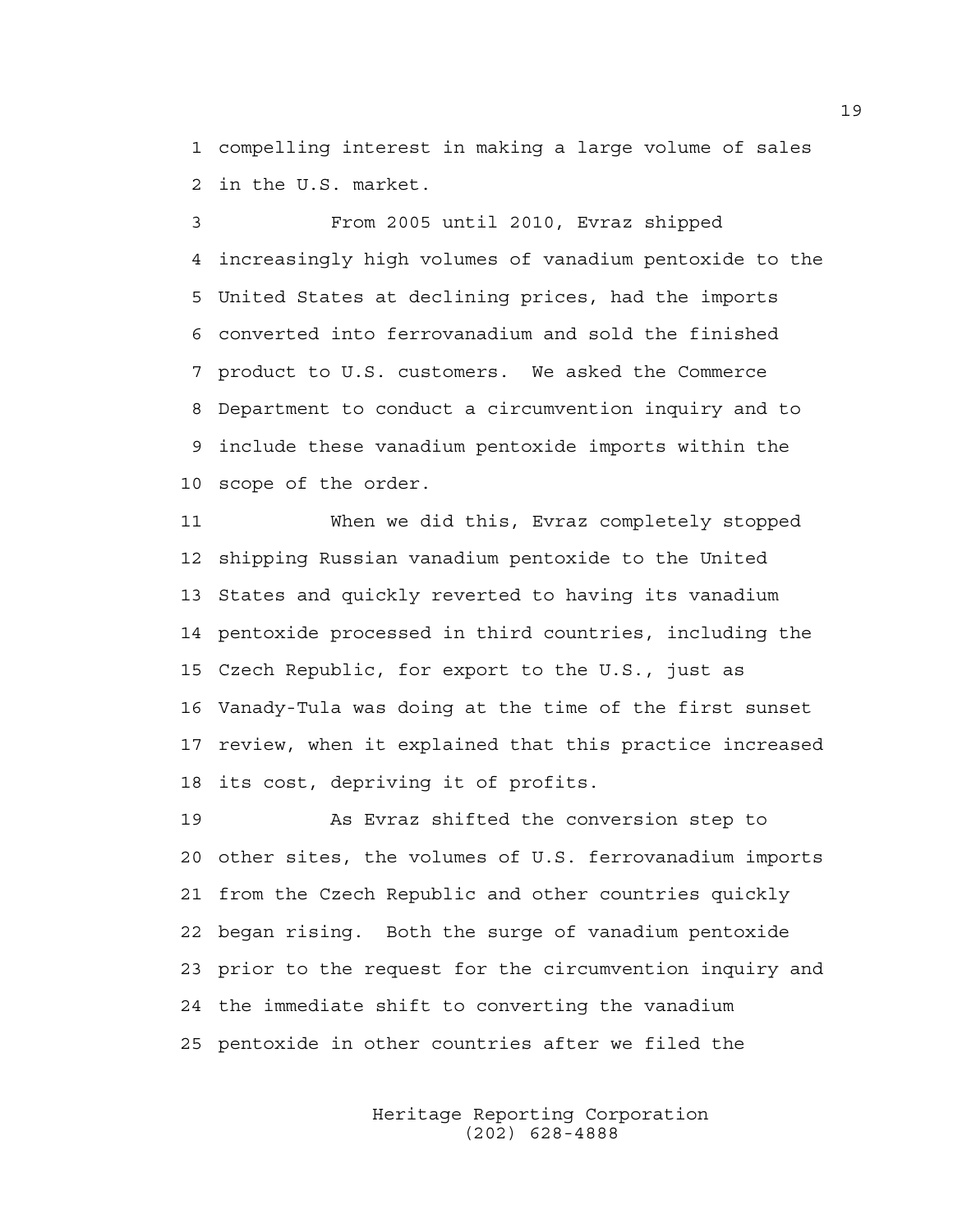1 request undeniably show that the Russian industry 2 continues to have a very strong interest in supplying 3 the U.S. market.

4 These shifts also show that Evraz can 5 rapidly change the site at which the conversion step 6 is performed. In the first sunset review, the 7 Commission found that if the order were revoked 8 Vanady-Tula would redirect significant quantities of 9 vanadium pentoxide that was being converted into 10 ferrovanadium in the Czech Republic and elsewhere in 11 Europe back to Russia for conversion into 12 ferrovanadium and export to the United States. The 13 same is true today.

14 Moreover, this time Evraz already has in 15 place a U.S. sales operation to market the Russian 16 ferrovanadium. Furthermore, we know from experience 17 that Evraz would aggressively seek to undercut and 18 displace us as a supplier to the U.S. steel producers. 19 During the current review period, even with the order 20 in place, we have lost business or been forced to 21 reduce our prices at several major customers due to 22 aggressive price undercutting by Evraz. Furthermore, 23 overall Evraz has succeeded in taking a large volume 24 of U.S. sales from competing suppliers.

25 Based on my experience, I am certain that if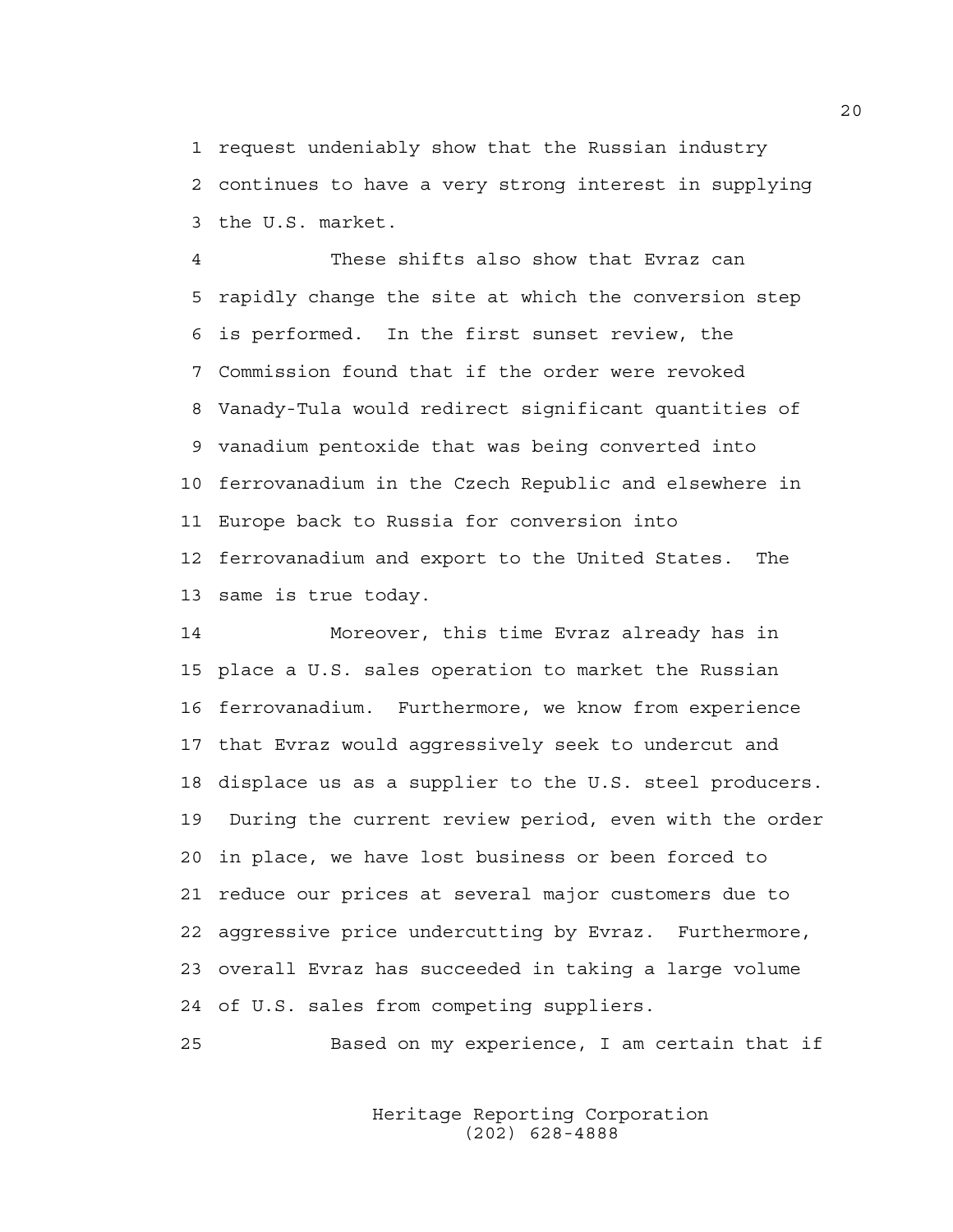1 the order were revoked the aggressiveness of Evraz's 2 conduct would increase and the resulting impact on our 3 company would be devastating. As the Commission has 4 found in prior sunset reviews, due to the 5 substitutable nature of this product a renewed 6 significant flow of low-priced Russian imports would 7 drive down prices.

8 AMG Vanadium and other domestic suppliers 9 would lose sales to the Russian imports, which would 10 result in lower revenues and shipments, production 11 cutbacks, reduced capacity utilization and job losses. 12 The declines in the domestic industry's sales and 13 revenues would have a direct adverse impact on its 14 profitability, as well as its ability to raise capital 15 and make and maintain necessary capital investments. 16 As Jane Neal will explain, our substantial recent 17 investments in our production facility would be 18 jeopardized. Thank you.

19 MR. KRAMER: Jane Neal is our next witness. 20 MS. NEAL: Good morning, Chairman Aranoff 21 and Commissioners. My name is Jane Neal, and I am 22 Senior Vice President and General Manager of AMG 23 Vanadium. I am responsible for all operational 24 aspects and the financial performance of the business. 25 I previously have held positions of Plant Manager and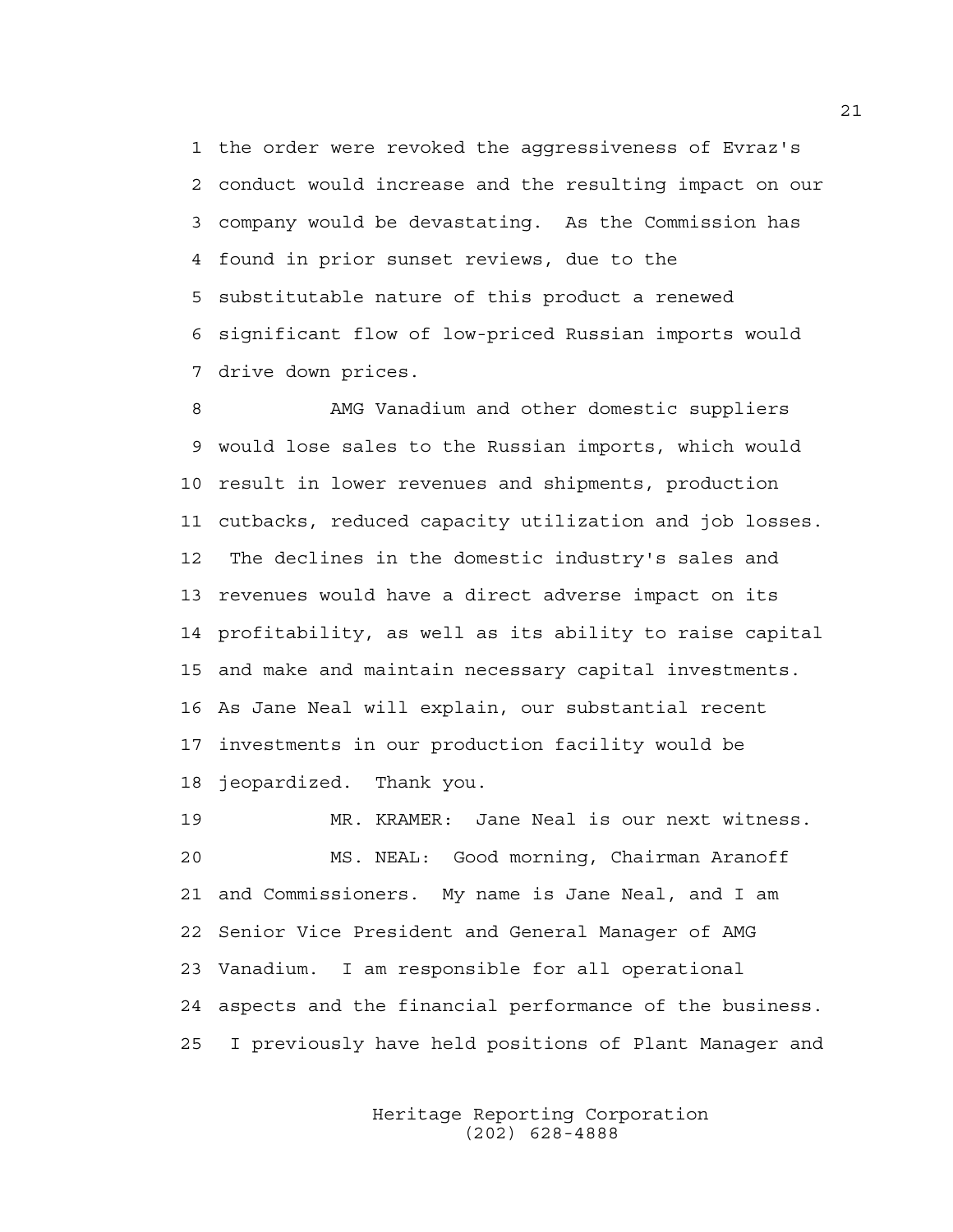1 Sales Manager within the company.

2 Before joining AMG Vanadium, I had more than 3 20 years of experience in operations, quality control, 4 research and development and sales in the steel and 5 metals industries. I have a Bachelor of Science 6 degree in Metallurgical Engineering and an MBA.

7 AMG Vanadium produces ferrovanadium using a 8 technologically advanced pyrometallurgical process in 9 which we recycle environmentally hazardous spent 10 catalyst from oil refineries and residues from power 11 plants. We are the world's largest recycler of spent 12 refinery catalysts. Not only does our manufacturing 13 process ensure the safe environmental treatment of 14 hazardous waste from oil production. It also produces 15 no liquid waste and very minimal solid waste.

16 Our production process is highly capital 17 intensive. The major equipment in our plant includes 18 a roaster for spent catalysts and two reduction 19 furnaces. In addition, our production processes 20 include high fixed cost. To be able to recover these 21 costs, we need to be able to run the plant at as high 22 a capacity utilization rate as possible so that we can 23 spread these costs evenly over a sufficiently large 24 volume of ferrovanadium sales.

25 If we are forced to compete with imported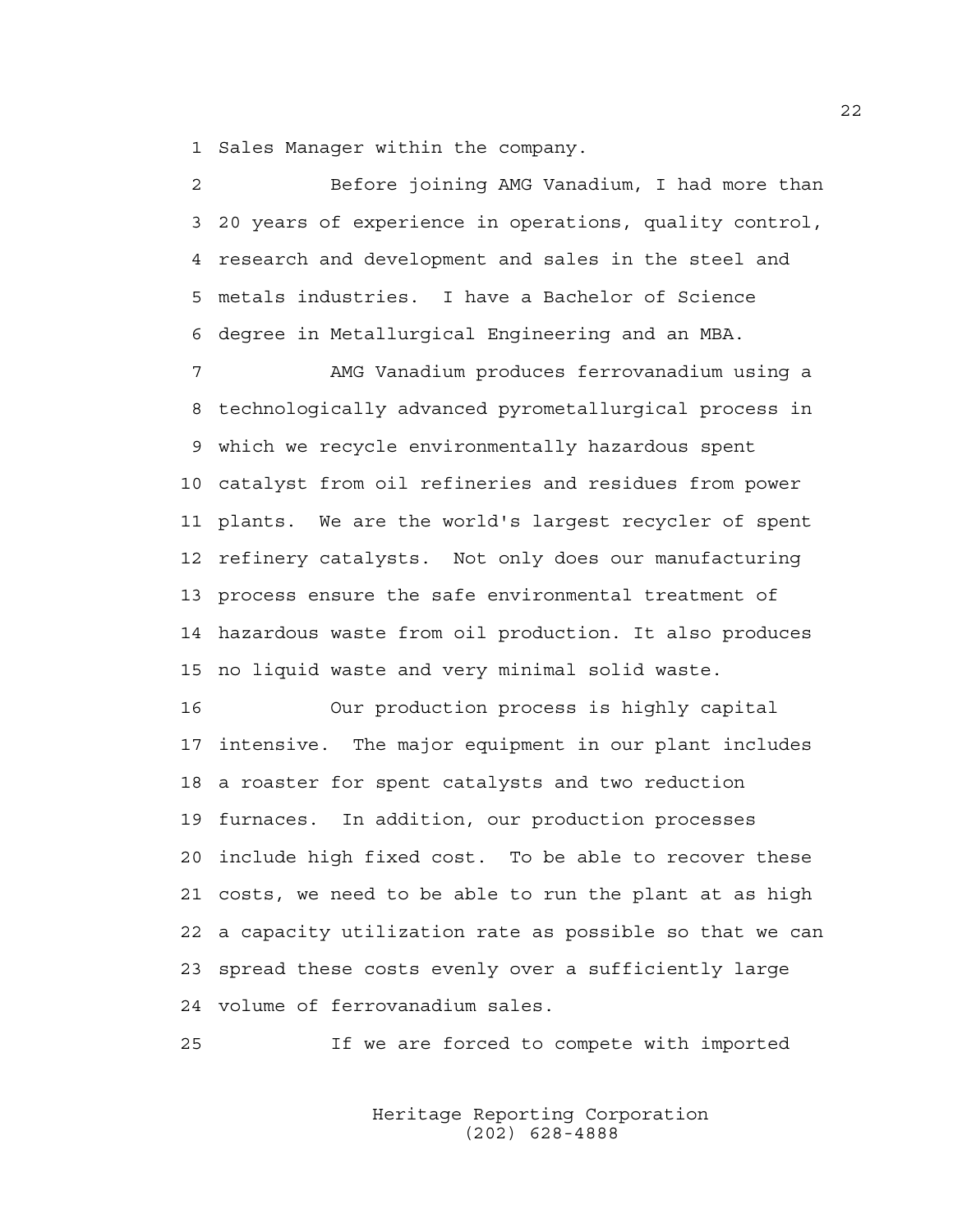1 ferrovanadium sold at dumped prices, we have to choose 2 between reducing our prices to the level of the dumped 3 imports in an effort to maintain an adequate level of 4 production or losing the sales to the dumped imports. 5 We cannot indiscriminately reduce production without 6 endangering our ability to recover our fixed costs. 7 These risks would quickly become a reality if this 8 order were revoked.

9 With the antidumping order in effect, AMG 10 Vanadium has been able to operate profitably, and we 11 have taken profits that we have earned and used them 12 to make substantial investments in our production 13 facility. We are currently engaged in a comprehensive 14 expansion program that will significantly increase our 15 plant's production capacity.

16 This year we are making a substantial 17 investment in constructing a new 18 multi-hearth roaster that will enhance our ability to 19 process spent catalysts and significantly increase our 20 ferrovanadium production. In November 2010, we 21 commissioned a new \$6 million raw material storage 22 building which has a dedicated railcar unloading 23 system to increase operating efficiency and a unique 24 subfloor liner system to ensure safety storage of 25 spent refinery catalysts.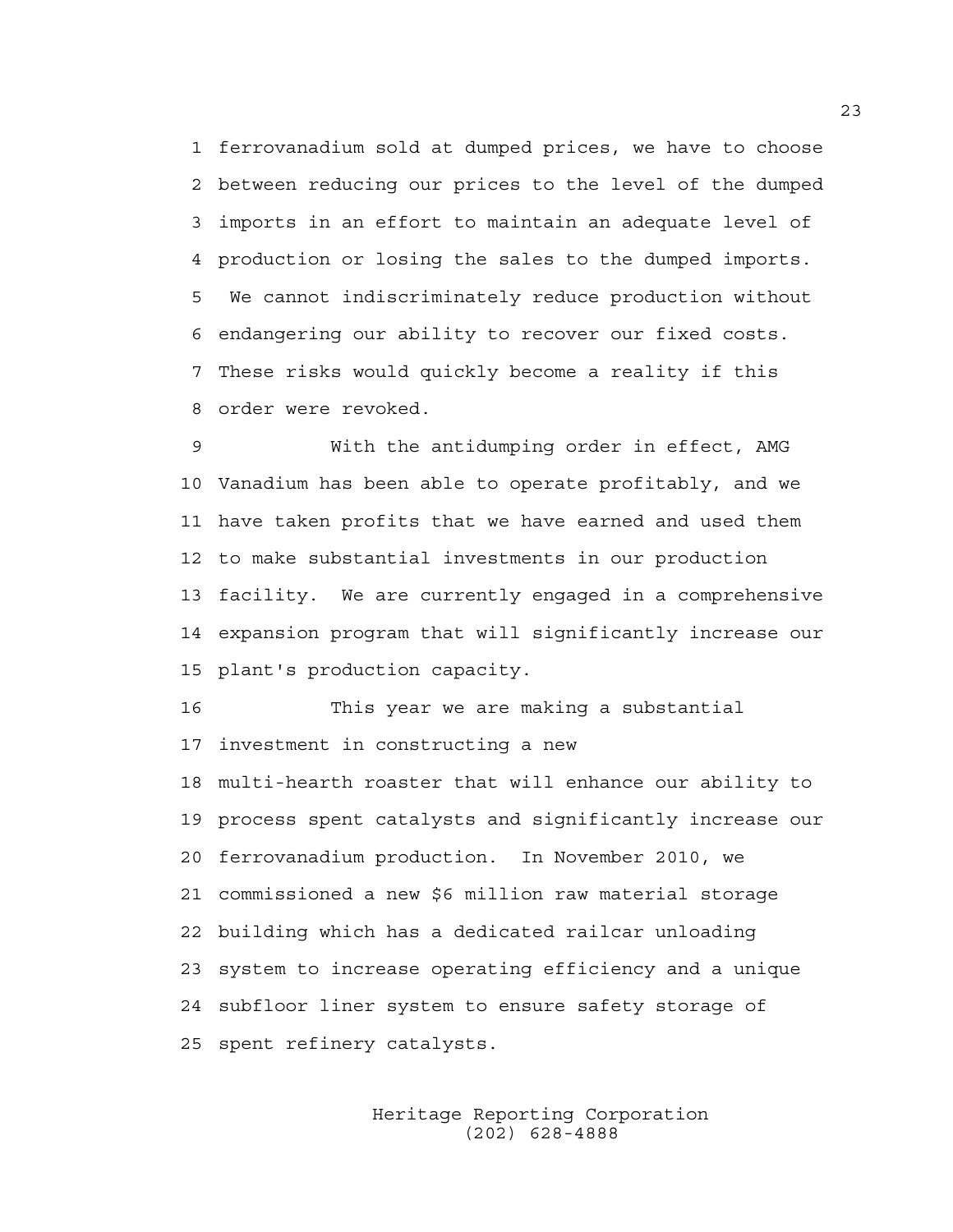1 1 In addition, our company has made 2 significant investments in other environmental 3 upgrades. In April 2011, we installed a solar power 4 system at our Cambridge plant that will produce 5 230,000 kilowatt hours of electricity annually. We've 6 also installed new emission control equipment on our 7 existing roaster and both of our electric arc 8 furnaces.

9 All of these investments have been made with 10 the antidumping order on ferrovanadium from Russia in 11 place. Our ability to sustain them depends on 12 continuation of the improved market conditions that 13 the order, along with the antidumping duty orders on 14 imports from China and South Africa, have made 15 possible.

16 All of the work that AMG Vanadium has done 17 to improve its operations and to become the company 18 that it is today would be severely at risk if the 19 order were revoked. Our plant is an important 20 employer in Guernsey County in southeastern Ohio, 21 which is part of the Appalachian region.

22 According to the most recent data compiled 23 by the federal government's Appalachian Regional 24 Commission, during the period from 2008 to 2010 our 25 county had an unemployment rate of 10.8 rate and a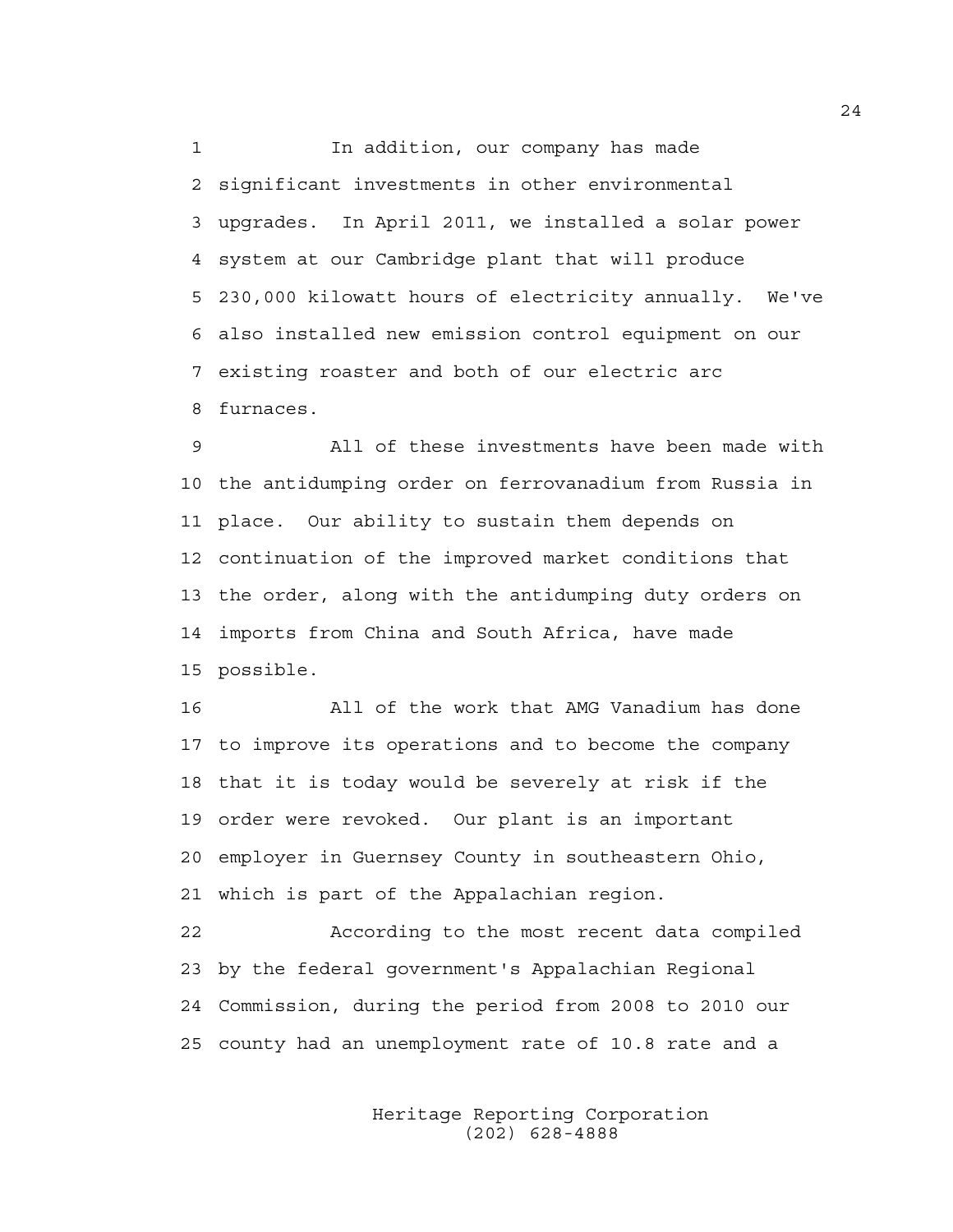1 poverty rate at 17.3 percent, both well above the 2 national averages. Thus, the continued viability of 3 our operations is important not only to AMG Vanadium, 4 but also to our employees and the surrounding area.

5 Over the period of the sunset review with 6 the antidumping order in place we have been able to 7 maintain and slightly increase employment at our 8 plant, despite the severe economic downturn in 2009. 9 Our ability to continue to do so would be seriously 10 threatened if the order were revoked.

11 We welcome fairly traded import competition. 12 However, as Jim Carter has explained, the injury that 13 we and others in the domestic industry suffered before 14 the antidumping order was issued demonstrates the 15 devastating effects that revocation of the order would 16 have on the U.S. ferrovanadium industry. Thank you.

17 MR. BUTTON: Good morning. I'm Kenneth R. 18 Button of Economic Consulting Services. I am joined 19 by Jennifer Lutz, also of ECS.

20 There are a number of conditions of 21 competition that are distinctive to the U.S. 22 ferrovanadium industry. These conditions of 23 competition were cited by the Commission in the 24 original investigation and continue to be relevant 25 today as indicated in Slide 1.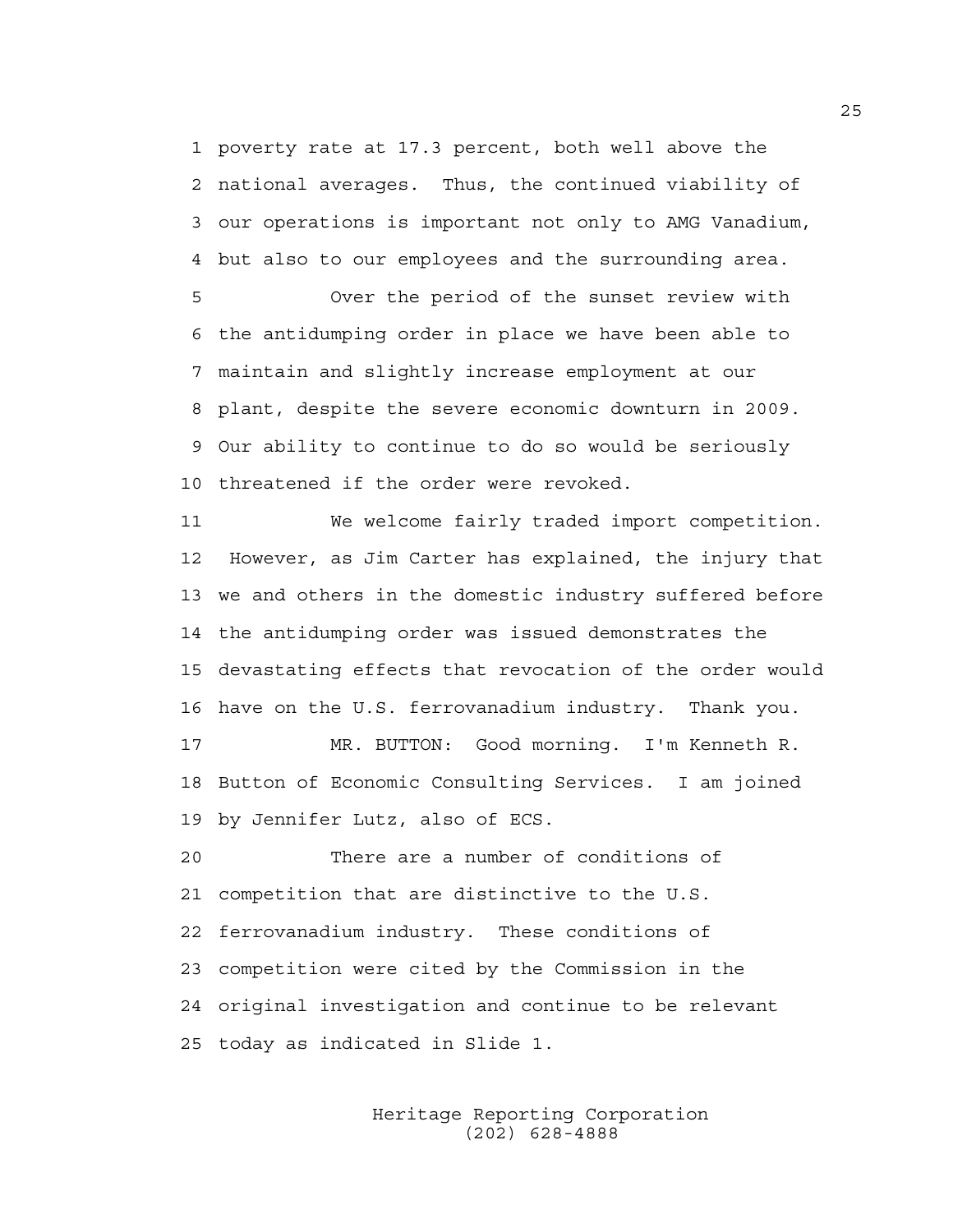1 Ferrovanadium is used almost exclusively in 2 the steel industry to make certain types of steel. 3 Thus, demand for ferrovanadium is determined by the 4 volume of production of these types of steel. Because 5 demand of ferrovanadium is a derived demand, 6 consumption is cyclical and follows trends in the 7 steel industry. This cyclicality was clearly 8 demonstrated during the POR.

9 U.S. production of steel fell sharply in 10 2009 and so did consumption of ferrovanadium and the 11 performance of the domestic ferrovanadium industry. 12 Since 2009, as the steel industry has recovered, so 13 too has the condition of the ferrovanadium industry 14 improved.

15 Because ferrovanadium is added to steel in 16 only extremely small amounts, the demand for 17 ferrovanadium is price inelastic. That is, a decline 18 in the price of ferrovanadium generally does not cause 19 the volume of ferrovanadium consumption to increase. 20 There are few substitutes for ferrovanadium, with only 21 ferroniobium being identified by certain producers, 22 importers and purchasers in the questionnaires. One 23 purchaser estimated that such substitution was limited 24 to only 10 to 15 percent of ferrovanadium 25 applications.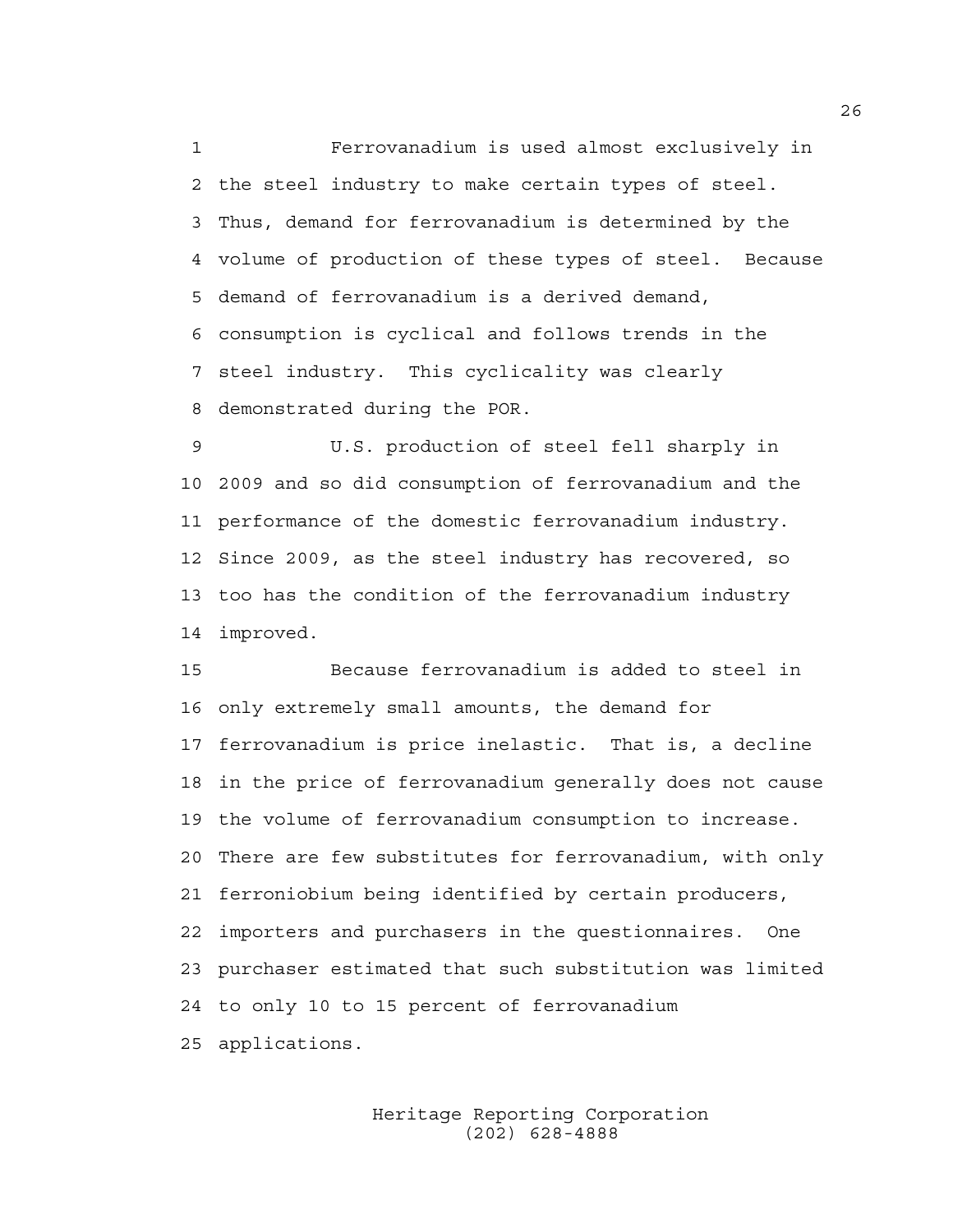1 Ferrovanadium from all sources is highly 2 interchangeable. Although there are different grades 3 of ferrovanadium, the Commission has repeatedly found 4 that ferrovanadium from all sources as interchangeable 5 and that steel producers can generally use 6 ferrovanadium of different grades. Data collected by 7 the Commission in this review demonstrate that 8 ferrovanadium from all sources remains 9 interchangeable.

10 Given the high degree of interchangeability 11 among sources, ferrovanadium is sold primarily on the 12 basis of price. In the original investigation, the 13 Commission found that price was an important factor in 14 purchasing decisions, noting that all responding 15 purchasers cited price as a major factor in choosing a 16 supplier. In this review, purchasers continue to 17 identify price as an important factor in making 18 purchasing decisions.

19 There is widespread knowledge of prevailing 20 ferrovanadium prices in the market. Ferrovanadium 21 prices are published in a number of sources with a 22 publication titled Ryan's Notes being the most widely 23 used in the United States. Furthermore, contracts 24 normally contain pricing formulas that use such 25 published prices as benchmarks, causing changes in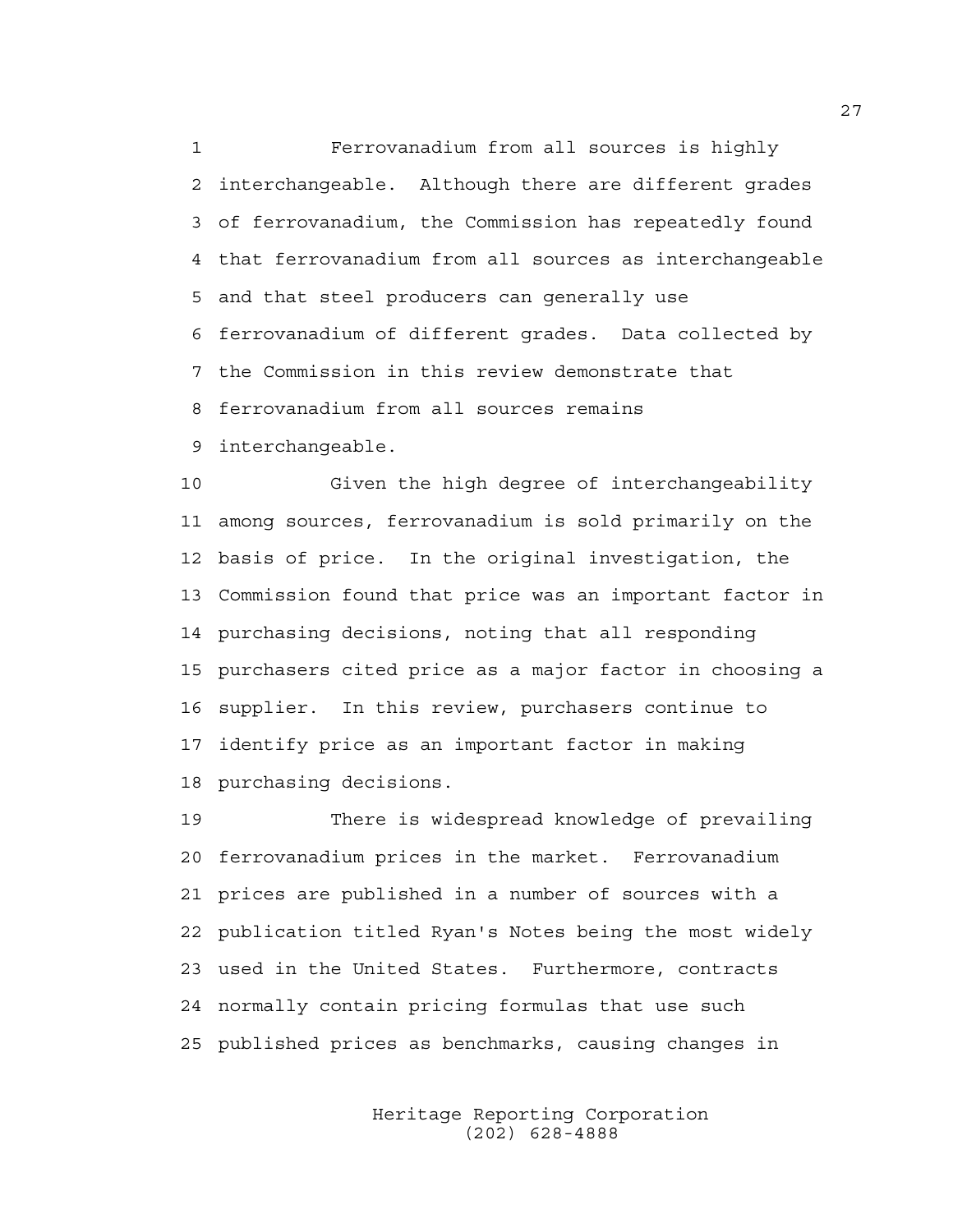1 prevailing market prices to affect contracts quickly.

2 Many domestic and import suppliers compete 3 in the U.S. for the ferrovanadium market. These 4 include two U.S. producers, one of which toll converts 5 vanadium pentoxide into ferrovanadium for other 6 parties. Suppliers also include multiple import 7 sources.

8 Due to the three existing antidumping duty 9 orders on imports of ferrovanadium from Russia, China 10 and South Africa and due to the somewhat stronger pace 11 of U.S. economic recovery, prices in the U.S. market 12 are higher than prices in other markets. The 13 prehearing report provides prices for the U.S. market 14 and European markets during the POR showing that with 15 a few short-lived exceptions U.S. prices have been 16 higher than European prices.

17 Slide 2 shows U.S. and European prices for 18 ferrovanadium since 2010 as published by Ryan's Notes. 19 Not only are U.S. prices generally higher than those 20 in Europe, but also since 2011 the U.S. price premium 21 has been increasing. In May 2012, U.S. prices were 22 over 40 percent higher than European prices.

23 Russia is the third largest producer of 24 ferrovanadium in the world after China and South 25 Africa. Importantly, the Russian industry has a large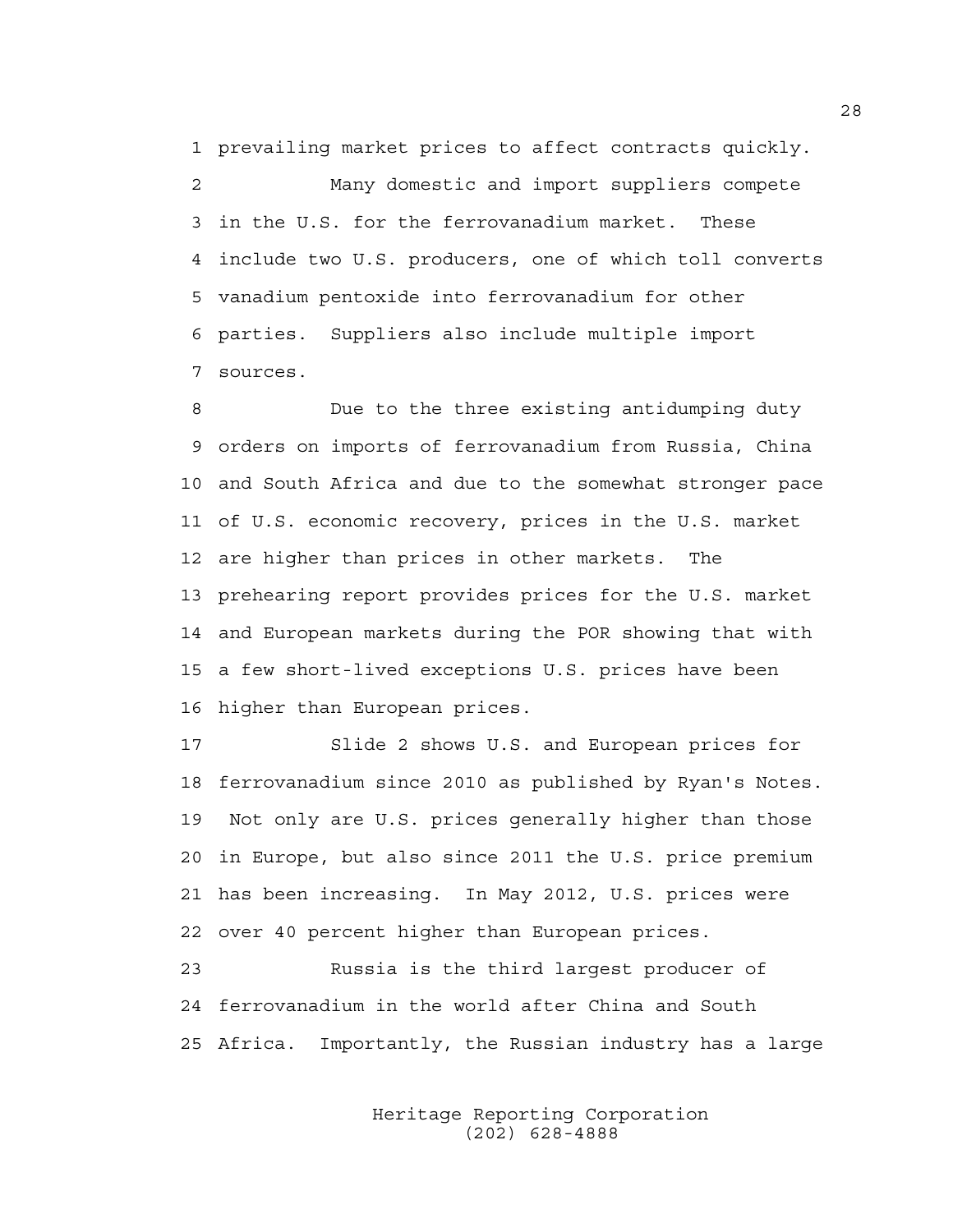1 production capacity and extensive unused capacity that 2 would likely be directed to the U.S. market in the 3 absence of the current antidumping order.

4 Although the details regarding the Russian 5 industry are confidential, I urge the Commission to 6 review the discussion of the capacity data in AMG 7 Vanadium's prehearing brief at page 14 through 19. 8 The prehearing report acknowledges one of the issues 9 regarding Russia's reported capacity data at page 10 II-8, but unfortunately this issue is not identified 11 nor addressed more fully in the report's discussion of 12 the Russian industry's capacity on page IV-6.

13 After U.S. imports of ferrovanadium from 14 Russia sharply increased during the three year 15 original period of investigation from 23,000 pounds in 16 1992 to over 2.5 million pounds in 1994, imports from 17 Russia declined following the imposition of the order, 18 and there have been no reported U.S. imports of 19 ferrovanadium from Russia since 1996.

20 As indicated by the U.S. industry witnesses 21 here today and by the data collected by the Commission 22 in this review, the condition of the domestic industry 23 has improved significantly with respect to virtually 24 all of the indicia considered by the Commission. The 25 removal from the U.S. market of the dumped imports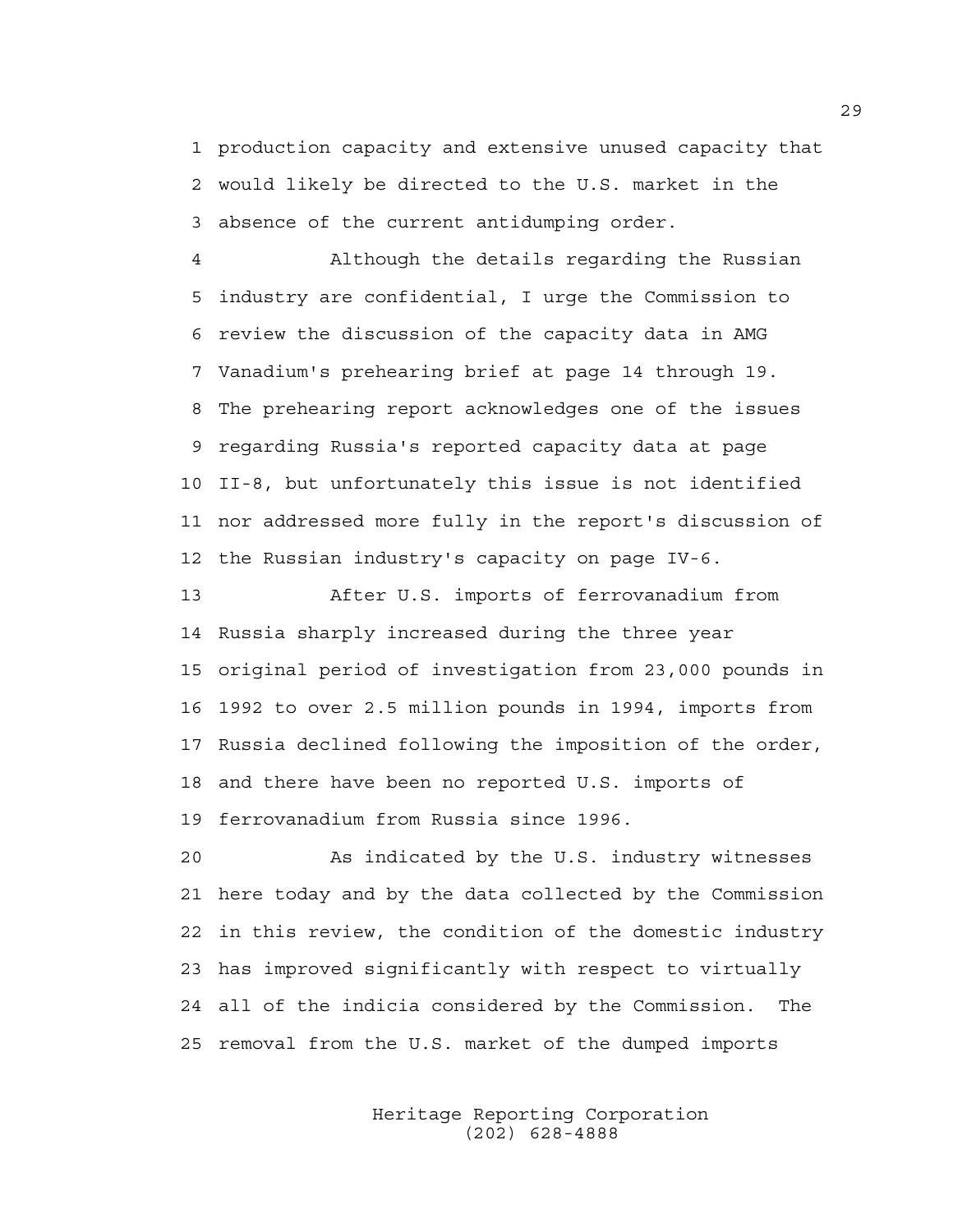1 from Russia, as well as the imposition of orders on 2 dumped imports from China and South Africa, have 3 allowed the U.S. producers to succeed in the market.

4 While the Russian industry would like the 5 Commission to determine that its lack of shipments 6 reflects a lack of interest in the U.S. market, the 7 Russian industry's behavior while subject to the order 8 indicates otherwise. During the period of the first 9 sunset review, the Russian producer Vanady-Tula, then 10 Tulachermet, effectively regained access to the U.S. 11 market not by shipping ferrovanadium to the United 12 States and having such shipments reviewed by the 13 Department of Commerce in administrative review 14 processes. Rather, Vanady-Tula had Russian produced 15 vanadium pentoxide toll converted into ferrovanadium 16 in the Czech Republic and in Belgium with the finished 17 ferrovanadium then shipped to U.S. purchasers.

18 At the hearing in the first sunset review in 19 2001 a Russian industry representative testified, as 20 shown in Slide 3, that, "We have to pay toll 21 converters in those countries, rather than keeping 22 that part of the profits ourselves, for the 23 ferrovanadium that is sold in the United States. We 24 believe that it makes much more sense and is more 25 profitable to bring some of the ferrovanadium

> Heritage Reporting Corporation (202) 628-4888

30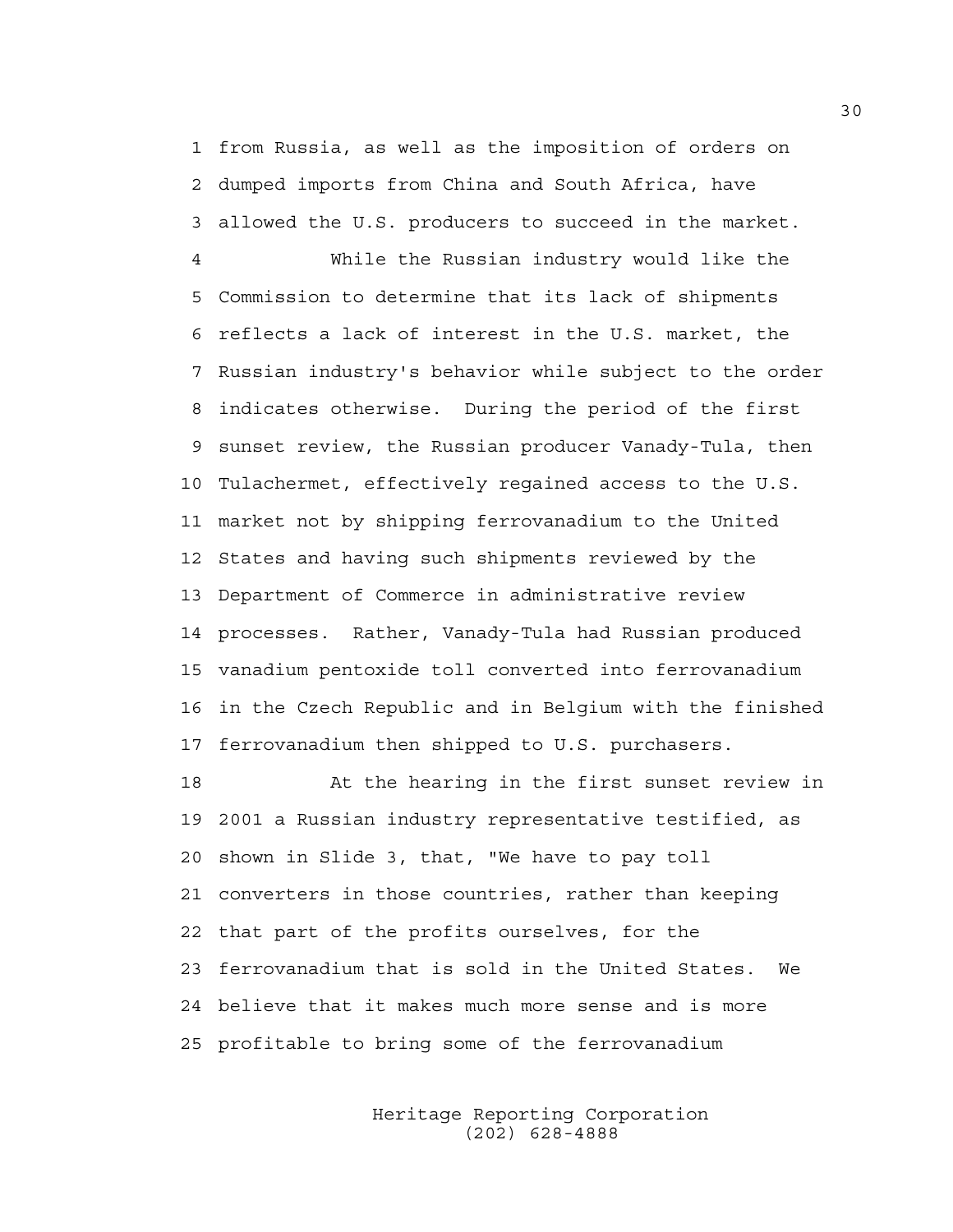1 pentoxide back to Russia and make it into

2 ferrovanadium there rather than paying others to do 3 so."

4 The Commission cited the company's tolling 5 practices in its second sunset review determination to 6 continue the order, stating as shown in Slide 4. "The 7 record reflects that if the order were revoked Vanady-8 Tula has the capacity and would have the incentive to 9 significantly increase its exports of the subject 10 merchandise from Russia to the United States by 11 redirecting substantial quantities of vanadium 12 pentoxide it has toll converted in Europe, and 13 particularly in the Czech Republic, back to Russia for 14 production in that country and ultimately export the 15 subject product to the United States."

16 Vanady-Tula and Evraz have continued this 17 same practice of exporting vanadium pentoxide for 18 conversion to ferrovanadium and shipment to the U.S. 19 market to this day, demonstrating the continued 20 importance of the U.S. market to their operations. 21 During the current period of review, Vanady-Tula has 22 also exported vanadium pentoxide to the United States 23 where Bear toll converted the vanadium pentoxide into 24 ferrovanadium, which Vanady-Tula's parent, Evraz, then 25 sold into the U.S. market. This practice ceased when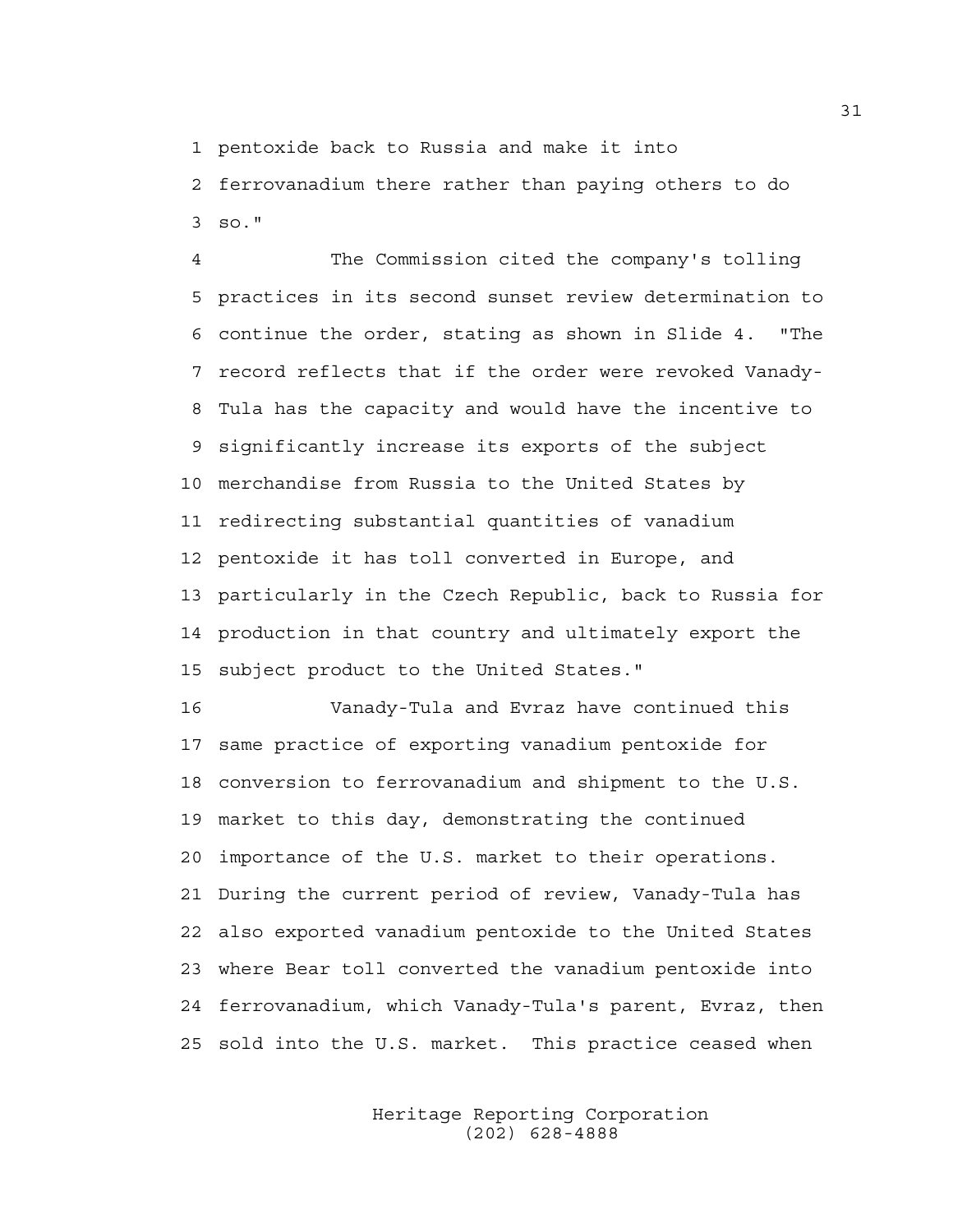1 AMG Vanadium filed its anticircumvention complaint.

2 During the POR of this review, Vanady-Tula 3 has also shipped its Russian ferrovanadium pentoxide 4 to the Czech Republic and elsewhere for conversion 5 into ferrovanadium and sale into the U.S. market. 6 This behavior demonstrates that Vanady-Tula's 7 continued keen interest exists in the U.S. market. If 8 the order were revoked, Russian producers would be 9 highly likely to re-enter the U.S. market at low 10 dumped prices.

11 As noted before, the Russian industry is 12 large and has significant unutilized capacity to 13 produce ferrovanadium. Vanady-Tula has strong 14 economic incentives to resume direct shipments of 15 finished ferrovanadium to the U.S. market. Vanady-16 Tula's commercial targeting of the U.S. market is 17 economically logical both from a revenues perspective 18 and from a production cost perspective.

19 From a revenue perspective, Vanady-Tula has 20 an incentive to target the U.S. market because U.S. 21 ferrovanadium prices are higher than those in Europe. 22 As shown in Slide 2, the premium of the U.S. market 23 price over the European market price in the most 24 recent periods has been large and growing, reaching 25 over 40 percent in May 2002.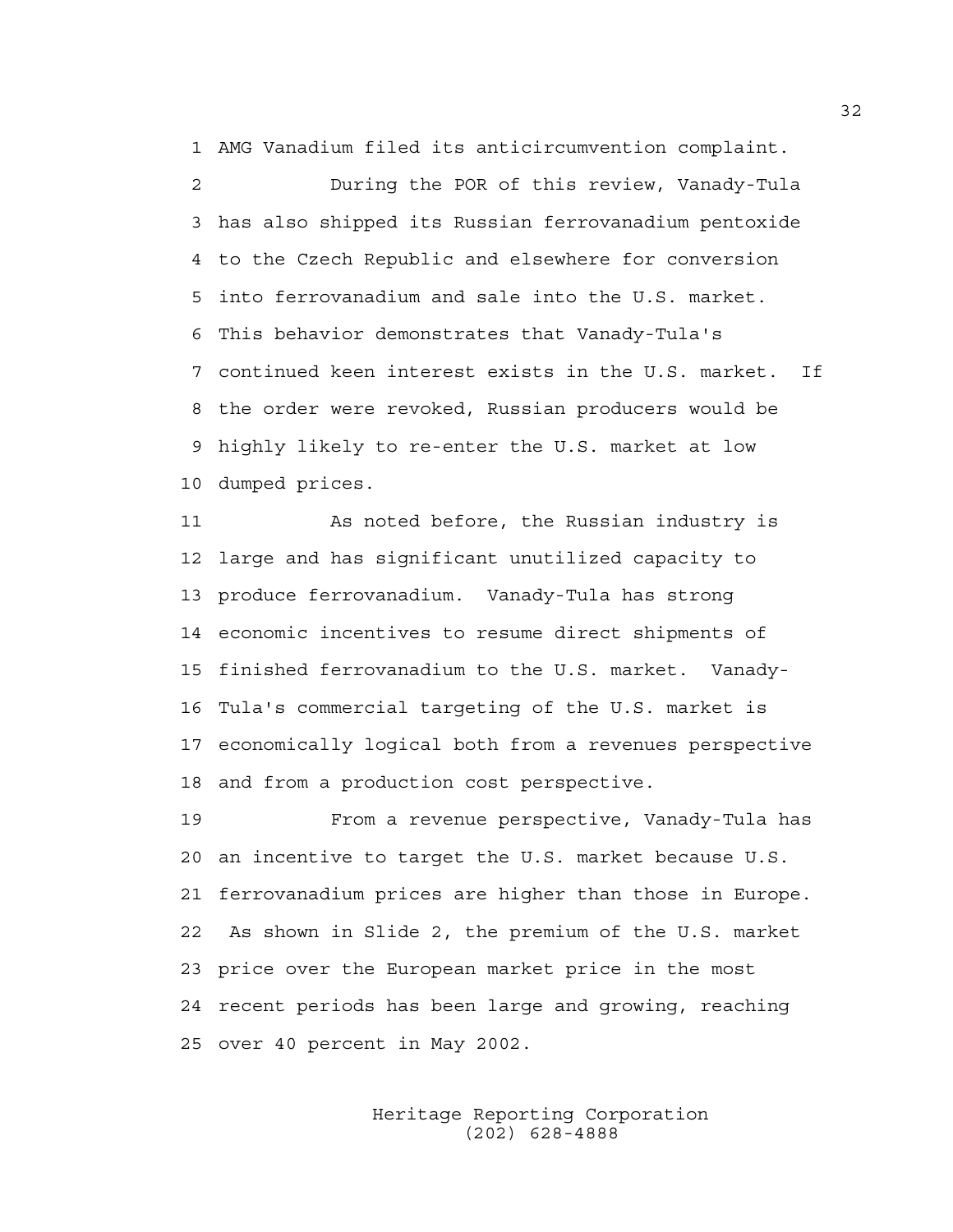1 However, in its prehearing brief Respondent 2 Evraz attempted to downplay the U.S. price premium by 3 citing additional costs that would be incurred if it 4 were to ship Russian ferrovanadium to the U.S. market. 5 Evraz cited the costs associated with shipment 6 ferrovanadium from Europe to the United States and the 7 cost to repackage it. With respect to the cost of 8 shipping ferrovanadium to the United States, Evraz 9 relied on such costs associated with shipping 10 ferrovanadium from Austria to the United States, which 11 totaled 6 percent of the Customs value of such imports 12 in 2011.

13 Several points in rebuttal are especially 14 relevant here. First, Vanady-Tula in fact incurred 15 higher shipping costs than these, about 7 to 8 percent 16 of Customs value, during the original investigation 17 when it was shipping large volumes of dumped 18 ferrovanadium to the U.S. market.

19 Second, today Evraz already incurs roughly 20 the same costs with its current exporting of vanadium 21 pentoxide to foreign converters and the subsequent 22 cost of final delivery to customers in the United 23 States. Indeed, Vanady-Tula appears to be incurring 24 higher effective shipping costs on a contained 25 vanadium weight base because it exports Russian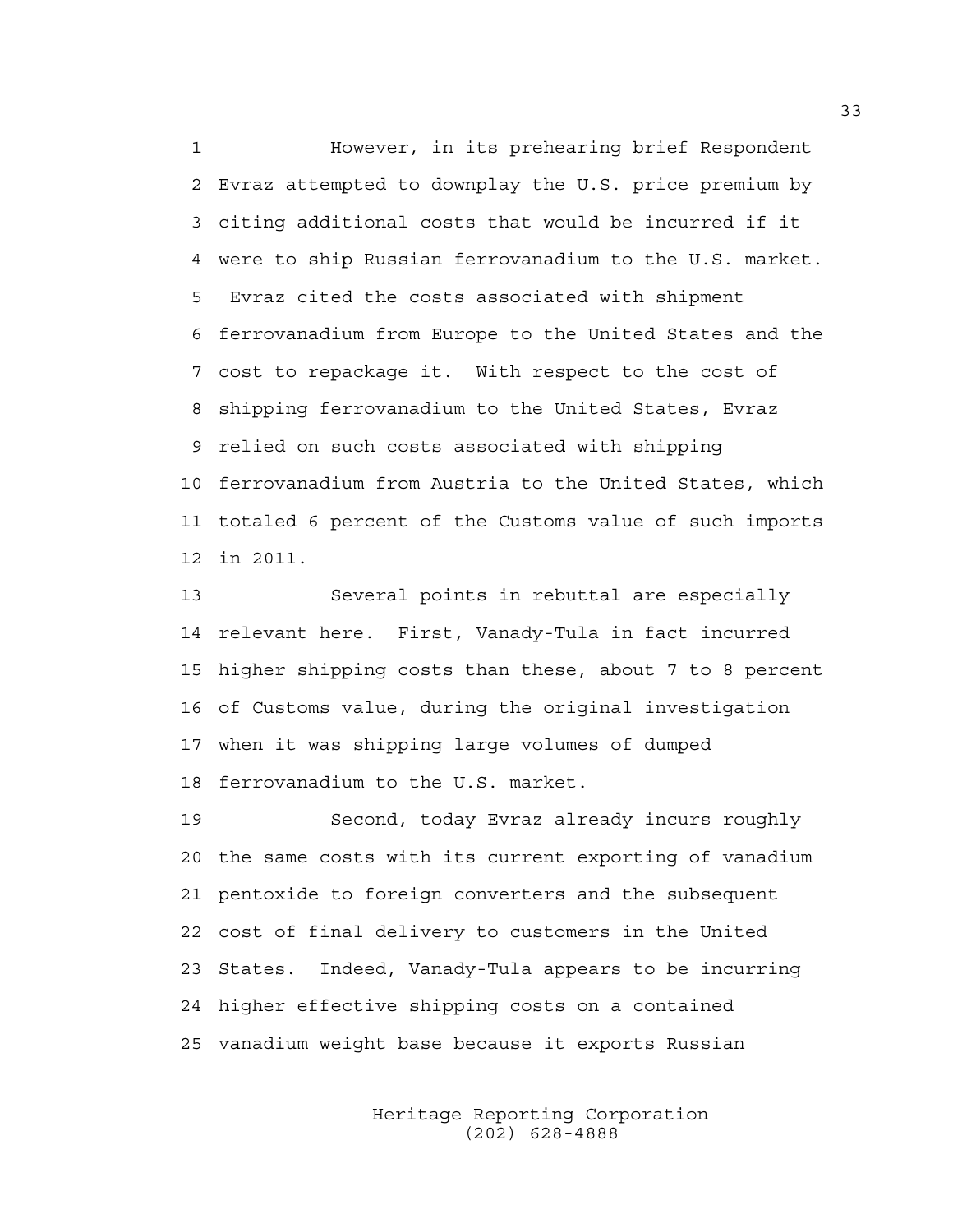1 vanadium pentoxide, which contains only 52 percent 2 vanadium, as compared to ferrovanadium, which has 3 about 80 percent vanadium content.

4 Third, Evraz also cited 3 to 8 percent costs 5 in resizing and packaging Russian ferrovanadium in 6 order to make it substitutable for the U.S. market, 7 yet while incurring such cost during the original POI 8 Russian producers nonetheless sharply increased their 9 ferrovanadium shipments to the U.S.

10 In summary, Evraz claims that these various 11 freight and packaging costs cause the U.S. price 12 premium over Europe to disappear. That argument is 13 contradicted by the fact that the May 2012 price 14 premium of 40 percent is well above the 9 to 14 15 percent additions to cost asserted by Evraz. 16 Respondents' arguments are simply not credible.

17 Now, if Respondents' assertions about 18 shipping costs and the above facts that contradict 19 these assertions all sound familiar to the Commission 20 there is good reason. In the first sunset review 21 determination in 2001, the Commission stated, as shown 22 in Slide 5:

23 "The Russian producers argue that once 24 differences in freight and packaging are taken into 25 account there is little or no sustained price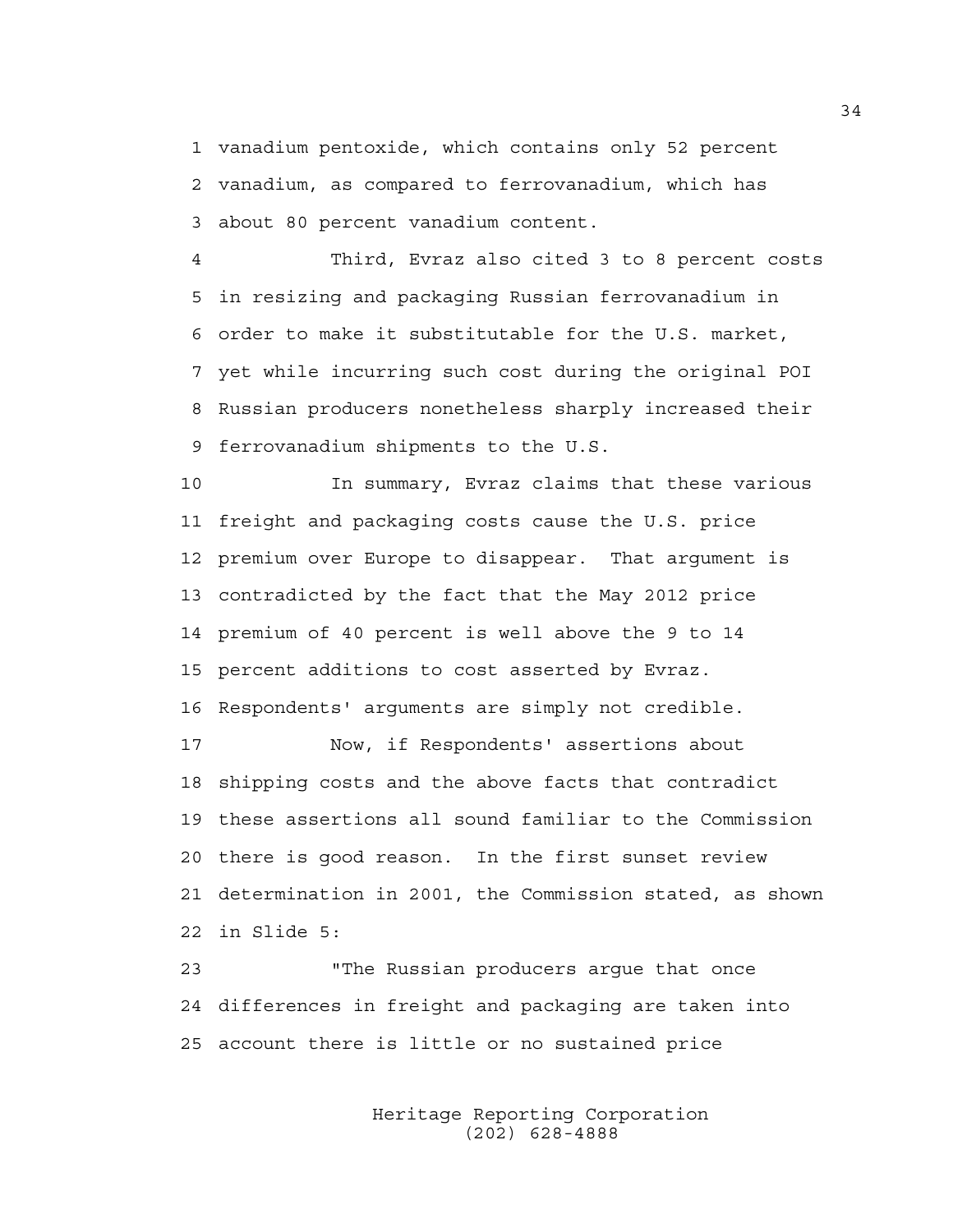1 differential between the United States market and 2 Europe. We do not find this argument persuasive 3 because the differential between the U.S. and European 4 price is significantly in excess of these 5 transportation costs."

6 Turning to the production cost perspective, 7 Vanady-Tula also has an incentive to convert its 8 vanadium pentoxide into ferrovanadium in Russia for 9 direct export to the United States because doing so 10 would reduce Vanady-Tula's overall ferrovanadium per 11 unit production cost. As noted, the Russian industry 12 has significant unused capacity to convert vanadium 13 pentoxide to ferrovanadium.

14 Indeed, given the fixed cost in this 15 industry, producers have an economic incentive to 16 operate at a high utilization level. Vanady-Tula 17 could anticipate a reduction in its total per unit 18 cost of production for all of its Russian domestic and 19 export sales of ferrovanadium by keeping the currently 20 exported vanadium pentoxide in Russia and converting 21 it into ferrovanadium in Russia.

22 Thus, increasing its capacity utilization 23 Vanady-Tula could spread its fixed costs over a 24 significantly larger volume of ferrovanadium 25 production and thereby reduce its per unit production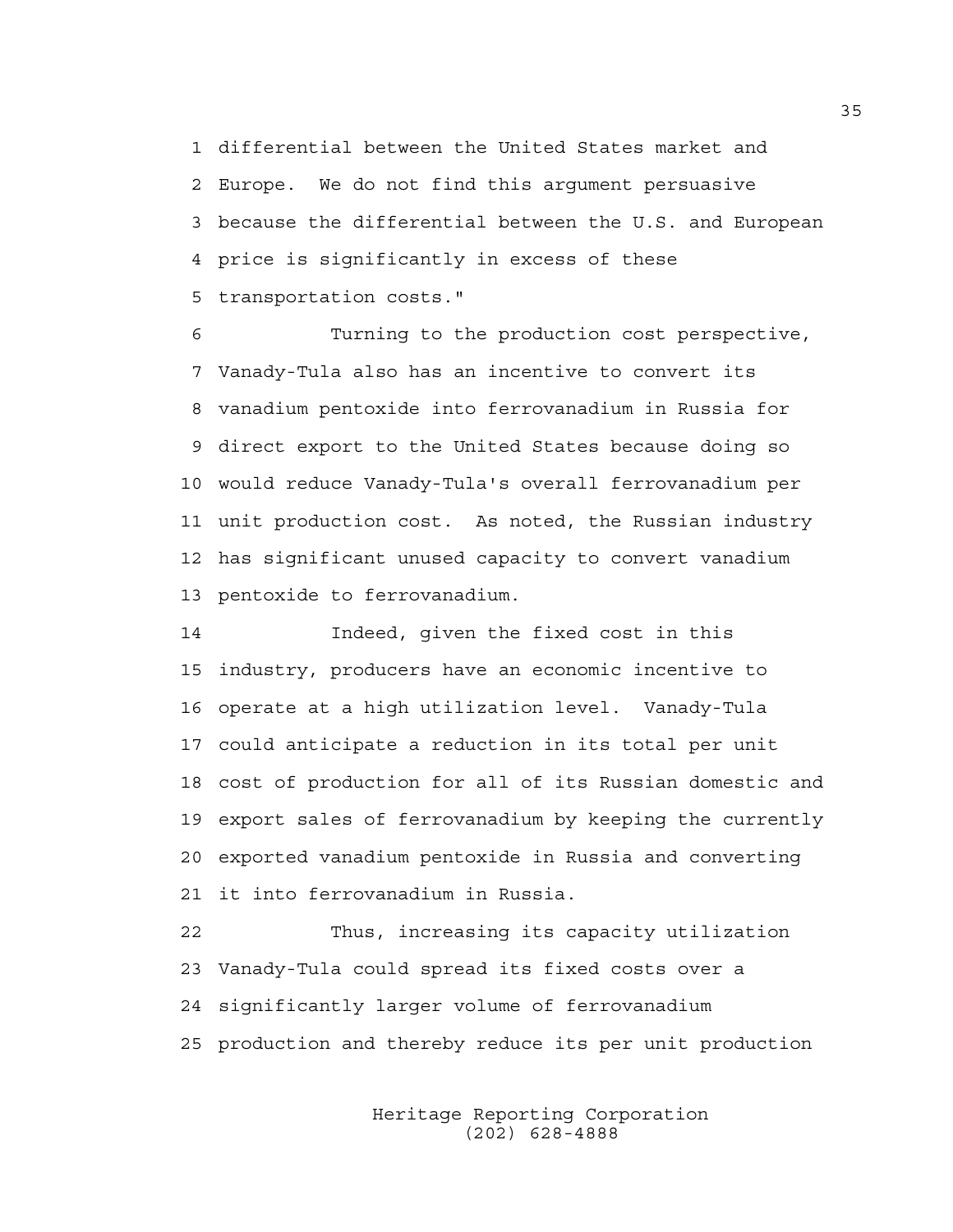1 cost for all sales. Moreover, in doing so Vanady-Tula 2 could also save for itself the profit portion of the 3 conversion fees that it currently pays to foreign 4 processors.

5 An additional assertion by the Respondents 6 is that the decline in Vanady-Tula's exports of 7 ferrovanadium has been solely due to the alleged 8 increase in Russian demand. In its prehearing brief, 9 Evraz cites as support for this assertion the increase 10 in Russian steel consumption from 2009 to 2011. Steel 11 consumption, however, is not a meaningful indicator of 12 Russian ferrovanadium consumption, whereas steel 13 production can be.

14 As shown in Slide 6, steel production in 15 Russia did increase from a low world recession level 16 in 2009 to a 15 percent higher level in 2011, yet that 17 2011 level remains below the 2006 and 2007 production 18 levels. Significantly, as shown in Slide 6, these 19 2006-2007 peak years of Russian steel production are 20 also the peak years of Russian ferrovanadium exports. 21 Moreover, the export data in Slide 6 also 22 showed that the sharp decline in ferrovanadium exports 23 in 2010 and 2011 is most closely associated with the 24 increase in vanadium pentoxide exports, which reached 25 their highest levels in the POR in 2010 and 2011 and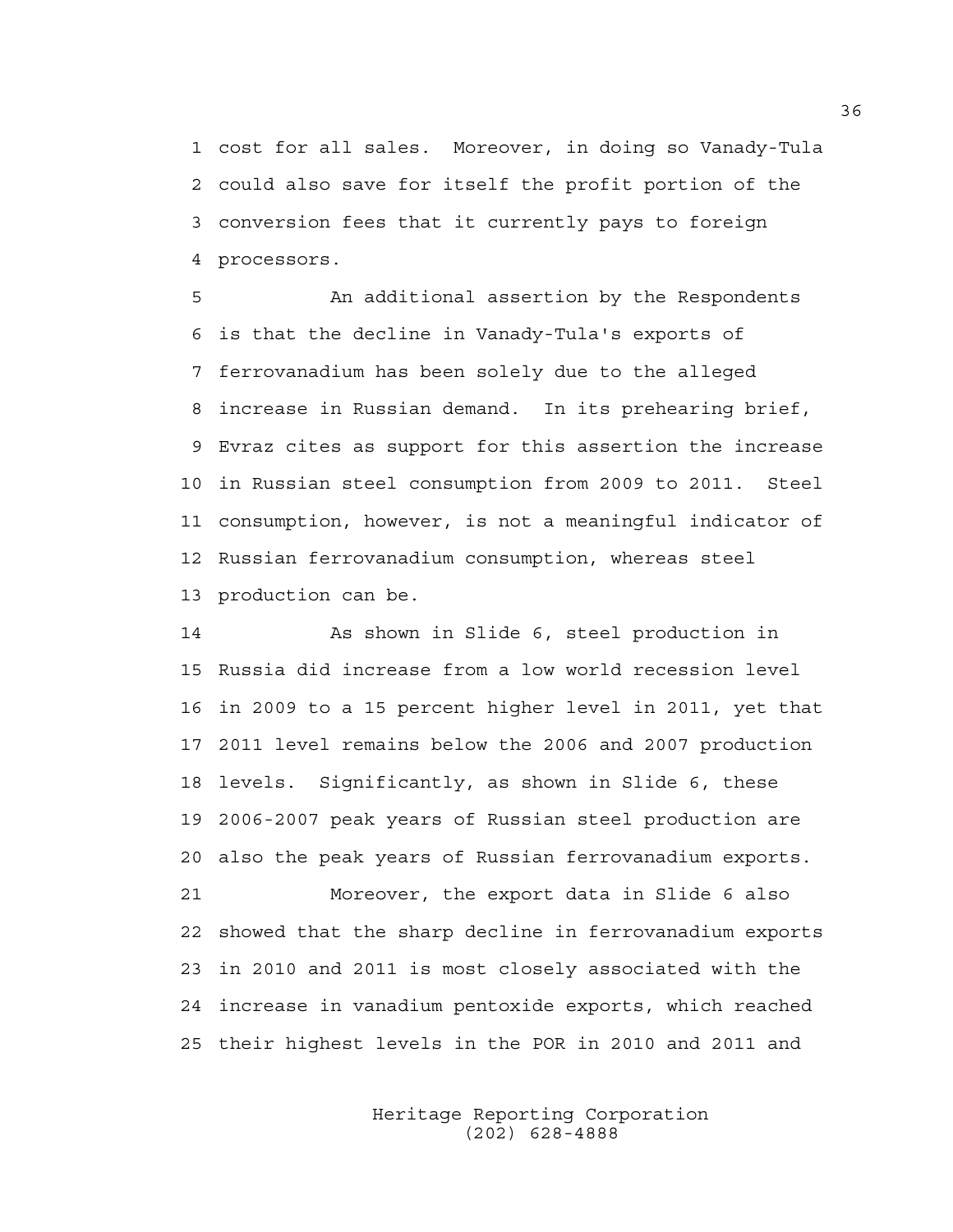1 much of which in fact ended up, after conversion 2 outside of Russia, as finished ferrovanadium in the 3 U.S. market.

4 Furthermore, an additional attraction of the 5 U.S. market is the fact that the North American steel 6 industry uses much more vanadium per ton of steel 7 produced than does the Russian industry. According to 8 an Evraz public presentation in 2010, the North 9 American steel industry used two and a half times as 10 much vanadium per ton of steel as did the steel 11 industry in the CIS former Soviet Union.

12 An additional assertion by Evraz is that its 13 expanding Russian exports of ferrovanadium could 14 result in a violation of Russian antitrust regulations 15 as it allegedly would reduce the ferrovanadium supply 16 available in the Russian domestic market and result in 17 higher domestic Russian prices.

18 In fact, however, the most realistic 19 expectation following revocation of a U.S. antidumping 20 order is that most of the expansion of Russian 21 ferrovanadium exports would come from new or 22 incremental volumes of ferrovanadium production from 23 vanadium pentoxide that was previously exported and 24 now would be kept in Russia for conversion and export 25 as ferrovanadium. Thus, the amount of Russian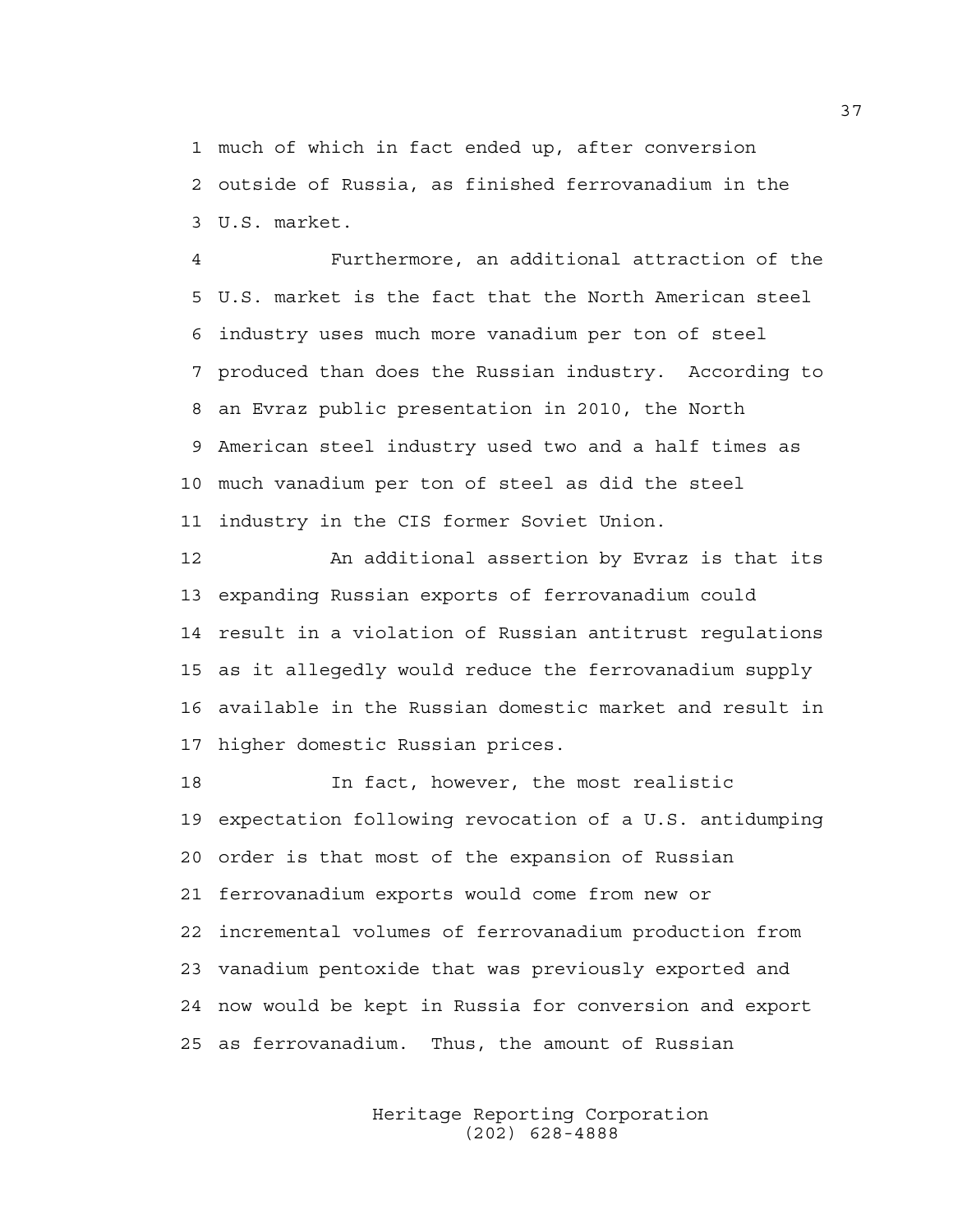1 domestic supply of ferrovanadium need not be reduced, 2 and there would be no potential violation of Russian 3 antitrust regulations.

4 Finally, the Commerce Department has 5 determined that revocation of the order would lead to 6 continuation of recurrence of dumping at a high rate, 7 108 percent. In the first sunset review of this 8 order, the Commission found that, "If the order were 9 revoked, the subject imports would be priced 10 aggressively in the U.S. market in order to gain 11 market share," and that, "Due to the substitutability 12 of subject imports with the domestic product, as well 13 as the importance of price, such aggressive pricing 14 would likely have a significant depressing and 15 suppressing effect on the already low prices of the 16 domestic like product."

17 Evraz claims that its current pricing 18 behavior in the U.S. market demonstrates that any 19 potential imports of subject merchandise would have no 20 suppressive or depressing effect on the price of the 21 domestic like product. Evraz is incorrect. The 22 pricing data with respect to ferrovanadium provided in 23 Exhibit 13 of the Evraz prehearing brief show a mixed 24 record of underselling and overselling, which is 25 consistent with the record in the original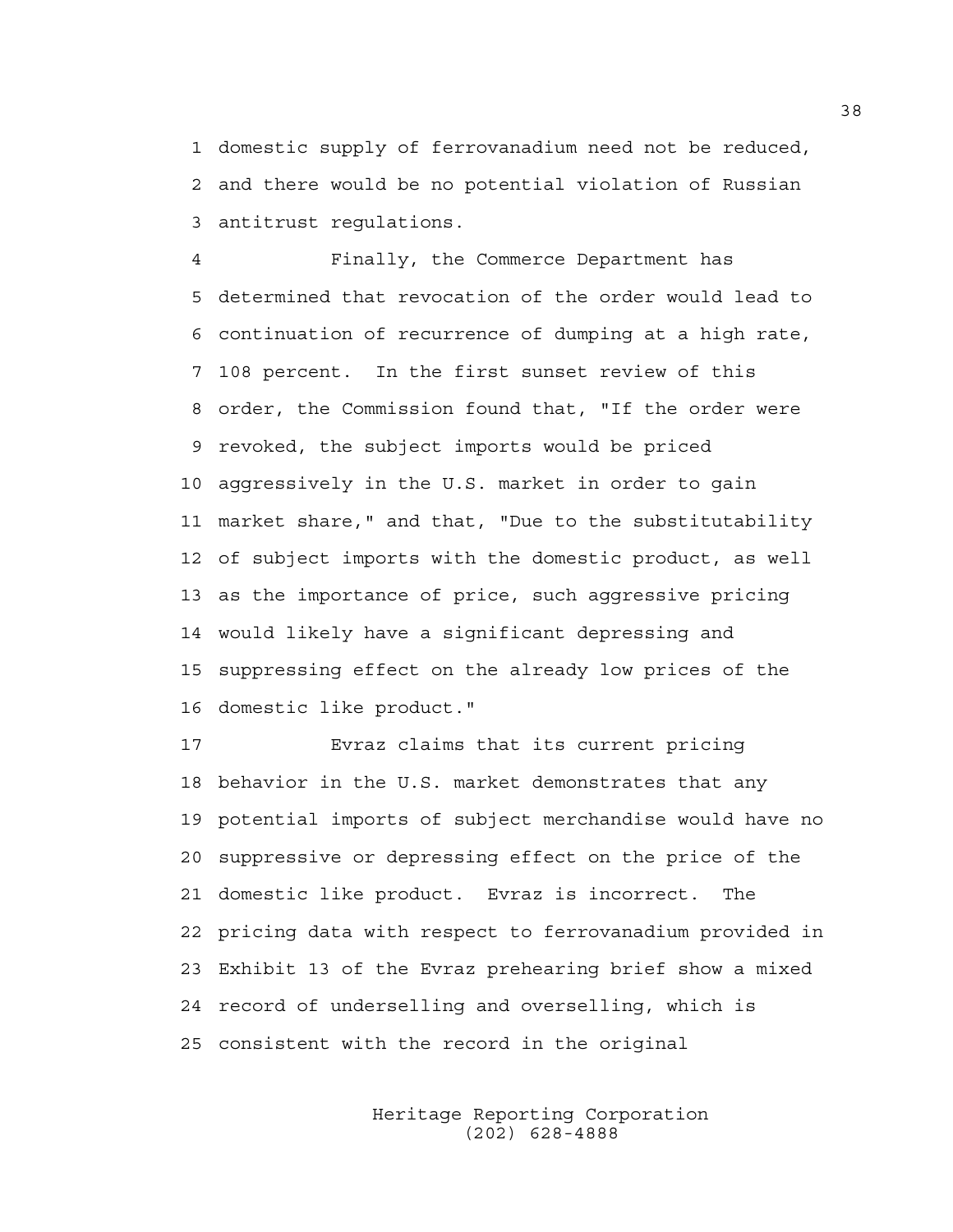1 investigation when the Commission found five instances 2 of underselling and nine instances of overselling.

3 Notwithstanding this mixed record, the 4 Commission found that the dumped imports from Russia 5 took sales from the domestic industry and caused 6 domestic suppliers to lower their sales prices in 7 response to the competing quotes from the Russian 8 suppliers, which suppressed and depressed prices in 9 the U.S. market. The mixed underselling record is 10 particularly unsurprising in a market such as this 11 where prices quickly adapt in response to published 12 prices.

13 If the order were revoked, the domestic 14 industry would likely suffer the same suppressed and 15 depressed prices due to the subject imports. The 16 Commission should make an affirmative determination in 17 this review. Thank you.

18 MR. McPHIE: Good morning. I am next. I am 19 Iain McPhie. I'm an attorney with Squire Sanders, and 20 now I wish I had a great deck of slides to follow up 21 that presentation. Fortunately, Dr. Button's slides 22 did a great job of telling the story here.

23 I am counsel for domestic producer Bear 24 Metallurgical Company and its parent, Gulf Chemical 25 and Metallurgical Corporation. I'd like to thank you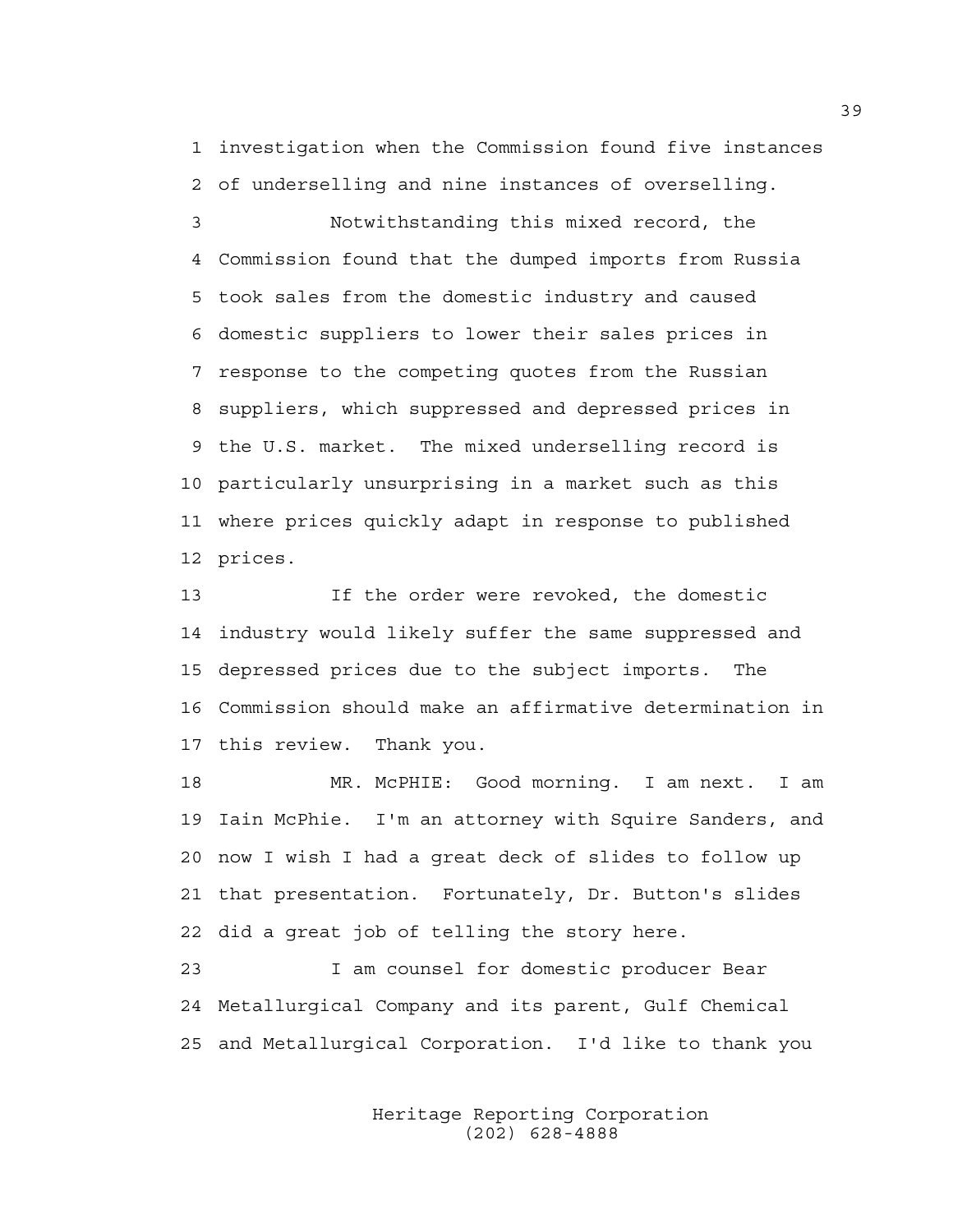1 for the chance to appear here today. Appearing along 2 with me is David Carey. He's the Plant Manager at 3 Bear's ferrovanadium facility in Butler, Pennsylvania. 4 He's testifying today on behalf of both Bear and 5 Gulf. Also Greg Timmons, the company's general 6 counsel, is here.

7 Before handing it over to Dave, I'd like to 8 note that Commissioners Pinkert and Pearson and others 9 from the Commission visited Bear's facility in Butler 10 during the last review on the order covering 11 ferrovanadium from China and South Africa.

12 As I understand, just like me, many of you 13 seem to be impressed by the environmental aspects of 14 Bear's business, in particular that the reaction that 15 creates the ferrovanadium fuels itself in Bear's 16 operation, so the furnaces don't use large amounts of 17 electricity or gas or other external energy sources 18 like you find in many other industrial operations.

19 Also the fact that Bear and Gulf very much 20 are recycling operations in essence, and Bear reuses 21 or recycles nearly all of its materials with very 22 little waste product to dispose of. This part of the 23 business is very important to Bear. It's something 24 they view as a way they give back to their community, 25 and it's something they take great pride in. Of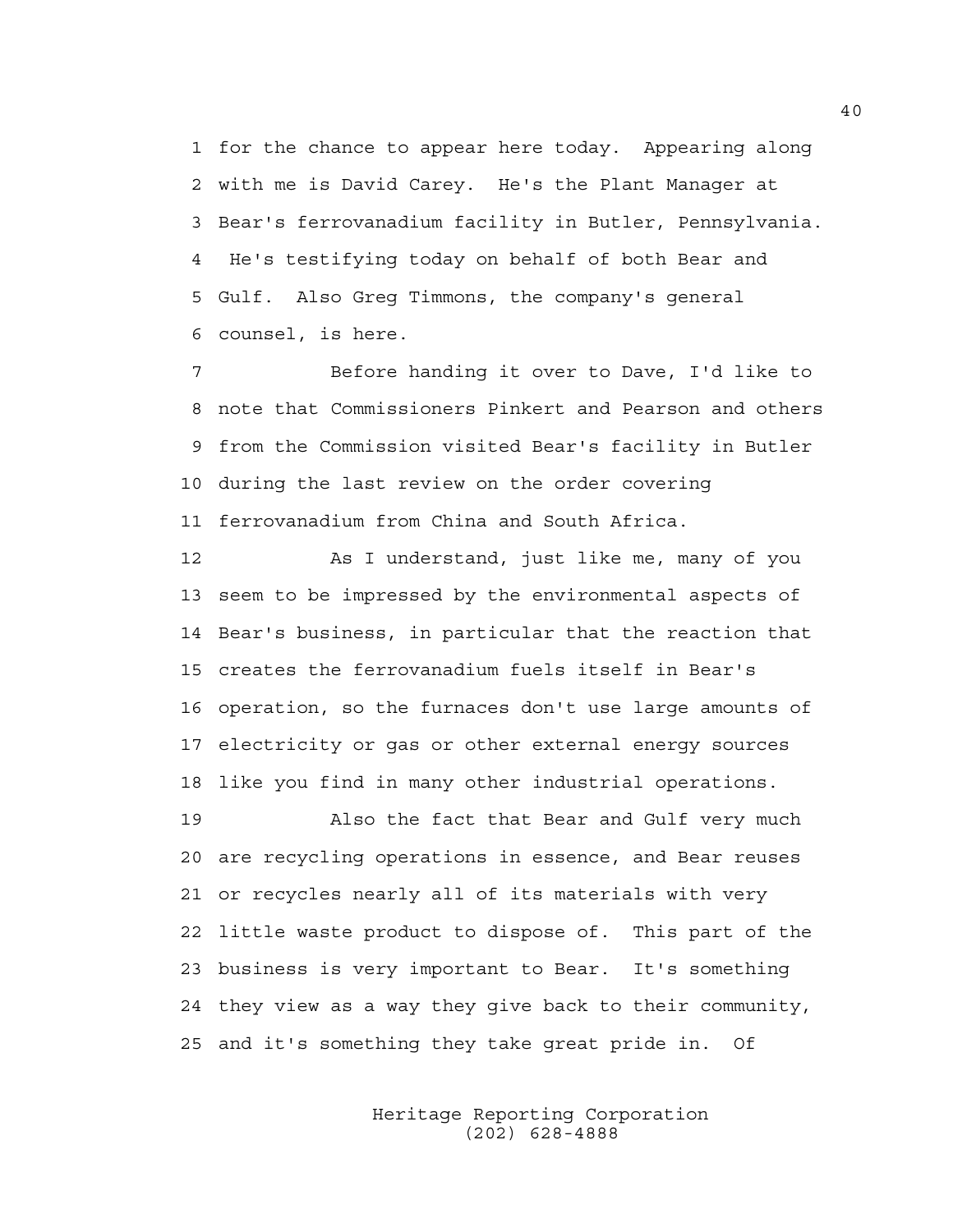1 course, you're all welcome to visit Bear again any 2 time to see all of this in action.

3 Now Dave Carey will present his testimony. 4 MR. CAREY: Good morning. My name is David 5 Carey. I'm the Plant Manager at Bear Metallurgical, a 6 toll processor of ferrovanadium and ferromolybdenum 7 located in Butler, Pennsylvania. I have been with 8 Bear for six years, and I report directly to Bear's 9 CEO, Allan Orr, who is also the Executive Vice 10 President for Sales and Marketing at our parent 11 company, Gulf Chemical and Metallurgical Corporation.

12 Bear has been producing ferrovanadium in 13 Butler since 1991, and Gulf has been located in 14 Freeport, Texas, since 1973. Bear toll processes 15 vanadium pentoxide or V205 into ferrovanadium on 16 behalf of a number of different tollees, including 17 Gulf Chemical. Gulf produces V205 by processing 18 hazardous spent catalysts acquired from oil refineries 19 around the world.

20 Gulf's process recovers several different 21 valuable metals from these catalysts, including 22 vanadium and molybdenum. The vanadium is converted by 23 Bear into ferrovanadium, and the molybdenum is sold to 24 the fresh catalyst producers. Gulf is responsible for 25 the sales of the finished products, including the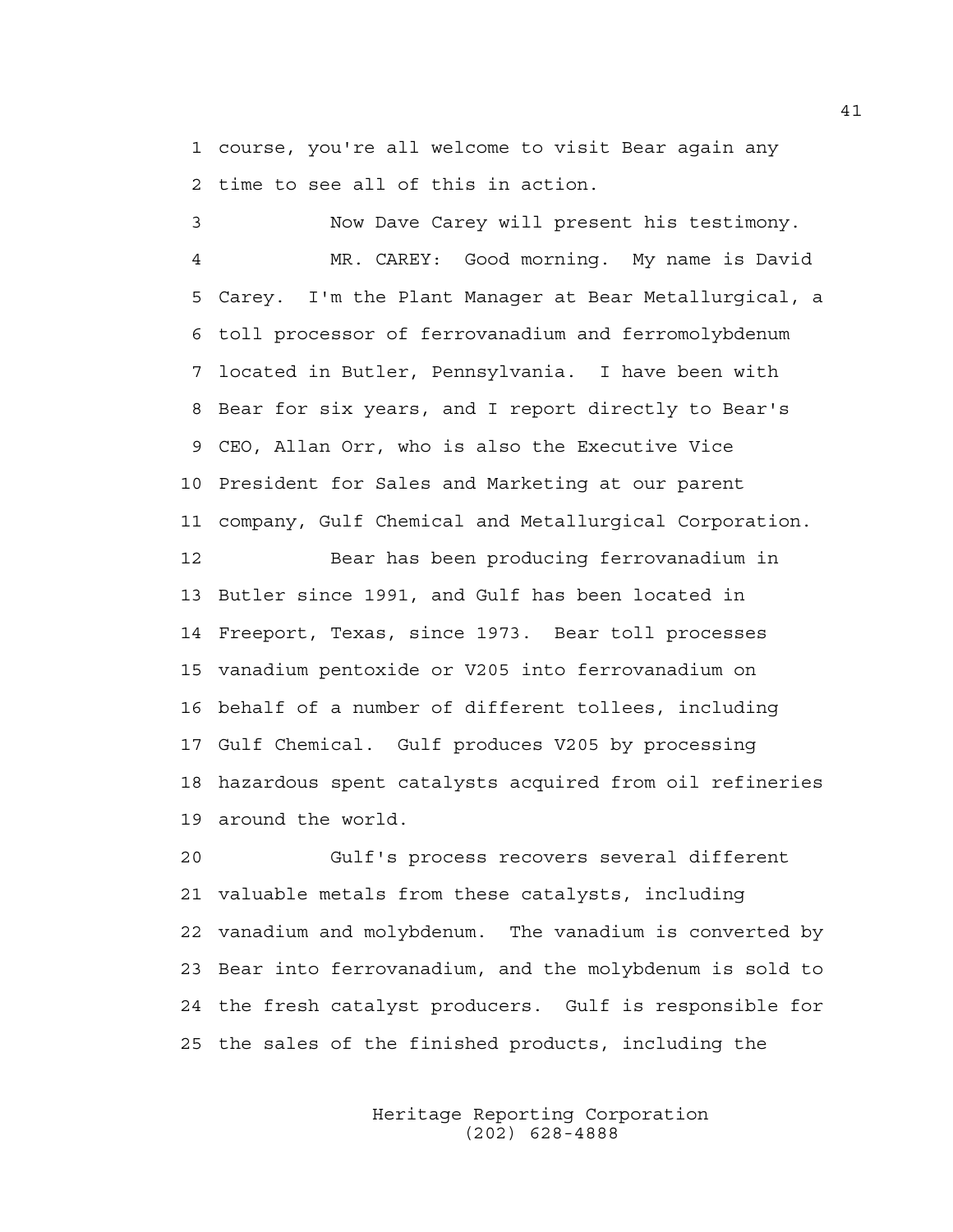1 ferrovanadium, to the steel producers that use it as 2 an alloying agent to strengthen and improve wear 3 resistance in certain types of steel.

4 As Iain mentioned, Bear's process for 5 producing ferrovanadium is different from AMG's, which 6 does not use V205 as an intermediate product. Bear 7 uses an aluminothermic process to convert V205 into 8 ferrovanadium. In this process, a precisely 9 calibrated mixture of V205, aluminum, iron scrap and 10 other materials is blended and charged into a furnace, 11 which is ignited. This provides its own energy and 12 requires no gas, electricity or other energy to burn.

13 This reaction causes the vanadium pentoxide 14 and iron to be reduced into ferrovanadium. The 15 resulting material is then crushed, analyzed, sized 16 and packaged for delivery. All of the material used 17 in Bear's ferrovanadium production process are either 18 recycled, reused or sold as co-products. No material 19 is landfilled or otherwise disposed of as waste. Bear 20 has made significant investments in recent years to 21 increase capacity and add improved technology to 22 upgrade and expand its ferrovanadium production 23 capabilities.

24 Russian producers source their vanadium 25 feedstock differently than Gulf. The Russian

> Heritage Reporting Corporation (202) 628-4888

42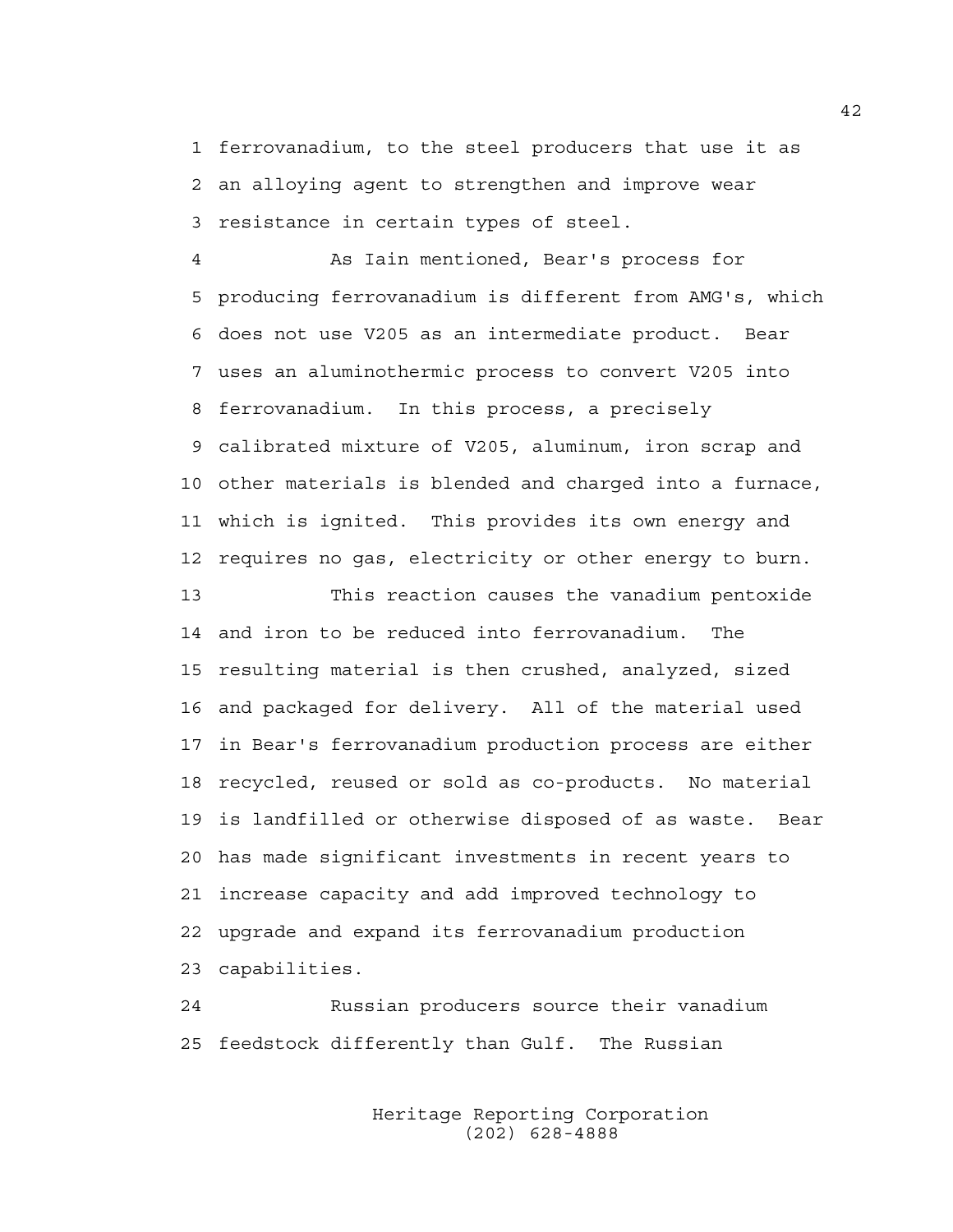1 producers use vanadium bearing iron slag that is a 2 byproduct of their own steel producing affiliates. 3 This iron slag provides the Russian producers with a 4 distinct cost advantage over the U.S. industry. The 5 high vanadium content of the iron ore used in Russia 6 is unique to Russia and a few other regions around the 7 world.

8 Vanadium bearing iron slag is not available 9 from U.S. steel producers because the iron ore used in 10 the United States does not contain significant 11 vanadium levels. Gulf obtains its vanadium feedstock 12 by recycling hazardous spent refinery catalysts. 13 Several years ago, Gulf was able to obtain these 14 catalysts from oil refineries at little or no cost. 15 These refiners chose to receive a certificate of 16 consumption from Gulf and terminate their hazardous 17 waste liability rather than dispose of the material in 18 a landfill and continue to be liable.

19 As vanadium prices increased of the past 20 decade, however, the oil refiners began to demand 21 compensation for the metal content of their catalysts 22 in the form of metal credits to offset the recycling 23 services provided by Gulf. This has significantly 24 driven up the cost of raw materials to Gulf.

25 In our prehearing brief, we discussed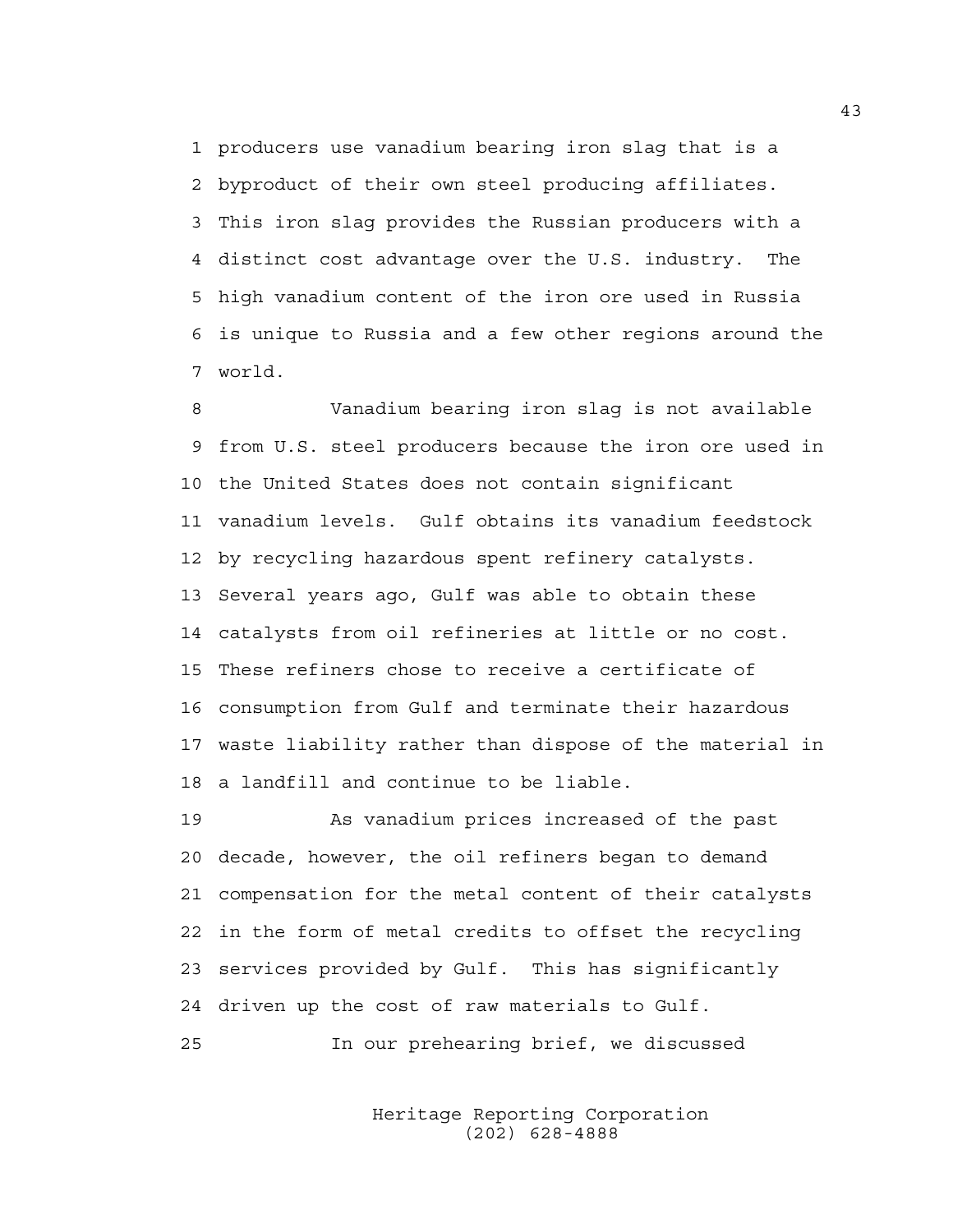1 several reasons we are confident that significant 2 volumes of low-priced Russian ferrovanadium would 3 immediately begin flooding the U.S. market if the 4 antidumping duty order is revoked. AMG's 5 representatives on this panel with me already have 6 discussed this as well.

7 I would like to highlight just one of those 8 reasons today, and that relates to the significant 9 volumes of V205 from Russia that Bear has converted on 10 behalf of Evraz East Metals, an affiliate of the 11 largest Russian producer. It is our view that Evraz 12 East Metals converts this V205 at Bear because the 13 antidumping duty order effectively prohibits them from 14 doing so in Russia where the V205 is produced.

15 We are aware that a Vanady-Tula 16 representative testified to the Commission in a 17 previous five-year review that the company could 18 achieve significant cost savings by converting V205 in 19 Russia rather than paying tolling fees to others. We 20 also know from Evraz's annual reports and other 21 sources that Vanady-Tula has more than enough 22 ferrovanadium conversion capacity available to do so. 23 As a result, our expectation is this V205 24 would be converted in Russia into ferrovanadium 25 shipped to U.S. customers. The renewed Russian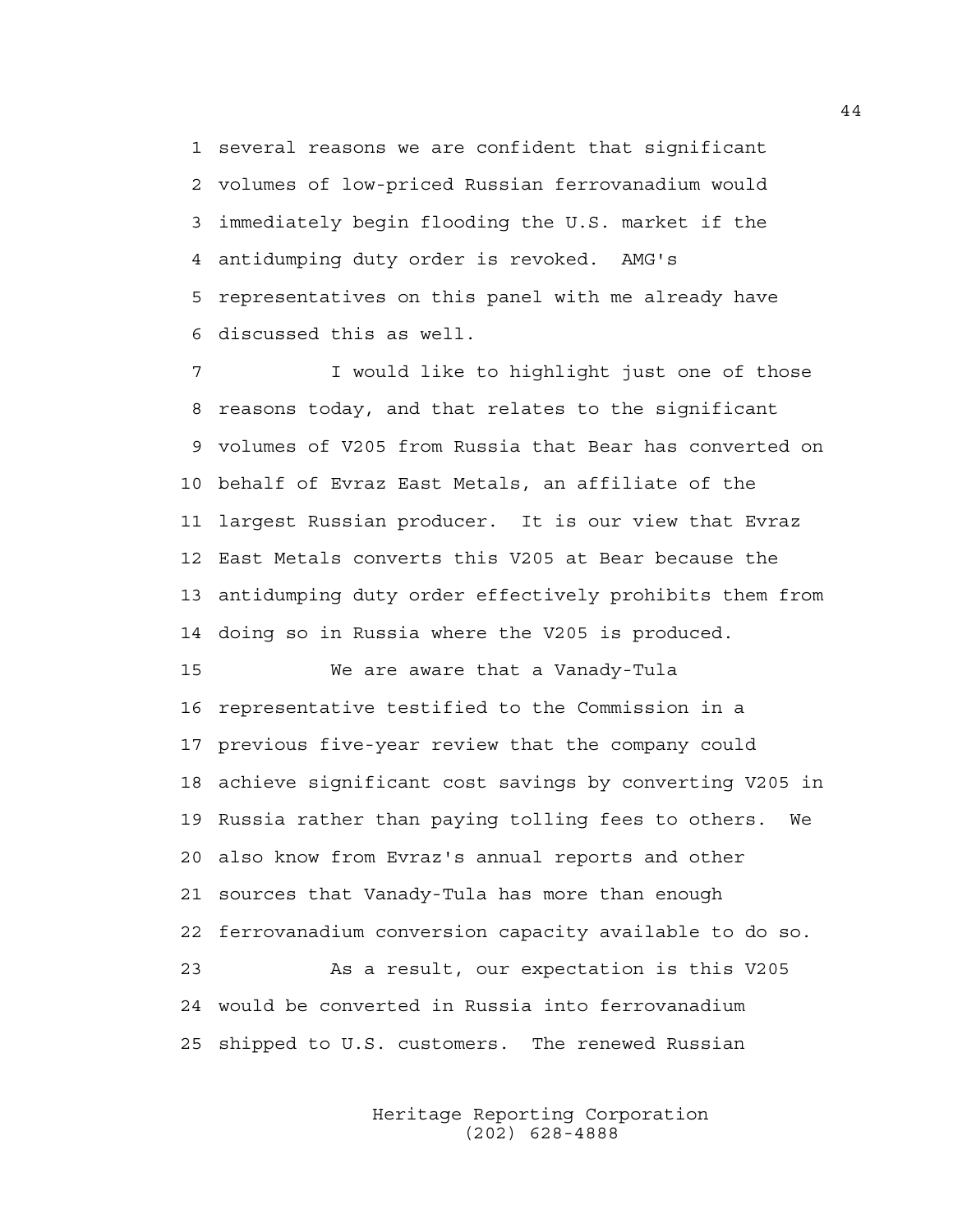1 ferrovanadium imports would impact a domestic

2 ferrovanadium industry, and Bear and Gulf in 3 particular, that several market factors have combined 4 to make more vulnerable to harm from Russian imports 5 than at any time since the antidumping duty order was 6 issued.

7 Gulf's costs have increased substantially 8 during the past several years. This is due in part to 9 the significantly higher values in the form of metal 10 credits that Gulf now must pay to the oil refiners to 11 obtain the vanadium bearing spent catalyst for 12 recycling. Another cause is the approximately \$50 13 million in environmental improvements to Gulf's 14 recycling facility in Freeport, Texas, currently being 15 made to improve air pollution control equipment, 16 wastewater treatment, stormwater retention and 17 environmental monitoring systems. This very large 18 investment is absolutely necessary to maintain 19 compliance with strict EPA and TCEQ environmental 20 regulations of the type we believe are not imposed on 21 Russian producers.

22 Although prices in the U.S. market are 23 higher than other markets, ferrovanadium pricing in 24 the United States has declined sharply since 2008. 25 While price levels have recovered somewhat since the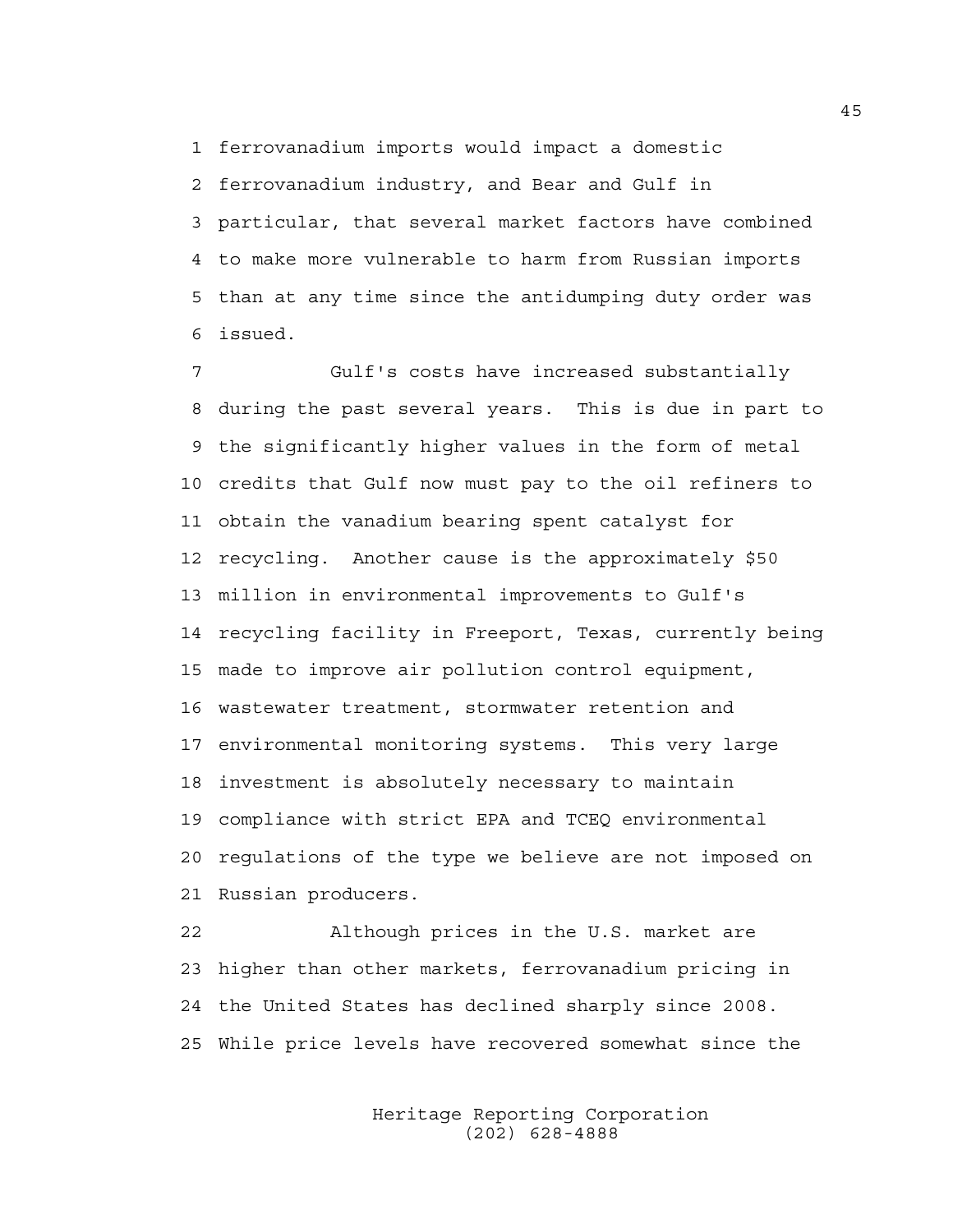1 low price of the steel industry recession in 2009, 2 they have yet to regain the levels consistently 3 reached in 2006 and 2007. This declining pricing, in 4 combination with Gulf's substantially increased 5 production cost, obviously has had a severely negative 6 impact on the company's profitability.

7 Demand in the United States for the types of 8 steel that require ferrovanadium has grown 9 substantially since the 2009 recession, but it is not 10 expected to grow much in the future. I am not aware 11 of any new applications for this type of steel in the 12 United States, and demand for existing applications 13 are expected to remain steady, but not increase 14 significantly.

15 As a result of these factors, the domestic 16 ferrovanadium industry is particularly vulnerable to 17 injury by renewed imports of dumped ferrovanadium from 18 Russia. Due to our unique positions in the U.S. 19 industry, Bear and Gulf would experience significant 20 injury in several distinct ways.

21 First, the low-priced Russian ferrovanadium 22 would be sold in direct competition with Gulf's 23 ferrovanadium and Gulf, as a result, would be forced 24 to lower its prices to compete or would lose 25 significant sales volumes to the imports. This would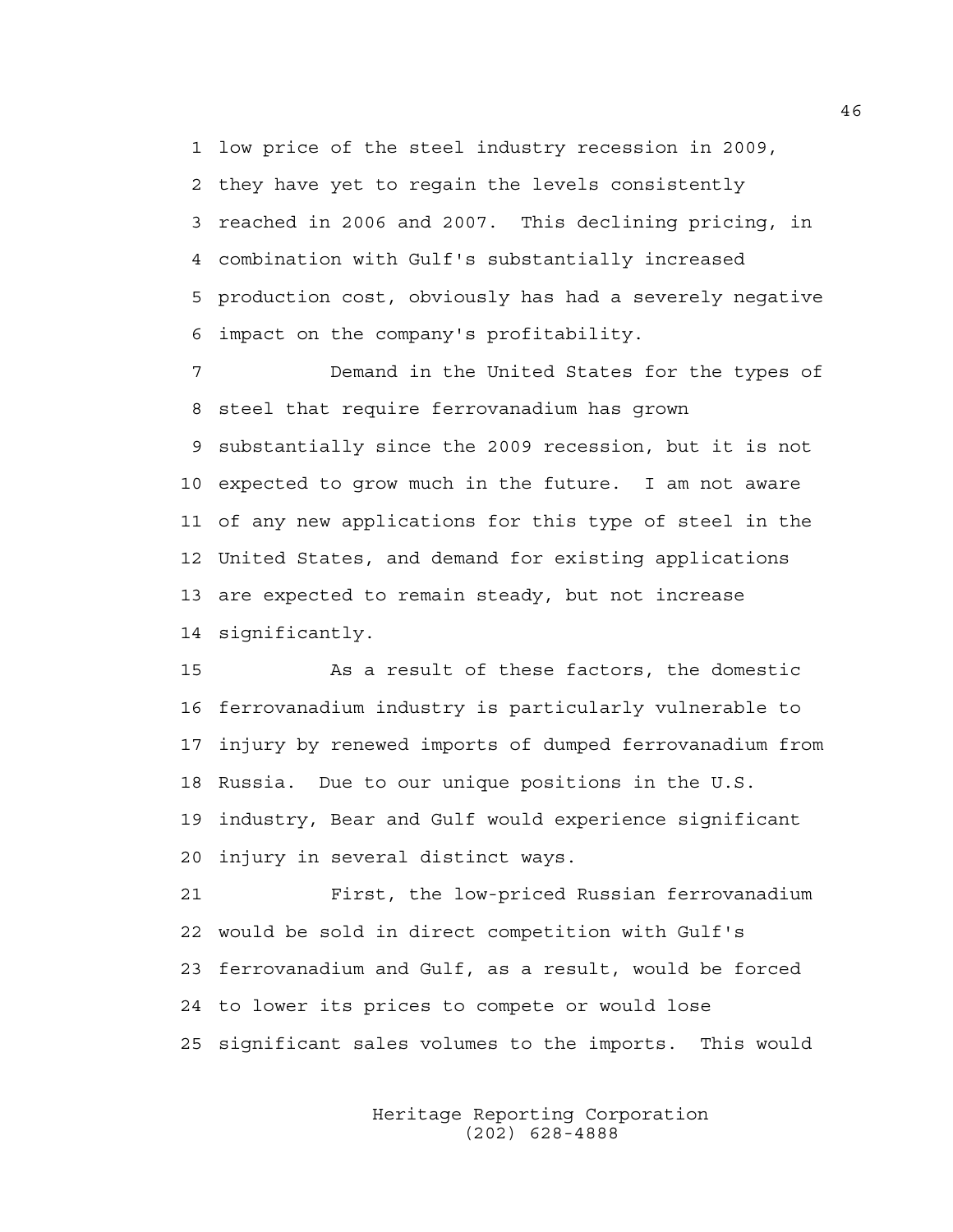1 only exacerbate Gulf's difficulties in managing 2 increased production costs in the face of declined 3 prices.

4 Second, as low-priced Russian ferrovanadium 5 wins sales and gains market share, Bear would lose 6 toll conversion volumes from all its tollees, and Bear 7 additionally would come under the increasing pressure 8 to reduce its tolling fees to these tollees so that 9 they could better compete against the imports.

10 Third, as I mentioned before, Evraz East 11 Metals would begin converting Russian V205 in Russia 12 rather than toll converting it at Bear. This would 13 represent yet another significant loss of conversion 14 volumes for Bear. Bear rehired workers who lost their 15 jobs during the recession. These and other workers' 16 jobs would be placed at risk if significant volumes 17 are lost to Russian imports.

18 Finally, Gulf's ability to process vanadium 19 bearing catalyst from oil refineries would be placed 20 in jeopardy as Russian ferrovanadium drives down the 21 vanadium value. Gulf already faces competition from 22 foreign-based producers of vanadium products in 23 acquiring catalysts, and Gulf would not be able to 24 give as much metal credit for the catalysts in the 25 face of reduced vanadium prices.

> Heritage Reporting Corporation (202) 628-4888

47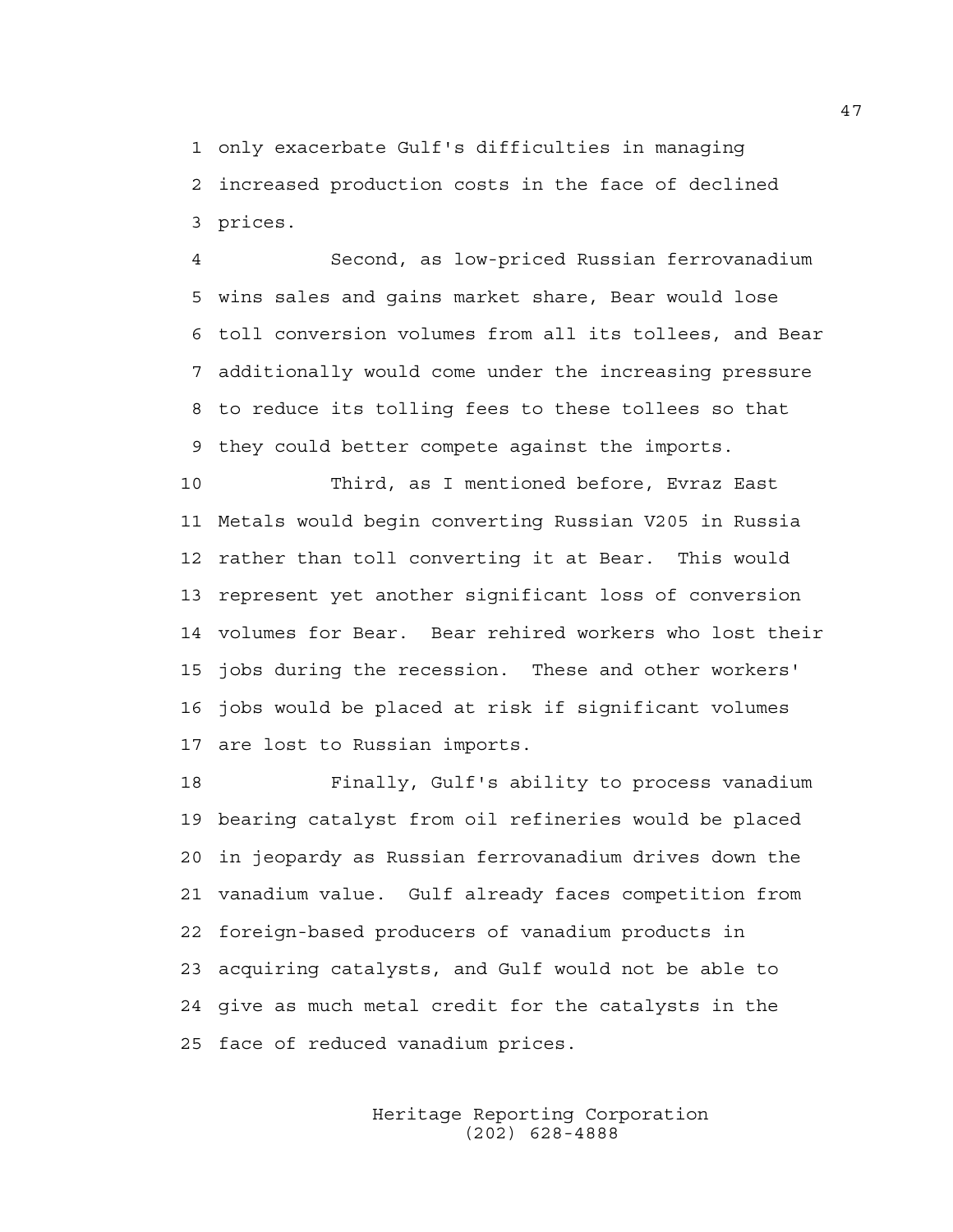1 Further, if vanadium prices were to decline 2 by enough the amount of metals credit Gulf would be 3 able to pay for the catalyst would decrease to a point 4 that there would not be a sufficient incentive for the 5 oil refiners to recycle the catalyst through 6 ferrovanadium. Instead, it would be cheaper for 7 refiners to dispose of the catalyst in landfills.

8 If that were to occur, tens of thousands of 9 tons of hazardous waste each year that contain million 10 of pounds of critical alloying elements like 11 molybdenum, vanadium, nickel and cobalt will be lost 12 from the existing recycle loop. As a result, Gulf's 13 entire recycling operations in Freeport would be 14 placed in jeopardy, and Gulf's \$50 million investment 15 in environmental improvements would be lost, as would 16 Bear's recent investments in its ferrovanadium 17 conversion facilities.

18 For these reasons, Gulf and Bear strongly 19 urge the Commission to continue the antidumping duty 20 order on ferrovanadium and nitrided vanadium from 21 Russia to avoid the certain significant injury to the 22 domestic industry that would occur if it were revoked. 23 Thank you for this opportunity to appear before you 24 today.

```
25 MR. KRAMER: That concludes our
```
 Heritage Reporting Corporation (202) 628-4888

48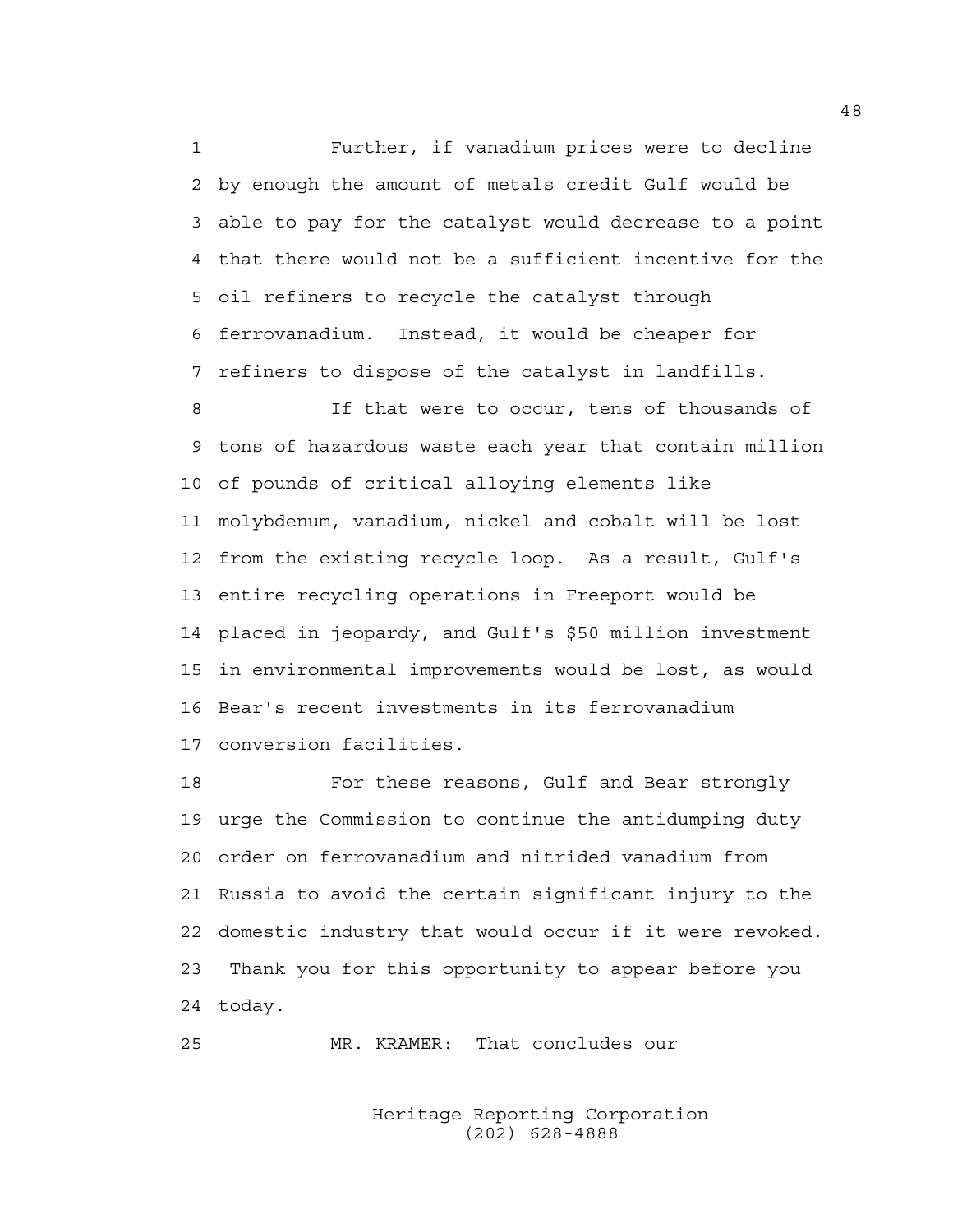1 presentation.

2 CHAIRMAN ARANOFF: Thank you very much. I 3 want to take this opportunity to welcome all the 4 witnesses on this morning's panel. We appreciate your 5 taking the time away from your business to answer our 6 questions and help us in this review. 7 We're going to begin the questioning this 8 morning with Commissioner Johanson. 9 COMMISSIONER JOHANSON: Thank you, Madam 10 Chairman. I'd also like to thank you all for 11 appearing here today. 12 Mr. Kramer, you started off by stating that 13 the Commission is familiar with ferrovanadium since it 14 has appeared before the Commission several times. I 15 became a Commissioner just a few months ago and so 16 this is my first introduction to this product. 17 I have to say it's a rather complicated 18 industry I've discovered, but by reading the briefs 19 and the staff report and by listening to your 20 testimony this morning and by listening to the 21 testimony this afternoon from the Respondents I know I

22 will be much better educated. So this has been 23 interesting for me.

24 I'd like to begin by discussing imports of 25 ferrovanadium from nonsubject countries. Right now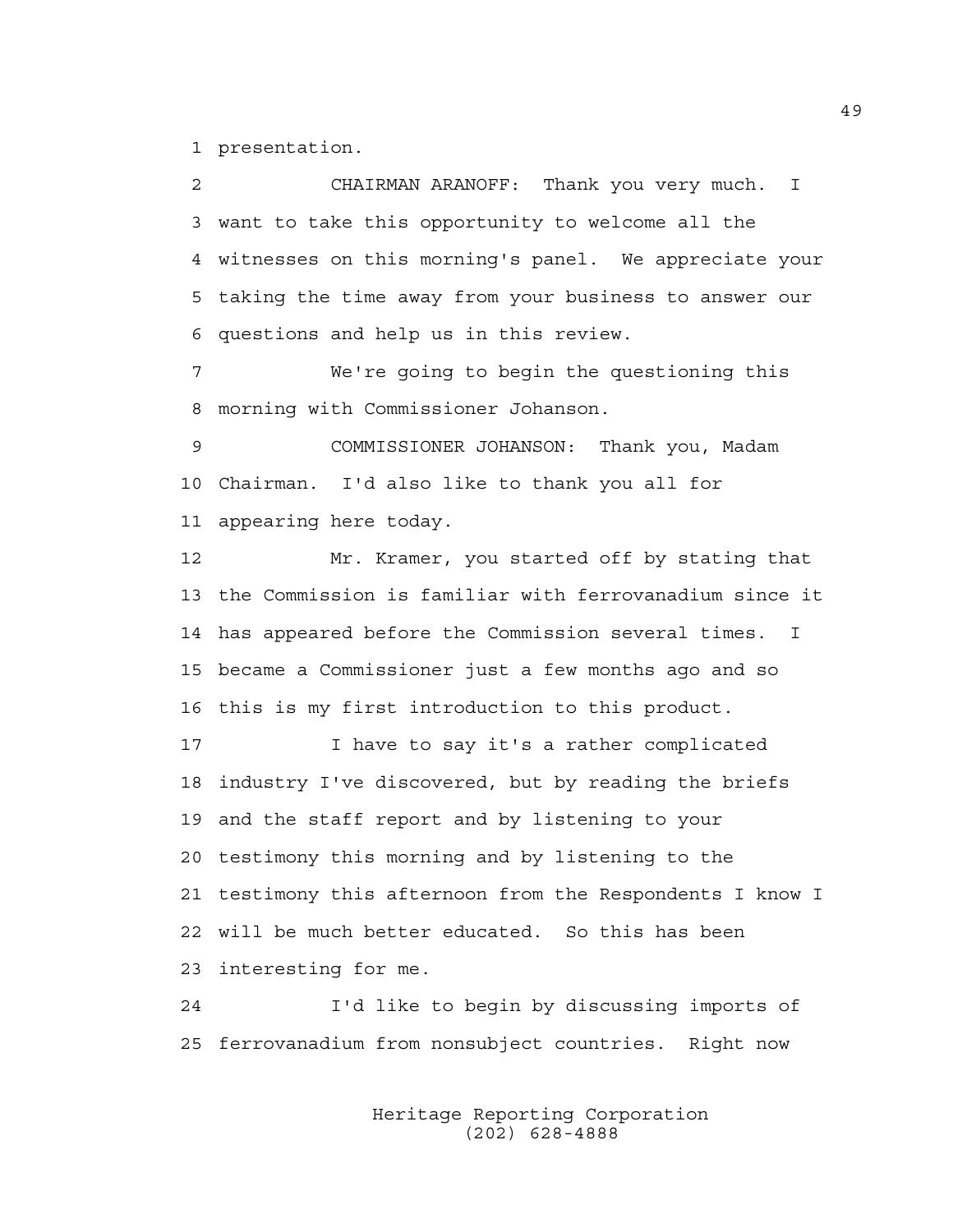1 there are no imports of ferrovanadium from Russia. 2 There are, however, imports from a number of other 3 countries. If the order is lifted on imports from 4 Russia would you foresee that nonsubject countries 5 would make up for most of that difference? Thank you.

6 MR. KRAMER: You know, as we can explain in 7 more detail in our posthearing submission, Evraz, the 8 same enterprise, accounts for a large portion of the 9 third country import volume. And so for the reasons 10 we've explained we think that if the order were 11 revoked they'd have strong incentives to increase the 12 volume exported directly from Russia rather than 13 indirectly supplying the United States through third 14 countries.

15 COMMISSIONER JOHANSON: All right. Thank 16 you. The Respondents have submitted documentation 17 indicating that some U.S. producers of ferrovanadium 18 cannot currently meet the needs of their customers. 19 Has Bear, Gulf or AMG been unable to supply any of its 20 customers?

21 MR. CARTER: Thank you, Commissioner, for 22 asking that. We have been completely capable to meet 23 the requirements of our customers. Completely. 24 MR. CAREY: This is David Carey from Bear 25 Metallurgical. Also in addition we have also been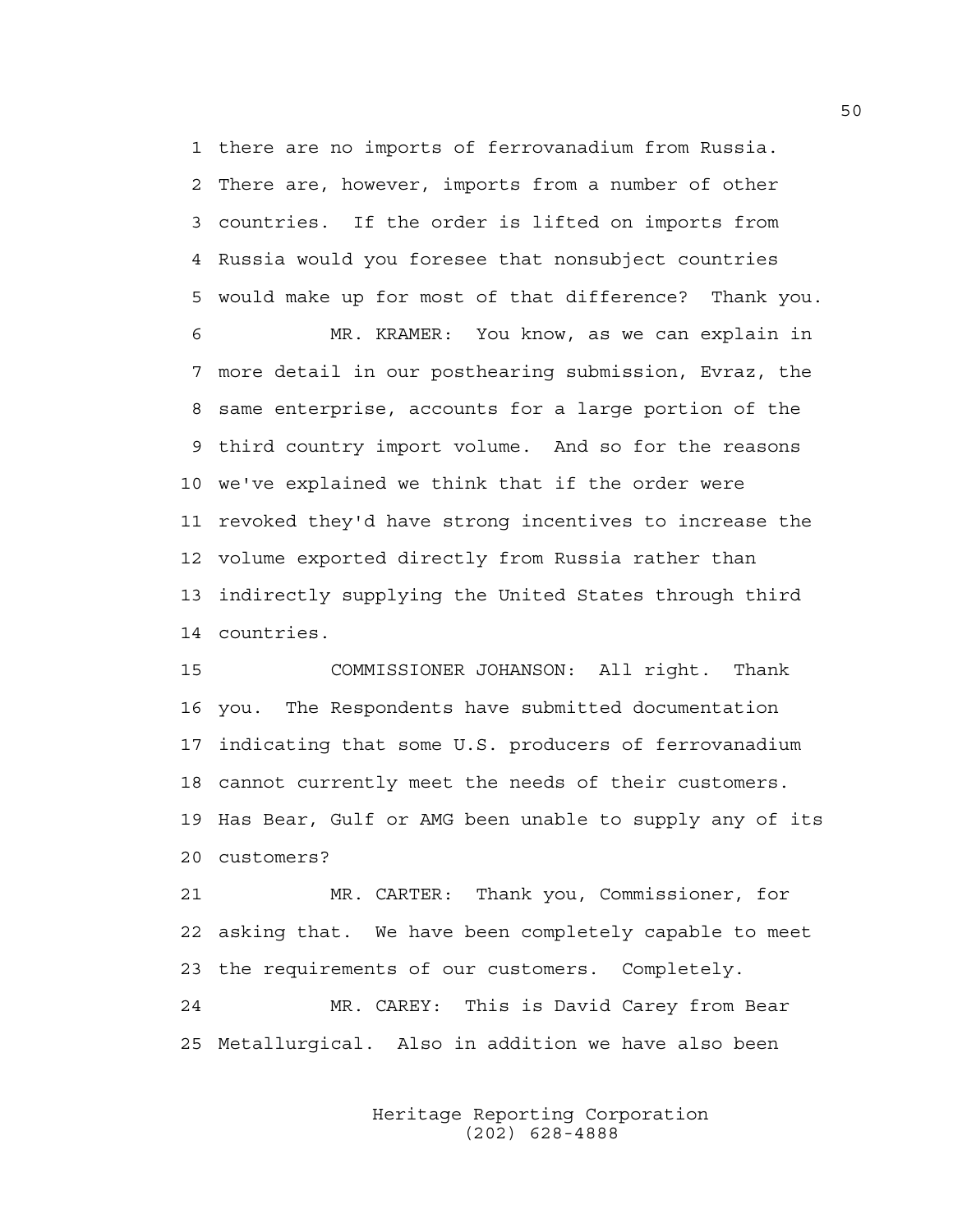1 capable of providing for our customers.

2 COMMISSIONER JOHANSON: All right. Thank 3 you. As a followup to that question, and this is 4 maybe a bit repetitive, but I'm going to go ahead and 5 continue along this line.

6 The Petitioners contend that the market is 7 tight. Would you all describe that the market is 8 tight at this time or over the past several years?

9 MR. CARTER: I think the market is somewhat 10 closer to tightness than to oversupply, but certainly 11 I know of no steel making facilities that have 12 difficulty getting their material. I don't think 13 there's any sort of a problem as far as supply is 14 involved, no shortage of supply.

15 COMMISSIONER JOHANSON: All right. Thank 16 you. In preparing for today's hearing, one of the 17 more complicating issues that I kind of had to get my 18 arms around were the relationships between the 19 different companies. Could you all describe the 20 decision making responsibilities between Bear and 21 Gulf? Thank you.

22 MR. CAREY: I'm sorry. Could you repeat the 23 last part of the question that related to the decision 24 making?

25 COMMISSIONER JOHANSON: Yes. Could one of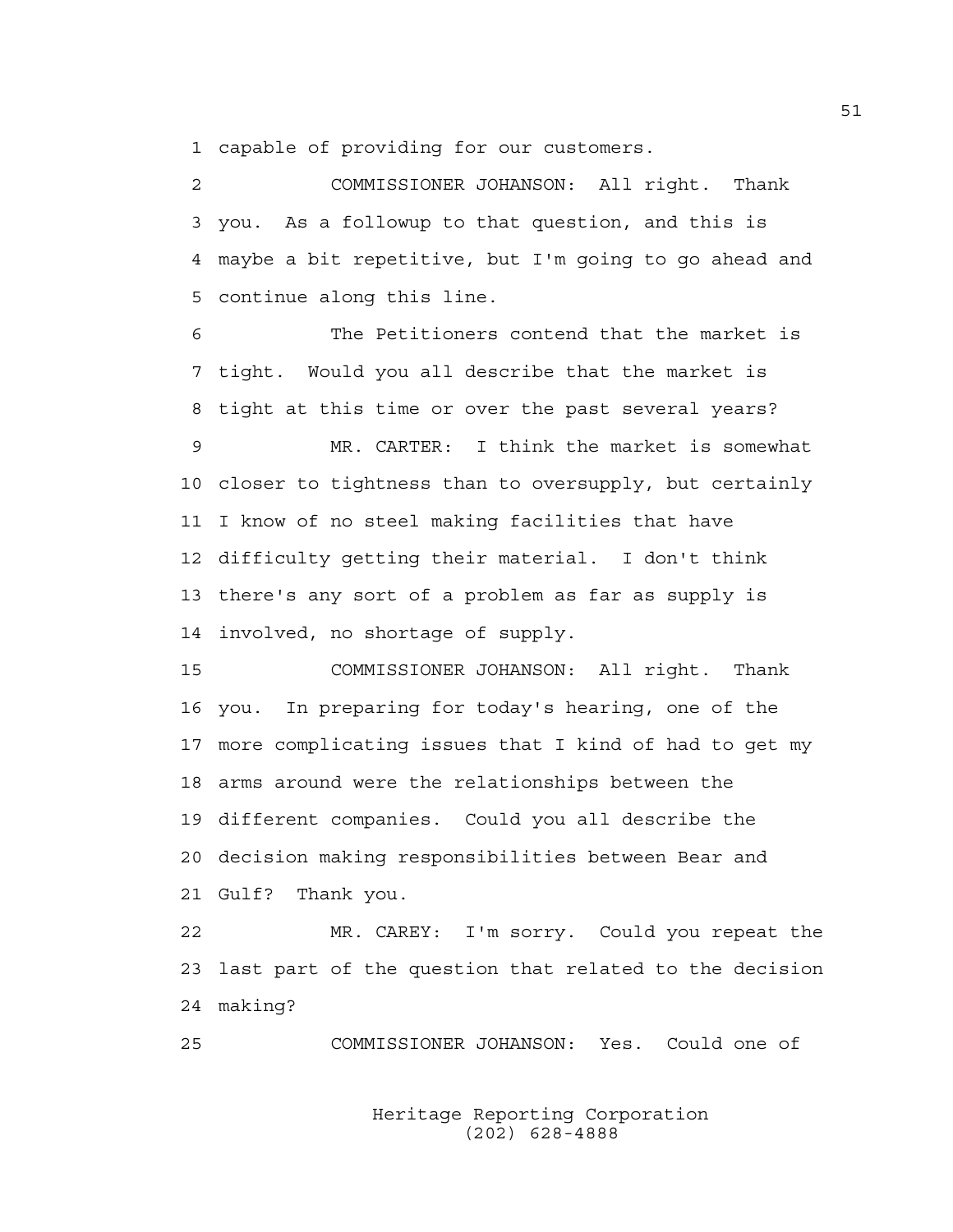1 you please describe the decision making

2 responsibilities between Bear and Gulf?

3 MR. CAREY: Bear is a wholly owned 4 subsidiary of Gulf, so Gulf has 100 percent ownership 5 of Bear. The decision making ultimately would fall to 6 our CEO, Allan Orr, who as I stated is the Executive 7 VP of Sales and Marketing for Gulf as well.

8 COMMISSIONER JOHANSON: All right. And what 9 goes into Bear's decision making when it comes to 10 deciding whether to toll for nonrelated firms versus 11 producing more ferrovanadium for Gulf? Could you 12 perhaps discuss that?

13 MR. CAREY: In regards to Bear's toll 14 converting for other parties in respect to converting 15 for Gulf, as a consolidated enterprise the operation 16 has to look at the business profitability as a whole, 17 and it makes sense in some cases to convert for other 18 parties rather than Gulf based on profitability for 19 the entire enterprise.

20 COMMISSIONER JOHANSON: All right. Thank 21 you. I'm going to get back to the whole issue that I 22 discussed briefly before on the market being somewhat 23 tight. Have you U.S. producers had any difficulty 24 securing raw materials for producing ferrovanadium in 25 recent years?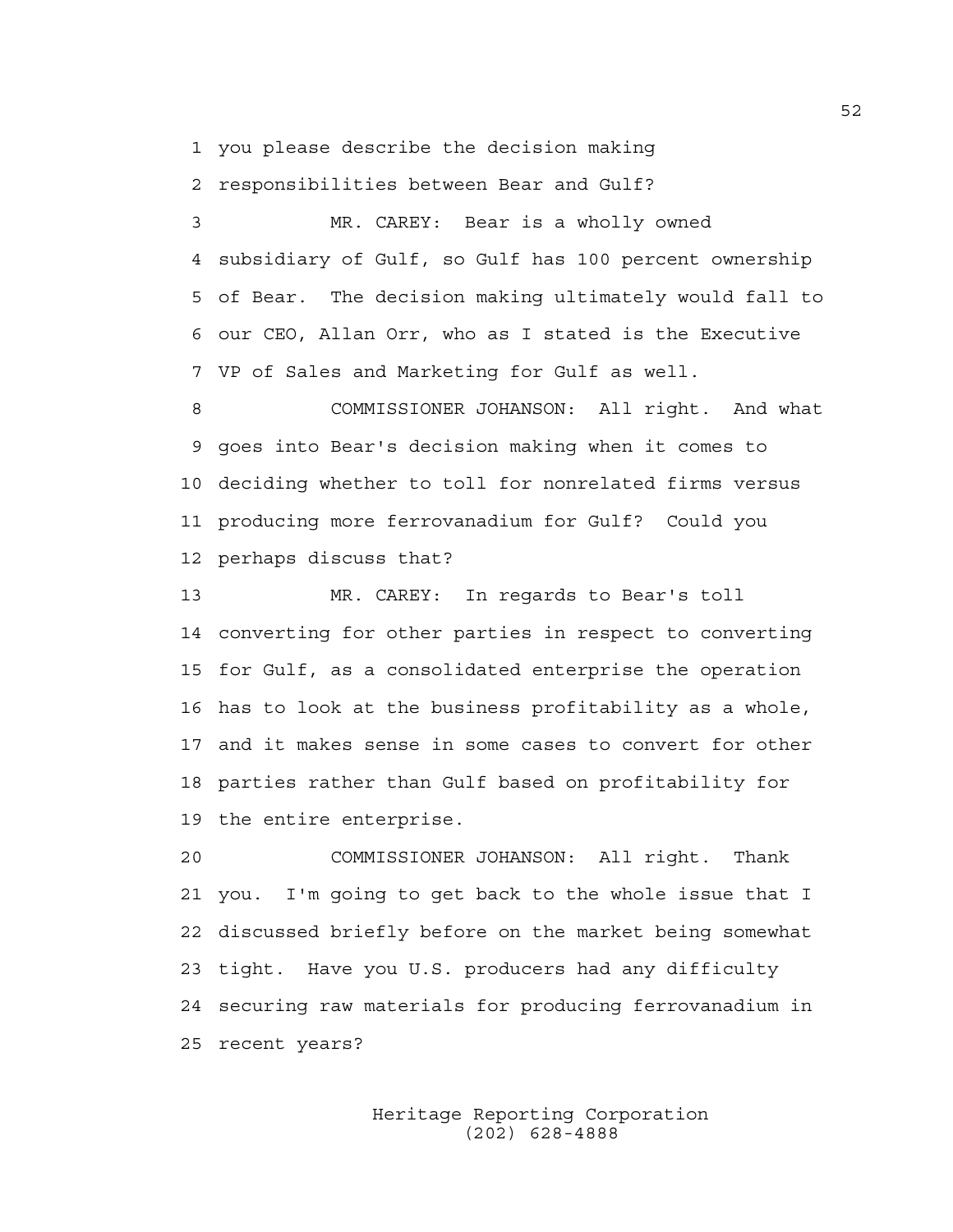1 MR. CARTER: Speaking for AMG Vanadium, we 2 have not had problems securing raw materials. From 3 the media, I think the one U.S. facility that I might 4 think has had some difficulty securing raw material 5 has been Evraz's facility in Arkansas.

6 COMMISSIONER JOHANSON: Do you know why that 7 might have been the point?

8 MR. CARTER: I'm afraid I can only speculate 9 and probably ask you to ask them. I should probably 10 leave it there.

11 COMMISSIONER JOHANSON: That's a pretty safe 12 answer.

13 MR. CARTER: Thank you.

14 COMMISSIONER JOHANSON: I'd probably say the 15 same thing, now that I think about. I'll save that 16 for this afternoon.

17 If either of your companies produced 18 multiple products on shared equipment, how quickly can 19 you shift production from ferrovanadium to other 20 products? It's my understanding from the staff report 21 you can produce different products on the same 22 equipment. Is that correct?

23 MR. CARTER: AMG Vanadium cannot shift like 24 that. We are a producer of ferrovanadium. We do, 25 however, make two co-products, but without the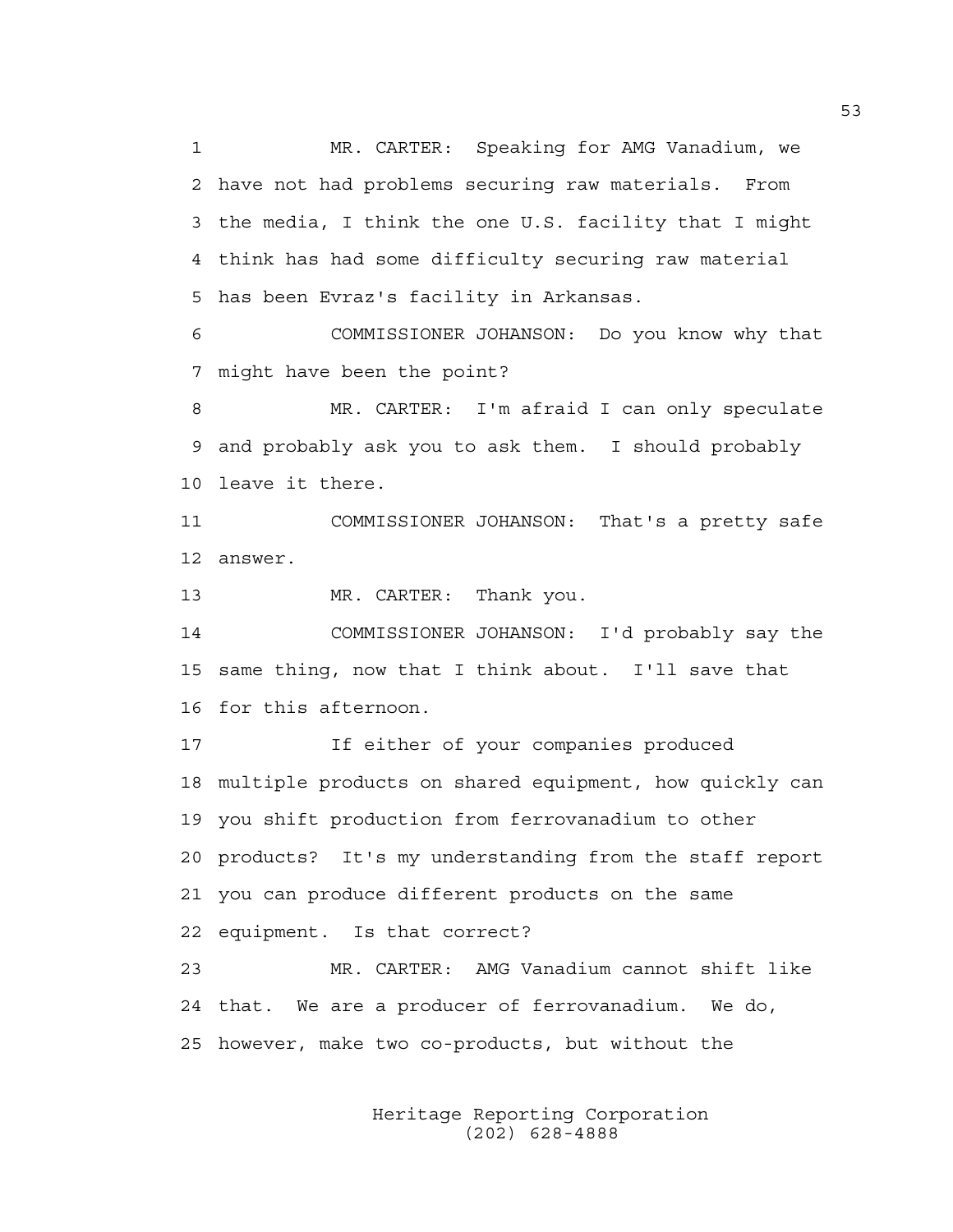1 production of ferrovanadium the existence of those 2 would disappear as well. So we cannot move to other 3 products.

4 COMMISSIONER JOHANSON: How about Bear or  $5$  Gulf?

6 MR. CAREY: Bear Metallurgical produces 7 ferromolybdenum in addition to ferrovanadium, and 8 while it is possible to shift over to ferromolybdenum 9 production in a relatively short order it is much less 10 profitable to produce the ferromolybdenum. The 11 ferrovanadium is a much more favorable product for us 12 to produce.

13 COMMISSIONER JOHANSON: All right. Thank 14 you for your response. Data in the staff report 15 showed that U.S. steel production was lower in 2011 16 than in 2006. On the other hand, U.S. ferrovanadium 17 consumption was higher in 2011 than in 2006. Could 18 you all explain why this was the case?

19 MR. CARTER: May I take a shot?

20 COMMISSIONER JOHANSON: Yes.

21 MR. CARTER: Thank you. Something that's 22 significant was demonstrated by Mr. Button, and that 23 is the intensity. A trend in not only the United 24 States, but globally, is that the intensity of the 25 usage in vanadium is increasing. This means the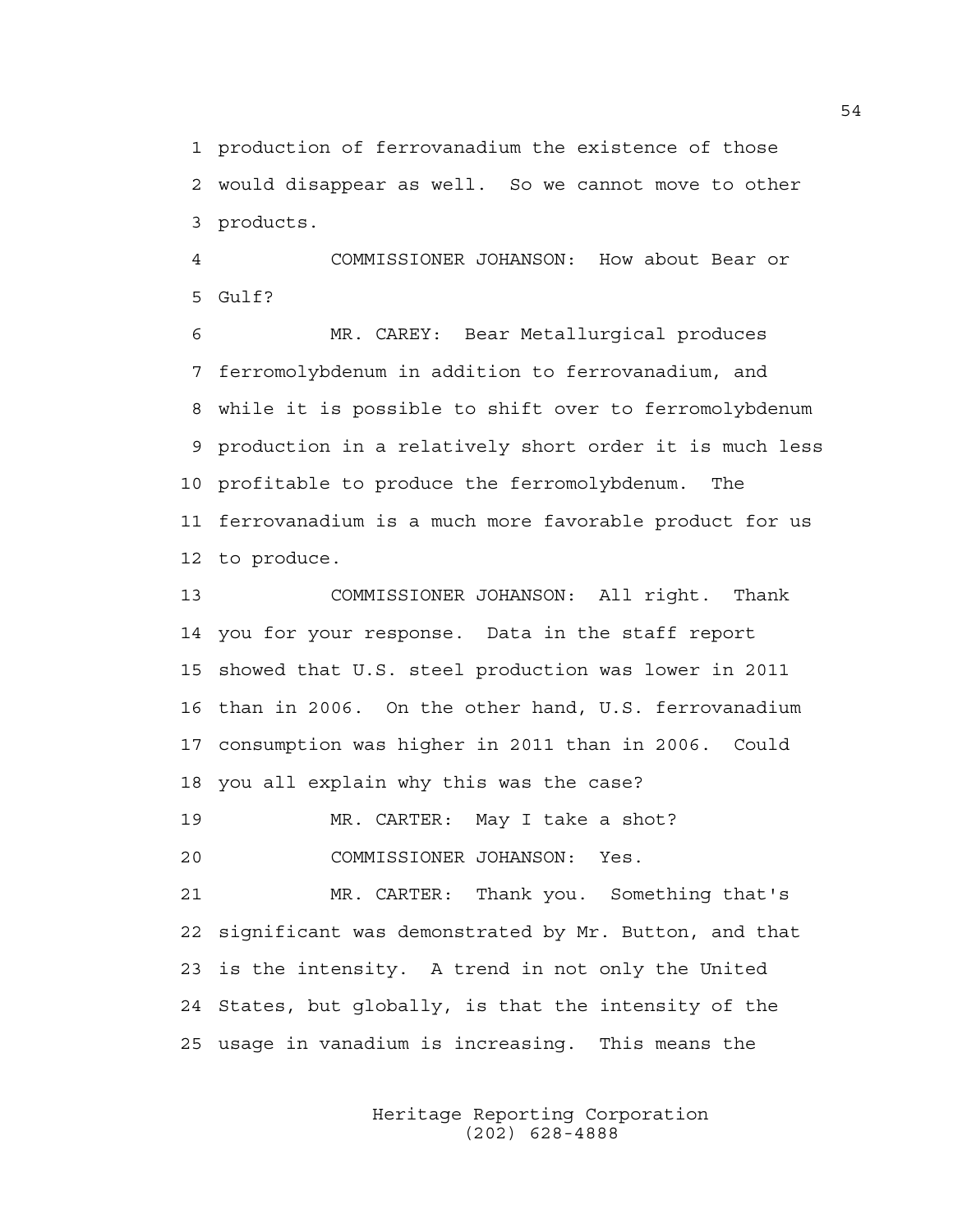1 amount of vanadium added per ton of steel is

2 increasing over time.

3 It would probably be difficult to measure 4 that increase year-by-year, but, as you noted, I think 5 a five-year period. That would be picked up.

6 COMMISSIONER JOHANSON: Yes, Mr. Kramer? 7 MR. KRAMER: I'd simply like to add a point 8 that Dr. Button did state, which is that while on a 9 global basis there has been increasing intensity of 10 vanadium use that that has not occurred in Russia over 11 the period from 2008 to 2010.

12 COMMISSIONER JOHANSON: Mr. Carter, you 13 stated that there is now more use of ferrovanadium in 14 the production of steel products. Why is that the 15 case? Is this to improve products? Are they new 16 products?

17 MR. CARTER: Yes, it is. It's more to 18 improve products. I think simply as I could 19 understand, the strength of steel is improved, is 20 increased with more addition of microalloys such as 21 ferrovanadium.

22 I think a good example of this mechanism is 23 usage of vanadium in what is called concrete 24 reinforcing bar steel. The world has seen the effects 25 in recent time of some earthquakes in the United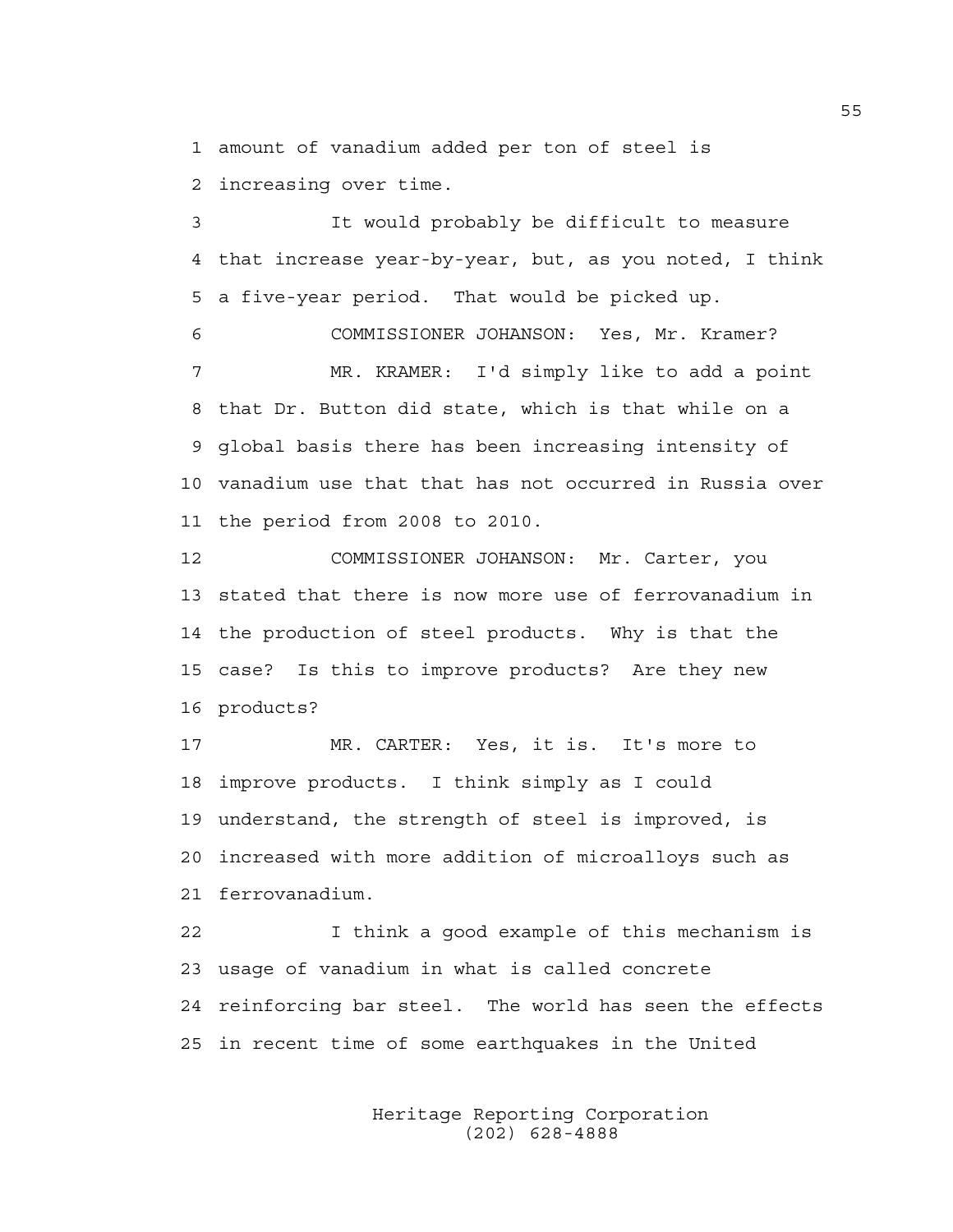1 States, in Chile, in Cuba, in China, and where I would 2 say nonstrengthened steel or mildly strengthened steel 3 has been used earthquakes can reach maximum 4 devastation.

5 You'll recall in China that was the case, in 6 Chile that was the case, in Cuba. You also recall 7 that there was a severe earthquake in the Oakland/San 8 Francisco area some years ago and damage wasn't as 9 extreme. The loss of life was far less. And that is 10 because the buildings are made with stronger steel.

11 COMMISSIONER JOHANSON: Yes, Mr. Button? If 12 you can just speak briefly as my time has expired? 13 Thank you.

14 MR. BUTTON: Thank you, Commissioner. The 15 information to which I referred during my testimony 16 that I'm sourcing from, Evraz's public statement 17 there, is that in 2008 they say the North American 18 steel industry's average uses of vanadium per ton was 19 .089 percent, okay? The comparable usage in the 20 former Soviet Union CIS was .038, okay?

21 In 2010, U.S. intensity, U.S. consumption, 22 increased by about 8 percent to .096 percent. The 23 volume in Russia CIS did not change. In 2010, these 24 data indicate that on the average the consumption rate 25 in the North American market is about two and a half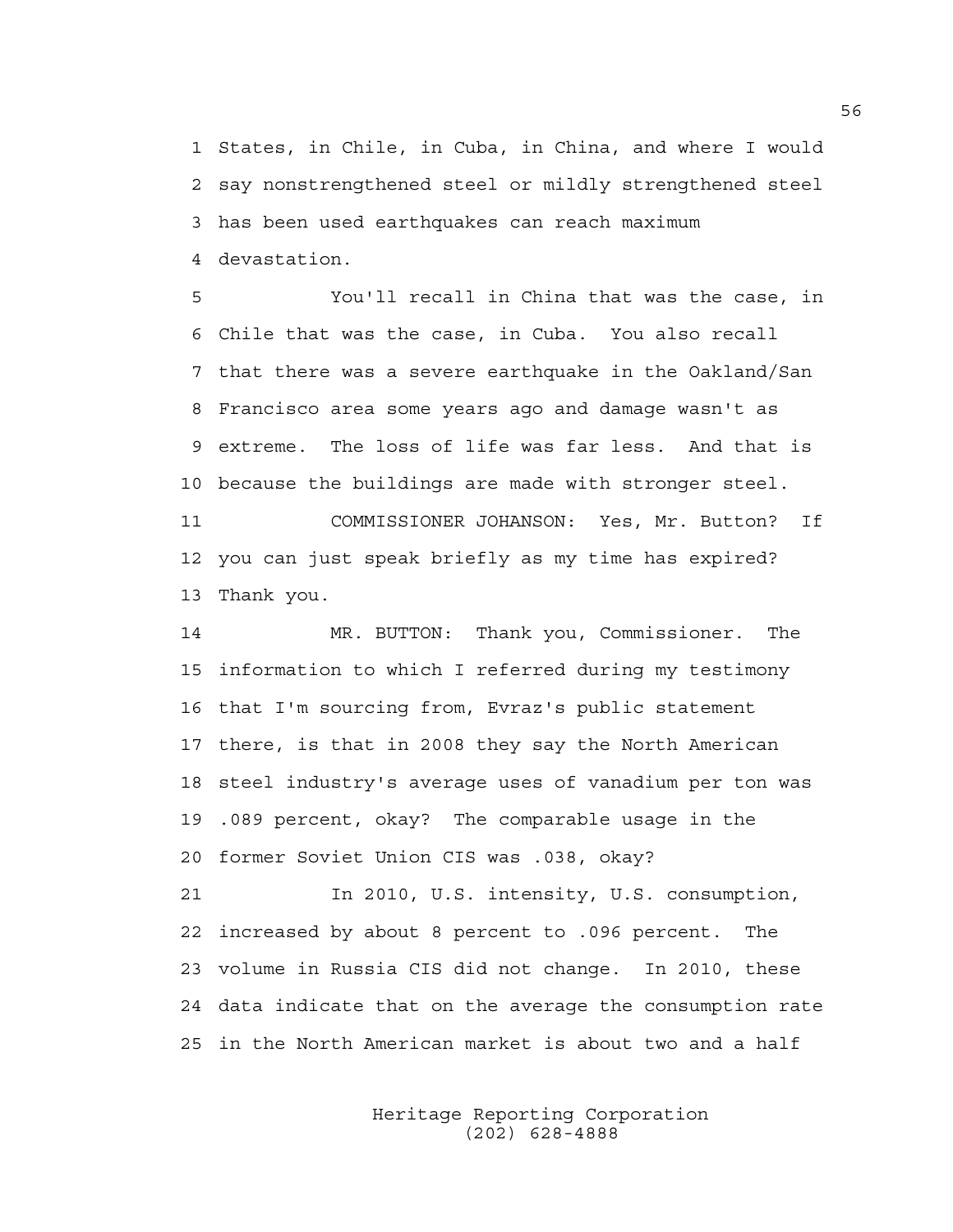1 times -- the use is about two and a half times as much 2 vanadium per ton of steel that they make than they do 3 in Russia. Those are the data to which I was 4 referring.

5 COMMISSIONER JOHANSON: All right. Thank 6 you. I found that very informative. My time has 7 expired. Thank you.

8 CHAIRMAN ARANOFF: Commissioner Williamson? 9 COMMISSIONER WILLIAMSON: Okay. Thank you, 10 Madam Chairman. Continuing on that line of 11 questioning, Mr. Horgan said that they expected the 12 use of vanadium to go up in Russia with I guess 13 projects for the Olympics, the World Cup and things 14 like that.

15 I was wondering if you wanted to comment on 16 that, and also what about the use of vanadium in the 17 United States if we're not seeming to be doing that 18 many infrastructure projects since we can't get them 19 funded?

20 MR. CARTER: I believe that in the most 21 developed nations or regions such as the United States 22 and Japan and Western Europe the levels of vanadium 23 used per ton of steel in density is at a high level, 24 whereas in other areas where there is not quite so 25 much, there hasn't been as rapid a development, levels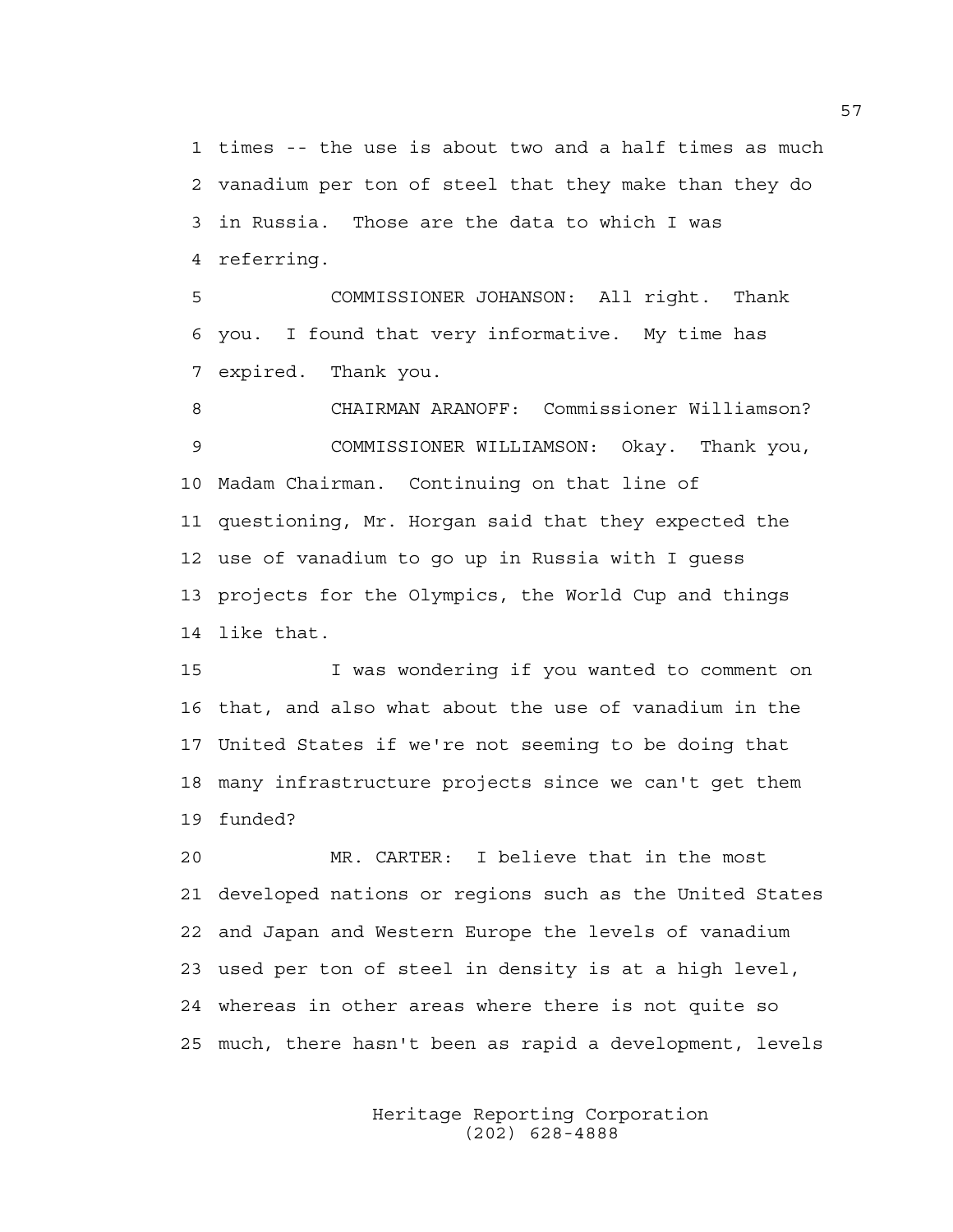1 of usage are not as high.

2 COMMISSIONER WILLIAMSON: Well, I guess my 3 question is is the rate of development becoming faster 4 in some other areas than in the U.S. going forward? 5 MR. CARTER: The rate of development, for 6 instance, in China is very, very fast. To develop 7 further on what I said before, in fact the Chinese 8 Government, which steers specifications, has required 9 that more ferrovanadium be used in construction 10 steels, including rebar. 11 COMMISSIONER WILLIAMSON: Okay. 12 MR. CARTER: So these things are at work 13 against. 14 COMMISSIONER WILLIAMSON: Can you address 15 the question in regards to Russia? 16 MR. CARTER: I don't think I can say 17 anything specific about Russia. Sorry. 18 COMMISSIONER WILLIAMSON: Okay. Mr. Button, 19 do you have anything? 20 MR. BUTTON: Yes, sir, Commissioner. In the 21 Evraz prehearing brief they're focused on the 22 expanding steel production in Russia, and they noted 23 specifically from 2009 to 2011 it expanded by 15 24 percent in volume. 25 COMMISSIONER WILLIAMSON: Okay.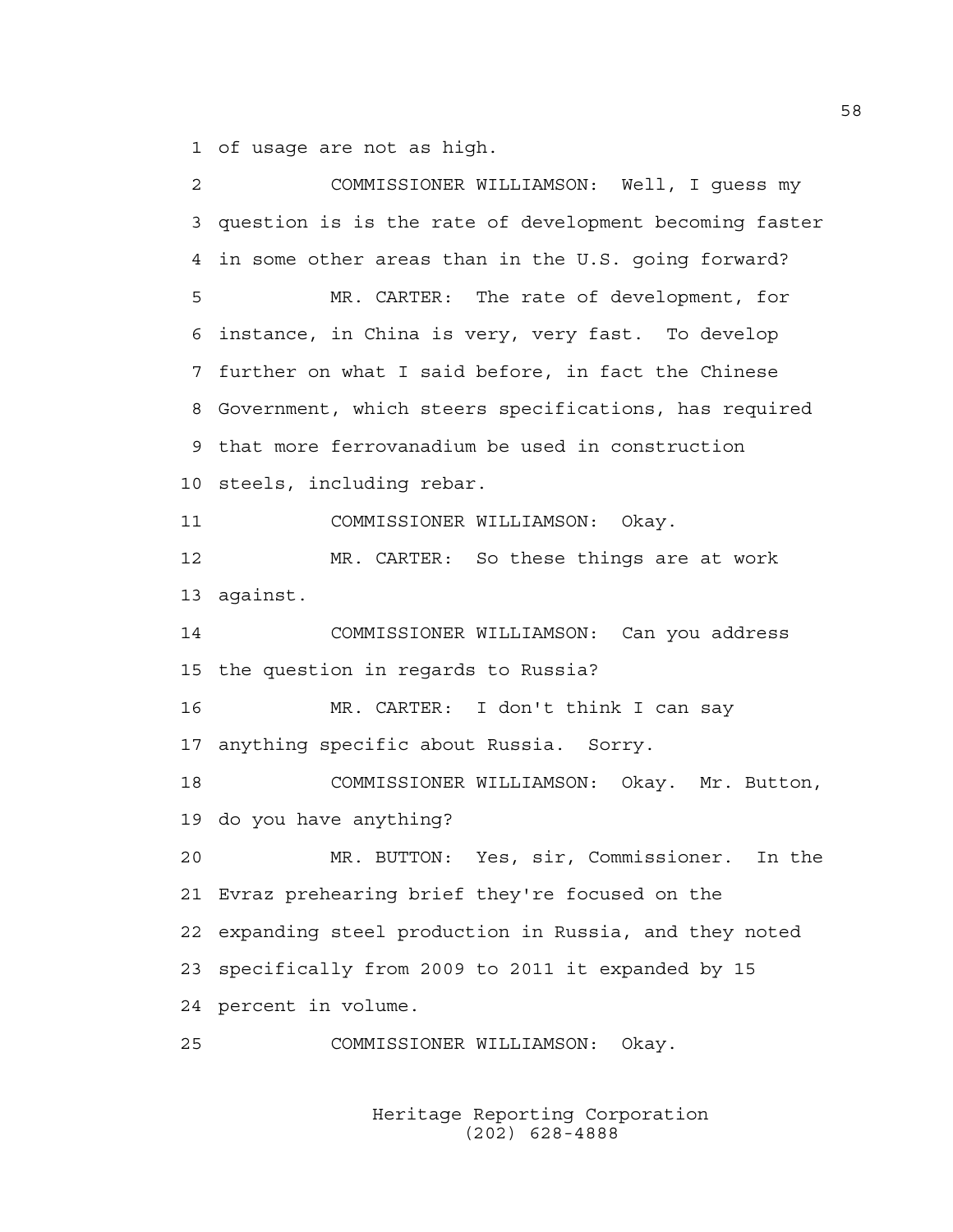1 MR. BUTTON: In the United States, during 2 that same period of time U.S. steel production 3 expanded by 45 percent or more.

4 The points that they made with respect to 5 the Olympics and the future or other athletic events 6 in the far distant future, I think that you would find 7 the expectation in the United States is that, as you 8 mentioned, infrastructure. We have a tremendous 9 infrastructure deficit, and everyone is united in 10 seeking to expand U.S. capital investment in its 11 infrastructure -- highways, bridges and so forth. 12 We're just currently trying to figure out a way to pay 13 for it.

14 COMMISSIONER WILLIAMSON: Okay. Thank you. 15 Ms. Lutz?

16 MS. LUTZ: I'd just like to add that the 17 World Cup and the Olympics are one-time events that 18 may affect demand, but it certainly doesn't represent 19 sustained increased demand in other markets.

20 COMMISSIONER WILLIAMSON: Okay. Thank you. 21 MR. BUTTON: If I could just add?

22 COMMISSIONER WILLIAMSON: Sure.

23 MR. BUTTON: There are other sectors that 24 are large consumers of vanadium, steel containing 25 vanadium -- aerospace, automotive and oil tubular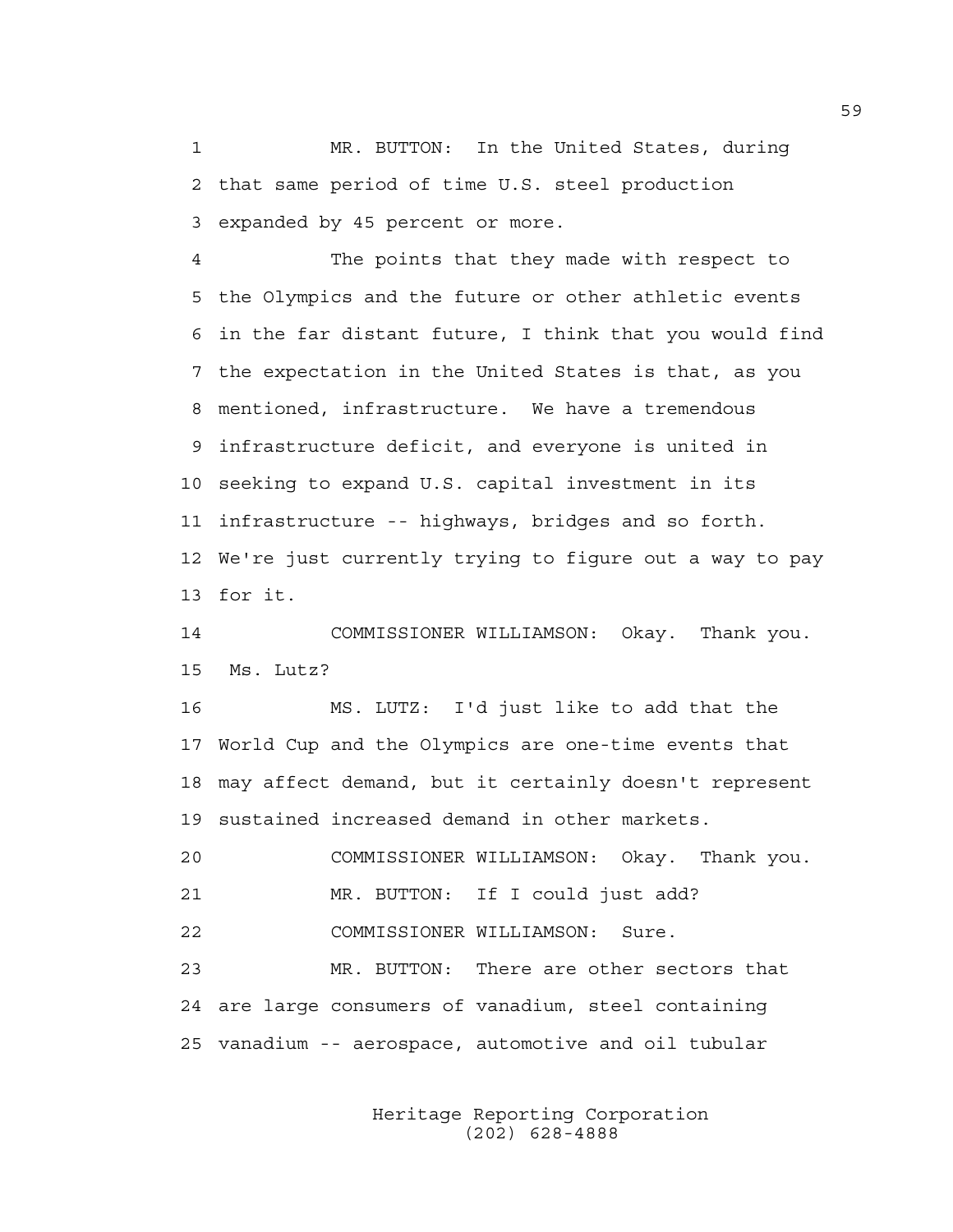1 goods in particular -- and that's one reason that the 2 U.S. is such a premium market because there's a lot of 3 consumption in those sectors and such a developed 4 market.

5 But there's just not going to be expected 6 growth in those sectors. It's pretty well saturated. 7 So while it's a very strong and premium market, not a 8 lot of growth projected in the near future.

9 COMMISSIONER WILLIAMSON: Thank you for that 10 clarification. In 2008 and 2009, there were large 11 changes in the average unit value of the industry 12 shipments. Can you please discuss what was going on 13 in the market in those years? I don't know if you 14 want to do that now or posthearing.

15 MR. CARTER: I think the most direct impact 16 is that in 2008 things went along quite nicely with 17 the economy for a large part of the year, including 18 steel production, which was at a very high rate, and 19 then it literally collapsed in the final part of the 20 year, in September or October at the end of the year, 21 and 2009 was a devastating year for the steel 22 industry.

23 It offered certainly not only in the United 24 States, but globally, very low levels with the 25 worldwide economic problems. Did I answer your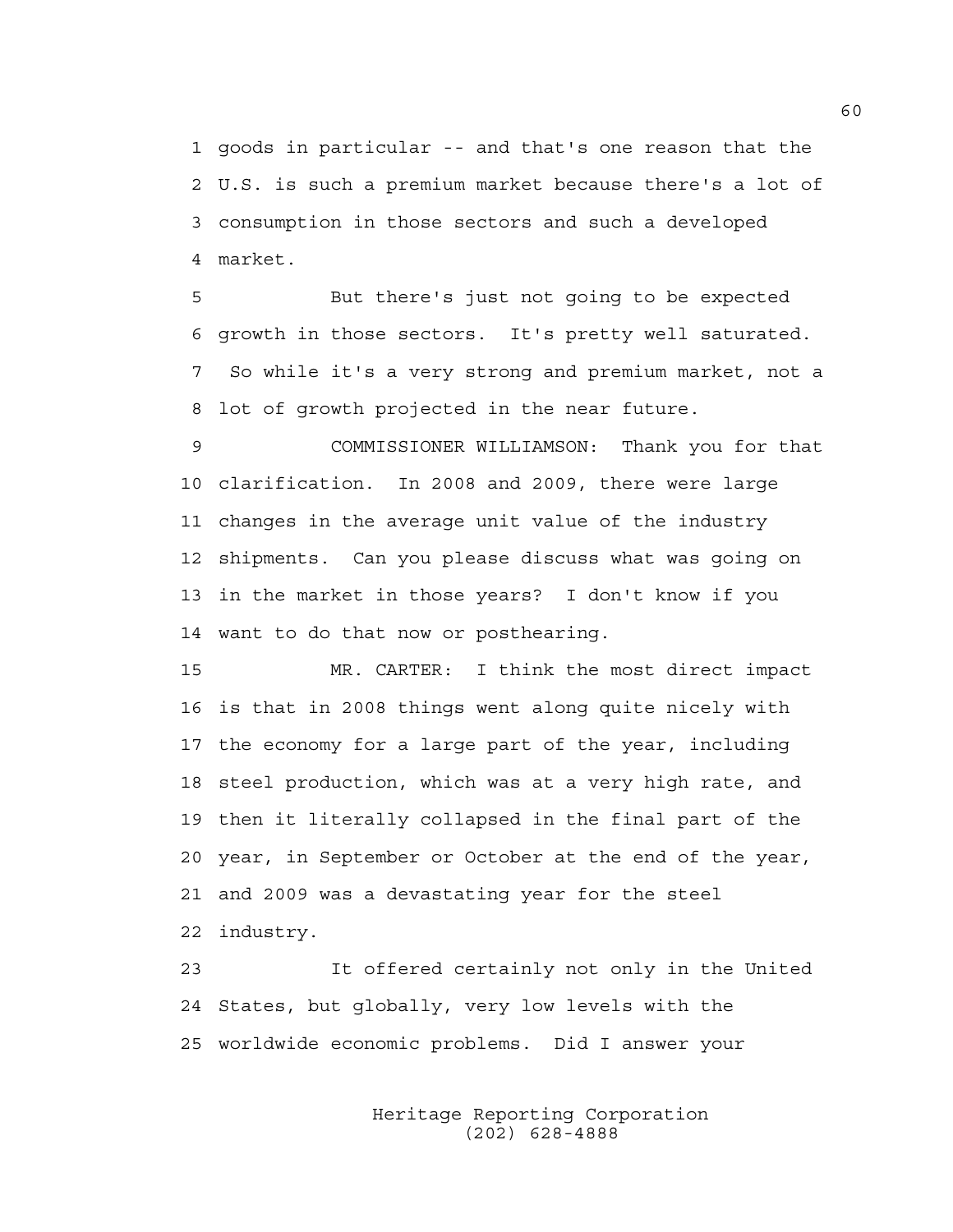1 question?

2 COMMISSIONER WILLIAMSON: Yes. Okay. Thank 3 you. Why are spent catalyst used as raw materials for 4 ferrovanadium production in the U.S., and is there any 5 reason that slag from steel making is not used? You 6 may have already kind of addressed this in your 7 testimony with the environment, but maybe just -- 8 MR. CAREY: Yes. This is Dave Carey from 9 Bear Metallurgical. The slags from steel making in 10 the U.S. just do not contain a high enough vanadium 11 content to be useful, whereas the steel slags in 12 Russia in particular do contain high levels of 13 vanadium and are prime for this type of conversion or 14 reclamation of the vanadium 15 COMMISSIONER WILLIAMSON: And that's true 16 even though we seem to use more vanadium in our steel 17 than they do? 18 MR. CAREY: It's a function of the ore 19 that's mined -- 20 COMMISSIONER WILLIAMSON: Okay. 21 MR. CAREY: -- from the earth. The ore in 22 that particular region of the world is more vanadium 23 bearing than the ore that we're using in our steel 24 making. 25 COMMISSIONER WILLIAMSON: Okay. Thank you.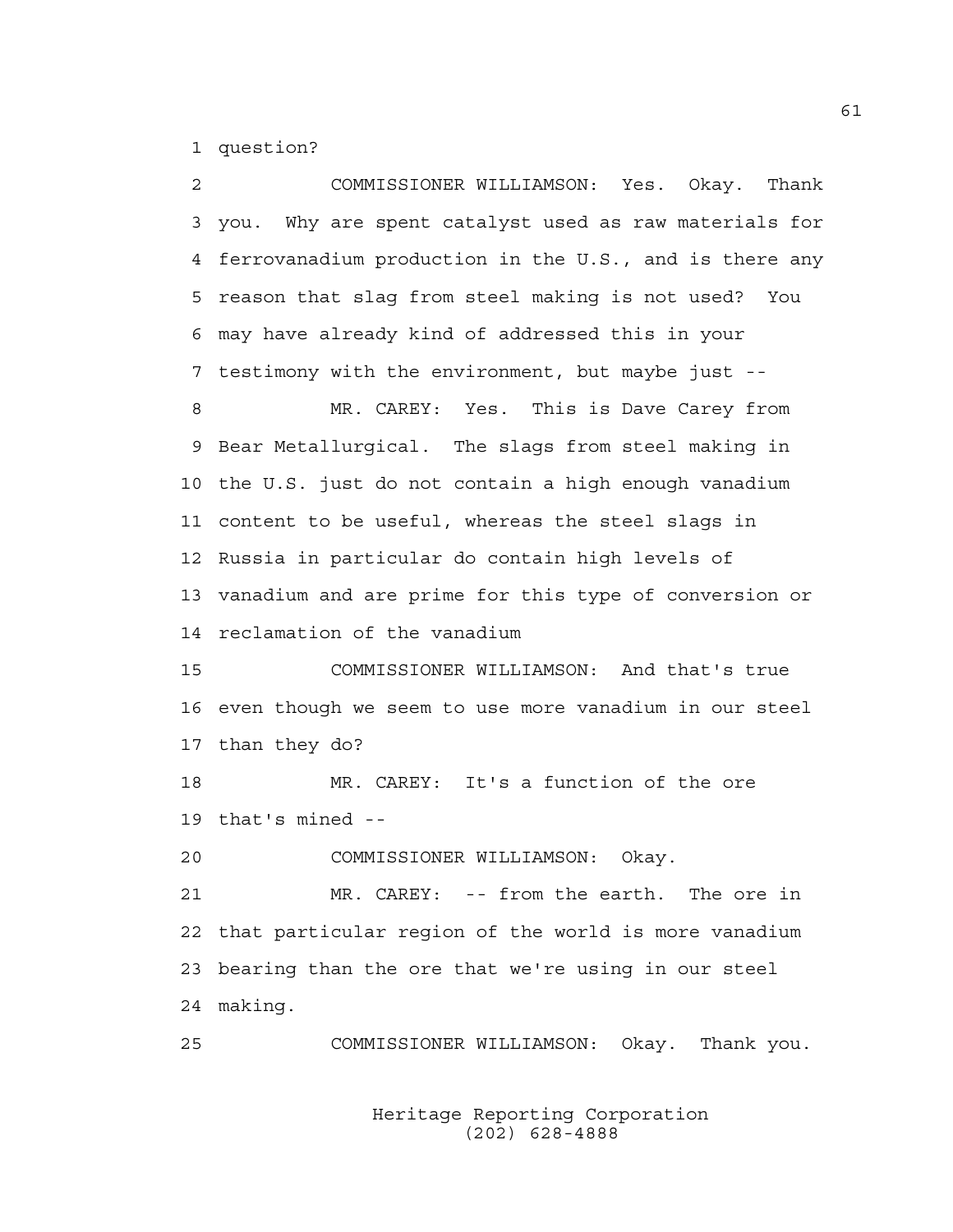1 Mr. Button?

2 MR. BUTTON: Yes, Commissioner. One of the 3 basics of the economics of the vanadium industry in 4 Russia, as noted by Mr. Carey, is that the ore 5 contains more vanadium. Therefore, as they produce 6 more steel they produce more slag and that slag 7 contains vanadium.

8 So as steel production comes up, so too does 9 the availability of vanadium for them to use in 10 producing vanadium pentoxide and ferrovanadium so that 11 the supply of this material in Russia will expand with 12 their own steel production.

13 COMMISSIONER WILLIAMSON: Okay. Thank you. 14 Mr. Carter?

15 MR. CARTER: If I may just to develop that a 16 bit more? Not only is it produced, but then the 17 availability of it is there and the need to convert 18 that downstream and actually to dispose of it rather 19 than just sit on the money. In my view, that would 20 motivate these folks to move it quickly via price.

21 COMMISSIONER WILLIAMSON: Okay. Thank you. 22 What can you tell me about American Vanadium, Inc., 23 which I understand is entering the vanadium market as 24 a producer of vanadium pentoxide? What effect do you 25 think it will have on the U.S. market and on the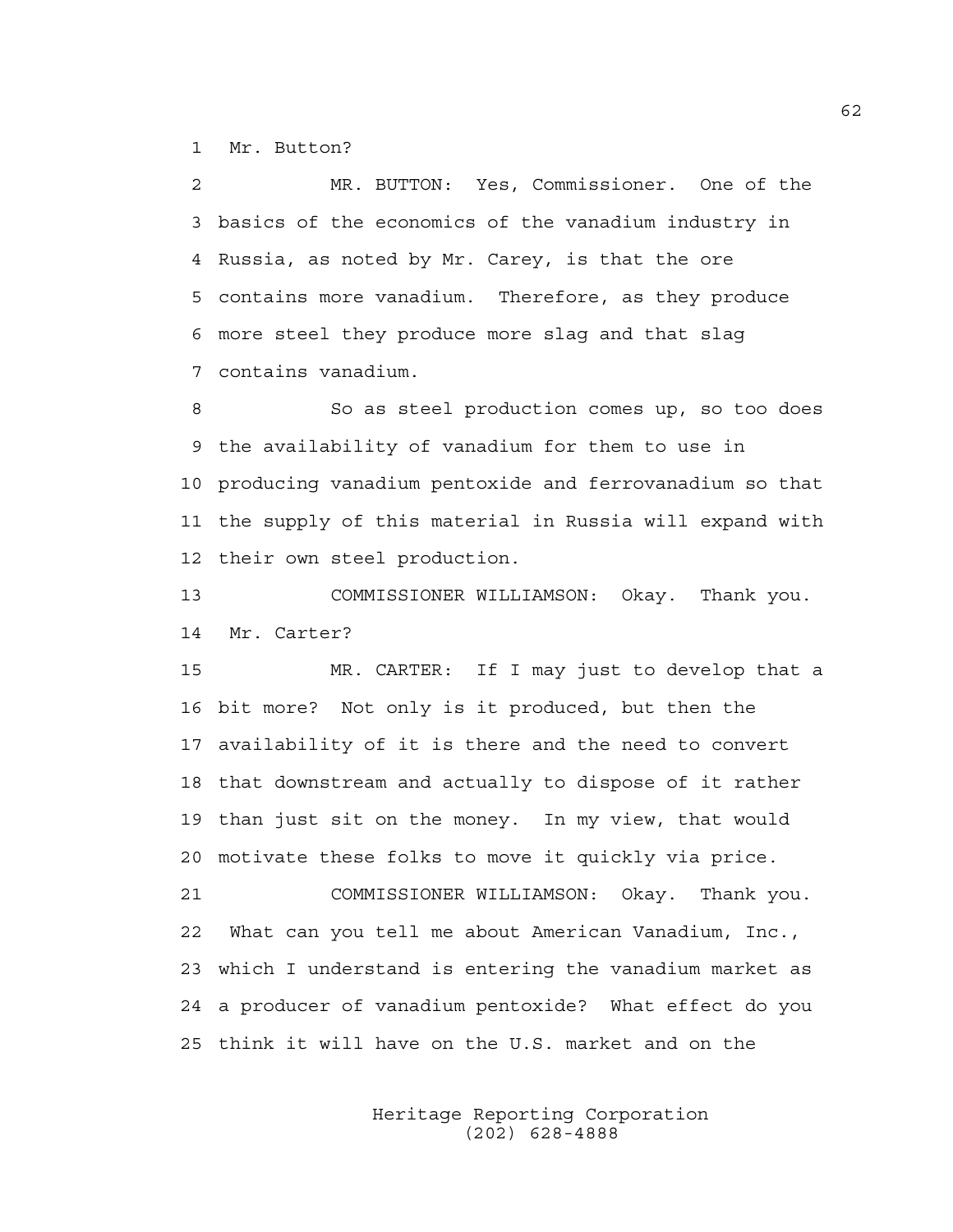1 domestic industry?

2 MR. CARTER: I could tell you I don't know a 3 great deal beyond what is available in its published 4 statements and on its website, although I did have a 5 meeting a few years ago with some of its people.

6 They are convinced they have a very good 7 production unit in Nevada. They believe it's very 8 economical because they expect to win the vanadium 9 units through a very cheap process which is called 10 heap leach. They put sulfuric acid onto the pile of 11 ore and they're going to end up in not too bad a time 12 with vanadium pentoxide.

13 I can't evaluate the project, but they 14 expect to have a production of 11.4 million pounds of 15 vanadium pentoxide annually and beginning production 16 in 2013. So if you change that number to vanadium 17 units that's about five million pounds of vanadium. 18 It's a lot of domestic production if things happen the 19 way they want them to. Does that help?

20 COMMISSIONER WILLIAMSON: Yes, that is 21 helpful. It's also helpful, the timeframe. Okay. 22 You also mentioned what level they expect in 2013. 23 That was helpful. Thank you.

24 Do purchasers tend to obtain ferrovanadium 25 from more than one source at a time, and can they use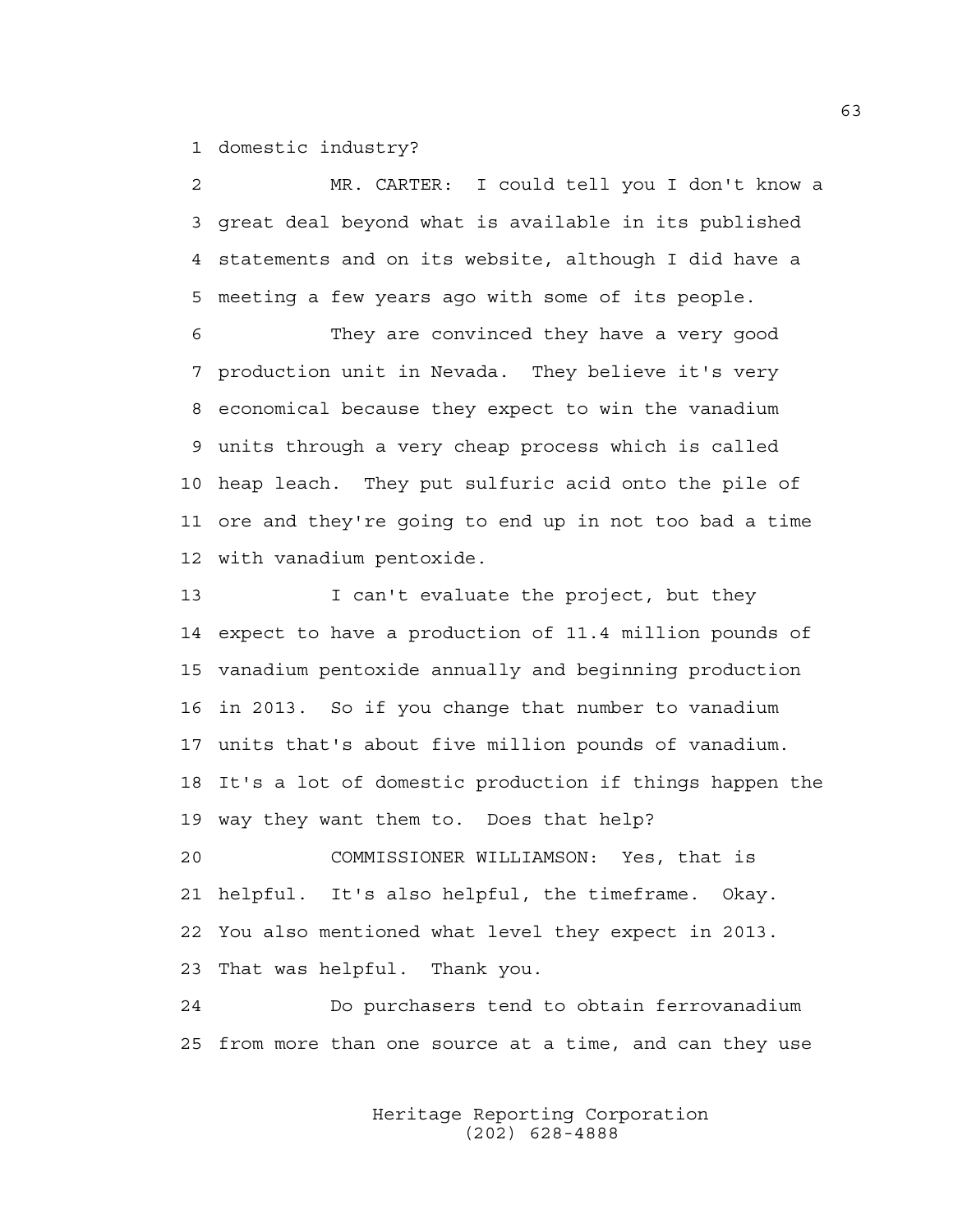1 ferrovanadium from different source in the same steel 2 making processes?

3 MR. CARTER: Yes, sir, they can.

4 COMMISSIONER WILLIAMSON: Okay. And do they 5 tend to sort of say be sourcing from multiple sources 6 at the same time?

7 MR. CARTER: Yes, sir, they do.

8 COMMISSIONER WILLIAMSON: Thank you. Okay. 9 My time is about to expire, so thank you.

10 CHAIRMAN ARANOFF: I want to follow up on 11 spot prices, but I wanted to ask you to go into a 12 little bit more detail about how that works. Does 13 that mean that contract prices adjust? How often do 14 they adjust? What happens for an adjustment to take 15 place? Can you explain that in a little bit more 16 detail?

17 MR. CARTER: I'll take a stab at that if I 18 may, Madam Chairman.

19 A contract might be established, for 20 instance, in the current month of June. A steel 21 company would find its price for ferrovanadium based 22 on the average of the prior month's Ryan's notes in 23 our case, average price, that month, so it's a monthly 24 price. There is usually a discount applicable to that 25 average price just as a result of competition.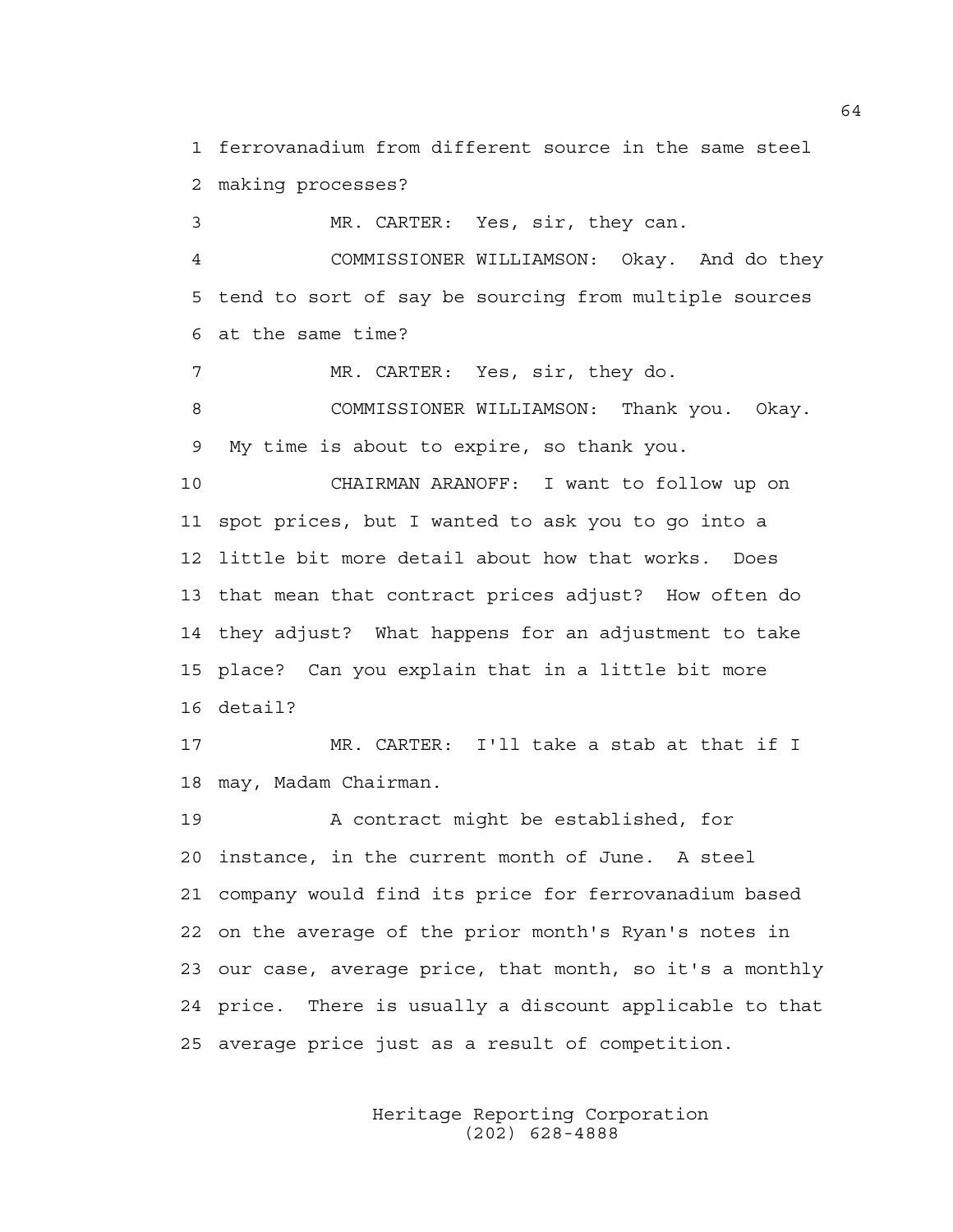1 Now, these prices are assessed twice weekly 2 by the Ryan's Notes publication by person or people 3 from that publication canvassing steel companies, the 4 consumer, canvassing ferrovanadium producers and 5 canvassing another group of folks that I might refer 6 to as traders, those who buy ferrovanadium from one 7 place or another and resell it. The data they gather 8 is spot pricing. Perhaps I sold a truckload of 9 ferrovanadium to a steel consumer at \$10 per pound 10 ferrovanadium. I would say that I had sold that. 11 That is a spot price reported to the publication, and 12 it would also receive similar reports from the other 13 people that I try to describe.

14 Then the Ryan's Notes folks assess that what 15 they have just learned is higher or lower as compared 16 to the last price, and then they will either leave 17 their price for the current date unchanged or move it 18 up or down based on the information that they 19 received.

20 If those prices by the end of the month, 21 there are from all of these twice weekly price a new 22 average calculated, so, for instance, if lower prices 23 are reported during the mo nth of June the price value 24 then for that month will go down, and the value for 25 sales in July will be lower, and this would clearly be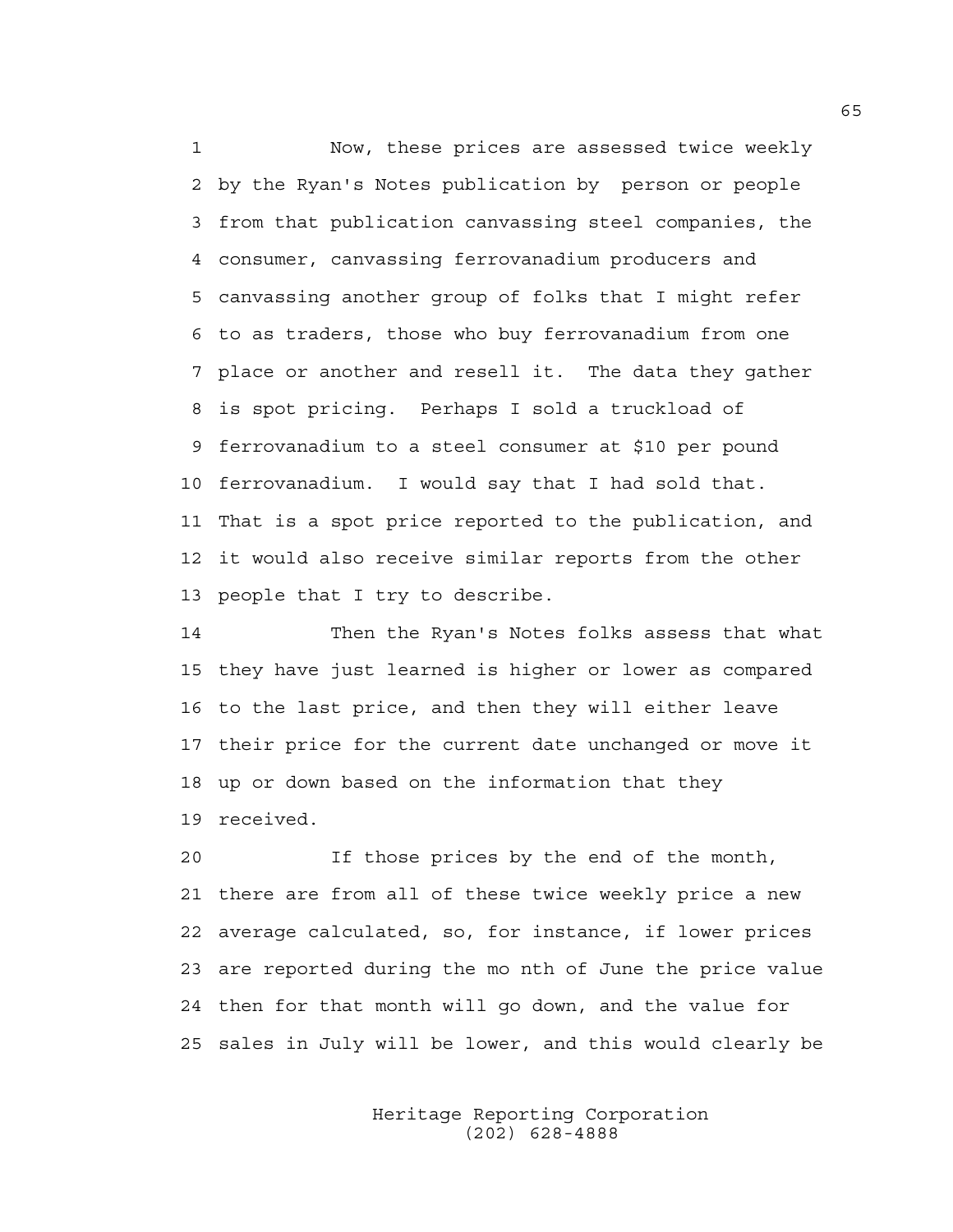1 impacted downward to our detriment if a lot of new 2 imported material came in that were sold at lower 3 prices. That's all we would -- so.

4 CHAIRMAN ARANOFF: Okay, that's really 5 helpful. So, the way that your company uses the 6 formula for contract prices adjustments are made on a 7 monthly basis based on the prior month's average.

8 MR. CARTER: That's correct.

9 CHAIRMAN ARANOFF: Okay. Do you know, is 10 that the way that other companies selling 11 ferrovanadium in the U.S. market do it the same way, 12 monthly adjustment?

13 MR. CARTER: I believe it is. Perhaps we 14 could --

15 MR. CAREY: If I could add. This id Dave 16 Carey from Bear and Gulf.

17 In the case of Gulf selling ferrovanadium to 18 a particular customer it is based on they Ryan's Notes 19 monthly price and a discount is applied, and that is 20 how Gulf remains competitive in the market for the 21 ferrovanadium sales, and it's also an example of where 22 Evraz has been aggressive in the market, having forced 23 Gulf to apply a more severe discount in this 24 particular case.

25 CHAIRMAN ARANOFF: Okay. So that sounds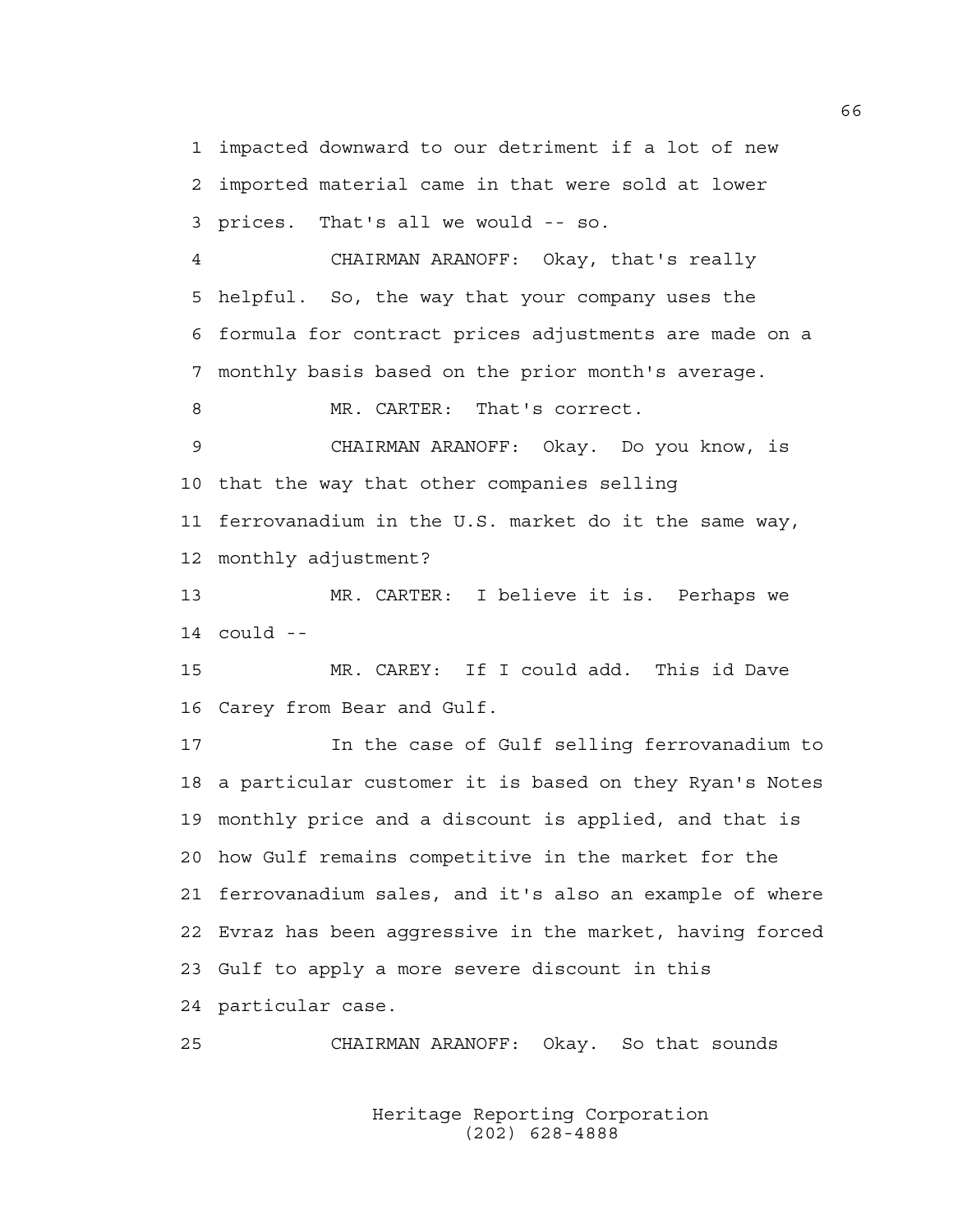1 like it's about exactly the same thing that Mr. Carter 2 was testifying to. Okay.

3 Let me switch to a different issue and go 4 back to the incentives of the Russian industry to 5 export ferrovanadium versus ferrovanadium pentoxide to 6 the U.S. market. The Respondents have argued that 7 Russian ferrovanadium pentoxide can enter the U.S. 8 duty free under GSP whereas even if the order were 9 revoked there are regular customs duties in 10 ferrovanadium, and that therefore there wouldn't be 11 incentive to export to the U.S. is different, there is 12 a greater incentive to export the ferrovanadium 13 pentoxide.

14 Do you have a response to that? How do you 15 think that would affect the market in the event of 16 revocation? Dr. Button?

17 MR. BUTTON: Yes, we have a response and we 18 believe, as I outlined in my testimony, that there are 19 multiple economic factors creating a revenue incentive 20 for the ferrovanadium to come directly from Russia to 21 the United States. First of all, the price being high 22 and that the gap that we have seen recently expanding 23 between the European and the U.S. price, the price 24 premium there, that the 4 percent duty that they've 25 described, I believe, is small with respect to the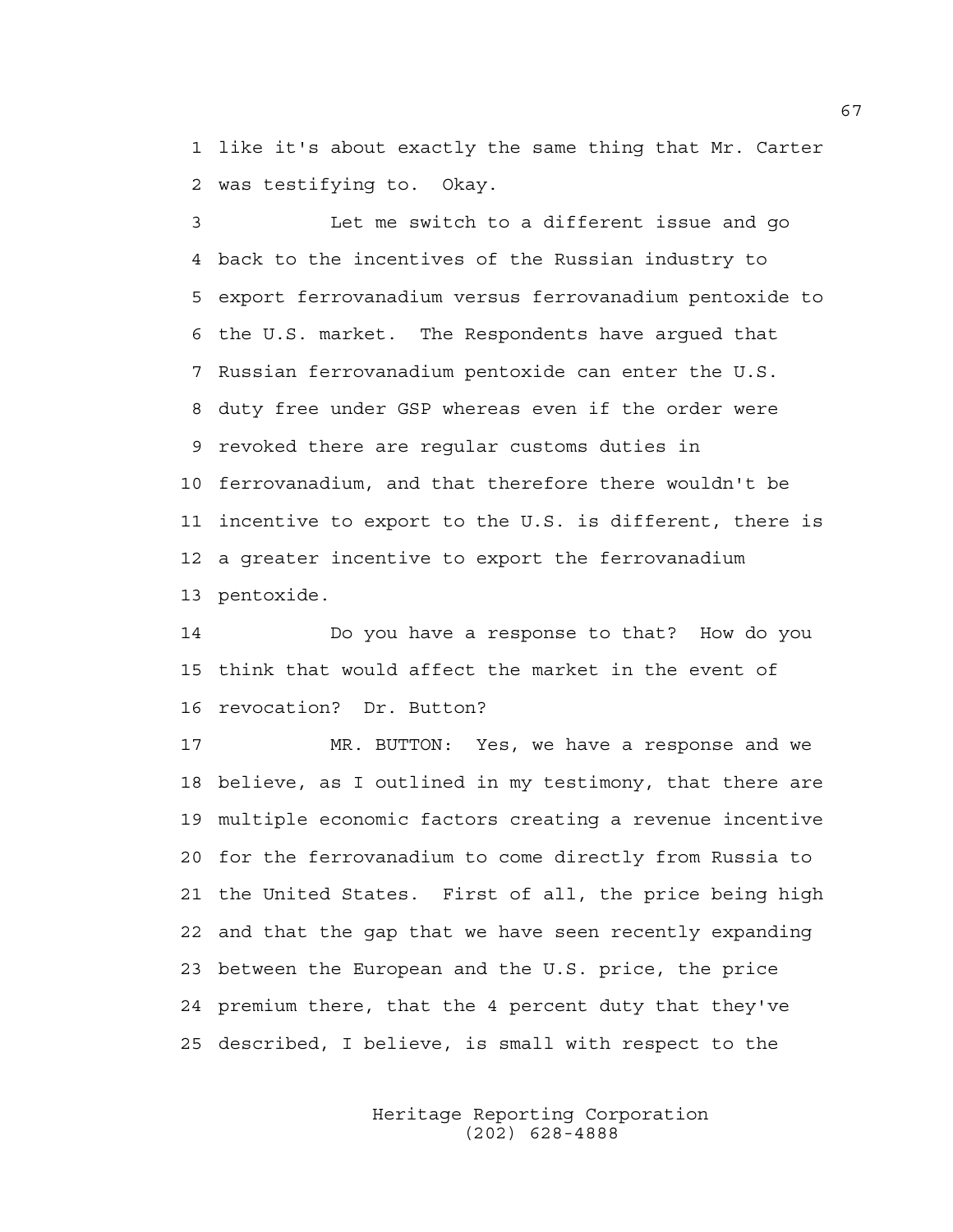1 size of that gap, and it would be more than made up by 2 the price differential.

3 I've also discussed in my testimony the fact 4 that the freight costs, things like that, frankly, 5 they are already dealing with when they send the 6 pentoxide over here or they ship from other sources.

7 Then balancing it would be the effect on 8 their costs. I talked about the cost perspective 9 because the volumes of pentoxide that are exported 10 from Russia are very large, and they are very 11 significant in respect to production of ferrovanadium 12 in Russia, and so it can be anticipated that the 13 impact of expanding the conversion of ferrovanadium 14 pentoxide into ferrovanadium in Russia would have a 15 meaningful effect on the spreading of the fixed costs, 16 and that would benefit the Russian producers not only 17 in their export sales, but on their sales in the 18 Russian domestic market as well.

19 CHAIRMAN ARANOFF: Okay. I hesitate to get 20 into my next question when I've got about two minutes 21 left so I'll start it and I may have to come back to 22 it on my next round.

23 Evraz has argued in their opening remarks 24 and to some extent in their brief that they have 25 adopted a regional production model and they've argued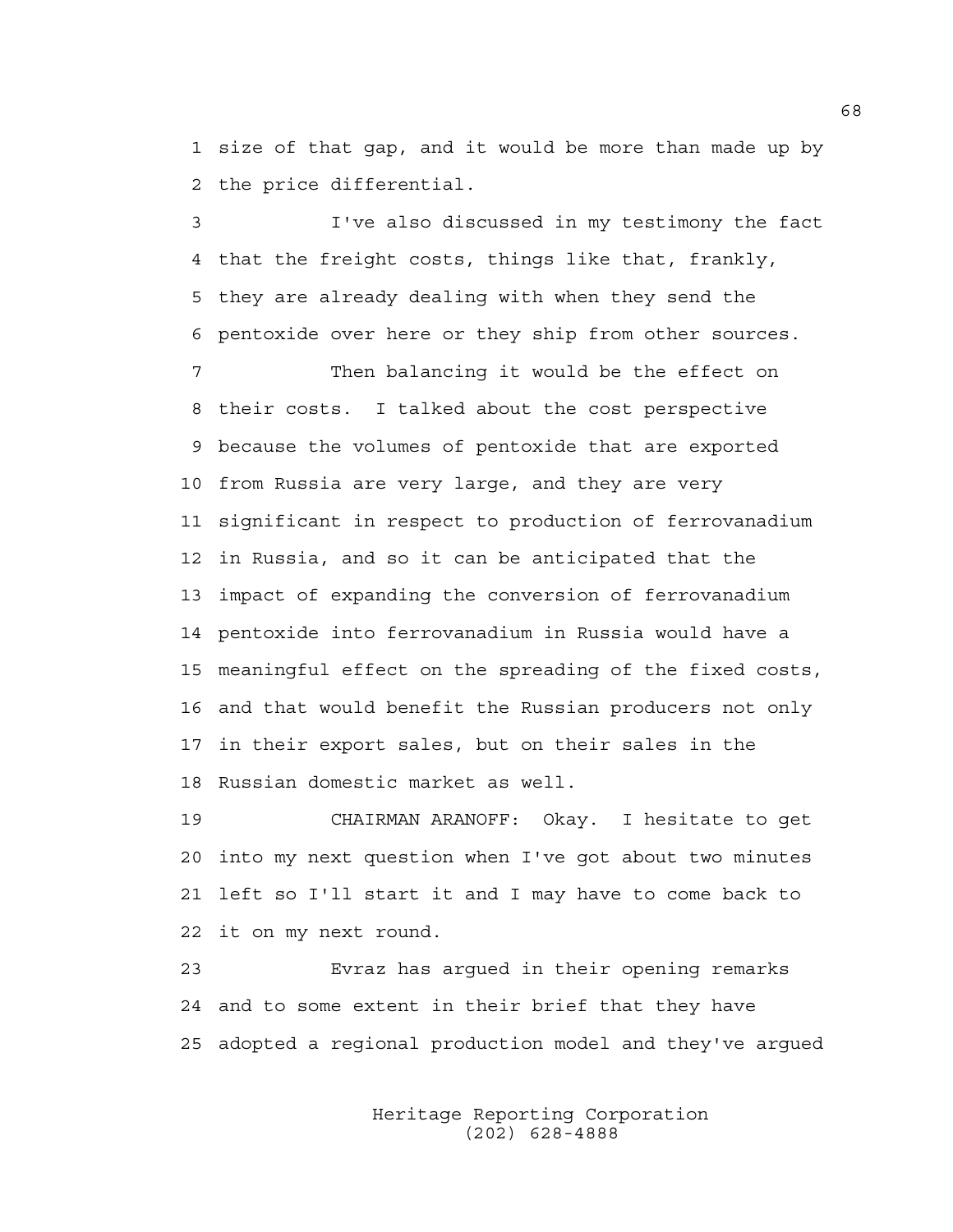1 that as a global company it makes sense for them to 2 convert Petitioner pentoxide close to the final market 3 and they give examples of how they do that in Russia, 4 in the EU, U.S. and Canada.

5 That's a very different corporate structure, 6 obviously, than it did at the time of the Commission's 7 prior reviews and at the time of the 2001 quote that 8 was in your slide talking about that they would save 9 conversion costs by doing the conversion in Russia. I 10 think that was before they were related to the Czech 11 converter and certainly before they were related to 12 other global companies in the business.

13 Can you comment on how those changes might 14 affect the way the Commission looks at that 15 information? Go ahead, Dr. Button.

16 MR. BUTTON: Perhaps I will begin and others 17 can deal with that.

18 As you say Evraz's argument is basically 19 things are different now. We will behave differently. 20 You know, the economics are different. The economics 21 are not different. The economics in terms of the cost 22 of production, in terms of the pricing structure are 23 the same. The fundamentals of why would they -- they 24 claim, well, they even say that the Russian home 25 market prices are high, they are higher than, you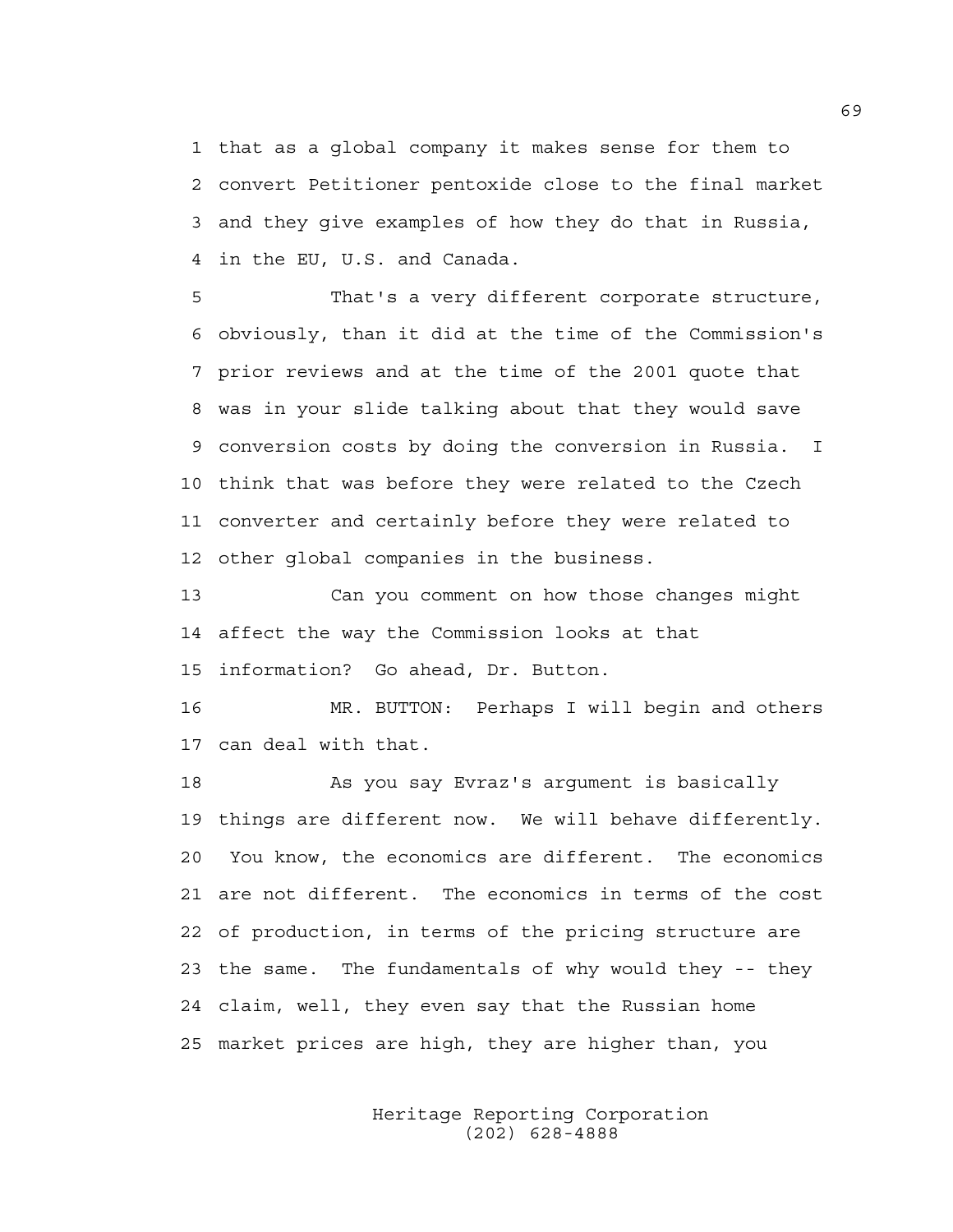1 know, the European prices and so forth, why would we 2 want to expand exports.

3 We kind of pause. Well, why do they export 4 to Europe if the home market prices are higher? I 5 kind of doubt some of the statistics that we've been 6 provided. You know, the fundamentals of large volume 7 of pentoxide in Russia that they then have to ship it 8 to multiple locations for conversion before going to 9 the United States, that doesn't seem very economic. 10 The revenue on the cost side points that I've made, I 11 think, are very important.

12 This would not be the first situation when 13 the Commission has in fact found that dumping orders 14 have had major impacts on international trade. I 15 believe there are more similarities with that kind of 16 circumstances you've seen, a dumping order can be a 17 game changer just as a revocation of this order would 18 be a game changer.

19 CHAIRMAN ARANOFF: My time is up. I'm going 20 to come back to this in my next round, but right now 21 I'll turn to Commissioner Pinkert.

22 COMMISSIONER PINKERT: Thank you, Madam 23 Chairman, and I thank all of you for being here today 24 and helping us to understand this industry.

25 I want to begin with a question that arises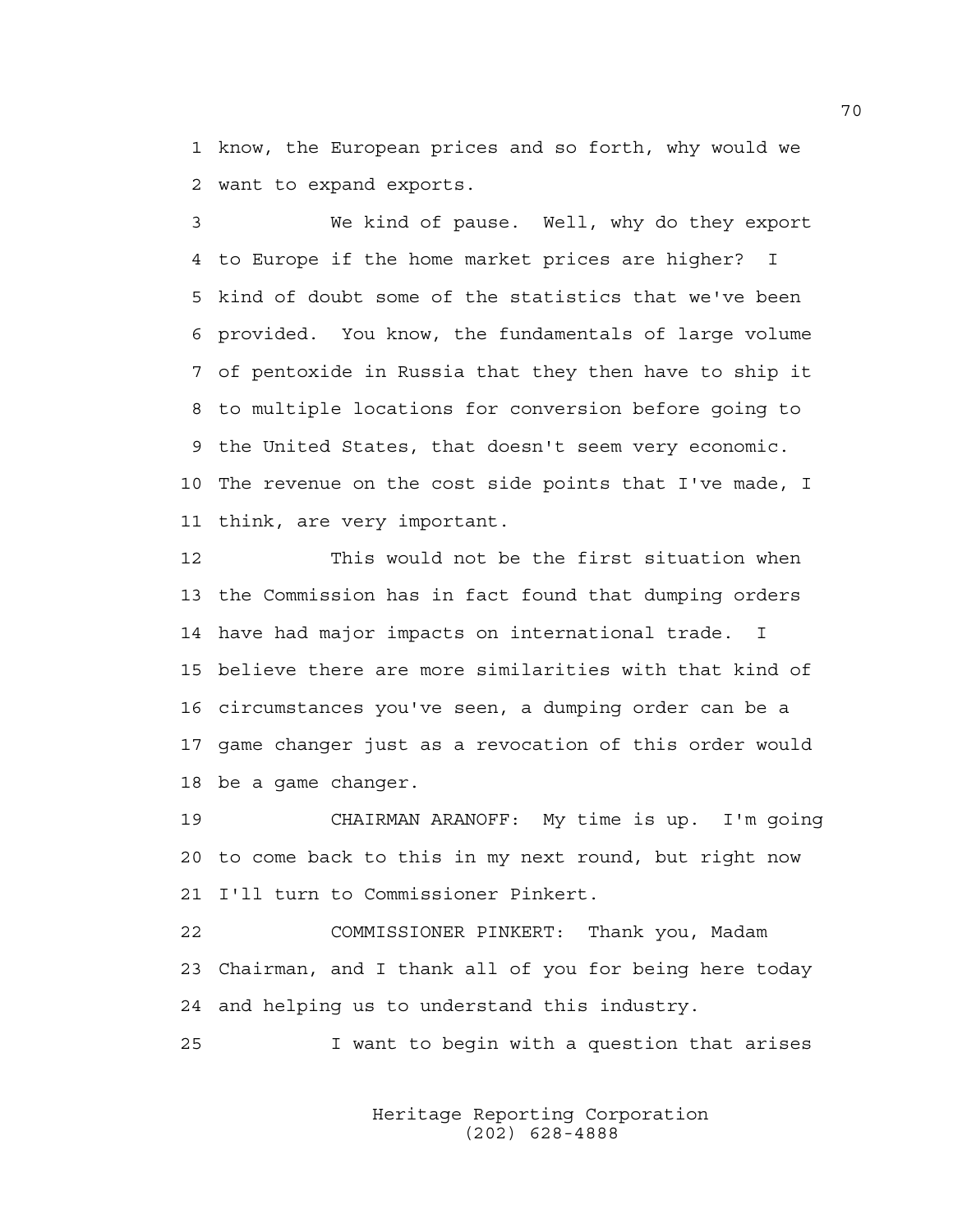1 from some of Dr. Button's testimony concerning the 2 access that Vanady Tula has to non-Russian supplies of 3 vanadium pentoxide.

4 I understand your argument but why would it 5 make sense given the structure of Evraz as has been 6 testified to today for them to get those non-Russian 7 supplies of vanadium pentoxide and then increase their 8 production in the capacity to produce ferrovanadium in 9 Russia?

10 MR. BUTTON: First of all, I don't think 11 it's a matter of increasing their capacity. I have 12 heard skepticism about the capacity figures that they 13 provided. I believe they have substantial unutilized 14 capacity, and they've got the vanadium pentoxide 15 volumes already in Russia, okay, and that's where they 16 are, and then they are exporting them to other markets 17 for conversion into ferrovanadium. So, the economics 18 say we've got the vanadium pentoxide in Russia. Why 19 don't we convert it here and export it to the United 20 States? And that's kind of the issue, I think.

21 COMMISSIONER PINKERT: So that vanadium 22 pentoxide is Russian vanadium pentoxide or is it non-23 Russian?

24 MR. BUTTON: It is Russian. It is Russian, 25 as noted a couple of points. One is, the Russian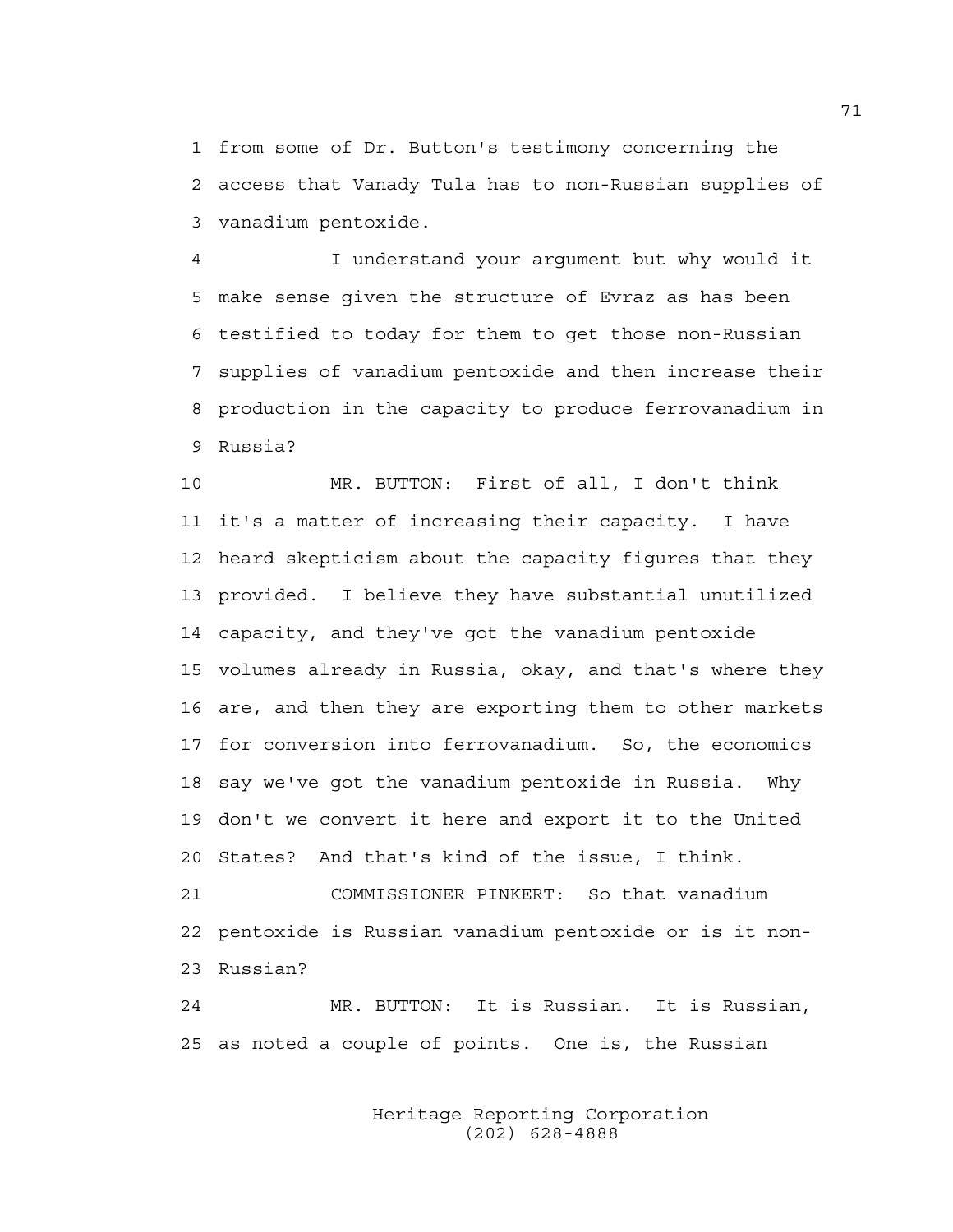1 steel industry produces with an iron ore that has a 2 relatively high vanadium content, thus the slag has 3 relatively high vanadium content, and that slag then 4 becomes the raw material from which they then produce 5 the vanadium pentoxide. There are metal values in 6 that slag. So for every additional ton of Russian 7 steel produced they are making more slag that contains 8 the vanadium values, unit value. So, it is there.

9 Currently they are exporting that vanadium 10 pentoxide out of Russia, and as shown in the slide, 11 the last of our slides, slide number six, you know, 12 that volume has gone up. Would you please put up six? 13 And that in the 2010-2011 period their exports from 14 Russia of Russian vanadium pentoxide are at their 15 highest levels. I think the economics suggest that 16 those will be in the absence of an order converted 17 into finished ferrovanadium and exported to the United 18 States.

19 COMMISSIONER PINKERT: Mr. Kramer.

20 MR. KRAMER: Vanady Tula has facilities that 21 are designed to produce vanadium pentoxide from their 22 raw material and then convert the pentoxide to the 23 final product, ferrovanadium. And they have simply 24 made a business decision to effectively idle a large 25 portion of their conversion capacity, instead export

> Heritage Reporting Corporation (202) 628-4888

72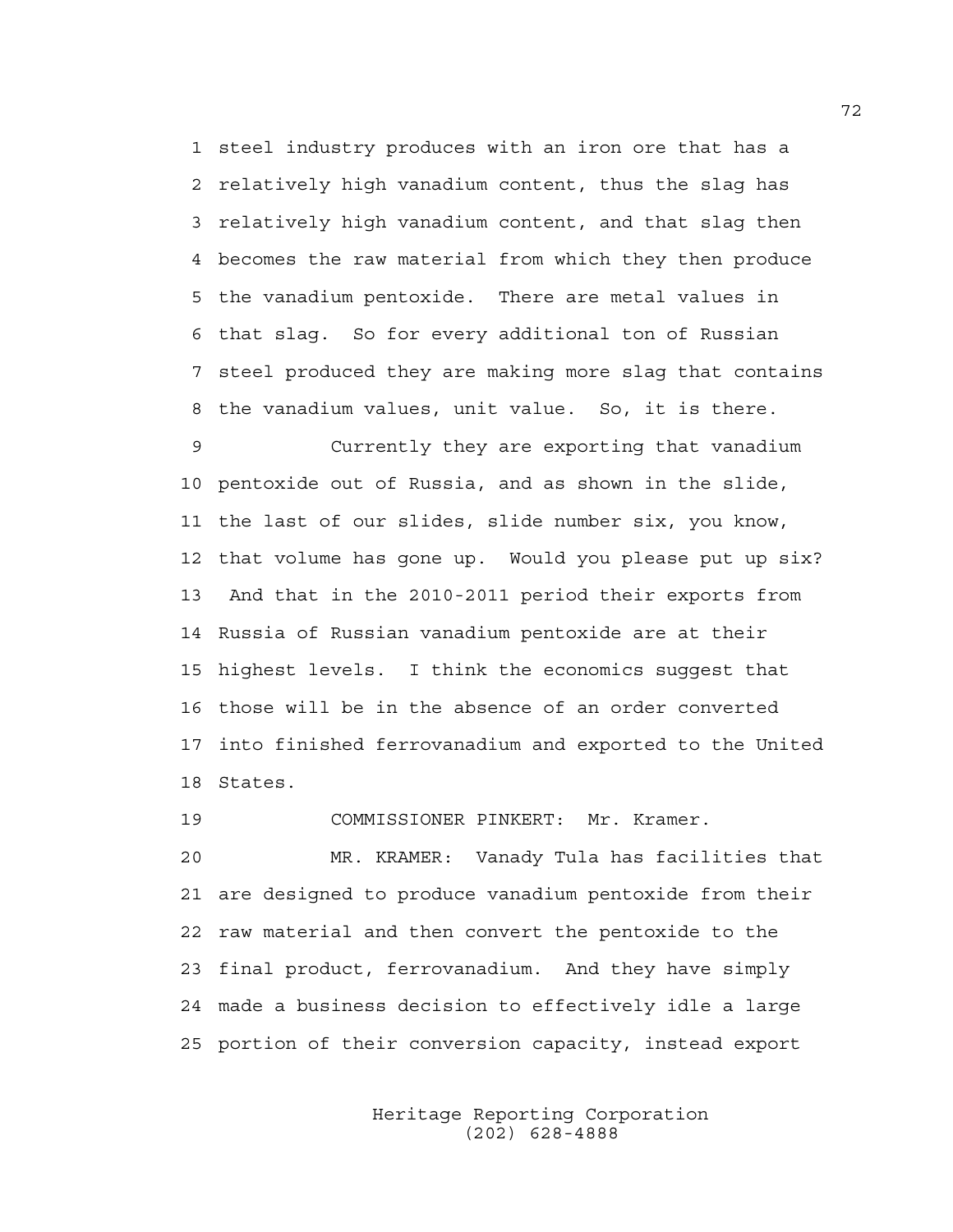1 the vanadium pentoxide to the United States or to 2 third countries, and much of that total volume then 3 gets converted into the finished product either in the 4 United States or third countries. So, they have 5 simply, you know, demonstrating this flexibility that 6 counsel for Evraz cited. They have simply 7 reconfigured in the face of the order a way to get the 8 final product into the U.S. market which for the 9 reasons Dr. Button has explained, you know, without 10 incurring additional costs that could be avoided by 11 doing the finished -- producing the finished product 12 in Russia and exporting it to the United States 13 directly.

14 COMMISSIONER PINKERT: So then we're not 15 talking about non-Russian origin vanadium pentoxide, 16 just to be clear about that?

17 MR. KRAMER: That is correct.

18 COMMISSIONER PINKERT: Okay. Now my next 19 question has to do with unit costs for the domestic 20 industry, and without getting into any business 21 proprietary information I just want you to comment on 22 the trend from 2010 to 2011. What drove the unit 23 costs from 2010 to 2011?

24 MR. KRAMER: We'd like to address that in 25 the post-hearing submission.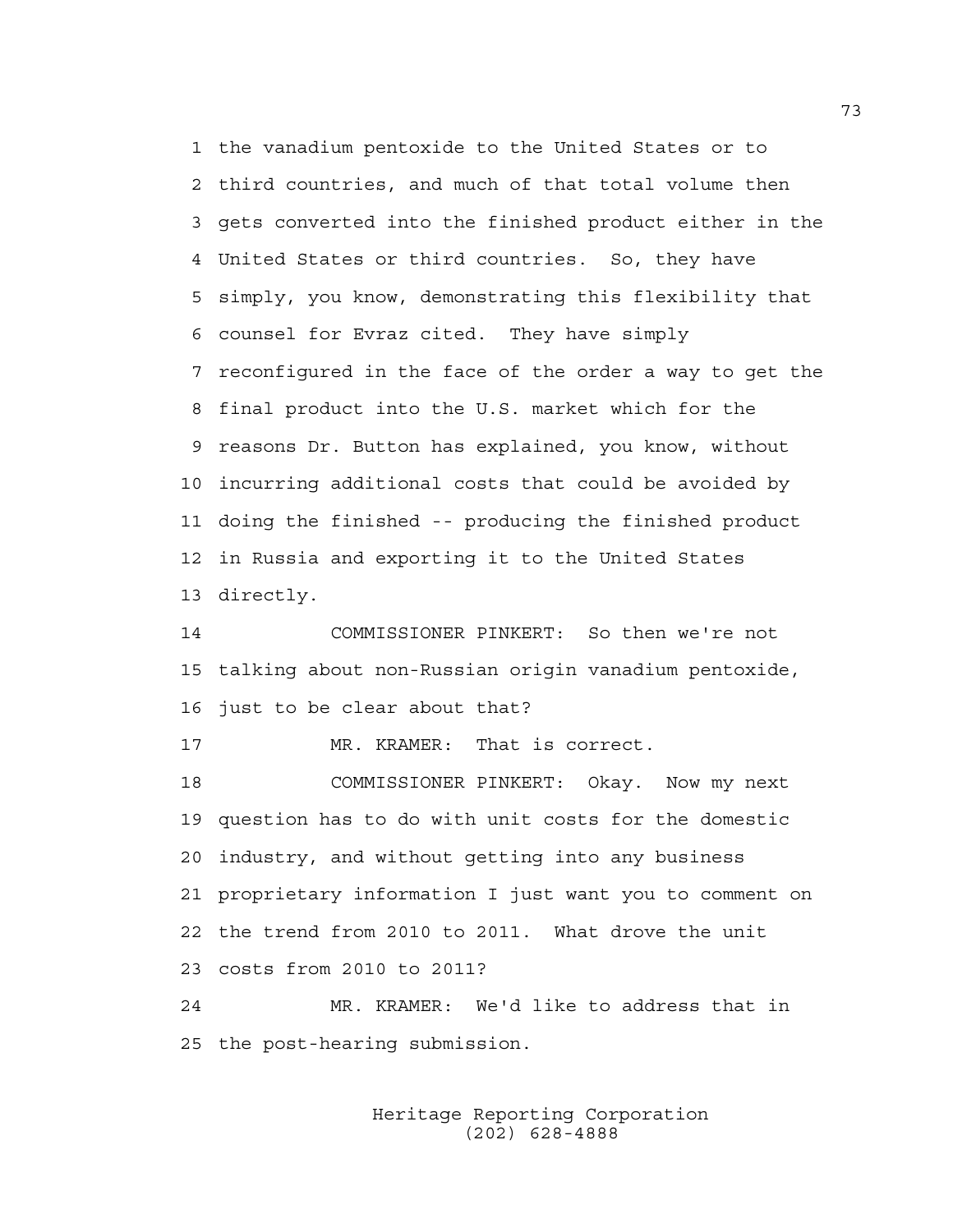1 COMMISSIONER PINKERT: Certainly. Thank 2 you.

3 The next couple of questions may also 4 require a comment in the post-hearing. Looking at the 5 price graph in Figure V-1 of the staff report it looks 6 like ferrovanadium pricing may track energy pricing 7 over that period. Is this true? And if it's true, 8 what does it tell us more generally about the market? 9 MR. BUTTON: Commissioner, if I can respond. 10 That exhibit is proprietary so the companies 11 themselves can't see it. What I can say looking at it 12 is that I believe what you will see is the -- it is 13 more a reflection of what happened, the macro economy 14 and demand broadly than it is steel.

15 I think what you have is co-correlation 16 here. You've got both energy prices as well as the 17 prices for some of these products being associated 18 with overall demand and steel production. Although I 19 think that respect to Bear, you know, they have their 20 own comments about the impact of energy prices on 21 their production given that it's, I believe, 22 endothermic itself and doesn't require a lot of energy 23 to make. I think here what we're looking at is 24 something more related to overall demand, but let me 25 ask Dave Carey to do that.

> Heritage Reporting Corporation (202) 628-4888

74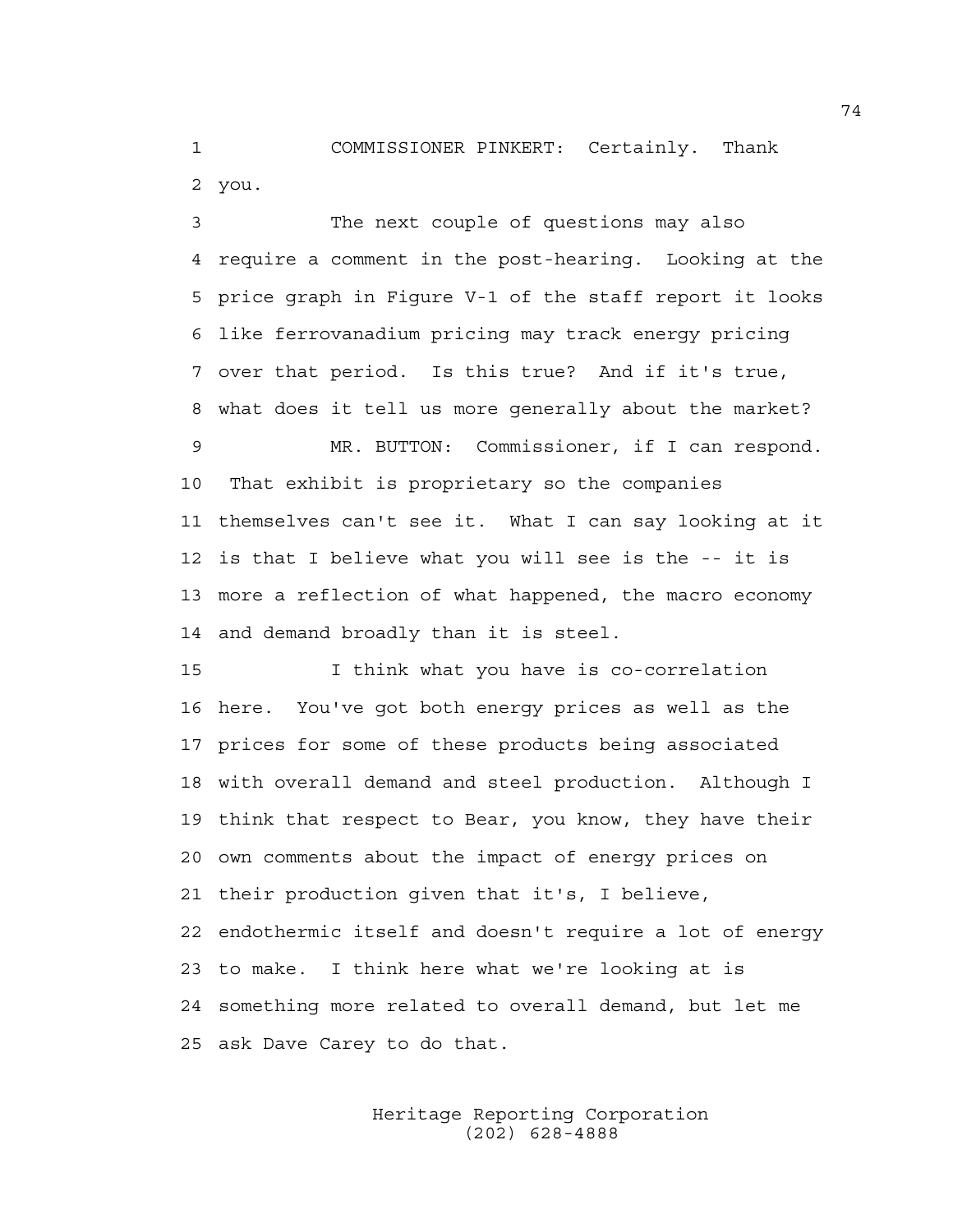1 MR. CAREY: That's correct. Our process 2 would be independent of the energy. I pushed it back, 3 I'm sorry.

4 Yes, our process would be independent of the 5 energy prices as Ken suggested being exothermic 6 reaction, developing its own energy would not factor 7 in.

8 COMMISSIONER PINKERT: Thank you. How do 9 you respond to the argument that the trend in sales 10 from Russia to the European Union is a kind of natural 11 experiment that helps us to understand what is likely 12 to happen in the United States in the event of 13 revocation because there are no antidumping duties 14 applied by the EU to the Russian product?

15 MR. BUTTON: Commissioner, could you explain 16 a little bit what you're referring to in terms of the 17 natural experiment aspect of the question?

18 COMMISSIONER PINKERT: Well, in other words, 19 the argument is that with the exports from Russia to 20 the EU tailing off over the past several years that's 21 not the result of barriers to entry, that's a result 22 of increased focus by the Russian producers on the 23 internal market and the closer markets than the EU. 24 So, if that's true, then why wouldn't that 25 also apply to exports to the United States?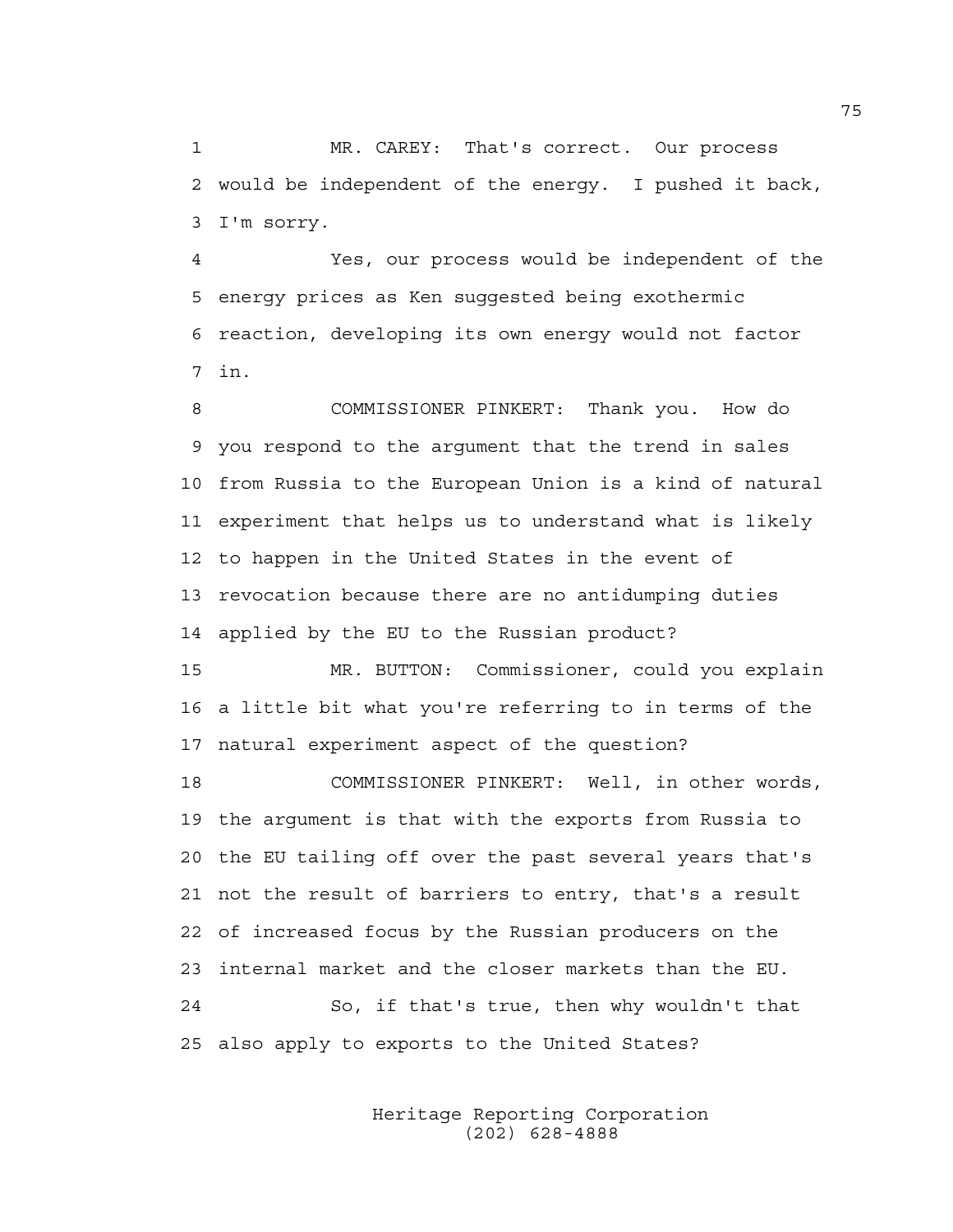1 MR. BUTTON: I understand now. Thank you. 2 I would refer, at least in the first 3 instance, to Exhibit 6 here. If you look at 2010 and 4 2011, you see the decline in Russian ferrovanadium 5 exports. In 2009, there was -- we are already seeing 6 a recession related decline from 2008 to 2009, but the 7 big drop in 2010 and 2011.

8 What in fact seems to be more associated is 9 the next line below it, is what happened to those 10 vanadium values. Those vanadium values seem to be 11 more focused on exports in pentoxide form rather than 12 ferrovanadium, so it was -- so they were exporting it. 13 It went out of Russia to perhaps the Czech Republic 14 where it was then converted.

15 So, our view is that what we see from the 16 European experience is two elements of it. One is the 17 decline in the attractiveness of the European market 18 which suggests there is an increased attractiveness in 19 the U.S. market. Then secondly, that part of the 20 decline on the European market in terms of exports of 21 finished ferrovanadium is that, in vanadium 2 that 22 chose instead to expand its exports of pentoxide. 23 MR. MCPHIE: Just to expand on that a bit,

24 emphasize the fact that the converter in the Czech 25 Republic is an affiliate, it's a part of the Evraz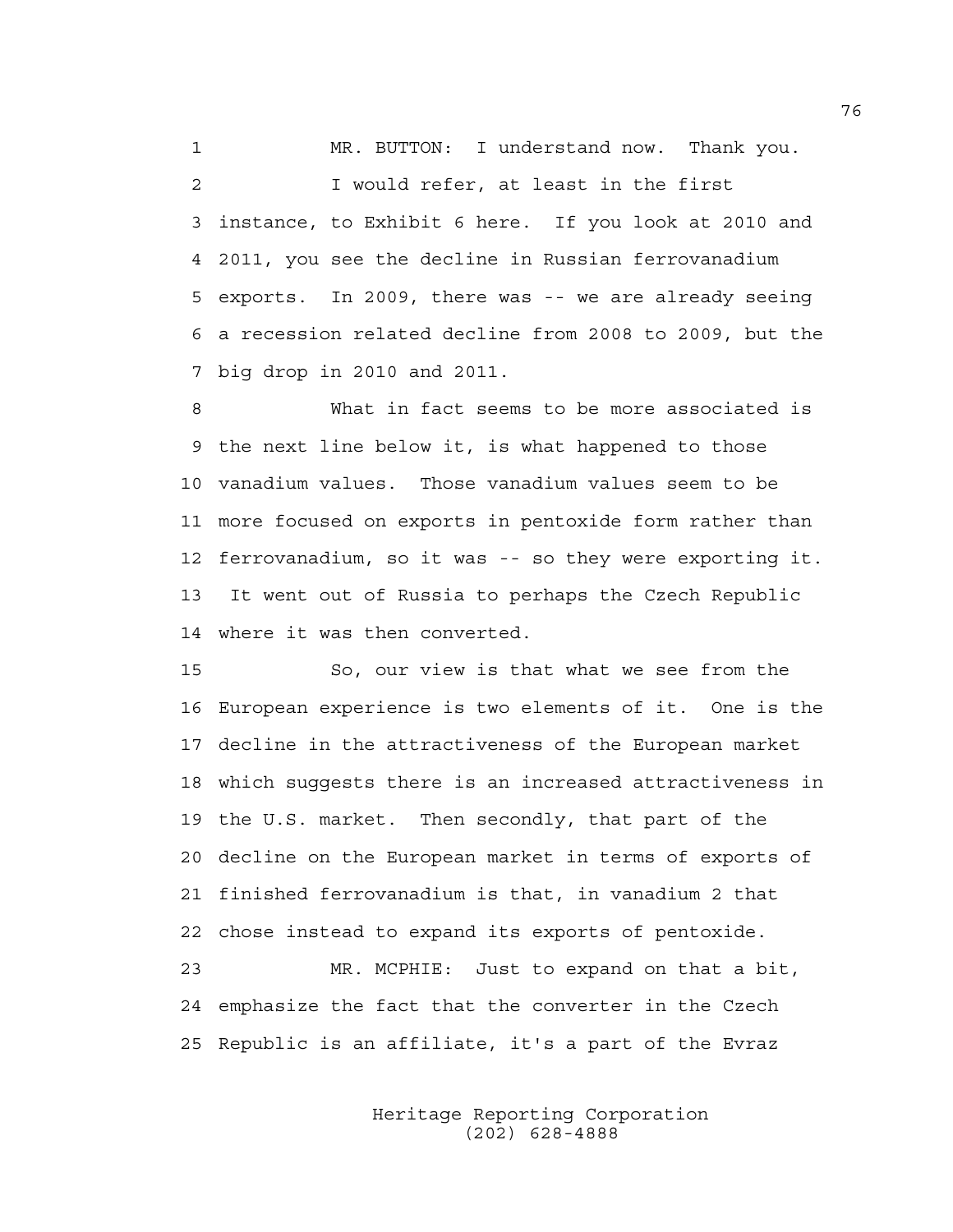1 group, so they are not paying a tolling fee to an 2 unrelated entity. They are not losing all of those 3 profits. That's a big difference between the European 4 market for them and the United States market.

5 COMMISSIONER PINKERT: Thank you. For the 6 post-hearing I would like for you to comment on the 7 netback calculations in Exhibit 8 to Evraz's brief.

8 MR. KRAMER: We will do so, Commissioner. 9 COMMISSIONER PINKERT: Thank you. Thank you 10 very much.

11 CHAIRMAN ARANOFF: Commissioner Johanson. 12 COMMISSIONER JOHANSON: Thank you, Madam 13 Chairman.

14 At page 14 of the Bear/Gulf brief, 15 prehearing brief, it states that although A&G and Bear 16 produce ferrovanadium in different grades there is no 17 price premium for a higher grade. I'm wondering why 18 that is the case. Yes, Mr. Carey.

19 MR. CAREY: This is Dave Carey from Bear. 20 Essentially the pricing of ferrovanadium is 21 based on the content of the vanadium in the 22 ferrovanadium. So it's really not relevant if it's a 23 40 percent grade, then the price is based on that 40 24 percent of vanadium content. If it's the 80 grade 25 material, it's based upon the 80 percent content. The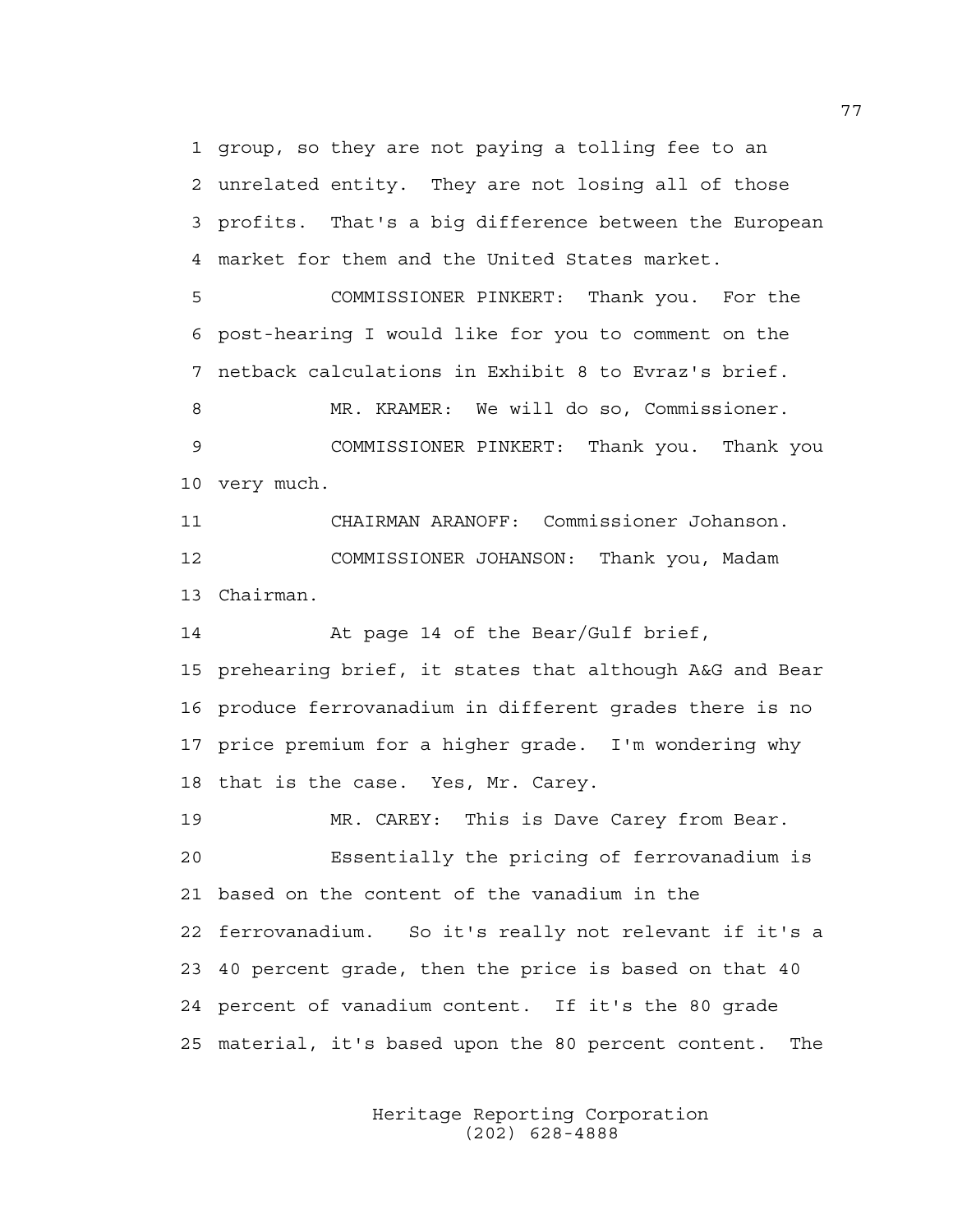1 grade is really a naming misnomer. It's not really a 2 better or lesser quality product. it's merely stating 3 the content of the vanadium.

4 COMMISSIONER JOHANSON: Yes, Mr. Button or 5 Mr. Carter?

6 MR. CARTER: I would simply second that. 7 Pricing is based on the amount of vanadium contained 8 in the respective alloys. Per unit vanadium 9 contained, so it doesn't matter what the content is to 10 change the price.

11 COMMISSIONER JOHANSON: Okay.

12 MR. CARTER: May I just say this?

13 COMMISSIONER JOHANSON: Yes.

14 MR. CARTER: In general terms, the two 15 products are acceptable in the steel industry, so it's 16 a matter of which is the lower price is going to make 17 the purchasing, be the purchasing determinant.

18 COMMISSIONER JOHANSON: All right. Yes, Mr. 19 Button.

20 MR. BUTTON: Commissioner, perhaps it would 21 be useful to note that the 40 percent product is 40 22 percent vanadium and then 60 percent iron. Eighty 23 percent produce is 80 percent vanadium and 20 percent 24 iron. So, they are paying for -- I mean, they are 25 putting it in an iron bath, so what they're getting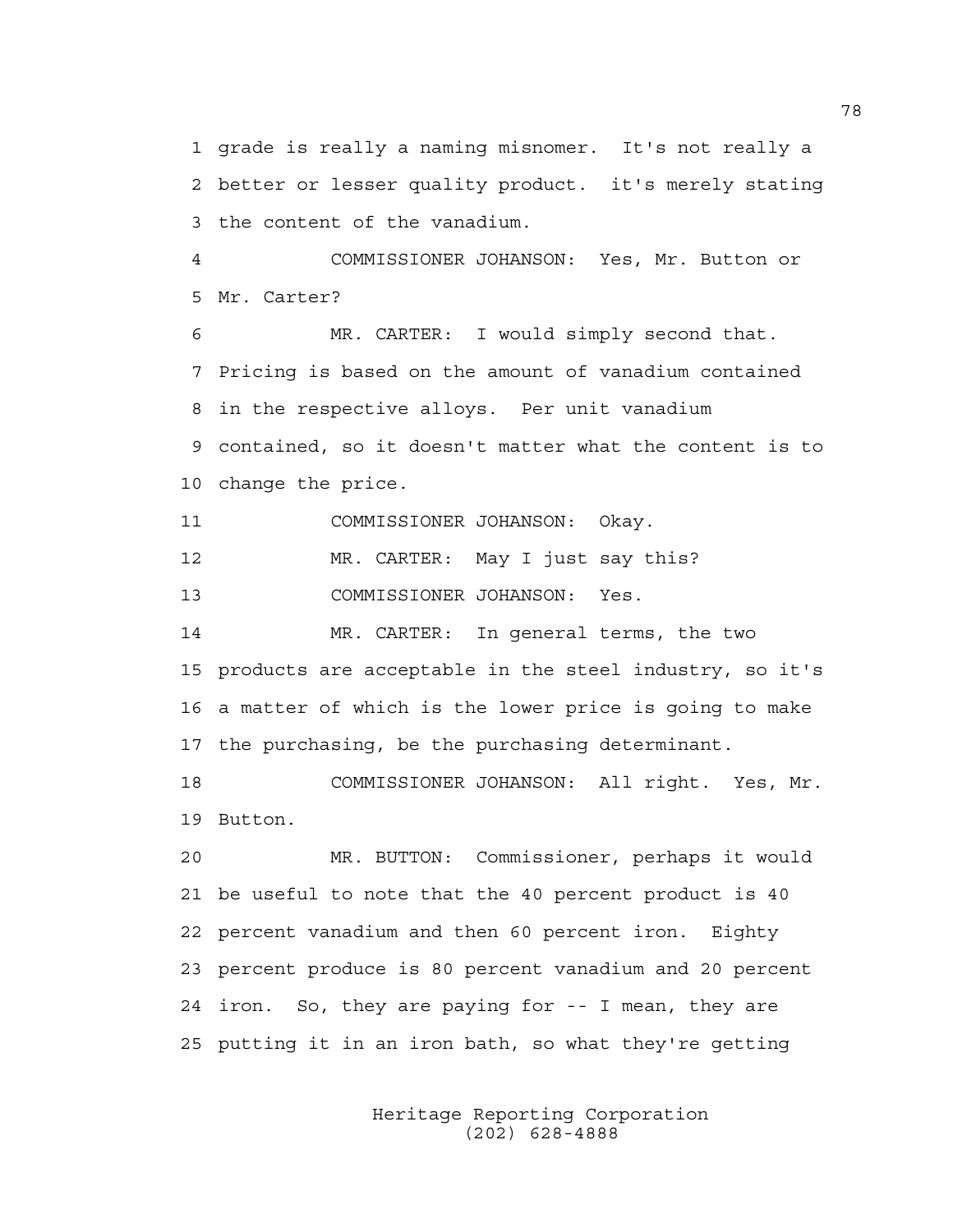1 basically is -- they are getting, in essence, free 2 iron. What really counts to them though is the 3 vanadium molecules. That's why you pay for the 4 vanadium content and you don't pay a lot of attention 5 to the amount of additional iron that is there since 6 you're adding it to a product -- to a vat that's -- 7 excuse me, a melt which is iron.

8 MR. CARTER: Just as a point of 9 clarification, let us say that the product of AMG 10 vanadium contains 55 percent V. We're burdened with 11 this 40 percent label from our ancient history. The 12 product is 55 percent contained vanadium.

13 And it also should be borne in mind that 14 ferrovanadium and ferroniobium and ferromolybdenum and 15 the like belong to a category of ferro alloys called 16 micro alloys. They are added to steel in very small 17 quantities. So, the amount of vanadium in the varying 18 grades of ferrovanadium isn't consequential.

19 MR. KRAMER: To further clarify what Jim 20 said, because these are minuscule percentages that are 21 added to steel you're adding a minuscule percentage of 22 additional iron if you use the 55 percent material.

23 COMMISSIONER JOHANSON: All right, and just 24 to nail this down for me. So there is no advantage or 25 disadvantage to using higher grade or lower grade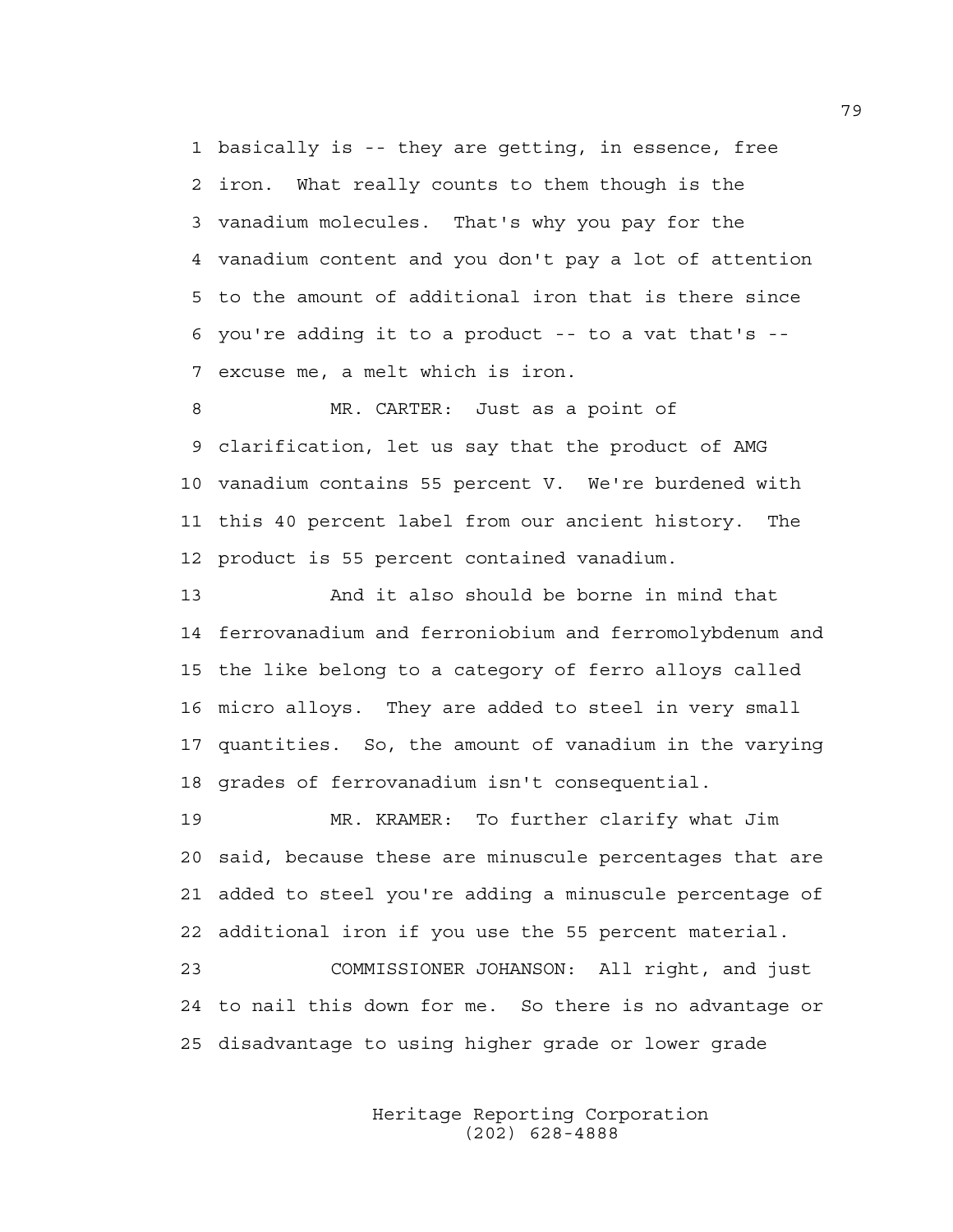1 ferrovanadium?

2 MR. CARTER: In a general sense, no. Always 3 focus or the purchaser has his -- what is it we say? 4 He pays his money so he takes his choice. If he 5 perceive other reasons it could in fact change his 6 mind, but generally we should think that price is the 7 determinant in the selection of the product and 8 certainly the supplier.

9 COMMISSIONER JOHANSON: All right. Thank 10 you for your responses.

11 How do you all expect the opening of the 12 Windimurra facility in Australia to affect the market 13 and how about the American vanadium facility in 14 Nevada?

15 MR. CARTER: To take a stab, generally we 16 believe that the global market is about balanced as we 17 go. For the future the Windimurra facility represents 18 substantial new production that may come on-stream as 19 does the American vanadium. In addition, there are 20 other projects being explored and likely -- may or may 21 not be developed throughout the world.

22 In addition, there are new applications and 23 applications that are developing. You will have read 24 frequently about vanadiums potential in energy storing 25 batteries and other types of projects for that. The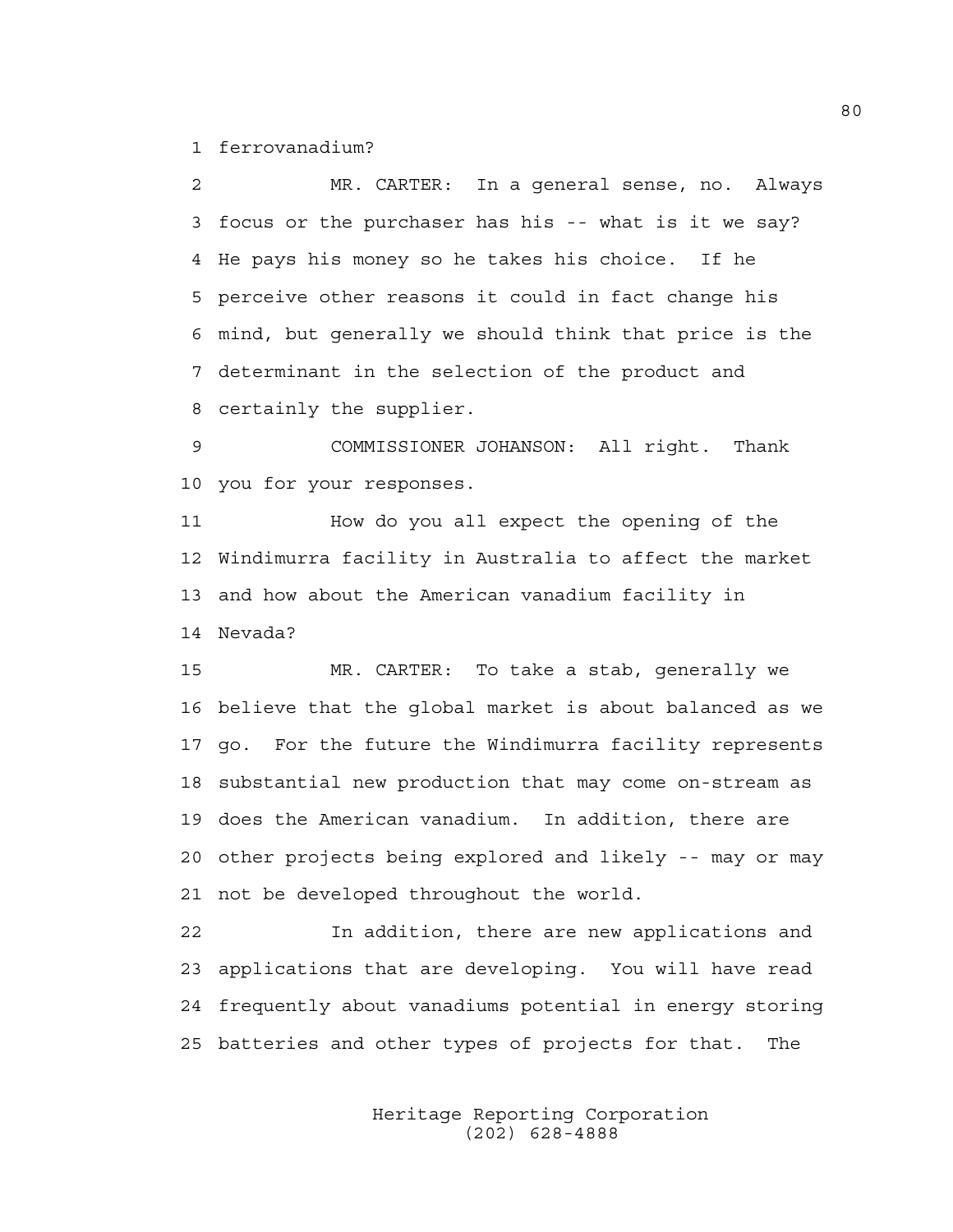1 projections for vanadium consumption by non-steel 2 applications are almost staggering, depending on what 3 you want to believe. So, there would be growth of 4 vanadium production. I think there will be, and there 5 will likely be considerable growth of consumption as 6 well to say nothing about the increasing steel -- 7 vanadium intensity in steel globally.

8 COMMISSIONER JOHANSON: All right. I thank 9 you for your answer.

10 My next question concerns -- the staff 11 report cites in April 2012 American Metal Market 12 Report that states that the U.S. vanadium market may 13 be developing in a two-tiered pricing structure in 14 which South Korean products sell at approximately \$14 15 a pound while product from other sources sells at 16 higher prices.

17 Are you all familiar with this article and 18 can you perhaps comment on it? Yes, Mr. Carter.

19 MR. CARTER: I have read that article. I'm 20 not the source of the information to the American 21 Metal article. Somehow they have concluded that low 22 priced sales of ferrovanadium made in the United 23 States were of Korean origin, and that may be true. I 24 can't prove that. I can tell you those are not our 25 sales at all. We know that clearly Korean-produced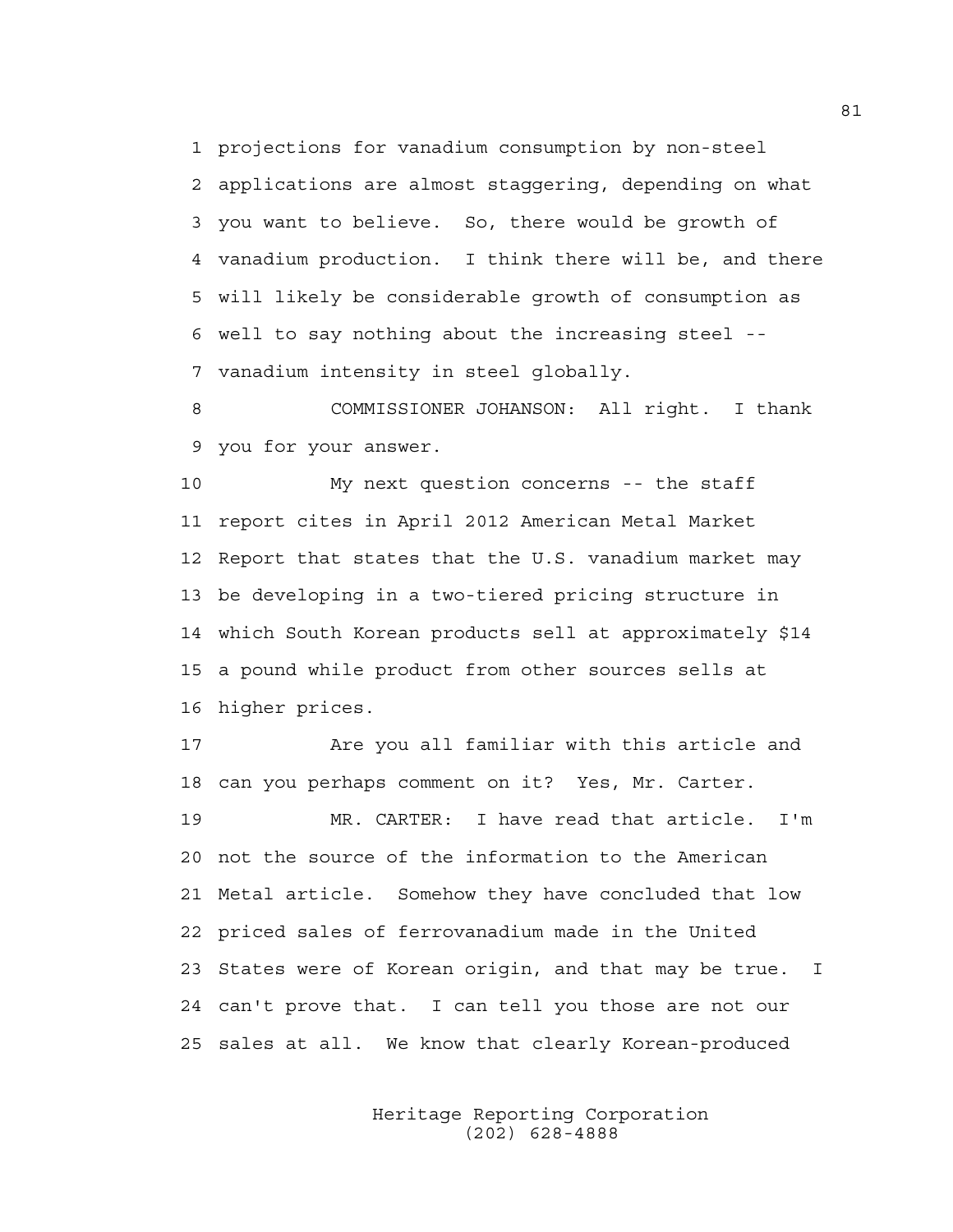1 ferrovanadium is in the market. It's sold by traders 2 who feel they have less of a stake in the business.

3 Sometimes these folks sell in different 4 markets so they look at the United States and see they 5 can sell at \$14 and compare that to what they might be 6 able to do elsewhere at a lower price.

7 So, I'm not sure what the impact of this 8 word "Korean" has on it, but there are lower price 9 sales and we know there are higher price sales.

10 COMMISSIONER JOHANSON: All right, thank 11 you.

12 MR. CARTER: I addressed your question? 13 COMMISSIONER JOHANSON: Yes, you did. Thank 14 you, Mr. Carter.

15 And I think this is probably my last 16 question just due to the lack of time, but this is a 17 question for, I assume, Mr. Carey is probably the best 18 person to answer this. Could you please describe the 19 total relationship between Stratcor and Bear, and in 20 doing so could you discuss whether or not anything has 21 changed since Evraz acquired Stratcor?

22 MR. CAREY: Bear Metallurgical has had a 23 tolling relationship with Stratcor in the past for 24 conversions of a product called V2O3, which is a 25 similar to V2O5, and they have ceased producing the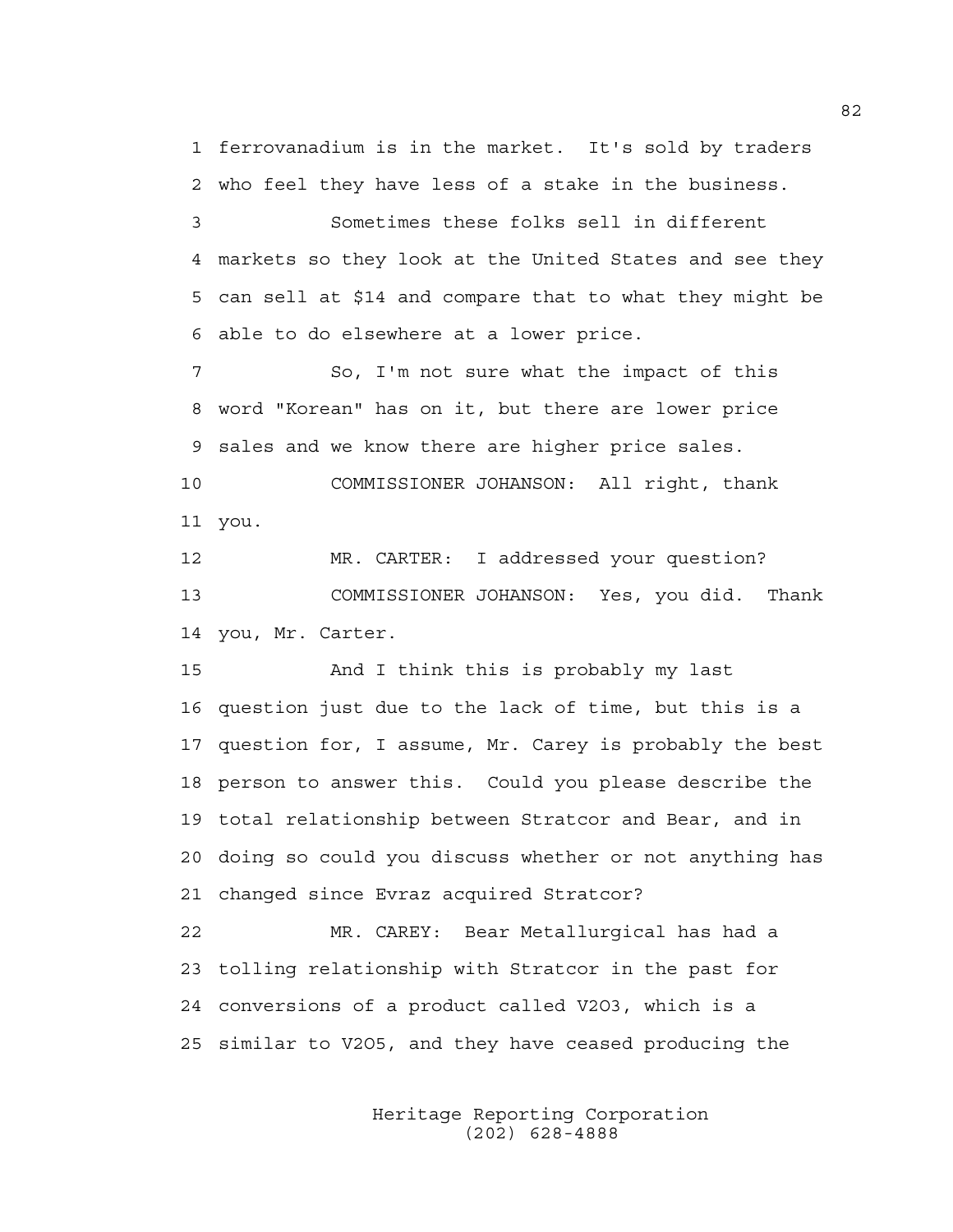1 V2O3 so our relationship has somewhat declined a 2 little bit, but not as a result of their affiliation 3 with Evraz.

4 COMMISSIONER JOHANSON: All right. Well, 5 thank you for your responses. I only have about 25 6 seconds left so I assume I shouldn't ask one more 7 question, but I do appreciate you all appearing here 8 today. Thank you.

9 CHAIRMAN ARANOFF: Commissioner Williamson. 10 COMMISSIONER WILLIAMSON: Okay. Mr. Carey, 11 following up on Commissioner Johanson's last question, 12 is the Stratcor/Bear relationship based on contractual 13 obligations of a year or more or can they be modified 14 or terminated by either party in less than a year? 15 And if you want to answer post-hearing, you can.

16 MR. CAREY: The contracts that Bear has with 17 most of its tollees are one year in length, and are 18 renewed on an annual basis.

19 COMMISSIONER WILLIAMSON: Okay, thank you. 20 Commissioner Johanson had asked earlier 21 about multiple product on shared equipment, and I 22 think, particularly Bear indicated they can shift 23 fairly quickly, and I was just wondering how do you 24 allocate available capacity among different products? 25 You sort of implied that the ferrovanadium is more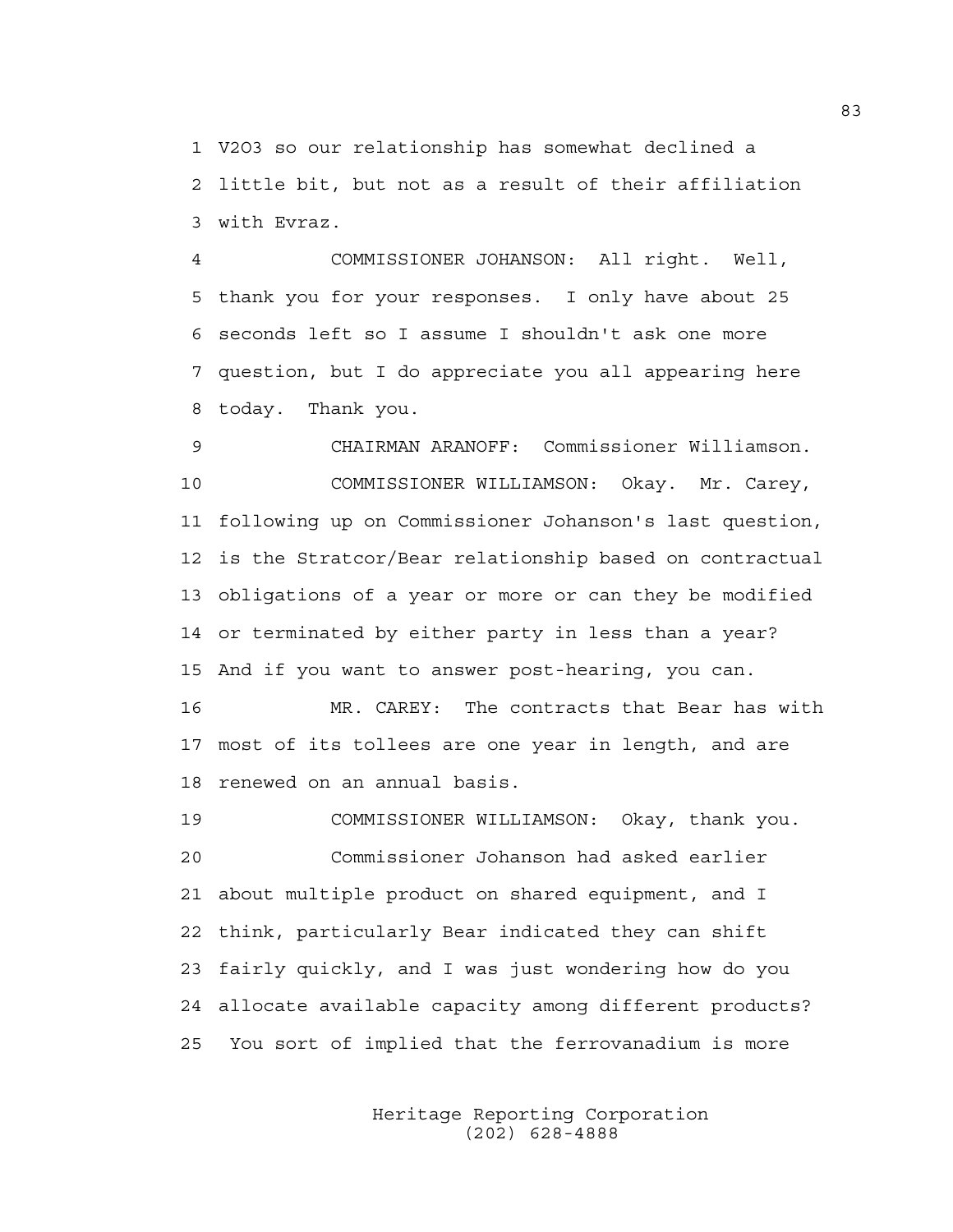1 profitable.

2 MR. CAREY: Yes. It's based on contractual 3 requirements established at the beginning of the year 4 for market projections, so it's purely market driven. 5 If the availability of tollees that want to do 6 vanadium exceeds molybdenum, then obviously our 7 mixture would be higher in vanadium that molybdenum 8 but it's driven by the tollee's desire to do the 9 conversions with us.

10 COMMISSIONER WILLIAMSON: Okay. And I guess 11 because if you do say yearly contracts you have to 12 make some kind of prediction at the beginning of the 13 period.

14 MR. CAREY: Absolutely, and that's through 15 discussions and taking a look at the market and 16 discussions with the tollees, what their intentions 17 would be and then we would set up our plant production 18 schedule for the year.

19 COMMISSIONER WILLIAMSON: Thank you. Mr. 20 McPhie, I think you mentioned something about you 21 thought that the mayor for OCTG or maybe some of the 22 other non-construction uses for ferrovanadium would -- 23 you didn't see it as quite bright, or not being very 24 good, and I was wondering what you're basing that on, 25 if you have anything you want to give us at the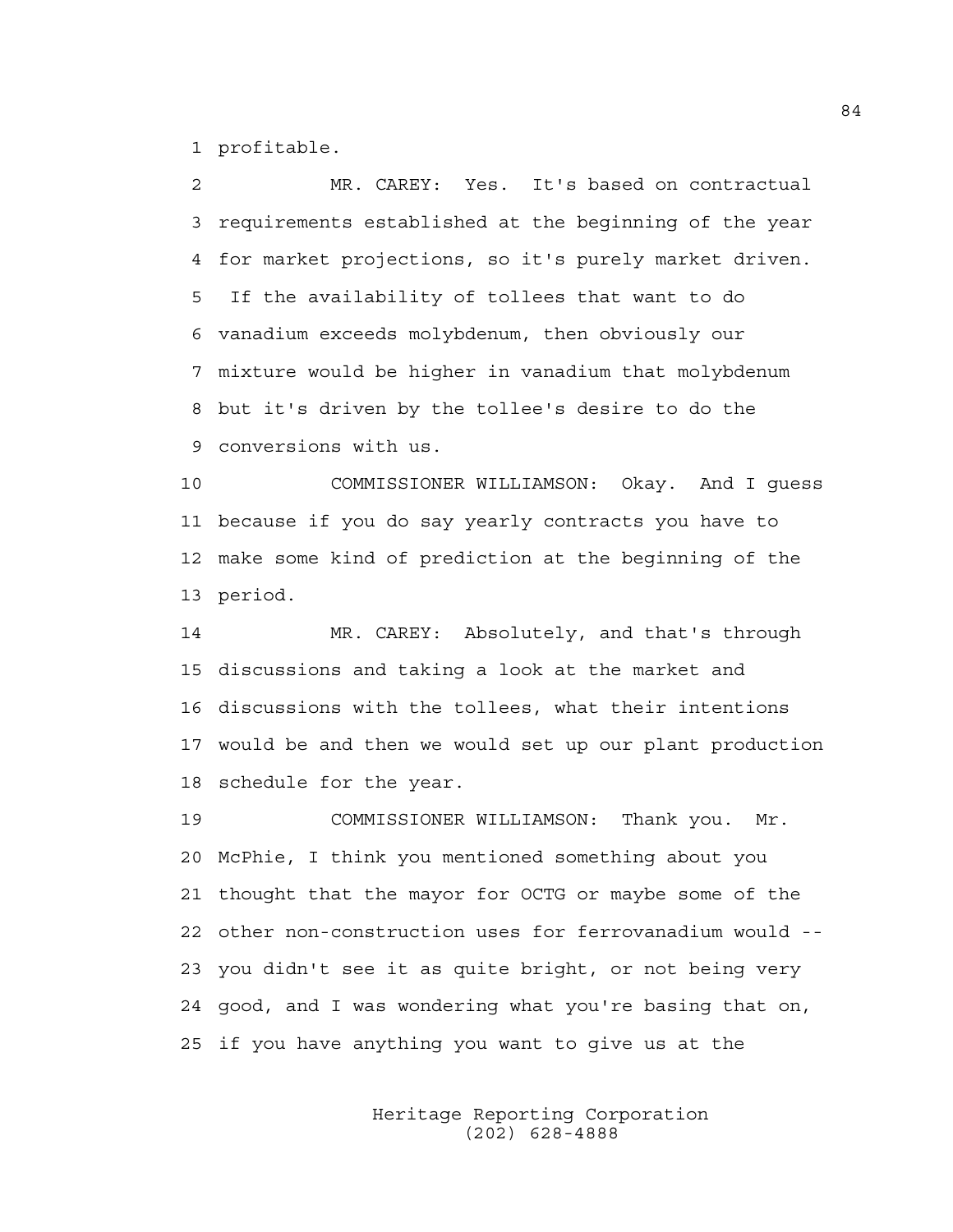1 hearing on these bases for these forecasts.

2 MR. MCPHIE: Sure. Those are views of the 3 marketing people at Gulf. I can see if we have 4 anything more specific to add to our post-hearing 5 brief on that point.

6 COMMISSIONER WILLIAMSON: Yes, particularly 7 in regards to energy demand.

8 MR. MCPHIE: Absolutely.

9 COMMISSIONER WILLIAMSON: Okay, thank you. 10 I'm not sure if this has been asked yet. 11 Non-subject imports have been substantial over the 12 period of review. If the order were revoked would any 13 imports from Russia be likely to be mostly displaced 14 by these non-subject imports?

15 MR. KRAMER: Commissioner, Russia through 16 its exportation of the semi-finished product of 17 vanadium pentoxide to third countries, and then 18 conversion of that material into ferrovanadium and 19 shipping to the United States accounts for a large 20 percentage of the non-subject imports. So, for the 21 reasons we have explained we think that if the order 22 were revoked, they would revert to shipping directly 23 from Russia and non-subject imports would decline. 24 COMMISSIONER WILLIAMSON: Okay. I know this 25 gets to Chairman Aranoff's question about this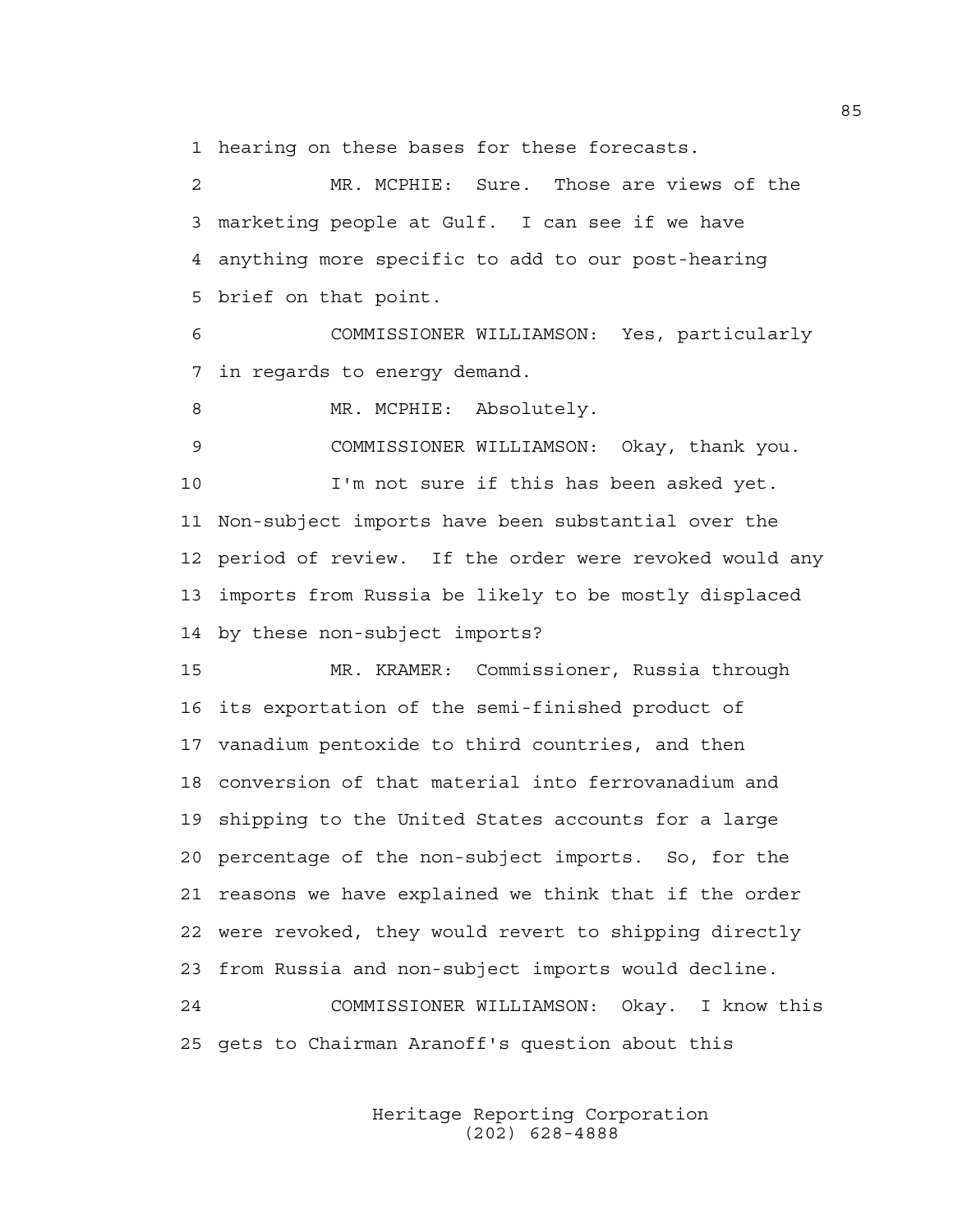1 corporate strategy of the local production and you 2 seem to indicate that the economics of the 3 ferrovanadium sales would override that, so you might 4 have the multi-national corporate strategy and want to 5 do things locally, you're saying the economics of this 6 situation overrides that. Is that the point we're 7 making here?

8 MR. BUTTON: That is certainly an element of 9 it. The U.S. market was very important in the 10 nineties to the production coming out of that plant. 11 They're prevented from shipping to the U.S. market. 12 The U.S. market is among the most attractive in the 13 world.

14 Now, we're being told that, well, there is a 15 corporate strategy where we don't need to address -- 16 supply that most important highest price market in the 17 world from Russia. We can do it from other locations, 18 and it's not because of the order.

19 Now, we believe it is probably because of 20 the order, and that the various incentives, be they on 21 the production cost side or on the revenue side, would 22 drive them to shall we say address the new reality if 23 this order were revoked.

## 24 COMMISSIONER WILLIAMSON: Okay.

25 MR. BUTTON: Suddenly the economics, the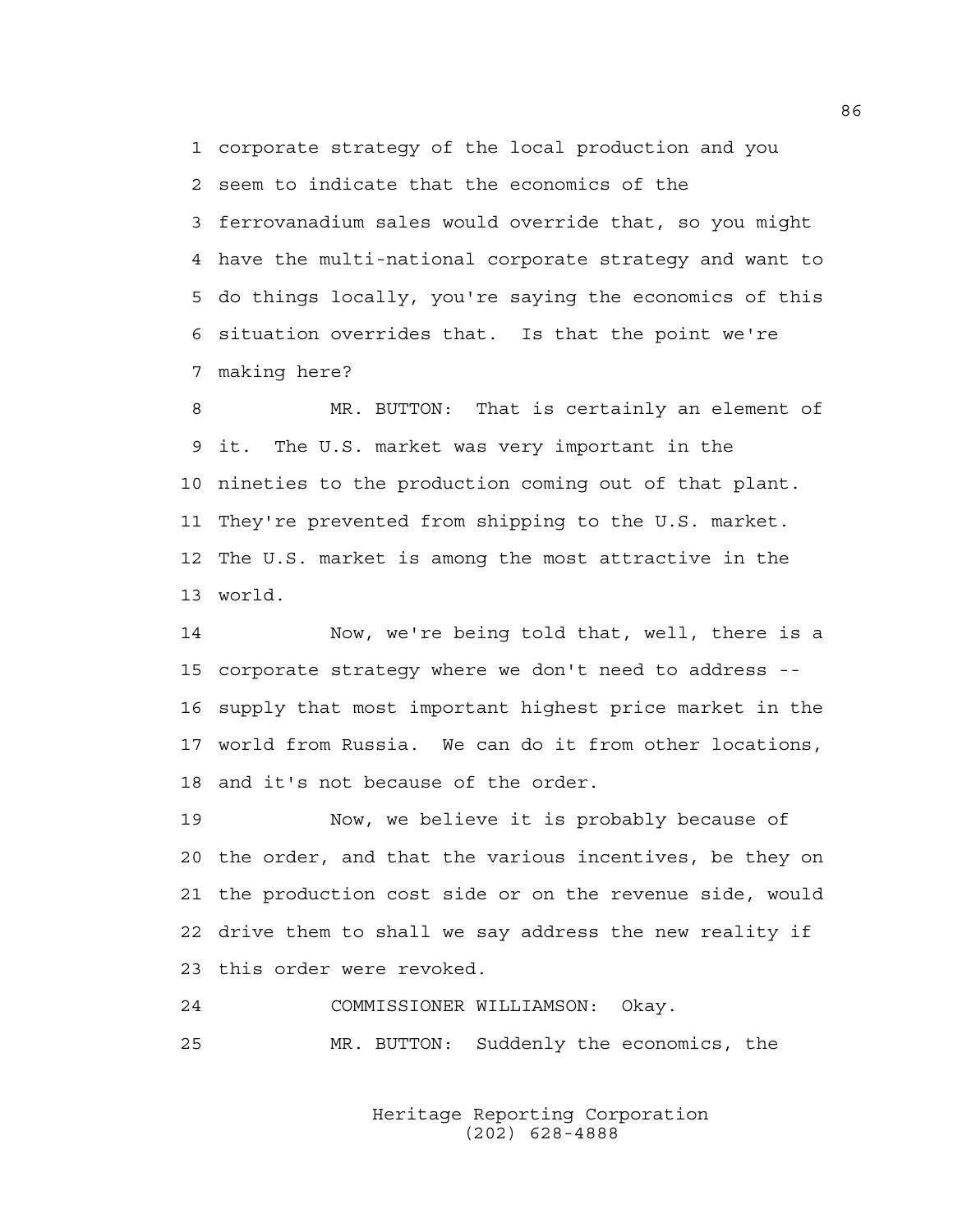1 relative economics among the various elements of the 2 Evraz global set of entities would change, so we think 3 things would change.

4 COMMISSIONER WILLIAMSON: Okay. So how do 5 you respond to their argument that if you take a look 6 at their -- I guess they're not shipping to Canada or 7 anyplace else in North America, and there are no 8 restriction, there are no orders on their exports to 9 Canada or I guess anywhere else in North America. 10 They are not shipping anything north since 2007, so 11 doesn't that support their contention that they are 12 doing this local strategy?

13 MR. BUTTON: Well, we can respond more in 14 the brief based on the confidential data, but I do 15 think that the U.S. market is where the big action is, 16 and this is where the growth has been, the growth is 17 going to be, and what we -- we think that the -- you 18 know, there has been a change in the names, the 19 underlying economics haven't changed other than the 20 fact of the order, whether you're talking about new 21 shipments, you know, through Czechoslovakia or 22 shipments to Canada, the fundamentals are that they 23 have chosen to export pentoxide when they could have 24 kept it in Russia and exported ferrovanadium, but why 25 wouldn't they do that? And we think it's primarily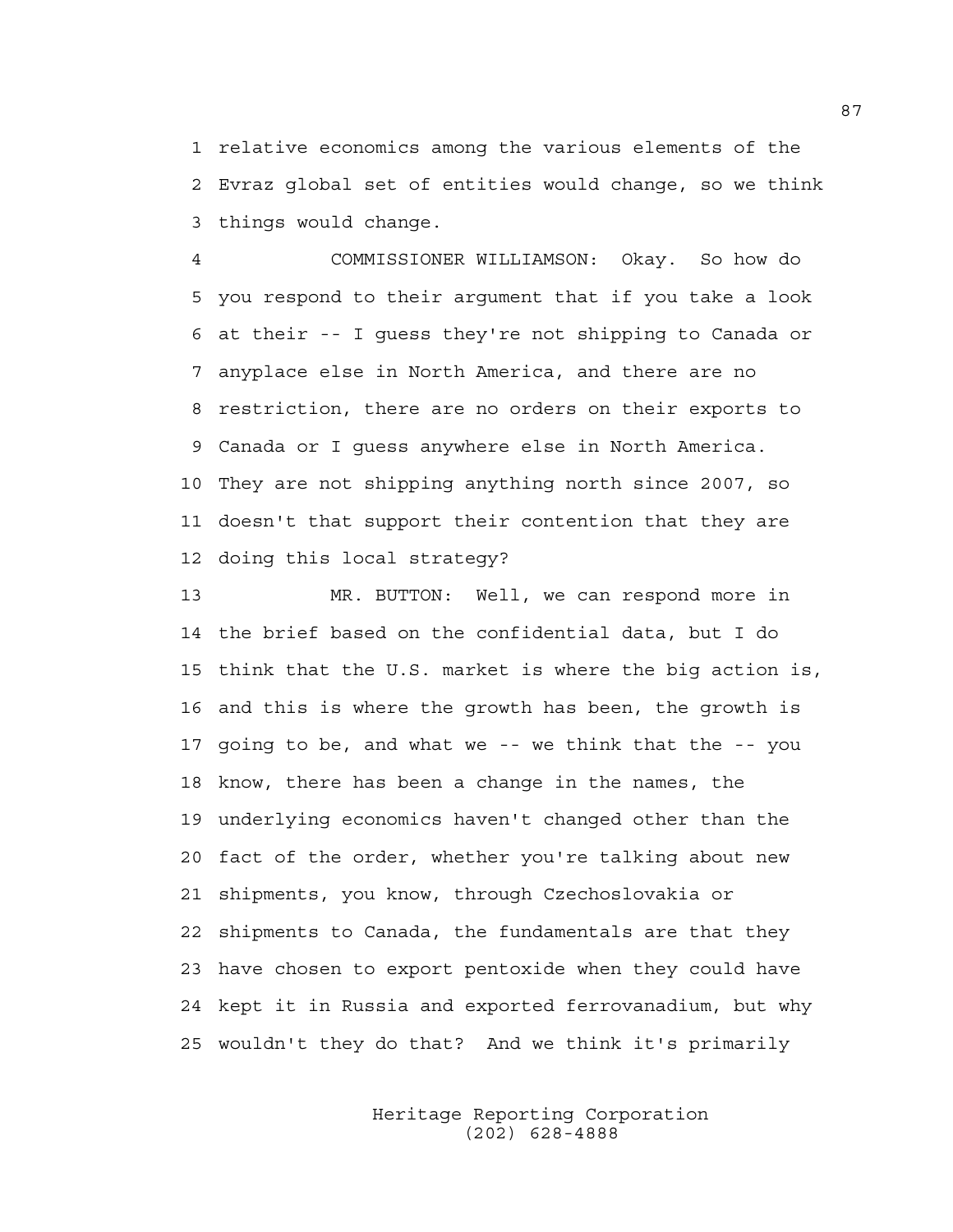1 because they can't send it to the U.S. directly.

2 COMMISSIONER WILLIAMSON: Okay.

3 MR. BUTTON: Then with that inhibiter 4 removed if the order were revoked, then suddenly the 5 patterns that we see in this table would change, that 6 they would in fact find it economically very 7 advantageous to reduce their exports of pentoxide and 8 to expand their direct exports of ferrovanadium.

9 COMMISSIONER WILLIAMSON: I'm not sure about 10 the relative demand in Mexico or Canada for the 11 product. I mean, it may be that those markets are so 12 small relative to the U.S. market that the orders in 13 the U.S. drive demand, but if it's not the case, how 14 would you address that?

15 MR. CARTER: The American market, the United 16 States market is much larger than that of Canada or 17 Mexico.

18 COMMISSIONER WILLIAMSON: Yes. We often 19 talk about it as an end grade of market, but Canadians 20 always think so. Is this situation -- you're saying 21 that the market is so integrated that what you do to 22 the U.S. -- what your strategy is for the U.S. market 23 is going to drive your strategy for the North American 24 market?

25 MR. CARTER: I'm not sure what their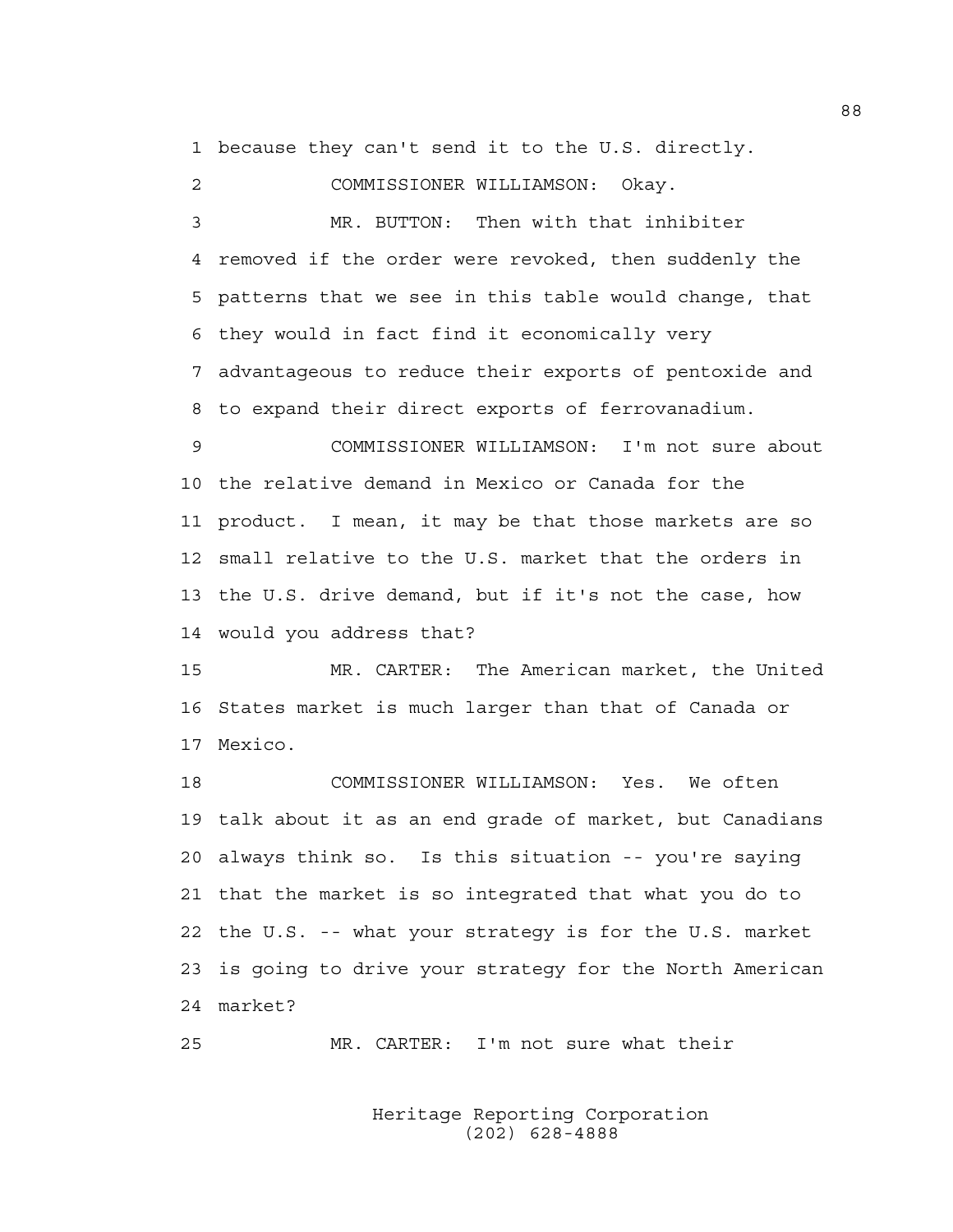1 strategy would be, to be honest.

2 COMMISSIONER WILLIAMSON: Okay. They've 3 announced on. You told us. I'm trying to figure out 4 the credibility of the statement.

5 MS. LUTZ: I'm sorry. One factor is that 6 the U.S. has orders against Russia, China and South 7 Africa, which is what contributes to prices being much 8 higher here than in other markets. Canada and Mexico 9 are not protected and do not have such high prices, so 10 there would be less incentive to ship to those 11 markets.

12 COMMISSIONER WILLIAMSON: Okay.

13 MS. LUTZ: And by toll converting in other 14 places Evraz has the flexibility to ship whatever they 15 produce there to the U.S. They may end up shipping 16 some of it elsewhere but they maintain that 17 flexibility to ship it to the highest price market in 18 the world.

19 COMMISSIONER WILLIAMSON: Okay, thank you. 20 Mr. Kramer?

21 MR. KRAMER: If you look at their actual 22 conduct during the period of review, the market in 23 which they're focused in the United States market, a 24 very large portion of, you know, their output, it 25 happens right now, their pentoxide ends up in the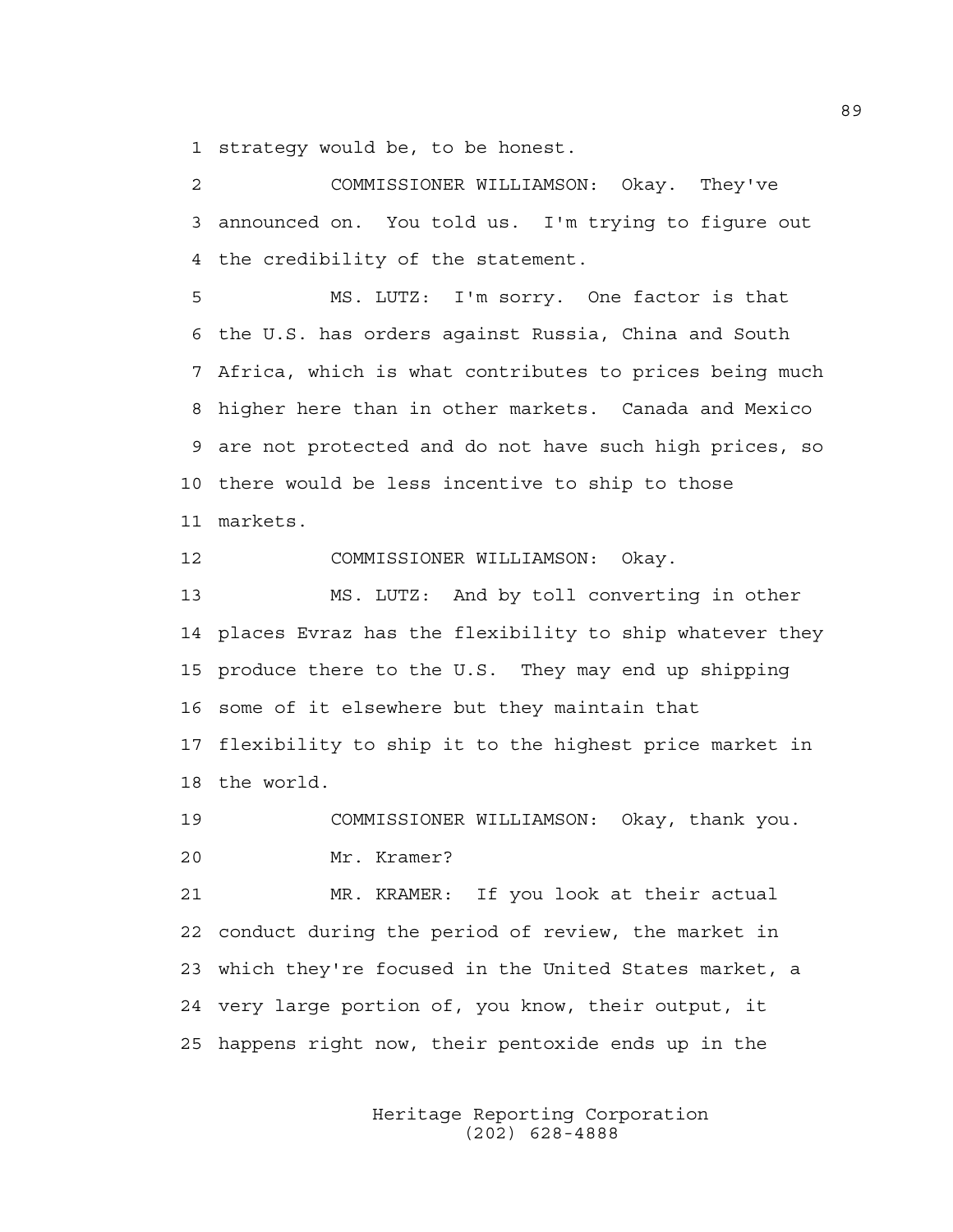1 United States market. That's the focus. That's a 2 part of the reason why you don't see it in these other 3 markets.

4 The only other point I'd like to make is 5 that counsel for Evraz said in his opening statement 6 that the current arrangement is how Evraz likes to 7 organize, you know, it's sales, and that it 8 rationalizes production so that it can make the most 9 money.

10 Well, that's exactly what we're concerned 11 about; that if the order is revoked that they will 12 rationalize it in a way that we think the evidence 13 shows would lead them to export directly from Russia.

14 COMMISSIONER WILLIAMSON: Okay. Well, thank 15 you for those comments. I was looking at Mr. Horgan's 16 face back there and I wanted to give you a chance to 17 make your arguments now, and thank you. If there is 18 anything post-hearing you want to address on this, we 19 would appreciate it. Thank you. And my time is 20 expiring.

21 CHAIRMAN ARANOFF: A number of people have 22 talked about the U.S. being the highest priced market 23 in the world or at least a high priced market relative 24 to other markets. Why is that? Is that because of 25 the antidumping duty order or are there other reasons?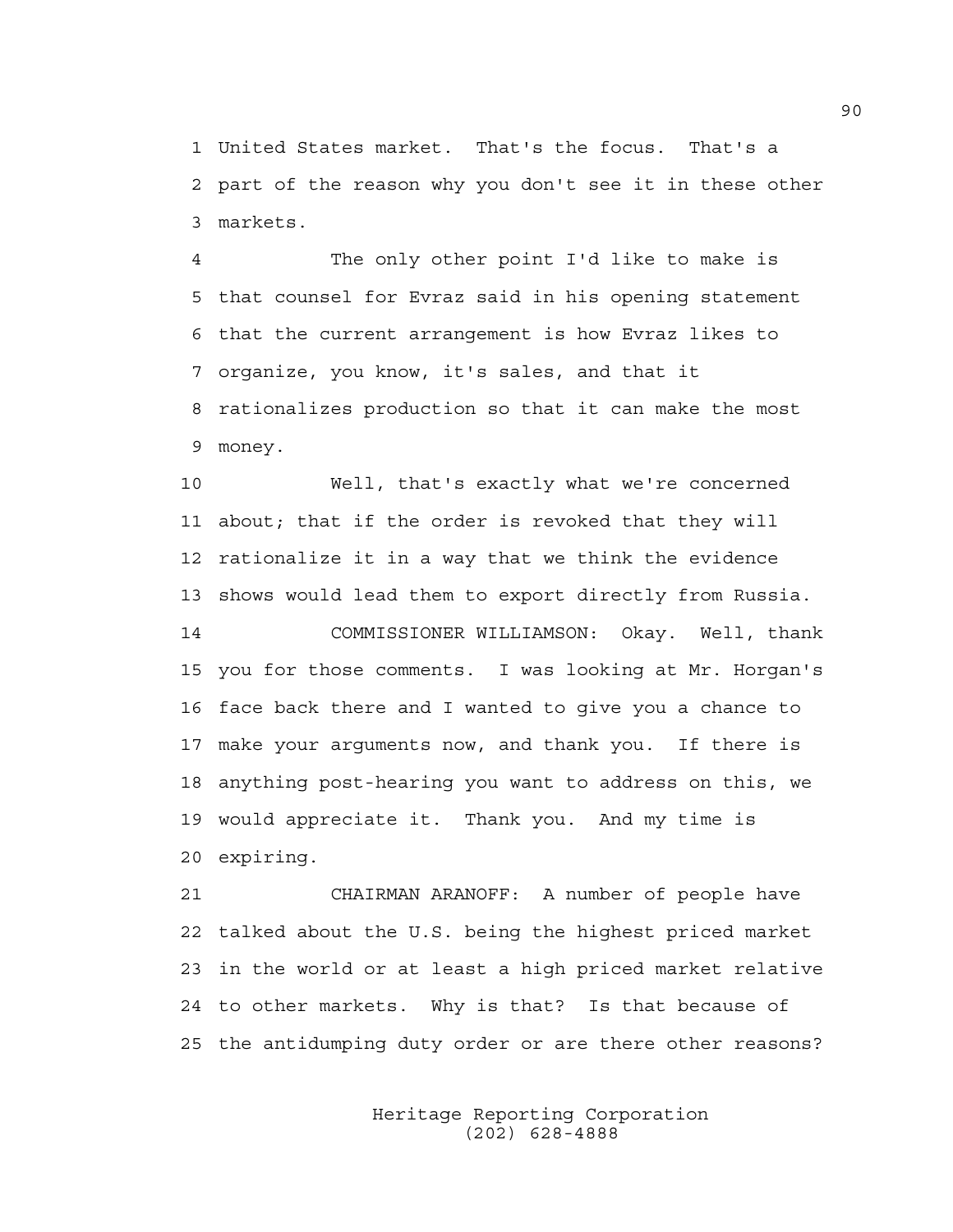1 MR. BUTTON: Well, I'll begin and let the 2 company representatives go on. One is you have three 3 antidumping orders protecting this market from other 4 sources. Two, you have a large steel market. We've 5 had more robust recovery so far than a number of the 6 others, certainly compared to Europe, and the 7 expectations there is not going to be great. That's 8 one of the reasons that the gap is expanding. 9 Additionally is that the intensity of use in the U.S. 10 market makes sales to particular customers, you know, 11 they will buy more from you per ton of steel than if 12 you're selling it somewhere else. All these add to 13 the U.S. market's attractiveness. Let me turn to 14 others.

15 MR. CARTER: I think Dr. Button covered it. 16 CHAIRMAN ARANOFF: Okay, because is seems 17 like the U.S. market as many sellers. There are a 18 number

19 of -- all of Bear's customers who are taking the 20 converted product and selling it, plus what AMG is 21 making, plus you've indicted they are traders in the 22 active market. Those would all tend to be forces that 23 would bring prices down and make the market more 24 competitive.

25 So, if I heard you correctly, it's the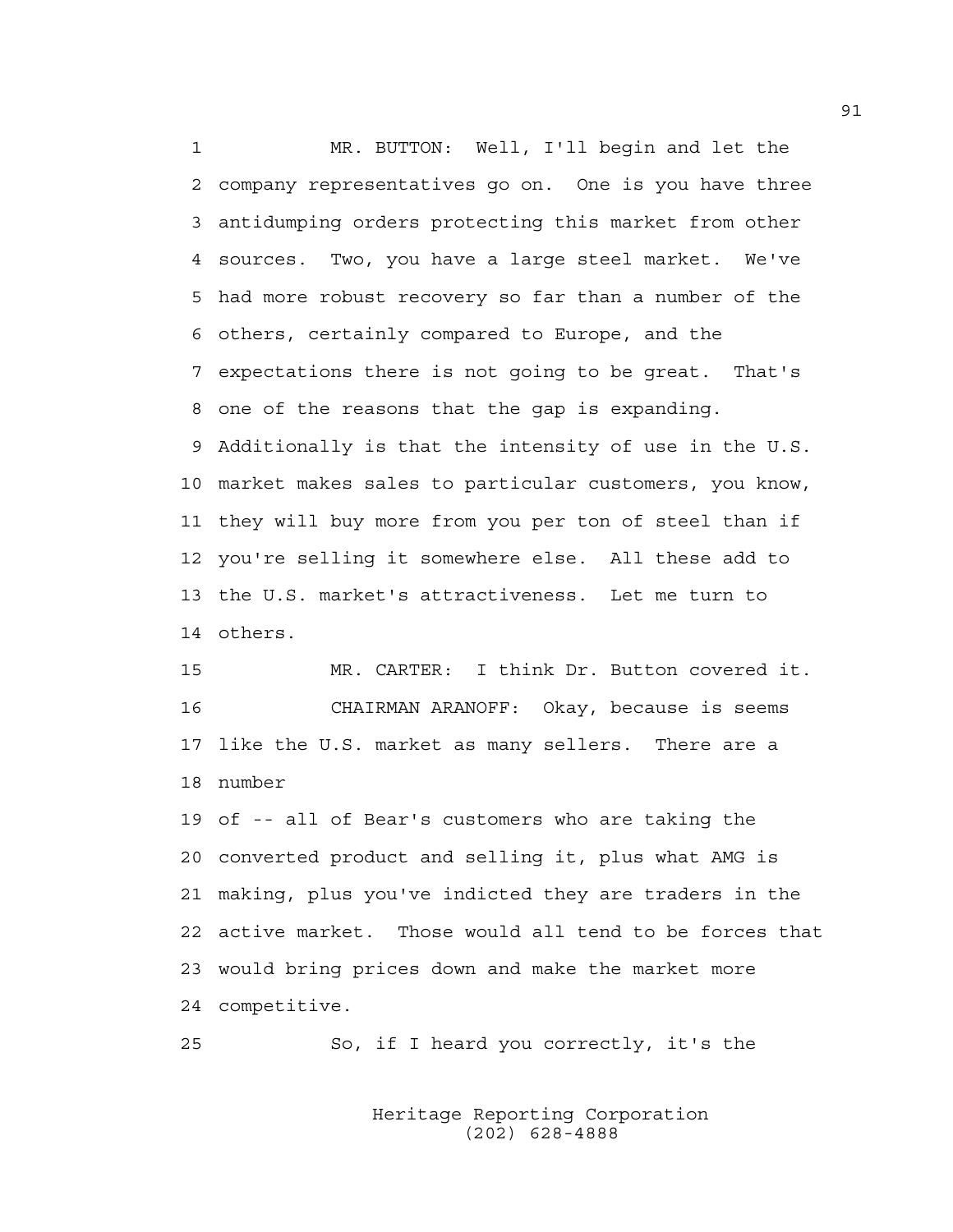1 orders and then the intensity of the use of

2 ferrovanadium. Was there another reason that I 3 missed?

4 MR. BUTTON: What you're asking is we're 5 differentiating the U.S. market from other markets. 6 CHAIRMAN ARANOFF: Right.

7 MR. BUTTON: Okay. And the things that are 8 different. I mean, sellers can sell just about 9 anywhere, except Russia, China and South Africa can't 10 easily sell into the United States. So what 11 differentiates the U.S. market and their pricing 12 environment is the things I mentioned. You know, the 13 protection.

14 In other words, the number of sellers in the 15 U.S. market is lower than it is elsewhere such as in 16 Europe. You know, the intensity of use is higher and 17 the expansion in demand and actual consumption in 18 recent years has been higher, so those things I do 19 think differentiate the U.S. market from others.

20 CHAIRMAN ARANOFF: Okay.

21 MS. LUTZ: And just to add, Russia, China 22 and South Africa are the three largest producers of 23 vanadium in the world, and I think they account for 24 more than 60 percent of world production, so that's a 25 pretty significant portion that you're cutting out of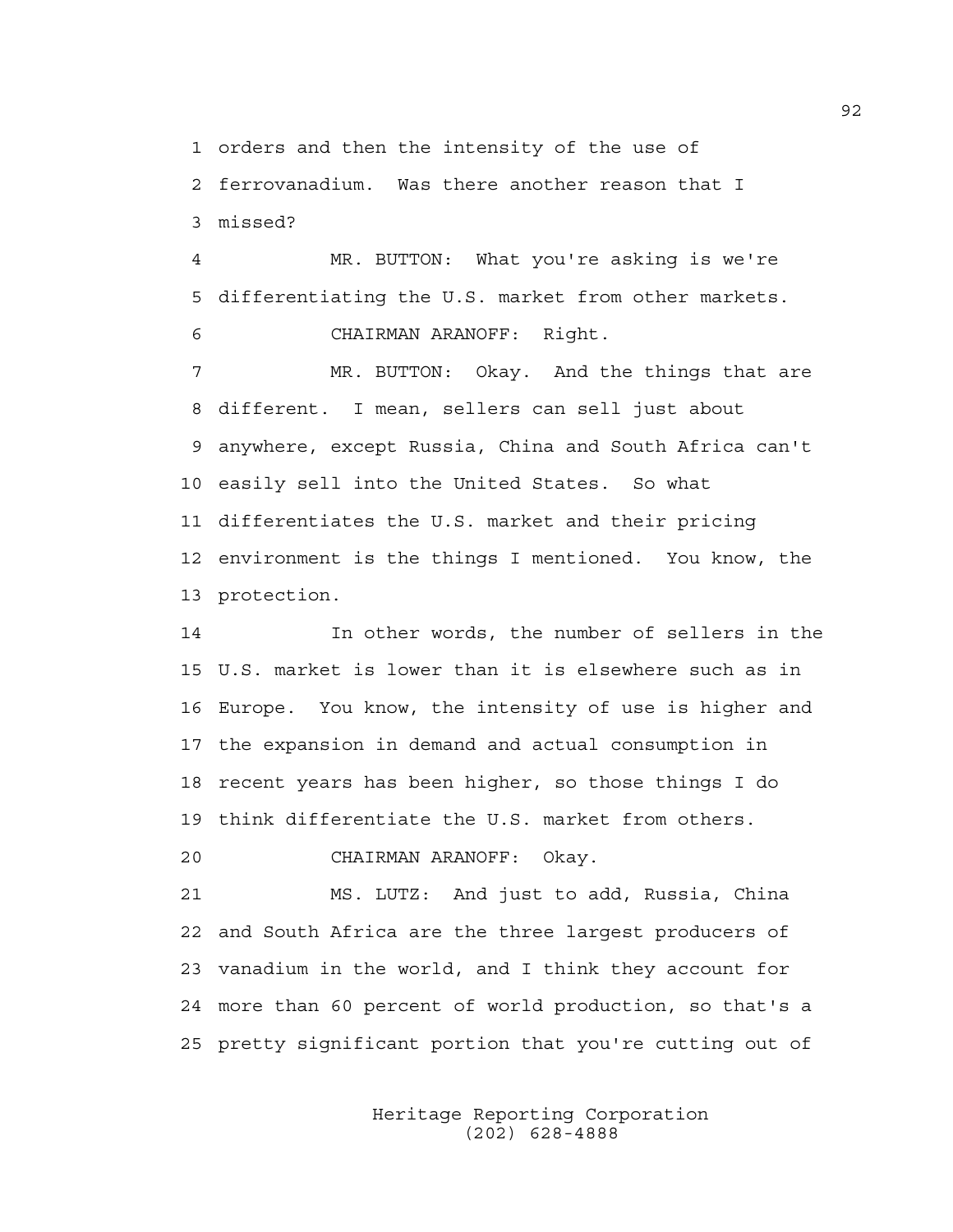1 the U.S. market.

2 CHAIRMAN ARANOFF: Okay. I'm going back to 3 the theme that I was touching on at the end of my 4 first round of questions, and essentially as at least 5 counsel are aware the Commission has had some sunset 6 reviews where we've looked at the issue of respondents 7 that have become part of the global companies with 8 regional production strategies, and in some cases we 9 found that to be a basis for revocation because we've 10 said they didn't have the incentive to ship volumes of 11 product into the U.S. market at prices that would harm 12 investments that they made in the U.S. market 13 directly.

14 So, Evraz does have an affiliate in the U.S. 15 market and I wanted to ask for your views on whether 16 that relationship, the relationship with Stratcor, in 17 particular, how that would affect the incentive of 18 Evraz to send product into the U.S. either in large 19 quantities or at low prices?

20 MR. KRAMER: I'd like to speak to two points 21 and let Dr. Button further elaborate.

22 One difference is that in this case they 23 have not established production facilities from raw 24 material through final product in these other markets. 25 They are having -- they are only having the final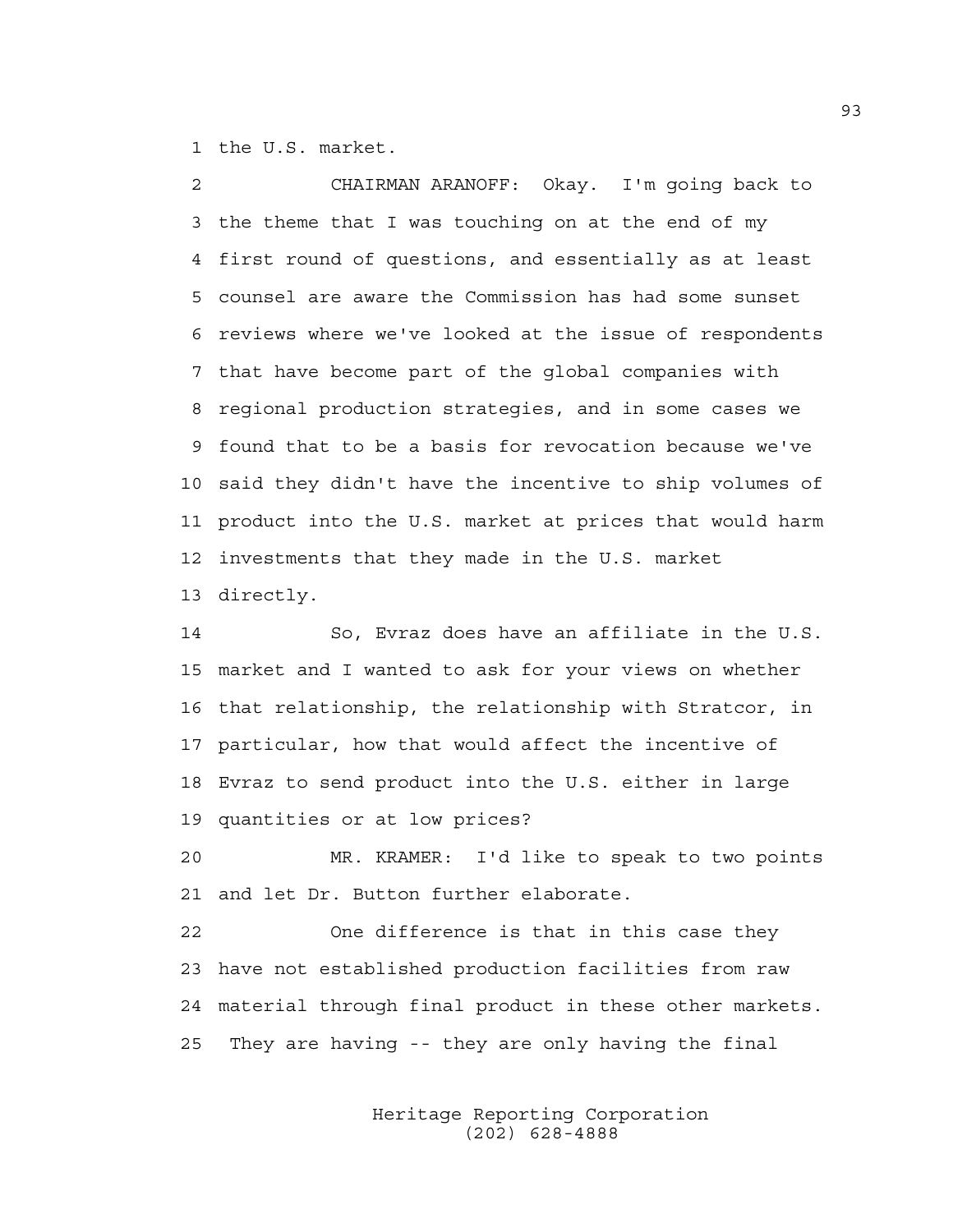1 conversion step performed in many instances by a toll 2 converter so this is not an investment in a large 3 permanent facility. It's either paying somebody by 4 contract to do the final conversion step.

5 The second point is that in doing that they 6 have taken their own integrated production operation 7 in Russia and idled, you know, their ability to 8 process -- do much of the processing into the finished 9 product, so that by shifting back to the way in which 10 they originally did it they would achieve the cost 11 savings and greater profitability that we've 12 described, so it's not similar to these other 13 situations.

14 CHAIRMAN ARANOFF: But wouldn't you agree 15 that if substantial quantities of Russian product at 16 low prices came into the U.S. market and drove down 17 U.S. prices, that would be to the detriment of 18 Stratcor?

19 MR. CARTER: You know, I don't believe 20 Stratcor makes much vanadium in the United States. 21 For quite some long time they have made it clear to 22 the markets that the production of their Arkansas 23 facility is dedicated, if not completely, to its 24 majority amount to the higher value-added products. 25 These include vanadium aluminum for the titanium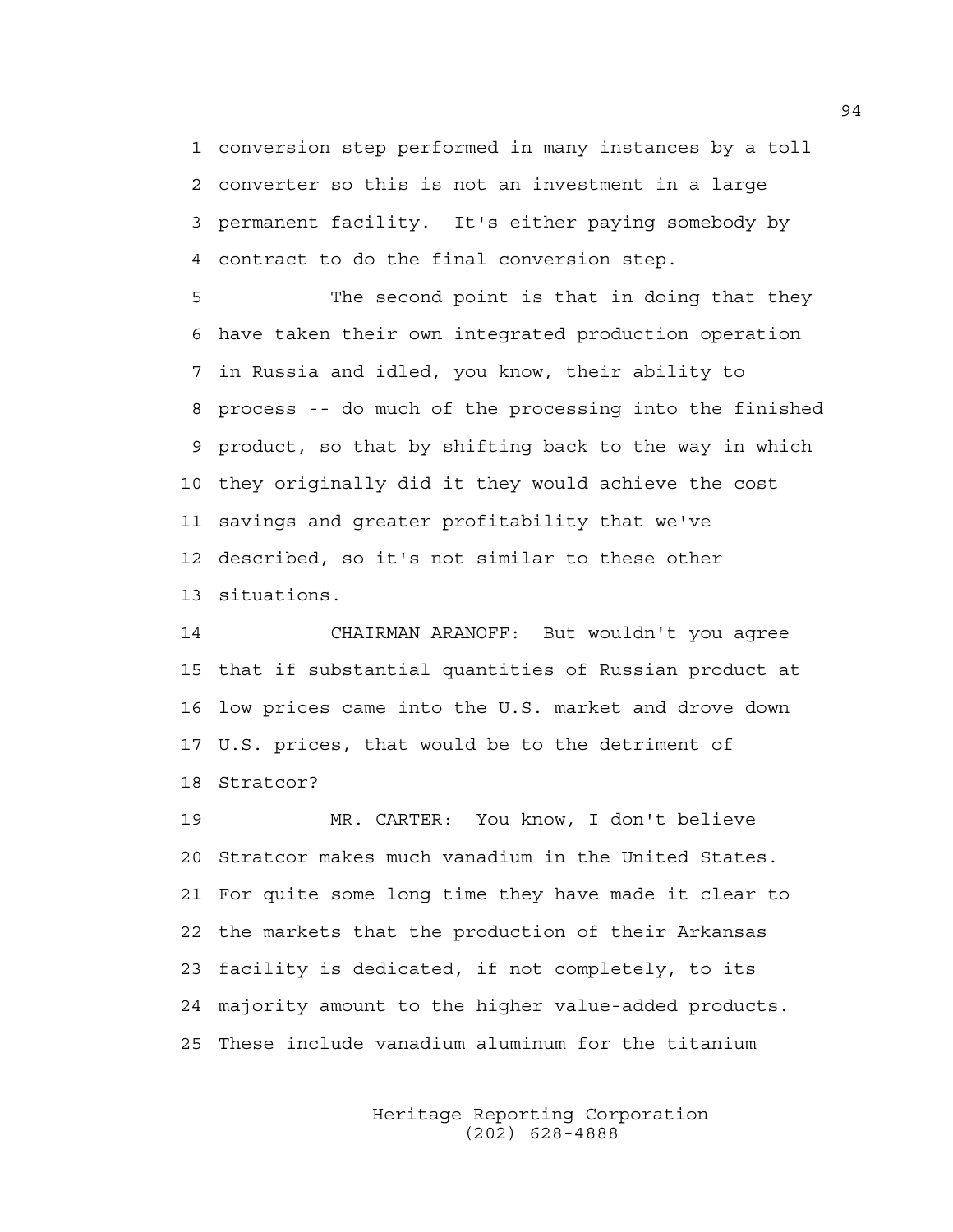1 industry, and vanadium chemicals for another industry. 2 They have said that that will be their focus as 3 Stratcor, and I believe that is the case until this 4 time.

5 MR. MCPHIE: And that's consistent with Bear 6 and Gulf's views as well. In fact, that's why Evraz 7 currently converts its V2O5 into ferrovanadium at Bear 8 and pays a tolling fee to do so rather than doing it 9 at Stratcor, because Stratcor just simply is not in 10 that business.

11 CHAIRMAN ARANOFF: Dr. Button? Put your 12 microphone on.

13 MR. BUTTON: I apologize.

14 I believe you alluded to other sunset review 15 proceedings in which there have been changes in the 16 perspective or the strategy that was perceived with 17 them. In particular, I think perhaps Russian 18 magnesium might be one which I understand has been 19 cited by Evraz in its brief.

20 One of the things I would like to point out 21 that clearly differentiates this circumstance from 22 that in the Russian magnesium case is apparently 23 prominent in the Russian magnesium case was the 24 reduction in the availability -- the Commission's 25 perception of an reduction in the availability of the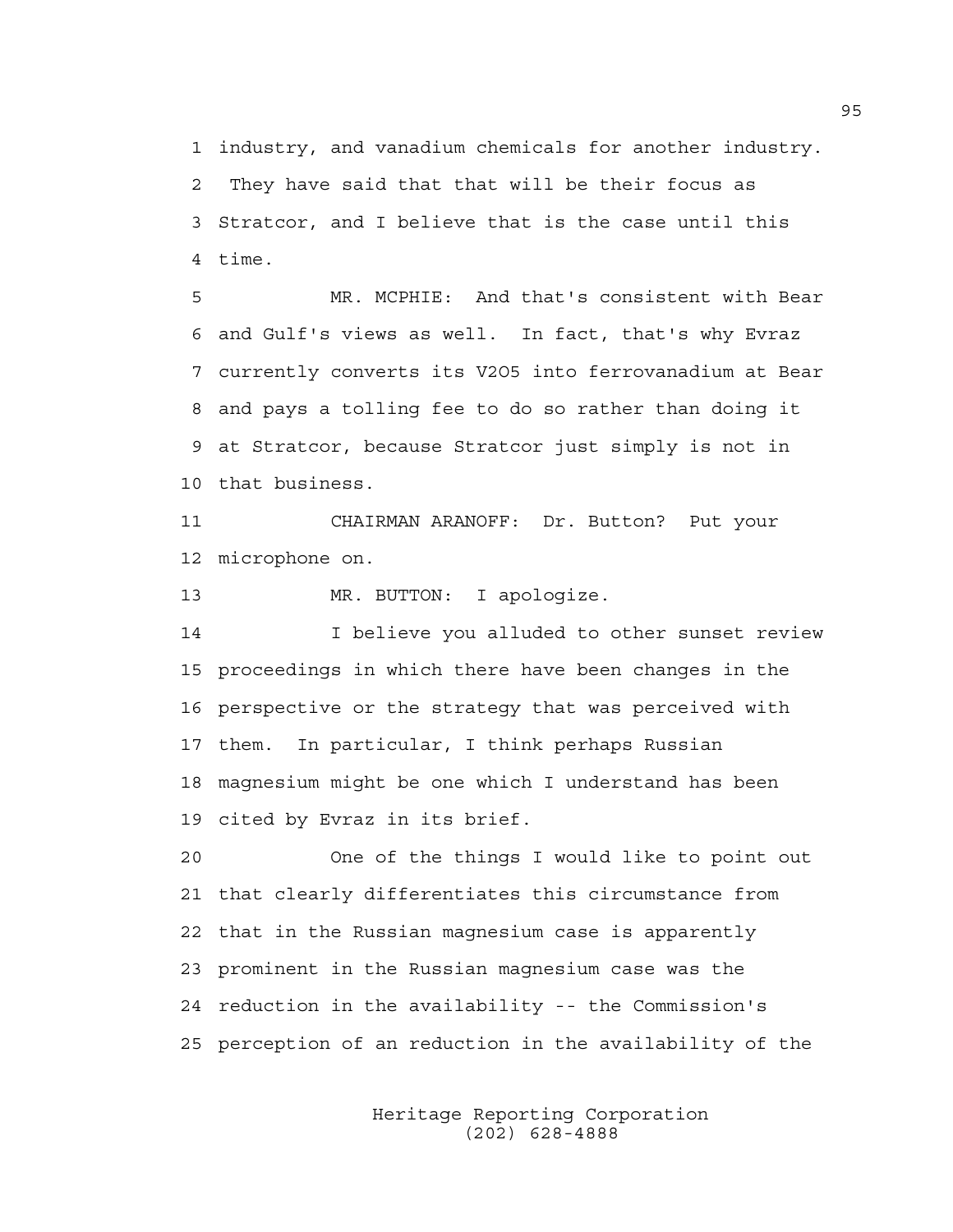1 raw material, input materials for the Russian industry 2 to make magnesium. In fact, the Commission in its 3 determination said moreover one of the Russian 4 producers is AVISMA has been hampered by a shortage of 5 connolite, the raw material that is used in magnesium 6 production, and then it went on to note that as 7 support of this AVISMA's connolite supplier suffered a 8 massive mine collapse for which it has not recovered, 9 and that one of its other suppliers shut down it's 10 connolite raw material production facilities and was 11 no longer able to supply the raw material.

12 So, in that case you had the Russian 13 magnesium industry deprived from your point of view of 14 the raw materials to make the product, they couldn't 15 do it.

16 This situation in terms of ferrovanadium 17 you've got Vanady Tula, the Russian industry flush 18 with pentoxide, so much so that they are exporting it. 19 Now, they have plenty of it available and they have 20 elected to not use currently available production 21 capacity to convert that pentoxide into ferrovanadium 22 and instead have chosen to export it. I believe you 23 would find these two cases different.

24 MS. LUTZ: I would also like to add that the 25 choice to ship this vanadium pentoxide to other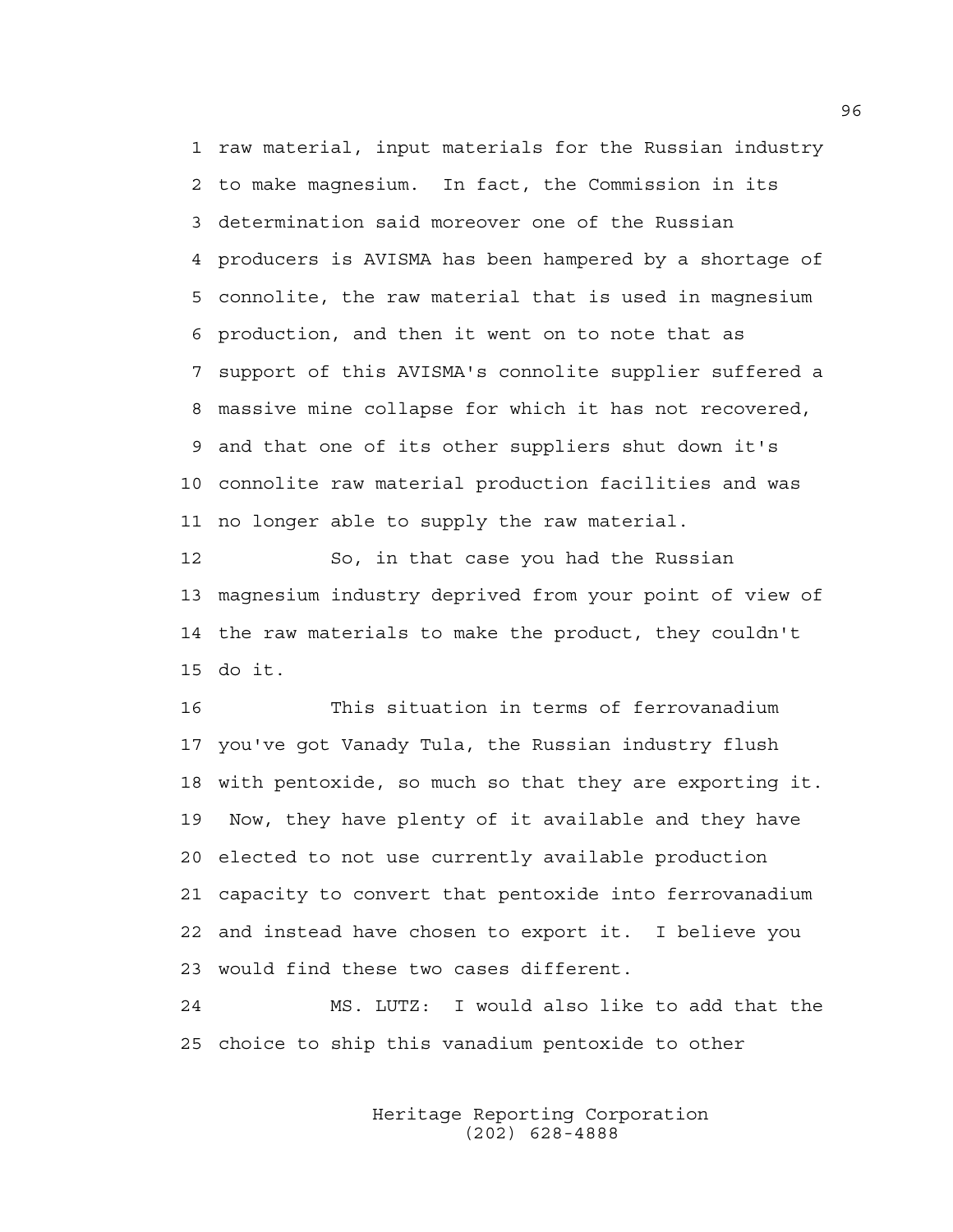1 countries didn't start when Evraz acquired Vanady 2 Tula. They were doing that at the time of the first 3 sunset review.

4 CHAIRMAN ARANOFF: Okay. I appreciate those 5 answers. I have two further questions that I think 6 would be for post-hearing briefing.

7 The first is I know we have had some 8 discussion today about the argument by the Russian 9 producer that they can earn a better total netback by 10 selling in the Russian market, and so I wanted to ask 11 you to comment specifically on the netback analysis 12 that they have at page 25 of their prehearing brief 13 which purports to show that it's more profitable to 14 sell in the home market. So if there are any 15 particular aspects of that analysis that you would 16 like to respond to, that will be helpful post-hearing.

17 And my second question for post-hearing, 18 several of my colleagues have asked questions about 19 this new American vanadium facility that is coming 20 online. If there is anything that any of the parties 21 can add about whether any decisions have been made 22 about who is going to be converting that -- American 23 vanadium pentoxide into final product and where that 24 conversion is going to take place that would be 25 helpful if you could put that information on the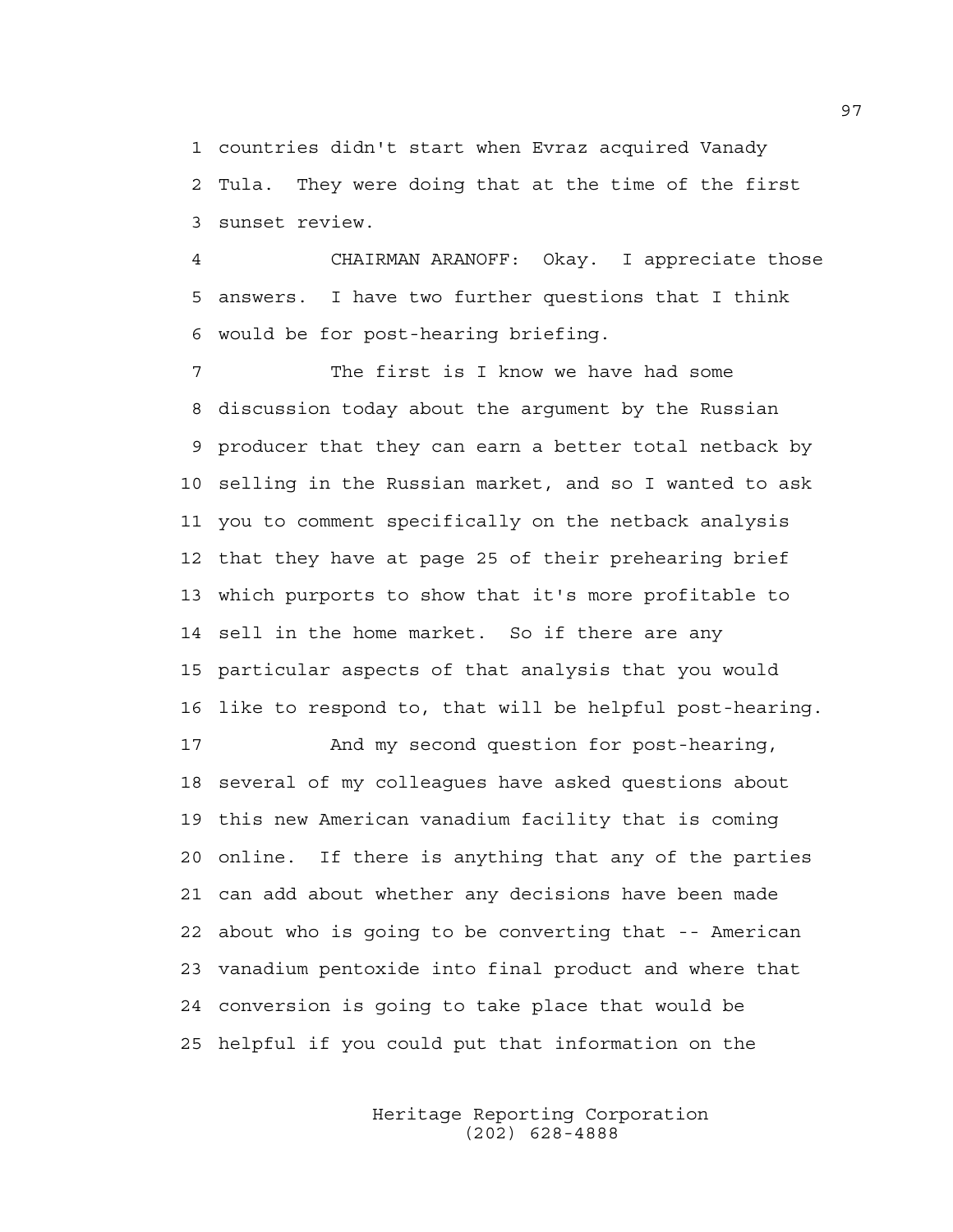1 record.

2 With that I don't have any further 3 questions. I do want to thank everyone on this panel 4 and I will turn to Commissioner Pinkert.

5 COMMISSIONER PINKERT: Thank you. I just 6 have a couple of follow-up questions.

7 Concerning the vulnerability of the domestic 8 industry, should we be looking at the entire period -- 9 profitability, return on investment and so forth -- in 10 order to evaluate whether or not the domestic industry 11 is vulnerable?

12 MR. BUTTON: Well, the perspective -- there 13 are some legal aspects to it, but as an economist the 14 perspective that the Commission I think could best 15 take would be the timeframe that gives you the best 16 indicator is what would happen to the domestic 17 industry if the order were revoked, and you can look 18 at the history from two points of view. One is what 19 things were like, you know, soon after -- approximate 20 to the time the dumping was taking place, and you can 21 see the injury that occurred. More currently what 22 you're seeing is the industry where it is benefitting 23 from the presence of the orders but is currently 24 recovering from a massive recession.

25 So, if you look at the indicators I believe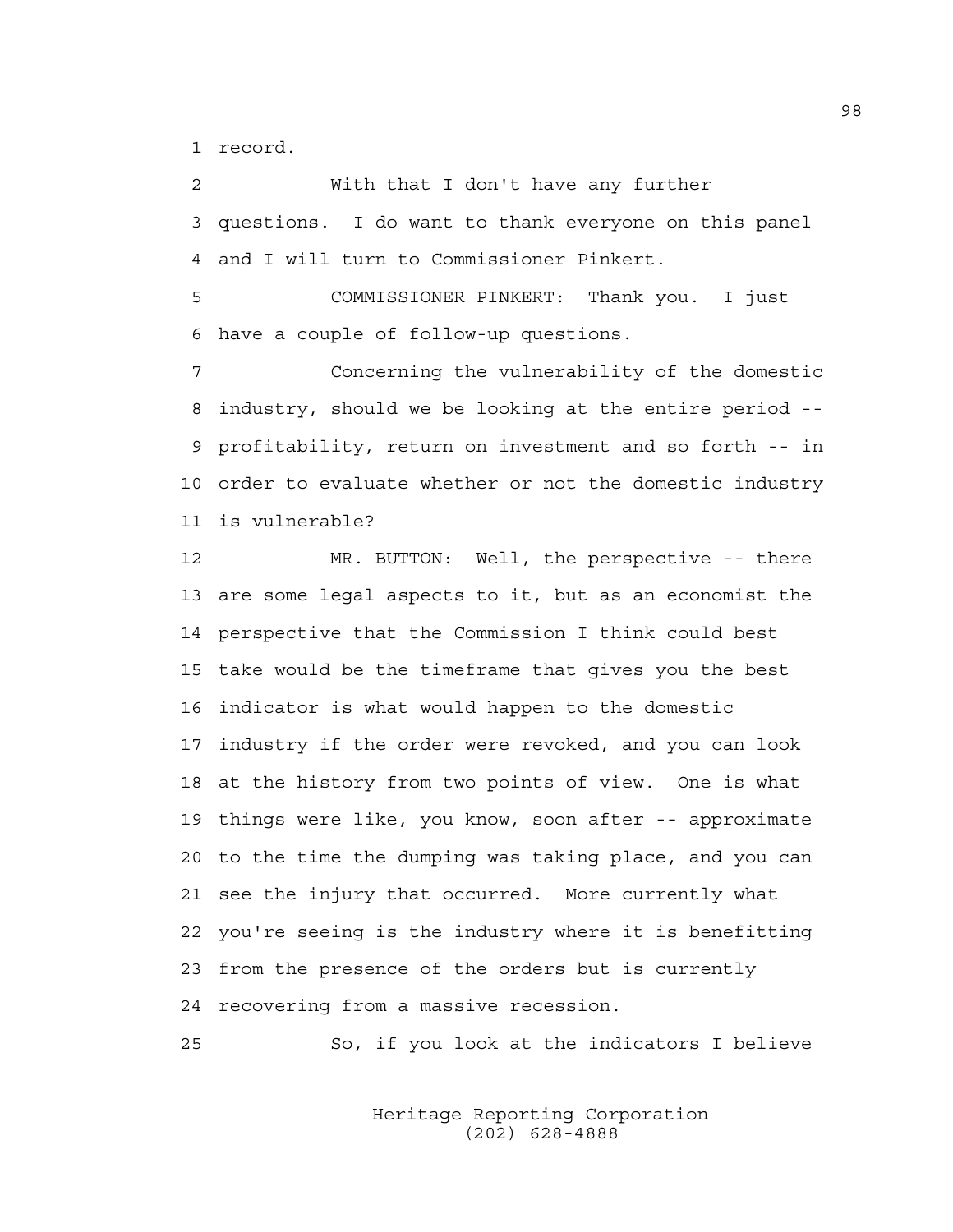1 what you will find is the current, such as steel 2 production or other indicators, you will find that the 3 U.S. industry is not doing as well as it used to, and 4 therefore it could be doing better, and in that 5 respect it would be viewed as vulnerable.

6 And then we take what happened during the 7 initial periods of investigation, the original period. 8 You know, there you would find instruction from 9 history as to what the impact of the dumped imports, 10 you know, could do to these companies.

11 Counsel suggests I also note that the 12 conditions of competition have not fundamentally 13 changed since the original investigation, so those as 14 they operated in the original investigation reflecting 15 how the dumped imports had their negative effects, 16 those conditions of competition would continue to be 17 relevant today.

18 COMMISSIONER PINKERT: Thank you. And 19 finally, how important is it in making a determination 20 about continuation or recurrence of material injury in 21 this case for us to evaluate the substitutability of 22 ferrovanadium and nitrided vanadium?

23 The reason I ask the question is because I 24 think if you look at the staff report it's not 25 entirely clear what the answer to this question is, so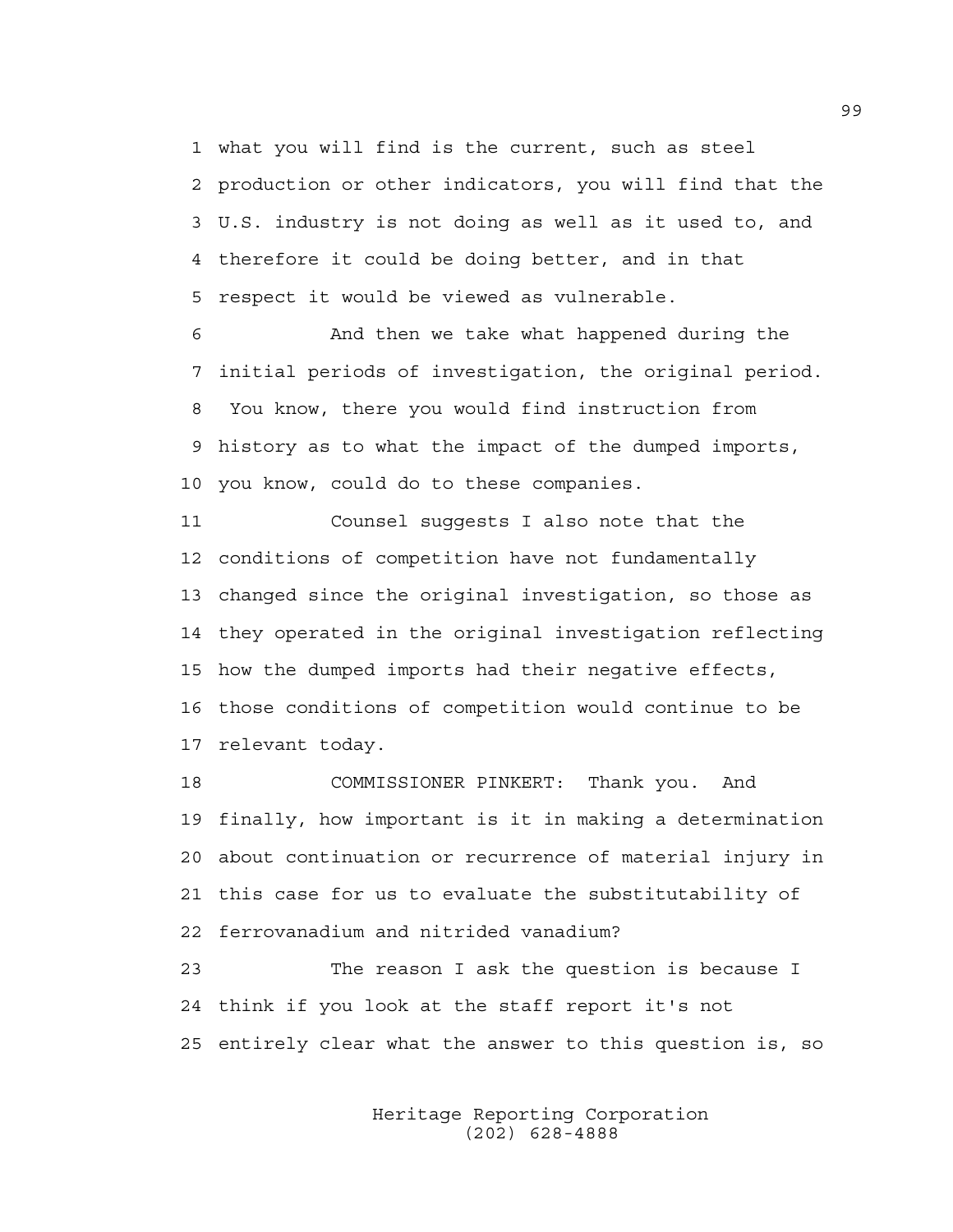1 do we need to resolve that issue?

2 MR. CARTER: Commissioner, I must confess I 3 don't know how absolutely to direct that response. I 4 don't know what to say.

5 MR. BUTTON: Could you restate the question? 6 COMMISSIONER PINKERT: The two products that 7 I'm talking about are ferrovanadium and nitrided 8 vanadium, and there is some question about whether the 9 products are perfectly substitutable. So, perhaps you 10 can comment on that or tell me whether we even need to 11 resolve that question.

12 MR. CARTER: I must confess I don't recall 13 the nature of the Russian nitrided vanadium. We 14 haven't seen it for a long time. I don't think -- I 15 don't know that they would be completely 16 substitutable. What's more this becomes a matter of 17 what the consumer perceives as well.

18 18 If I were the consumer, I don't think I 19 would want to have that extra nitrogen in the steel 20 unless I were producing a product in which I wanted 21 nitrogen and I had confidence that that particular 22 material would deliver the right nitrogen vanadium -- 23 shall I say in the right form to me, and I don't know 24 if that was ever established before. I just don't 25 have the -- some people might find it really is not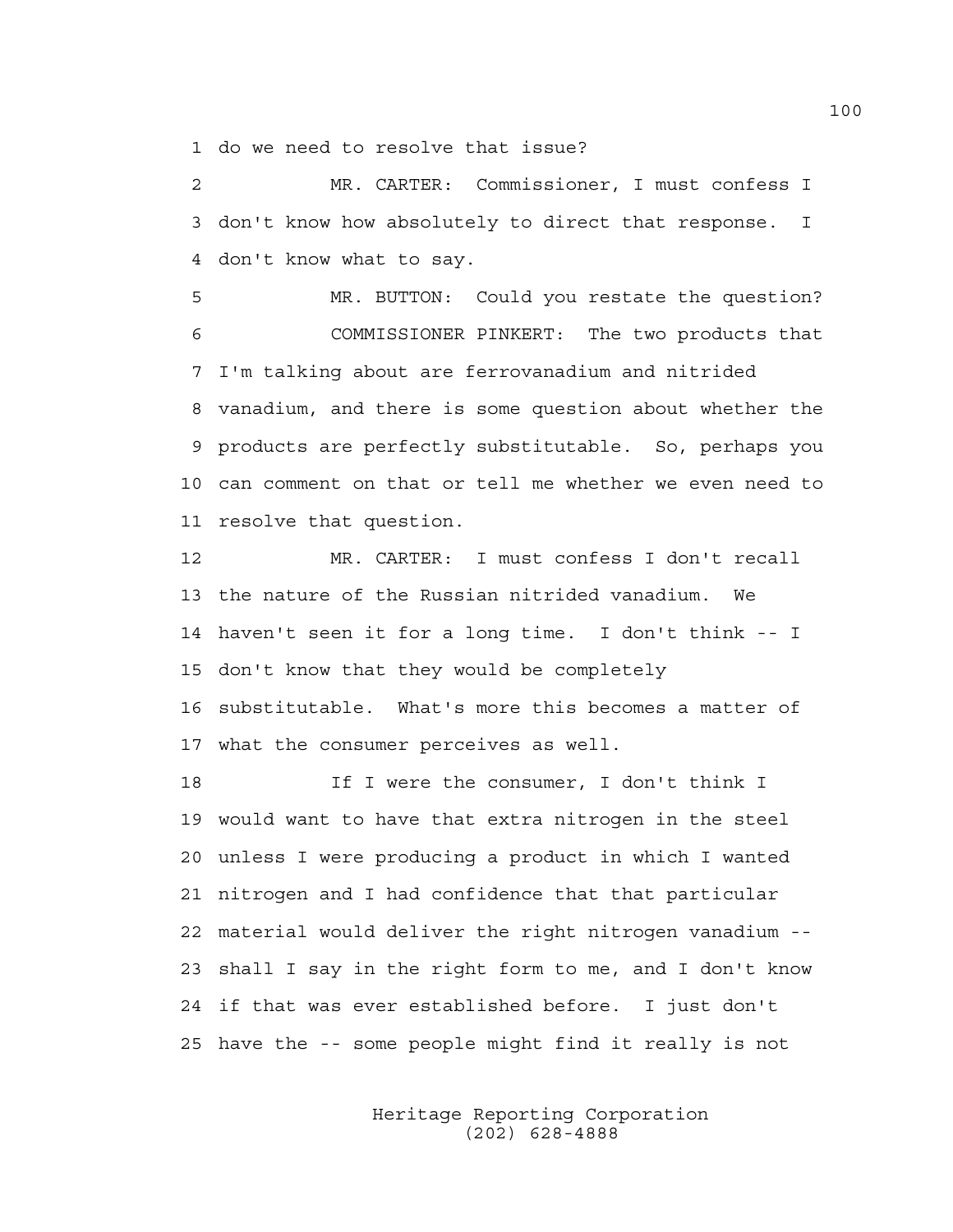1 effective as a nitrided vanadium alloy. That's a big 2 thing there, is it as effective as that or do we just 3 buy it and use it anyway and the nitrogen will blow 4 away, not conduct. Sorry.

5 MR. KRAMER: May we supplement our answer on 6 that in the post-hearing submission?

7 COMMISSIONER PINKERT: Absolutely. Thank 8 you very much. I have no further questions for the 9 panel.

10 CHAIRMAN ARANOFF: Are there any further 11 questions for this panel? Do the staff have any 12 questions for this panel?

13 MR. CORKRAN: Douglas Corkran, Office of 14 Investigations. Thank you, Madam Chairman. The staff 15 have no additional questions.

16 CHAIRMAN ARANOFF: Those in opposition to 17 the continuation of the orders have any questions for 18 this panel?

19 MR. HORGAN: No, Commissioner.

20 CHAIRMAN ARANOFF: Thank you.

21 All right, it was a close call because we're 22 finishing up before noon, but close enough so we're 23 going to take a lunch break and return at 1:00. I 24 need to remind everyone that this room is not secure. 25 Please take any confidential information with you as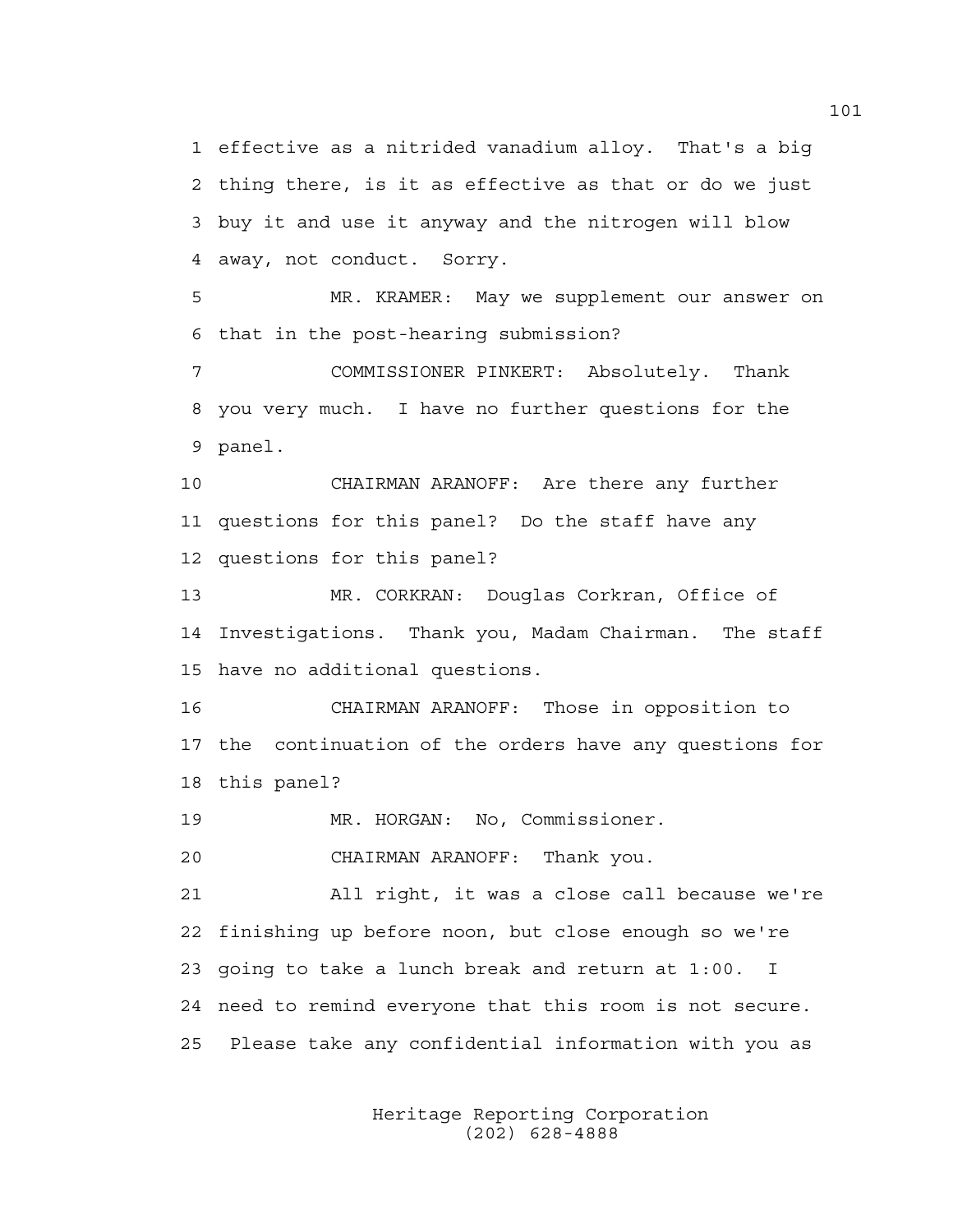Heritage Reporting Corporation 1 well as anything yo consider valuable and we will 2 stand in recess until 1:00. 3 (Whereupon, at 11:55 a.m., the hearing in 4 the above-entitled matter was recessed, to reconvene 5 at 1:00 p.m. this same day, Thursday, June 21, 2012.) 6 // 7 // 8 // 9 // 10 // 11 // 12 // 13 // 14 // 15 // 16 // 17 // 18 // 19 // 20 // 21 // 22 // 23 // 24 // 25 // 26

(202) 628-4888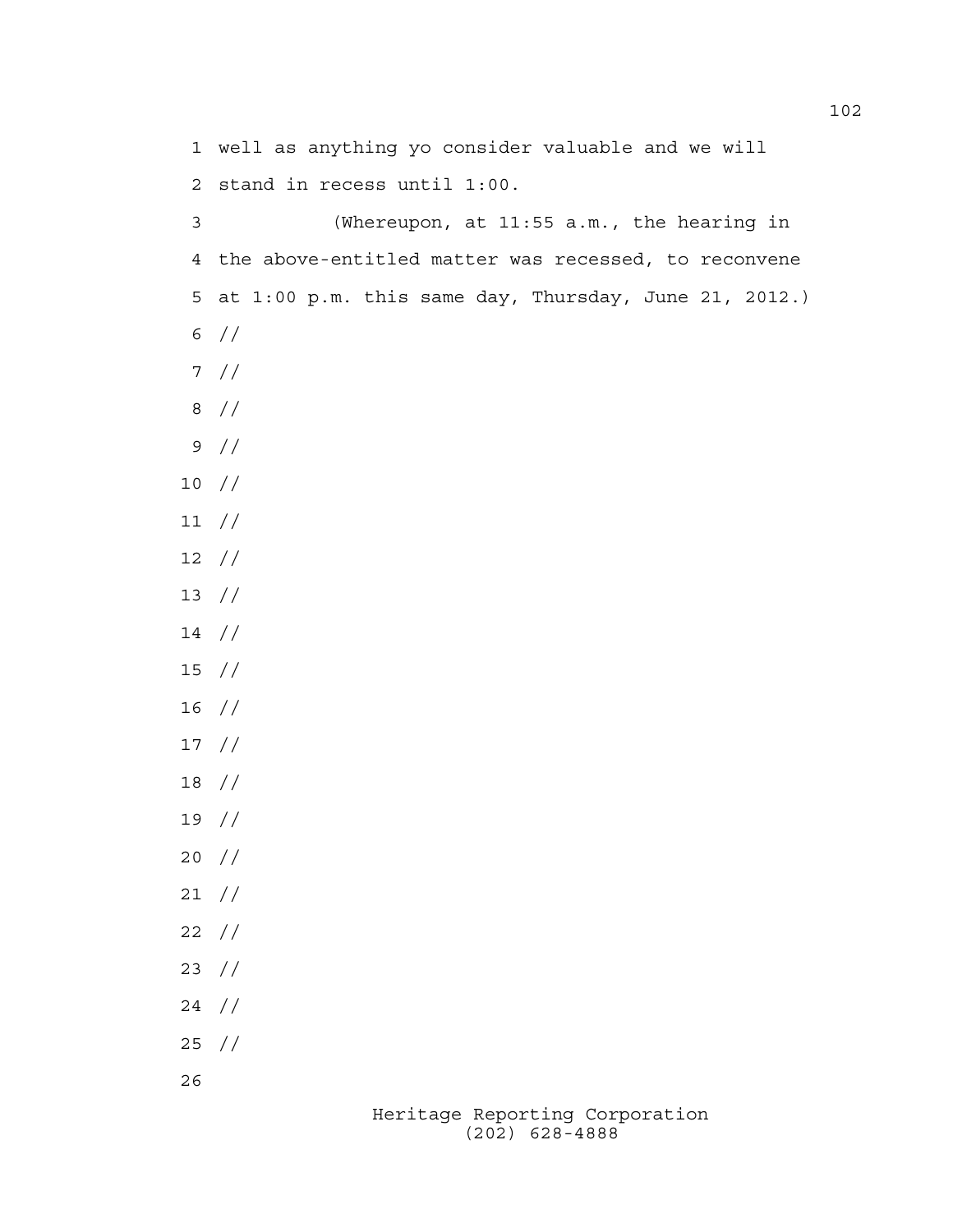1 A F T E R N O O N S E S S I O N 2 (1:03 p.m.) 3 CHAIRMAN ARANOFF: We'll now continue the 4 hearing. 5 Mr. Secretary, are we prepared to hear from 6 the second panel? 7 MR. BISHOP: Yes, Madam Chairman. Those in 8 opposition to continuation of the antidumping duty 9 order have been seated. All witnesses have been 10 sworn. 11 CHAIRMAN ARANOFF: Okay. Good afternoon. 12 Please proceed. 13 MR. HORGAN: Good afternoon, Commissioners. 14 My name is Kevin Horgan, counsel to Evraz. We're 15 going to begin our presentation with Dick Wiesler, 16 who's the Director of Sales and Marketing for Evraz 17 Stratcor. 18 MR. WIESLER: Good afternoon. My name is 19 Dick Wiesler. I'm the Director of Sales and Marketing 20 for what is now Evraz Stratcor, Incorporated. I 21 worked for Strategic Mills Corporation, which is also 22 known as Stratcor, for over 30 years now. This 23 includes the timeframe when it was acquired by, and 24 became part of, the Evraz Group. 25 In my position, I've been involved in the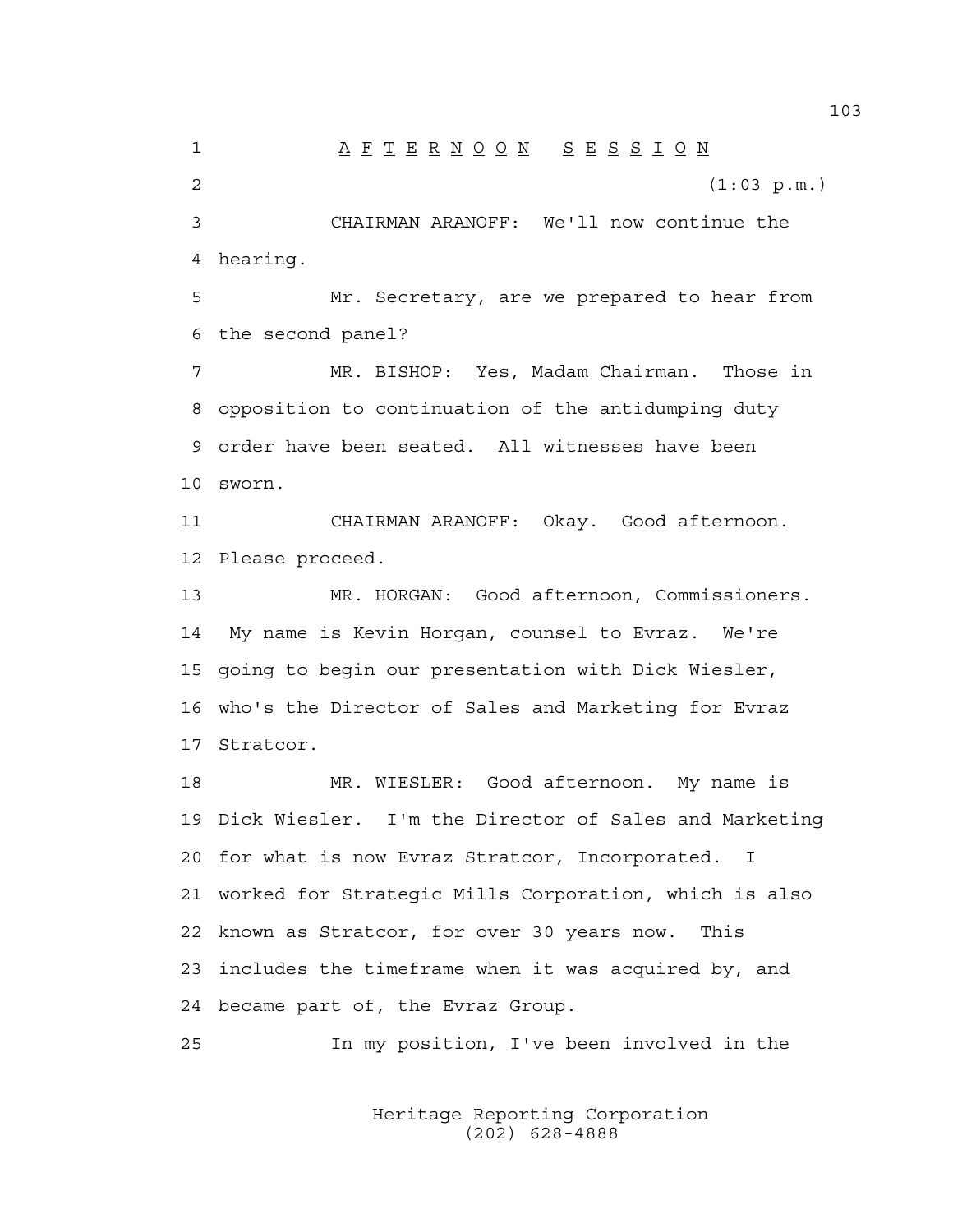1 sales of vanadium and related alloys in the North 2 American steel and other vanadium markets throughout 3 my career. The 2006 acquisition of Stratcor in the 4 United States marked the entrance of Evraz into the 5 vanadium business. From 2007 through 2009, Evraz 6 acquired High Valve Steel and Vanadium in South 7 Africa, Vanady-Tula, a Russian producer of vanadium 8 pentoxide and ferrovanadium, and Nikom, a 9 ferrovanadium producer in the Czech Republic. I'd 10 like to note these dates are important when you're 11 looking at the last 15 years. We're talking just 12 recently that Evraz has acquired these assets, and 13 know this is important when you're looking at the 14 control of where this material is destined.

15 After its purchase by Evraz, Stratcor 16 continued its business in the United States with 17 little change from past practices. Stratcor supplies 18 U.S.-produced vanadium alloys for the titanium 19 industry, U.S.-produced vanadium oxides and vanadium 20 chemicals to the chemical industry, and we also 21 converted our U.S.-produced V2O5 and V2O3 to 22 ferrovanadium at Bear Metallurgical in Butler, 23 Pennsylvania.

24 Stratcor has a longstanding tolling 25 relationship with Bear Metallurgical, going back to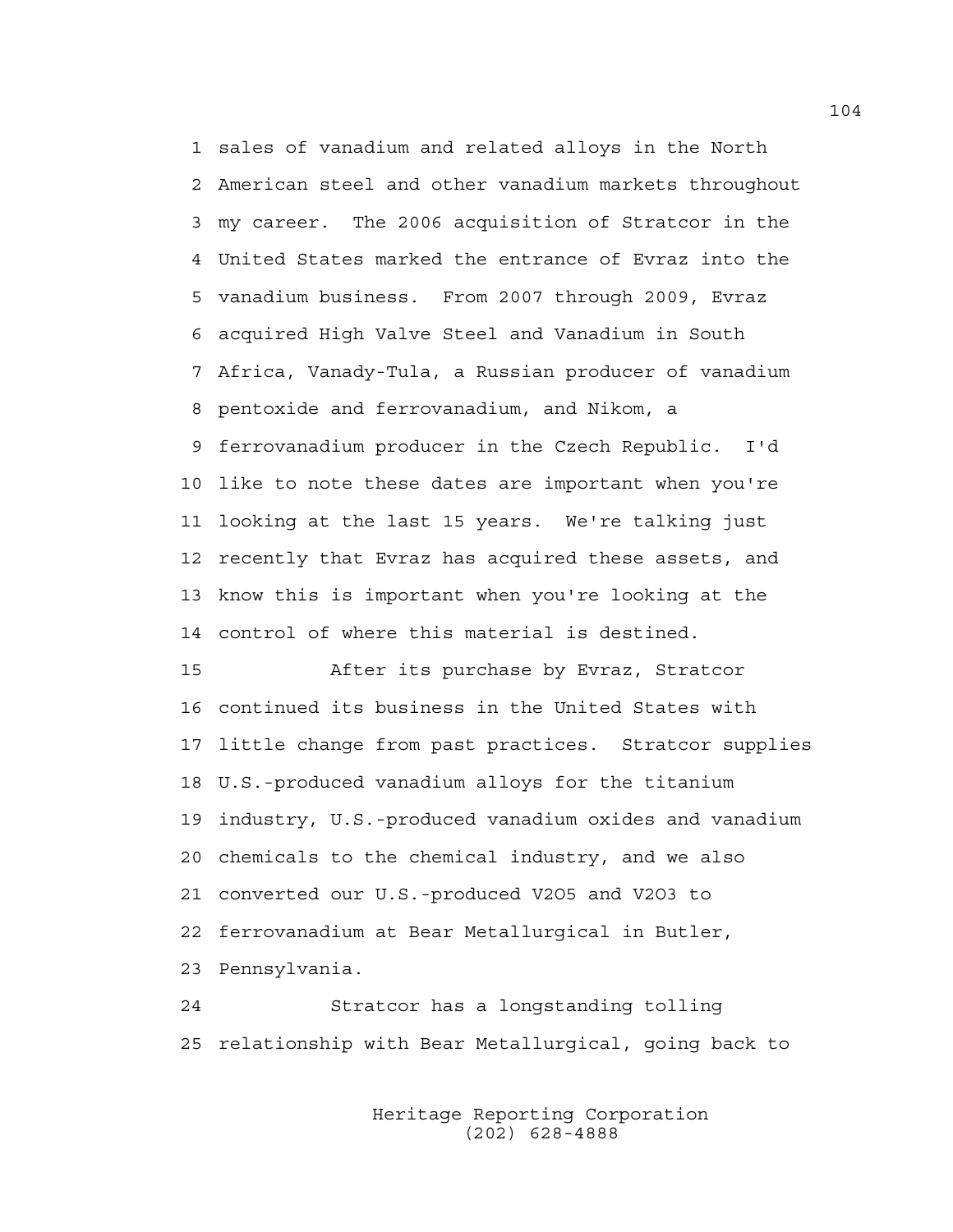1 the days when Bear was first formed as a company in 2 1990. Stratcor aligned its ferrovanadium production 3 with Bear in 1991 when Stratcor closed its own 4 ferrovanadium production facilities in Niagara Falls, 5 New York in favor of a tolling conversion relationship 6 utilizing Bear's conversion facilities in Butler.

7 I would like to note also that since its 8 beginning, Stratcor has had ongoing contracts with 9 Bear of five year contracts, not one year. Recently, 10 they have been one year, but from the beginning, there 11 were a number of five year contracts that changed only 12 based on discussions on volumes, if you will.

13 After taking over Vanady-Tula and Nikom, 14 Evraz sought to optimize its vanadium business, 15 including its production and distribution chain. 16 Evraz implemented a business model that calls for 17 Vanady-Tula to export vanadium pentoxide to tollers 18 located in various markets around the world, including 19 the United States, western Europe and Canada, where 20 the vanadium pentoxide is converted to ferrovanadium 21 for sale to steel customers in those markets.

22 In the U.S., Evraz decided to exploit the 23 strong relationship that Stratcor had over the years 24 with Bear Metallurgical by importing the Tula V2O5 25 into the United States to be converted to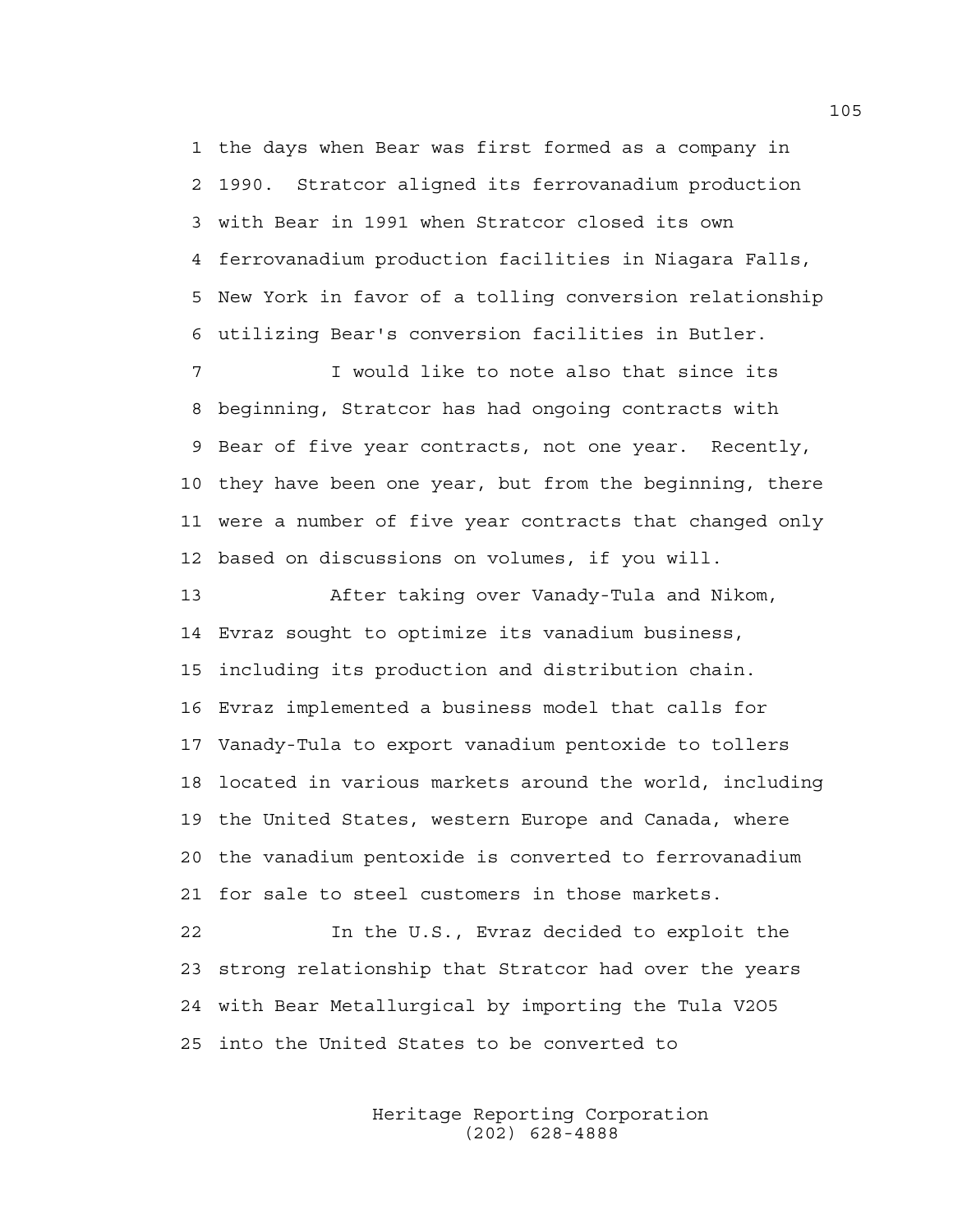1 ferrovanadium at Bear Metallurgical rather than having 2 this V2O5 converted in the Czech Republic, the 3 strategy employed by Vanady-Tula's previous owners.

4 About the same time, Stratcor significantly 5 reduced its own shipments of V2O5 to Bear, 6 concentrating almost exclusively on selling its 7 products into the specialty vanadium chemical and 8 titanium markets. In essence, we, as a group now, 9 replace what Stratcor out of its Hot Springs 10 production was sending to Bear with what Evraz, as a 11 corporation, or as a group, would be able to supply. 12 One of the reasons for that is the purity of the oxide 13 produced in Hot Springs is the highest in the world 14 and can be used in very specialty-type higher margin 15 vanadium products.

16 Vanady-Tula concentrates its production and 17 sale of ferrovanadium on the Russian market. Tula has 18 significantly reduced its ferrovanadium exports to 19 Europe, and the limited volume of exports that are 20 made are to geographically proximate Ukraine. Rather, 21 Evraz sales of ferrovanadium for the EU market are 22 produced locally by Nikom in the Czech Republic. 23 Evraz' other markets are similarly served, again, by 24 the local conversion of vanadium pentoxide. This 25 business model is not based on the presence, or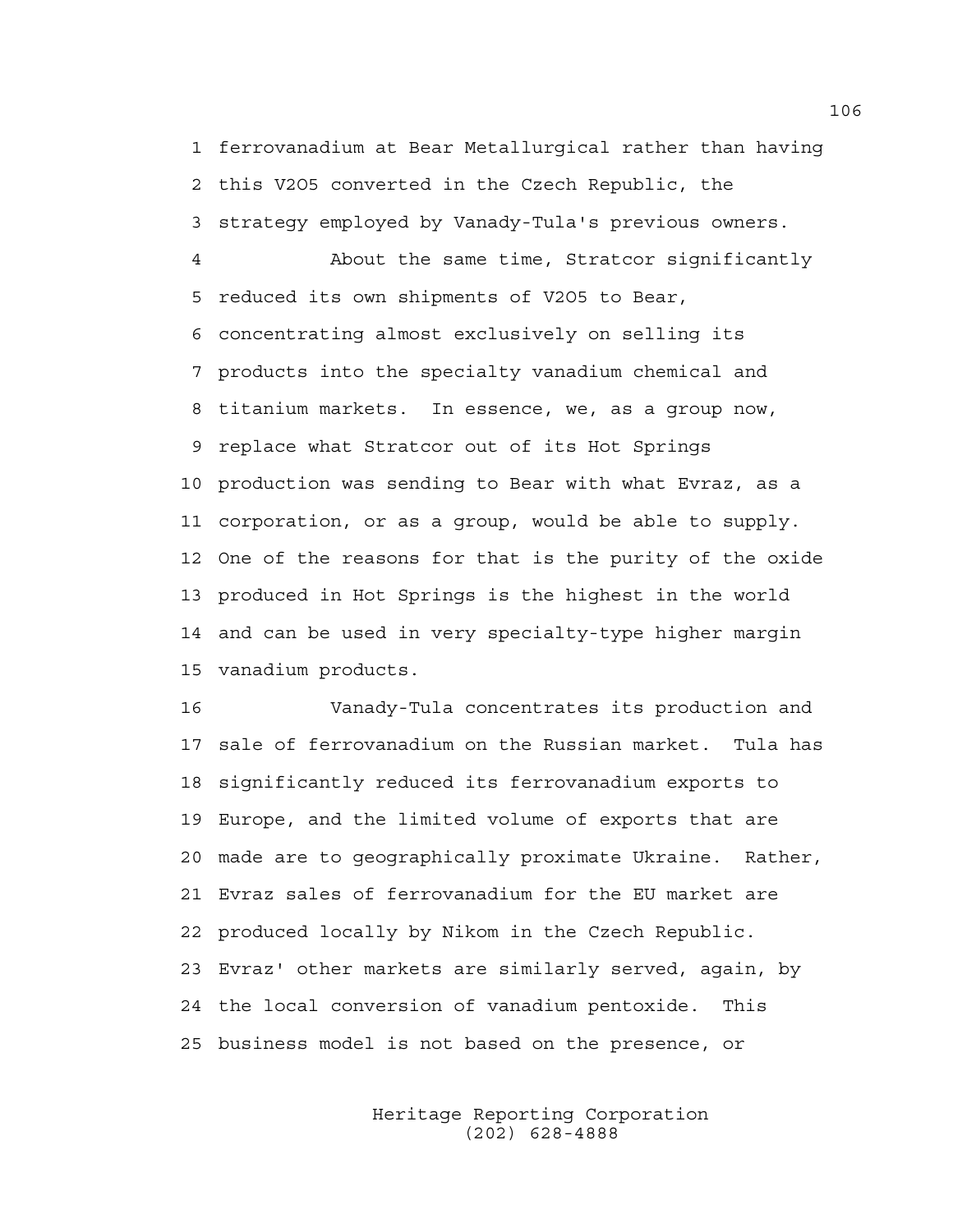1 absence, of dumping orders.

2 Evraz operates the same way throughout the 3 world. Evraz operates this way because this is how it 4 makes the most money: its complete optimization of 5 its resources. Evraz is not an isolates Soviet Era 6 ferrovanadium company. Evraz is a publicly-traded 7 company listed on the London Stock Exchange. It is a 8 global, integrated steel producer with manufacturing 9 facilities located all over the world, including 10 substantial steel operations in the United States and 11 Canada.

12 Even in Canada, which is not subject to any 13 antidumping duty order, there has been no 14 ferrovanadium imported from Russia for the last five 15 years. I would also like to comment, dealing directly 16 in the Canadian market, which is important to us, 17 prices there are the same as they are in the United 18 States. Many of the formulas are based also on the 19 *Ryan's Notes* published pricing.

20 The global nature of Evraz' structure for 21 both ferrovanadium and vanadium pentoxide means that 22 it can rationalize this production and marketing on a 23 regional basis to reduce transportation and packaging 24 costs, most efficiently use its capital equipment and 25 maximize its profits. That business model is clearly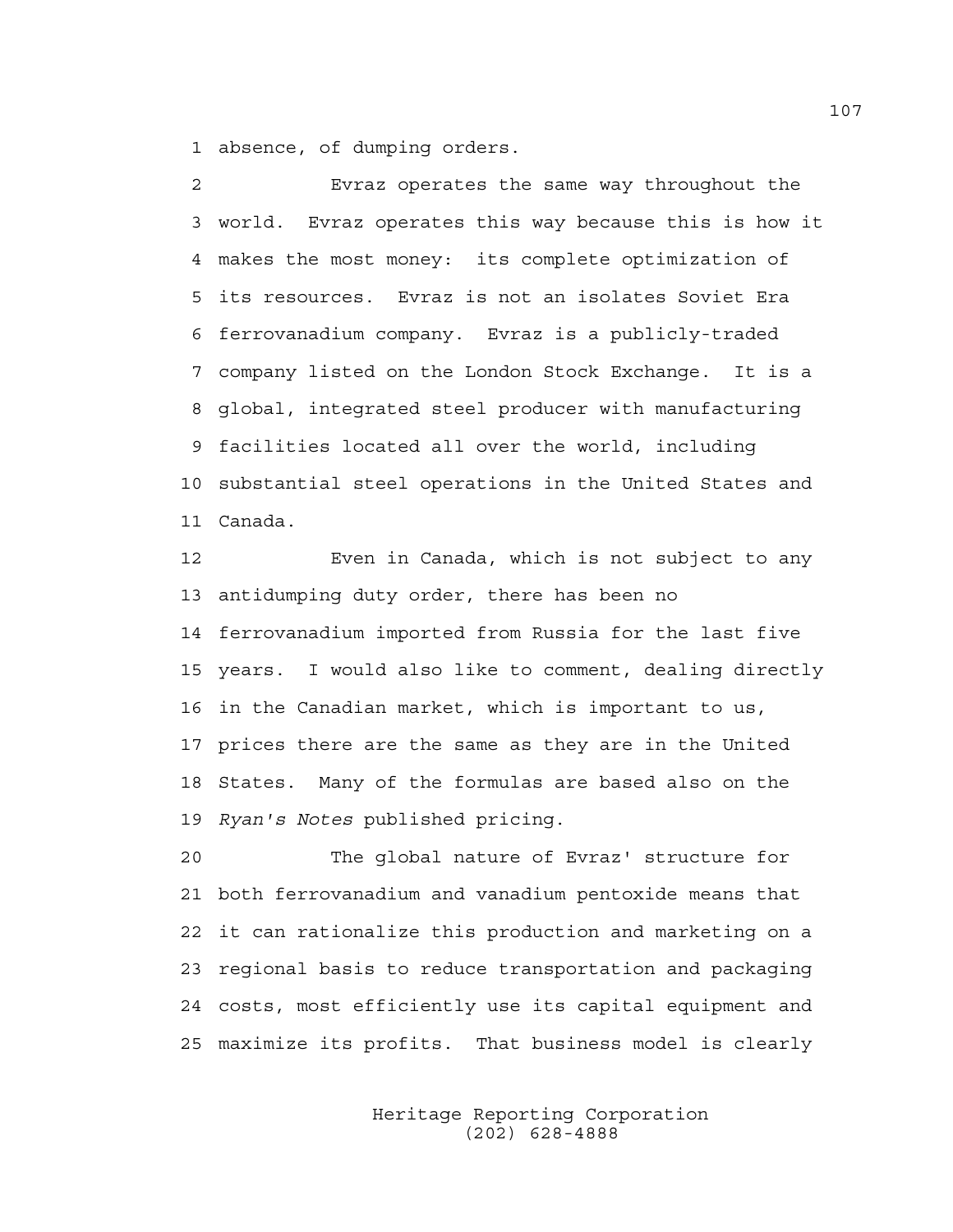1 on display in the EU, where Evraz has significantly 2 reduced exports of ferrovanadium from Russia in favor 3 of local production, even though there is no EU 4 antidumping duty order on ferrovanadium from Russia 5 and there's no tariff advantage to be gained by 6 shipping vanadium pentoxide into the EU rather than 7 ferrovanadium.

8 The pattern of trade with the EU is 9 indicative of how Evraz is likely to conduct business 10 in the United States in the absence of any trade 11 restrictions. It should also be noted that there are 12 significant logistical and cost factors that would 13 discourage Evraz from exporting ferrovanadium from 14 Russia to the United States, even if the antidumping 15 duty order is revoked.

16 First, there is a 4.2 percent import duty on 17 ferrovanadium imports from Russia, but imports of 18 vanadium pentoxide from Russia are duty-free. Second, 19 conversion costs in the United States compare 20 favorably with conversion costs in Russia. Third, the 21 steel companies in the United States require a variety 22 of different forms of packing and just in time 23 delivery. For this reason, any exports of 24 ferrovanadium from Russia to the United States would 25 require special warehousing, handling, processing,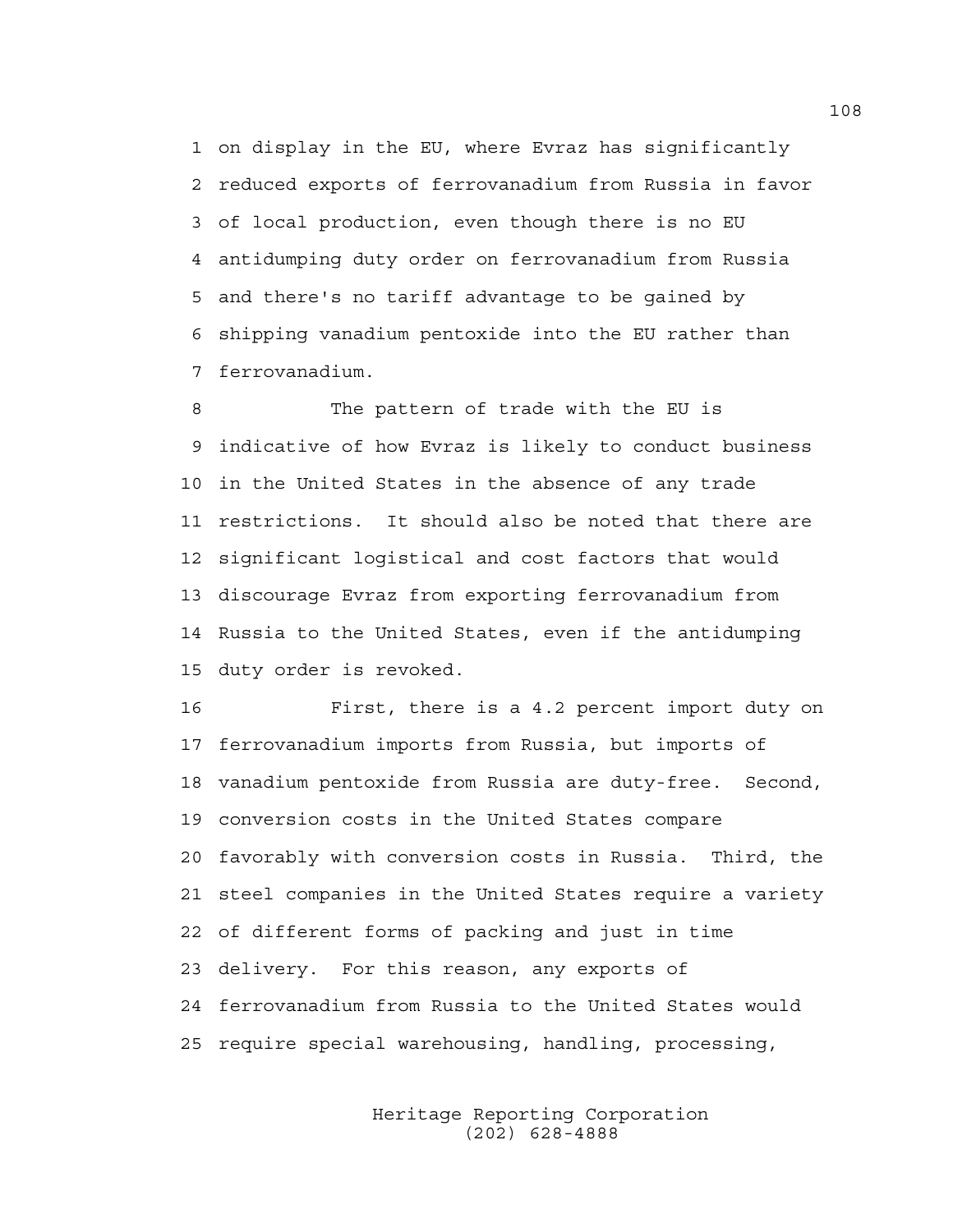1 storage and packaging.

2 This is being done by public warehouses who 3 are not totally dedicated to our particular business, 4 and hence, the increased costs there that are not 5 involved when we do this business, when converted at 6 Bear Metallurgical, for example. This is a large part 7 why Evraz chose not to export ferrovanadium to the 8 United States from its Czech Republic operations, but 9 rather, exported vanadium pentoxide from Russia for 10 toll production in the United States.

11 When the additional costs of duties, 12 storing, handling and repackaging are taken into 13 account, it is not difficult to understand why Evraz 14 has implemented a business model that relies on 15 regional conversion of vanadium pentoxide to 16 ferrovanadium. Those additional costs will still be 17 there when the antidumping duty order is revoked, so I 18 believe that it is very unlikely that Evraz will go to 19 some other business model after revocation of the 20 order.

21 I hope you have found this information 22 helpful. I, and my colleagues, will be happy to 23 answer any questions you have to the best of our 24 ability. Thank you very much.

25 MR. HORGAN: Dan Klett of Capital Trade will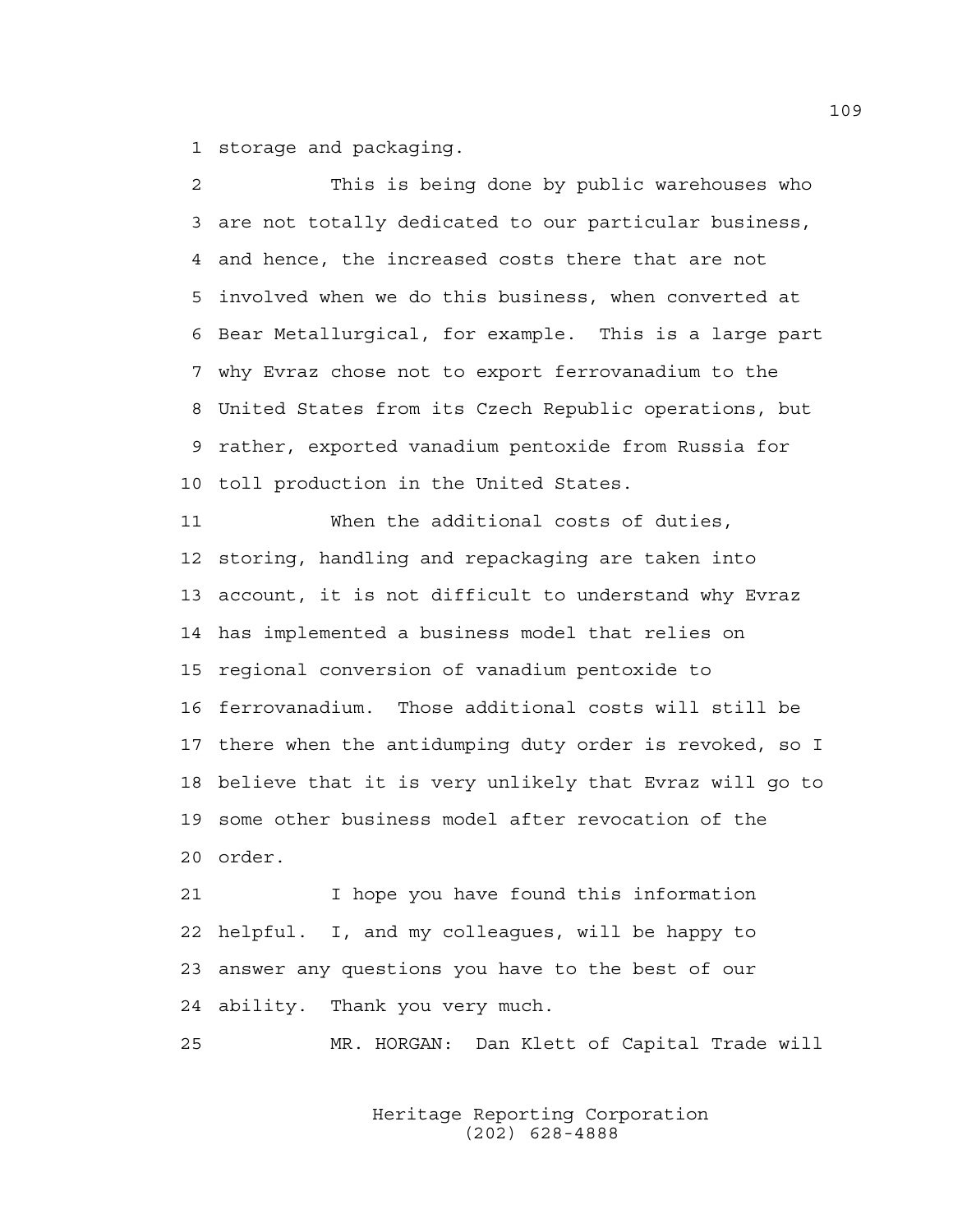1 now make a presentation.

2 MR. KLETT: Good afternoon, Madam Chairman, 3 members of the Commission. My name is Daniel Klett. 4 I'm an economist with Capital Trade. There are some 5 slides that you should have before you that I will be 6 referring to.

7 There are four issues I will address. 8 First, the significant changes in the structure of the 9 Russian ferrovanadium industry and market since the 10 investigation period, and since the last sunset 11 review. Second, why Russia will not switch from 12 producing vanadium pentoxide for export to the U.S. to 13 exporting ferrovanadium. Third, why diversion of 14 ferrovanadium exports from non-U.S. markets to the 15 United States is now essentially a nonissue. Fourth, 16 likely pricing effects for any small volume of 17 ferrovanadium that may be imported in the United 18 States from Russia.

19 The same two Russian producers that existed 20 in the investigation period continue to produce 21 ferrovanadium today. However, the multinational 22 Russian company Evraz became the owner of the Vanady-23 Tula production facility in 2008, owns ferrovanadium 24 capacity in the Czech Republic, ferrovanadium and 25 nitrited vanadium capacity in South Africa and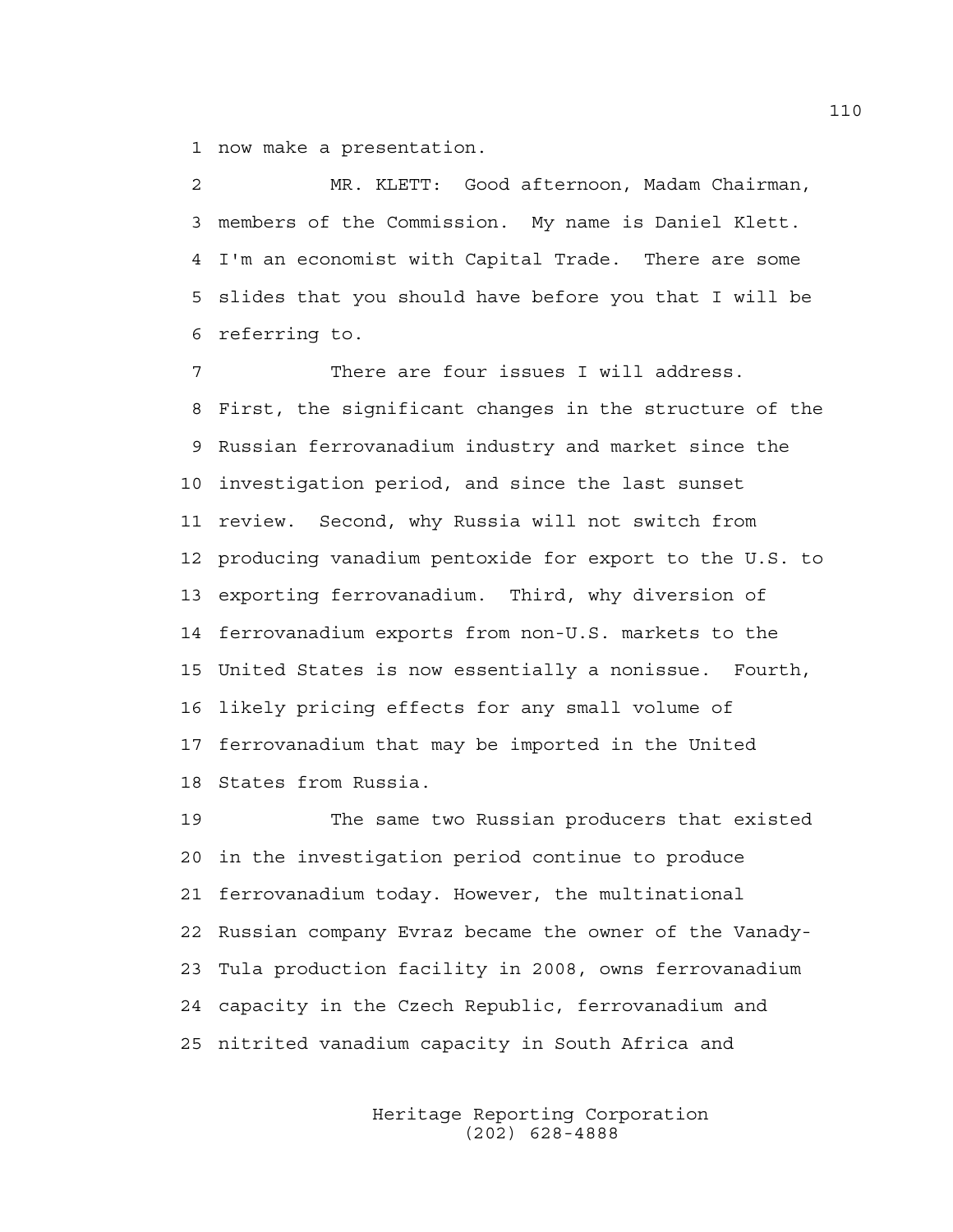1 vanadium pentoxide capacity in the U.S. through its 2 2006 acquisition of Strategic Minerals Corporation, 3 which owns Stratcor.

4 Evraz participates fully in the U.S. 5 ferrovanadium market through its subsidiary, Evraz 6 East Metals, including sales of nonsubject imports and 7 of ferrovanadium toll-produced for it in the United 8 States by Bear. Bear portrays the global nature of 9 Evraz' vanadium pentoxide and ferrovanadium operations 10 in its current activity in the U.S. market as an 11 indicator that Evraz will increase exports of 12 ferrovanadium to the U.S. without the order. However, 13 a better interpretation of Evraz' global production 14 and distribution structure is that it allows Evraz to 15 optimize, from a financial perspective, how it serves 16 its individual regional markets for ferrovanadium, 17 including the United States.

18 Look at Evraz' behavior in the European 19 market. From 2006 to 2011, Russia's ferrovanadium 20 exports to Europe have declined from 13.2 million 21 pounds to 1.5 million pounds, as shown in Slide 1. 22 Evraz serves the European market for ferrovanadium 23 largely with shipments of vanadium pentoxide from 24 Russia for conversion into ferrovanadium by its Czech 25 Republic ferrovanadium producer, Nikom. Moreover,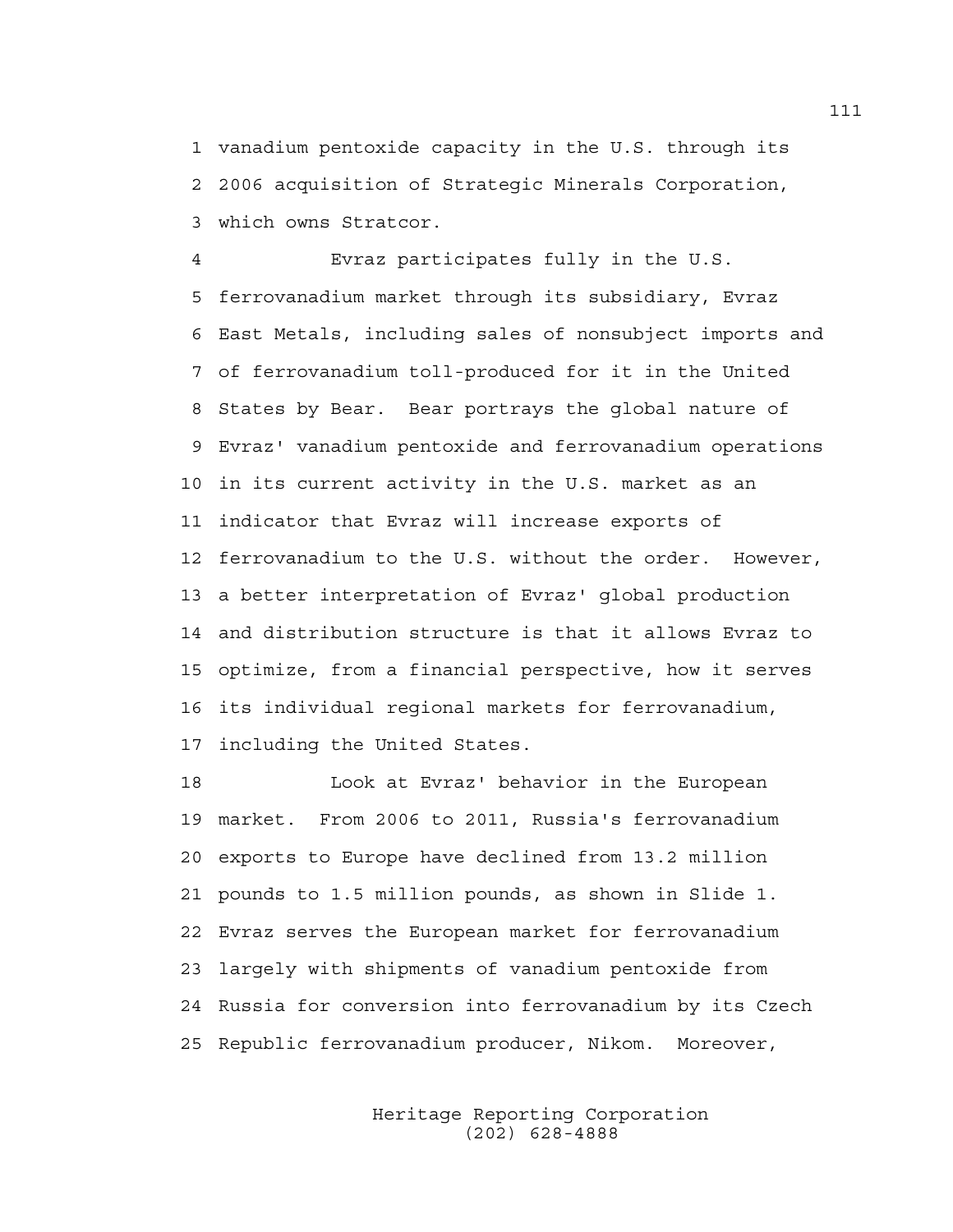1 this pattern is not due to higher duties into the EU 2 on ferrovanadium.

3 Both ferrovanadium and vanadium pentoxide 4 enter duty-free into the EU under GSP provisions. 5 Rather, the decision to supply the European market 6 with vanadium pentoxide exports to the Czech Republic 7 for conversion into ferrovanadium rather than direct 8 exports of ferrovanadium from Russia reflects 9 production and distribution by Evraz that is optimal 10 from a cost, and financial, perspective.

11 Bear asserts, with limited factual support, 12 that it would be lower cost for Evraz to serve the 13 U.S. market with ferrovanadium produced in Russia and 14 exported to the U.S. rather than its other 15 alternatives, including exports of vanadium pentoxide 16 from Russia to the U.S., for U.S. toll conversion, or 17 from nonsubject sources of supply. However, as 18 explained in our prehearing brief, there are 19 additional logistics, packing and inventory costs 20 associated with serving the U.S. market directly from 21 Russia as compared to toll production in the U.S. by 22 Bear from vanadium pentoxide from Russia, and as 23 testified by Mr. Wiesler just a few minutes ago. 24 Evraz also has to consider its internal 25 costs at Tula to produce ferrovanadium as compared to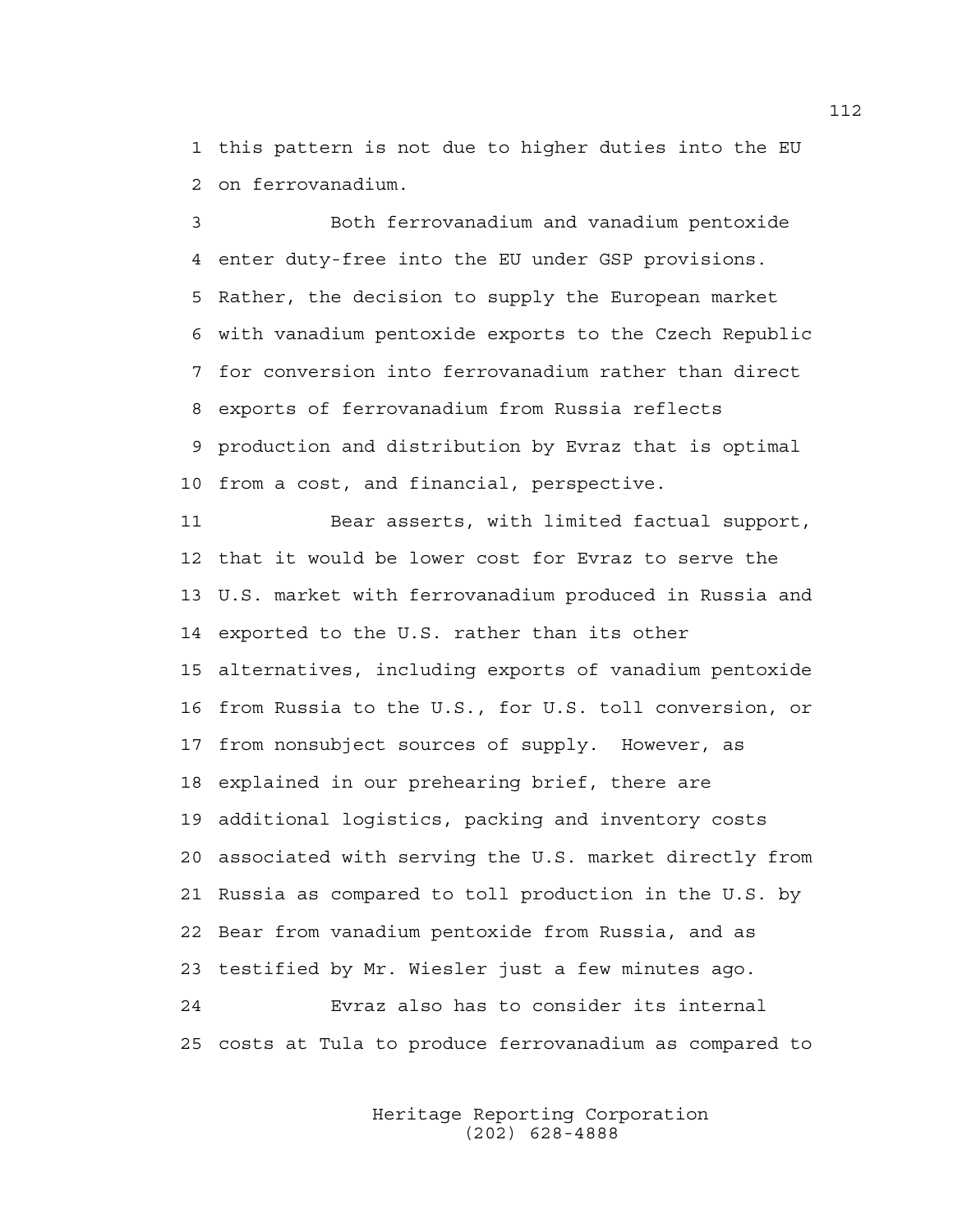1 the tolling fee charged by Bear. In fact, when all 2 costs are considered, it is lower cost for Evraz to 3 supply the U.S. market with toll production at Bear 4 than with production at Tula. In the prior sunset 5 review, the Commission supported its affirmative 6 determination with a finding that the Russian 7 ferrovanadium industry was export-oriented. This is 8 no longer the case.

9 Russia's ferrovanadium exports to non-U.S. 10 markets have declined precipitously since 2006. As 11 shown in Slide 2, Russia's share of world 12 ferrovanadium exports have declined from 15 percent in 13 2006 to two percent in 2011. Although the specific 14 data are confidential, over the same period, Russia's 15 home market sales of ferrovanadium have surged, 16 increasing almost seven fold. The reason for the 17 increase in Russia's home market consumption growth is 18 strong steel production in Russia.

19 As shown in Slide 3, which is from an Evraz 20 investor presentation made just a few days ago outside 21 the course of this proceeding, steel consumption 22 growth in CIS countries is stronger than elsewhere 23 around the world. As shown in Slide 4, this is the 24 result of strong construction growth in Russia. You 25 can see on Slide 4, which is page 41 of that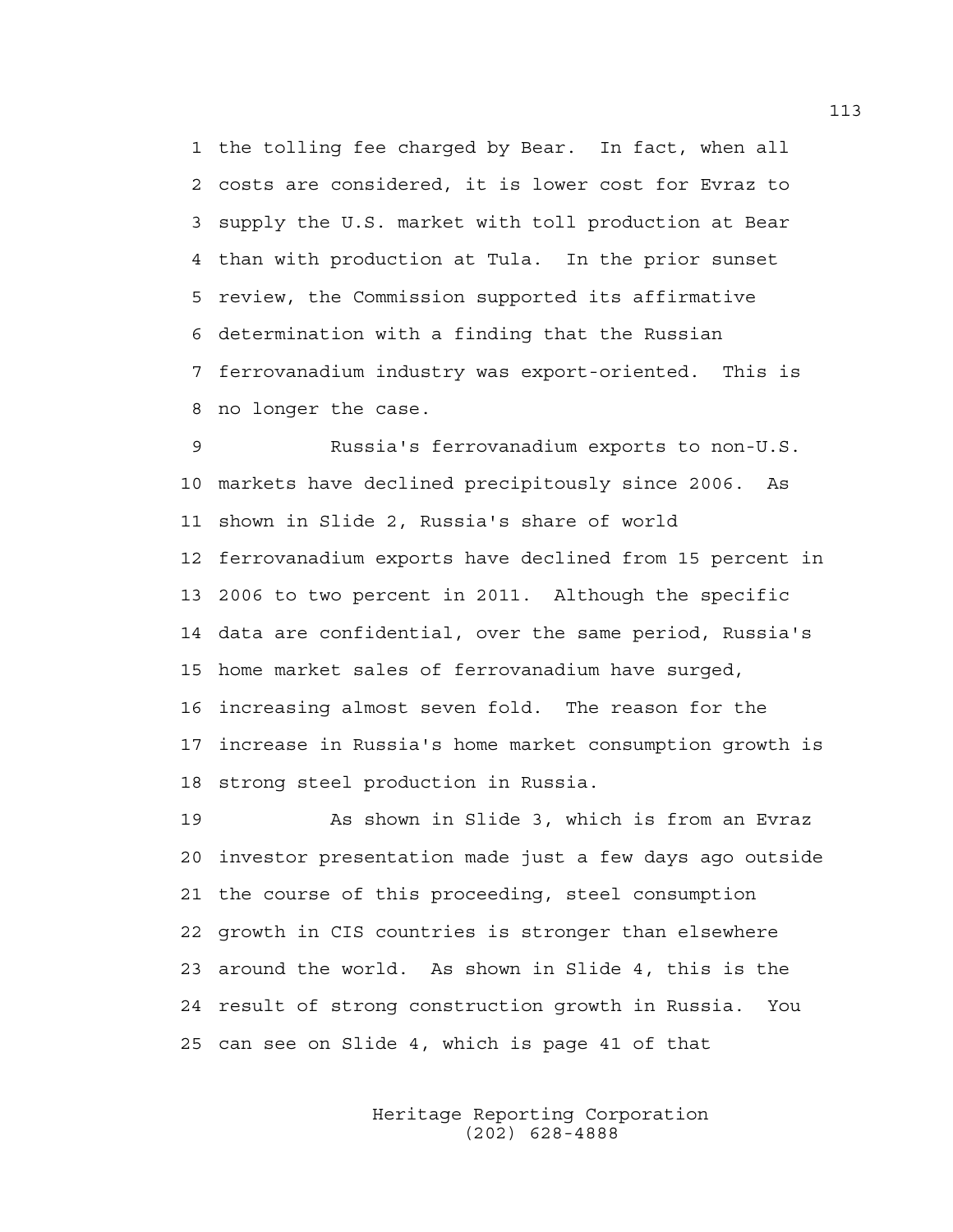1 presentation, the growth is not comprised of just one 2 time things such as the Winter Olympics or a football 3 World Cup. There are investments in long-term 4 modernization of infrastructure that needs investment.

5 As shown in Slide 4, this is the result of a 6 strong construction growth in China. In Russia, 7 rather. As shown in Slide 5, Evraz is a major 8 producer worldwide, and in Russia, of steel 9 production, particularly those that tend to be more 10 ferrovanadium-intensive, such as steel rails and the 11 construction long products. Slide 5 shows Evraz' 12 production of some of these steel products.

13 Regarding possible diversion of non-U.S. 14 exports to the United States, Bear and AMG repeatedly 15 point to higher ferrovanadium prices in Europe than in 16 the United States to support their assertion of a 17 likely surge in ferrovanadium exports to the U.S. 18 However, their analysis works only if there is any 19 meaningful export volume from Russia to Europe to 20 divert absent the order, and there is not.

21 Moreover, any analysis of U.S. versus 22 European prices would also have to consider the higher 23 movement and other costs to sell ferrovanadium to the 24 U.S. as compared to Europe. Bear and AMG assert that 25 absent the order there will be adverse price effects,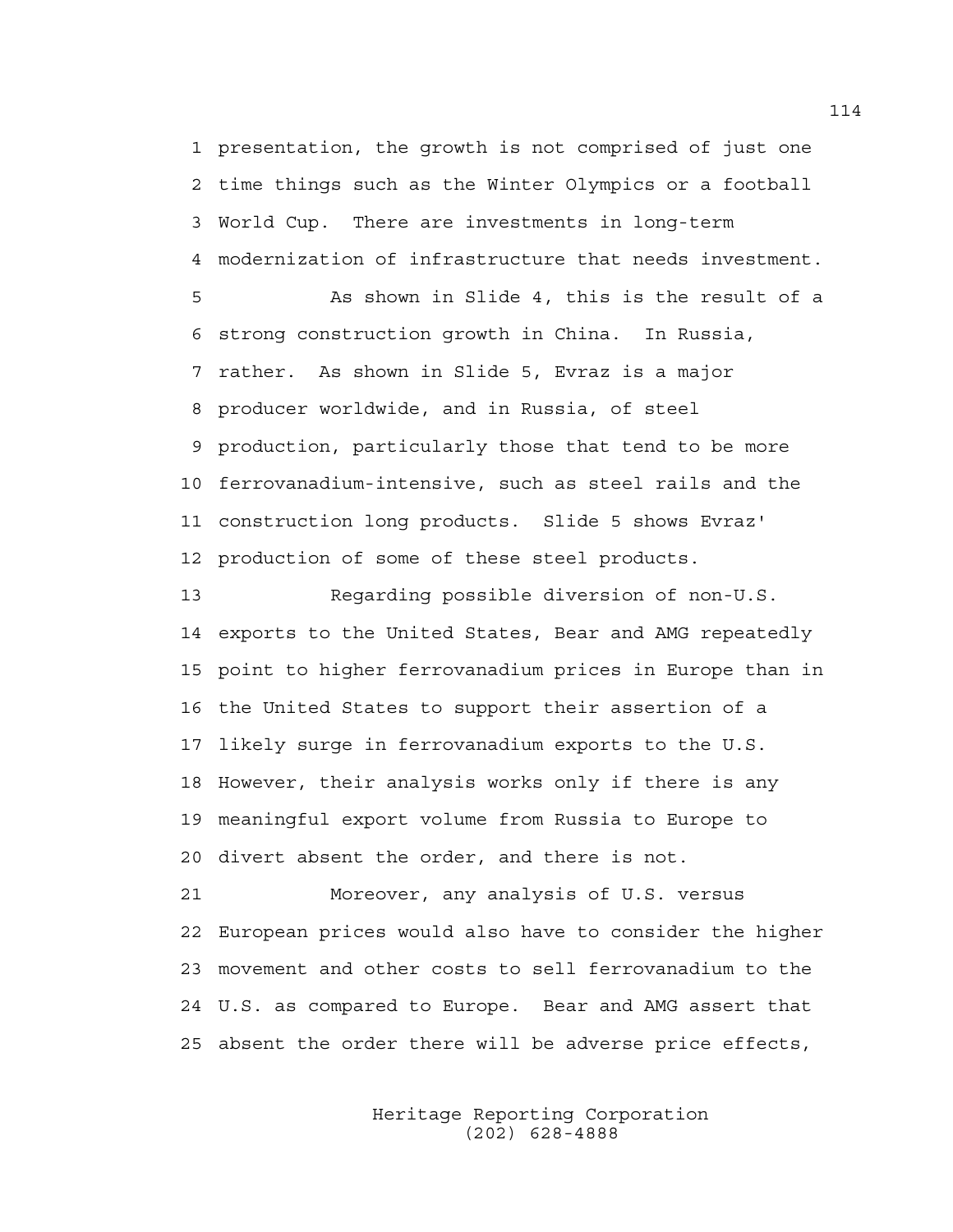1 citing to statements made in purchaser questionnaires 2 and inferences from Evraz' exports of vanadium 3 pentoxide to the U.S. Any lower prices that 4 purchasers may expect generally are premised on 5 additional import volumes from Russia. However, for 6 all the reasons we have given, Russian producers are 7 not likely to significantly increase ferrovanadium 8 exports to the U.S. absent the order.

9 As to prices of vanadium pentoxide imports 10 from Russia, this is a poor proxy for the likely 11 pricing of ferrovanadium imports from Russia that may 12 enter the U.S. market. Any vanadium pentoxide imports 13 from Russia are toll produced by Bear into 14 ferrovanadium for sale by Evraz East Metals. The 15 Commission has from its questionnaire responses actual 16 pricing by Evraz East Metals for its ferrovanadium 17 sales toll produced by Bear and for its imports of 18 nitrited vanadium from South Africa. This analysis is 19 included in our prehearing brief at Exhibit 13 and 20 shows that on a vanadium content basis, Evraz more 21 often oversold than undersold U.S. producers.

22 Finally, I'd like to refer to Exhibit 6 of 23 Dr. Button's testimony. If you look at the vanadium 24 pentoxide exports, I think it was his premise that 25 absent the order, that vanadium pentoxide would be

> Heritage Reporting Corporation (202) 628-4888

115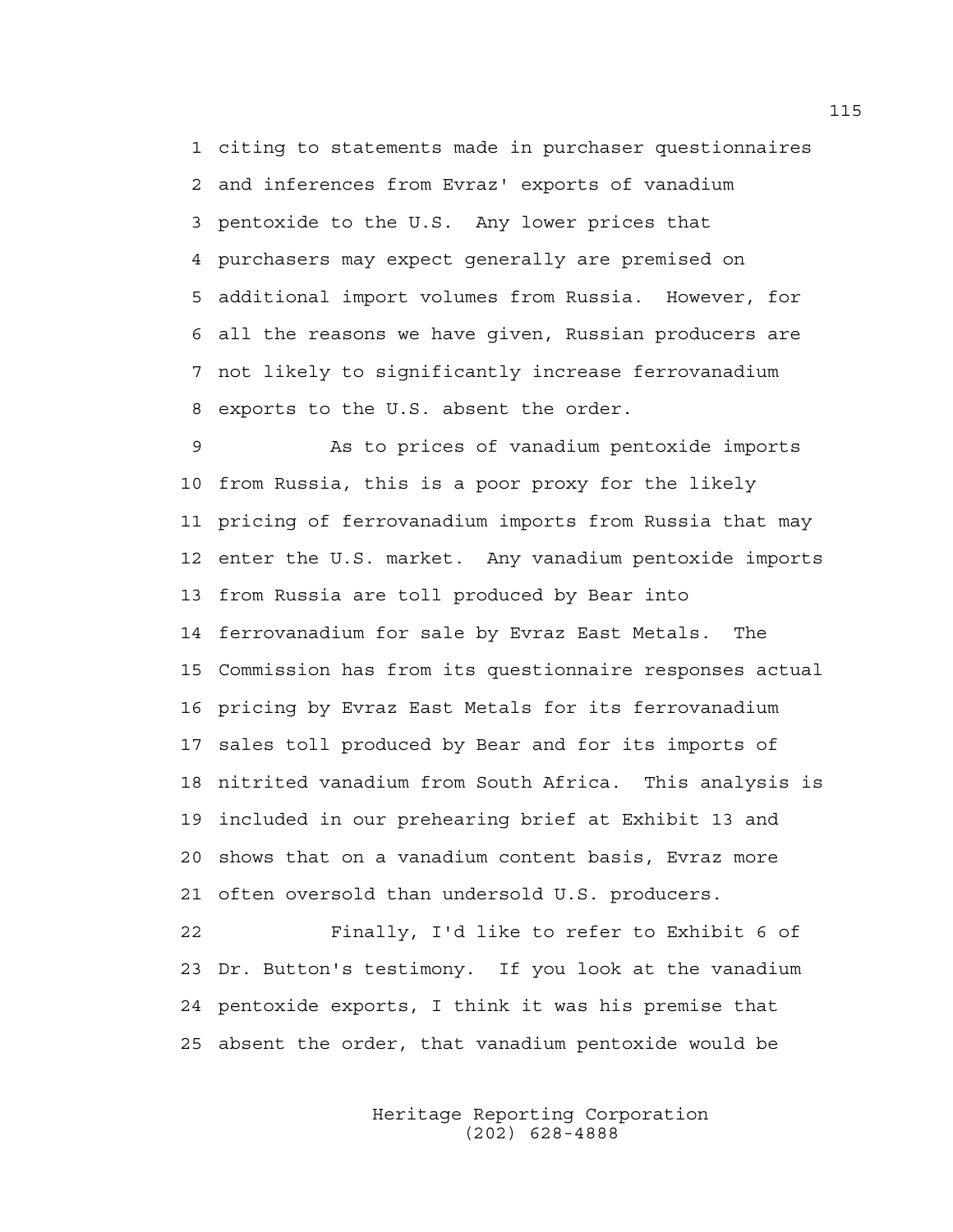1 repatriated to Russia for ferrovanadium production in 2 Russia because it was, made more sense economically to 3 produce ferrovanadium in Russia than export vanadium 4 pentoxide.

5 That argument only makes sense if all the 6 vanadium pentoxide, or a large share of the vanadium 7 pentoxide, was exported to the United States. 8 However, in 2011, and I can do this analysis for prior 9 years but I'll just stick to 2011, of the 7.7 thousand 10 metric tons of vanadium pentoxide exported in 2011, 11 only 1,280 metric tons was exported to the United 12 States, so 85 percent of the vanadium pentoxide 13 exports from Russia were to non-U.S. markets, which 14 are not subject to antidumping duty orders.

15 If it made more economic sense for Russia to 16 produce ferrovanadium in Russia rather than export 17 vanadium pentoxide, why is it exporting vanadium 18 pentoxide to all these other countries where there is 19 no antidumping duty order? In fact, this slide 20 supports the testimony of Mr. Wiesler that, as a 21 business model, it makes more economic sense for Evraz 22 to export vanadium pentoxide to local markets for 23 conversion into ferrovanadium in those markets. Thank 24 you.

25 MR. HORGAN: Thanks, Dan. That concludes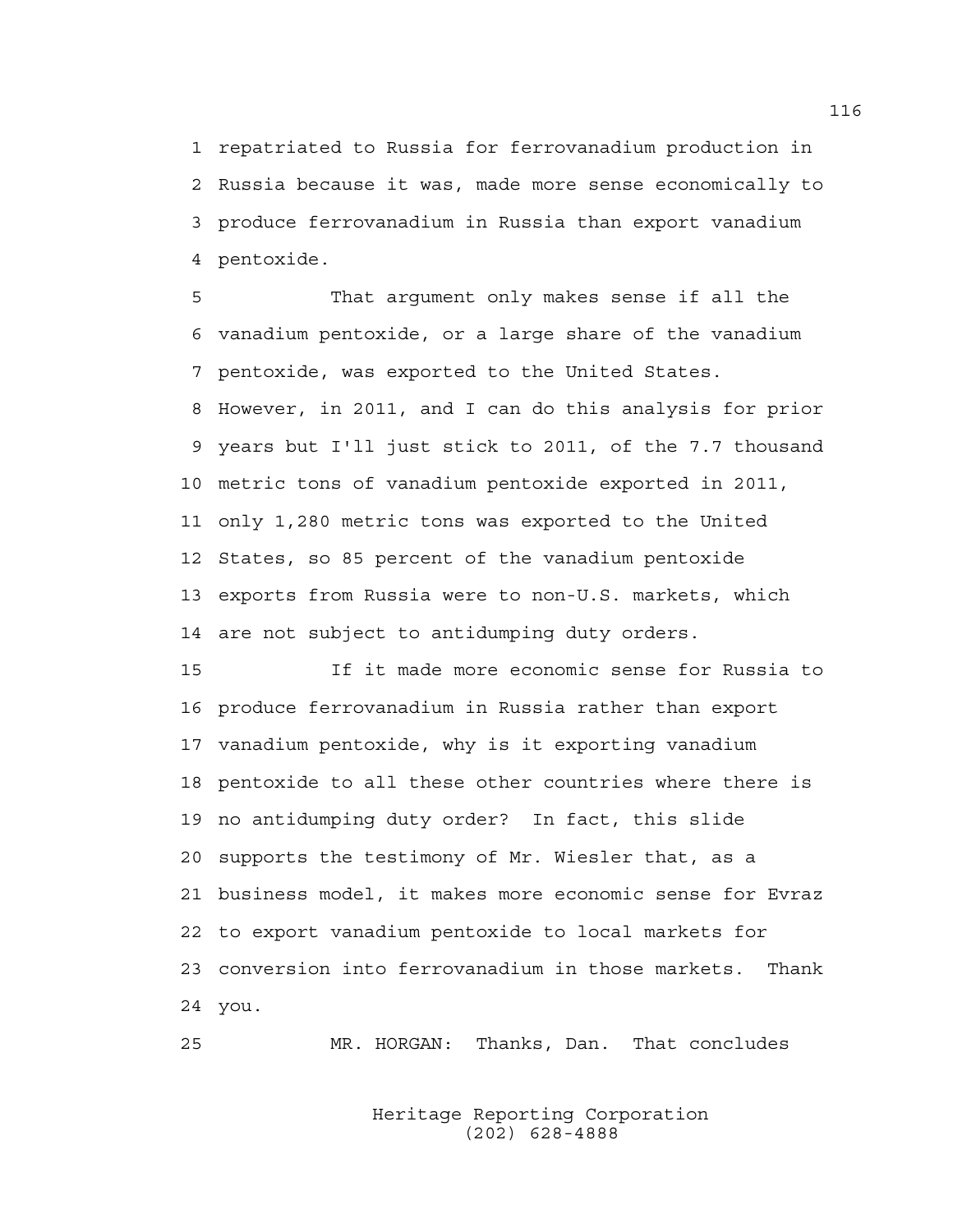1 our affirmative presentation. We'll be happy to take 2 questions from the Commission.

3 CHAIRMAN ARANOFF: Thank you. Welcome to 4 this afternoon's panel. We appreciate your being here 5 with us today. We're going to begin the questioning 6 this afternoon with Commissioner Williamson.

7 COMMISSIONER WILLIAMSON: I want to thank 8 the panel for the presentation, the businesspeople for 9 coming today. Start off with following some things 10 that I asked this morning. I raised the question 11 about how much independence the companies in the Evraz 12 Groups have. Can you give me some more details here 13 or posthearing? You know, between Evraz, Stratcor, 14 East Medal and Vanady-Tula. So how independently are 15 they? I mean, I know they are part of the same 16 corporation, but they are, the degree of control 17 varies, or how much control the parent exercises over 18 the operations can vary by company.

19 MR. WIESLER: I think it's important to note 20 here that when Evraz purchased Stratcor, they did so 21 for two particular key reasons. One is they had 22 vanadium there, but they never sold vanadium, they 23 never marketed vanadium. It wasn't part of their 24 whole background, other than just as some raw 25 material. So they purchased Stratcor because our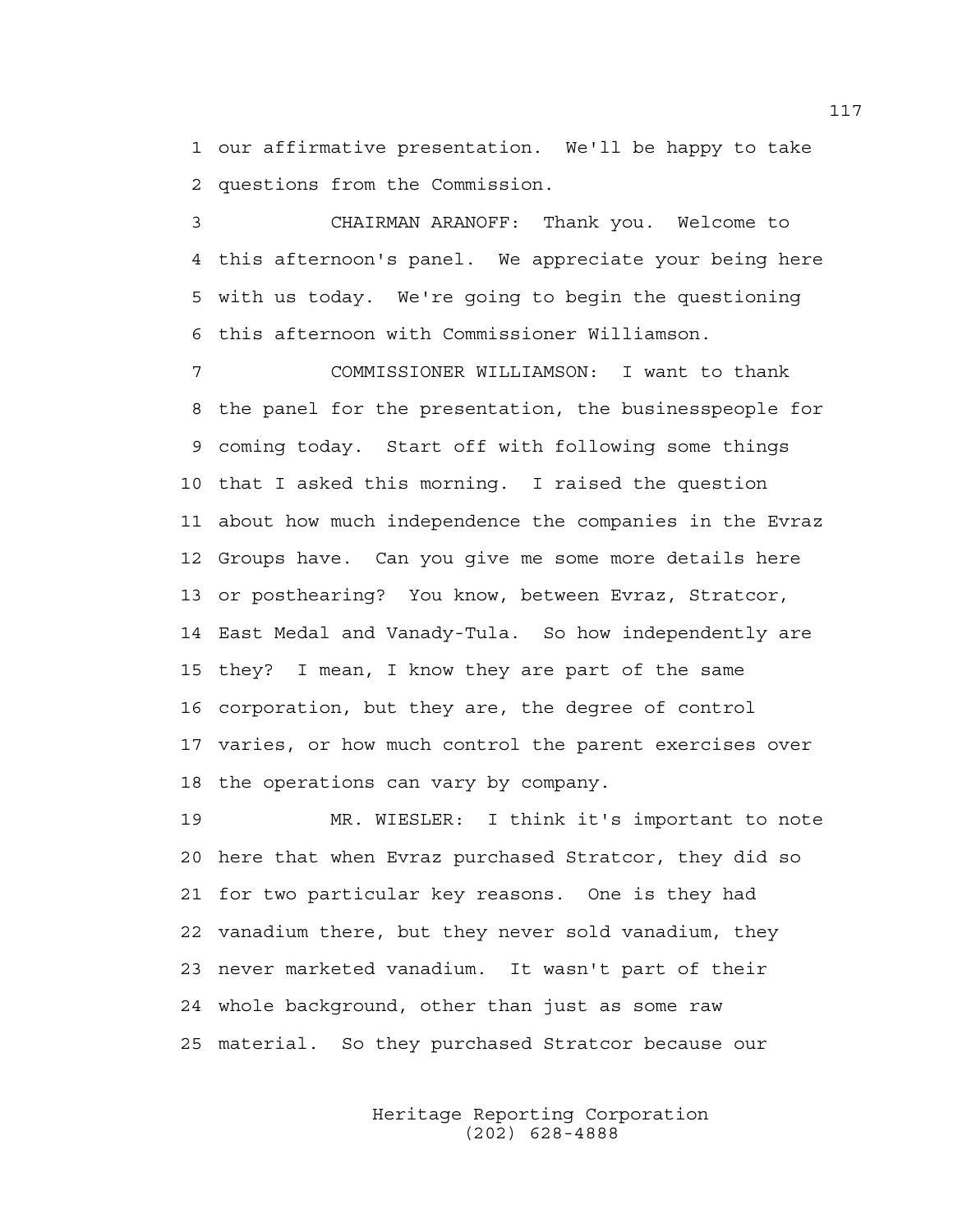1 whole history for decades has been in the vanadium 2 business. We have a technology department, so they 3 wanted to incorporate our technology department to 4 help them upgrade the vanadium slags that they had 5 been generating.

6 Secondly, it was to better market the 7 vanadium units. We're talking vanadium units 8 globally. Stratcor, again, has a presence globally, 9 and they have for years and decades, and so we were 10 able to facilitate that portion of the overall 11 strategy. We do have regular meetings with Evraz, the 12 parent company in Moscow, and we have strategic 13 decisions that are made based on, you know, production 14 in the market, et cetera.

15 So, to be specific, there is a lot of 16 coordination of efforts, and we do work very closely 17 with them. The independence amount is pretty limited, 18 but we're all in sync as to where the products are 19 going and how they should be distributed, and sold and 20 marketed.

21 COMMISSIONER WILLIAMSON: Okay. Thank you. 22 Posthearing, Commissioner Okun is not here today, but 23 I'm sure she would want to ask you if there are any 24 business plans that you can make available to us to 25 substantiate, you know, this strategy of local control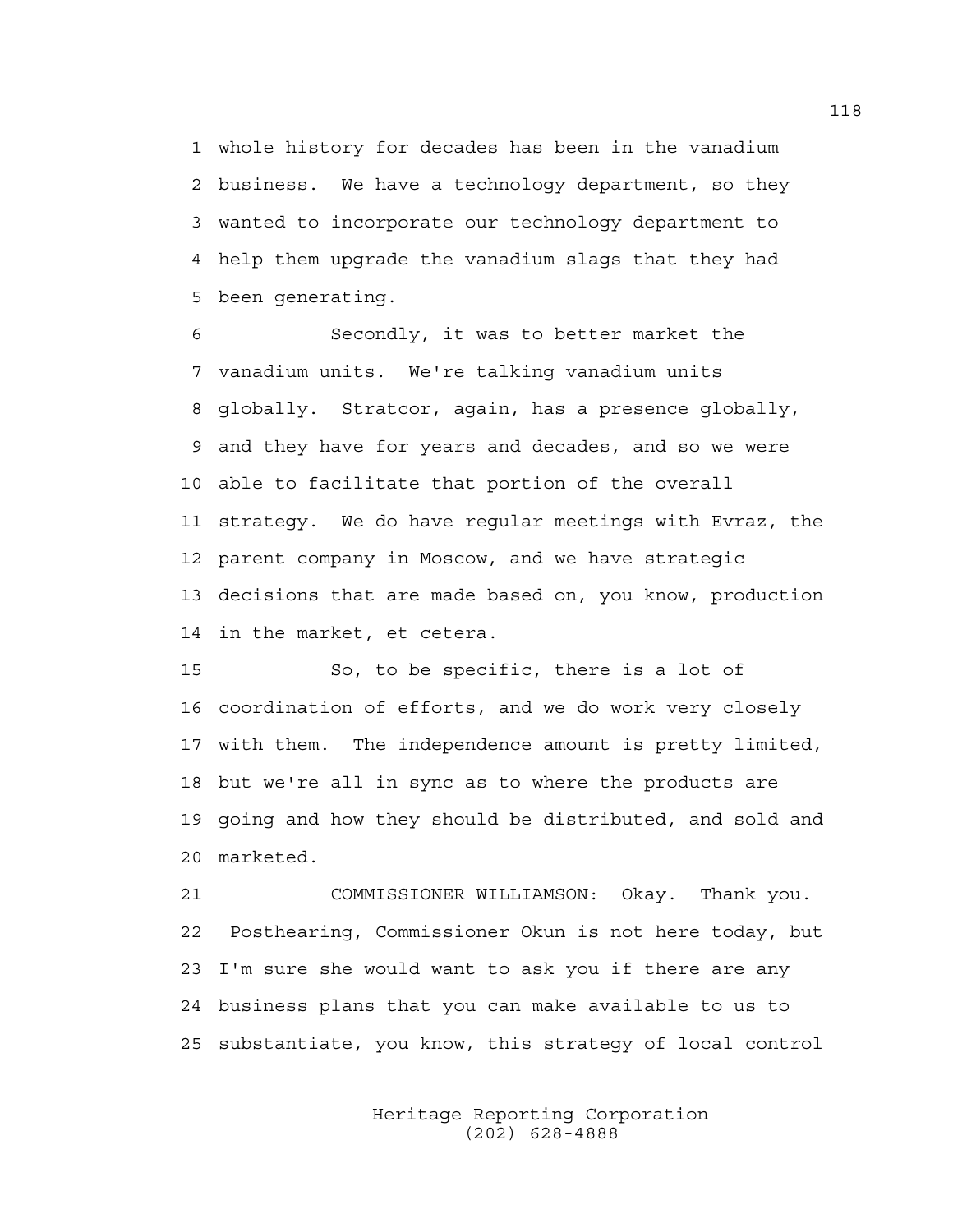1 or anything that was sort of maybe put down at the 2 time that the companies were acquired, that would just 3 help to document that this was, you know, this was the 4 strategy envisioned. I'm not sure if it was something 5 worked out after the acquisitions were made or before, 6 but anything like that would be helpful in terms of 7 addressing this question.

8 MR. HORGAN: We'll see if we can find 9 anything like that.

10 COMMISSIONER WILLIAMSON: Okay. Thank you. 11 MR. WIESLER: I can say that if you look at 12 our history, which shows the movement of material, 13 that shortly after we were acquired, we were using 14 their oxide, bringing in, you know, the oxide from 15 Tula in to Bear to produce there.

16 At the same time, the strategy, like I 17 pointed out, even though our Stratcor facility in Hot 18 Springs had produced large quantities of vanadium, 19 some of which was going into the ferrovanadium market, 20 we kind of wanted to strategize and say, all right, 21 that product, which had been serving the domestic 22 market for, again, decades as ferrovanadium, we would 23 now utilize that more into the specialty market and 24 use the Russian material as a group to take care of 25 the more commodity-based products here. So that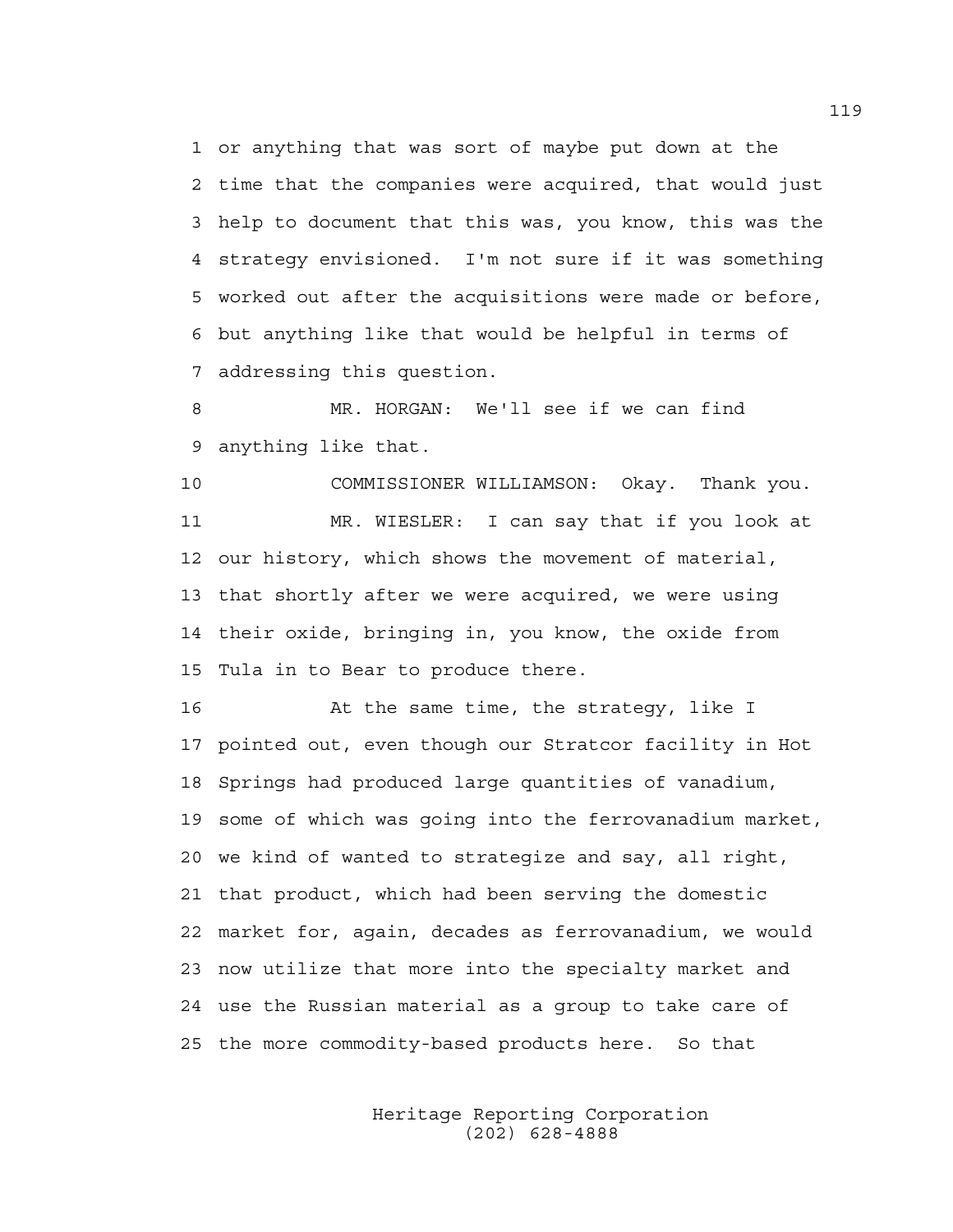1 period of time from 2008, 2009 was kind of a

2 transition period when all this was going on.

3 COMMISSIONER WILLIAMSON: Okay. Thank you. 4 You know, as I said, anything that could help to 5 document and make it clearer would be helpful. In 6 2008, 2009 there were large changes in the average 7 unit values of the U.S. industry shipments of 8 ferrovanadium. Can you please discuss what was going 9 on in the market in those years? This could be 10 posthearing.

11 MR. HORGAN: I'm going to have Bob Bunting 12 answer that question. He's a consultant to Stratcor. 13 He worked at Stratcor. In the vanadium business -- 14 he told me this morning, as of this Saturday, it will 15 be 44 years in the vanadium business.

16 MR. BUNTING: Well, the question again, 17 please.

18 COMMISSIONER WILLIAMSON: Okay. Well, and I 19 say, I posed this question to the domestic industry 20 this morning, too, about can you please discuss what 21 was going on in the market in 2008 and 2009 when there 22 were large changes in the average unit value of U.S. 23 industry shipments.

24 MR. BUNTING: Yes. Well, the recession of 25 course took hold in the fourth quarter of 2008. When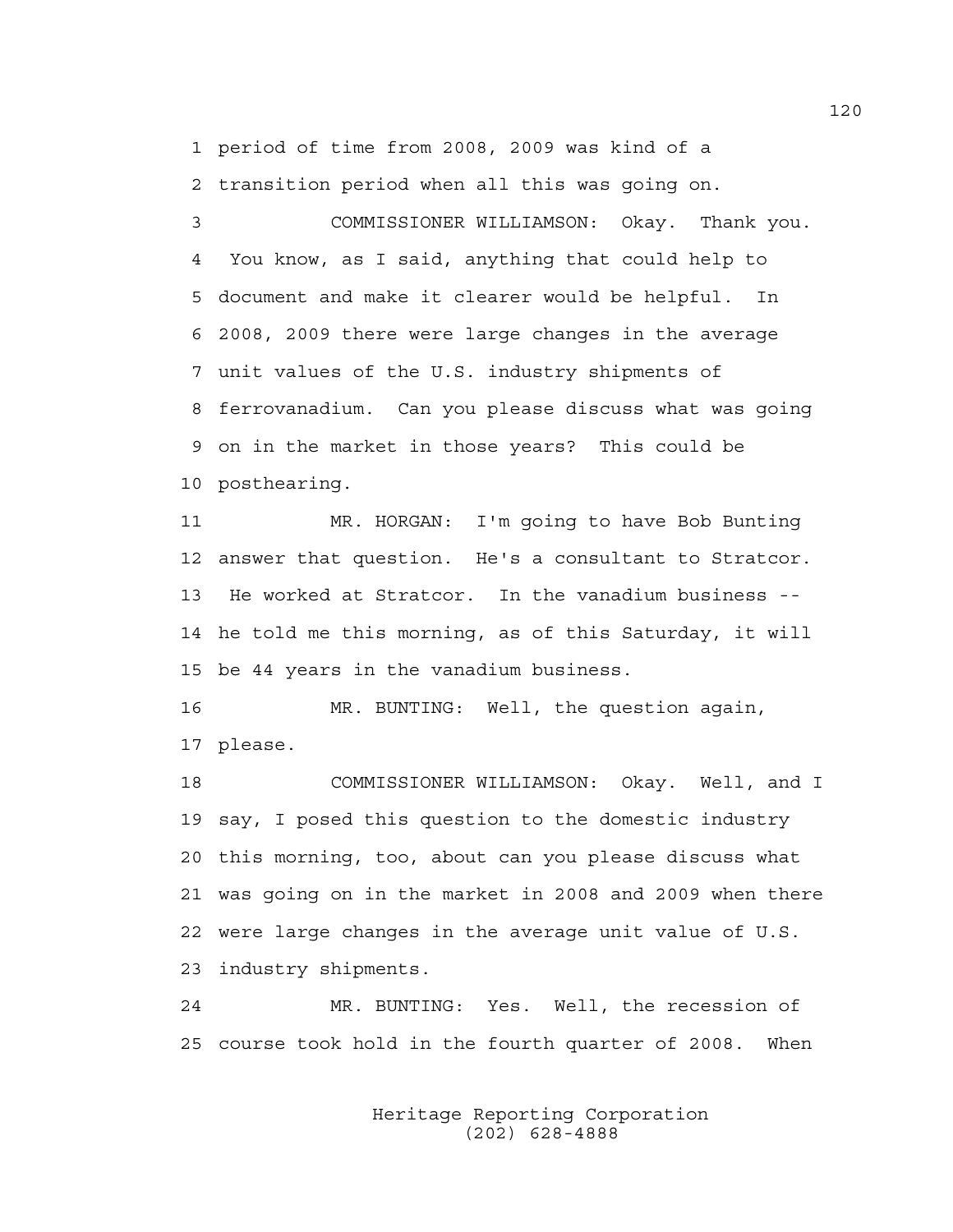1 you're talking about a commodity like this, this sort 2 of almost means that the amount stops, you know? It 3 doesn't just drop in the same relationship as the 4 overall decline in GDP, for example. Everyone's got 5 more vanadium than they consume in the foreseeable 6 future, so we had a situation there were for three or 7 four months, from about October 2008 onwards, the 8 demand for vanadium worldwide, really, just about 9 stopped, and then it started to crawl forward again as 10 we got further into 2009, so the impact there was 11 quite, you know, serious on manufacturers for 12 everyone.

13 COMMISSIONER WILLIAMSON: Okay. So it was 14 just the recession. Okay.

15 MR. BUNTING: Yes.

16 COMMISSIONER WILLIAMSON: Thank you. This 17 is another question I posed to Bear this morning. I'm 18 wondering if you can confirm or add anything about the 19 total relationship between Stratcor and Bear. You 20 know, is it based on -- I think this morning they 21 mentioned that it started out as five year contracts, 22 and now, one year. I was just wondering if you want 23 to confirm or add anything, or any different 24 perspective on that relationship.

25 MR. WIESLER: No. As we mentioned, we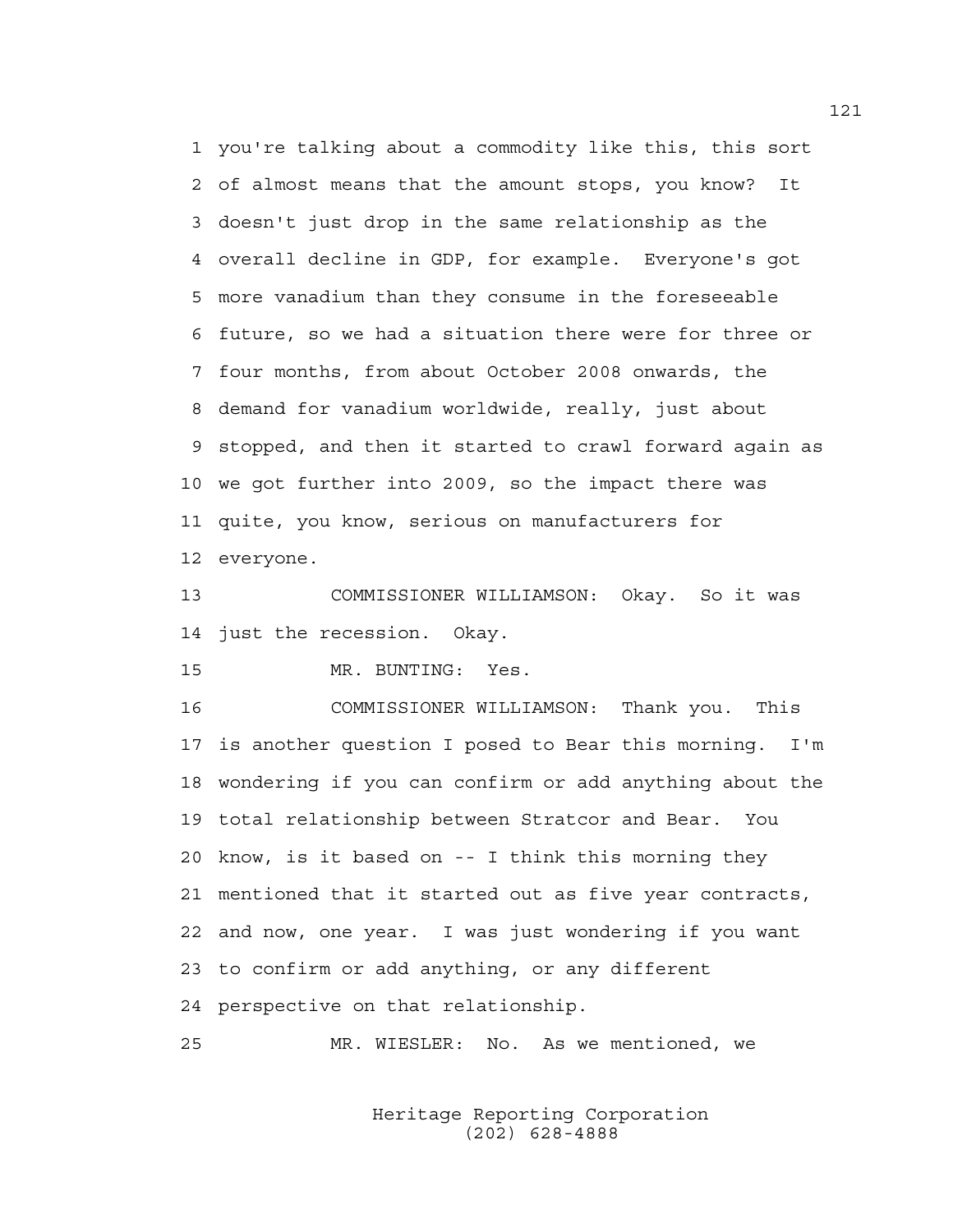1 consider Bear a, not financial, strategic partner. In 2 fact, we comment, we mention them on our website, that 3 they're an important part of us as a converter, an 4 independent converter, but one that we've had 5 contracts in place with them almost from their 6 beginning. These have gone on. Our relationship with 7 Bear has been extremely strong, and that's one of the 8 reasons, too, that Evraz saw a good opportunity to use 9 their large quantities of vanadium pentoxide with a 10 good, solid, local converter.

11 COMMISSIONER WILLIAMSON: Okay. Thank you. 12 What would be event on a day Tula's capacity produced 13 ferrovanadium and nitrited vanadium in Russia if there 14 were no limit to availability of vanadium pentoxide, 15 that is, for the years 2006 through 2011. What will 16 be its theoretical capacity, assuming no raw material 17 constraints? Again, I don't know if you can do that 18 now or in the posthearing.

19 MR. MONTALBINE: Yes. This is Marc 20 Montalbine. We'll address that in the posthearing, 21 but obviously, when you read the questionnaire 22 instructions, they're not getting a theoretical 23 capacity, they're getting a practical capacity, to say 24 base your capacity on normal operating conditions, the 25 equipment that's in place and on line, the normal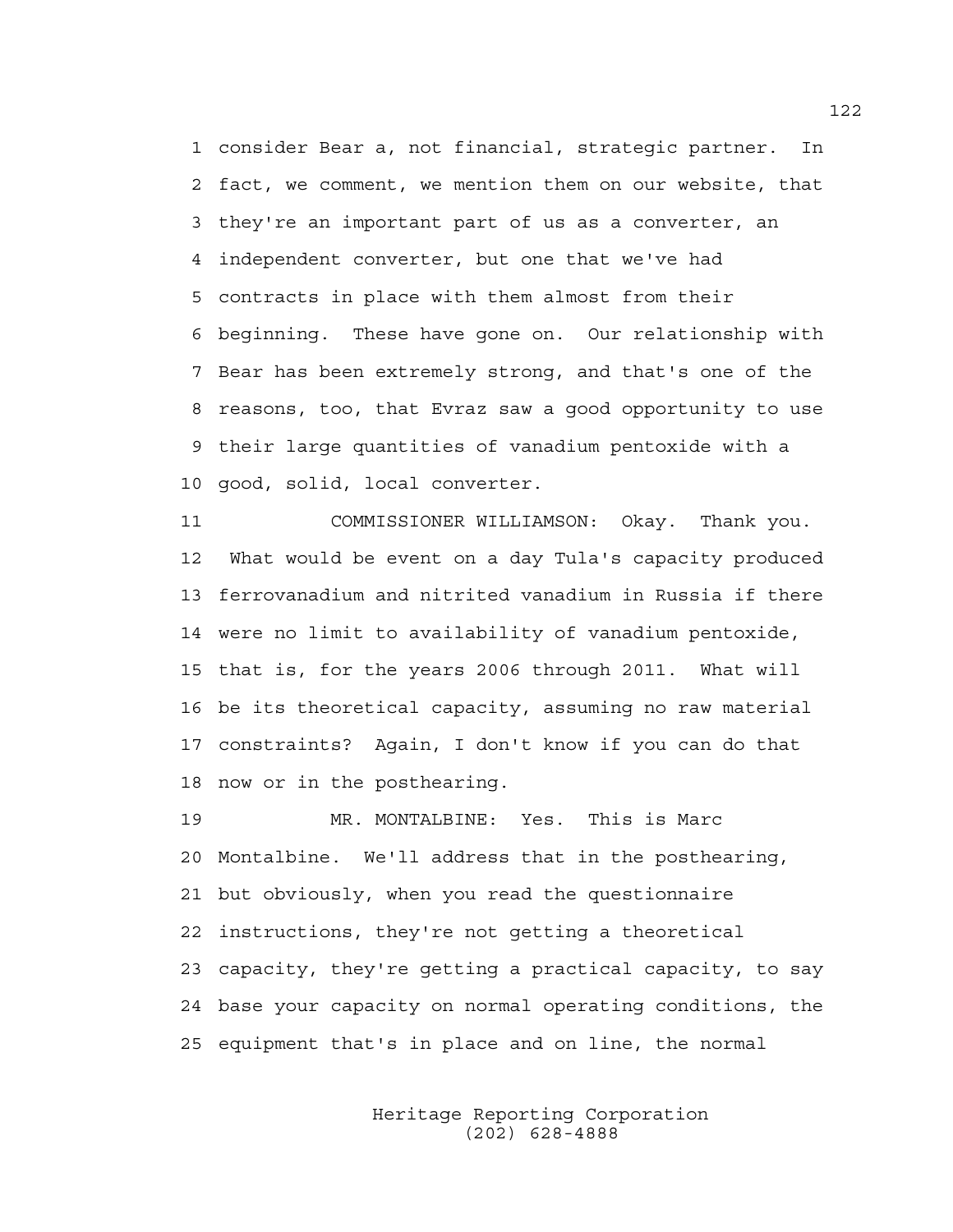1 workers in place and the normal product mix, so that's 2 exactly what we did, but we can also talk about 3 theoretical capacity in our posthearing brief.

4 COMMISSIONER WILLIAMSON: Okay. Thank you. 5 Mr. Horgan?

6 MR. HORGAN: Yes. I just wanted to add, you 7 know, this whole business of whether it's better to 8 toll or you can make more money by doing it yourself, 9 you have a good example here with the tolling 10 relationship between Stratcor, which goes back 20 11 years, and Bear. Stratcor found it cheaper to shut 12 down their own ferrovanadium facility in Niagara Falls 13 and use Bear's unrelated facility to toll process for 14 20 years without any interruption.

15 The only time they only ceased that 16 relationship, or ceased that particular tolling 17 relationship, is because they wanted to redirect 18 Stratcor's domestic production to a different target 19 market and replace it with the Tula vanadium 20 pentoxide. So the notion that it's always cheaper to 21 do it in house is not true, and so I think Bear sells 22 itself a little short. We heard them talk this 23 morning about how efficient they are as a converter. 24 There's no reason why any rational producer wouldn't 25 want to take advantage of their efficiencies, as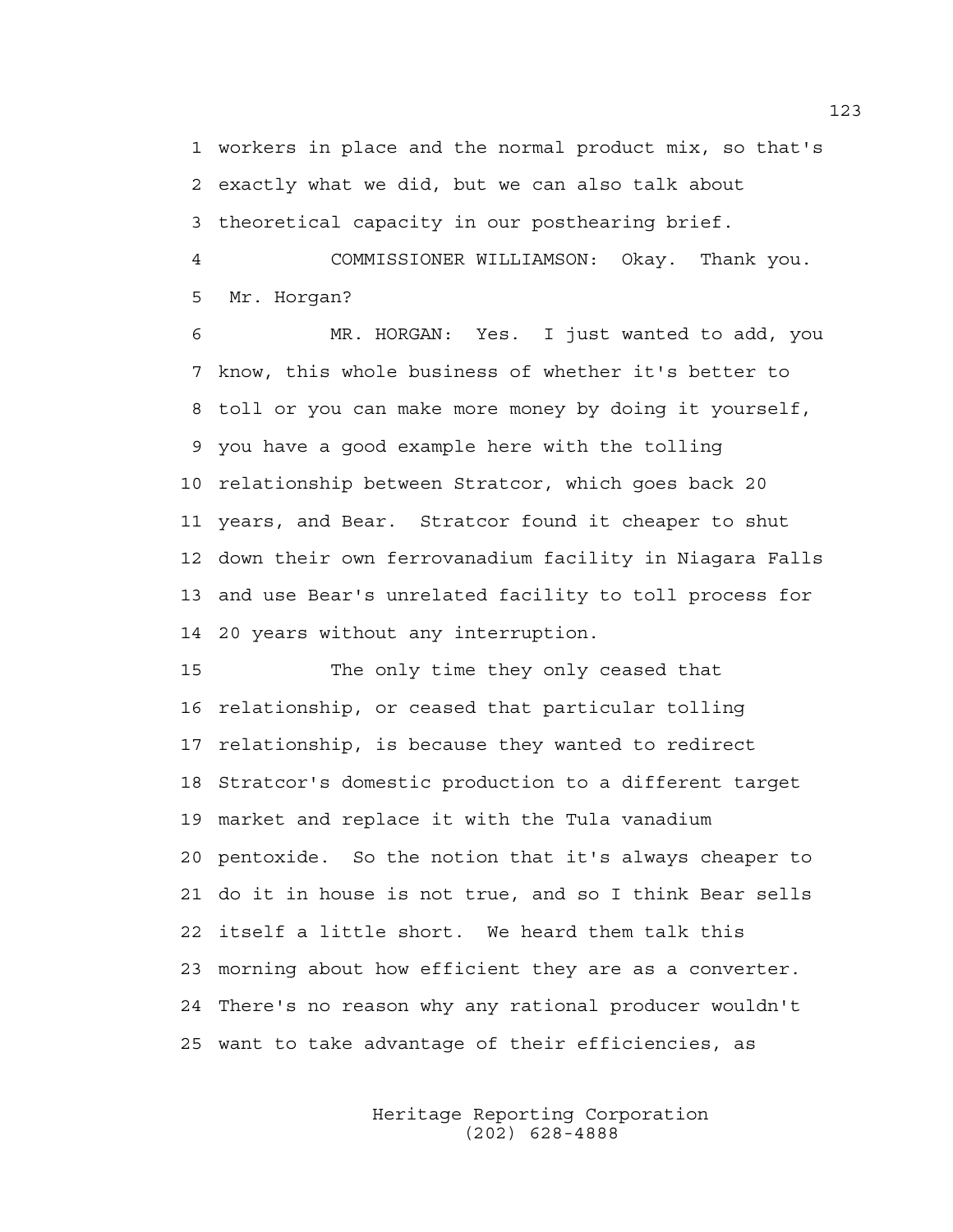1 Stratcor has done for 20 years, and as Tula would like 2 to do if they're given the chance.

3 COMMISSIONER WILLIAMSON: Okay. Thank you. 4 MR. MONTALBINE: If I could make one more 5 comment --

6 COMMISSIONER WILLIAMSON: Sure.

7 MR. MONTALBINE: -- on your capacity 8 question. Your premise was assuming that there's 9 unlimited supply of pentoxide. If you look at AMG's 10 Exhibit 5 where they calculated capacity, they, 11 themselves, agree that we're at full capacity on 12 pentoxide, so there is no more pentoxide to be had. 13 Earlier, in this morning's discussion, you heard from 14 Commissioner Pinkert's question that we're not talking 15 about pentoxide coming from outside of Russia into 16 Russia, we're talking about Russian pentoxide that's 17 being produced there, and that's at 100 percent 18 capacity, so that also limits the practical ability to 19 make more ferrovanadium. As I said, we'll discuss 20 that more in our posthearing brief.

21 COMMISSIONER WILLIAMSON: Okay. Thank you. 22 I guess if there's growth in steel production, it's 23 going to also affect how much pentoxide would be 24 available.

25 MR. MONTALBINE: Actually not. With steel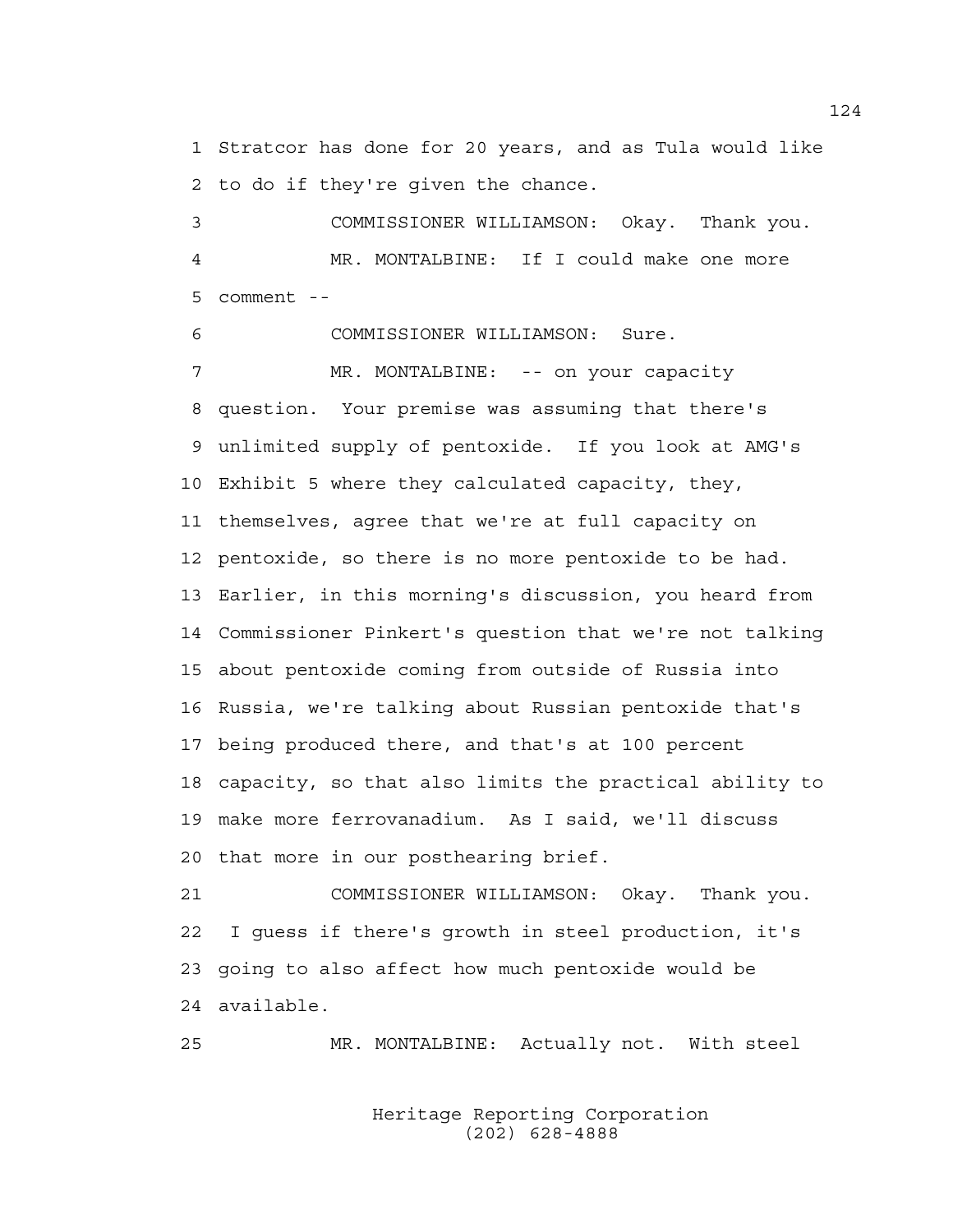1 production you get slag, so that's the raw material to 2 make the pentoxide, but you need enough pentoxide 3 processing capacity. Evraz is already at 100 percent 4 pentoxide processing capacity so they can't process 5 anymore slag. In fact, they've exported slag outside 6 of Russia because they, themselves, can't use it. 7 COMMISSIONER WILLIAMSON: Okay. So it's the

8 capacity to make the --

9 MR. MONTALBINE: The pentoxide. That's the 10 bottom line.

11 COMMISSIONER WILLIAMSON: -- pentoxide from 12 the slag. Okay.

13 MR. MONTALBINE: Exactly. That's at 100 14 percent capacity. Even the AMG's brief admits that 15 part.

16 COMMISSIONER WILLIAMSON: Okay. Thank you. 17 My time has expired. Thank you for those answers. 18 CHAIRMAN ARANOFF: When Stratcor was still 19 in the business of making vanadium pentoxide and 20 having it converted into ferrovanadium, my 21 understanding is Stratcor was then marketing the 22 product itself in the United States, but Stratcor is 23 not currently marketing the product that Evraz is 24 bringing in from third countries, right, or the 25 product that bears converting for Evraz.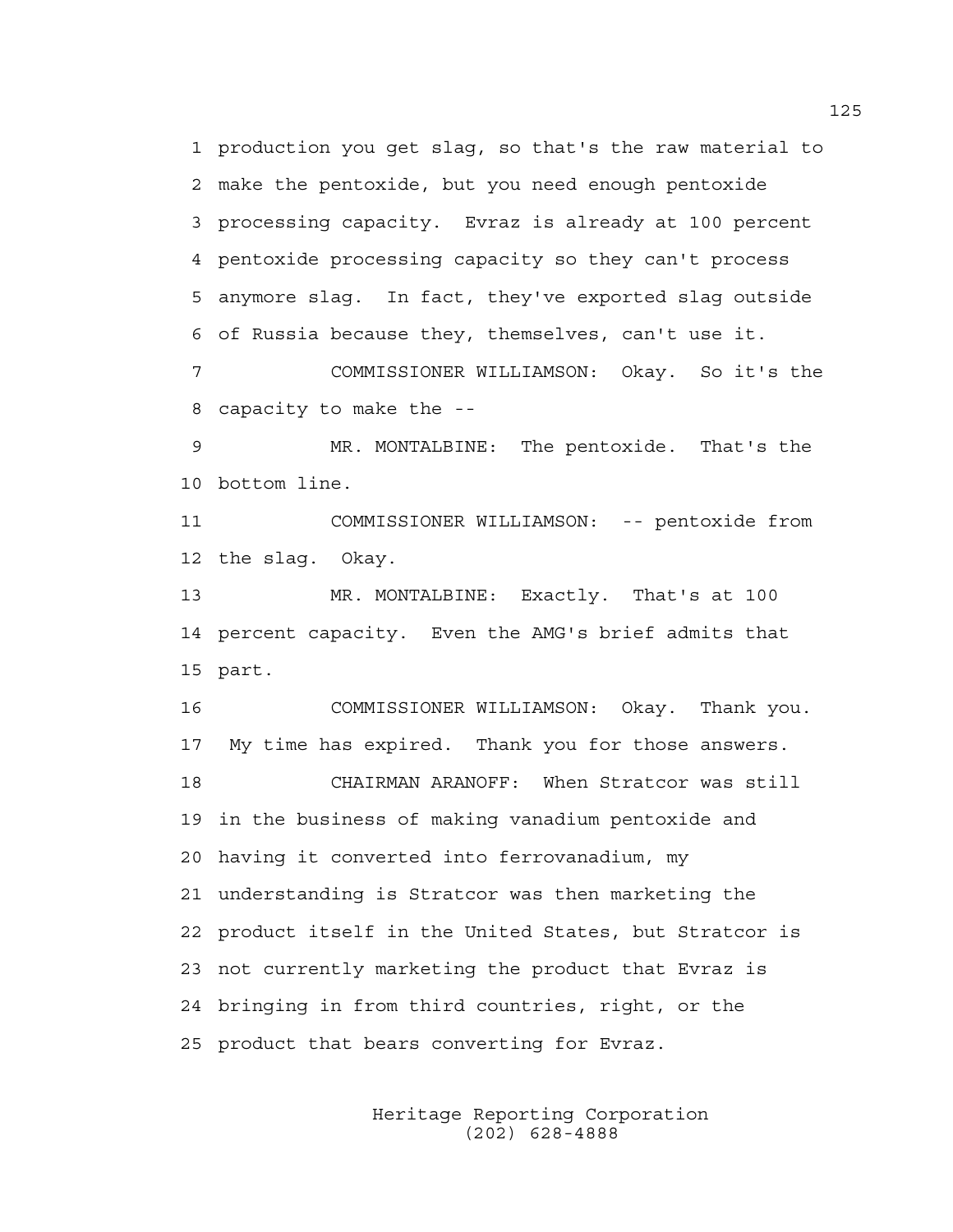1 MR. WIESLER: We work together, we share the 2 same office. First of all, we do make quantities of 3 vanadium pentoxide, but yes, we've shifted our focus 4 to where -- my colleagues here with East Metals is, 5 again, part of the Evraz Group -- they're pretty much 6 handling the sale and the marketing of the 7 ferrovanadium.

8 CHAIRMAN ARANOFF: So I know that in 9 response to Commissioner Williamson's question you 10 were going to provide theoretical capacity information 11 posthearing, but just as a general matter, is it 12 correct that if Evraz made the choice not to export 13 vanadium pentoxide that it's now exporting for 14 conversion in other markets, that it would be able to 15 increase its Russian production of ferrovanadium 16 because there is capacity to do that?

17 MR. MONTALBINE: I think it's a question of 18 putting capacity on line. I need to check with Evraz 19 exactly what they would be able to put on line. 20 Currently, the machinery is not on line, the workers 21 are not there, so it would have to be a question of 22 putting things on line to increase the ferrovanadium 23 processing capacity. I think it's probably 24 theoretically possible to do that, but I don't know to 25 what extent and in what sort of timeframe.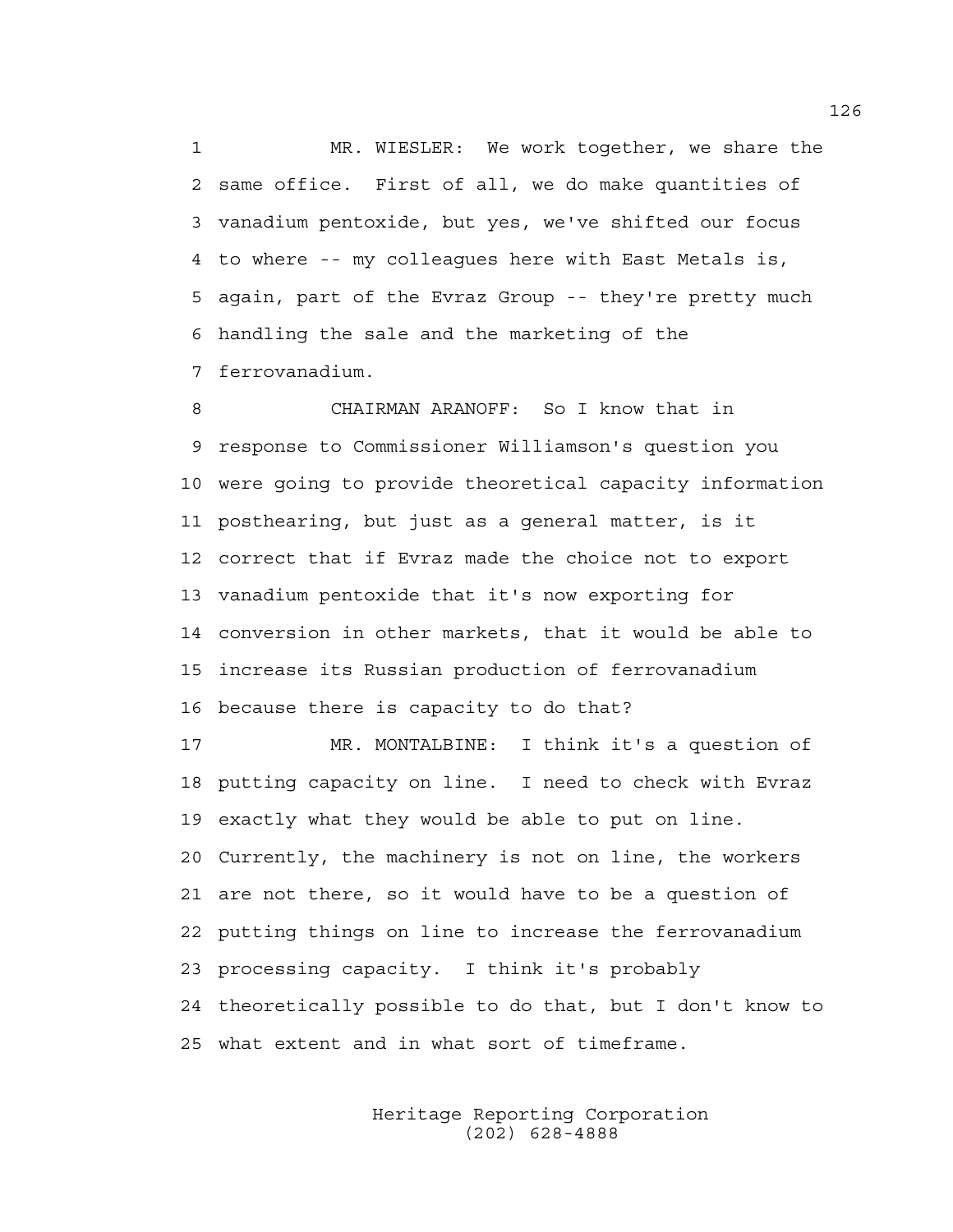1 CHAIRMAN ARANOFF: Okay. If there's 2 anything that you can find out and put on the record 3 with regard to the state of that equipment, how long 4 it would take to get it on line, what it would cost, 5 that would be very helpful to the Commission in this 6 review.

7 MR. MONTALBINE: Okay. I think it's also 8 important to note, though, that the pentoxide side of 9 this equation is basically a closed system. Any 10 pentoxide that you take away from the processing 11 facility in the Czech Republic that's serving the EU, 12 if you bring that back to Russia, you're not really 13 increasing pentoxide capacity and you're not even 14 increasing the production of ferrovanadium, you're 15 just changing where the ferrovanadium is going to be 16 processed. Evraz would still have to meet its 17 obligations in the EU market.

18 You'll hear, probably, testimony later that 19 most of their business is under long-term contracts, 20 so it's not so easy to switch from one market to 21 another. Even if you switch the production side, you 22 still have the long-term obligations to the customer. 23 CHAIRMAN ARANOFF: Okay. I appreciate all 24 those arguments. I think that they're important and 25 I'm definitely hearing them, but I do still want to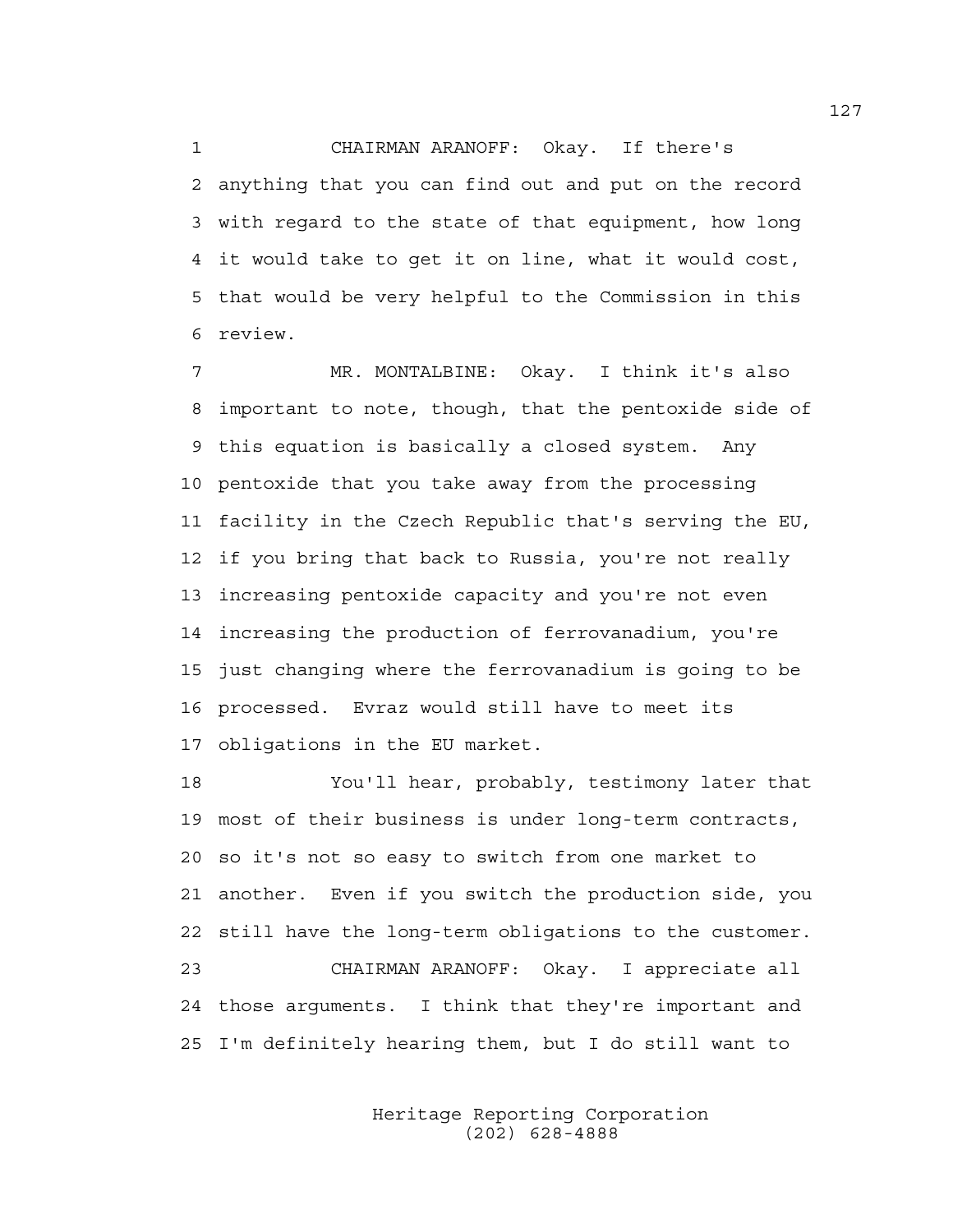1 get the capacity for them..

2 MR. MONTALBINE: Exactly. And I'm hearing 3 that, and we will address it.

4 CHAIRMAN ARANOFF: Okay. While we're on 5 that subject, can anyone tell us what the current 6 status is of the other Russian producer whose name I 7 won't pronounce right, Verkhnesaldinskoye, capacity to 8 produce both vanadium pentoxide and ferrovanadium?

9 MR. MONTALBINE: The only information I have 10 on them is from their questionnaire response, which is 11 also available to the Commission. I don't want to 12 discuss their confidential information, but I think 13 it's fair to say publicly that they've reduced their 14 capacity.

15 CHAIRMAN ARANOFF: Okay. I mean, but taking 16 that point, I guess what I'm trying to understand is 17 -- that can mean a lot of things. I'm trying to 18 figure out whether there's capacity that might be 19 sitting there idle, or whether it's actually been 20 decommissioned or sold off. Any other facts that we 21 could get on that would be helpful.

22 MR. MONTALBINE: Okay. Yes. We'll 23 investigate that. I do believe in the questionnaire 24 response there are some issues about things being -- 25 yes. Whatever. I don't want to talk about the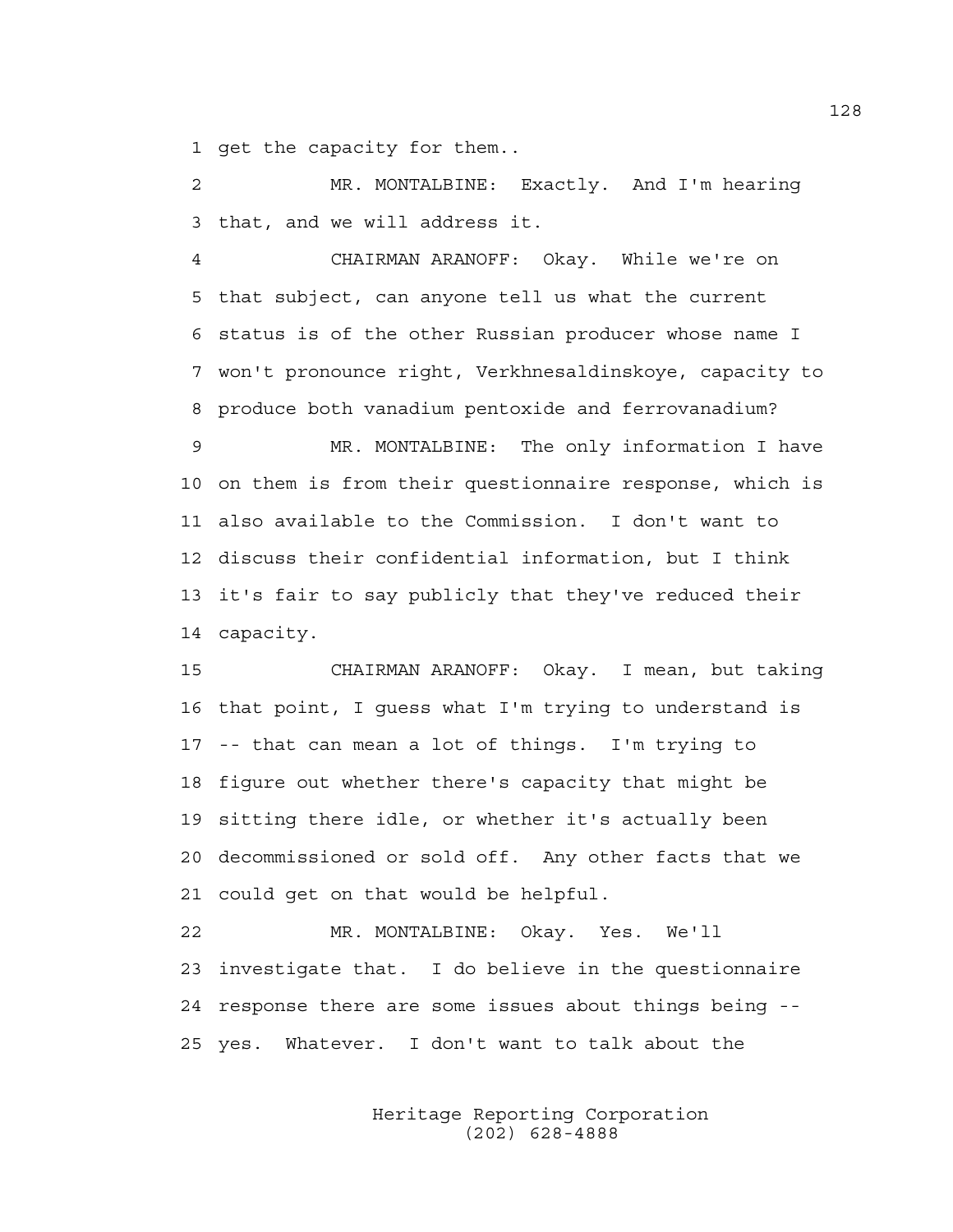1 confidential information, but I think it is a 2 significant reduction.

3 CHAIRMAN ARANOFF: Okay. We've heard 4 considerable testimony, and also in your brief, 5 considerable discussion, of the idea that it's not 6 economical to ship ferrovanadium to the U.S. or 7 globally, in general, compared to shipping vanadium 8 pentoxide and doing the conversion regionally. I 9 wanted to follow-up on that by saying you've discussed 10 a number of costs that are associated with shipping 11 ferrovanadium. Can you compare why those same costs 12 don't come into play when you ship vanadium pentoxide? 13 MR. WIESLER: Yes. Definitely. What 14 happens, the vanadium pentoxide, again, when we bring 15 it in, would go through Bear Metallurgical. They act 16 as the warehouse, the cook, the bottle washer, 17 everything, and they take care of the warehousing, if 18 you will, the holding of the inventory, and then 19 obviously the processing.

20 When we bring in the ferrovanadium, however, 21 that goes to a public warehouse. So they are in the 22 business of just handling material so the costs are 23 important to them because that's how they make their 24 money. The costs involve bringing the material into 25 their plant, any time you ship material out of their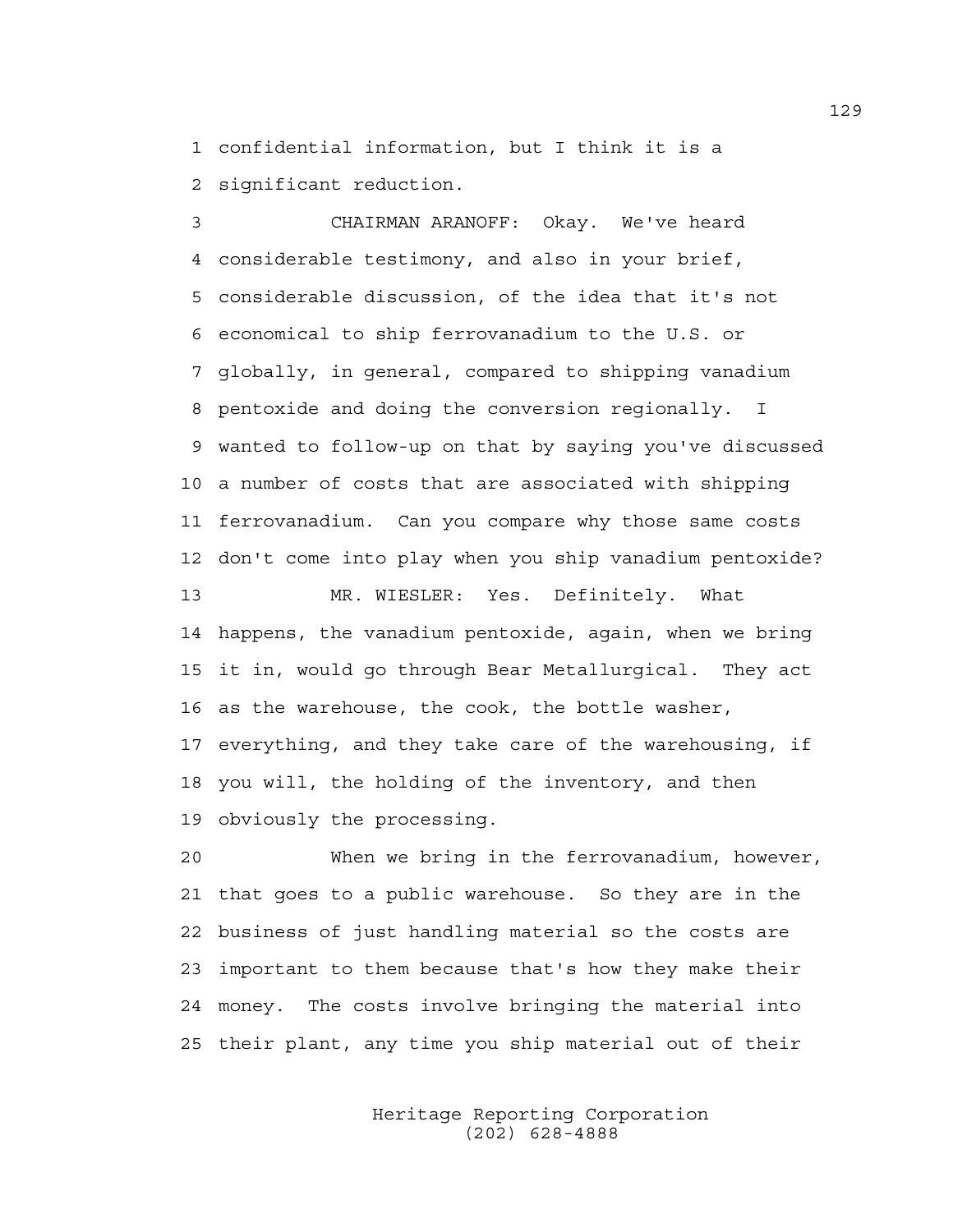1 plant throughout the month, you know, any monthly 2 storage fees, which are significant if you're storing 3 a lot of material there.

4 At the same time, what goes on is this idea 5 of just in time, which is becoming more and more the 6 norm than the exception with our customers. These 7 warehouses are not as well-equipped as what somebody 8 like Bear Metallurgical whose whole business is 9 vanadium, is ferrovanadium.

10 CHAIRMAN ARANOFF: Okay. I understand that 11 part of the argument, but taking a step back, when you 12 ship vanadium pentoxide, it doesn't have to be bagged, 13 or stored, or, I mean these same issues that arise in 14 shipping the one don't arise in shipping the other? 15 MR. WIESLER: Well, you have the -- no, 16 there's no storage cost. There's no in and out cost 17 in there.

18 CHAIRMAN ARANOFF: It's just shipped in bulk 19 in a big bin or something?

20 MR. WIESLER: Well, no. There will be 21 bagging costs.

22 CHAIRMAN ARANOFF: Okay.

23 MR. WIESLER: You'll have to put it in some 24 kind of bag.

25 CHAIRMAN ARANOFF: Okay. That's where I'm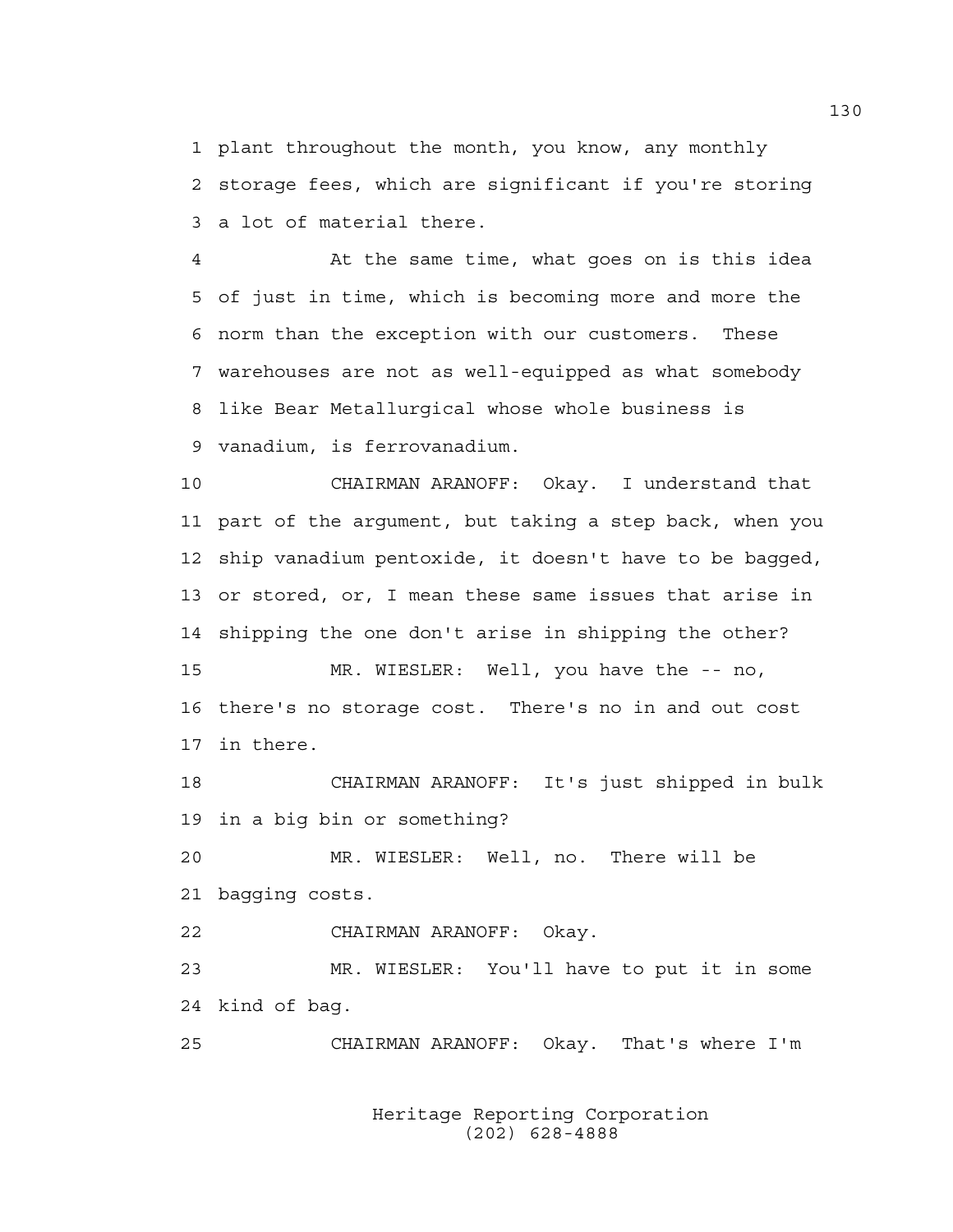1 trying -- I'm trying to figure out why it's more 2 economical to ship the vanadium pentoxide not just to 3 the U.S. where there seems to be this advantageous way 4 of getting all the work at the back end done that's 5 more efficient, but just globally.

6 MR. WIESLER: Well, every time, too, you 7 bring it into a warehouse. Every time they touch that 8 product, they're charging you, you know, labor, man 9 hours and everything like that. That's not the case 10 with the toll converter with Bear Metallurgical. So 11 they're just, the overall cost structure is 12 significantly reduced in that regard.

13 MR. HORGAN: Just wandering off the attorney 14 reservation for just a second, my understanding is 15 that the vanadium pentoxide, and also Russian 16 ferrovanadium, comes in these huge sacks: 1,000 17 kilogram sacks, or 1,000 pound sacks, or 500 pound 18 barrels. Now I'm going to ask Brad to tell you about 19 all the different varieties of bags.

20 MR. EWERS: On the back side, after the 21 packaging?

22 CHAIRMAN ARANOFF: Can you just state your 23 name for the court reporter.

24 MR. EWERS: Sorry. Brad Ewers with the 25 Evraz East Metals side of the business. As far as the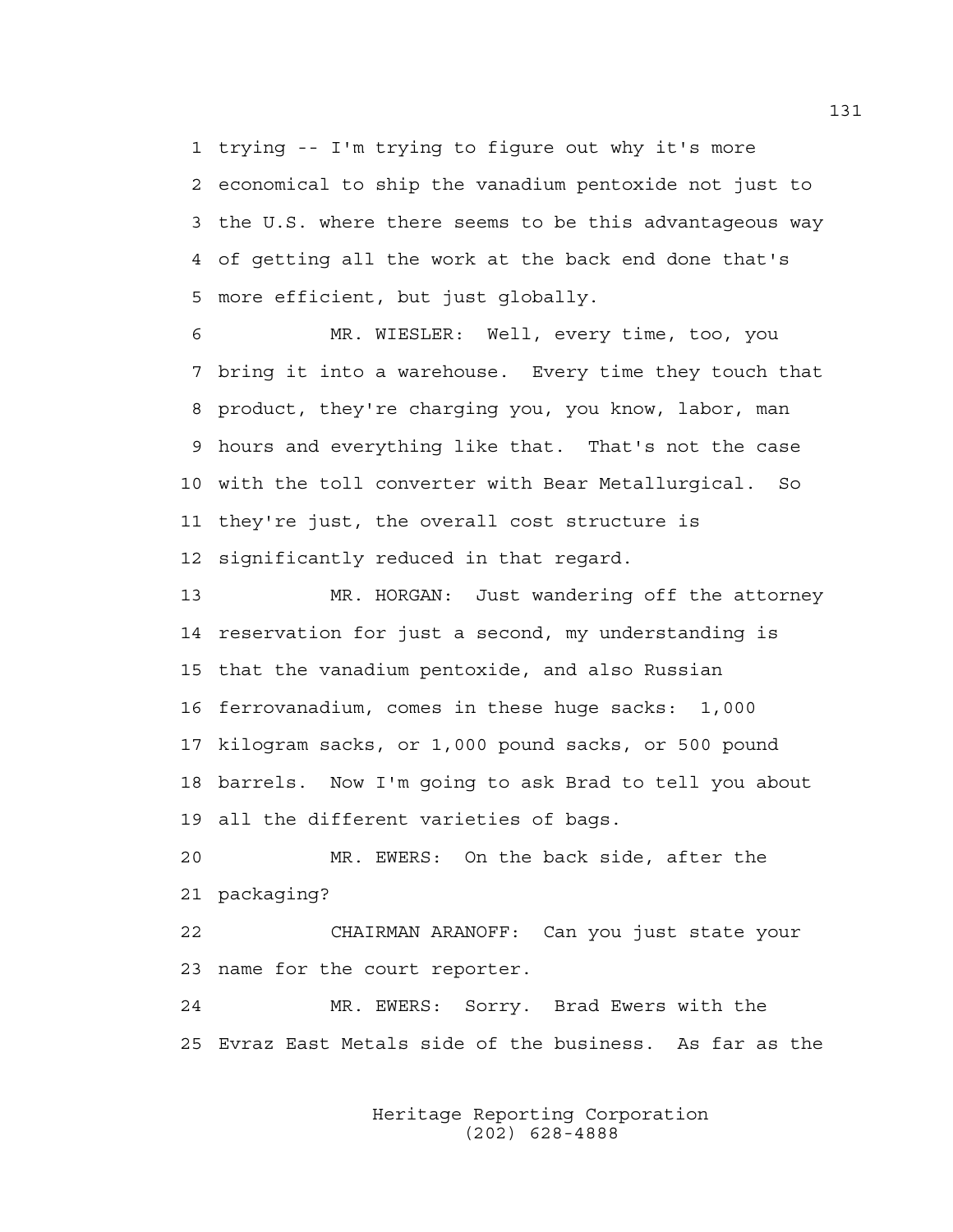1 packaging goes with, on the customer side of it, 2 obviously, I think on one of the appendices you've 3 seen the three different pages of different various 4 requirements by the different customers, whether it's 5 10 pound cookie cans, 12 and a half pound green cans 6 with a stripe on them. Those are the costs associated 7 with the repackaging side of it.

8 I think what Kevin's referring to is when 9 the pentoxide is coming in, it's coming in in super 10 sacks, and then stored in massive bins, and then it's 11 processed, and then what we're talking about is the 12 packaging on the back side when the ferrovanadium is 13 produced.

14 CHAIRMAN ARANOFF: Okay.

15 MR. HORGAN: I would just add, it's my 16 understanding, and you can correct me, is that this is 17 peculiar to the U.S. market, that this doesn't happen 18 in Russia or western Europe. They don't use these, 19 you know, 18 different varieties of small packages, 20 that they tend to stick to the 500 pound can, or 500 21 pound barrels, or the super sacks.

22 CHAIRMAN ARANOFF: Okay. If there's 23 anything that any of the parties want to add 24 posthearing on this issue of why it's more economical 25 to ship vanadium pentoxide all over the world and not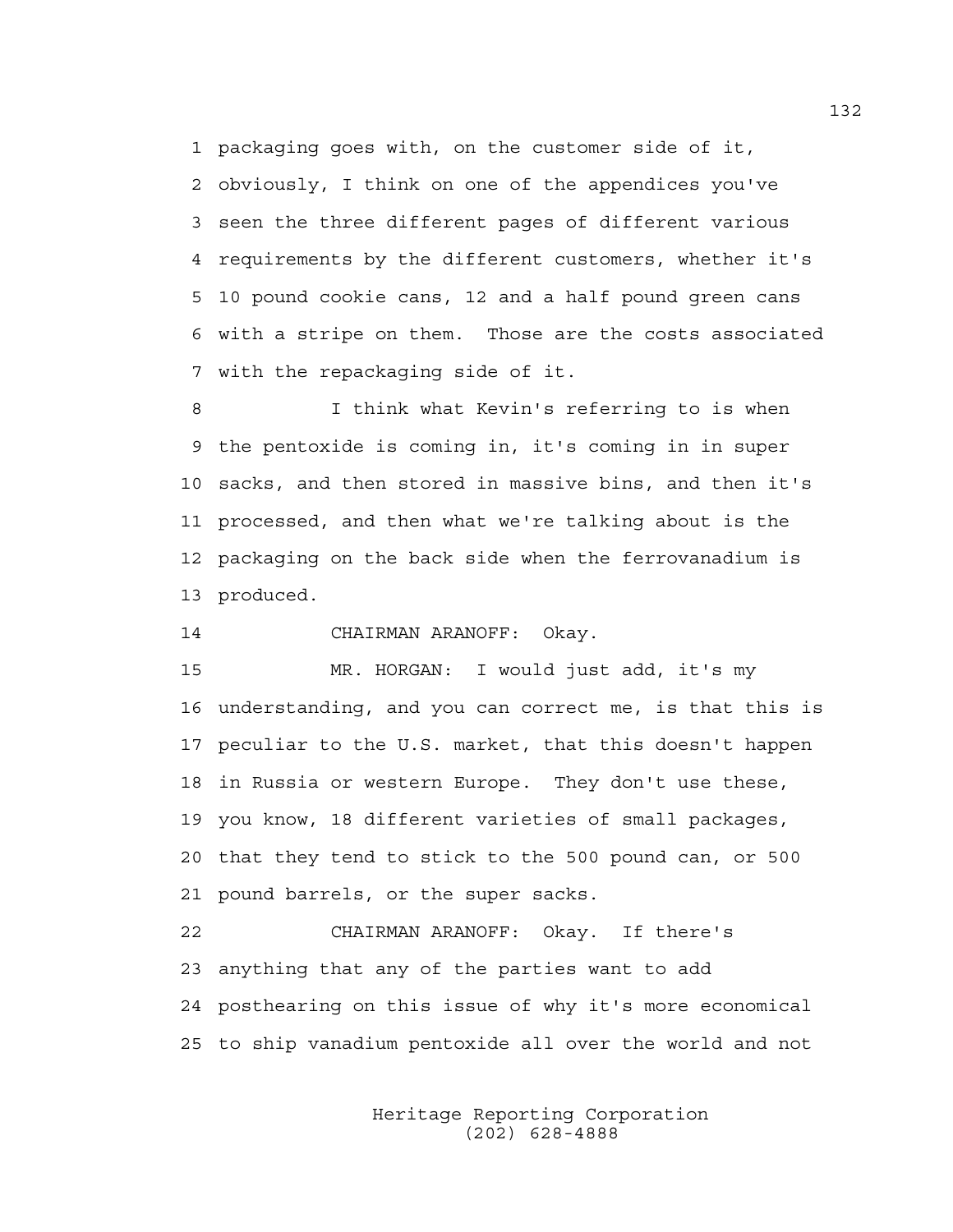1 ferrovanadium, I think that would be helpful to 2 filling out our record.

3 I have another question which you may need 4 to answer posthearing. With respect to Vanady-Tula's 5 ferrovanadium shipments within Russia and Ukraine, I 6 don't know whether we have, or could get, on the 7 record information on how, what percentage of those 8 shipments are to Evraz affiliated steel makers.

9 MR. EWERS: We can provide that answer 10 postbriefing.

11 CHAIRMAN ARANOFF: Okay. Thank you very 12 much. With that, I will turn to Commissioner Pinkert. 13 COMMISSIONER PINKERT: Thank you, Madam 14 Chairman. I thank all of you for being here and being 15 willing to testify and help us to understand these 16 issues. I want to begin with something that Mr. Klett 17 said as a rebuttal point. He was talking about the 18 amount of Russian V2O5 that ends up in the United 19 States market in some form.

20 What I wanted to ask is whether you would 21 say, in the event of revocation, that that amount, 22 which you said was 15 percent of the entire amount 23 that's shipped out, would that end up in the U.S. 24 market as Russian exports of ferrovanadium, the amount 25 that's currently coming out and going to the U.S.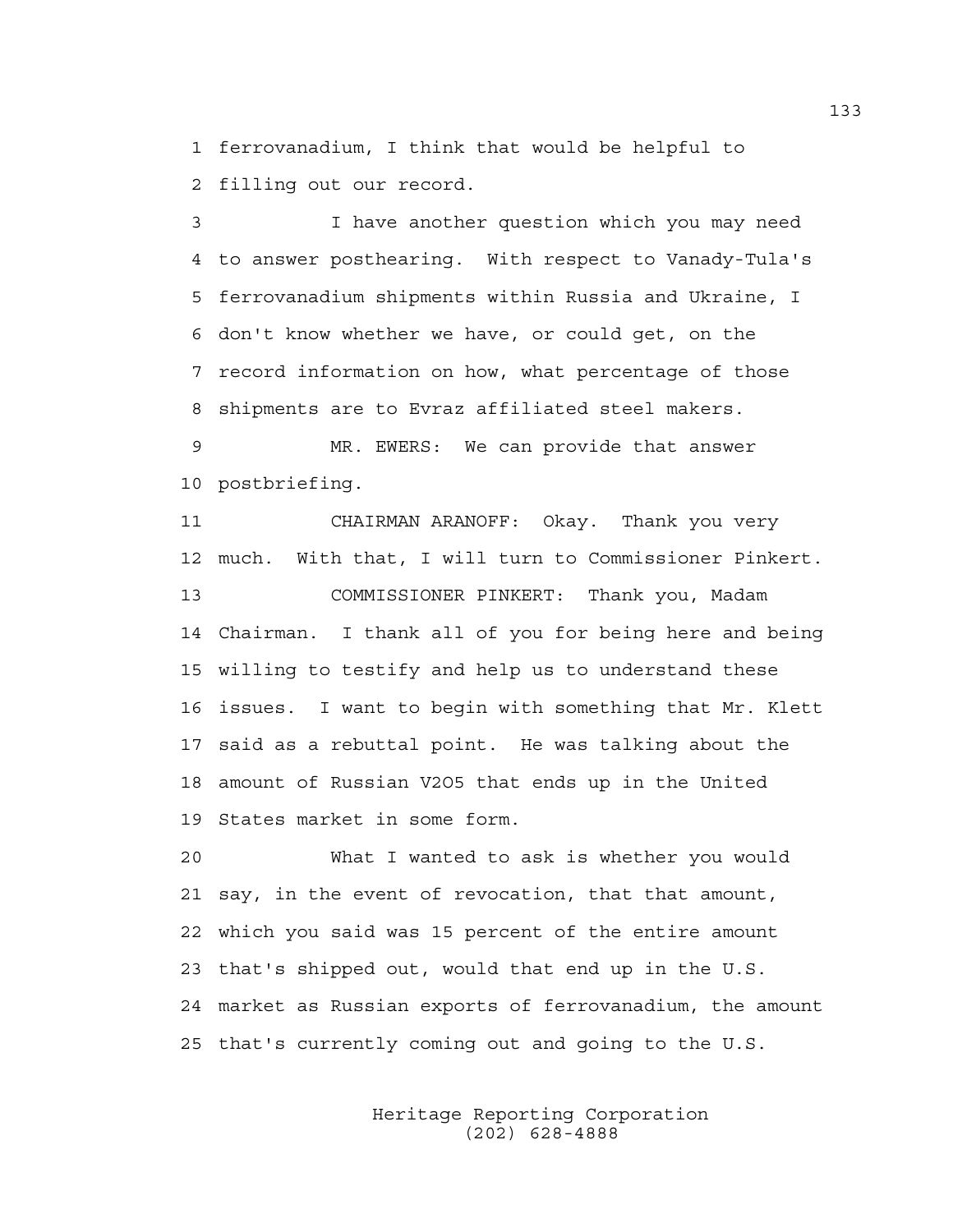1 market as V2O5?

2 MR. KLETT: No. It would continue to be 3 vanadium pentoxide. I think that's the point, and 4 that is that what Evraz had been shipping to the 5 United States as vanadium pentoxide for toll 6 conversion by Bear in the United States into 7 ferrovanadium, that's what's optimal for it. If the 8 order were to be reversed, or if the order were to be 9 revoked, rather, the same financial incentives would 10 continue, and that Russia would serve the U.S. 11 ferrovanadium market with exports of vanadium 12 pentoxide to the U.S. It wouldn't switch to using 13 that vanadium pentoxide to produce ferrovanadium and 14 export to the U.S. It would not do that.

15 COMMISSIONER PINKERT: Thank you. Now, I 16 want to ask Mr. Horgan a hypothetical question. I 17 know that you said that there was a preliminary 18 determination at the Department of Commerce on 19 anticircumvention and that there was not a finding 20 preliminarily of circumvention. If we had right now 21 in front of us a final determination by the Department 22 of Commerce that there was, or that there is 23 circumvention, how would that have a bearing on the 24 issues in front of the Commission in terms of likely 25 outcomes in the event of revocation?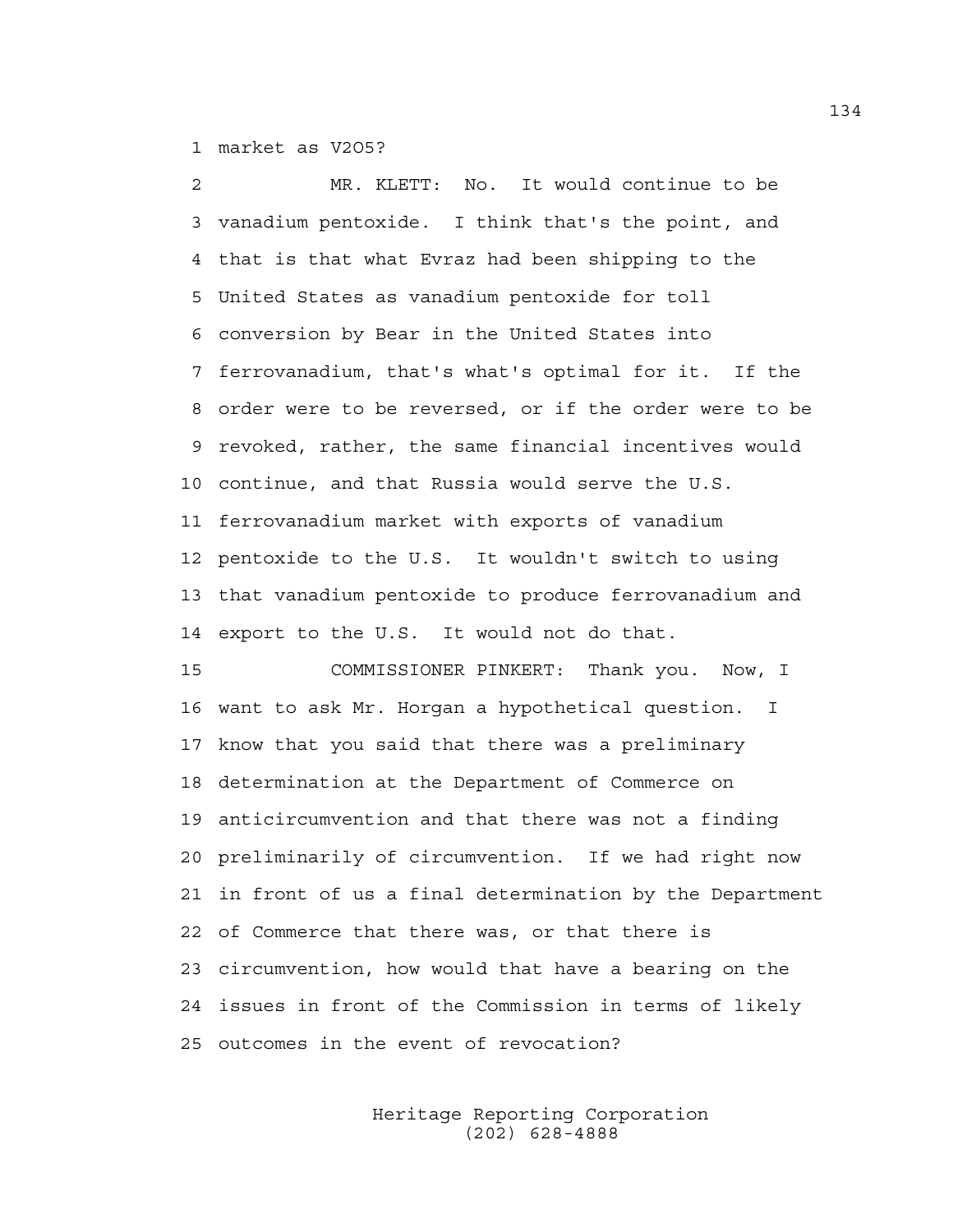1 MR. HORGAN: Well, I think the real answer 2 to that is in the pricing. As Dan talked about, you 3 do have pricing information on ferrovanadium sales by 4 Evraz in the United States right now and they're not 5 the price leader. I'll refer to Dan's testimony that 6 he's looked at the prices and saw how is Evraz 7 behaving, so you might depend more on the prices. If 8 these were included in the scope, of course you've got 9 an entirely different case, but that's not the case.

10 I think that's what you have to keep in mind 11 when you're thinking about this is the Petitioners' 12 whole argument this morning was premised on this false 13 assumption that we are circumventing the dumping, and 14 that's not true. You know, they're asking you to make 15 a circumvention finding when that's the Commerce 16 Department's job. The Commerce Department has already 17 made that decision, as far as they could, with the 18 preliminary determination that we're not 19 circumventing.

20 So, but if, you know, in your hypothetical, 21 if that's included with the scope, then you would be 22 looking at the pricing and you'd go, well, they don't 23 undersell anyway, so we still don't need the order 24 because they're not underselling in the absence of an 25 order. So if we had sold all that pentoxide or the

> Heritage Reporting Corporation (202) 628-4888

135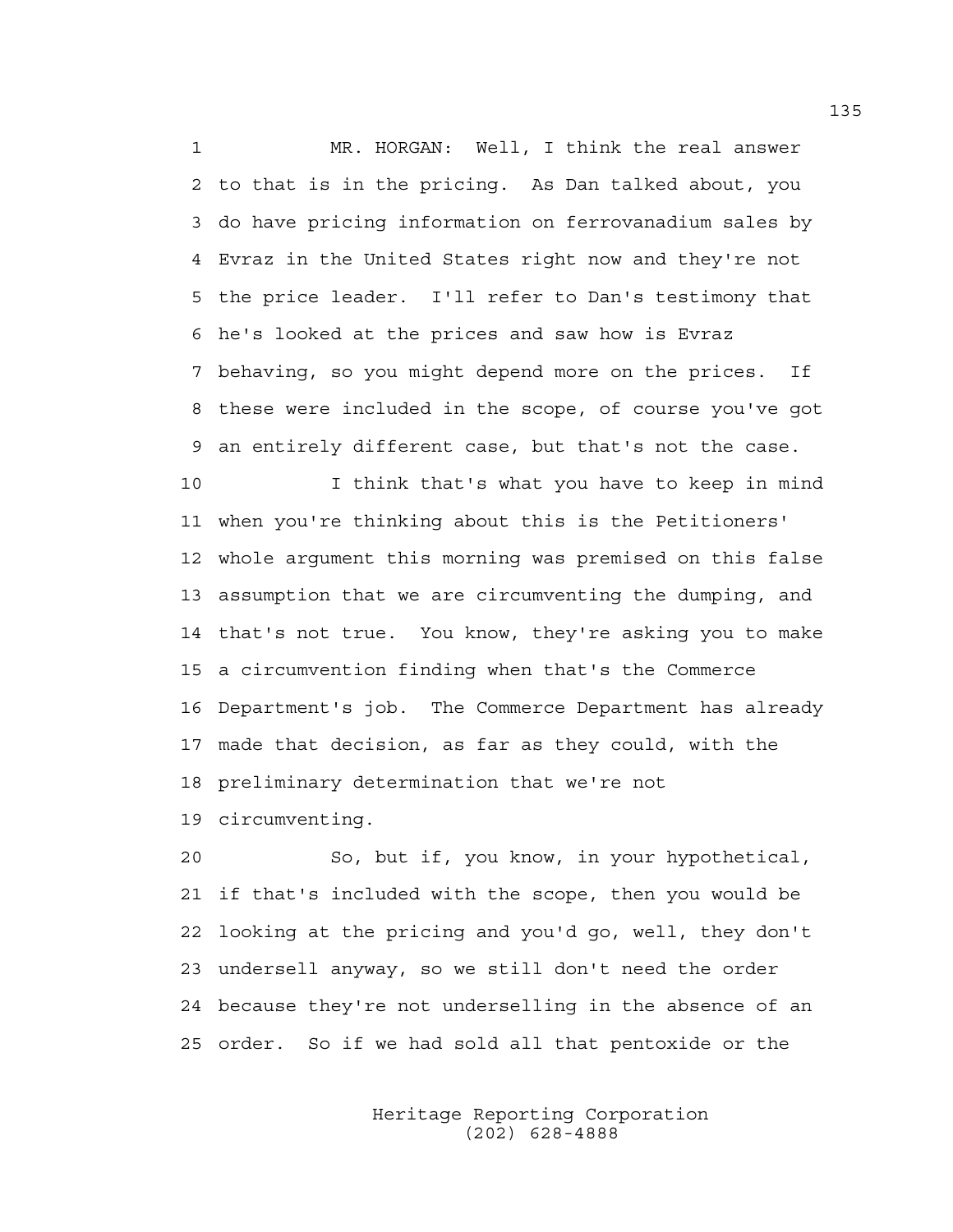1 ferrovanadium produced from it, you know, even if it's 2 included with the scope, we sold it when it was 3 outside the scope, and we weren't dumping, we weren't 4 underselling. So if you look at that, there's 5 certainly no injury if we're overselling the market. 6 MR. KLETT: Commissioner Pinkert, this is 7 Dan Klett. I mean, also, it's a little bit odd that 8 even if Commerce were to find that the vanadium 9 pentoxide were circumventing, keep in mind that the

10 vanadium pentoxide imports are raw material for Bear's 11 U.S. production.

12 It's not a -- it's a raw material for Bear's 13 U.S. production, some of which is toll produced, some 14 of which, I believe, is not, so that in terms of the 15 impact on the U.S. industry, you know, the U.S. 16 industry is actually using the circumvented vanadium 17 pentoxide to produce ferrovanadium in the United 18 States. So it's a little bit odd in terms of the, or 19 not odd, but it's, in terms of the effect of 20 circumvention, if there is found to be circumvention, 21 I'm not sure it's necessarily at the adverse effect of 22 the domestic industry.

23 COMMISSIONER PINKERT: Now, you said that 24 relationship that involves shipping Russian V2O5 to 25 the U.S. market for processing into ferrovanadium,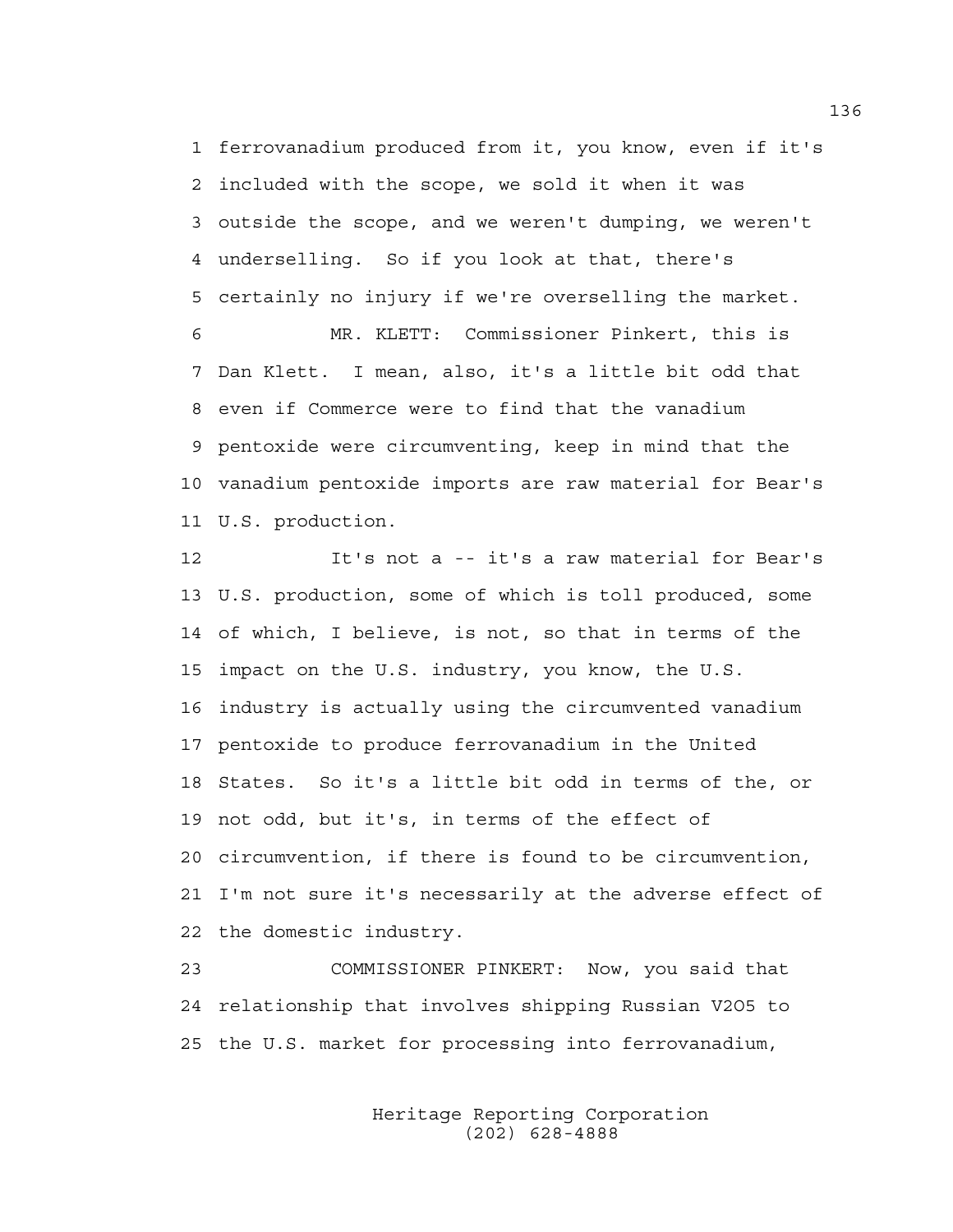1 that the incentives that drive that process would not 2 be altered by revocation of the order, but certainly 3 there would be some difference in the incentives 4 because it would be, there would be some increased 5 incentive to ship Russian ferrovanadium into the U.S. 6 market were there buyers for that product, right? I 7 mean there's got to be some shift in the calculus. It 8 might not shift the outcome.

9 MR. HORGAN: Well, I would put it this way. 10 There would be a shift in the opportunities, but not 11 in the incentives because, you know, Evraz has already 12 looked at the incentives in Canada, in New York, so 13 the incentives don't change. In fact, the incentives, 14 there would still be disincentives in the form of 15 these tariff on vanadium pentoxide, or, excuse me, on 16 ferrovanadium, so the incentive would still be to 17 shift the vanadium pentoxide rather than 18 ferrovanadium.

19 Now, there would be an opportunity, you 20 know, maybe, but the opportunities are greater 21 elsewhere. They're greater in Russia. They're 22 greater outside the United States. So our behavior in 23 uncontrolled markets indicates what would happen in 24 that circumstance, and we don't dump, we don't ship 25 ferrovanadium, we ship pentoxide. There's no reason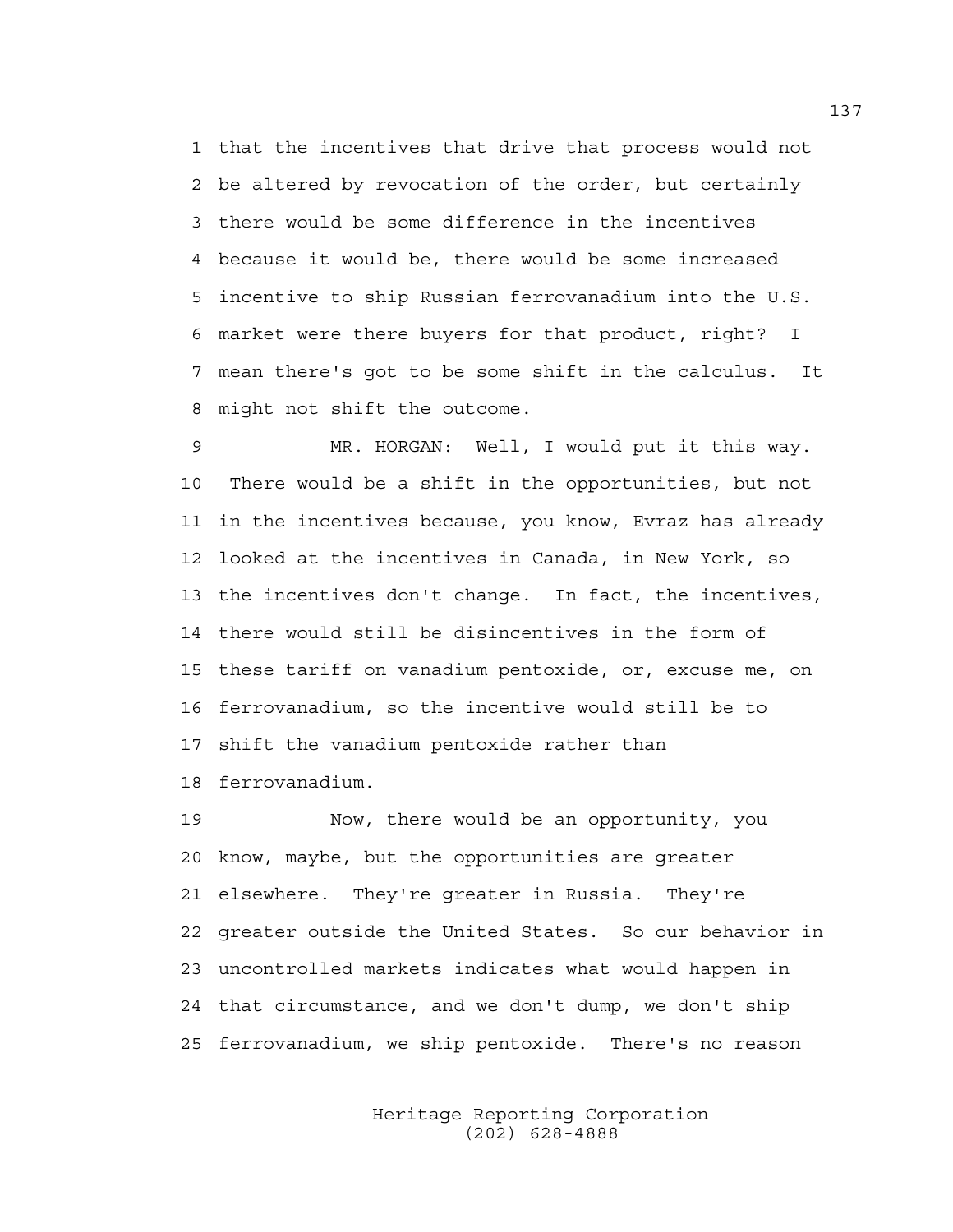1 to think that would change. So the incentives are 2 there. The same incentives exist elsewhere.

3 In fact, there's less disincentive in Canada 4 or Europe where there are no ordinary tariffs on 5 either of these products. So there wouldn't be any 6 additional incentive. There would be an opportunity, 7 but I think the disincentives are still there. So 8 we'd continue doing, the most likely thing is we'd 9 continue doing what we've been doing.

10 COMMISSIONER PINKERT: I take your point 11 about the other markets, like Canada and Europe, but 12 we're talking, for purposes of this question, only 13 about the V2O5 that is coming to the United States and 14 being processed, so in the event of revocation, would 15 the calculus shift with regard to where that material 16 gets processed?

17 MR. HORGAN: I don't think so. Again, I 18 think the incentives are the same. There would be an 19 opportunity. You wouldn't have to deal with the 20 antidumping duty order, so that's one less concern, so 21 there's one less disincentive maybe, but the 22 incentives are financial, they're profits, and, you 23 know, Evraz has adopted this model that works fine for 24 them.

25 It works fine if they continue to process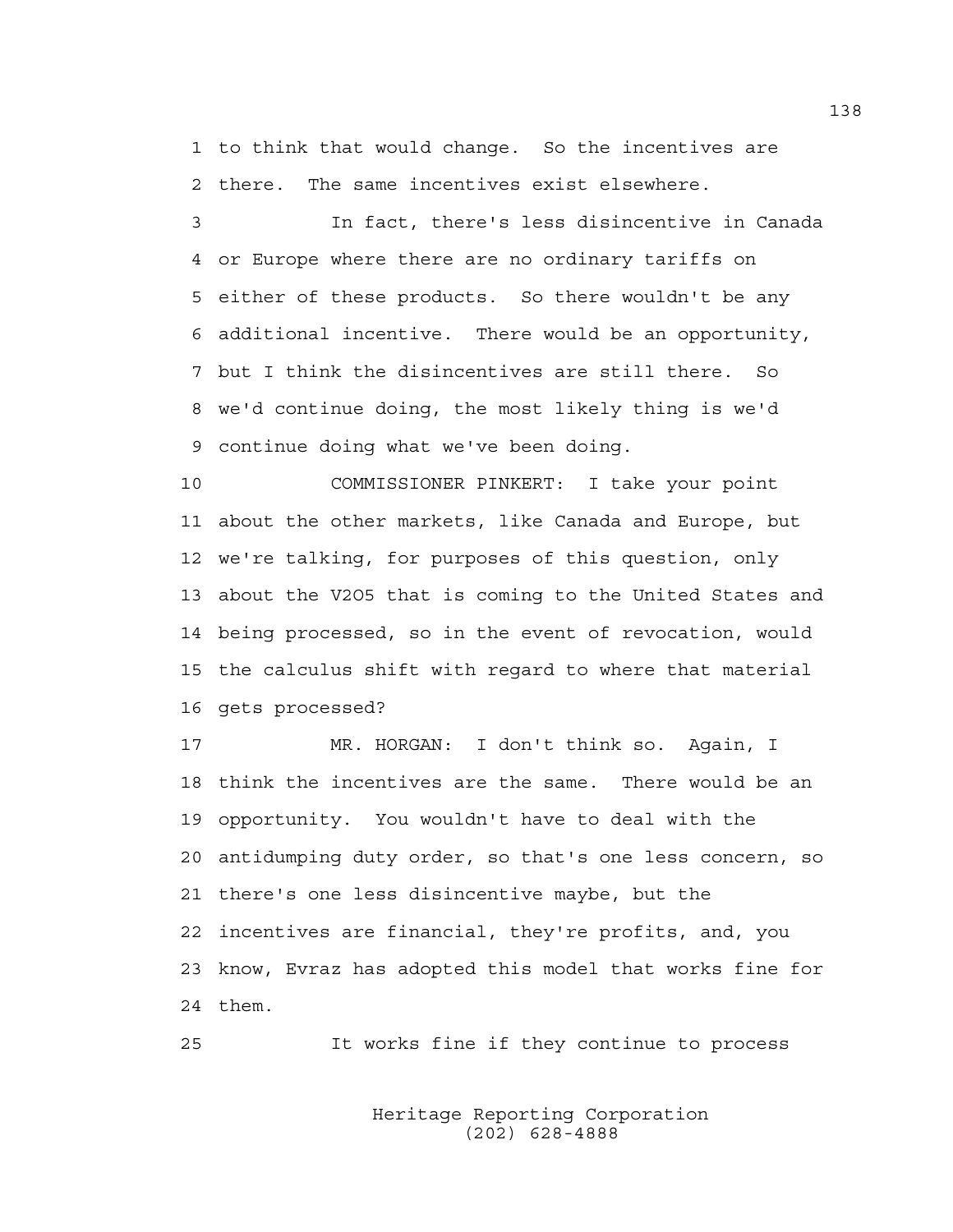1 pentoxide at Bear, which is what they've been doing, 2 which they would be doing right now, which they want 3 to do. They want to be a U.S.-based supplier of 4 ferrovanadium to this market, to the North American 5 market. It's only this baseless circumvention case 6 that's preventing that right now.

7 COMMISSIONER PINKERT: Thank you. Mr. 8 Klett, do you have anything to add since it arose from 9 your response to an earlier question?

10 MR. KLETT: No. I would just like to add, I 11 mean Mr. Horgan referred to Canada as a test case, and 12 there may be questions on Canada later, but I just 13 want to say that, yes, the U.S. is a larger market 14 than Canada, but Canada is a not insignificant steel 15 producer, and Evraz has sold not one tone of 16 ferrovanadium to Canada over the last five years. 17 They serve the Canadian ferrovanadium market with toll 18 production in Canada and with ferrovanadium imports 19 maybe from some other countries, but I mean I think 20 that tells you something about the incentives that are 21 driving Evraz' behavior.

22 As Mr. Wiesler said, there's no price 23 differential between ferrovanadium in Canada and the 24 U.S. either that would maybe explain why there's no 25 ferrovanadium exports to Canada.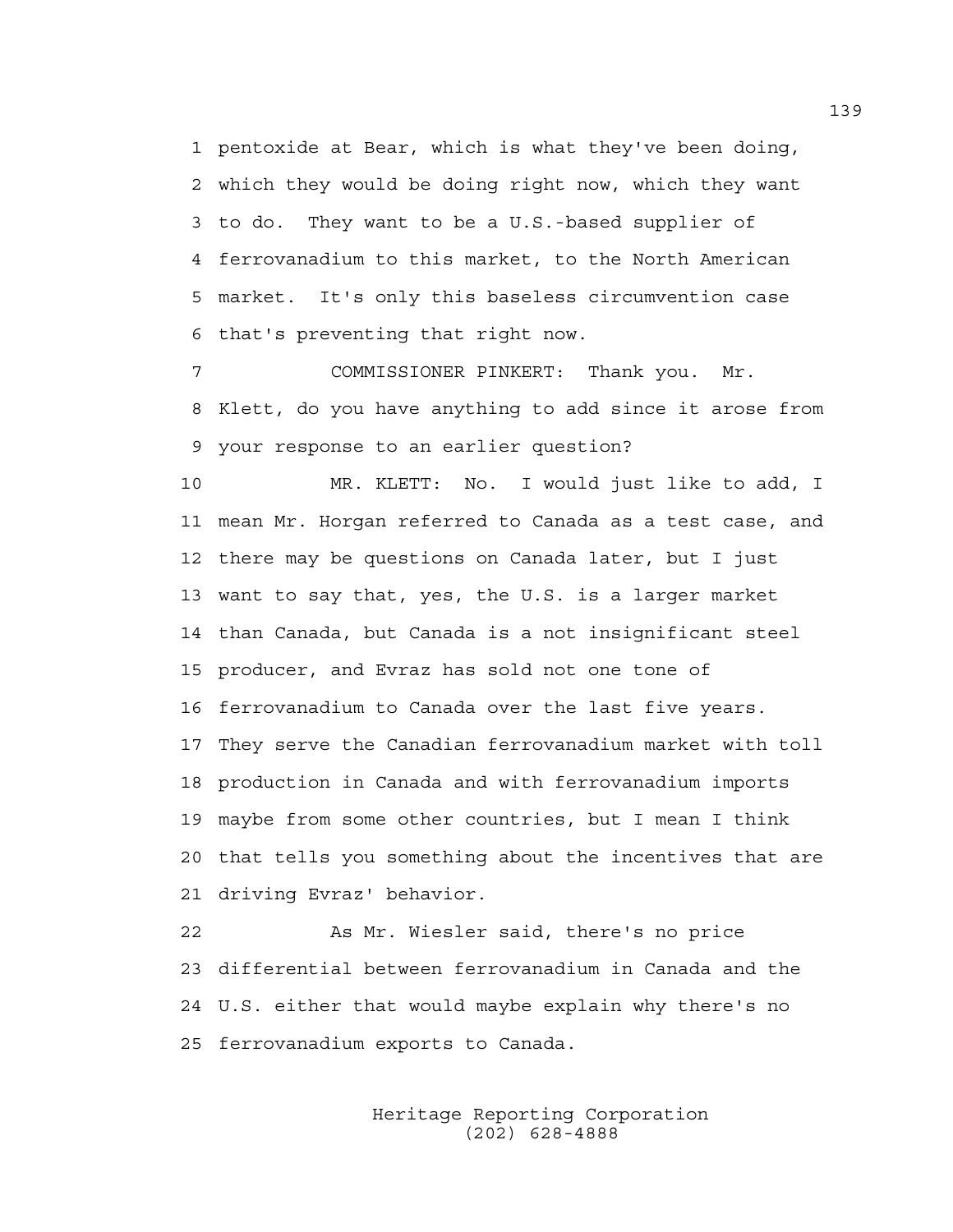1 COMMISSIONER PINKERT: Thank you. I've just 2 got a little bit of time left in this round so I'll 3 wait until the next round to ask other questions. 4 Thank you, Madam Chairman. 5 CHAIRMAN ARANOFF: Commissioner Johanson? 6 COMMISSIONER JOHANSON: Thank you, Madam 7 Chairman. Also, I would like to thank all of you for 8 appearing here today. I have a follow-up question to

9 a question that I asked the panel this morning, and 10 that is has Evraz' facility in Arkansas had any 11 difficulty in sourcing raw materials?

12 MR. WIESLER: I guess that's a yes and no. 13 The oxide, or the feedstocks we get are from a variety 14 of sources. One of our sources, which was a power 15 generation plant in Texas, was shut down so it 16 significantly reduced our particular feedstock, if you 17 will, at that time, not unlike AMG who sources their 18 stuff from other locations, other than mining it, if 19 you will, so it has curtailed things in the short-term 20 and we're doing, taking other actions. There's other 21 ways of getting vanadium feedstocks, which we're in 22 the process of doing.

23 MR. HORGAN: I would suggest the one party 24 who is having trouble getting raw material is Bear 25 Metallurgical who can't get vanadium pentoxide to fill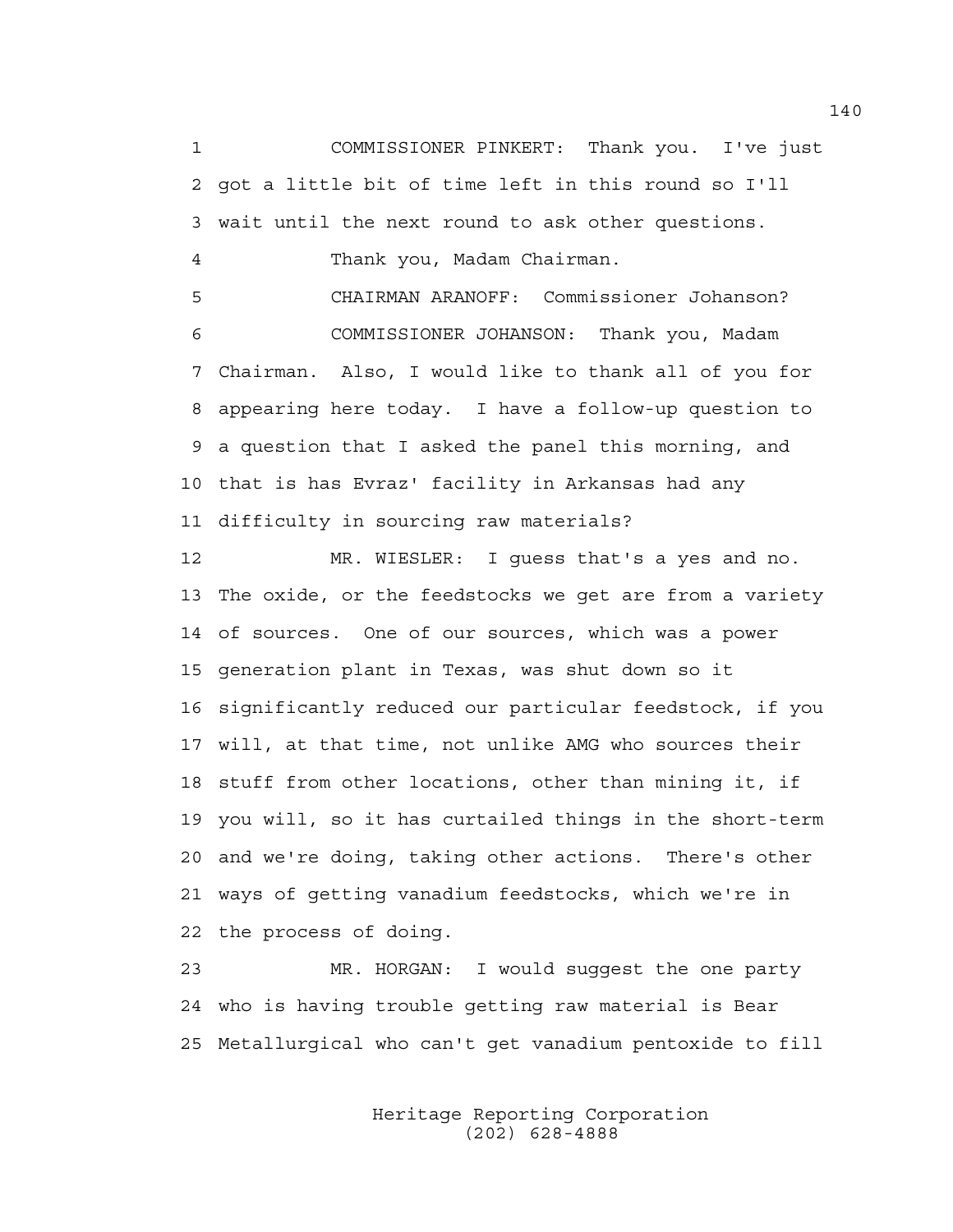1 its capacity right now, so these proceedings, the 2 circumvention proceeding in particular, is damaging 3 the U.S. ferrovanadium industry.

4 COMMISSIONER JOHANSON: All right. Thank 5 you. Anyone else? Okay. Let's see. Also as a 6 follow to information discussed this morning, we heard 7 this morning that the North American steel industry 8 used about 2.5 times the vanadium per ton of steel, 9 uses about 2.5 tons the vanadium for steel than does 10 the CIS countries. Do you all agree with that number?

11 MR. BUNTING: Pretty much. My latest 12 calculations show that Russia in the most recent 13 months has been consuming about .040 kilograms of *V* 14 per ton of steel produced, and that the U.S. has been 15 consuming about .107, so it's actually a little more 16 than two and a half times, but this does vary quite a 17 bit. I, you know, literally measure the apparent 18 consumption in each country all the time. It's really 19 what I do. You do find these variations.

20 The U.S. has got the highest of at least the 21 major economies' consumption per ton of steel. That 22 is also a little bit confused in the sense that it 23 isn't just used in steel, it's used in titanium and in 24 chemicals. These are all added into these numbers, so 25 it's actually slightly less than that. Nevertheless,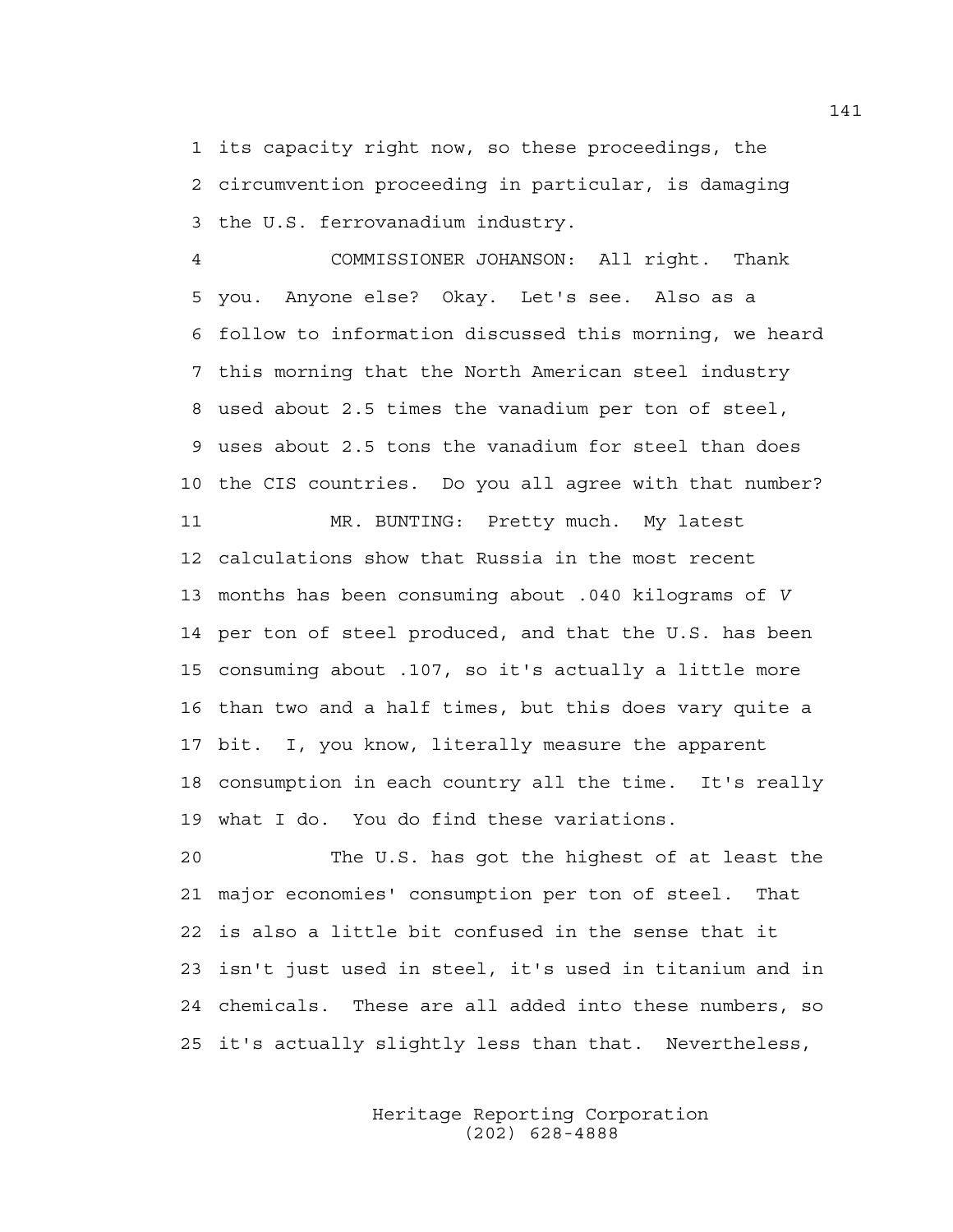1 the U.S. is still the biggest consumer. Russia is 2 relatively low at .04. Germany, for example, is .069, 3 .07, so they are on the developing country list, 4 basically, and you find that the use of vanadium per 5 ton of steel in the developing countries is relatively 6 low, and as the countries develop, as time goes by, 7 these figures tend to increase.

8 In fact, if you look at the use of vanadium 9 and how it's changed over the last, since the middle 10 of the last decade, more than 90 percent of the 11 increased use of vanadium has been in developing 12 countries, of which most of that has been in China, I 13 might add. China, followed by India, and of course 14 the CIS countries as well. These are where the growth 15 has been coming as these economies develop.

16 MR. KLETT: Commissioner Johanson, this is 17 Dan Klett. I mean there was an exhibit in Evraz' 18 foreign producer questionnaire. It's an internal 19 study by Evraz and it actually had some data on 20 vanadium intensity in different regions. I think the 21 important point is, especially for a sunset, where is 22 the vanadium intensity growth, and where is the 23 vanadium intensity growth expected to be? It's 24 actually much higher in the developing countries and 25 the CIS countries than in the United States.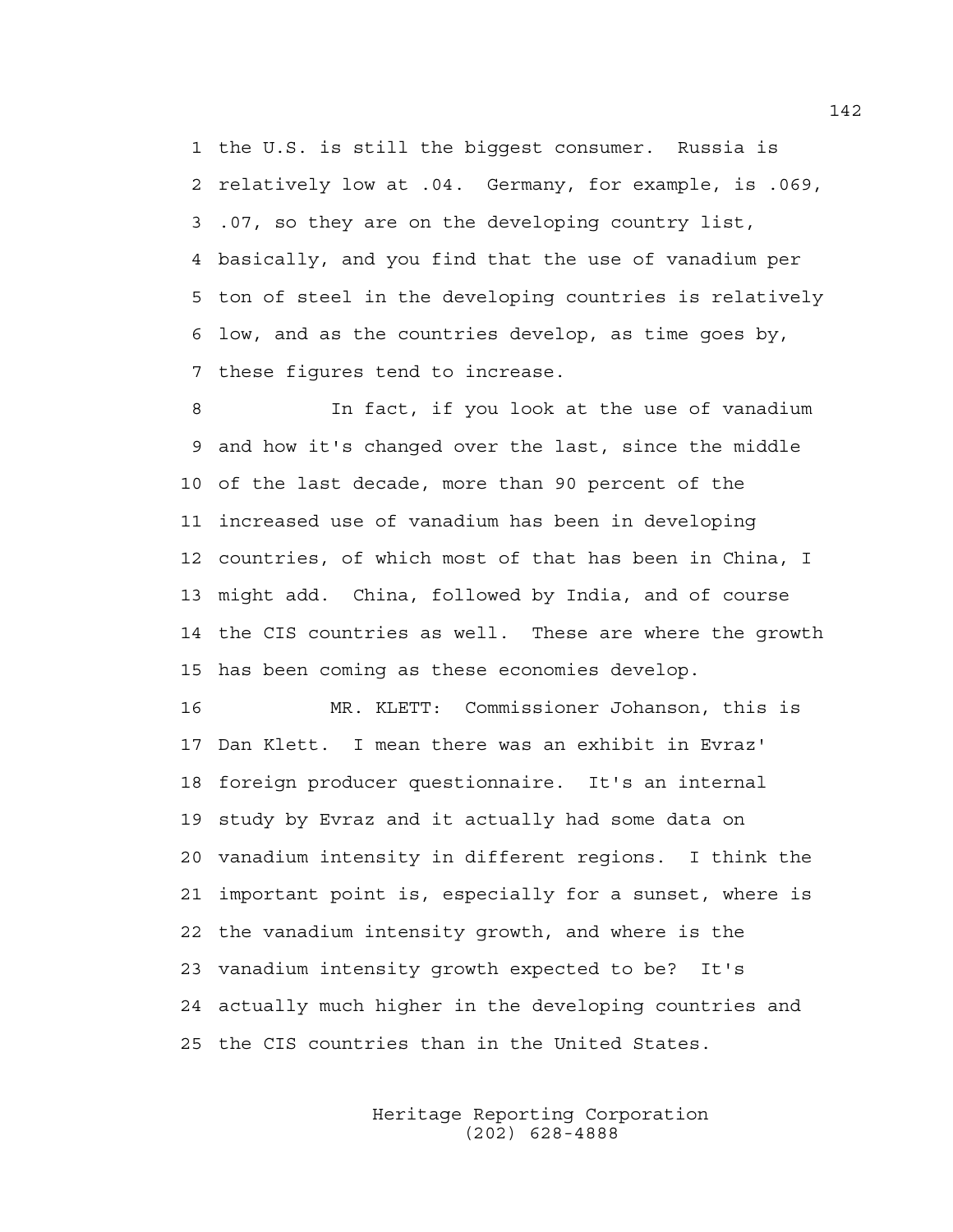1 So in terms of demand growth projections 2 going forward, I think that's more relevant than kind 3 of what the vanadium intensity is in the U.S. versus 4 in the CIS countries.

5 COMMISSIONER JOHANSON: Would it be safe to 6 conclude that, and I don't know as much about vanadium 7 as you all do by any means, of course, that the U.S., 8 if it's using about 2.5 times as much as let's say 9 Russia, that it can't really grow much more? Do you 10 reach a point where you don't, that much vanadium 11 really does not make a difference in the quality of 12 steel?

13 MR. BUNTING: Well, I mean as economies 14 develop further, I mean there's obviously a lot of 15 incentive right now to reduce the weight of products 16 that are using steel. Energy, you know, conservation 17 and so on. If you build an ocean-going shipping 18 container out of a stronger steel, it will be lighter. 19 So there is still this continued move towards using 20 more high strength steels, even in the developed 21 countries. So would it be much slower as percentage 22 terms than you expect it to be in the developing 23 countries.

24 COMMISSIONER JOHANSON: So just to clarify 25 for me, so developing countries are increasing their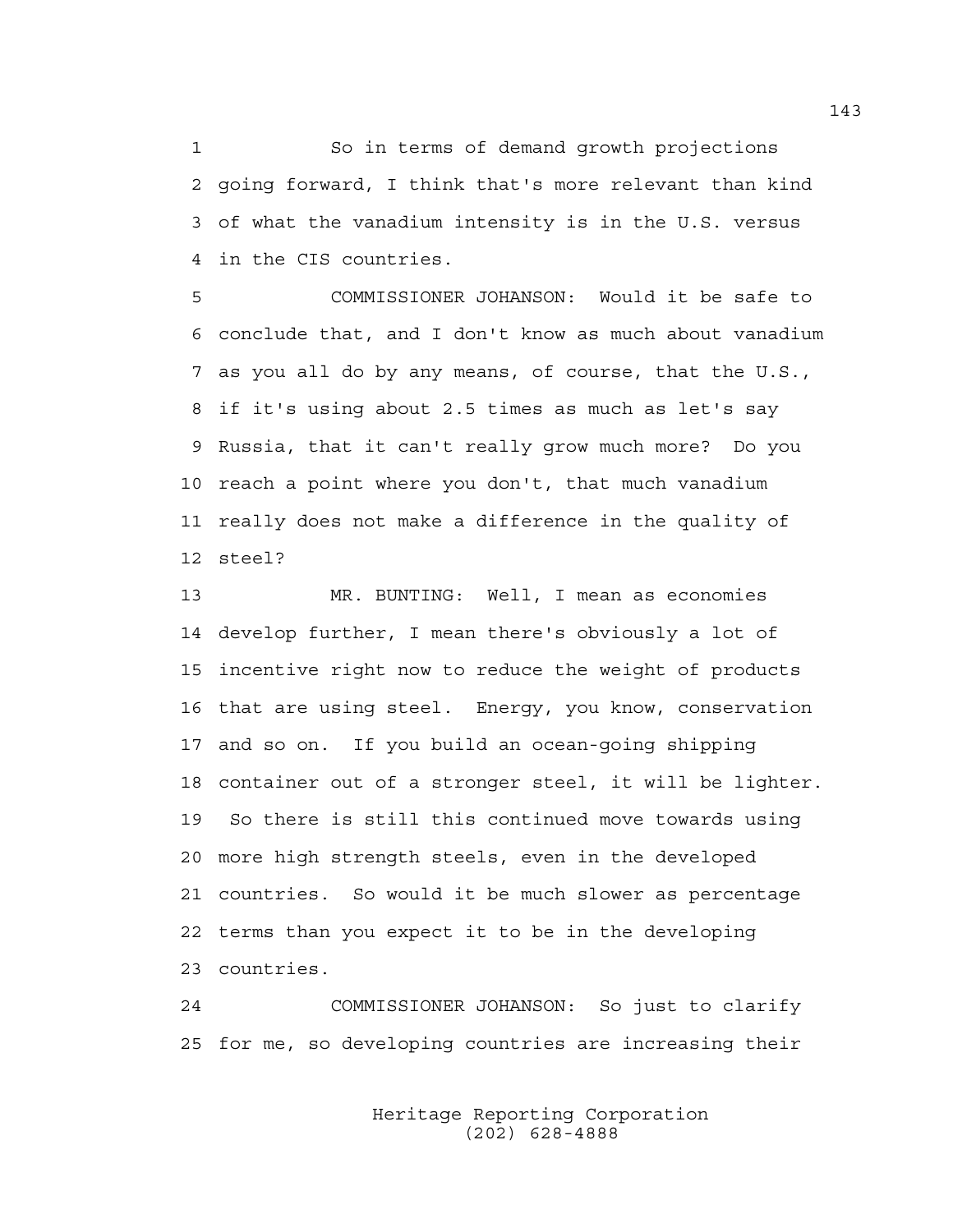1 use of ferrovanadium because they want to make higher 2 quality steel? Is that really what it comes down to? 3 MR. BUNTING: Yes.

4 COMMISSIONER JOHANSON: And light weight 5 steel, et cetera?

6 MR. BUNTING: Yes. I mean that is much of 7 the answer. Yes. I mean I think, also, the variety 8 of steels that are being produced is much greater in a 9 more developed economy, too.

10 MR. WIESLER: I think, also, they're 11 mimicking, in a way, a lot of the research and 12 development that's been done here over the decades in 13 high strength alloy steels, in particular, so in the 14 past, a lot of these other countries have relied in 15 their steel production on just basic steel.

16 It does take a little bit more engineering 17 and know how to produce these higher quality steels, 18 if you will, but as they've gained a lot more 19 recognition -- and we've had our own technology people 20 in China and selling vanadium into China or vanadium 21 concepts and to how to produce these steels. They've 22 really taken this on. The same thing is going on in 23 Russia, India, Brazil, these places that are really 24 expanding. You're right, though. Their potential and 25 needs are even moreso to increase their usage, and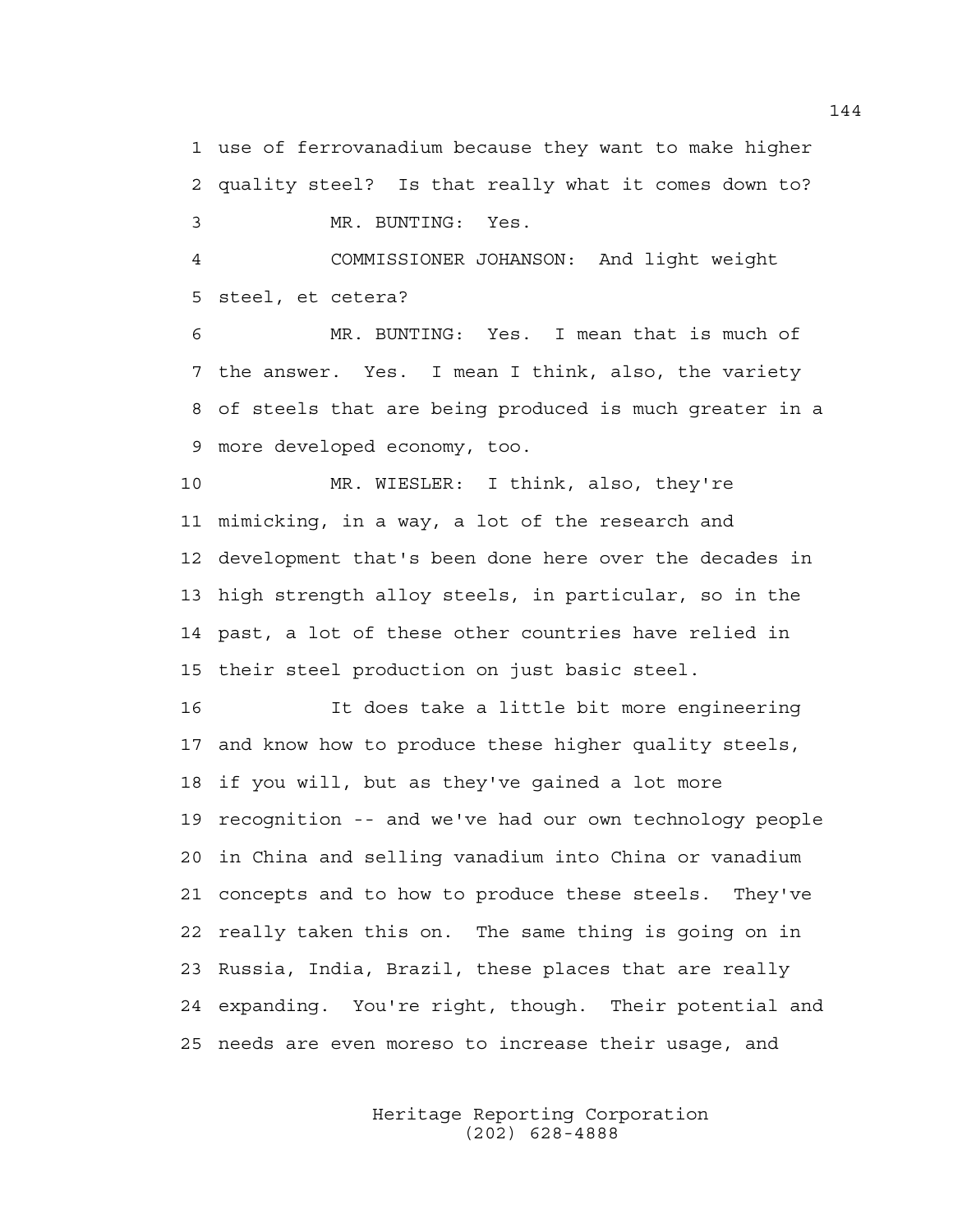1 this will definitely be picking up in the years ahead.

2 COMMISSIONER JOHANSON: I apologize if this 3 is already material in the briefs. We have quite a 4 bit of material to read through. Do you all happen to 5 have projections for the growth of the use of 6 ferrovanadium in developing countries, et cetera, or 7 do you know if that's available?

8 MR. KLETT: Commissioner Johanson, I think 9 it may be in an attachment of an Evraz presentation, 10 but we'll go back and look and we'll point you to 11 where it is. If it's not in the record, we'll see 12 what we can find.

13 COMMISSIONER JOHANSON: That will be 14 helpful. Once again, I apologize, but the material is 15 quite, there's quite a bit of it. If you all have 16 already included it, I apologize. This question goes 17 back to almost my first question, but I just want to 18 dig a little bit deeper into this issue. So it might 19 be a bit repetitive, but would you describe the U.S. 20 market as tight at this time or over the past, or as 21 being tight over the past few years?

22 MR. WIESLER: There's always this push, pull 23 type of thing, I think, as Mr. Carter alluded to also. 24 You have a situation where it's relatively stable. 25 We do track imports, in fact, from other countries. I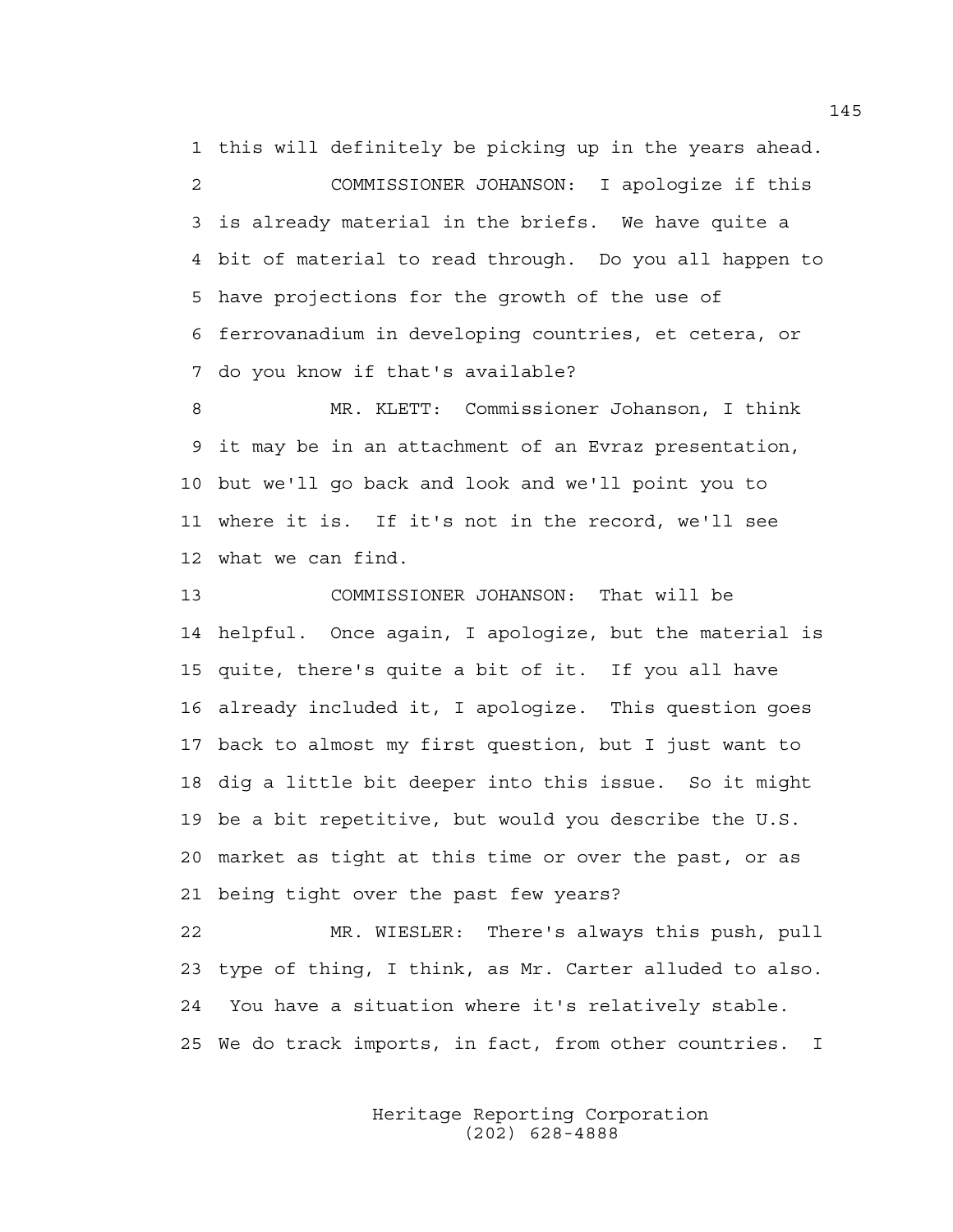1 could bring material in and you see bits and pieces of 2 material coming in that would be sold. It's been 3 tight, but now steel production is at a, not a bad 4 position, but still can be a lot more. So it isn't 5 overly tight, that I'd say.

6 MR. MONTALBINE: This is Marc Montalbine. 7 If I could make one more point on that. One important 8 thing to understand with the tightness of the market 9 is that the U.S. producers cannot supply the demand to 10 the whole market, they can only supply approximately 11 50 percent. Mr. Bunting can talk about that. So 12 there is a real need for imports to come into the U.S. 13 market to make sure that the U.S. steel producers are 14 supplied with the vanadium that they need, and you see 15 it historically.

16 COMMISSIONER JOHANSON: I just have about 17 one minute left, but to follow-up on that, do you know 18 if the new facility in Nevada might change that 19 situation, the American vanadium facility? Do you 20 know if that's projected to fill a fairly large part 21 of the U.S. market?

22 MR. BUNTING: Yes. One point I would make 23 is that vanadium is a very abundant element. There 24 are lots of vanadium-bearing deposits all the way 25 around the world. The issue is how easy and how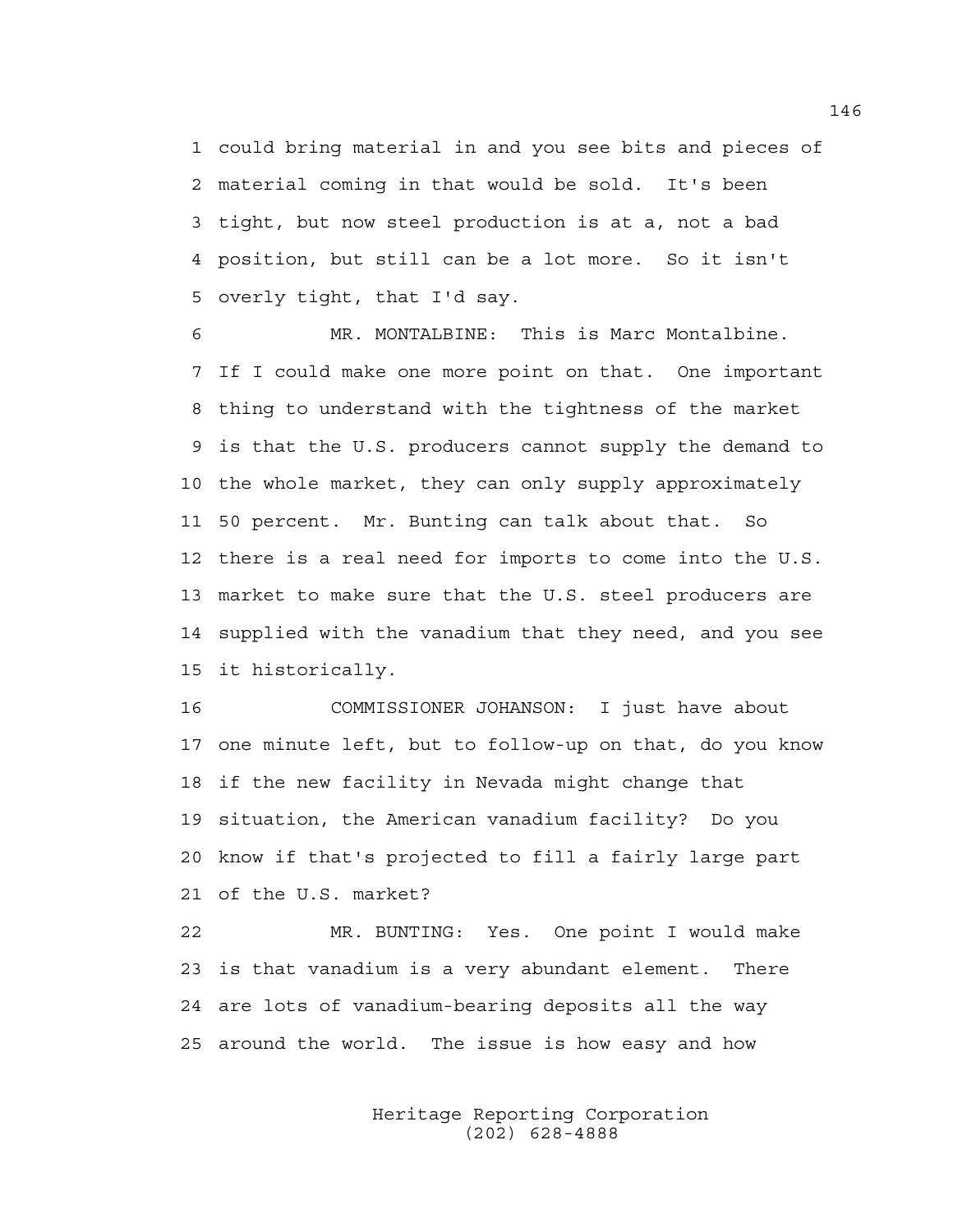1 economic it is to turn that particular deposit into 2 something that could be used. That is always the 3 biggest problem. It's not a question of finding where 4 there is some vanadium, it's a matter of does it make 5 economic sense. There are a lot of potential 6 developments like this around the world.

7 Whether or not this particular one is going 8 to be a supplier of vanadium or not will depend on its 9 economics and its ability to get the rather 10 considerable capital required to actually build the 11 plant. I don't know where that stands, and I probably 12 don't want to make comment anyway, but there are a lot 13 of things that have still got to happen before that 14 would be a real issue, I think.

15 MR. KLETT: Commissioner Johanson, this is 16 Dan Klett. It's also my understanding, and maybe Mr. 17 Bunting can confirm this, that the vanadium that is 18 being explored to be produced by American vanadium is 19 a high purity vanadium that would not serve 20 ferrovanadium, but other purposes.

21 COMMISSIONER JOHANSON: All right. Thank 22 you for your responses.

23 CHAIRMAN ARANOFF: Commissioner Williamson. 24 COMMISSIONER WILLIAMSON: Thank you, Madam 25 Chairman. We talked briefly about Canada, and I'm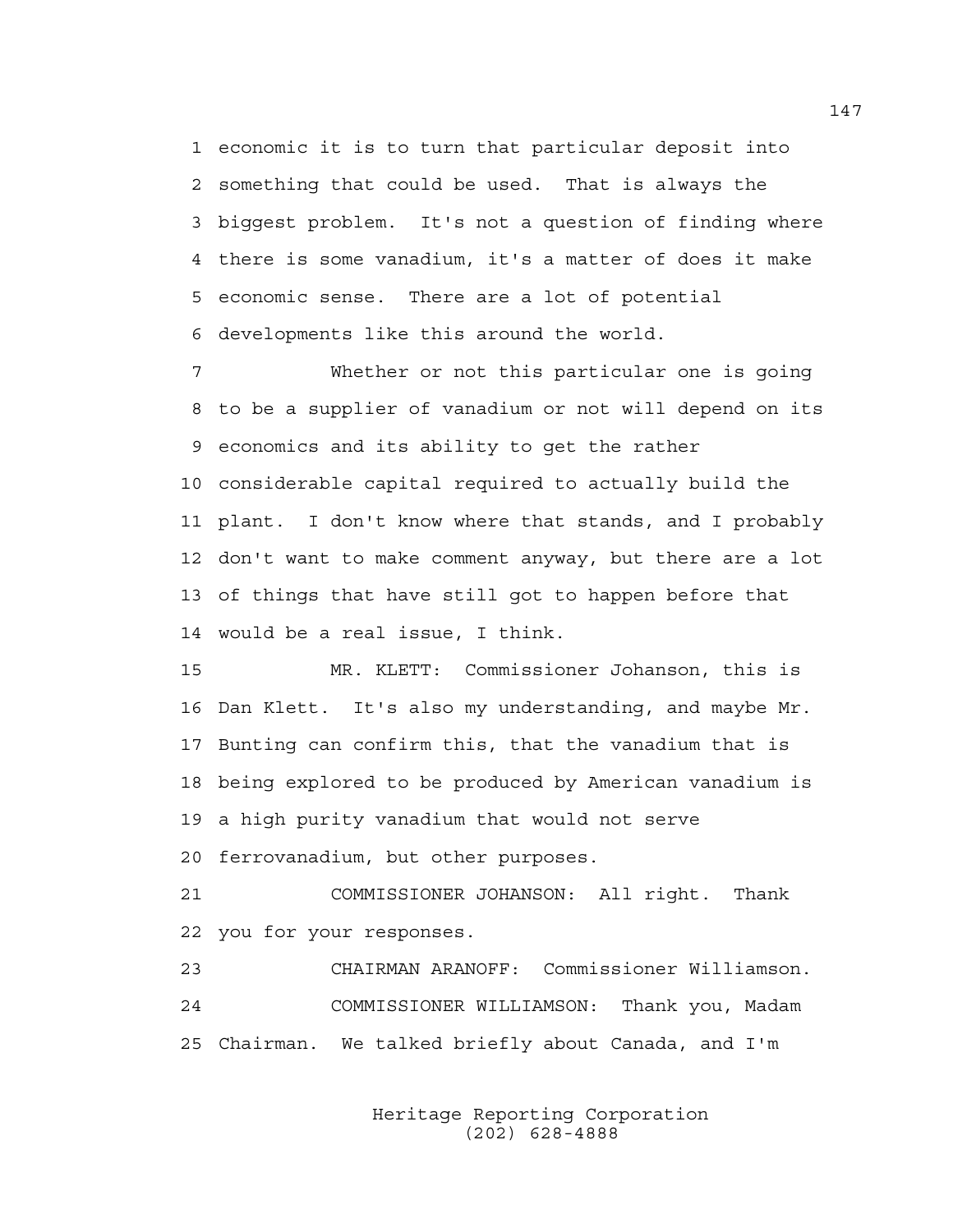1 just wondering, I mean, I guess there is a firm there 2 that does those, does do tolling, and the question is 3 where do they get their pentoxide from. We don't know 4 whether Evraz -- you know, are they supplying that 5 pentoxide from Russia? What I'm trying to do is sort 6 of say if this is the model that you want to point us 7 to, I guess we really need a complete picture. And I 8 guess we also need Petitioners to comment on the 9 appropriateness of this model, too.

10 So to the extent there are things you can 11 tell us now, or maybe pulling together the data 12 posthearing, and if it's already in our staff report 13 or we already have it available, just point to where 14 it is.

15 MR. WIESLER: Yes. And again, we have been 16 doing business in Canada for decades.

17 COMMISSIONER WILLIAMSON: Yes, yes.

18 MR. WIESLER: I mean, they're obviously much 19 smaller than the U.S., but definitely an important 20 part of our portfolio. We've used the other converter 21 up there. I know they bring in material from China, 22 not for us, but for other people that use them for 23 conversion. And we have brought in some of our Tula 24 material there as well, as much as a backup as well as 25 to just produce the units that would be necessary in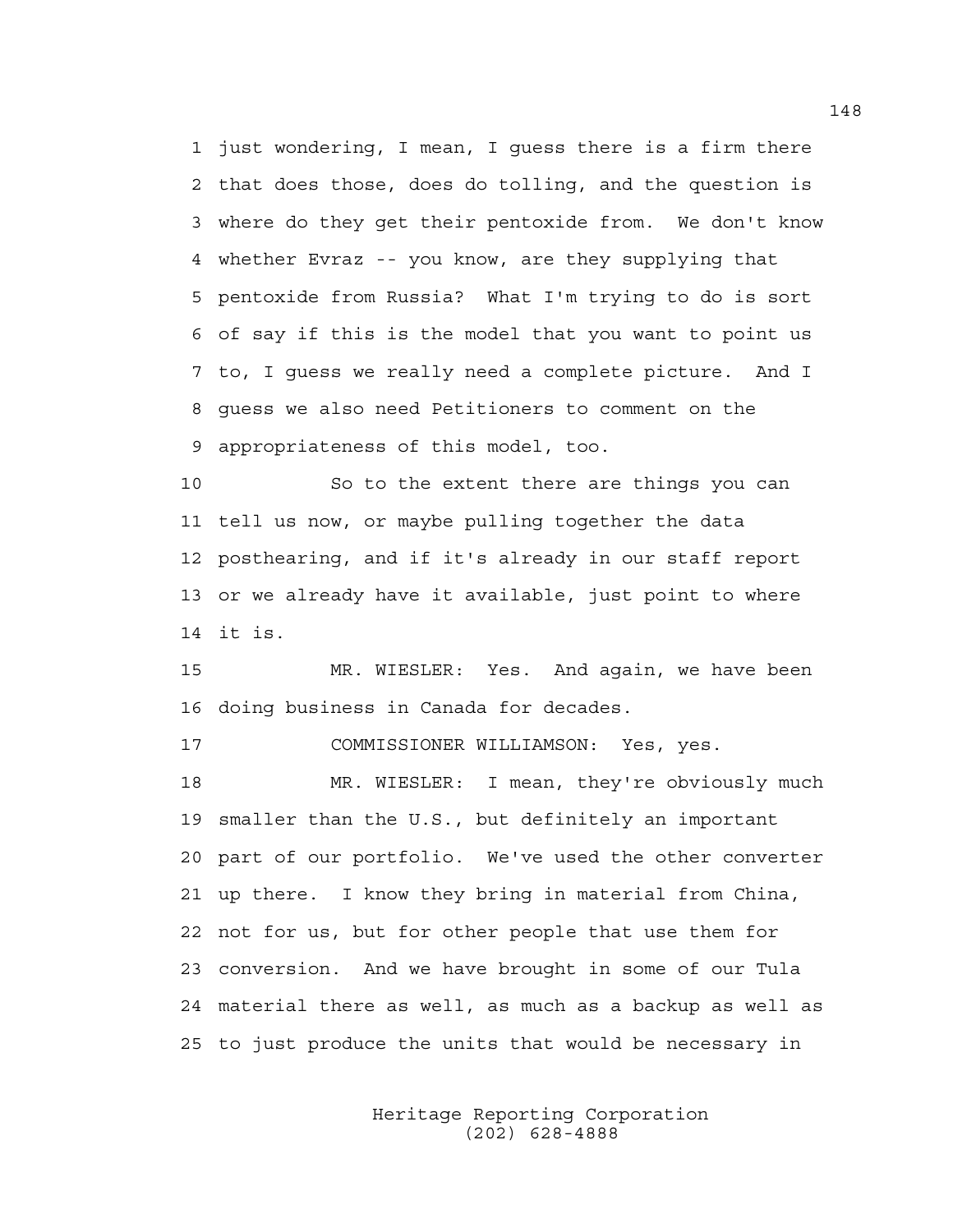1 Canada.

2 COMMISSIONER WILLIAMSON: Okay. Mr. 3 Bunting?

4 MR. BUNTING: If I could just add that 5 although Canada is much smaller, Canada does not 6 produce any vanadium pentoxide at all. So even though 7 its total consumption of vanadium is maybe only 20 or 8 25 percent of that of the U.S., whereas the U.S. can 9 make half of its needs itself, Canada has to import 10 all of it. So in reality, it's actually much bigger 11 in terms of a market for overseas suppliers than just 12 being 20 percent as big as the U.S.

13 COMMISSIONER WILLIAMSON: Okay. And so I 14 guess to what extent are they bringing -- are they 15 importing the ferrovanadium versus the pentoxide? I 16 don't know. This may be something that might be best 17 for posthearing, but you see what I'm getting at.

18 MR. HORGAN: Right. Commissioner 19 Williamson, yes. I mean --

20 COMMISSIONER WILLIAMSON: This is the test 21 tube, and we want to -- how valid a test is it?

22 MR. HORGAN: If I can answer. Well, I was 23 going to add, we did already have some testimony just 24 a few minutes ago about how the price is the same in 25 Canada and the U.S., and that's one important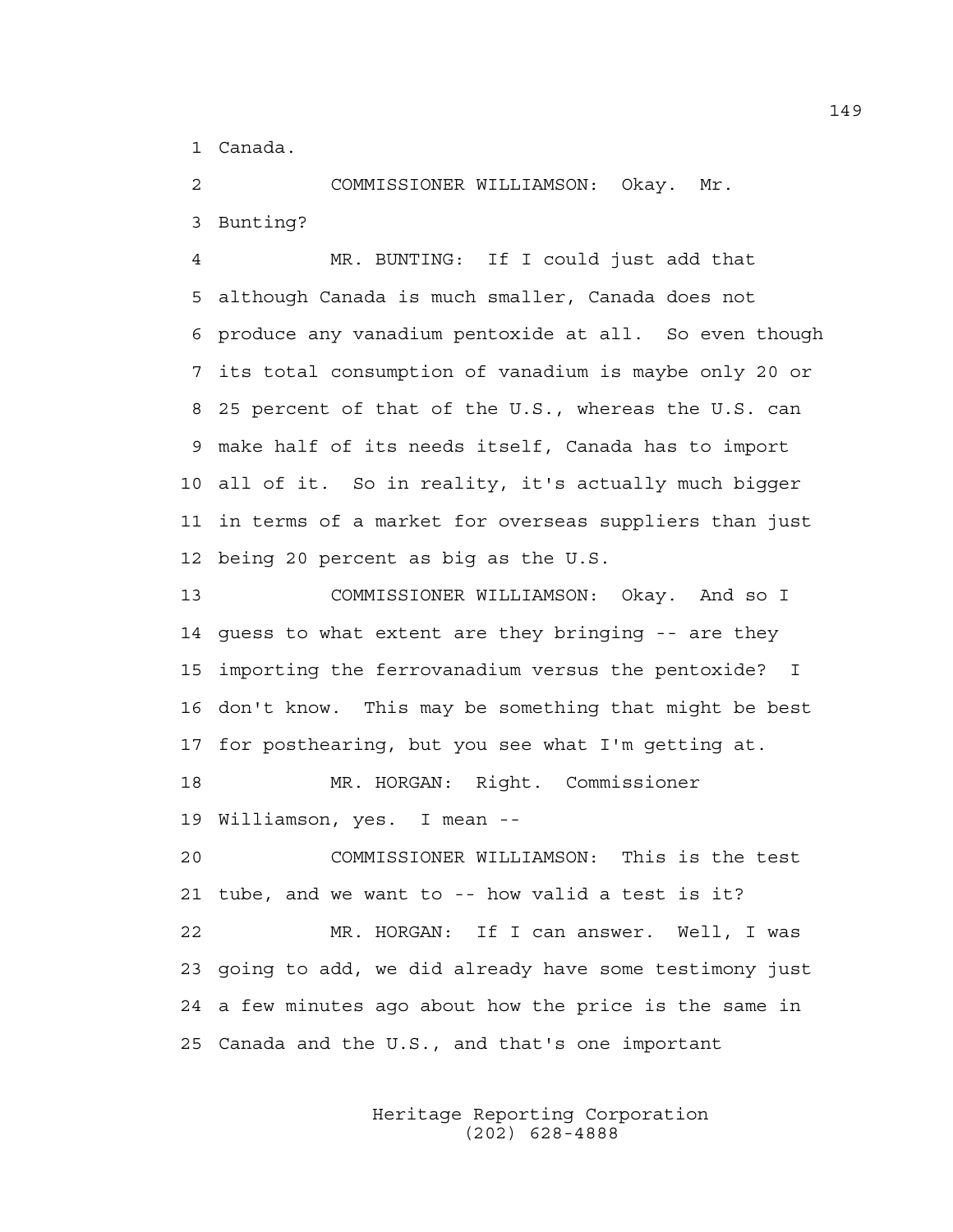1 criteria. But one thing I don't think we've

2 highlighted yet is that Evraz itself has about -- how 3 many, five steel plants in Canada?

4 MR. EWERS: This is Brad Ewers. Evraz 5 operates a facility in Regina, Saskatchewan, about a 6 million and a half tons of capacity there of 7 steelmaking, and then they own four separate large 8 hammer pipe mills also up in the Alberta region.

9 MR. HORGAN: And I would just add, when you 10 see Evraz serving its own mills in Canada with 11 pentoxide that has been converted somewhere other than 12 Russia, that's a pretty clear indication that it's 13 doing that because it makes economic sense. I mean, 14 if it made complete economic sense for them to do it 15 in Russia, they could just ship ferrovanadium to their 16 own plants in Canada, and why wouldn't they do that? 17 Because it doesn't make economic sense because they've 18 decided -- they've studied it, and they make more 19 money by using converters here in the United States. 20 And again, if not for that circumvention

21 case, material converted at Bear in Butler, PA, would 22 go on to Canada to serve that market.

23 COMMISSIONER WILLIAMSON: Okay, good. Well, 24 that's the kind of information that we need. So for 25 posthearing, just to complete the argument, and also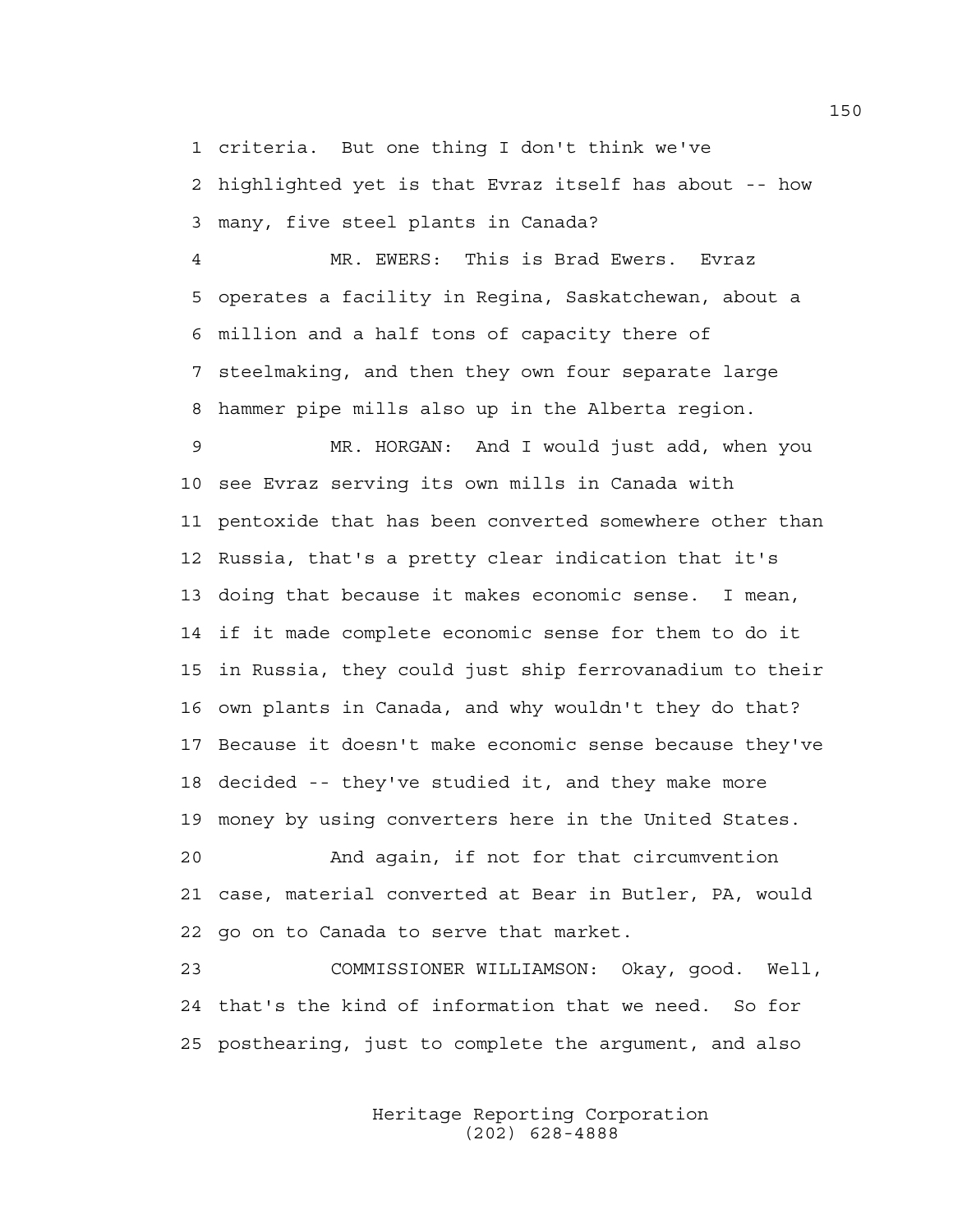1 invite the Petitioners to offer their views on this. 2 Let me see. So there is evidence on the 3 record showing that currently ferrovanadium prices are 4 substantially higher in the U.S. than in Europe. I 5 recognize that in your brief, you argue that there are 6 some additional costs involving shipping to the U.S. 7 But, however, given the price differential, it still 8 appears that, you know, the U.S. is an attractive 9 market. And I was wondering to the extent you haven't 10 already done it today, providing additional discussion 11 of this.

12 MR. KLETT: Commissioner Williamson, this is 13 Dan Klett. I mean, I'm not even sure you need to get 14 to an analysis of taking the ferrovanadium price in 15 the U.S. and in Europe and then kind of netting that 16 back to Russia for an apples-to-apples comparison to 17 see kind of what makes most sense because to divert -- 18 I mean, there is very little exports from Russia to 19 Europe. I mean, I think in slide one in my 20 presentation -- so that even if prices in Europe -- or 21 prices in the United States rather are higher than in 22 Europe, there is virtually no exports to Europe to 23 divert. So the diversion argument with respect to 24 higher prices in the U.S. versus Europe only has 25 commercial significance if there is any commercially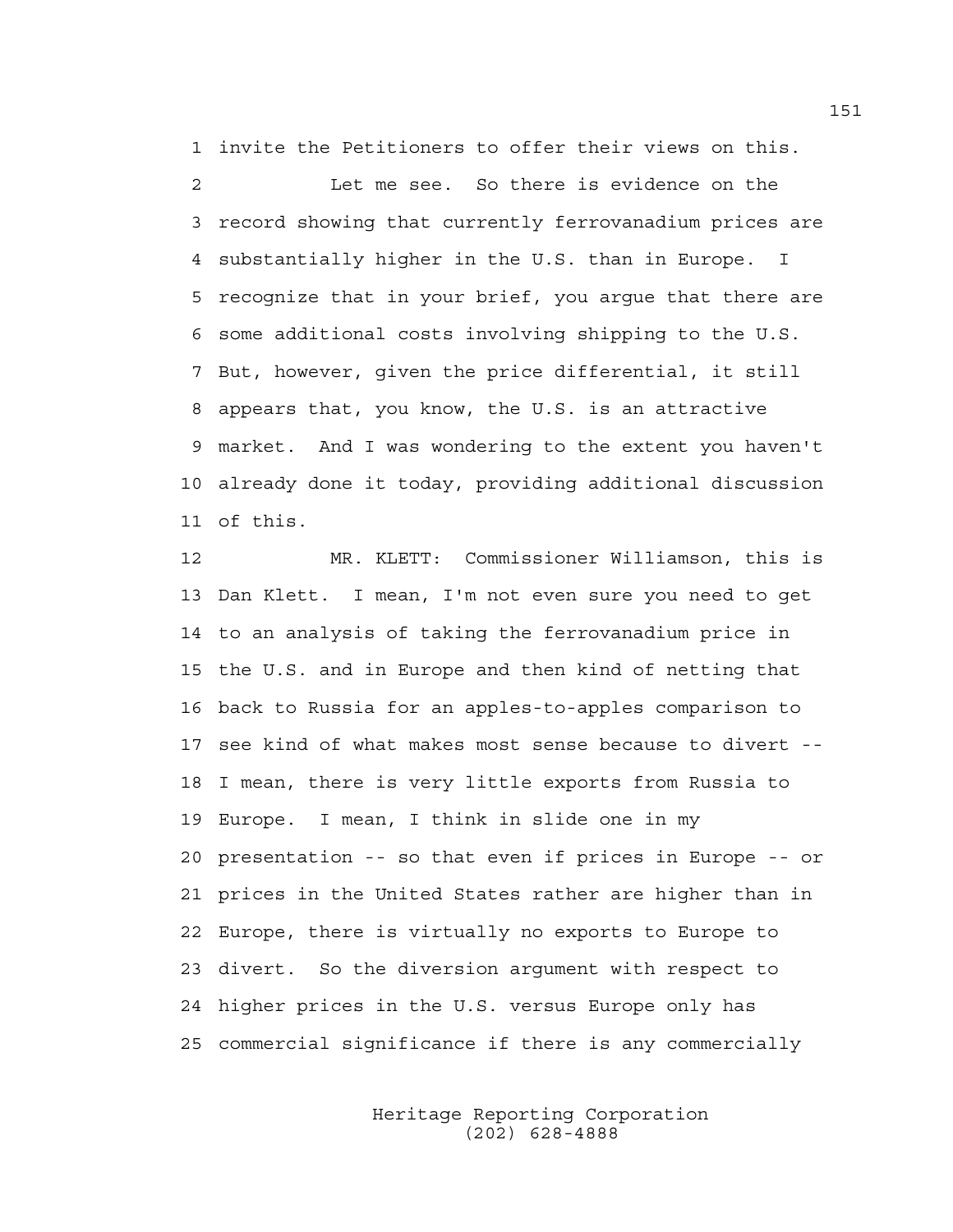1 significant volume to divert in the first place, which 2 there is not.

3 So, I mean, we can go into maybe more 4 analysis of the relative pricing, but I'm not sure it 5 really makes a difference.

6 COMMISSIONER WILLIAMSON: Okay.

7 MR. HORGAN: Excuse me. If I could just 8 add, just from the testimony we've heard today, we've 9 heard that there is a 6 percent additional in shipping 10 just getting the pentoxide from -- or the 11 ferrovanadium in this case from Europe to the United 12 States, plus a 4.2 percent tariff. So we're at 10.2 13 percent already. And then from the Commission's 14 earlier studies, they said additional packaging and 15 handling would add 3 to 8 percent.

16 So we're already at 13 to 18 percent just 17 based on what we've testified today of additional cost 18 by bringing material from Europe to the United States. 19 So that price difference between Europe and the 20 United States has got to be greater than that, 21 significantly, for it to make any economic sense. And 22 I think if you look historically, you're going to -- 23 now, maybe in the past few months, it has been higher. 24 But if you look historically, that has never been 25 true. You can go back three or four years, and at one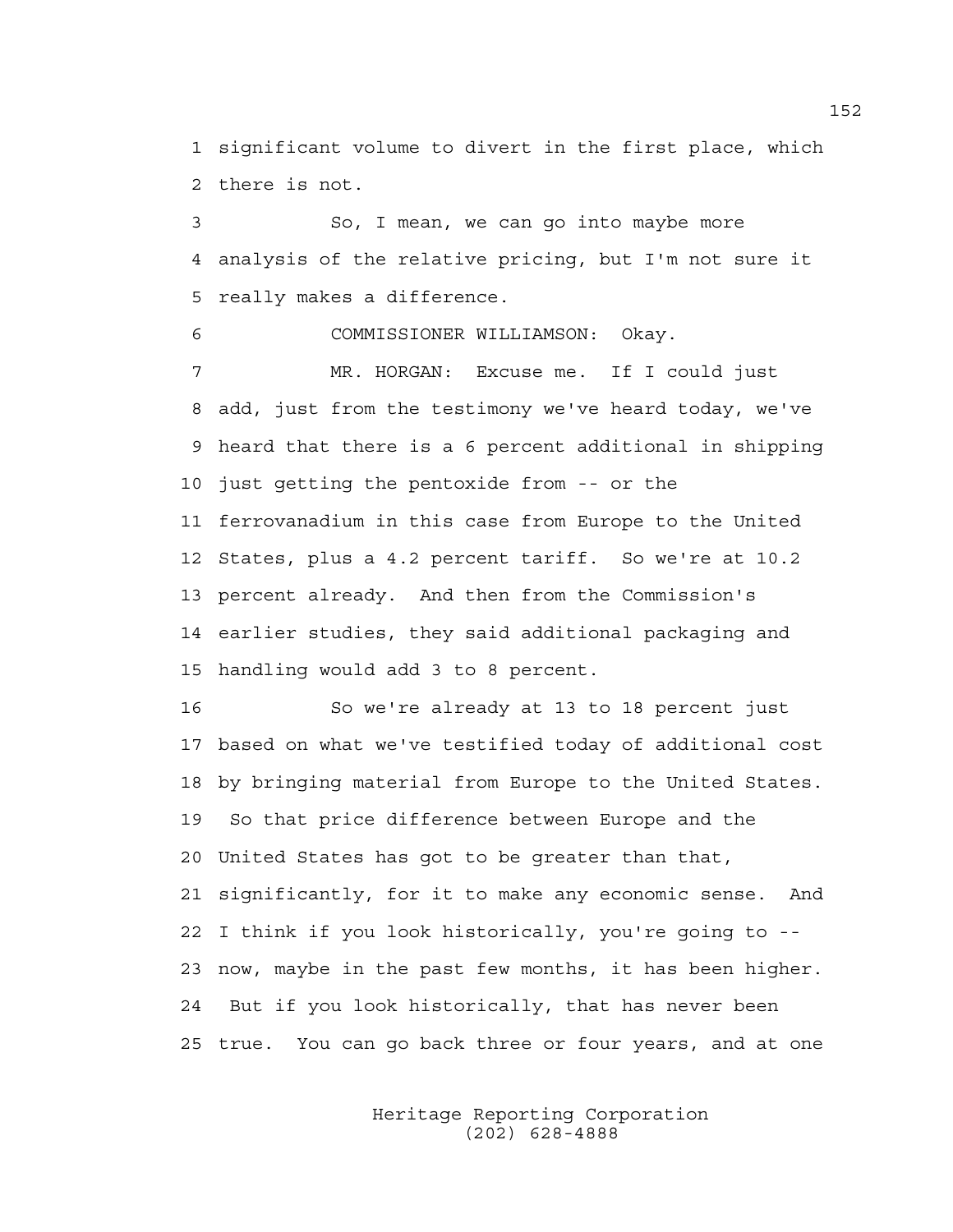1 point the European highest price was lower.

2 So you don't have these huge differences all 3 the time between the European and the U.S. price. And 4 just based on the testimony we've heard today, you're 5 looking at 13 to 18 percent additional cost added just 6 by bringing ferrovanadium to the United States. 7 That's a pretty big number. So if you look at that 8 chart they showed you earlier, you're going to see 9 they don't often exceed those numbers.

10 COMMISSIONER WILLIAMSON: Okay. Thank you. 11 Evraz has been an active participant in the U.S. 12 vanadium market over the POR. What would you say of 13 the argument that that fact indicates that the sales 14 network and business relationships to increase exports 15 of ferrovanadium from Russia to the U.S. are in place 16 if the orders are revoked?

17 MR. HORGAN: Well, they certainly have 18 knowledgeable sales people, you know, that have 19 studied the issue. They have people who could sell 20 ferrovanadium if it made sense and, you know, they 21 could be doing that now if they bring it from other 22 countries. But they would choose -- given the chance, 23 they've chosen to convert vanadium pentoxide at Bear 24 as their principal source for ferrovanadium for the 25 United States.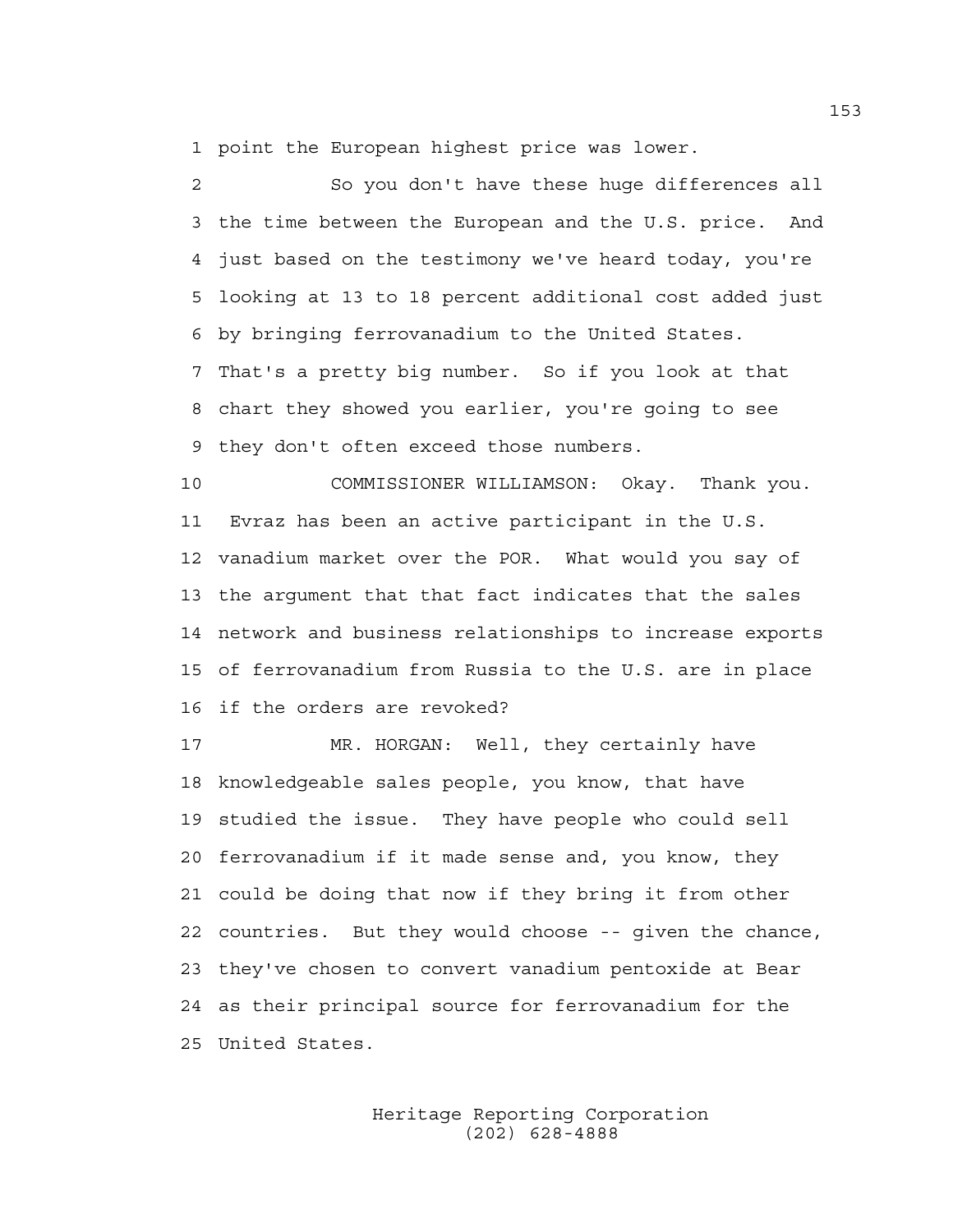1 So, sure, they have people who could sell 2 it, you know. But those knowledgeable people who 3 could sell it have already made the decision that 4 they're better off importing vanadium pentoxide.

5 COMMISSIONER WILLIAMSON: Okay. Thank you. 6 My last question -- this is for posthearing, for the 7 lawyers. This is going to be about BPI. I would like 8 you to respond posthearing to the argument in footnote 9 106 on page 33 of Bear's brief.

10 MR. HORGAN: Okay.

11 COMMISSIONER WILLIAMSON: And with that, I 12 have no further questions. Thank you for your 13 testimony.

14 MR. HORGAN: Thank you.

15 CHAIRMAN ARANOFF: In your brief, you have 16 considerable argument about Russia's competition law 17 and the limits that that place on Evraz's ability to 18 export ferrovanadium from Russia. Why under Russian 19 competition law is Evraz able to export high amounts 20 of vanadium pentoxide, but not ferrovanadium?

21 MR. HORGAN: Marc can add additional comment 22 on this, but I think the way the law works is they're 23 required to meet the needs in Russia for 24 ferrovanadium. So as long as they're meeting those 25 needs, I don't think they have any restriction on the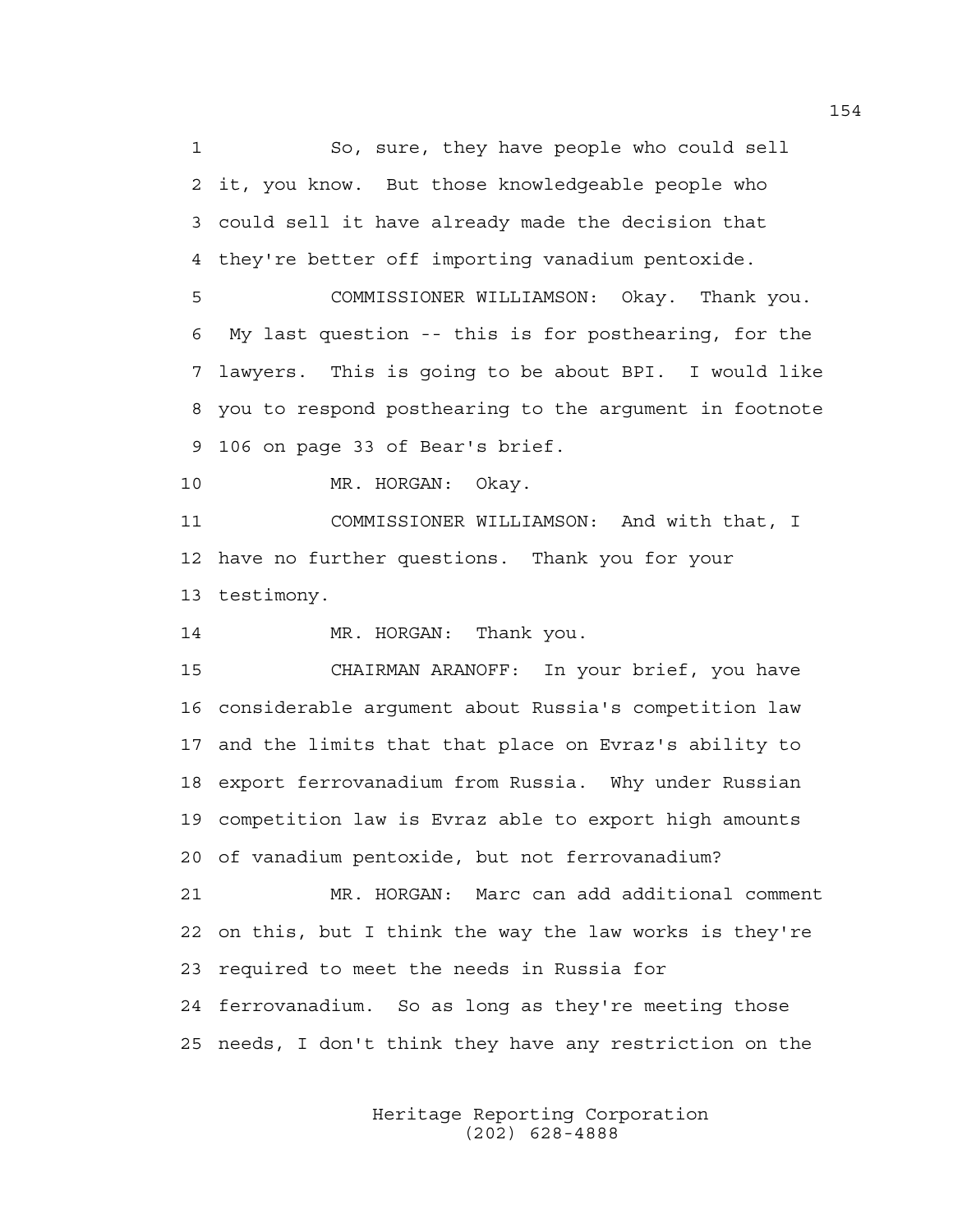1 vanadium pentoxide. But what they do have to do is 2 meet the demand for ferrovanadium in Russia. And, of 3 course, they're the only ferrovanadium producer, so 4 their demand for pentoxide -- they are the demand for 5 pentoxide, is Evraz.

6 So as long as they're meeting the demand in 7 Russia for ferrovanadium, then the law doesn't kick 8 in. But as Russian steel consumption or production 9 increases, as it is expected to do over the next 10 several years, they're going to have to meet an 11 increasing need. So there are restrictions on how 12 much ferrovanadium they could ultimately export. So 13 the law just hasn't kicked in yet, but it could in the 14 future. So there is always going to be that overhang 15 there, or that restriction.

16 CHAIRMAN ARANOFF: Okay.

17 MR. MONTALBINE: Yes, that's correct. And 18 it binds the ferrovanadium to that Russian market. 19 They have to meet the demand. But as far as the 20 pentoxide, that's just a raw material for Evraz within 21 Russia.

22 CHAIRMAN ARANOFF: Okay. Mr. Montalbine, 23 you mentioned earlier, during my first round of 24 questions, that Evraz has long-term contracts for 25 ferrovanadium to customers in Europe that it's meeting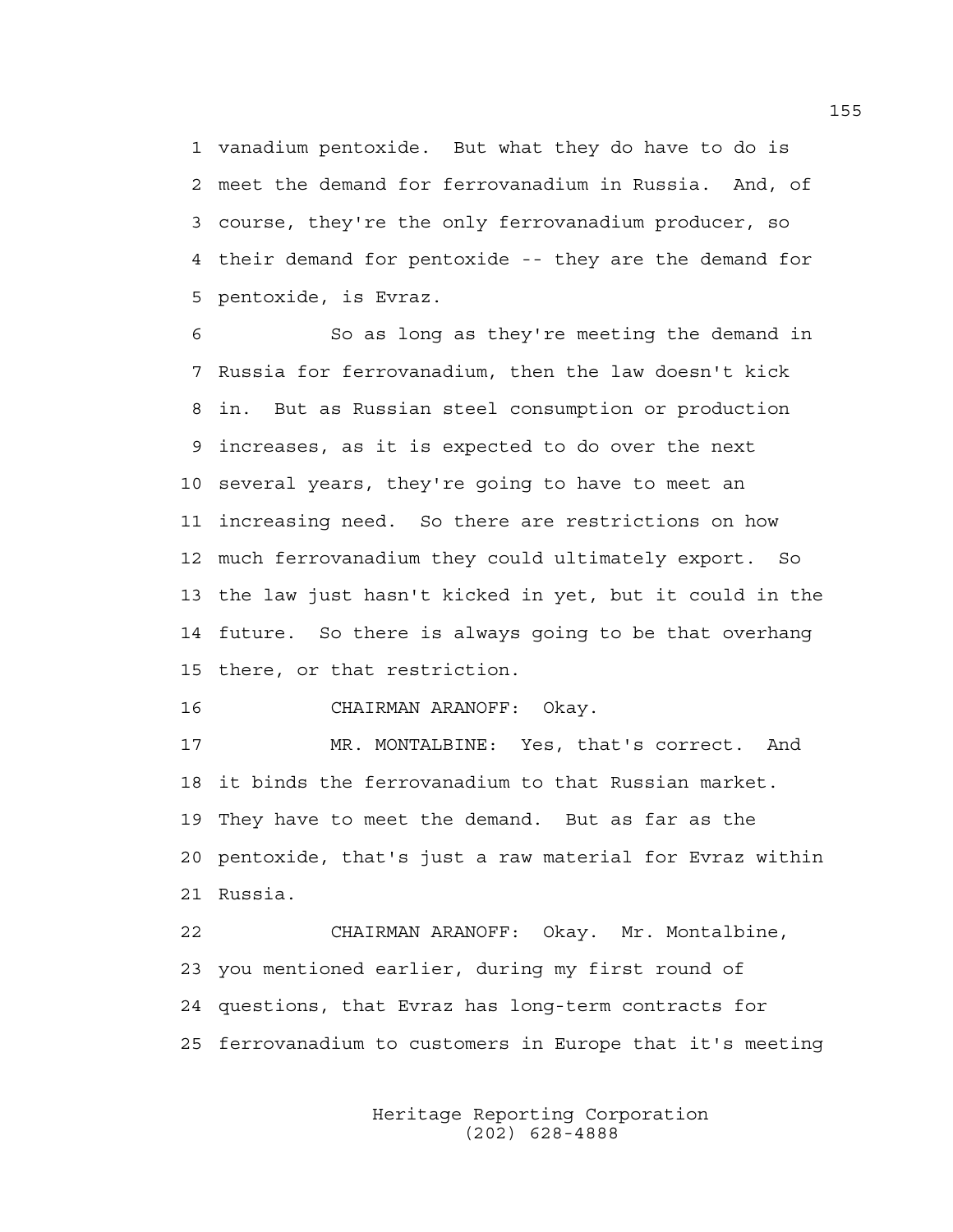1 through conversion in the Czech Republic. So I wanted 2 to follow up on that. Do we have any documentation in 3 the record about the size or duration of Evraz's 4 contractual commitments in Europe?

5 MR. MONTALBINE: I don't believe that's on 6 the record yet. We can certainly do it in the 7 posthearing brief. But also, it's just not the 8 European Union. It's worldwide that most of their 9 business is under long-term basis. Some of the 10 gentlemen here can probably testify to that a little 11 bit more, but we'll also supplement that in the post-12 hearing.

13 CHAIRMAN ARANOFF: Right. And I'm asking 14 about that because it follows on from this issue of if 15 the vanadium pentoxide were directed away from the 16 Czech Republic and back into Russia for conversion, 17 the comment was but Evraz would still have to meet its 18 contractual commitments in Europe, and therefore that 19 ferrovanadium that was now being made in Russia 20 instead of the Czech Republic would still have to be 21 sold in Europe, I think was the implication. And so 22 I'm trying to get some documentation on the record to 23 back that claim up.

24 MR. MONTALBINE: Okay. We'll submit that. 25 And Mr. Scholtz can something about that now.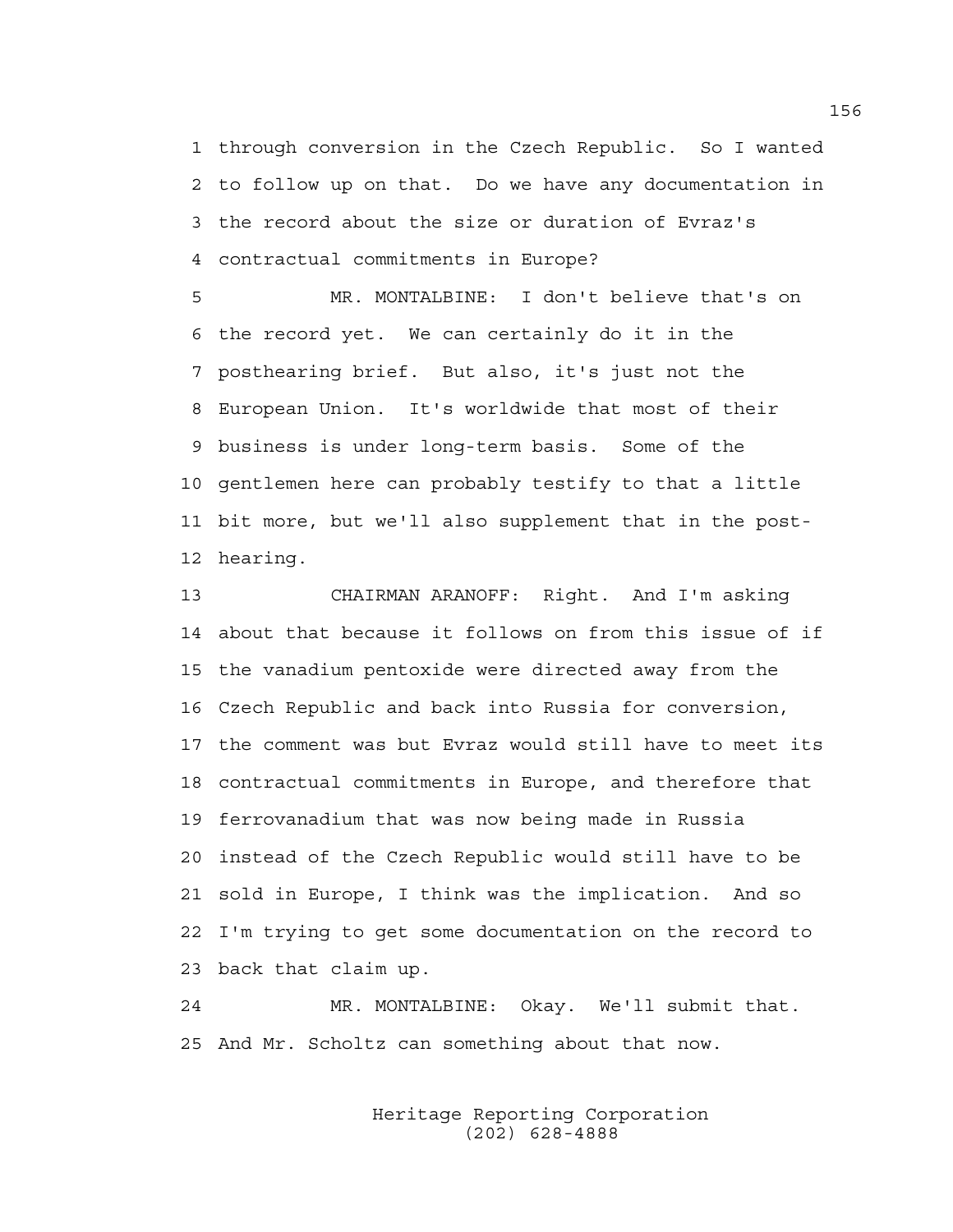1 CHAIRMAN ARANOFF: That would be great. 2 MR. SCHOLTZ: Commissioner, I'm John Joseph 3 Scholtz. I do the global marketing for East Metals. 4 So our contracts -- more than 85 percent of our 5 production is committed into long-term contracts. 6 CHAIRMAN ARANOFF: Okay. And by long-term

7 contracts, how long?

8 MR. SCHOLTZ: It's general industry practice 9 a year.

10 CHAIRMAN ARANOFF: A year, okay.

11 MR. MONTALBINE: And we'll also supplement 12 that in our post-hearing.

13 CHAIRMAN ARANOFF: Okay, because we're more 14 looking at a reasonably foreseeable time. We might be 15 looking out further than a year. So if we're talking 16 about customers that only have a contract for a year, 17 then we might want to know do those same contracts 18 have a year contract every year. You see what I'm 19 saying?

20 MR. MONTALBINE: Okay.

21 MR. HORGAN: If I could just add something 22 that you should, I think, keep in mind when you're 23 thinking about this sort of sending stuff back to -- 24 back from Nikom to Russia, is Evraz owns Nikom. So 25 they're not going to decommission Nikom, which is what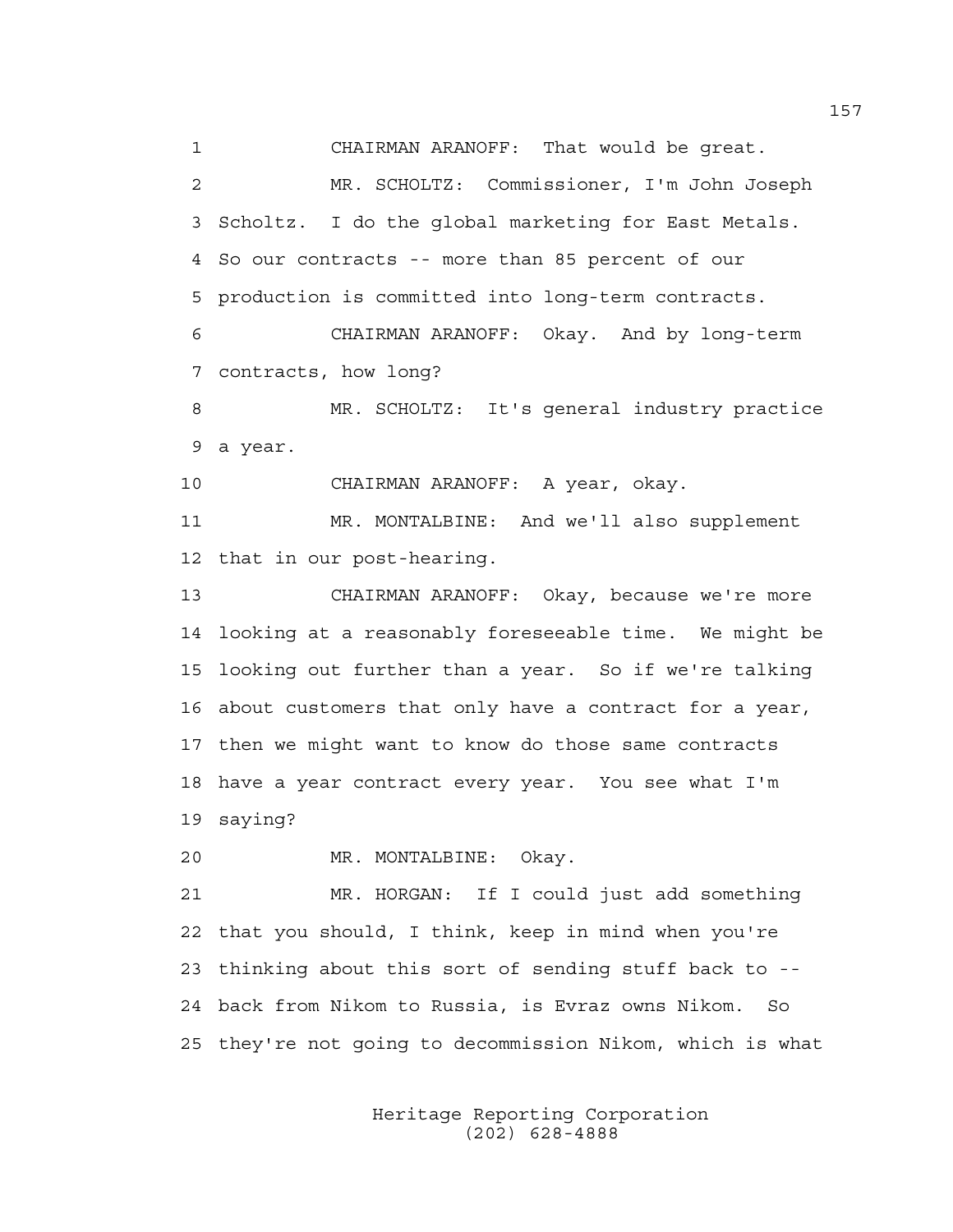1 basically they're suggesting would happen. So --

2 CHAIRMAN ARANOFF: Well, I mean, I think 3 it's a question, right? Because if the answer is 4 Evraz apparently has more conversion capacity than it 5 needs, so it's going to have some idle capacity 6 somewhere.

7 MR. HORGAN: More conversion from -- 8 CHAIRMAN ARANOFF: From vanadium pentoxide 9 into ferrovanadium, because we just talked about the 10 fact that the theoretical capacity in Russia exceeds 11 what is actually produced there. So you can squeeze 12 that toothpaste tube one way or the other. Okay. And 13 that actually leads directly to my next question, 14 which is -- I don't know whether we have this, but it 15 would be helpful if we could have some information on 16 the record about what Nikom's capacity utilization was 17 during the period of review.

18 MR. HORGAN: We'll provide that in the post-19 hearing.

20 CHAIRMAN ARANOFF: Thanks. Okay. And for 21 post-hearing, I just want to direct you to and ask you 22 to respond specifically to Bear's argument on page 19 23 of its brief that the Russian industry has far greater 24 quantities of vanadium pentoxide at its disposal than 25 reported in the questionnaire responses. And just for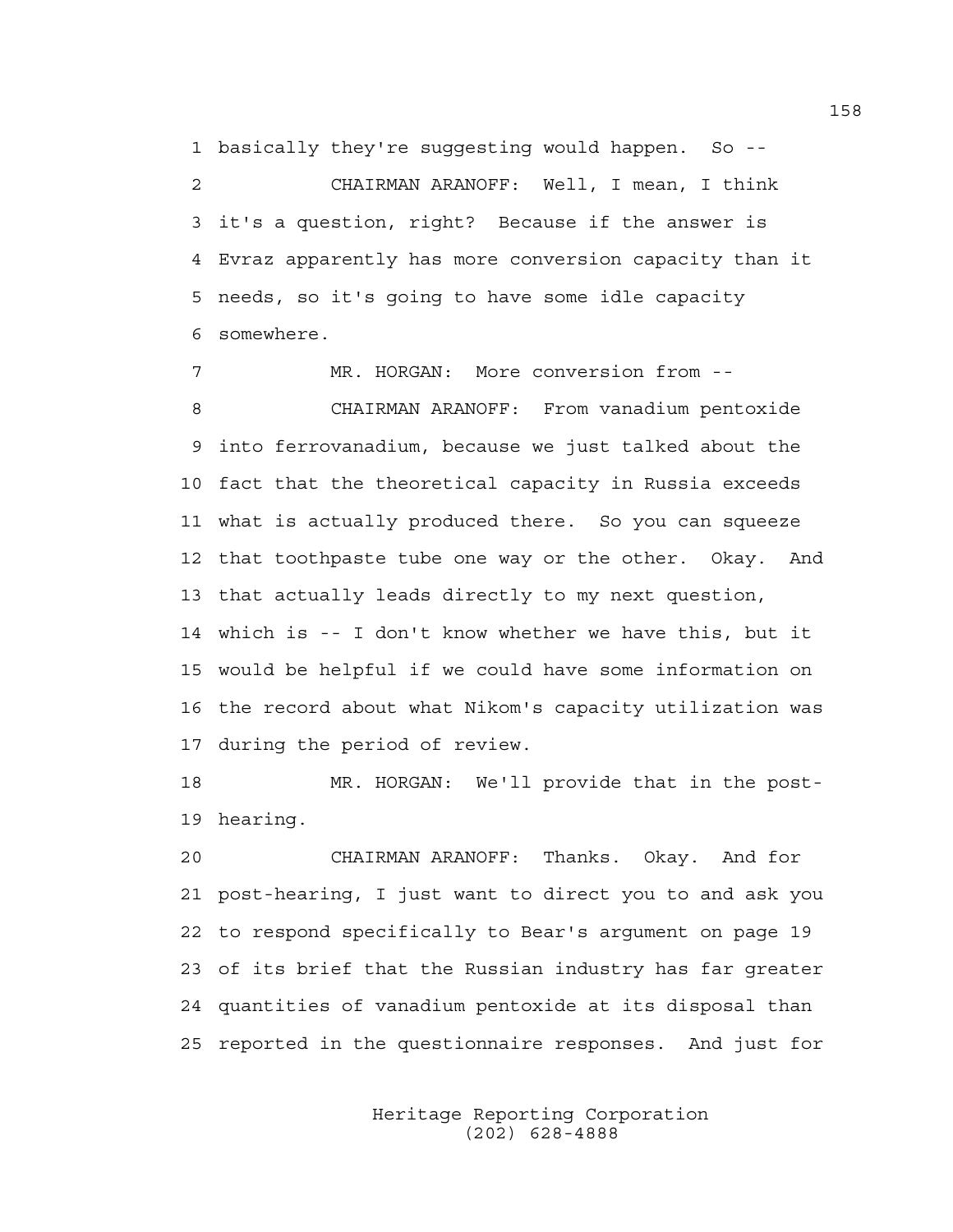1 the record -- and you can respond to this now or post-2 hearing if you prefer -- the domestic producers argued 3 this morning that it was because of the anti-4 circumvention case that Evraz ceased sending vanadium 5 pentoxide for conversion in the U.S. and reverted to 6 sending product from the Czech Republic. Is that in 7 fact the reason?

8 MR. HORGAN: Yes.

9 CHAIRMAN ARANOFF: Okay.

10 MR. HORGAN: And certainly it would be a 11 gross injustice if they were allowed to use some 12 baseless circumvention case and forced us to force 13 Evraz to act rationally and limit its risk, and then 14 used that as evidence that we are switching or that 15 we're -- or we're switching. We have the capability to 16 switch. We were compelled to do something we didn't 17 want to do. We want to be a U.S. producer of 18 ferrovanadium in Butler, PA. That's what they want to 19 do. That's what makes the most financial sense. 20 And remember, it's the Commerce Department 21 who has the jurisdiction to determine whether that's 22 circumvention. They have so far determined it's not. 23 MR. KLETT: Commissioner Aranoff, I mean, 24 maybe this is obviously, but Evraz had long had

> Heritage Reporting Corporation (202) 628-4888

25 contractual commitments to customers in the United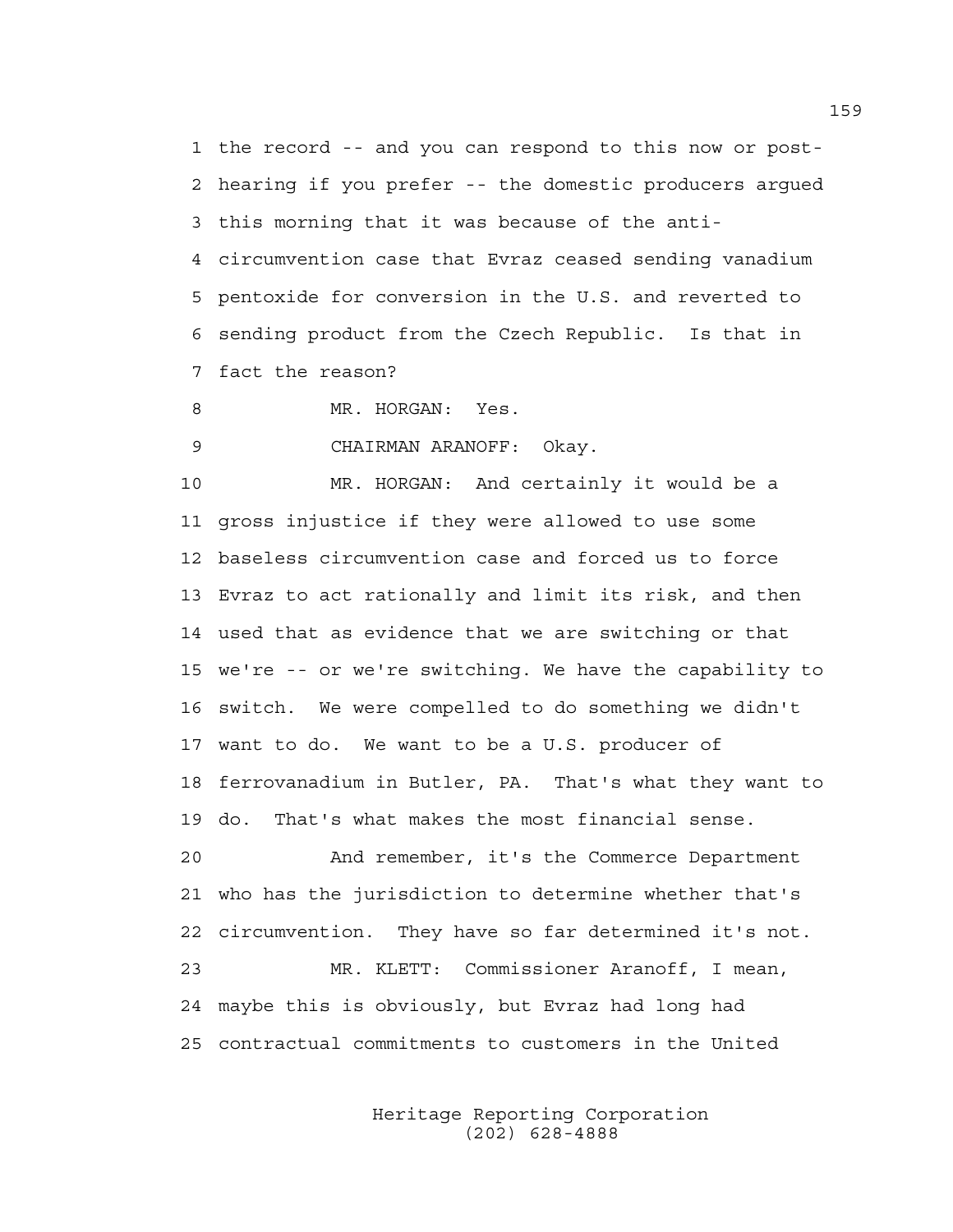1 States so that when it couldn't export or didn't want 2 to take the risk of exporting vanadium pentoxide, it 3 had to look to alternatives, one of which was 4 importing ferrovanadium directly from the Czech 5 Republic.

6 CHAIRMAN ARANOFF: Right. Now, Evraz's 7 contractual commitments in the U.S., that's actually 8 to the steel companies that purchase the product, 9 right? That's what you're referring to?

10 MR. WIESLER: Yes. And to make the point 11 clear, I won't say how much, but far and away the 12 majority of our business is by contract, legal 13 contract. So this would have a major effect if we 14 can't supply our contractual obligations. And I think 15 to that end, it's also important to take this a step 16 further.

17 Since the majority of our business is by 18 contract -- and as Mr. Carter pointed out, generally 19 it's kind of done where you base it on the spot 20 pricing that is generated and published by *Ryan's*  21 *Notes*. That spot pricing will in fact then affect all 22 of your formulas in your base contracts.

23 It would be kind of ludicrous for Evraz then 24 if they were truly dumping material to bring 25 ferrovanadium in here, dump it at, you know,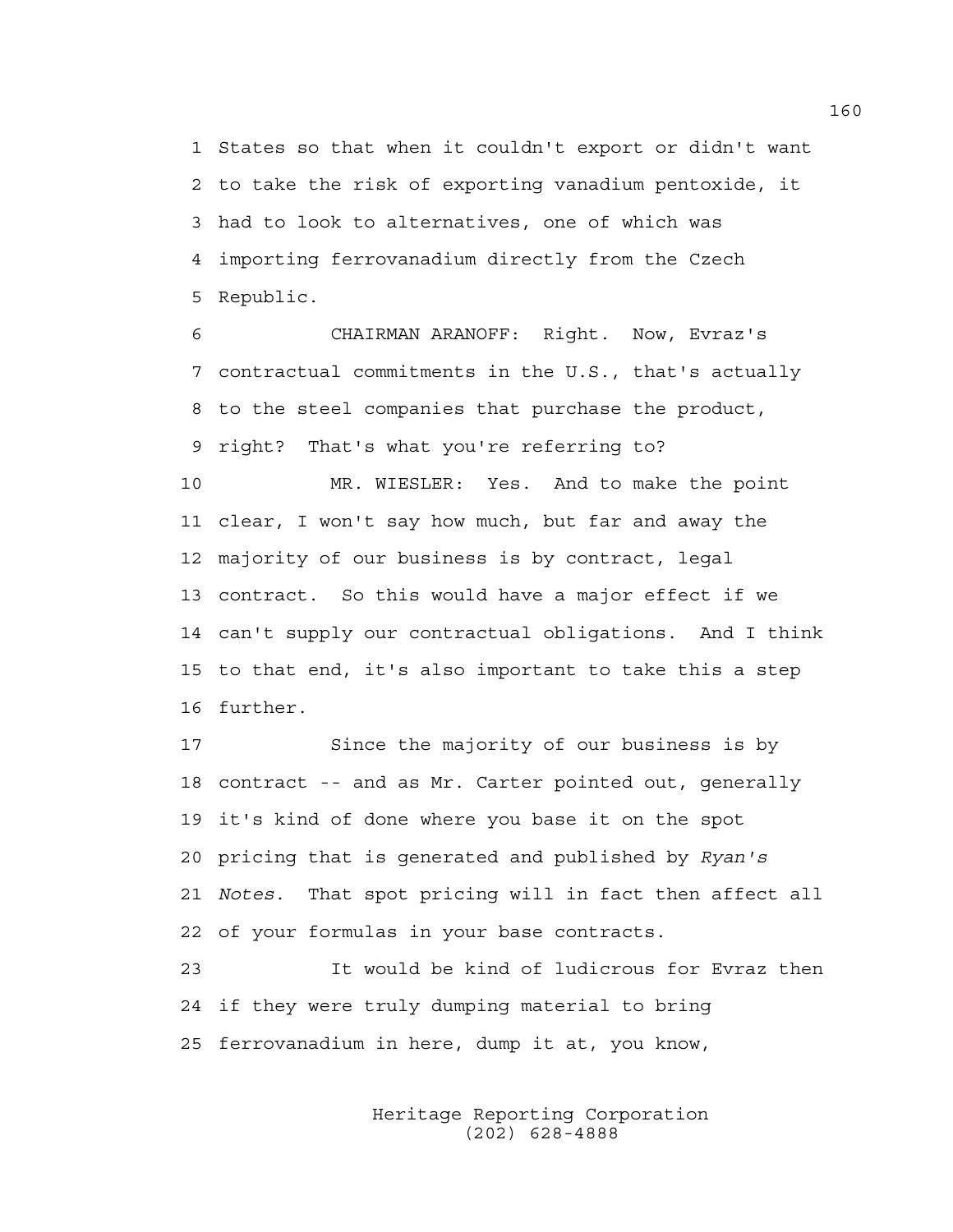1 ridiculously low prices to get a very small amount of 2 the spot market that's available and kill their own 3 ferrovanadium contract prices. So you just would 4 avoid that, which is what is happening.

5 MR. HORGAN: I would just -- if I could just 6 add to that. You know, Stratcor also imports nitrovan 7 from South Africa. So again, if they're 8 interchangeable products, and you bring in a lot of 9 low-priced ferrovanadium from anywhere, it's also 10 going to displace Stratcor's nitrovan products, which 11 are not subject to any dumping order.

12 CHAIRMAN ARANOFF: That's the nitrided 13 vanadium product?

14 MR. HORGAN: Right.

15 CHAIRMAN ARANOFF: Okay.

16 MR. HORGAN: So again, you have -- again, 17 there is another significant disincentive to doing any 18 dumping in the United States. As you mentioned 19 earlier this morning, they'd be shooting themselves in 20 the foot both in terms of their long-term contracts 21 and in terms of their nitrovan shipments.

22 CHAIRMAN ARANOFF: Okay, okay. This is an 23 unusual case because most respondents come and tell us 24 they want an order revoked because they have a very 25 small interest in some specialized product in the U.S.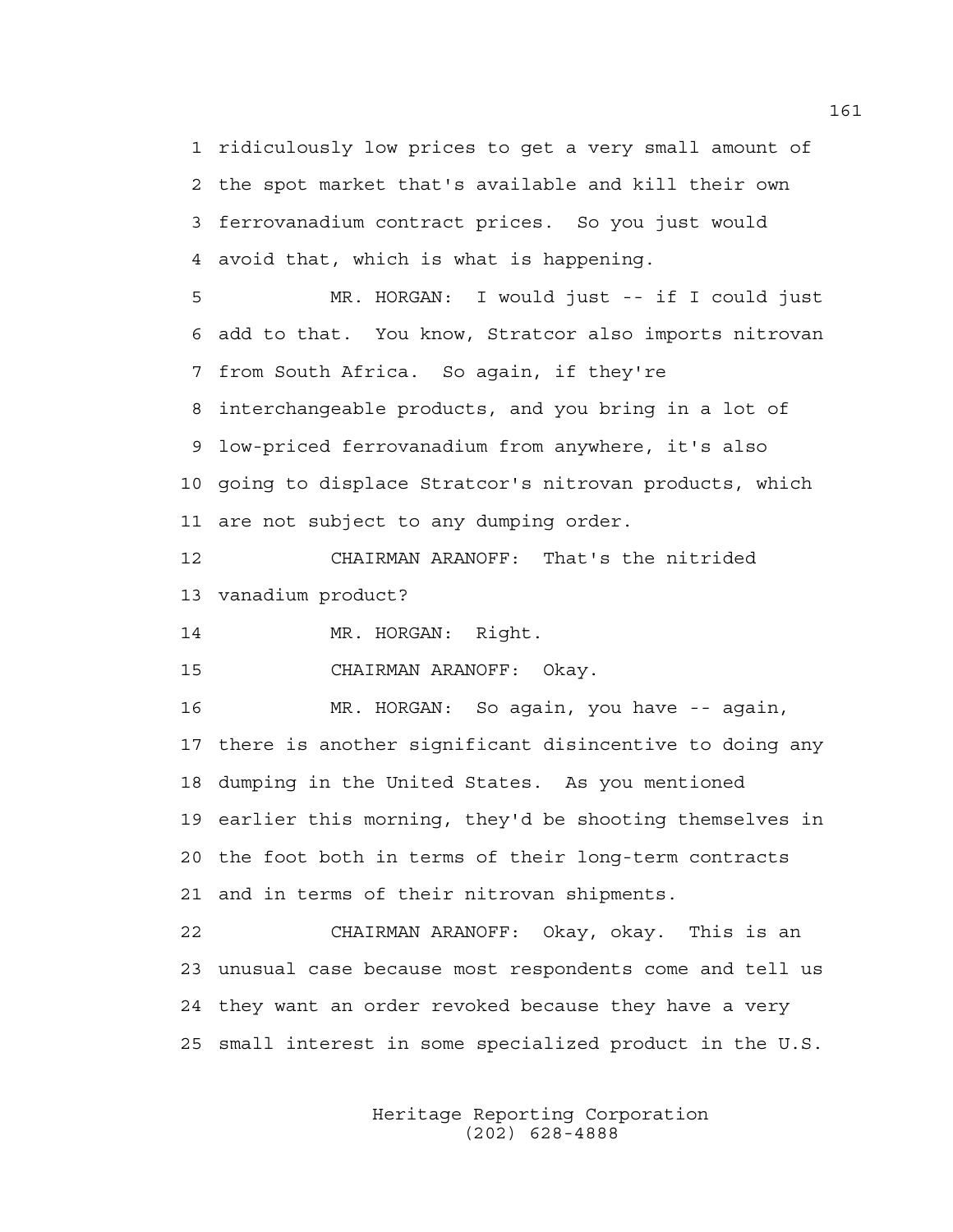1 market. But this is a case where we've got a company 2 that has a very large interest in the U.S. market that 3 they're not hiding, but the question is what product 4 is it exactly that they're going to bring in. So that 5 does make this different.

6 I don't think I have any further questions, 7 but I do want to thank this panel. And let me turn 8 now to Commissioner Pinkert.

9 COMMISSIONER PINKERT: I just have a few 10 more questions. Regarding the Russian antitrust or 11 competition rules, do we have any information about 12 the practical actual implementation of those rules in 13 Russia?

14 MR. MONTALBINE: We don't have anything on 15 the record. I can talk to the people in Russia and 16 see if we can get any type of statistics or anything. 17 So far we just have a copy of the law and a 18 discussion of the law itself.

19 COMMISSIONER PINKERT: Thank you. Mr. 20 Klett, do you agree with the staff report's estimate 21 of the elasticity of U.S. demand?

22 MR. KLETT: The aggregate demand elasticity? 23 Yes. I mean, I agree with the staff report, and 24 generally even slide one of Dr. Button's presentation 25 that in general demand for ferrovanadium is relatively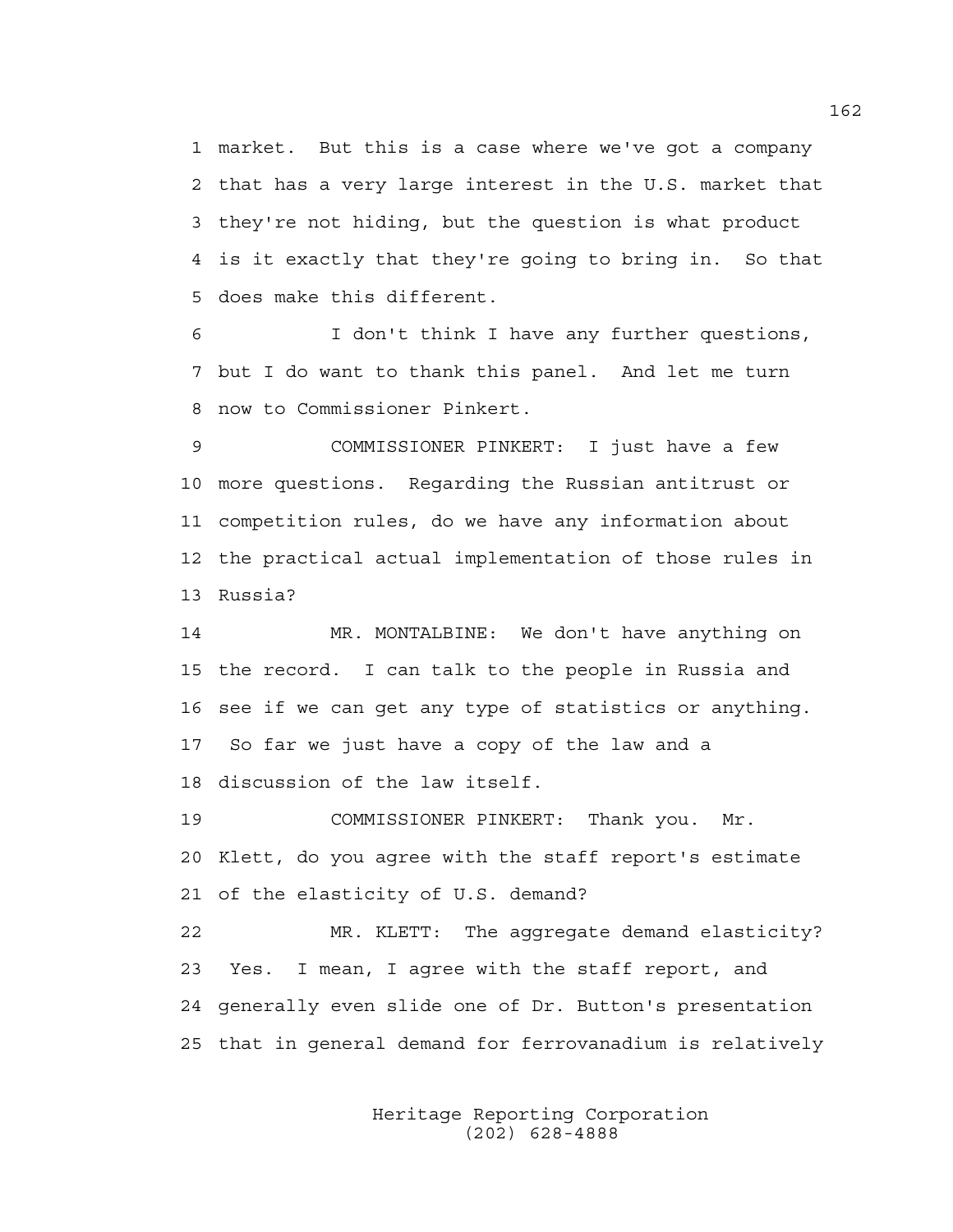1 price inelastic.

2 COMMISSIONER PINKERT: Thank you. If in the 3 post-hearing you want to comment on what bearing that 4 might have on the likelihood issue in this case, that 5 would be helpful.

6 MR. KLETT: I will do so, Commissioner 7 Pinkert.

8 COMMISSIONER PINKERT: Thank you. And 9 finally, you heard with the earlier panel that I asked 10 about how to do the vulnerability analysis. And the 11 question I asked them was whether we should be looking 12 at, say, the entire period of review and looking at 13 profitability and return on investment, or whether a 14 more truncated kind of analysis would be appropriate. 15 And I want to give you a chance to talk about that as 16 well.

17 MR. KLETT: Commissioner, this is Dan Klett. 18 I think Dr. Button responded to that, and he talked 19 about what happened in the original period of 20 investigation, for example. But -- and also he talked 21 about effects. But I think the way the Commission 22 looks at vulnerability is more what is the current 23 state of the U.S. industry because for a sunset, 24 you're looking at prospective, so the vulnerability is 25 really more kind of where is the industry at now or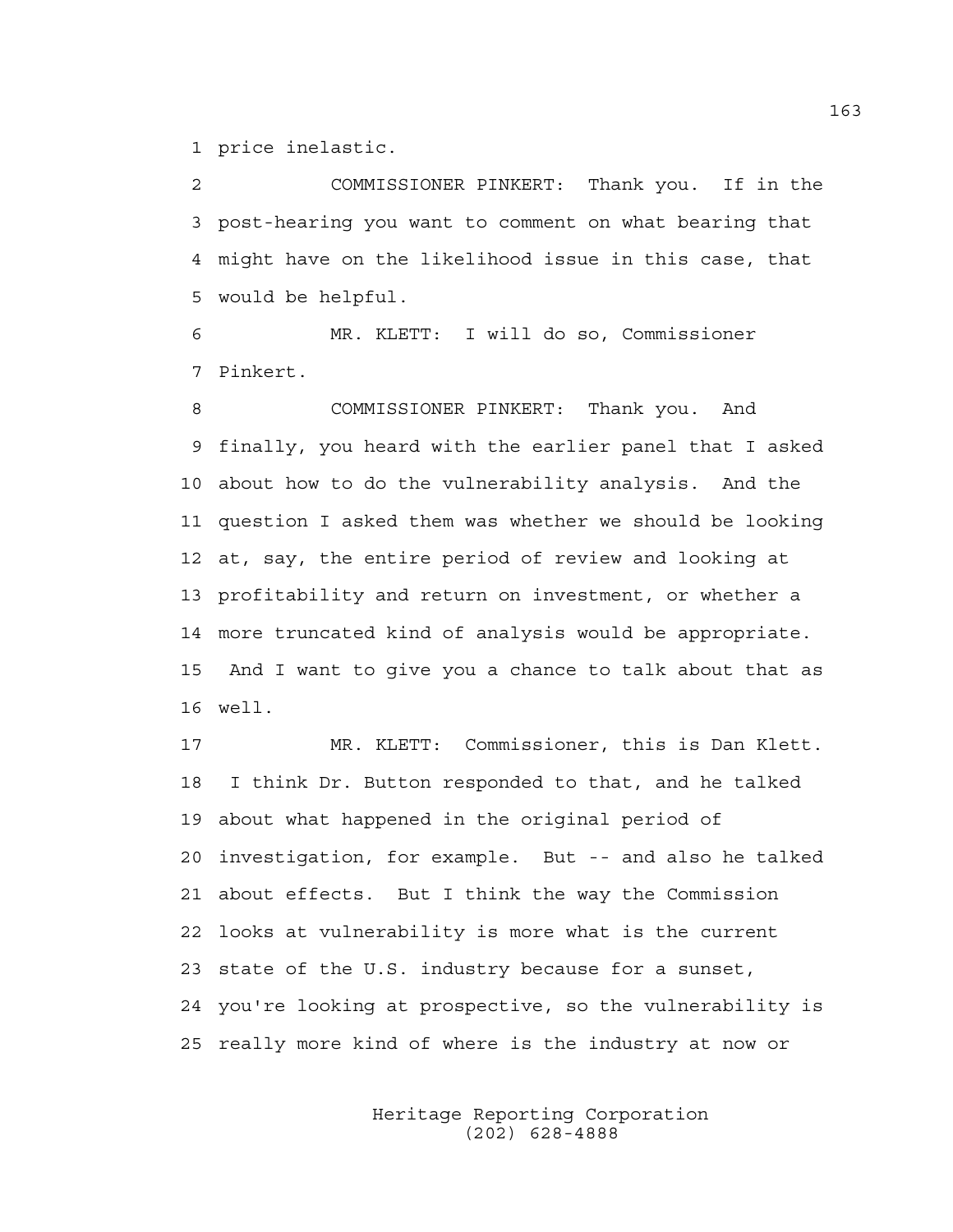1 over the most recent past rather than where it was at 2 the beginning of the period of review. And definitely 3 you don't look at where it was in the original period 4 of investigation in the mid-1990s.

5 So we can talk a bit more on vulnerability 6 in our post-hearing because I don't think it was 7 addressed much in our pre-hearing. But just as a 8 general statement, I think the most recent condition 9 of the industry is more relevant for purposes of your 10 vulnerability analysis.

11 COMMISSIONER PINKERT: I'd appreciate it, 12 too, if you'd address the question of whether we 13 should be taking into account cyclical factors in 14 evaluating vulnerability.

15 MR. KLETT: I understand. We can do that as 16 well.

17 COMMISSIONER PINKERT: Thank you. And with 18 that, I thank the panel. And unless something else 19 comes to me in the next ten minutes, I have no further 20 questions for the panel. Thank you.

21 CHAIRMAN ARANOFF: Commissioner Johanson. 22 COMMISSIONER JOHANSON: Thank you, Madam 23 Chairman. In the hearing for the first review, a 24 representative of the former owners of Vanady Tula 25 testified that it is more profitable to produce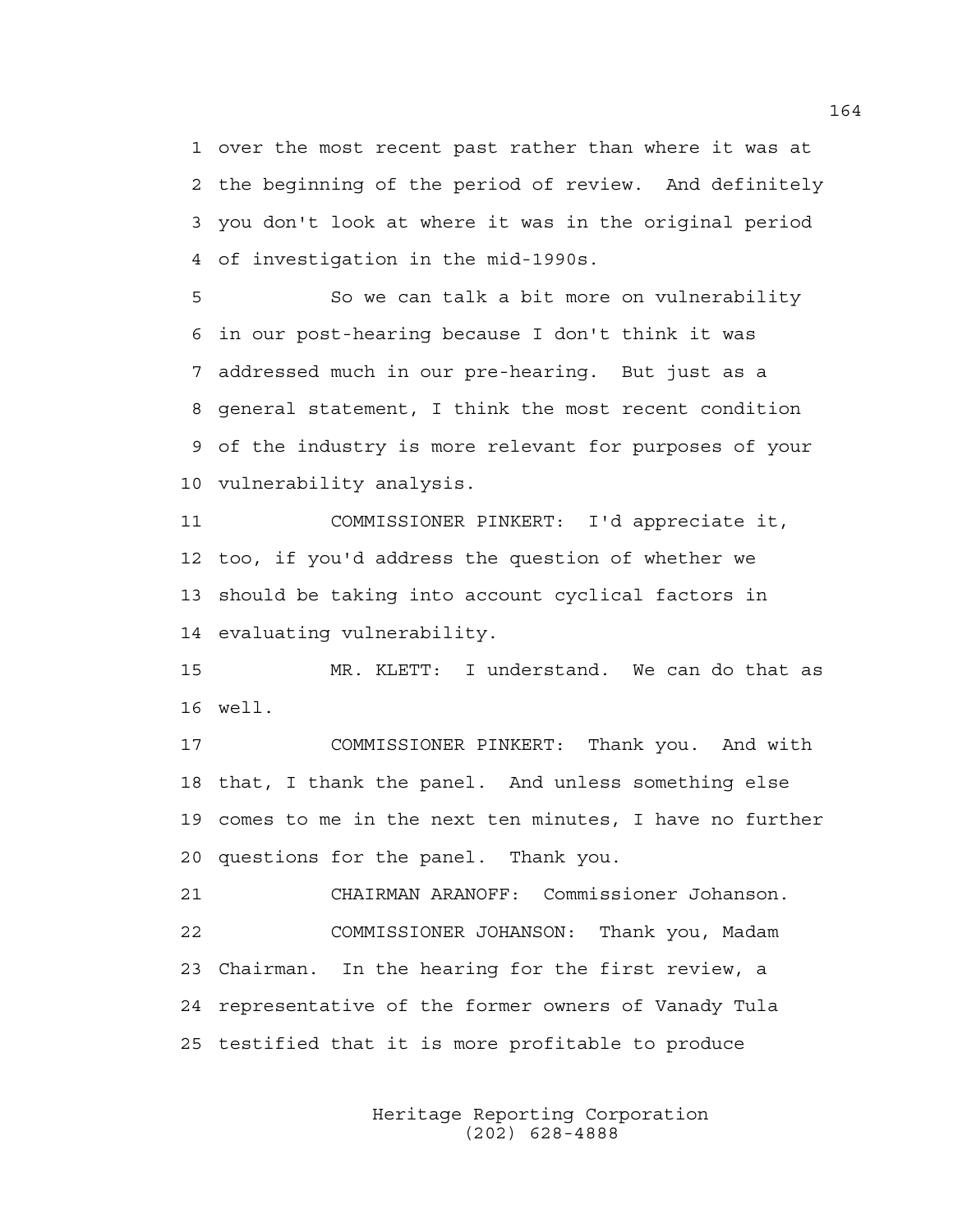1 ferrovanadium in Russia than to pay toll converters in 2 other countries. What has changed that would make the 3 costs different now?

4 MR. HORGAN: We were just confirming whether 5 that was in fact Vanady Tula's predecessor, and it 6 was. And maybe that's what we need to take from that, 7 is these people are no longer in charge. Maybe this 8 is the kind of thinking that got them -- the reason 9 they're not here today.

10 COMMISSIONER JOHANSON: All right. Thank 11 you. In your brief, you indicated that world demand 12 for vanadium pentoxide is expected to grow 1.5 percent 13 per year over 2012 to 2016, while demand for 14 ferrovanadium was expected to grow at 8.5 percent. 15 Why is the expected growth rate for vanadium pentoxide 16 higher than that for ferrovanadium?

17 MR. KLETT: Commissioner Johanson, this is 18 Dan Klett. I'll have to look in our brief at those 19 numbers, and I don't have an answer right now in terms 20 of why that discrepancy, or that differential in 21 growth rates between vanadium pentoxide and 22 ferrovanadium.

23 COMMISSIONER JOHANSON: All right. Thank 24 you. I look forward to seeing that. Also, why have 25 Russian exports of vanadium pentoxide to the EU market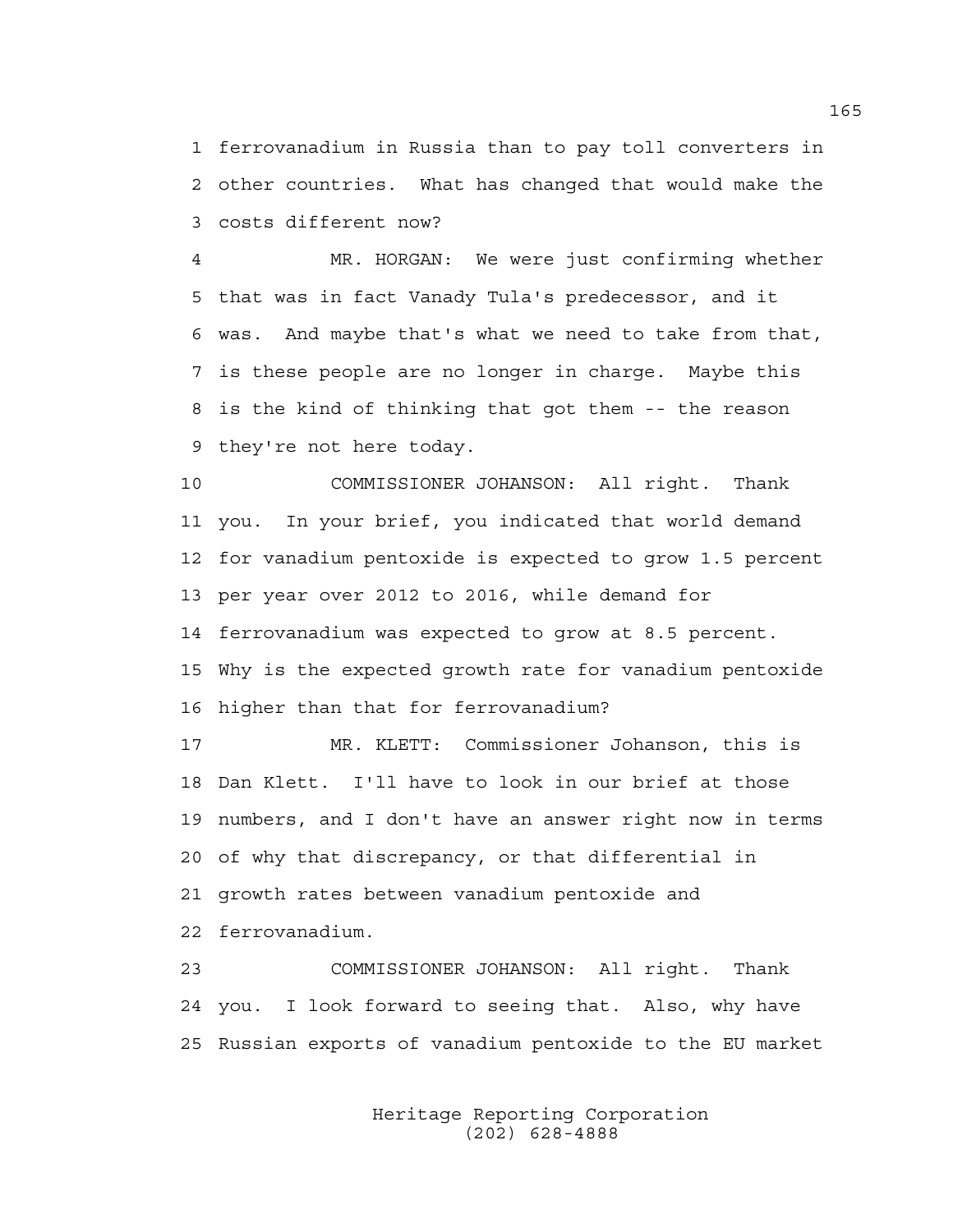1 increased over the period of review? Do you have a 2 reply to that?

3 MR. MONTALBINE: I can something about it. 4 Basically, that's evidence of the business strategy to 5 process in the local regional market. So what they 6 are doing is sending pentoxide to Nikom, their related 7 plant in the Czech Republic, and processing it there 8 locally for the EU market. So that's just another 9 example of how this makes -- this business model makes 10 economic sense even in a market where there is no 11 dumping duties, where there is no duty differential on 12 the two products.

13 COMMISSIONER JOHANSON: Yes, Mr. Bunting? 14 MR. BUNTING: I think it's fair to say that 15 prior to Evraz's obtaining ownership of Nikom, Nikom 16 was taking oxide from other sources, like China, for 17 example. So now it's essentially 100 percent from 18 Evraz.

19 COMMISSIONER JOHANSON: Yes, Mr. Horgan? 20 MR. HORGAN: I was just going to say I think 21 it's really is just an instance of Evraz displacing 22 its ferrovanadium or its ferrovanadium shipments to 23 western Europe with its own shipments and then 24 conversion of vanadium pentoxide in the Czech 25 Republic. So I think that's why you see the flip in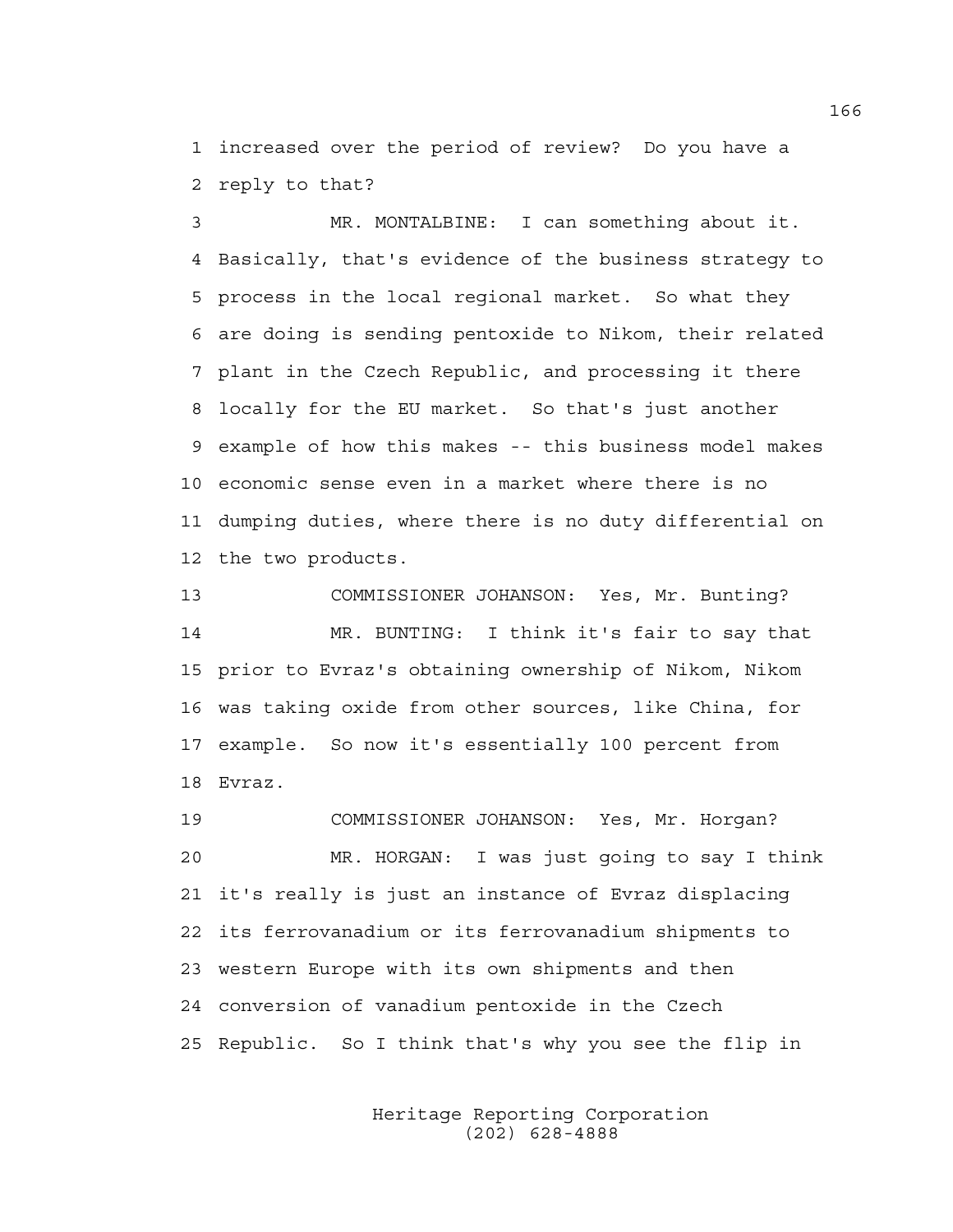1 numbers.

2 COMMISSIONER JOHANSON: All right. Thank 3 you for your response. How much Russian ferrovanadium 4 production is used by Evraz's own steel production in 5 Russia? And if this is proprietary, if you could 6 address this in the posthearing brief. 7 MR. HORGAN: Could you repeat that one more 8 time? 9 COMMISSIONER JOHANSON: Yes. How much of 10 Russian ferrovanadium production is used by Evraz's 11 own steel production in Russia? 12 MR. HORGAN: Oh, okay. 13 COMMISSIONER JOHANSON: Does that make 14 sense? 15 MR. HORGAN: Yes. 16 COMMISSIONER JOHANSON: Okay. 17 MR. MONTALBINE: I think we'll have to 18 address that in posthearing and get the figures for 19 you. 20 COMMISSIONER JOHANSON: Okay. I understand. 21 Thank you. And then finally I just have one more 22 question. This morning, the domestic industry parties 23 expressed concerns regarding the Russian producers' 24 allocated capacity, and they contended that perhaps 25 that should be revisited. I was wondering if you all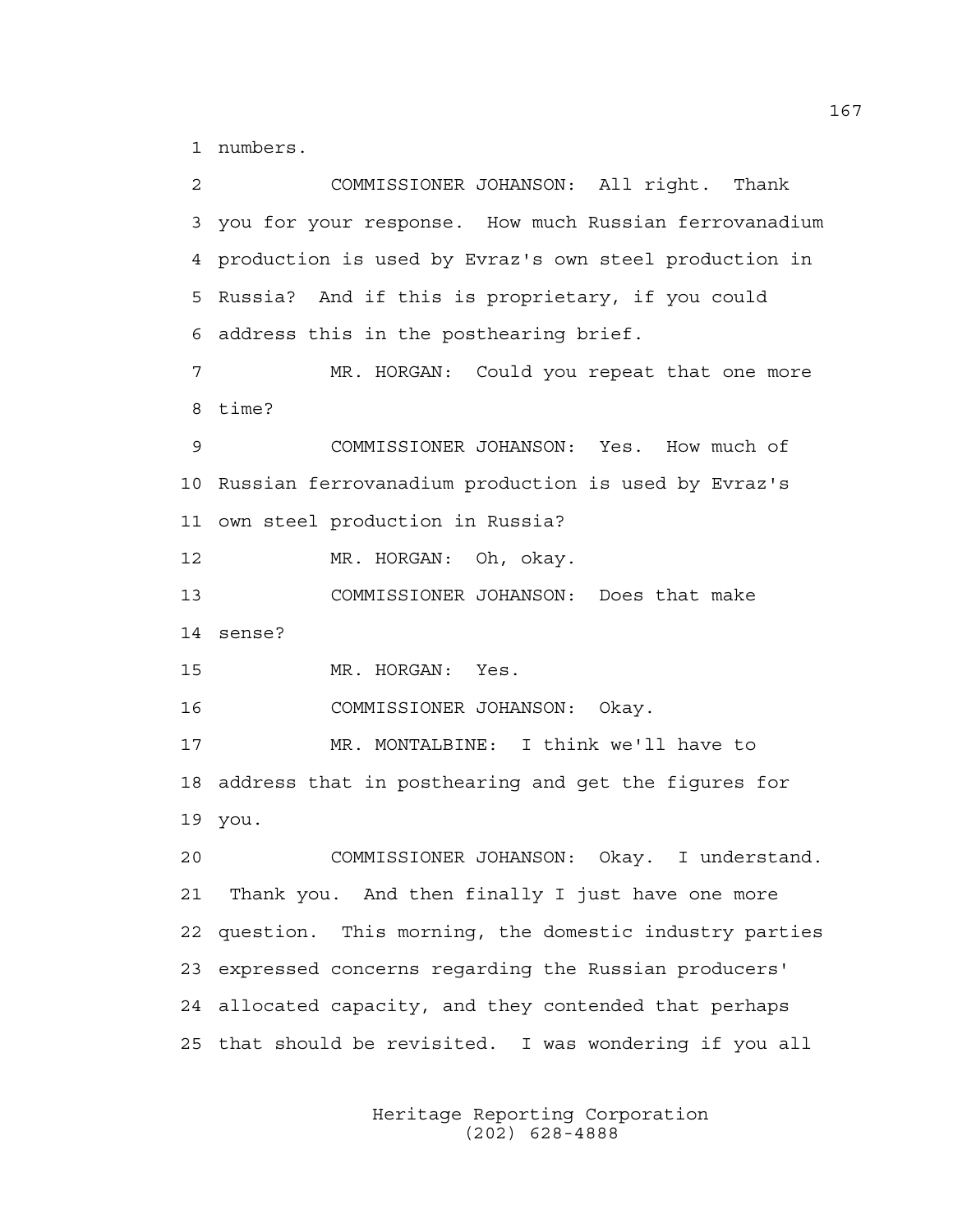1 could address that in the posthearing brief, or if you 2 have any comments on that at this time.

3 MR. MONTALBINE: Yes. We will address that. 4 I discussed that a little bit with Madam Chairman 5 Aranoff. But we'll address that more fully in the 6 posthearing brief.

7 COMMISSIONER JOHANSON: All right. I'd 8 appreciate it. And that concludes my questions. 9 Thank you all for appearing here today.

10 CHAIRMAN ARANOFF: Are there any further 11 questions for this panel from commissioners?

12 (No response.)

13 CHAIRMAN ARANOFF: No. Do the staff have 14 any questions for this panel?

15 MR. CORKRAN: Douglas Corkran, Office of 16 Investigations. Thank you, Madam Chairman. Staff 17 have no additional questions.

18 CHAIRMAN ARANOFF: Do those in support of 19 continuation have any questions for this panel?

20 MR. KRAMER: No, we do not.

21 CHAIRMAN ARANOFF: Okay. The time remaining 22 includes -- let's see, for those in support of 23 continuation, 11 minutes remaining from direct 24 testimony and 5 minutes for closing, for a total of 16 25 minutes. And for those in opposition to continuation,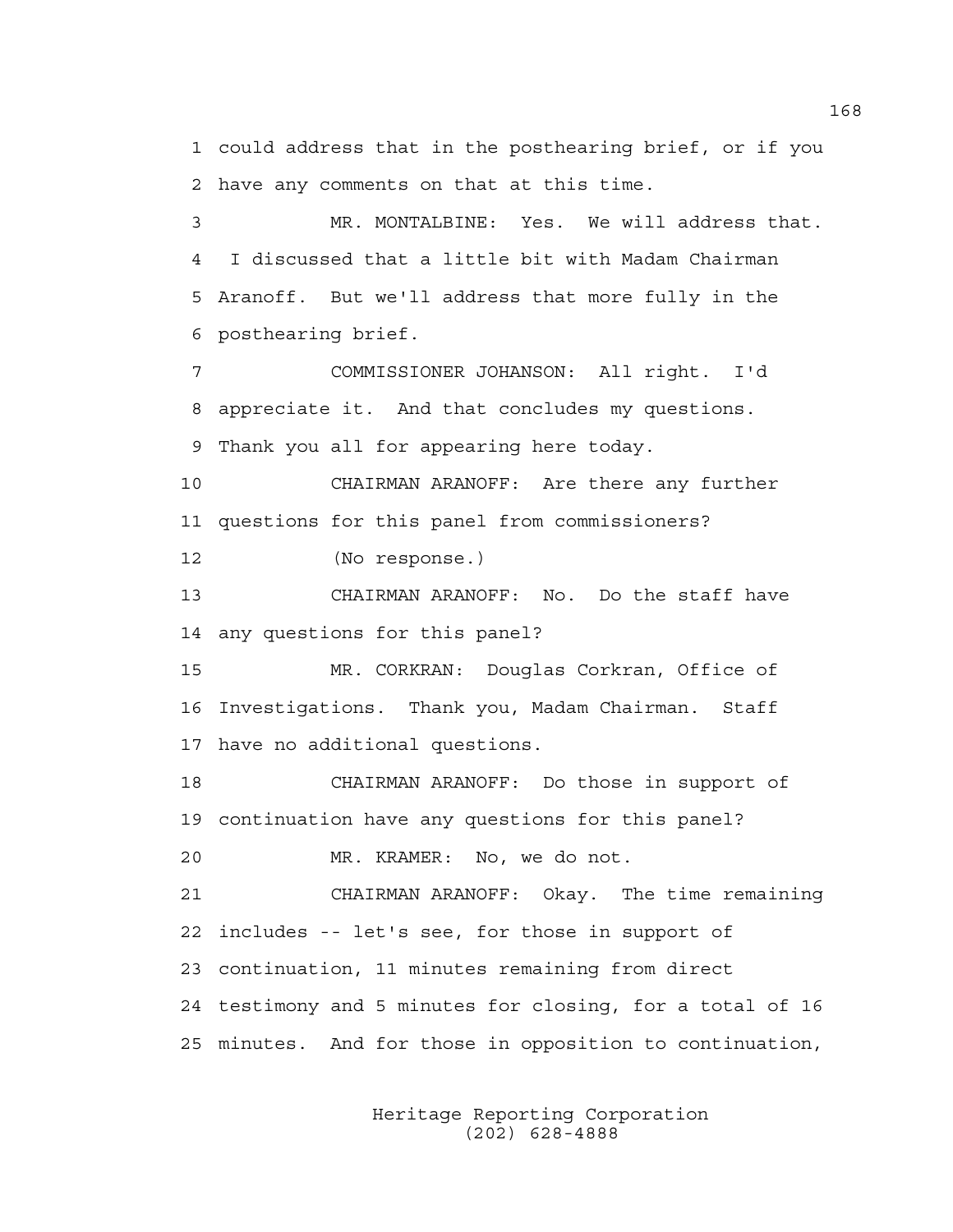1 40 minutes remaining from direct, plus 5 minutes, for 2 a total of 45 minutes.

3 With your permission, we will follow our 4 usual procedure of combining those. So I would like 5 to thank the second panel very much for your testimony 6 this afternoon, and we'll break for a moment for you 7 to move back to your seats and have the domestic 8 industry's supporters come forward for their 9 conclusion.

10 (Whereupon, a brief recess was taken.) 11 MR. KRAMER: I'm going to make a few 12 rebuttal points, after which Dr. Button is going to 13 make some additional points, and then I'll make my 14 closing statement.

15 The first point I'd like to address is the 16 statements to the effect that home market sales of 17 ferrovanadium have surged in Russia, that there is 18 increasing steel production, and the suggestion that 19 somehow the reduction in export shipments is a 20 reflection of the strengthened home market.

21 First of all, as shown by the data that 22 we've submitted, over the period of review, there has 23 been no increase in steel production in Russia. There 24 is a lower level of production currently than there 25 was in the first two years of the period.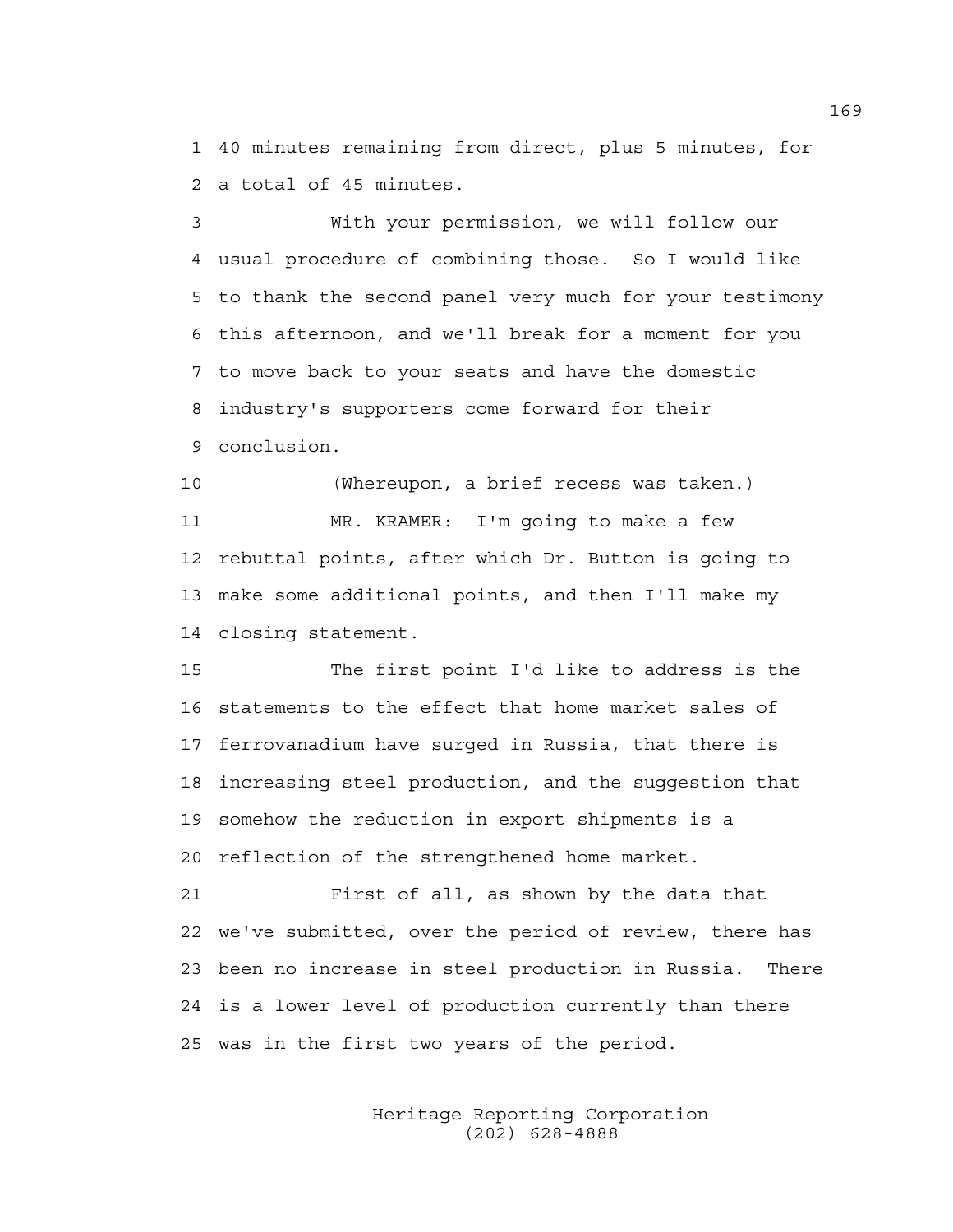1 Secondly, in terms of the relative

2 attractiveness of the Russian market, as we explained 3 in our testimony and the Evraz's witnesses confirmed, 4 steel is significantly less -- it's more than two and 5 a half times -- the vanadium content of steel is more 6 than two and a half times higher in the United States 7 than in Russia. And the testimony you just heard -- 8 first of all, the source of that data that we cited 9 was a presentation by an Evraz official in late 2011. 10 And then the testimony you heard today was that the 11 differential is even higher now than it was in 2010 12 based on that prior Evraz statement, that it's now 13 .107 to .040.

14 So to the current period, there is only a 15 very, very small increase in intensity in Russia, 16 whereas there is a more significant further increase 17 in the vanadium intensity in steel produced in the 18 United States.

19 But I think an even more important point is 20 the fact that Evraz already accounts for a very large 21 portion of steel consumption in -- they supply the 22 ferrovanadium for a very large portion of steel 23 consumption in Russia already. And so that market is 24 saturated. Furthermore, you know, examination of the 25 data shows that the real explanation for the fall-off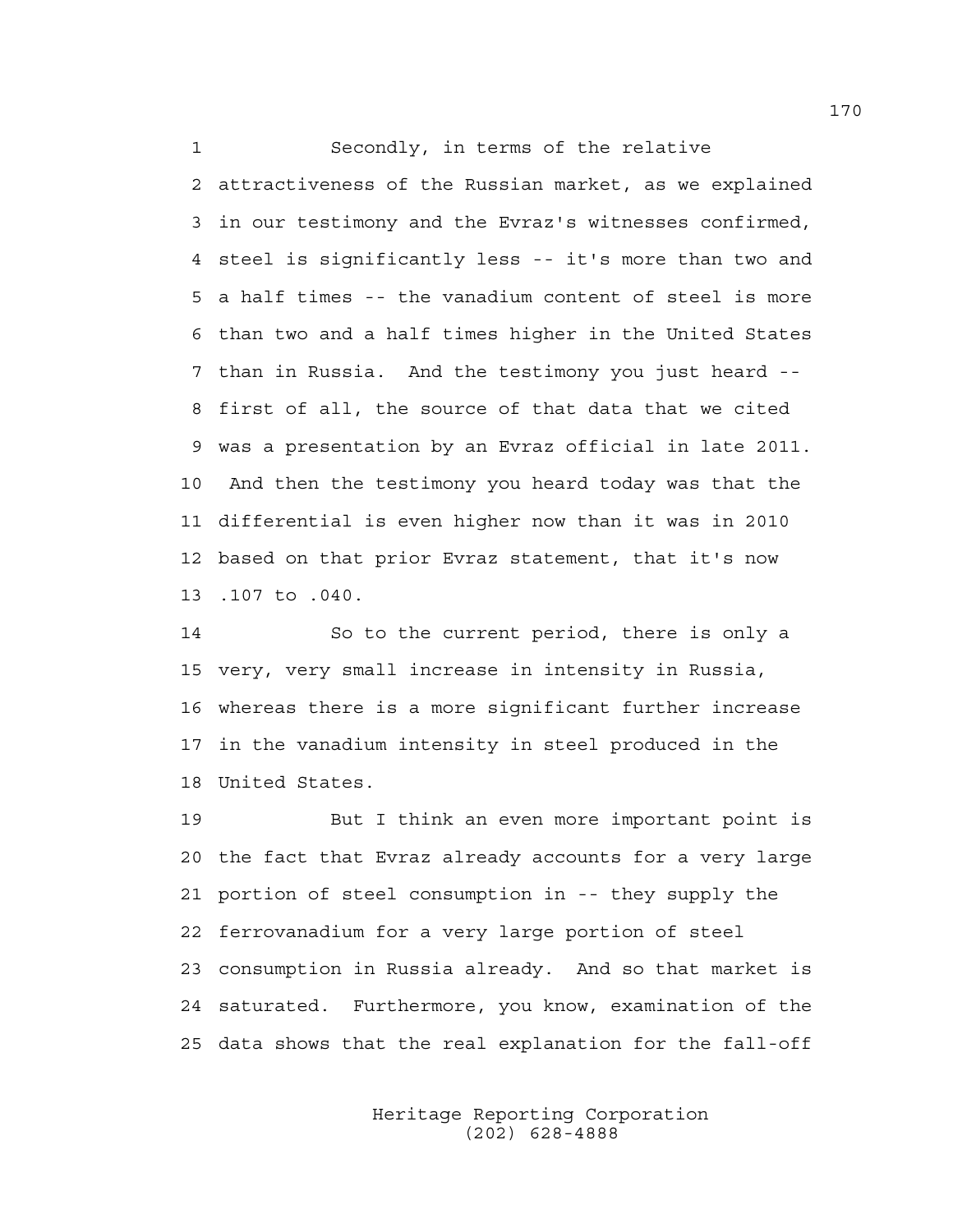1 in export sales is not an increase vying with sales in 2 the domestic market. It's a shift from exporting the 3 finished product to exporting an intermediate 4 manufactured product that's one step short of final, 5 the vanadium pentoxide.

6 Evraz's economist testified that the 7 arguments that Dr. Button made regarding the 8 incentives to shift to the United States would be 9 valid were it not the case that 85 percent of the 10 vanadium pentoxide exports were to non-U.S. markets 11 where there were no antidumping orders in place. I 12 think it's important for the Commission to recognize 13 that that material is being sent to those countries 14 for conversion, but that a large percentage of these 15 V<sub>2</sub>O<sub>s</sub> exports becomes ferrovanadium that ultimately is 16 shipped to the United States and consumed in the 17 United States. So the arguments we're making are 18 valid.

19 The suggestion that somehow the unused 20 capacity to convert ferrovanadium -- pentoxide to 21 ferrovanadium is the result of the facility's, you 22 know, not being currently online, workers not being 23 there, some kind of circumstance, you know, regarding 24 those production facilities. And that's the first 25 we've heard in this proceeding that there is somehow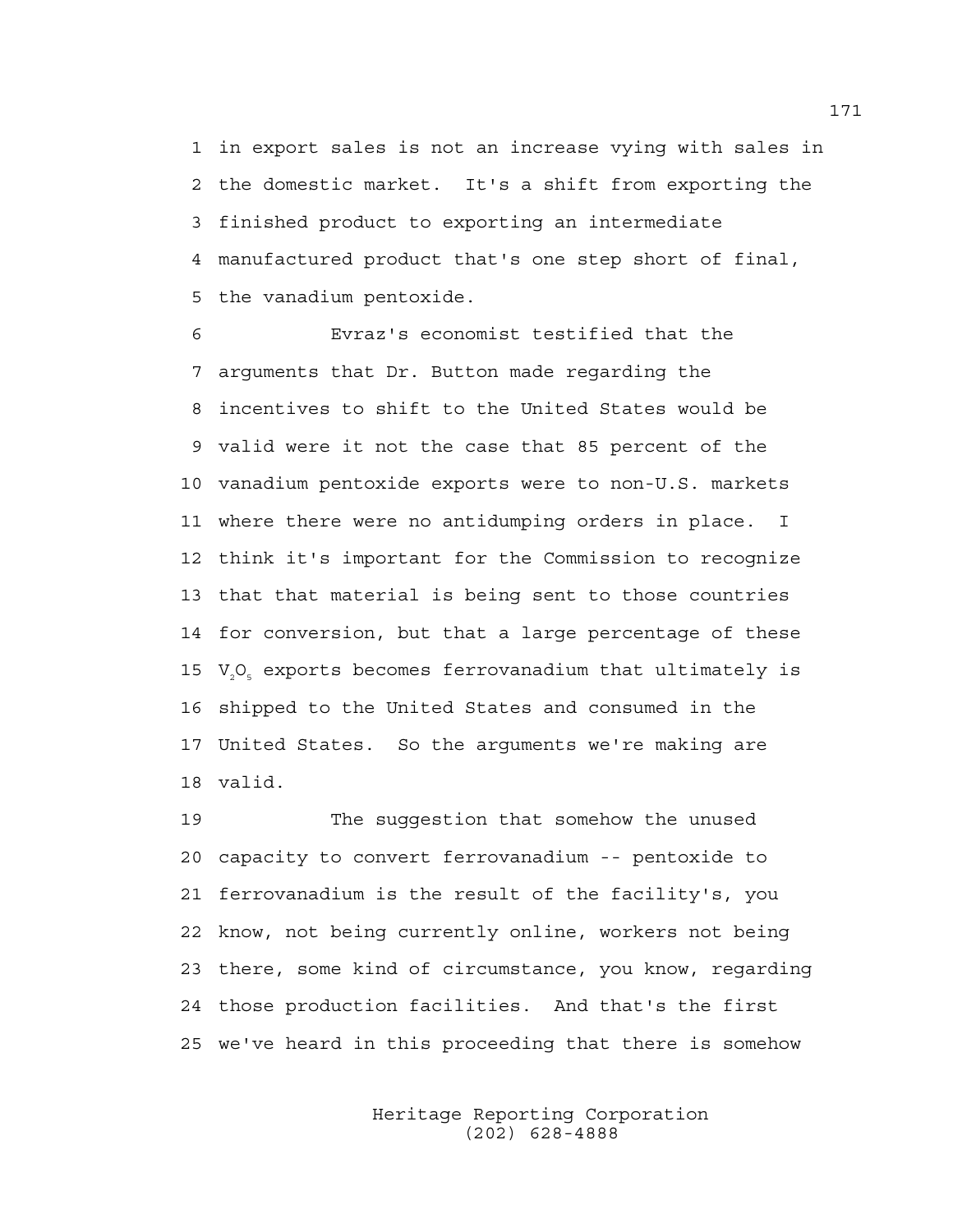1 something other than a simple business decision to 2 export the pentoxide rather than the final product 3 that explains that unused capacity. So it's pretty 4 late in this process when that thought has first been 5 presented.

6 And I think it's also important for the 7 Commission to focus on what type of facilities we're 8 talking about when you're talking about the conversion 9 of the pentoxide into ferrovanadium. I mean, that's a 10 simple one-step process where a reaction is ignited, 11 and the pentoxide is reduced into the -- it's a five-12 minute chemical reaction, and it does not require a 13 substantial manufacturing facility, even if you were 14 shut down, the process of restarting is not any kind 15 of significant impediment.

16 The suggestions that there are long-term 17 contracts in the European Union that somehow would 18 preclude shipping or returning -- allowing pentoxide 19 production to be consumed in Russia rather than 20 shipped to the EU is belied by the fact that the 21 significant portion of the material being converted in 22 the EU is being exported to the United States. So it 23 can't be long-term commitments to European customers 24 that are determining what is being done with that 25 product.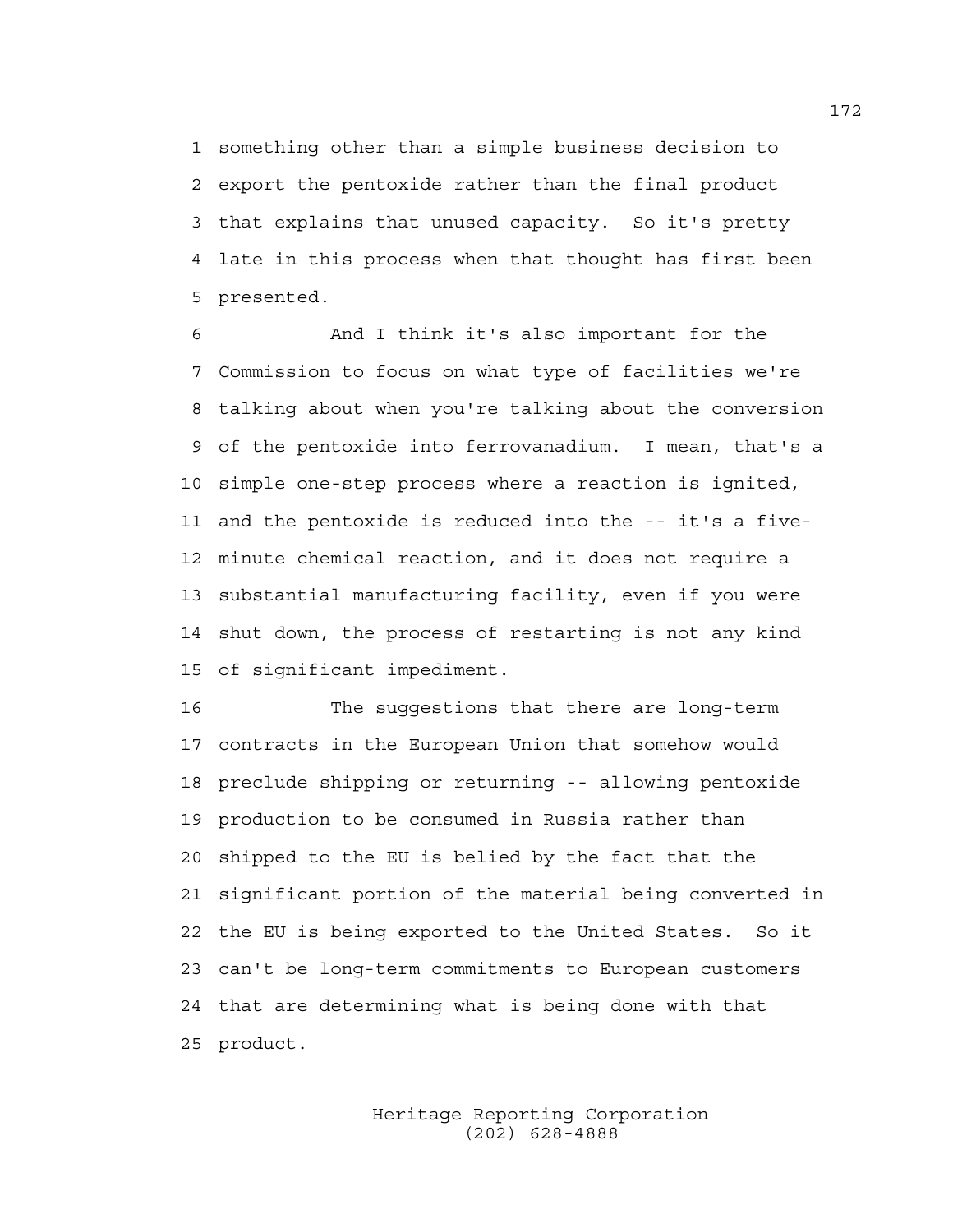1 With respect to the argument based on 2 Russian antitrust law, what they're saying is that 3 they can't be in a position of not supplying adequate 4 volume of the finished product to customers in Russia 5 and thereby causing prices to increase because they've 6 shifted some portion of their Russian production to 7 other markets. But they're making that argument in 8 circumstances in which they have this enormous amount 9 of capacity to produce more ferrovanadium in Russia. 10 So there is no need to shift ferrovanadium currently 11 being sold to Russian customers. It's simply a matter 12 of producing -- using a little bit more of their own 13 pentoxide production to produce ferrovanadium supplied 14 to Russian customers.

15 You know, regarding the comparisons of 16 conversion costs to the United States to those in 17 Russia, any such comparison should be based on what 18 those costs would be in Russia if the production 19 capacity were being used efficiently, you know, if 20 they didn't have a large -- they hadn't idled a large 21 portion of their conversion capacity. You know, by 22 doing that, they increased their fixed costs that are 23 attributed to a unit of production in Russia. 24 DR. BUTTON: Thank you. Kenneth Button from

25 Economic Consulting Services. As indicated by Mr.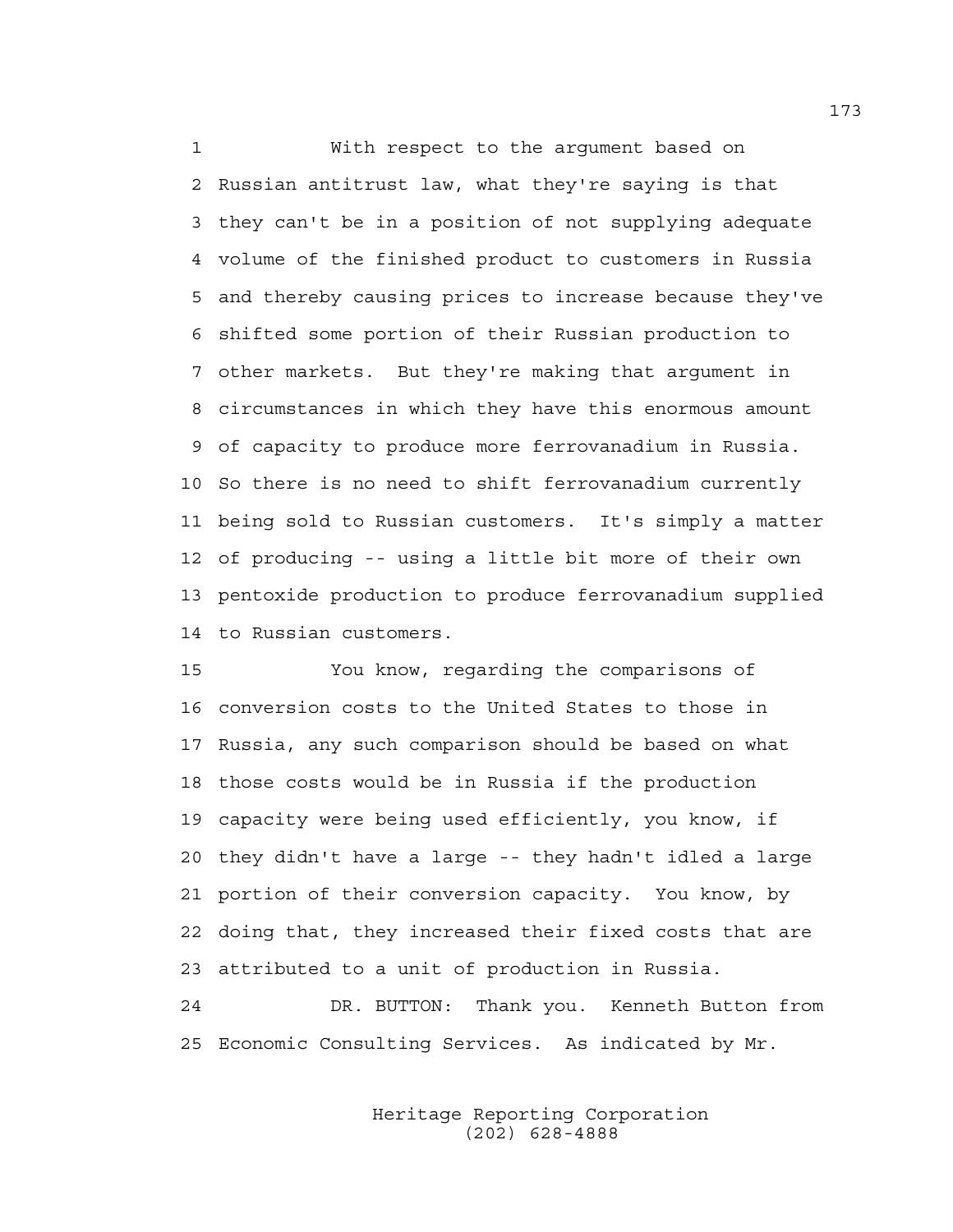1 Kramer, this afternoon two points of particular 2 importance were clarified in this afternoon's panel 3 discussions with the Commission that were not 4 necessarily fully clear in the briefs. One is that 5 there is a large volume of vanadium pentoxide produced 6 in Russia available in Russia and at the discretion of 7 Evraz exported from Russia. That is material that 8 could be used in Russia and converted there into 9 vanadium, ferrovanadium.

10 It is not -- we learned today publicly that 11 it would appear based on the analysis that we gave in 12 our Exhibit 6 that approximately in the period of 2008 13 and 2009, Vanady Tula at its discretion chose to take 14 offline certain facilities that converts vanadium 15 pentoxide into ferrovanadium. This is a discretionary 16 step on their part, and they chose instead to export 17 that product to foreign markets, where it was toll 18 converted.

19 So the theoretical capacity -- well, 20 actually, the actual capacity exists for them to 21 convert far greater volumes of vanadium pentoxide. I 22 would invite the Commission also to compare the volume 23 of production indicated in the staff report and in 24 Vanady Tula's foreign producer's questionnaire, the 25 volume of production on a contained vanadium basis and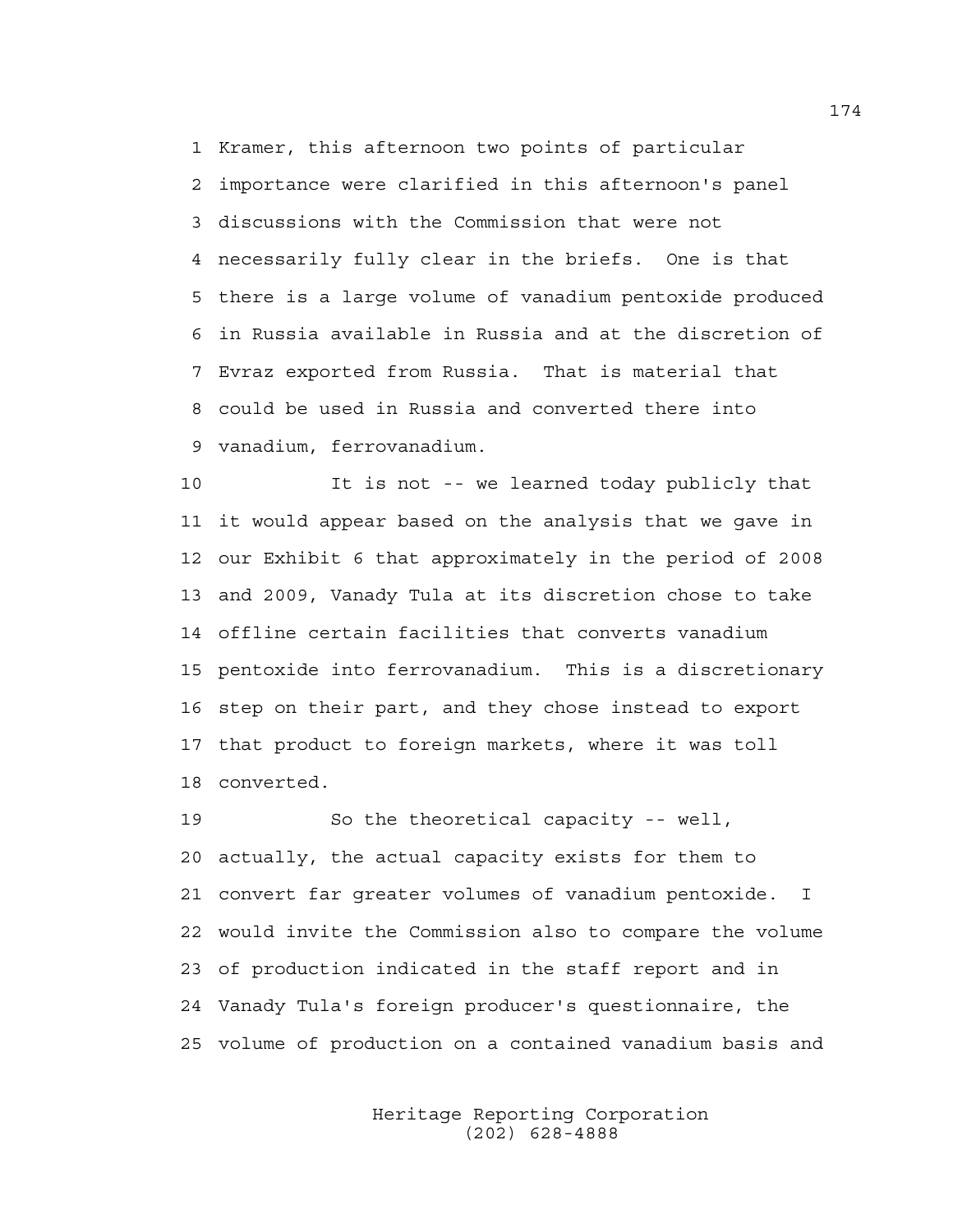1 the volume of vanadium pentoxide that they export. 2 And you'll see that that latter number is very large. 3 And if that number was combined with the current -- 4 you know, the production volume shown in the 5 questionnaire, you would then have a substantially 6 greater throughput over which to spread your fixed 7 costs. And as Mr. Kramer was showing then, that would 8 be the proper basis of a comparison, the benchmark for 9 deciding where their economic incentives would be. 10 That's what I call the production side incentive.

11 With respect to the foreign transportation 12 logistics, I would emphasize that currently exports of 13 vanadium pentoxide are handled twice before it gets to 14 the United States. You ship it from Russia to some 15 other location, for example, the Czech Republic. You 16 turn it into ferrovanadium. Then you handle it again 17 and send it to the U.S. market, where maybe you're 18 going to repackage and resize it there as well.

19 There is streamlining to be found in 20 shipping ferrovanadium directly from Russia to the 21 United States. That would be where the economic 22 incentive would be. With respect to utilization 23 rates, one of the -- I believe the Respondents have 24 agreed that based on Evraz's own data, that the U.S. 25 level of utilization of vanadium per ton of steel is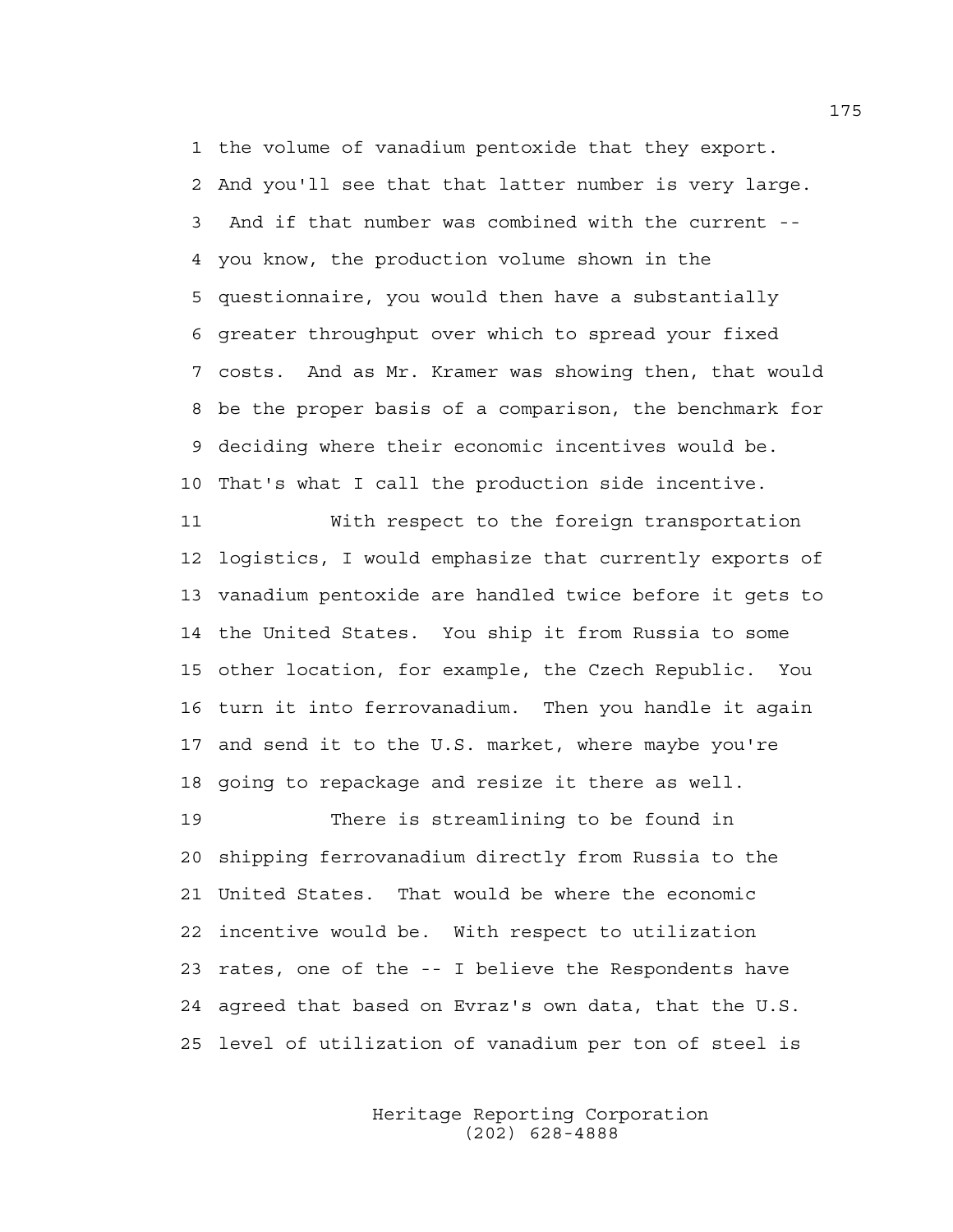1 substantially higher and that the U.S. ferrovanadium 2 usage rates are higher not only than those in Europe 3 and in Russia, but anywhere else in the world. So 4 even though the developing country rates may be 5 growing, they are still substantially lower than those 6 in the United States. This is where the greater usage 7 is concentrated.

8 Thank you. That concludes my comments. 9 THE SECRETARY: Four minutes remaining. 10 MR. KRAMER: One last point of rebuttal, 11 which is this is not a new business model. What Evraz 12 is doing today is exactly what Vanady Tula was doing 13 during the first review period, which it indicated 14 created costs and would reduce its profits. The 15 evidence before the Commission in this sunset review 16 shows that if the antidumping order were revoked, the 17 domestic ferrovanadium industry would again be 18 severely injured by dumped imports from Russia.

19 The Russian imports would reenter the U.S. 20 market at low prices, undercutting domestic producer 21 prices. Given the interchangeability of ferrovanadium 22 from all sources and the conditions of competition in 23 the U.S. market, U.S. producers would be forced to cut 24 their prices or to lose sales. The result would be 25 price declines, sales losses, falling production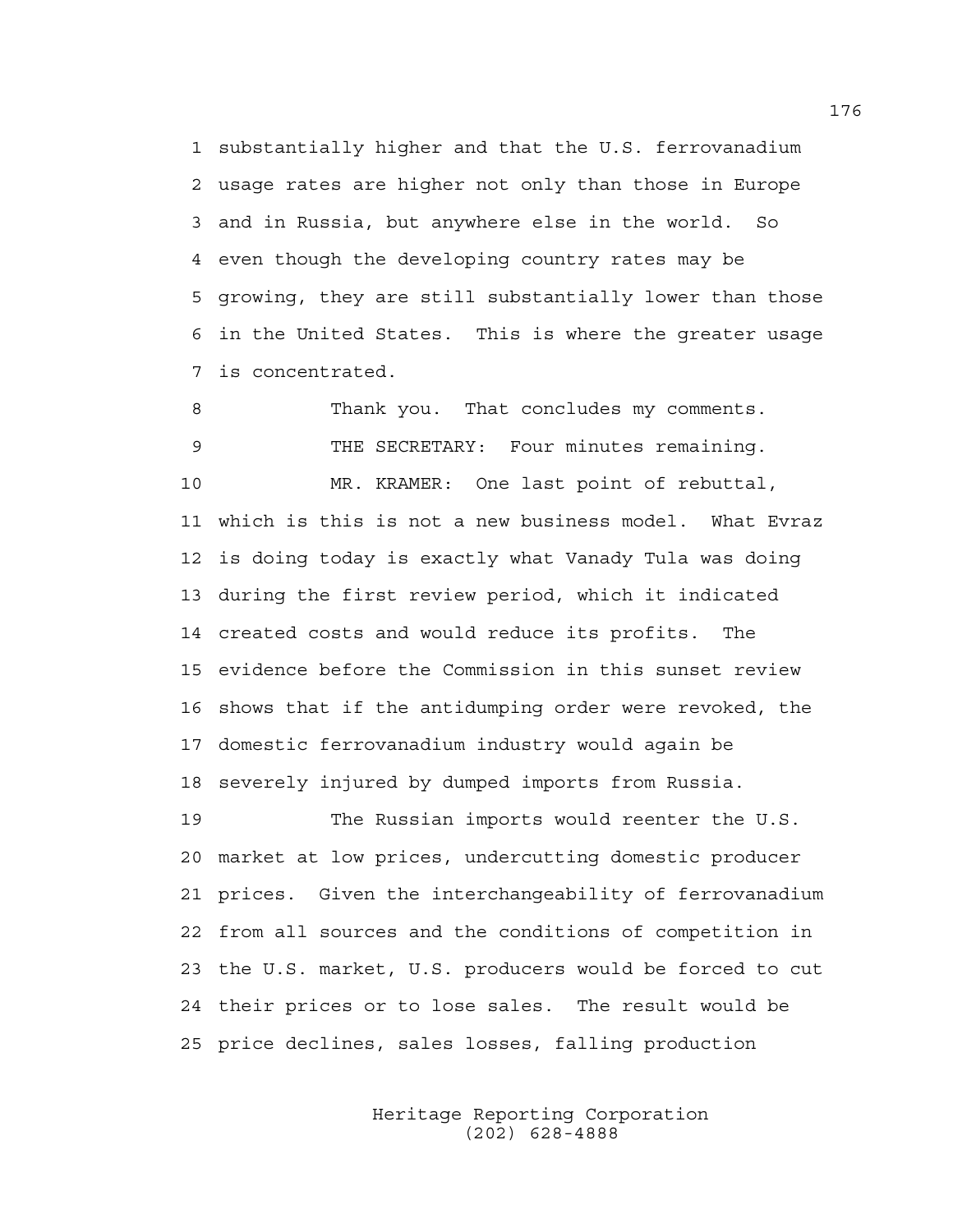1 shipments and employment and financial injury to the 2 domestic industry.

3 The experience of the domestic industry 4 before the order clearly demonstrates the devastating 5 impact that a renewed flow of dumped imports from 6 Russia would have on U.S. producers. The differences 7 between grades of ferrovanadium would not shield the 8 U.S. industry from this injury, as Evraz suggests. 9 Furthermore, even a very small volume of low-priced 10 imports would have a very significant price depressing 11 effect because of the price competitiveness of the 12 U.S. market and the formula pricing used in contracts.

13 As explained in our brief, the truth is that 14 the Russian industry has a very large ferrovanadium 15 production capacity and extensive unused capacity. 16 The United States is a large, attractive ferrovanadium 17 market with prices that are significantly higher than 18 those in Europe and elsewhere.

19 Prior to the order, Russia exported large 20 and rapidly increasing volumes of dumped ferrovanadium 21 to the United States. During the current period, 22 Evraz aggressively sought to regain unrestricted 23 access to the U.S. market by having its vanadium 24 pentoxide converted into ferrovanadium in the United 25 States and elsewhere. In doing so, it demonstrated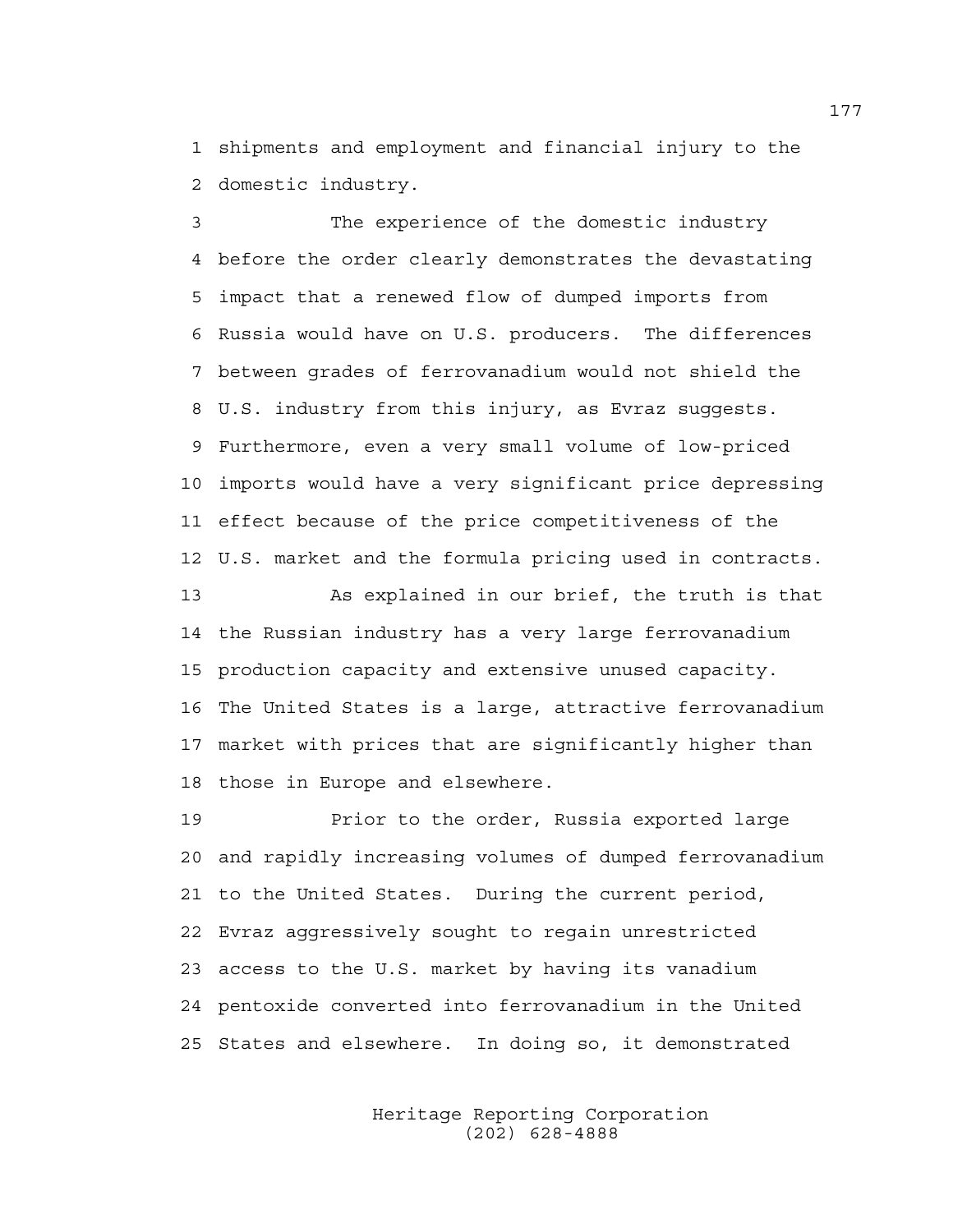1 its ability to very quickly shift the sites where it 2 has the vanadium pentoxide produced by Vanady Tula in 3 Russia converted into ferrovanadium for sale to U.S. 4 customers.

5 Contrary to Evraz's claims, the Russian 6 industry has not become less export-oriented or less 7 interested in supplying the U.S. market. At the same 8 time Evraz reduced its exports of ferrovanadium, it 9 increased its exports of vanadium pentoxide for 10 conversion into ferrovanadium in other countries for 11 sale to U.S. customers. There was no increase in 12 steel production in Russia over the review period that 13 compelled Evraz to focus on its domestic market.

14 In any case, even if there were an increase, 15 Vanady Tula would still have ample excess capacity in 16 Russia to convert vanadium pentoxide into 17 ferrovanadium for export sale. Increasing its 18 capacity utilization by doing so would reduce its per 19 unit cost and increase its profitability. In 20 addition, Evraz could stop paying foreign toll 21 converters a fee that includes a profit on their 22 conversion services.

23 In summary, there are no real external 24 factors that would preclude Evraz from quickly 25 shifting back to performing the conversion step in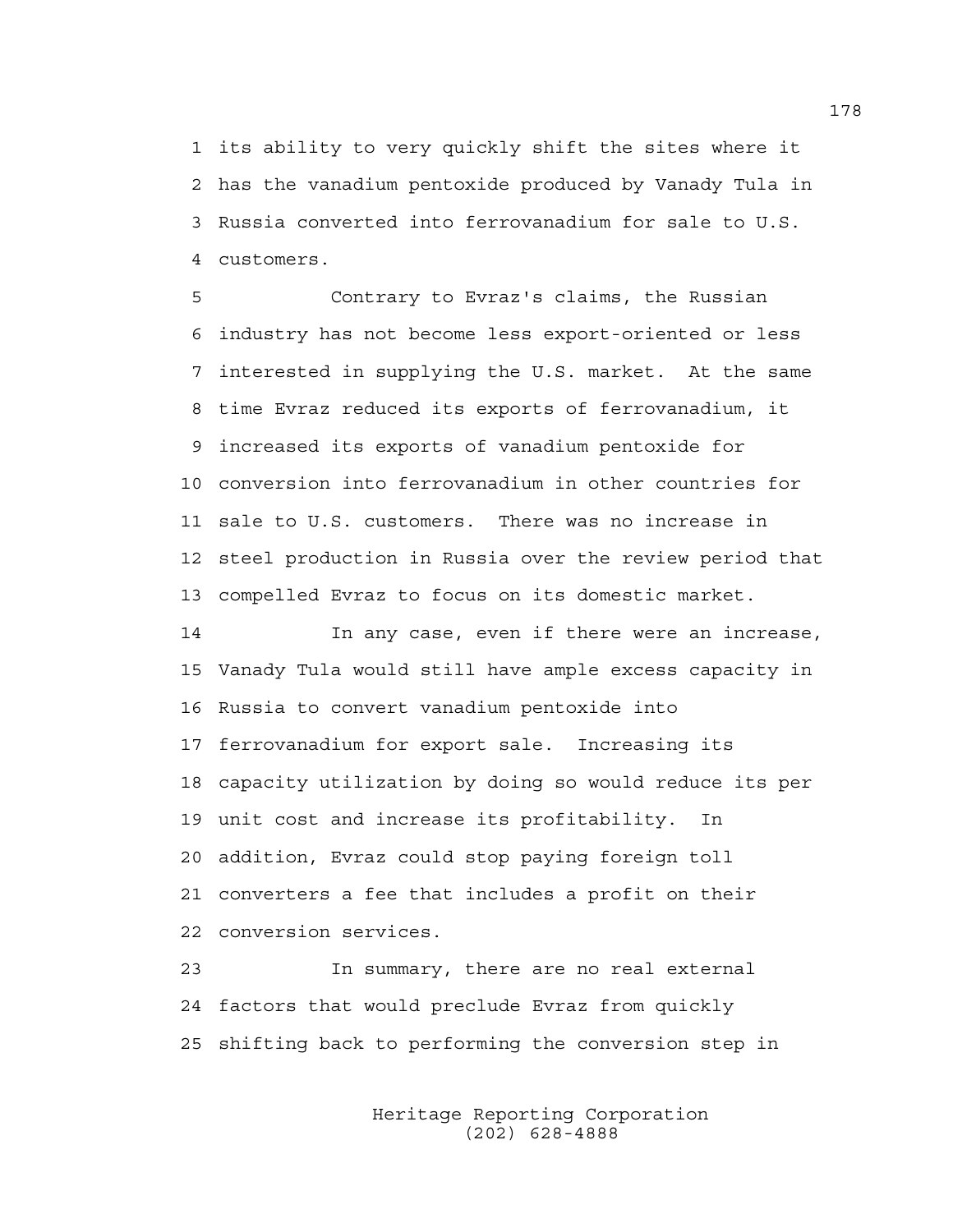1 Russia, as Vanady Tula acknowledged would be more 2 profitable at the time of the first sunset review. 3 The changes in the sites at which Evraz has vanadium 4 pentoxide converted into ferrovanadium are simply the 5 result of choices made by Evraz regarding how to 6 maximize its sales and profits.

7 If the order were revoked, Evraz could use 8 the same flexibility as demonstrated to revert to 9 converting more of its vanadium pentoxide into 10 ferrovanadium in Russia for export to the United 11 States. For all of these reasons, continuation of the 12 antidumping order is essential to the continued 13 viability of the U.S. industry and is warranted by the 14 facts in the record. Thank you.

15 CHAIRMAN ARANOFF: Thank you.

16 MR. HORGAN: Did I hear I have 45 minutes? 17 CHAIRMAN ARANOFF: Yes, you did.

18 MR. HORGAN: I may take five. I'd like to 19 begin just with the statement cited by Commissioner 20 Johanson and also cited by the Petitioners in their 21 brief, or in their presentation in their slides about 22 how in 2001 the former managers of Tula made the 23 statement about how it would be more cost effective to 24 convert in Russia. And the truth is, that's just not 25 true. I mean, you have a new manager in town, a new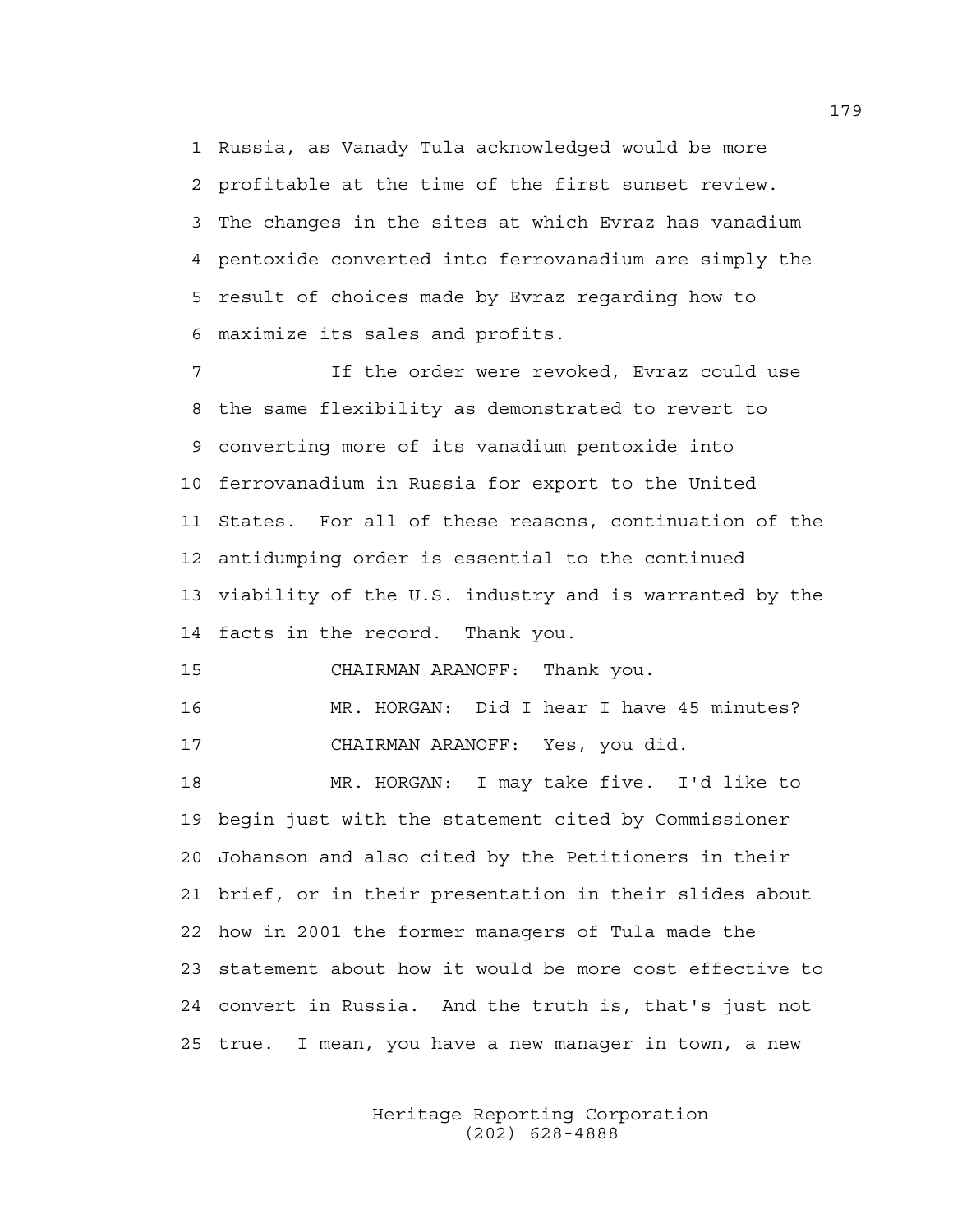1 boss in town. These guys were not making money.

2 Evraz is making money. That's what their business is.

3 It's not the same business model that Tula 4 was using. We've heard them just say just now that 5 Tula was doing this during the first review period. 6 Not true. Tula was shipping vast quantities of 7 ferrovanadium into Europe. They were converting some 8 in Czechoslovakia using -- or the Czech Republic using 9 then an unrelated toll converter. But that's not what 10 the Evraz model is.

11 The Evraz business model is on display 12 throughout the world. They use local converters to 13 convert vanadium pentoxide into ferrovanadium to serve 14 those local markets. Now, we just heard Petitioners 15 say, well, if they move it back to Russia, they won't 16 have to pay those conversion fees anymore. Well, 17 that's true. But that doesn't mean the conversion 18 costs disappear. It still costs something to convert. 19 And if Bear is efficient and can do that at a 20 reasonable price, a good price, then why not do that 21 externally and not internally.

22 As we pointed out in our testimony, that's 23 what Bear has been doing for 20 years as a U.S. 24 producer. They use an unrelated toll converter. So 25 using an unrelated toll converter makes perfectly good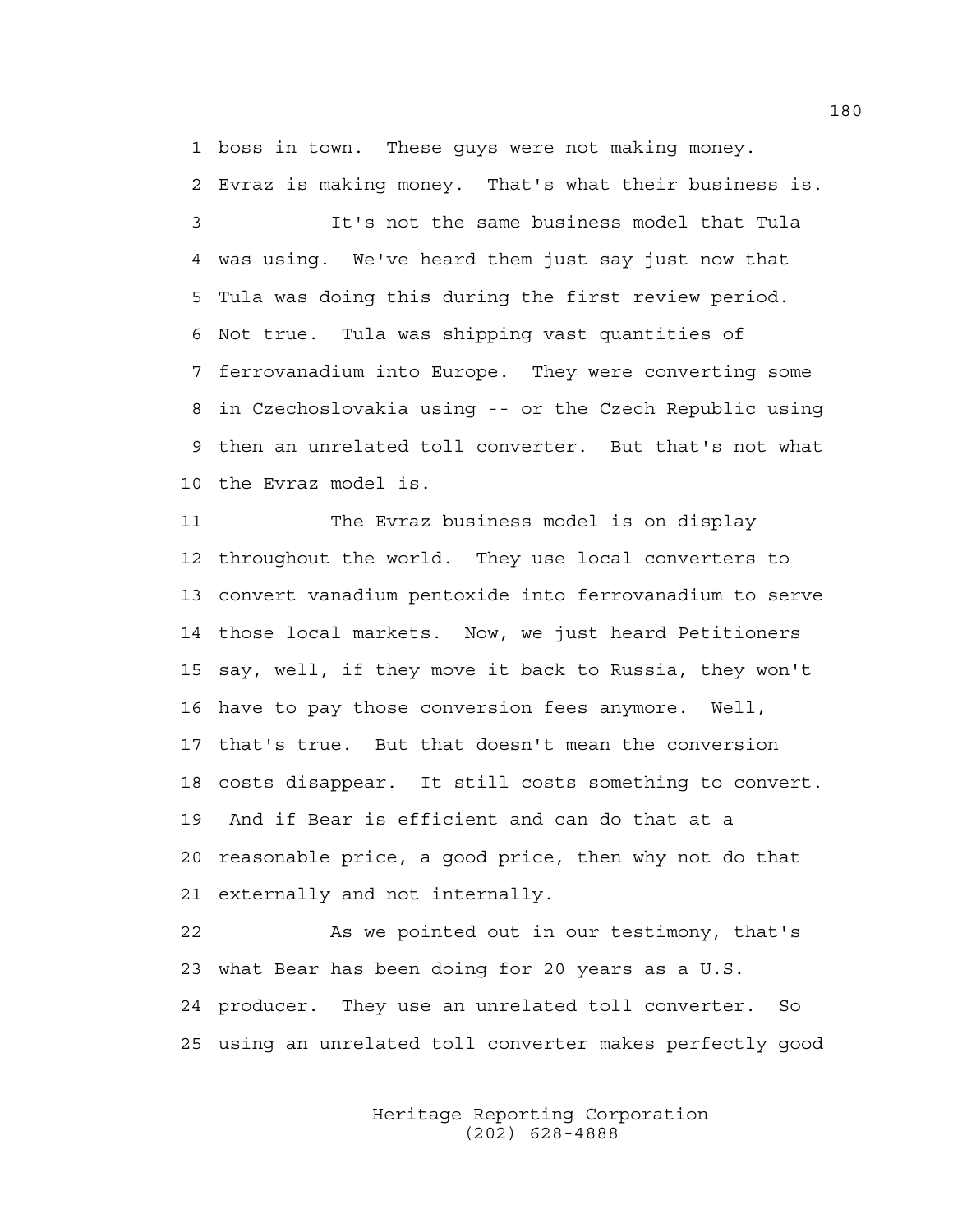1 economic sense. It has been demonstrated in the 2 United States by Stratcor going back 20 years, and it 3 has been demonstrated throughout the world by Evraz in 4 the recent five years since it got involved in the 5 vanadium business.

6 And I do have to go back to my opening 7 statement. I expected that they would do this, and of 8 course they did. They talked about the relative 9 attractiveness of the Russian and U.S. markets. And 10 they go -- and they say nothing has changed since 11 1993. In 1993, the U.S. was a very attractive market, 12 so they dumped a lot of product here. So nothing has 13 changed. But I guess they slept through the collapse 14 of the Soviet Union when they were just selling 15 everything that wasn't tied down, when Russia had no 16 hard currency. No one in Russia had money to buy 17 anything in the original investigation period.

18 So the Russian market has changed 180 19 degrees since then. Russia now has a thriving market 20 that is an emerging economy that's using increasing 21 amounts of steel, in particular high-strength, low-22 alloy steel for construction projects. So things have 23 changed considerably in the Russian market, and that's 24 where the Commission's focus has to be, is whether in 25 fact as we've alleged or we've shown that Russia's

> Heritage Reporting Corporation (202) 628-4888

181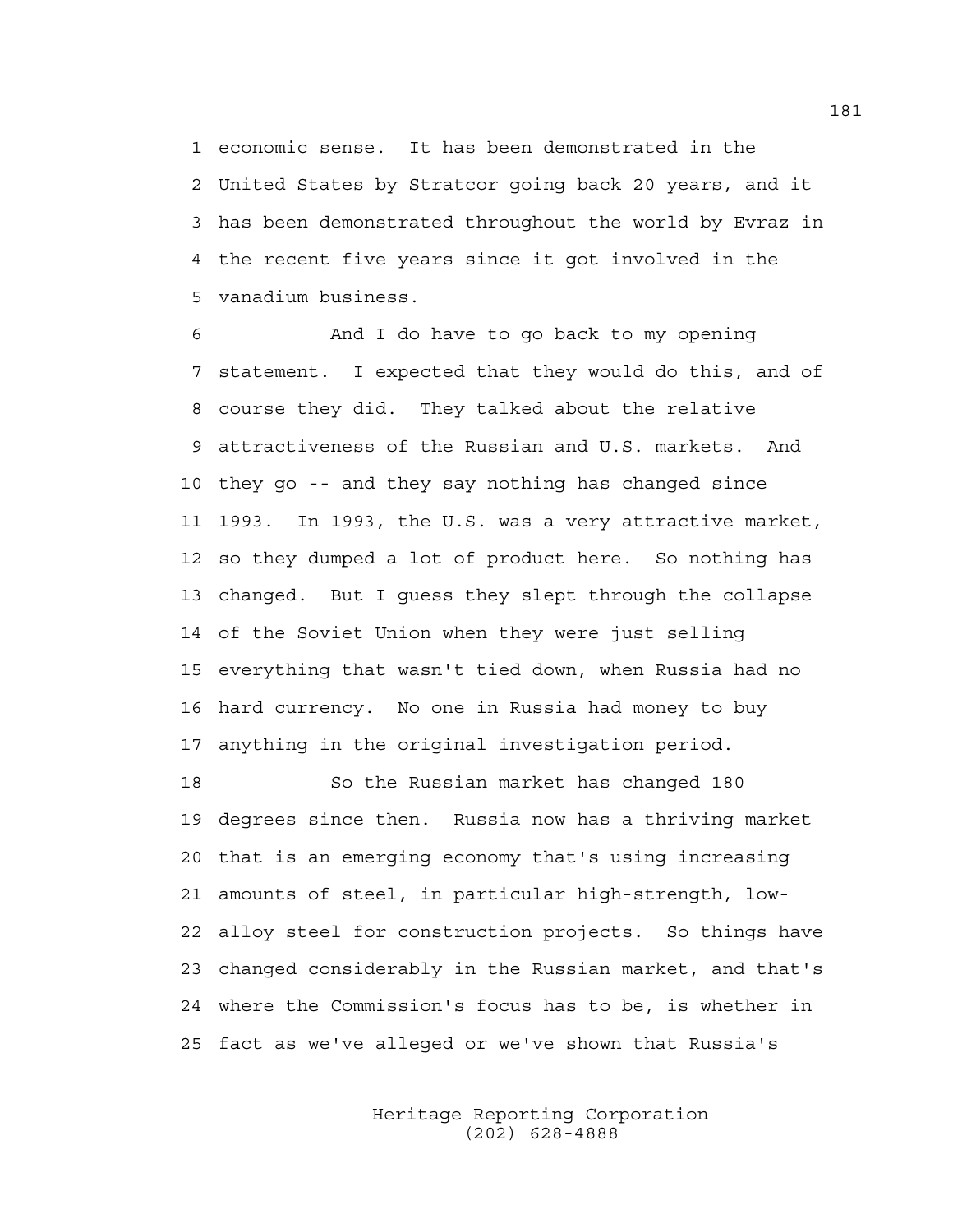1 ferrovanadium industry is no longer export-oriented. 2 And you don't have to speculate about that. The 3 numbers are there. You've seen it since Evraz took 4 over. They've pulled back all their exports of 5 ferrovanadium and started shipping vanadium pentoxide 6 for local conversion.

7 So you don't have to speculate about what is 8 going to happen. You've seen it happen in Europe. 9 You've seen it happen in Canada. That's what would be 10 happening in the United States but for again this 11 false anti-circumvention claim. And I think you have 12 to be wary of that because I think the Commission has 13 to take the scope of the order as it has been 14 described during the original investigation in the 15 first review and the second review, and in this 16 review. It doesn't include vanadium pentoxide.

17 So the question is whether the ferrovanadium 18 order makes sense anymore. And the truth is no, not 19 given what Evraz has done with its business model, not 20 given the change in the Russian home market, not given 21 what is expected to continue to happen in the Russian 22 home market. There is just no reason to do that. 23 I think finally, as Commissioner Aranoff

24 pointed out, is there going to be any effect on 25 Evraz's affiliates here? And this maybe really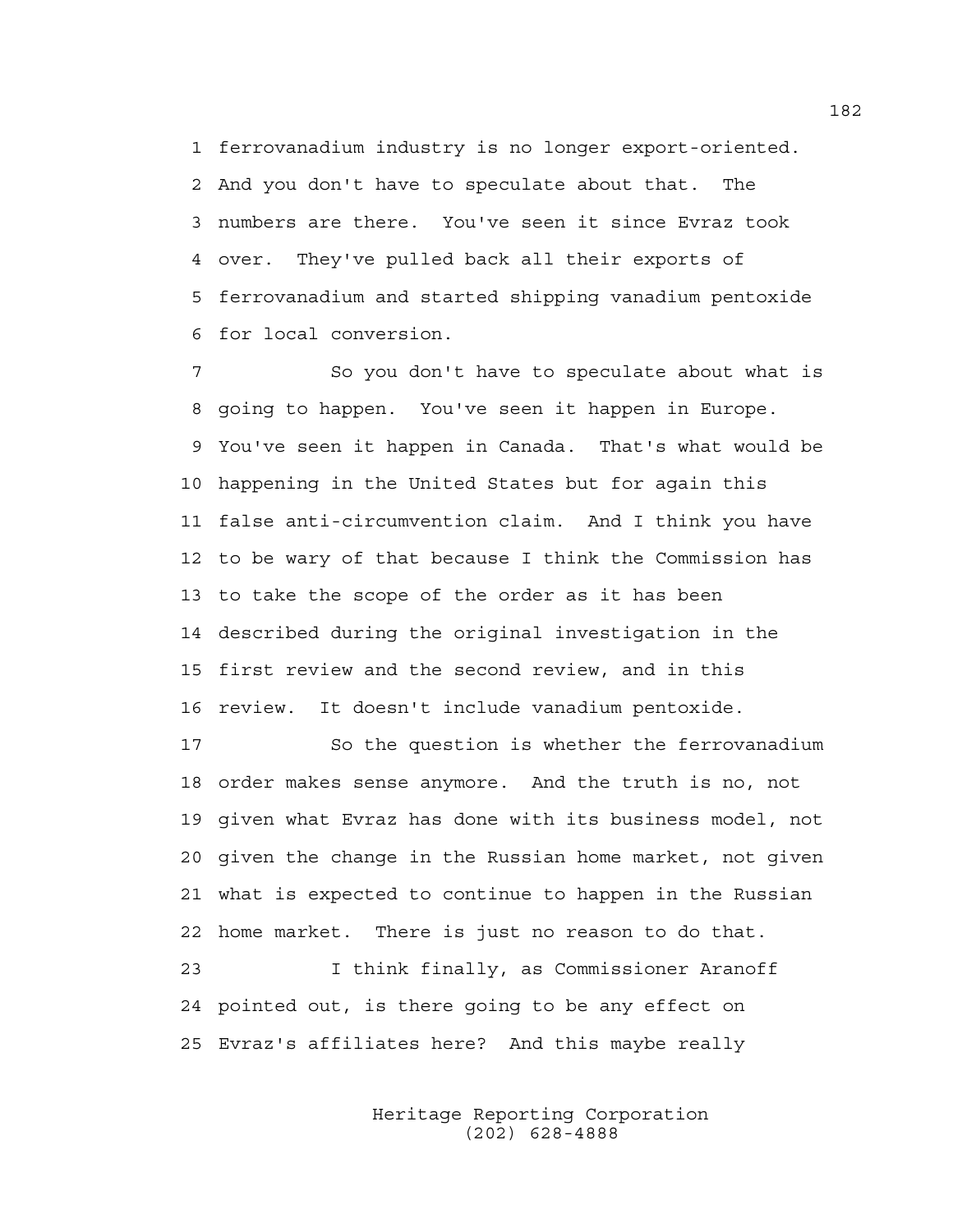1 accentuates why they would never start dumping here. 2 And we talked about it. It's because their long-term 3 contracts are tied to those prices, those published 4 prices. So if they start dumping, those published 5 prices go down, and their own long-term contracts go 6 down. So dumping on a spot market, this sudden switch 7 to ferrovanadium, is going to kill them on all their 8 long-term contracts, which account, I believe, for 90 9 percent or more of their business.

10 So they're not going to do it for that 11 reason. They're also a substantial importer and 12 seller of nitrovan, which is non-subject merchandise. 13 And to the extent nitrovan can be replaced with 14 ferrovanadium, again they would be displacing their 15 own sales, their own profitable sales. So they have 16 no reason to do that. And that's the reason that the 17 orders shouldn't be continued, because it has changed, 18 because the ferrovanadium order is irrelevant now 19 because of Evraz's business model. And Evraz is the 20 dominant producer of ferrovanadium in Russia.

21 So this other small producer in Russia is 22 not going to influence the U.S. market in any way. In 23 fact, I believe we've reported they actually do all 24 their -- you know, we're using all their capacity in a 25 tolling arrangement already.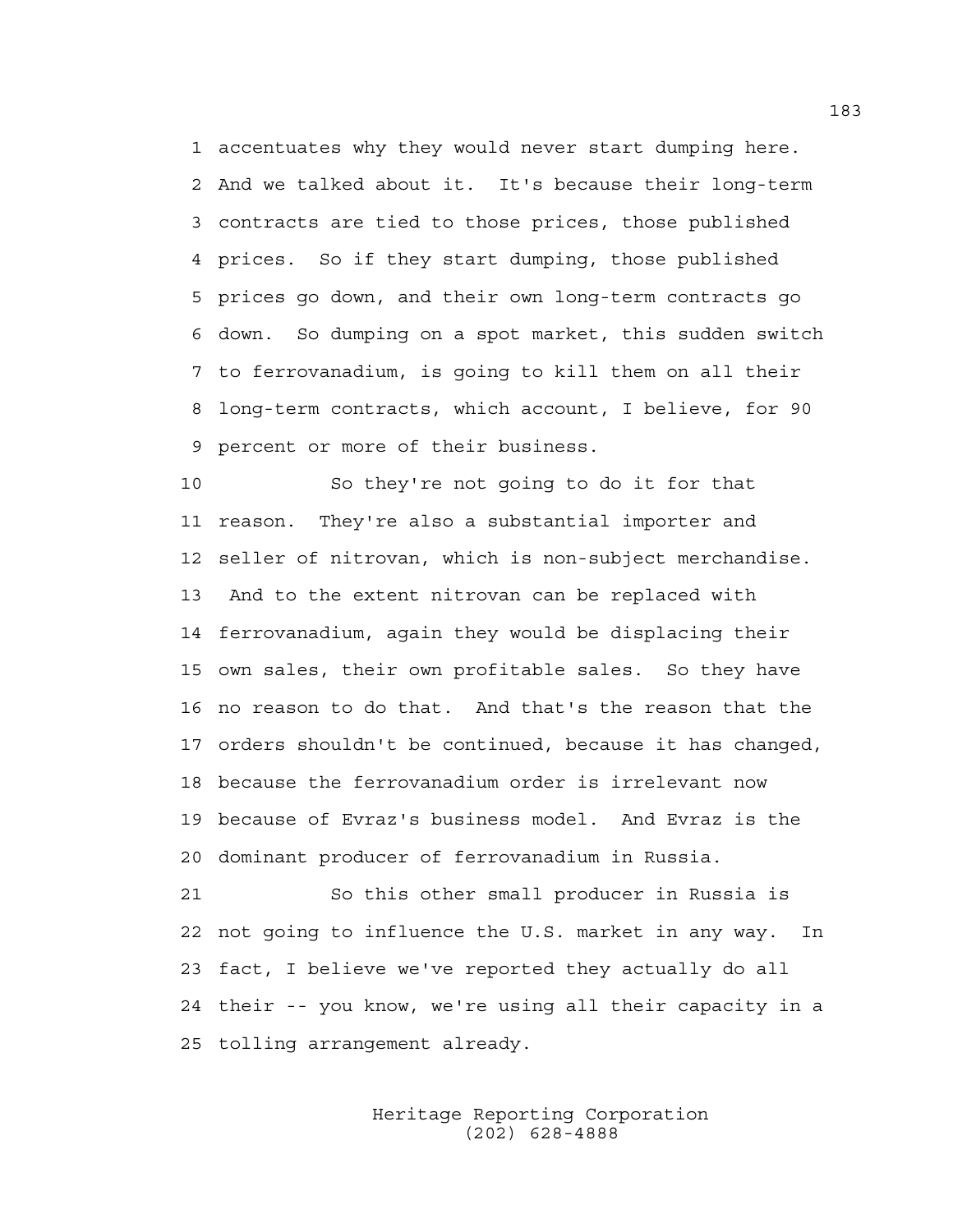1 So that being the case -- and I have to say, 2 you know, you certainly wonder we would be here doing 3 this if we really didn't care about the U.S. 4 ferrovanadium market. And the answer is we probably 5 wouldn't be here if we hadn't been dragged into this 6 anti-circumvention case. But we got dragged into that 7 anti-circumvention case, and we started looking at the 8 facts, and we looked around and said, why is this 9 order even here anymore, you know, when the entire -- 10 the Russian market has changed, their export pattern 11 of trade has changed completely, and they now are 12 vanadium -- actually a U.S. supplier.

13 I know the Commission makes a distinction 14 between tollers and tollees in terms of who is a 15 producer. But in fact, Evraz is in effect a producer 16 of ferrovanadium in the United States, and it is by 17 being a tollee. So it has no interest in upsetting 18 the U.S. market or displacing its own current business 19 model, which has worked quite well.

20 We appreciate all of the advice the have 21 given us, telling us we'd make lots more money if we 22 did this back at home, back in Russia. But the truth 23 is we've actually looked at it, and it doesn't work 24 that way. And we've submitted evidence of that to the 25 Commission. And for all of those reasons, we think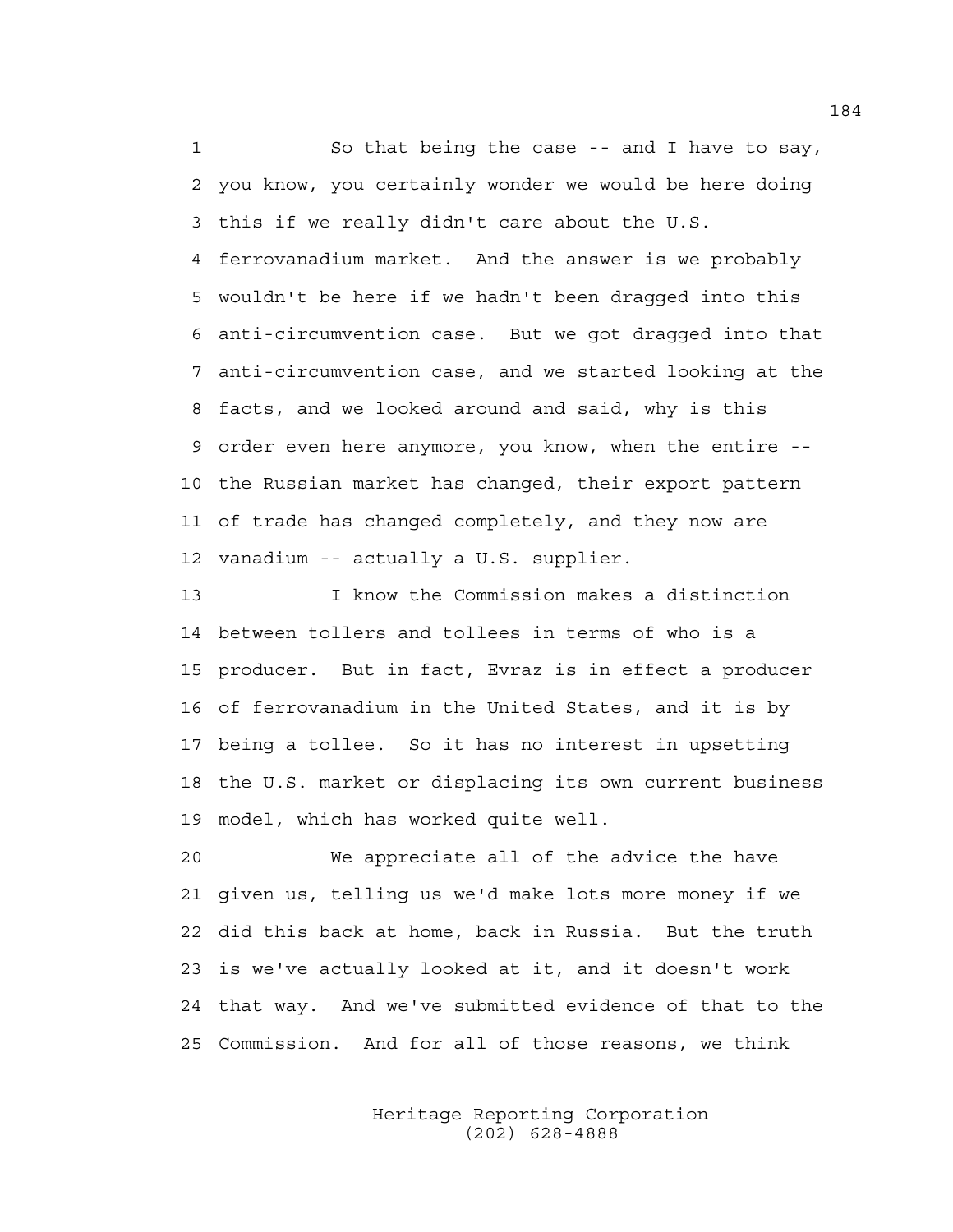1 the antidumping duty order on ferrovanadium from 2 Russia should not be continued. Thank you.

3 CHAIRMAN ARANOFF: Thank you. I was remiss 4 this morning in forgetting to extend to all of you 5 Commissioner Pearson and Okun's regret that they're 6 not here today. They are both traveling on agency 7 business, but they are participating in this review.

8 I want to thank again everyone, all of the 9 witnesses who participated in today's hearing. We are 10 looking forward to your posthearing submissions. We 11 realize we've assigned you a lot of work for the next 12 week.

13 Posthearing briefs, statements responsive to 14 questions, and requests of the Commission, and 15 corrections to the transcript must be filed by June 16 29, 2012. Closing of the record and final release of 17 data to parties will take place on July 30, 2012, and 18 final comments are due on August 1, 2012.

19 With no other business before the 20 Commission, this hearing is adjourned.

21 (Whereupon, at 3:05 p.m., the hearing in the 22 above-entitled matter was concluded.)

23 //

24 //

25 //